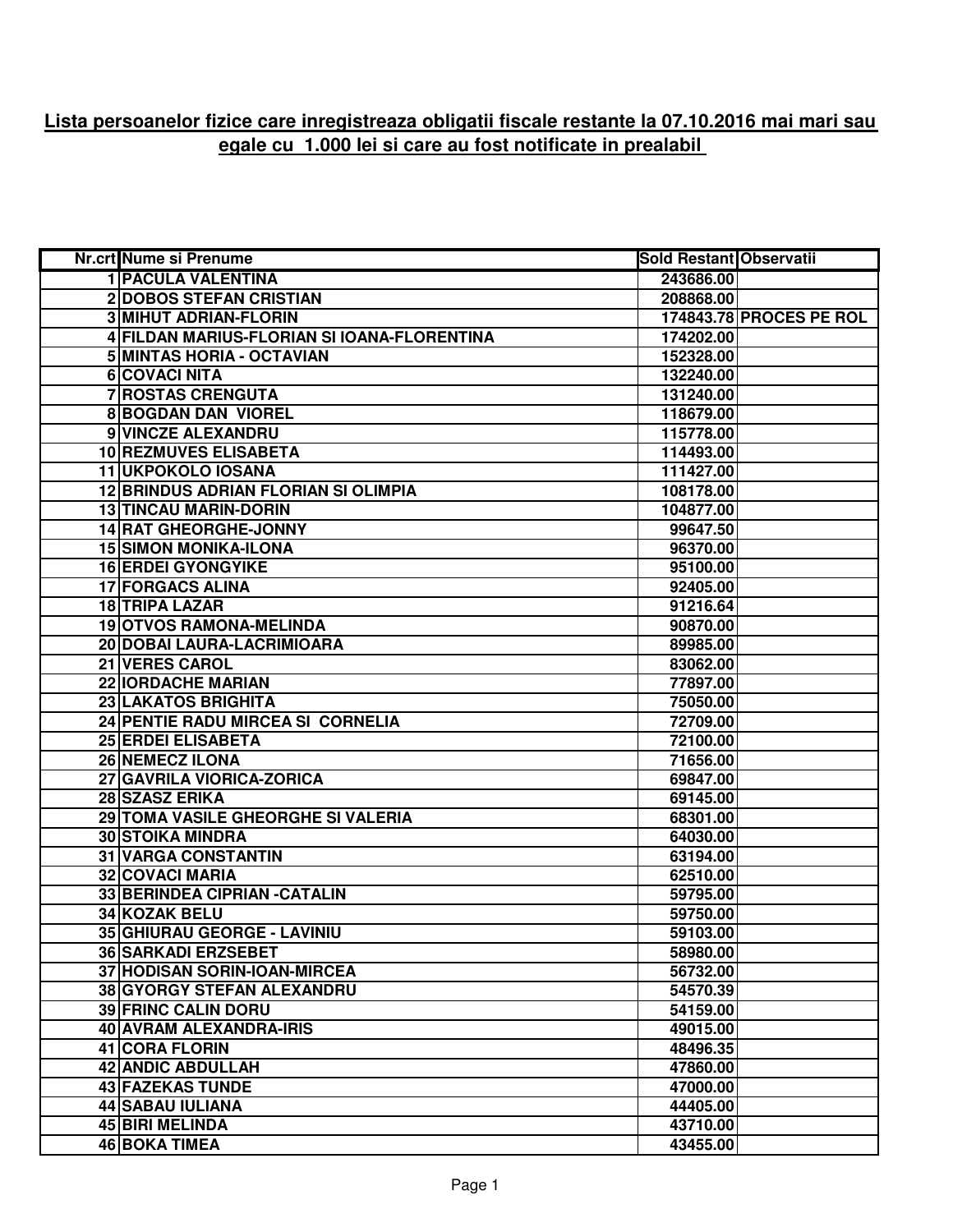| <b>Nr.crt Nume si Prenume</b>       | <b>Sold Restant Observatii</b> |  |
|-------------------------------------|--------------------------------|--|
| <b>47 GABOR MINDRA</b>              | 43261.00                       |  |
| 48 MORAR DANUT EMIL                 | 42179.00                       |  |
| 49 DUDAS CSABA JOZSEF               | 42060.00                       |  |
| 50 TRIFA CALIN-CIPRIAN              | 41489.26                       |  |
| 51 HILANI RADWAN                    | 40649.00                       |  |
| 52 BARANKA RUPI                     | 39398.00                       |  |
| 53 GABOR STEFAN SI TEREZIA          | 38584.00                       |  |
| 54 CLEPE FLORIN-SABIN               | 38343.33                       |  |
| 55 LUNKA EMOKE-CRUSITA              | 38220.00                       |  |
| 56 PETREA HOREA COSMIN              | 38124.00                       |  |
| 57 GHIURAU LIA                      | 36309.00                       |  |
| 58 BERKE VASILE-MARIUS SI LAURA     | 36149.50                       |  |
| 59 CAPOTA PAVEL SI MARIA            | 36108.96                       |  |
| 60 CLOPCE GAVRIL SI LUCIA           | 36026.00                       |  |
| 61 COITA FLOARE-AURICA              | 35968.00                       |  |
| 62 SZENTGYORGYI LAJOS-JOZSEF        | 35816.00                       |  |
| 63 PUCHIANU DOREL                   | 35795.00                       |  |
| 64 GHIURO IOAN                      | 35563.00                       |  |
| 65 DOBAI MARIUS DAN                 | 35419.00                       |  |
| 66 RUSU ADRIAN-ANDREI SI MARIANA    | 35338.58                       |  |
| <b>67 BEKE ZOLTAN</b>               | 35125.00                       |  |
| 68 TAUT SERGIU-CLAUDIU              | 35027.00                       |  |
| 69 RAITA CALIN SI ALINA             | 35002.00                       |  |
| 70 OROSZ ANCA                       | 34680.00                       |  |
| <b>71 PRODAN RIVANA</b>             | 34240.00                       |  |
| <b>72 SINKA ELISABETA</b>           | 32700.00                       |  |
| 73 IVANOV C-TIN DANIEL-VASADI MAGD. | 32335.00                       |  |
| 74 CABA DUMITRU                     | 32303.00                       |  |
| 75 TURBUCZ DALITA                   | 31760.00                       |  |
| 76 PERRIA CAMELIA-RAMONA            | 31474.40                       |  |
| 77 VARGA MONA                       | 31140.00                       |  |
| 78 HULBER MARIUS-CALIN              | 30856.00                       |  |
| 79 KEREZSI EVA-KATALIN              | 30826.00                       |  |
| 80 DUDLER GABOR                     | 30115.00                       |  |
| 81 HORVATH SANDOR                   | 29942.00                       |  |
| 82 HOTEA ADRIAN MIRCEA              | 29902.00                       |  |
| 83 GALEA FLORIAN CALIN SI ENIKO     | 29896.00                       |  |
| 84 MADUTA IOANA ADINA               | 29821.00                       |  |
| 85 LAKATOS BRIGITA-MELINDA          | 29700.00                       |  |
| 86 MANYI LASZLO-LEVENTE             | 29178.00                       |  |
| <b>87 DEMETER ALEXANDRU</b>         | 29057.00                       |  |
| 88 LAKATOS SZELURINA                | 28915.00                       |  |
| <b>89 SIMINIC CALIN CIPRIAN</b>     | 28844.00                       |  |
| 90 COTUNA NICOLAE CRISTIAN          | 28807.00                       |  |
| 91 VARGA MARGIT                     | 28800.00                       |  |
| 92 BABO PETRU                       | 28713.09                       |  |
| 93 BABO KALMAN                      | 28698.46                       |  |
| 94 LACATOS PAMELA                   | 28355.00                       |  |
| 95 STERIU VIOREL                    | 28307.00                       |  |
| 96 BOCA MARIAN MARCEL SI MIRELA     | 28247.78                       |  |
| 97 CSAKI KALMAN                     | 28227.00                       |  |
| 98 TASNADI LEVENTE SI CORINA        | 28208.10                       |  |
| 99 CHIRILA ADRIAN FLORIN            | 27829.00                       |  |
| 100 CARJAN DANIEL                   |                                |  |
| <b>101 MARTIN DUMITRU</b>           | 27765.00                       |  |
|                                     | 27702.00                       |  |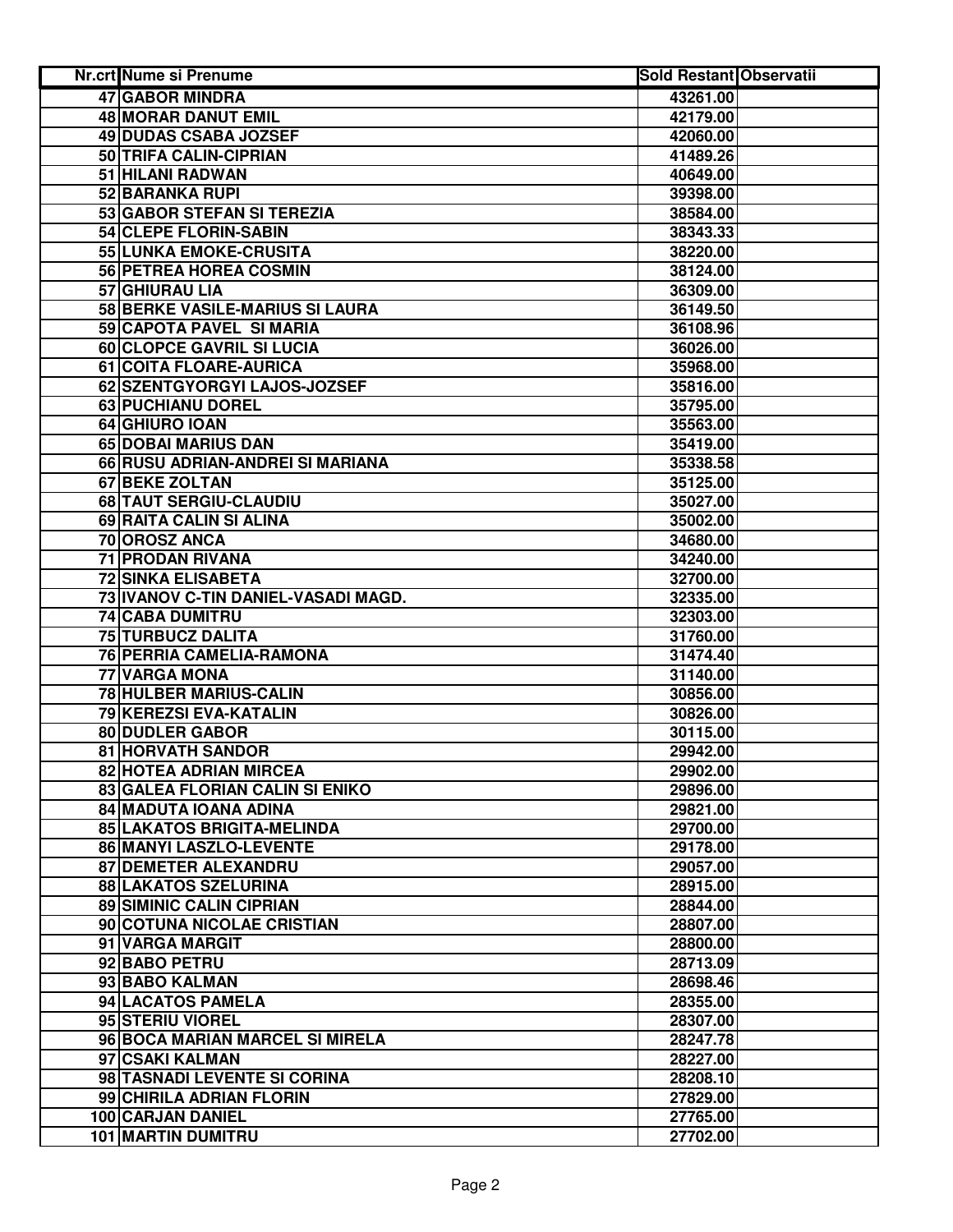| Nr.crt Nume si Prenume                     | <b>Sold Restant Observatii</b> |                        |
|--------------------------------------------|--------------------------------|------------------------|
| <b>102 FREUNDLICH SAMUEL ADAM</b>          | 27672.00                       |                        |
| <b>103 TUDORAN MARCEL MARIUS</b>           | 27658.00                       |                        |
| 104 CHIS FLORIAN DAN                       | 27562.00                       |                        |
| <b>105 GHIURAU GHEORGHE</b>                | 27558.00                       |                        |
| 106 VAIDA RAUL FLAVIU                      | 27104.00                       |                        |
| 107 BARANKA RUPI                           | 27005.00                       |                        |
| 108 SABAU DANIEL-IOSIF                     | 26773.00                       |                        |
| 109 MOS ALINA LACRIMIOARA                  | 26181.00                       |                        |
| <b>110 MATEIAS TEODOR MARIUS</b>           | 26084.00                       |                        |
| 111 PINTEA EMILIA-VIORICA SI BLAGA DUMITRU | 26042.76                       |                        |
| <b>112 BALOG LADISLAU</b>                  | 25520.00                       |                        |
| <b>113 LUPSE NICOLAE</b>                   | 25340.00                       |                        |
| <b>114 MANEA DARIUS-FLAVIUS</b>            | 25333.00                       |                        |
| <b>115 MANEA ROMULUT SI FLOARE</b>         | 25333.00                       |                        |
| <b>116 ROSTAS DITA</b>                     | 25210.44                       |                        |
| 117 TODERICI DORIN-CORNEL                  |                                | 25084.92 PROCES PE ROL |
| <b>118 BUT ADRIAN-GYORGY</b>               | 24838.00                       |                        |
| 119 FILIP AUREL                            | 24650.00                       |                        |
| <b>120 SFERLE DANUT</b>                    | 24574.00                       |                        |
| 121 BAN FLORIN-IOAN                        | 24216.00                       |                        |
| <b>122 FILIMON CALIN CLAUDIU</b>           | 24141.00                       |                        |
| <b>123 MORGOS ADRIAN</b>                   | 24129.00                       |                        |
| <b>124 BUHAS CARMEN-LAURA</b>              | 23879.00                       |                        |
| <b>125 FAUR NICUSOR-DARIUS</b>             | 23692.00                       |                        |
| <b>126 MIHALCEA VASILE</b>                 | 23535.00                       |                        |
| <b>127 ERDEI ROMULUS MODIGLIANI</b>        | 23431.00                       |                        |
| 128 BELU ADRIAN                            | 23374.00                       |                        |
| <b>129 OPRIS OVIDIU</b>                    | 23262.00                       |                        |
| 130 KONCSAG ARTHUR                         | 23161.00                       |                        |
| 131 BALOGH BOBI-SZABOLCS                   | 23068.00                       |                        |
| <b>132 MORTAN GHEORGHE-SORIN</b>           | 22822.00                       |                        |
| <b>133 HANSEN JUHAS CORNEL</b>             | 22802.00                       |                        |
| <b>134 PUSCAS AVRAM SI LIDIA</b>           | 22789.50                       |                        |
| <b>135 MUT VASILE SI DOMNICA</b>           | 22663.00                       |                        |
| 136 MARICESCU GABRIEL IOAN                 | 22603.00                       |                        |
| 137 POPA ELENA-ALEXANDRA                   | 22580.00                       |                        |
| <b>138 NANASSY NORBERT CSABA</b>           | 22348.50                       |                        |
| <b>139 VIDICAN IOAN</b>                    | 22330.12                       |                        |
| <b>140 PORCAR DUMITRU</b>                  | 22155.00                       |                        |
| 141 TASI ROBERT-LASZLO                     | 22055.00                       |                        |
| <b>142 MIHOC SILVIAN</b>                   | 22047.00                       |                        |
| <b>143 TUDOR CONSTANTIN-SEBASTIAN</b>      | 21909.00                       |                        |
| <b>144 ROSTAS MIHALY</b>                   | 21755.00                       |                        |
| <b>145 BUDURA VASILE SI SILVIA</b>         | 21688.00                       |                        |
| 146 RADU IOAN                              | 21431.00                       |                        |
| <b>147 MUDURA LEONTIN SANDU SI MIRELA</b>  | 21256.66                       |                        |
| <b>148 ARDELEAN TEOFIL</b>                 | 21210.00                       |                        |
| <b>149 DOBAI SIMONA MIRABELA</b>           | 21200.00                       |                        |
| <b>150 SALAJAN CIPRIAN</b>                 | 21026.00                       |                        |
| <b>151 HODUT NORBERT JANOS</b>             | 20762.00                       |                        |
| <b>152 POPA ADRIAN</b>                     | 20745.00                       |                        |
| <b>153 GABOR STEFAN</b>                    | 20696.00                       |                        |
| <b>154 TIRON ANDREEA-ALINA</b>             | 20663.00                       |                        |
| <b>155 RATKAI ZOLTAN</b>                   | 20605.00                       |                        |
| 156 UNGVARI GYULA ZOLTAN SI ELISABETA      | 20600.00                       |                        |
|                                            |                                |                        |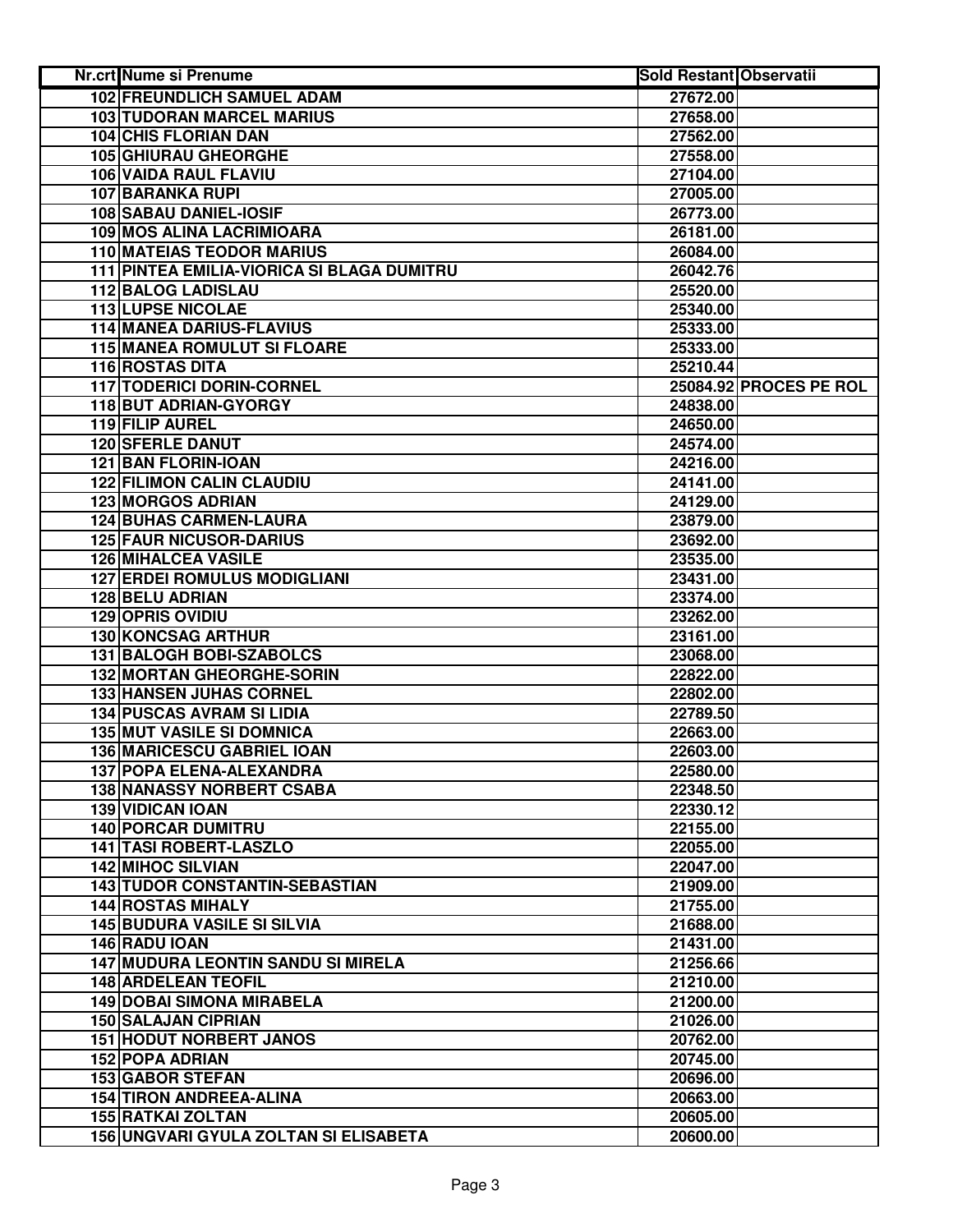| Nr.crt Nume si Prenume                   | <b>Sold Restant Observatii</b> |                        |
|------------------------------------------|--------------------------------|------------------------|
| <b>157 RASVANTA CORNEL</b>               | 20590.00                       |                        |
| <b>158 BAKRO IBOLYA</b>                  | 20501.00                       |                        |
| <b>159 COVACI IOAN SI ELISABETA</b>      | 20498.00                       |                        |
| <b>160 GABOR GABRIEL</b>                 | 20498.00                       |                        |
| 161 KHALFALLAH SAMI BEN KHALFALLAH       | 20423.00                       |                        |
| 162 RAT EVA                              | 20300.00                       |                        |
| <b>163 TUDOSE MIRCEA</b>                 | 20300.00                       |                        |
| 164 LOSONCZI NORBERT-ALEXANDRU           | 20266.00                       |                        |
| <b>165 GANTNER IUDITA IRINA SI CAROL</b> | 20207.00                       |                        |
| <b>166 BOCSA LILIANA MONICA</b>          | 20176.00                       |                        |
| 167 PATER SORIN                          | 20061.00                       |                        |
| <b>168 GABOR MATEI</b>                   | 19973.00                       |                        |
| <b>169 SORODOC IONEL VIOREL</b>          | 19772.50                       |                        |
| 170 SERES GHIZELA                        | 19700.00                       |                        |
| 171 AVRAM DANIEL RADU                    | 19491.00                       |                        |
| 172 SAVAN AUGUSTIN-SEBASTIAN             | 19360.01                       |                        |
| <b>173 ZAHARIA MARIUS</b>                | 19355.05                       |                        |
| <b>174 RACOLTA MARIUS SORIN</b>          | 19327.00                       |                        |
| 175 TRIPA FRANCO-OVIDIU-MAURO            | 19302.86                       |                        |
| 176 MERCE-SABAU DANIEL-LUCIAN            | 19188.00                       |                        |
| 177 REPCIUC SEBASTIAN                    | 19178.00                       |                        |
| <b>178 SIMON ERZSEBET</b>                | 19170.00                       |                        |
| <b>179 BRIZZI PAOLO</b>                  | 19076.00                       |                        |
| <b>180 LAKATOS ETELKA</b>                | 18930.00                       |                        |
| <b>181 SERBAN DORIN IOAN</b>             | 18930.00                       |                        |
| <b>182 BELETCHI SIMONA</b>               | 18833.00                       |                        |
| <b>183 SZALACSI ENIKO</b>                | 18740.00                       |                        |
| <b>184 CUCIULA ADRIAN-LEONTIN</b>        | 18710.00                       |                        |
| <b>185 GABOR MATEI</b>                   | 18701.00                       |                        |
| <b>186 FECHETE ZINA-MARIOARA</b>         | 18535.00                       |                        |
| <b>187 BALOGH CSILLA</b>                 | 18500.00                       |                        |
| <b>188 GABOR DUMITRU</b>                 | 18497.00                       |                        |
| <b>189 GABOR MATEI</b>                   | 18417.50                       |                        |
| 190 FEKETE-BANDI-PISTA NARCIS            | 18380.00                       |                        |
| <b>191 BALIBAN MARCEL</b>                | 18347.00                       |                        |
| 192 ROSTAS JAN                           | 18339.00                       |                        |
| 193 MATEIAS IOAN                         | 18267.00                       |                        |
| <b>194 TOTH IBOLYA</b>                   | 18250.00                       |                        |
| <b>195 HEPES FLORIN CLAUDIU</b>          | 18136.00                       |                        |
| <b>196 ISZTOIKA STEFAN</b>               | 18111.00                       |                        |
| <b>197 GHIURO RAUL-FABIAN</b>            | 18067.00                       |                        |
| 198 PAL INGRID BEATRIX                   | 18045.00                       |                        |
| <b>199 BAUMANN VALERIA</b>               | 18031.00                       |                        |
| <b>200 CIUCIU DUMITRU SI VIORICA</b>     | 18010.00                       |                        |
| 201 MELEG CSABA                          | 17935.14                       |                        |
| 202 BALAWI ISSAM                         | 17911.00                       |                        |
| 203 CRISTEA TRAIAN SI ANA                |                                | 17897.00 PROCES PE ROL |
| 204 GUBA PAUL-CAROL SI CSILLA-ANGELA     | 17894.00                       |                        |
| 205 ZSISKU LAJOS                         |                                | 17871.00 PROCES PE ROL |
| <b>206 LINGURAR MINISTRU</b>             | 17840.00                       |                        |
| 207 CIMERDEAN RARES - MIREL SI KLARA     | 17775.00                       |                        |
| 208 GABOR IANCU                          | 17767.00                       |                        |
| 209 KHAWALED ISSA                        | 17739.00                       |                        |
| 210 LAKATOS ERZSEBET                     | 17685.00                       |                        |
| 211 SINKA JANOS                          | 17682.00                       |                        |
|                                          |                                |                        |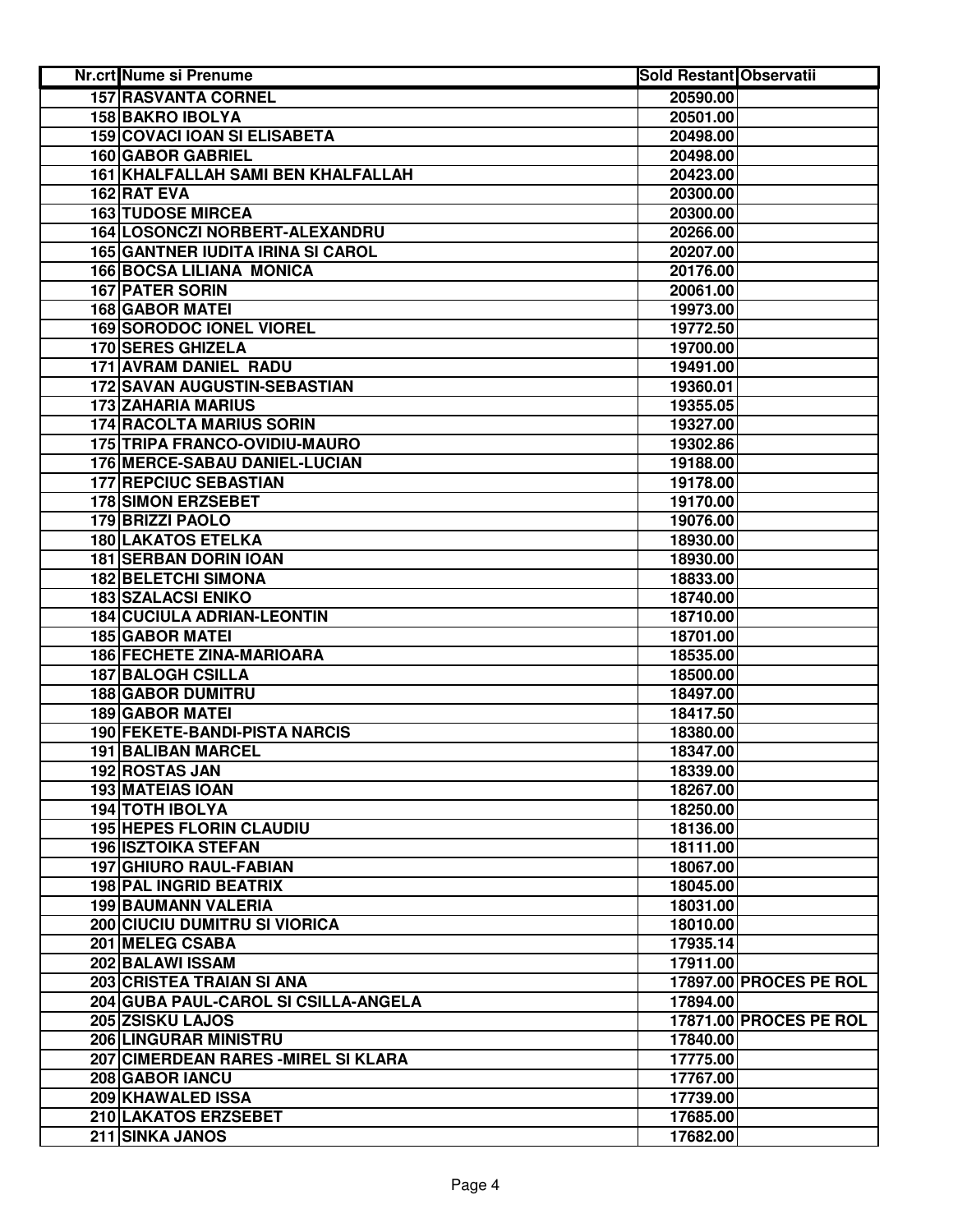| Nr.crt Nume si Prenume                       | <b>Sold Restant Observatii</b> |  |
|----------------------------------------------|--------------------------------|--|
| 212 MESAROS GABRIELA-MARCELA                 | 17662.00                       |  |
| 213 USVAT ADRIAN                             | 17650.00                       |  |
| 214 KOVACS PETRU SI DOINA                    | 17632.00                       |  |
| 215 MUDURE VICTOR SI ADRIANA                 | 17610.00                       |  |
| 216 PETRESCU CRISTIAN-GHEORGHE               | 17535.00                       |  |
| 217 KISS ROTH MONICA SI LAJOS                | 17361.59                       |  |
| 218 PETROI SAMUIL                            | 17273.00                       |  |
| 219 GABOR MANDRA                             | 17195.00                       |  |
| 220 GUIAS SERGIU-EMANUEL                     | 17169.00                       |  |
| 221 DUDLER DAN-IOSIF                         | 17110.00                       |  |
| 222 ONACA TEODOR                             | 17101.68                       |  |
| 223 NAGY DAVID-CRISTIAN                      | 17100.00                       |  |
| <b>224 BOGDAN CRISTIAN DAN</b>               | 17067.00                       |  |
| <b>225 CORNEA GABRIEL</b>                    | 17047.81                       |  |
| 226 ILEA ECATERINA                           | 16983.00                       |  |
| 227 LITA ANDREI                              | 16966.00                       |  |
| 228 MITU CONSTANTIN                          | 16948.00                       |  |
| 229 CSEH MELANIA NADIA                       | 16913.00                       |  |
| 230 ISZTOJKA ROZALIA                         | 16858.00                       |  |
| 231 FLORIAN CSILLA                           | 16800.00                       |  |
| 232 GABOR IOAN                               | 16779.00                       |  |
| <b>233 GAL IOAN</b>                          | 16762.00                       |  |
| <b>234 TURCUT NICOLAE</b>                    | 16707.00                       |  |
| 235 FISCUTEAN TIBERIU-OCTAVIAN SI DANA-IOANA | 16637.00                       |  |
| 236 MIHUT OANA-BIANCA                        | 16615.97                       |  |
| <b>237 MURASAN VLAD CRISTIAN</b>             | 16550.00                       |  |
| 238 LAKATOS SANDOR                           | 16510.00                       |  |
| 239 COVACI MIRCEA-MIHAI                      | 16509.00                       |  |
| <b>240 CIURAR ANTON</b>                      | 16443.50                       |  |
| 241 TIRLA NICOLAE                            | 16425.00                       |  |
| 242 CHIRILA ALEXANDRA-MARIA                  | 16406.00                       |  |
| <b>243 NICA LAURA SI EUGEN</b>               | 16392.00                       |  |
| 244 GABOR LUDOVIC                            | 16390.00                       |  |
| 245 SPRIDON CRISTIAN                         | 16360.00                       |  |
| 246 GABOR GAVRIL                             | 16265.00                       |  |
| 247 FARKAS BOBY                              | 16250.00                       |  |
| 248 SELES DIANA-CAMELIA                      | 16207.00                       |  |
| 249 FAINA CRISTIAN-MANUEL                    | 16133.50                       |  |
| <b>250 KOZMA DENES-ANTAL</b>                 | 16085.00                       |  |
| <b>251 SAVA ADRIAN FELICIAN</b>              | 16017.00                       |  |
| 252 ROSCA LUCIA                              | 16000.00                       |  |
| 253 IGNATESCU EDIT-SAROLTA                   | 15996.00                       |  |
| <b>254 BODIU NICOLAE SI DOMNICA</b>          | 15971.00                       |  |
| <b>255 MICLE GHEORGHE</b>                    | 15955.00                       |  |
| 256 IUHAS GHEORGHE SI FLOARE                 | 15936.00                       |  |
| 257 GYONGYOSI DAMARIS MARIA                  | 15920.00                       |  |
| <b>258 BUNGAU FLORIN</b>                     | 15838.50                       |  |
| 259 MANEIA MARGHERITA                        | 15831.00                       |  |
| 260 COLTE IOSIF MIRCEA                       | 15823.00                       |  |
| <b>261 COTRAU CORNELIA</b>                   | 15820.00                       |  |
| 262 SZTUFLIAK PETER                          | 15800.00                       |  |
| 263 HEBRISTYAN MIA-OLIMPIA                   | 15765.00                       |  |
| 264 BODO NORBERT-ZSOLT                       | 15744.00                       |  |
| 265 SERES JANOS ZSOLT                        | 15671.00                       |  |
| 266 SAIDI NADER                              | 15598.00                       |  |
|                                              |                                |  |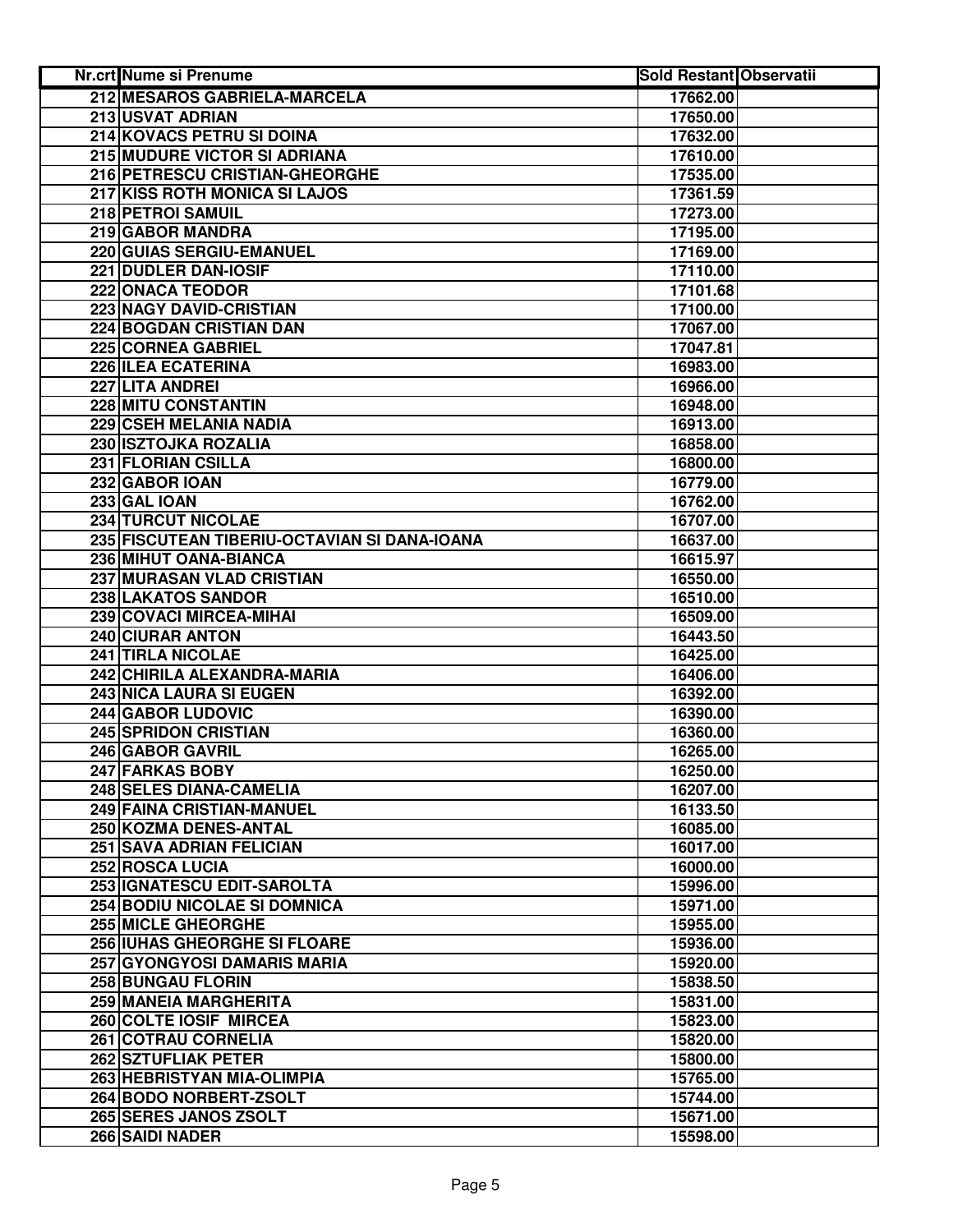| <b>Nr.crt Nume si Prenume</b>                            | <b>Sold Restant Observatii</b> |
|----------------------------------------------------------|--------------------------------|
| 267 EDU MIREL-IONUT                                      | 15597.00                       |
| 268 HAISAN COSTICA                                       | 15568.00                       |
| 269 STANA VASILE-CALIN SI DANA-JANINA                    | 15525.00                       |
| 270 DUDLER JANOS GYULA                                   | 15500.00                       |
| 271 AMBRO CIPRIAN                                        | 15472.00                       |
| 272 ISZTOJKA GAVRIL                                      | 15472.00                       |
| 273 MICULESCU DACIAN MIRCEA                              | 15454.15                       |
| 274 COZMA BENIAMIN-RUBEN                                 | 15436.00                       |
| 275 TROISTA ION                                          | 15409.00                       |
| 276 TANASE MARIANA                                       | 15400.00                       |
| 277 GABOR IOAN                                           | 15397.51                       |
| 278 ROSTAS RUMITA                                        | 15395.00                       |
| 279 AVRAM GAVRIL                                         | 15376.00                       |
| 280 MANGRA PETRU-LIVIU                                   | 15365.00                       |
| 281 ROSTAS REMUS                                         | 15339.00                       |
| <b>282 BACIU HOREA-SABIN</b>                             | 15319.00                       |
| 283 GABOR IOSIF SI SUSANA                                | 15303.00                       |
| 284 BAT FLORICA                                          | 15163.00                       |
| 285 FAZEKAS LEVENTE-ERVIN                                | 15092.00                       |
| 286 PETRUCA IOAN ALEXANDRU                               | 15000.00                       |
| 287 OPREA LACRAMIOARA-MARIANA                            | 14998.00                       |
| <b>288 RACZ SANDOR</b>                                   | 14912.00                       |
| 289 TATAR ADRIAN-DACIAN                                  | 14878.54                       |
| 290 ROMOCEA DAN MIRCEA                                   |                                |
|                                                          | 14873.00                       |
| 291 BANYA HAJNAL-CSILLA                                  | 14785.00                       |
| <b>292 BOTIS ILIE-MARIUS</b>                             | 14773.00                       |
| 293 GABOR ELISABETA                                      | 14758.00                       |
| 294 JURJAK PAUL-DAN                                      | 14739.00                       |
| 295 MOGYOROSI IULIANNA SI BIHARI PIROSKA SI PENZES IRENE | 14712.00                       |
| 296 HIDEG PAL                                            | 14693.00                       |
| 297 FRENTIU CRISTIAN                                     | 14670.00                       |
| 298 PETRUT IOAN                                          | 14626.00                       |
| 299 REMES AUREL                                          | 14592.00                       |
| 300 GEBER TUNDE                                          | 14565.00                       |
| 301 BRISCAN CALIN SORIN                                  | 14544.00                       |
| 302 COMAN VASILE                                         | 14528.00                       |
| 303 RATIU ADRIAN-CRISTIAN                                | 14510.00                       |
| <b>304 TIRLEA LOREDANA</b>                               | 14435.00                       |
| 305 BURCSA RADU                                          | 14382.00                       |
| 306 GAVRILAS MIRELA-SILVIA                               | 14335.00                       |
| <b>307 PAUNESCU NICOLAE</b>                              | 14303.00                       |
| 308 ABRAHAM CALIN                                        | 14292.00                       |
| 309 RUSU NICOLAE-ALEXANDRU                               | 14136.99                       |
| 310 SAVA ANDREA                                          | 14120.00                       |
| 311 PRODAN ZAHARIA-ZOLTAN                                | 14115.00                       |
| <b>312 HORVATH NORBERT</b>                               | 14113.00                       |
| 313 BAR MARIOARA                                         | 14100.00                       |
| <b>314 MERTE CRISTIAN-DORU</b>                           | 14051.00                       |
| 315 GUETARI RAZI                                         | 14024.00                       |
| <b>316 TOTH ATTILA</b>                                   | 14000.00                       |
| 317 COSTIN FLORIN ALIN                                   | 13981.00                       |
| 318 BOROS IONEL-ALEXANDRU                                | 13892.00                       |
| 319 BOTA ELISABETA                                       | 13869.00                       |
| 320 SZTOJKA ISTVAN                                       | 13816.00                       |
| 321 ANTOCI IOAN                                          | 13793.66                       |
|                                                          |                                |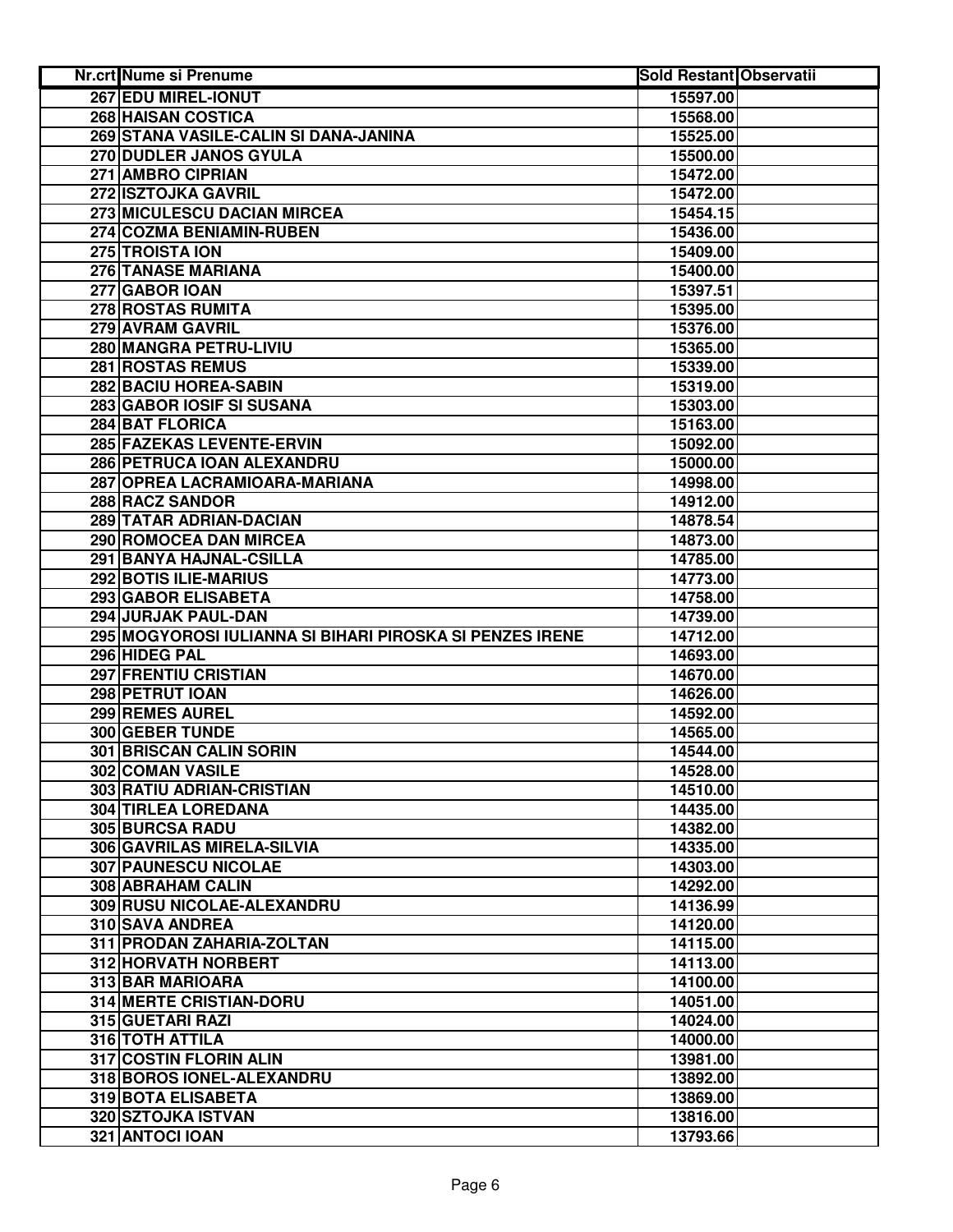| Nr.crt Nume si Prenume                          | <b>Sold Restant Observatii</b> |
|-------------------------------------------------|--------------------------------|
| 322 TODERICI IOAN OVIDIU                        | 13776.00                       |
| 323 LATA FLORIN                                 | 13765.00                       |
| 324 SIMAN MARIUS-MIHAIL SI ANAMARIA             | 13765.00                       |
| <b>325 ISZTOIKA MARIA</b>                       | 13709.00                       |
| 326 SEUCHE LUCIAN-GHEORGHE                      | 13708.00                       |
| 327 KATONA ALEXANDRA-LOREDANA                   | 13700.00                       |
| 328 ZETOCHA RAUL                                | 13691.00                       |
| 329 GIURA DUMITRU SI MINODORA                   | 13682.24                       |
| 330 BOSNYAK OTTO                                | 13677.00                       |
| 331 MOGA CORINA SANDA                           | 13644.00                       |
| 332 BODIU BOGDAN RADU                           | 13636.70                       |
| 333 ZBIRCEA RADU-CRISTIAN SI CORNELIA           | 13631.00                       |
| 334 CARLIG ILDIKO-CSILLA                        | 13630.00                       |
| 335 SUCIU GAVRIL SI CLAUDIA-GHEORGHINA          | 13620.23                       |
| 336 VARGA ERIKA ILDIKO                          | 13570.00                       |
| <b>337 HIRTE CLAUDIA</b>                        | 13564.00                       |
| 338 MEZEI MARGIT                                | 13555.00                       |
| 339 MURVAI NORBERT-EUGEN                        | 13544.00                       |
| 340 PANTIS GHEORGHE-CORNEL                      | 13523.00                       |
| 341 POPA DORU-ADRIAN-IOAN                       | 13523.00                       |
| <b>342 CIURAR ANTON</b>                         | 13500.00                       |
| 343 NAGY DANIIL                                 | 13489.00                       |
| <b>344 VIDICAN ELENA-OLIMPIA</b>                | 13481.00                       |
| <b>345 ROSTAS AUGUSTIN</b>                      | 13475.00                       |
| 346 POP DANUT-AUREL                             | 13472.00                       |
| 347 POP OLIMPIA LOREDANA                        | 13409.00                       |
| 348 GABOR IOAN                                  | 13338.00                       |
| 349 ELER CSABA-ROBERT                           | 13297.00                       |
| 350 SZABO IBOLYA                                | 13247.00                       |
| 351 POP ROBERT                                  | 13223.00                       |
| 352 COPIL FLORIAN                               | 13220.00                       |
| 353 DUME VASILE-CORNELIU SI CORNELIA            | 13198.00                       |
| 354 GOLBAN NICUSOR - CONSTANTIN                 | 13163.50                       |
| 355 ROSTAS ANDRONICA SI AUGUSTIN                | 13139.00                       |
| 356 BRONT DAN IULIAN SI CLAUDIA STELA           | 13124.00                       |
| 357 GYEBNAR ADALBERT-ZSOLT                      | 13107.00                       |
| 358 ROSTAS VISAN                                | 13027.00                       |
| 359 VARGA LASZLO                                | 13020.00                       |
| 360 MOLDOVAN CALIN-GHEORGHE                     | 12995.00                       |
| 361 POPA RADU ADRIAN                            | 12989.00                       |
| 362 GHERMAN IOAN                                | 12928.00                       |
| <b>363 FUSCAS NICOLAE</b>                       | 12904.00                       |
| 364 STANA OCTAVIAN                              | 12898.50                       |
| <b>365 ISZTOIKA EVA</b>                         | 12865.96                       |
| 366 BOCA KALMAN JOZSEF                          | 12844.00                       |
| <b>367 CIURAR PEDONE</b>                        | 12826.00                       |
| 368 SUPURAN CIPRIAN-ROMEO                       | 12823.00                       |
| <b>369 BLAGA VIOREL</b>                         | 12819.00                       |
| 370 POPESCU COSTEL                              | 12815.00                       |
| 371 BUZATU MARIAN-NISTOR                        | 12805.00                       |
| 372 BARTA MIKLOS-ATTILA                         | 12796.00                       |
| 373 STIUBEA IOAN                                | 12793.00                       |
| 374 MALAIES NICOLAE, MALAIES SUSANA, LAZAR MINA | 12766.00                       |
| 375 POP ALEXANDRU-SORIN                         | 12754.00                       |
| 376 SARAC AUREL DANUT                           | 12748.65                       |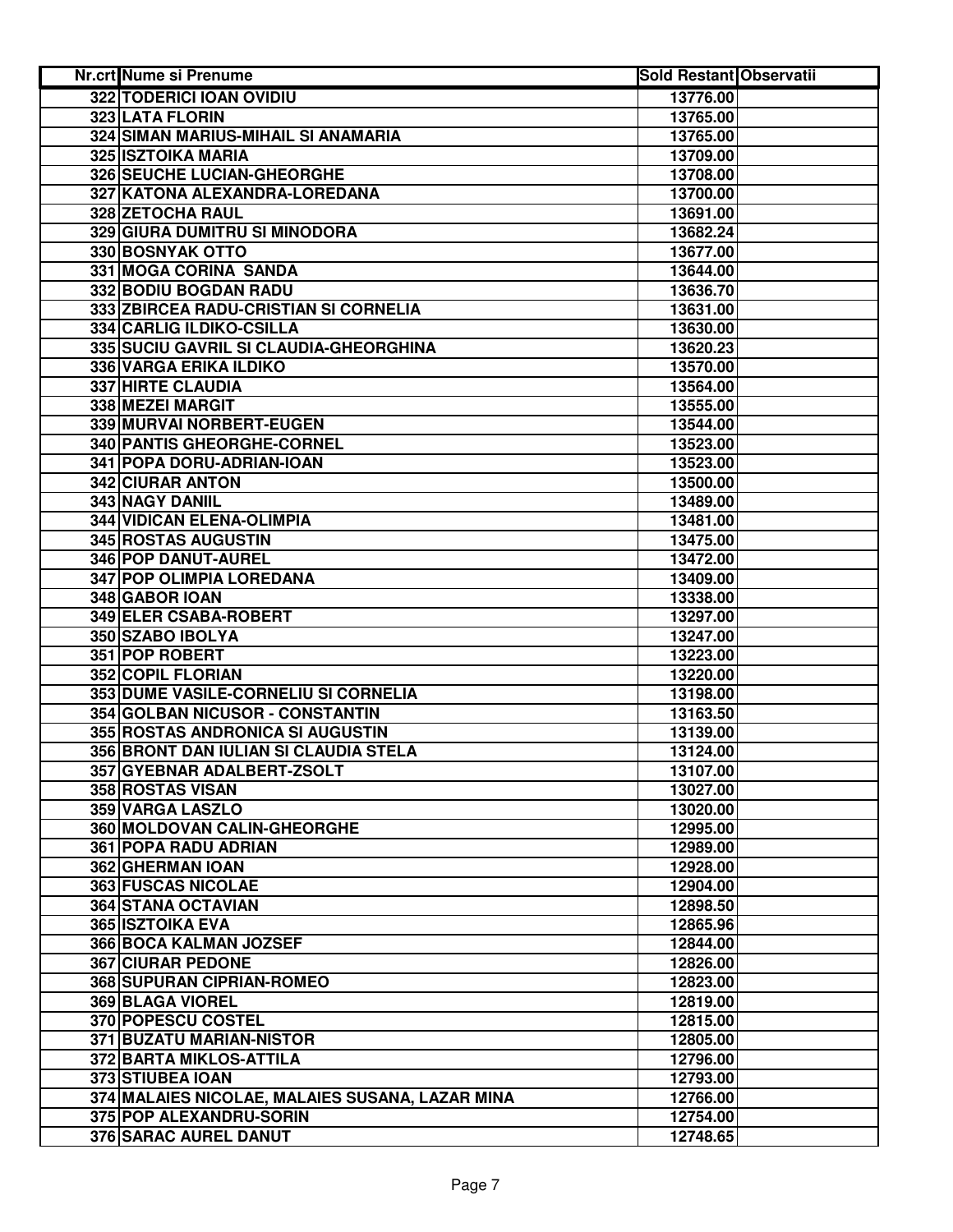| Nr.crt Nume si Prenume                         | <b>Sold Restant Observatii</b> |
|------------------------------------------------|--------------------------------|
| <b>377 OTVOS KAROLY-MARIUS</b>                 | 12740.00                       |
| <b>378 MATEAS GHEORGHE-ROMEO</b>               | 12720.00                       |
| 379 ROSU VASILE                                | 12704.00                       |
| 380 OLAH IOAN-IOSIF                            | 12684.00                       |
| 381 DEMIAN ISTVAN CSABA                        | 12676.00                       |
| 382 GABOR AMBRUS                               | 12565.45                       |
| 383 LINGURAR GETA                              | 12565.00                       |
| 384 RADEANU SORIN-IOAN                         | 12514.00                       |
| 385 GHIT PETRU-ALEXANDRU                       | 12500.00                       |
| 386 KOVACS ERZSEBET                            | 12470.00                       |
| 387 KOSZTA SANDOR - ATTILA                     | 12440.00                       |
| 388 COTRAU GEORGE-REMUS                        | 12438.00                       |
| 389 MEER IOAN-PAUL                             | 12418.00                       |
| 390 LETEA VIOREL-LIVIU                         | 12405.00                       |
| 391 FARKAS ALEXANDRU                           | 12403.00                       |
| 392 TAKACS GEOSEFINA                           | 12400.00                       |
| 393 BELE NICOLAE-IOAN SI DANA-ELENA            | 12381.00                       |
| 394 ROSTAS AUGUSTIN                            | 12340.00                       |
| 395 LUNG AURELIAN MIHAITA                      | 12314.00                       |
| 396 BIGASZ IOSIF                               | 12308.00                       |
| <b>397 UNGUR GHEORGHE-DANIEL</b>               | 12301.00                       |
| 398 GHEREG FLORIN-SORIN                        | 12266.00                       |
| 399 GABOR TEREZIA                              | 12250.00                       |
| 400 MANAILA COSMIN-EUGEN                       | 12245.00                       |
| <b>401 GABOR RUPERT</b>                        | 12228.00                       |
| <b>402 BOCHIS CALIN PETRU</b>                  | 12223.00                       |
| 403 KULCSAR STEFAN                             | 12215.00                       |
| 404 HALUSKA ROBERT                             | 12184.00                       |
| 405 BARANKA MINDRA                             | 12176.00                       |
| 406 LUPSA CIPRIAN - DUMITRU SI MIHAELA         | 12153.00                       |
| 407 SILAGHI SORIN-SILVIU                       | 12090.00                       |
| 408 POP GHEORGHE CLAUDIU                       | 12077.00                       |
| 409 HUSZAR ATTILA                              | 12072.00                       |
| 410 STOIKA RADU                                | 12021.00                       |
| 411 VARGA BELA IULIU                           | 12010.00                       |
| 412 POP MIHAI                                  | 11993.00                       |
| 413 DRIMBA MIHAI - SEBASTIAN                   | 11977.00                       |
| 414 SABAU REMUS-ADRIAN                         | 11977.00                       |
| 415 POPA VASILE                                | 11944.00                       |
| <b>416 VLAD NICUSOR-MIREL</b>                  | 11944.00                       |
| 417 MUNDRUCZ FLAMINGO-TONI                     | 11913.00                       |
| 418 FARTEA EDINA                               | 11909.00                       |
| 419 LIDA CONSTANTIN - GHEORGHE                 | 11896.00                       |
| 420 TOMA ADINA-VASILICA                        | 11887.00                       |
| 421 BOSZORMENY MALVINA                         | 11800.00                       |
| 422 POPOVICIU RADU-FLORIN                      | 11771.00                       |
| 423 IANCU LORIN                                | 11745.96                       |
| 424 CABINET INDIVIDUAL AVOCATIAL COSTEA OVIDIU | 11745.00                       |
| 425 MOCA VIOREL SI VIORICA                     | 11743.14                       |
| <b>426 TENTEA CSEPEI SANDOR</b>                | 11733.00                       |
| <b>427 GLIGOR LAZAR-FLORIAN</b>                | 11728.26                       |
| 428 FARKAS CAROL-ROBERT                        | 11690.00                       |
| 429 URSADAN EMIL IOAN PFA                      | 11646.00                       |
| 430 IGNAT MIHAI-MARIUS SI FELICIA-CARMEN       | 11637.00                       |
| 431 BURGHELEA SIMONA                           | 11632.00                       |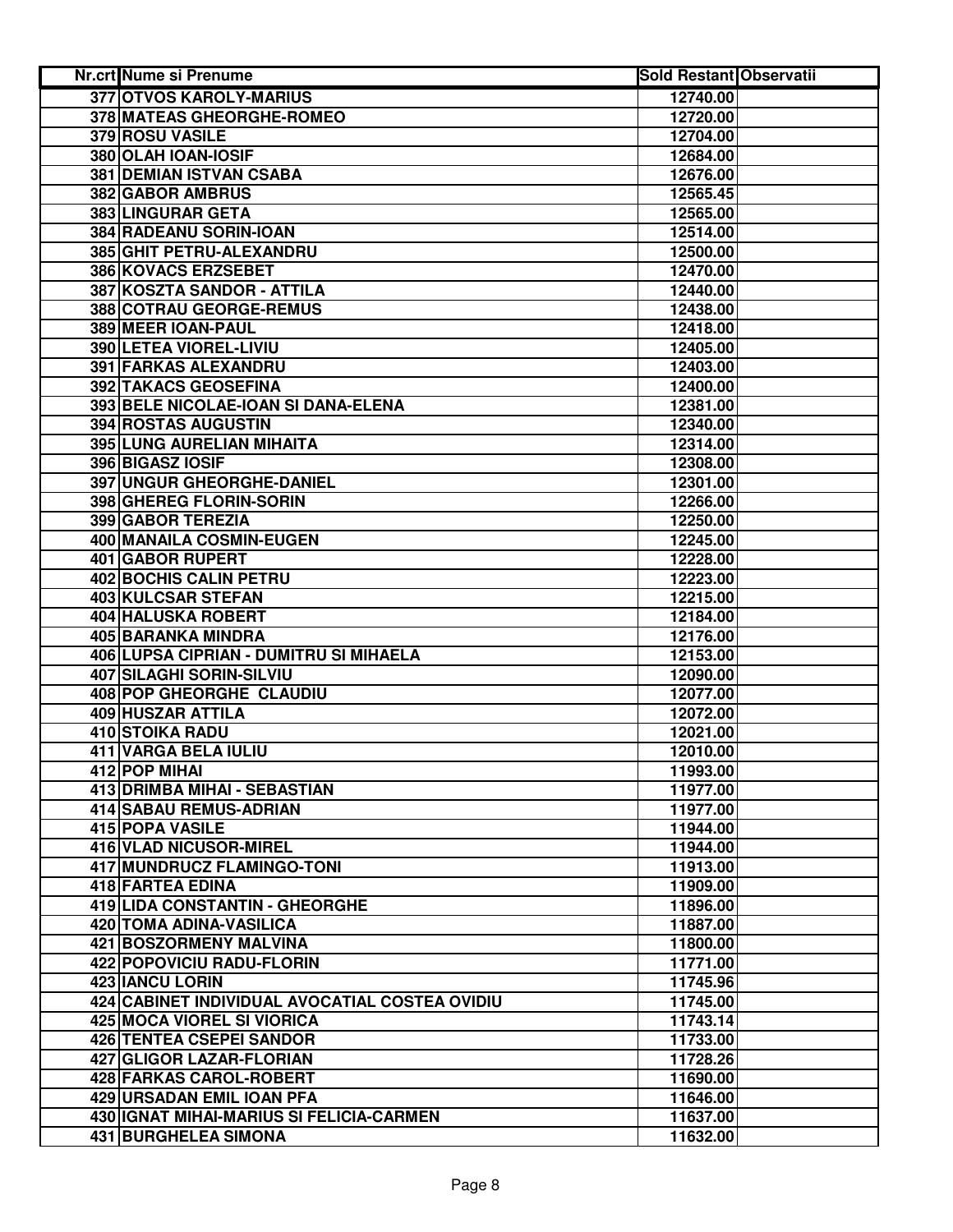| Nr.crt Nume si Prenume                        | <b>Sold Restant Observatii</b> |  |
|-----------------------------------------------|--------------------------------|--|
| <b>432 TICHILA FLORIAN</b>                    | 11613.00                       |  |
| 433 SABAU SORIN                               | 11604.34                       |  |
| 434 ARDAI ALBERT-GYULA                        | 11600.00                       |  |
| 435 FODOR PETER-LASZLO                        | 11595.00                       |  |
| 436 VESE FLORIAN SI ROSTAS FRANCISC.          | 11590.00                       |  |
| 437 BERE MUGUREL                              | 11582.42                       |  |
| 438 CERCEL FLORIN-GHEORGHE SI RENATA          | 11543.00                       |  |
| 439 GAVRILAS ALIN-SORIN SI RENATA-ALINA       | 11536.00                       |  |
| 440 MUNTEANU VALERIAN                         | 11535.00                       |  |
| 441 TARAU DAFIN - ANDREI                      | 11514.49                       |  |
| 442 BOGDAN JONAS-CSABA-OTTILA                 | 11501.00                       |  |
| 443 MERCE-PASCA MARIUS-LUCIAN                 | 11489.00                       |  |
| 444 GALIS VIOREL                              | 11480.00                       |  |
| 445 GHIT GHEORGHE MIRCEA                      | 11439.00                       |  |
| 446 IOVAN GHEORGHE SI MARIANA                 | 11434.00                       |  |
| 447 HRITAN STEFAN                             | 11390.00                       |  |
| 448 MIKLOS GABOR                              | 11375.00                       |  |
| <b>449 SZALAI CLAUDIUS-FELIX</b>              | 11324.00                       |  |
| 450 FABANELLI GIOVANNI                        | 11323.00                       |  |
| 451 NEDELCU ANDREI                            | 11317.00                       |  |
| <b>452 BUSANU VERONICA</b>                    | 11315.53                       |  |
| 453 RUGE IOAN                                 | 11292.00                       |  |
| 454 MADA DAN                                  | 11279.94                       |  |
| 455 I.IND. ANTAL ROBERT                       | 11249.00                       |  |
| <b>456 TUDOR GHEORGHE SI HORTENSIA GABRIE</b> | 11247.46                       |  |
| <b>457 CIOCAN RAYMOND</b>                     | 11245.00                       |  |
| <b>458 PANTIS AUREL</b>                       | 11208.00                       |  |
| 459 VILHAM GABRIELLA-ENIKO                    | 11189.00                       |  |
| 460 ROMOCSA-MORAR IONEL                       | 11187.00                       |  |
| 461 FABIAN MONIKA-ZSUZSANNA                   | 11184.00                       |  |
| 462 GRIGORUT VASILE                           | 11178.00                       |  |
| 463 CEARNAU OVIDIU DANIEL                     | 11165.00                       |  |
| 464 OPRIS CORNELIA-MIRELA                     | 11139.00                       |  |
| 465 GABOR GABOR                               | 11113.00                       |  |
| <b>466 BARNA CALIN MARIUS</b>                 | 11099.00                       |  |
| <b>467 HORVATH COLOMAN</b>                    | 11087.00                       |  |
| 468 PATAKI EVA                                | 11067.00                       |  |
| 469 GROZA SORIN-PETRU                         | 11050.00                       |  |
| 470 ROSTAS AUGUSTIN                           | 11034.00                       |  |
| <b>471 SCROBUTIU MIRCEA FLORIN</b>            | 11032.78                       |  |
| 472 HAITA FLORIAN-GAVRIL                      | 11027.00                       |  |
| <b>473 RISNOVEANU VLAD</b>                    | 11015.00                       |  |
| 474 SMEIRAT AHMAD NAYEF AHMAD                 | 11013.00                       |  |
| 475 GABOR DUMITRU GABOR TEREZIA               | 11000.00                       |  |
| 476 PALATIN ILEANA                            | 11000.00                       |  |
| 477 GYORGY - CSAKI JANOS                      | 10998.17                       |  |
| 478 DAVID CORNEL                              | 10982.00                       |  |
| 479 MOCSAR LADISLAU                           | 10980.00                       |  |
| <b>480 HULE OCTAVIAN-VALENTIN</b>             | 10970.00                       |  |
| 481 PUSCAU CORNEL                             | 10961.00                       |  |
| <b>482 GYENGE ISTVAN-ATTILA</b>               | 10950.00                       |  |
| 483 BUDAI DAN                                 | 10943.00                       |  |
| 484 PANTEA ARTHUR CORNEL                      | 10899.00                       |  |
| <b>485 SZILAGYI FLORIN</b>                    | 10899.00                       |  |
| <b>486 GABOR LUDOVIC</b>                      | 10898.00                       |  |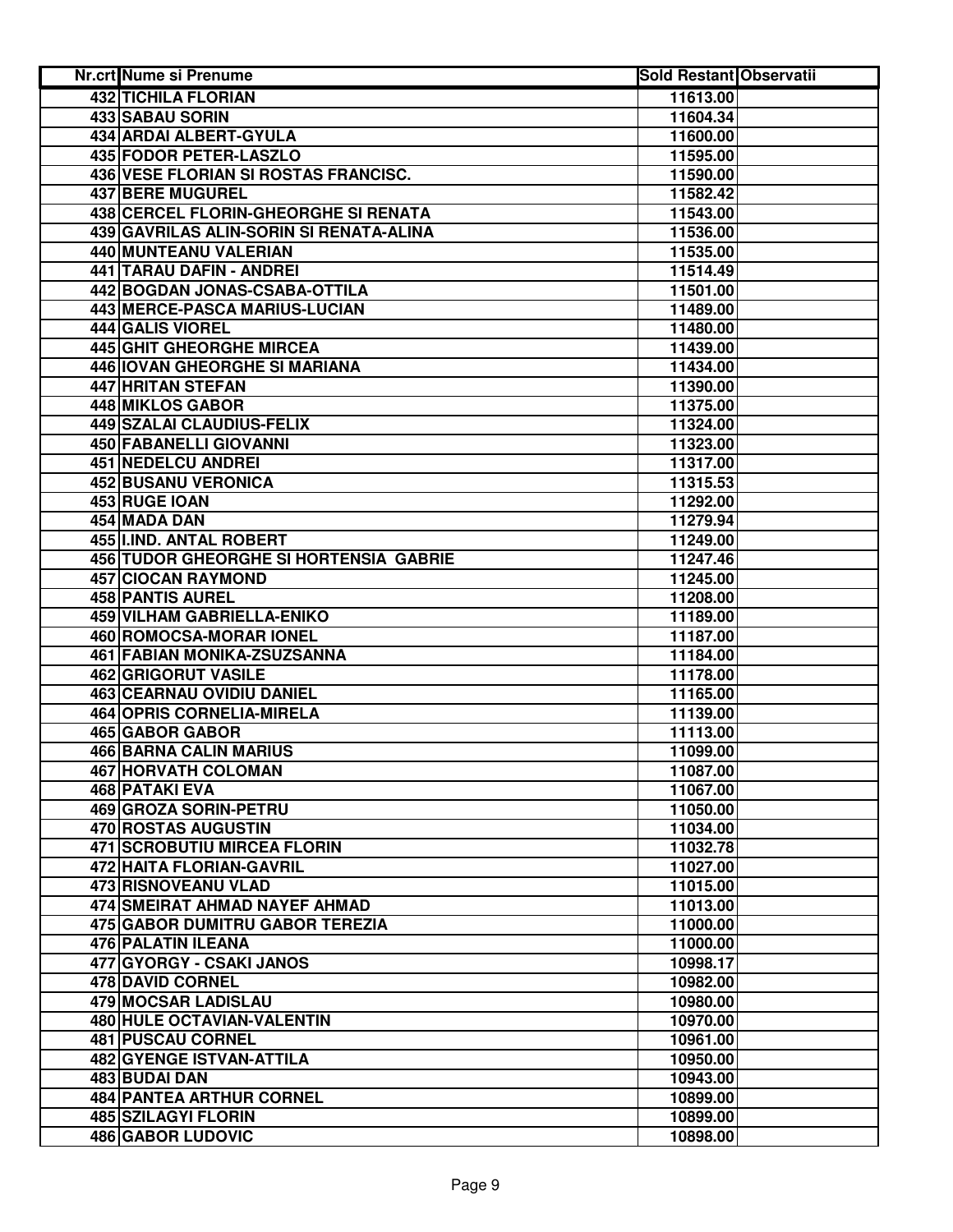| Nr.crt Nume si Prenume                              | <b>Sold Restant Observatii</b> |                               |
|-----------------------------------------------------|--------------------------------|-------------------------------|
| <b>487 PETRUT DANIEL-CIPRIAN</b>                    | 10858.00                       |                               |
| 488 MARIAN FLORIN-MIRCEA-LUCIAN SI GRETA            | 10850.00                       |                               |
| 489 VANCEA CORNELIA                                 | 10833.00                       |                               |
| 490 OROS DACIAN                                     | 10824.00                       |                               |
| 491 POP VASILE                                      | 10821.00                       |                               |
| 492 POPA MARIANA                                    | 10790.00                       |                               |
| 493 CABAU ANDREI-VLAD                               | 10789.00                       |                               |
| 494 MARTIN IONEL-PAUL SI LENUTA                     | 10780.00                       |                               |
| 495 COMAN TIMEA-REBEKA                              | 10771.00                       |                               |
| 496 MOCIAN OVIDIU                                   | 10759.00                       |                               |
| 497 VARGA KRISTIAN                                  | 10755.50                       |                               |
| 498 PLOSCARIU FLORINEL SI HADNAGY SIMONA            | 10745.00                       |                               |
| 499 TARR MAGDOLNA BEATA                             | 10700.00                       |                               |
| 500 GABOR CRISTIAN FLORIN                           | 10684.00                       |                               |
| 501 HEVESI MIHAI                                    | 10660.00                       |                               |
| 502 HOSSZU DANIEL                                   | 10649.00                       |                               |
| 503 RACZ IOSIF                                      | 10645.50                       |                               |
| <b>504 DOCZI SIGHISMUND</b>                         | 10620.00                       |                               |
| 505 PELE CALIN OVIDIU                               | 10610.00                       |                               |
| 506 APOSTOAEI PAUL-PETRU                            | 10600.00                       |                               |
| 507 GYONGYOSI IOAN                                  | 10600.00                       |                               |
| <b>508 CRACIUN FLORIN</b>                           | 10574.66                       |                               |
| 509 BOTA MARIUS-SORIN-OVIDIU                        | 10553.00                       |                               |
| 510 COSTACHE NICOLAE-ADRIAN                         | 10527.00                       |                               |
| <b>511 ISZTOIKA MATEI</b>                           |                                | <b>10522.00 PROCES PE ROL</b> |
| 512 CASAPU CRISTIAN-AURELIAN                        | 10505.00                       |                               |
| 513 PAPP CONSTANTIN-RADU                            | 10500.00                       |                               |
| 514 POPOVICI RADU-DUMITRU                           | 10467.00                       |                               |
| 515 OLTEAN MIRCEA                                   | 10456.00                       |                               |
| 516 DERECICHEI RAUL-VIOREL                          | 10453.00                       |                               |
| 517 BELCEA FLAVIUS-ROBERT                           | 10447.00                       |                               |
| 518 MOLDOVAN GHEORGHE-CRISTIAN                      | 10440.00                       |                               |
| 519 TODA CRISTIAN                                   | 10423.17                       |                               |
| 520 BAK MARIA                                       | 10406.00                       |                               |
| 521 GABOR GHIZELA                                   | 10380.00                       |                               |
| 522 COMAN LUCIAN VALENTIN                           | 10379.00                       |                               |
| 523 VEKERDI LEVENTE-CSABA                           | 10363.00                       |                               |
| 524 BONDAR ALEXANDRU-RAZVAN                         | 10309.00                       |                               |
| 525 SLEIDER NORBERT-ISTVAN                          | 10306.00                       |                               |
| 526 ISTOIKA MATE                                    | 10288.00                       |                               |
| 527 ROSTAS CODRUT                                   | 10278.00                       |                               |
| 528 GABOR ZSUZSA                                    | 10274.00                       |                               |
| 529 PAPP GYONGYI                                    | 10261.00                       |                               |
| 530 FODOR MIRCEA                                    | 10255.00                       |                               |
| 531 SANDIKCI KASIM                                  | 10255.00                       |                               |
| 532 CORBUT DANIEL                                   | 10247.00                       |                               |
| 533 ADORJAN TIBERIU ALEXANDRU SI ILDIKO             | 10216.00                       |                               |
| 534 COSTEA EUGEN-PETRU                              | 10210.00                       |                               |
| 535 SZTOJKA LAJOS                                   | 10195.00                       |                               |
| 536 KOSZTIN VASILE-ANDREI                           | 10180.00                       |                               |
| 537 NAGY ZOLTAN(CRAMEI 18)<br>538 HOLLEIS FRIEDRICH | 10176.00                       |                               |
|                                                     | 10170.00                       |                               |
| 539 MOCA FLORENTINA-ELENA                           | 10166.00                       |                               |
| 540 LUNKA ADAM-NORBERT                              | 10160.00                       |                               |
| 541 SANDOR CRISTIAN                                 | 10134.00                       |                               |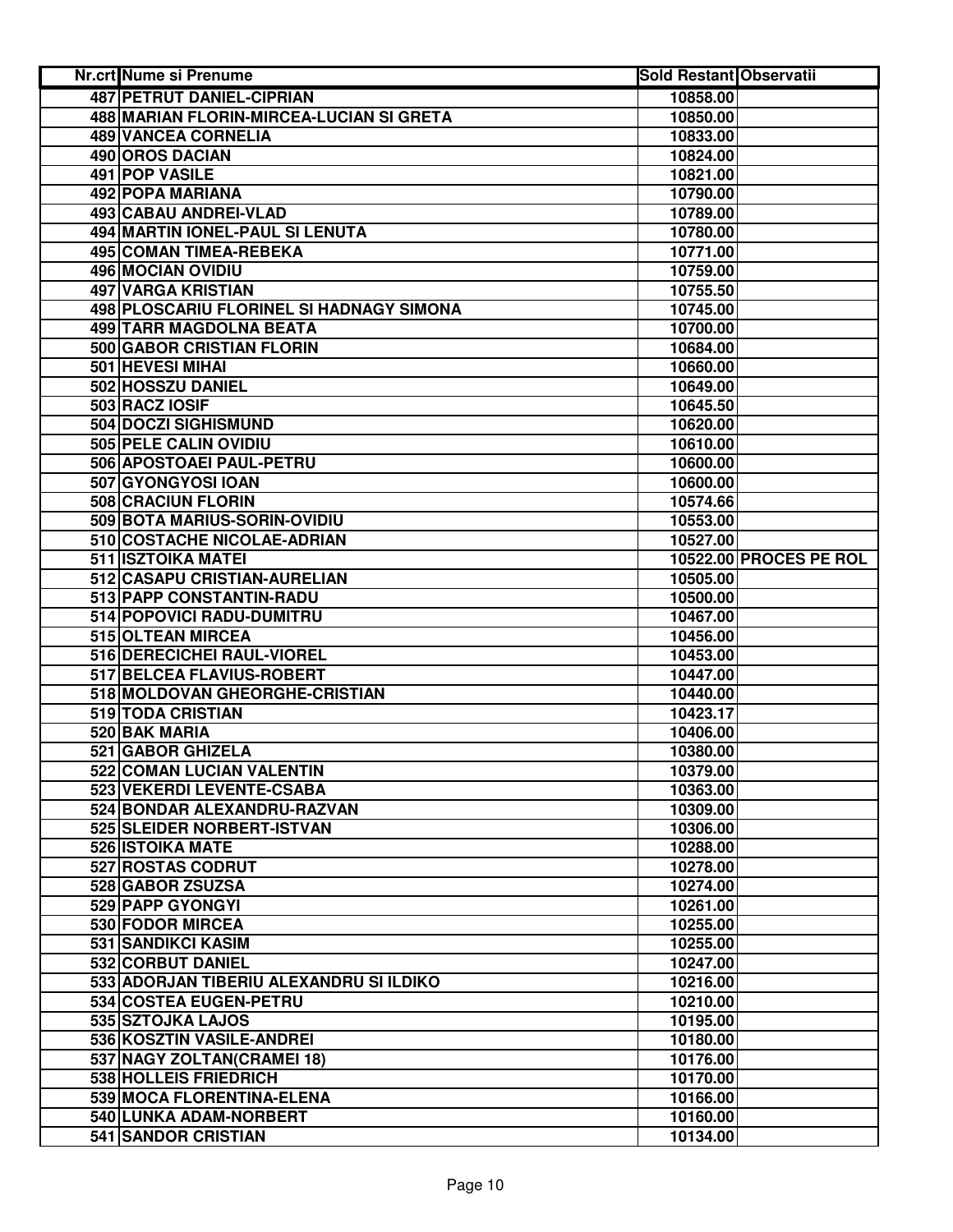| Nr.crt Nume si Prenume               | <b>Sold Restant Observatii</b> |  |
|--------------------------------------|--------------------------------|--|
| <b>542 BUKSA STEFAN OVIDIU</b>       | 10133.00                       |  |
| 543 POPA DANIEL-CIPRIAN              | 10125.00                       |  |
| 544 CALIN ROBERT                     | 10100.00                       |  |
| 545 ROMANIUC ADRIAN-NICOLAE          | 10051.95                       |  |
| 546 GALIS LAZAR                      | 10038.00                       |  |
| 547 MARC IOSIF                       | 10036.00                       |  |
| 548 TIPLEA COSMIN-NICOLAE            | 10022.29                       |  |
| 549 NICULESCU TRAIAN                 | 10001.00                       |  |
| 550 TODERICI MIHAIU SI GEORGETA      | 10001.00                       |  |
| 551 MARTON CSABA                     | 10000.00                       |  |
| 552 ONET CONSTANTIN                  | 10000.00                       |  |
| 553 SIMONYI GYORGY                   | 10000.00                       |  |
| 554 VARGA OVIDIU-FLORIN              | 10000.00                       |  |
| 555 VARGA VIOLA                      | 10000.00                       |  |
| 556 SELEJEAN AURICA                  | 9993.00                        |  |
| 557 MOISIL PAMFIL SI NASTASIA        | 9981.00                        |  |
| 558 MANGRA ADINA FLORINA             | 9951.00                        |  |
| 559 DASCAL ALEXANDRU DUMITRU         | 9926.00                        |  |
| 560 STOJKA GAVRIL                    | 9920.00                        |  |
| 561 SCHITTENHELM LASZLO-ATTILA       | 9900.00                        |  |
| 562 SEICA IOANA-CODRUTA-EVA          | 9900.00                        |  |
| <b>563 CRISAN GHEORGHE DANIEL</b>    | 9897.00                        |  |
| 564 CUPSA PADUREAN SI ASOCIATII, SCA | 9888.00                        |  |
| 565 VASARI ILEANA-VERONICA           | 9883.00                        |  |
| 566 CIOCAN GHEORGHE SI ANA           | 9860.00                        |  |
| 567 BORZ IOAN-VASILE                 | 9858.00                        |  |
| 568 RIF MARIN SI SIMONA-FLORENTINA   | 9855.00                        |  |
| 569 VASADI CORNELIU-DANIEL SI LIDIA  | 9850.00                        |  |
| 570 FAZACAS DUMITRU CIPRIAN          | 9832.92                        |  |
| 571 POPA TUNS DANIEL SI SASS IULIANA | 9829.57                        |  |
| 572 BOSNYAK CSILLA-KATALIN           | 9809.00                        |  |
| 573 PARFENE RAZVAN-OLIMPIU           | 9804.00                        |  |
| 574 BONDOR CORNEL-VALENTIN-GABRIEL   | 9792.72                        |  |
| 575 LAKATOS ERZSEBET                 | 9775.00                        |  |
| 576 TENT SORIN-MARIUS SI ADRIANA     | 9768.00                        |  |
| 577 BIVOL GHENADIE                   | 9766.16                        |  |
| 578 BAUMAN RAYMOND                   | 9750.00                        |  |
| 579 VASILE ANITA                     | 9734.00                        |  |
| 580 OLTEANU GEORGETA DORINA          | 9732.00                        |  |
| 581 KERESZTESY ROMEO-EMIL            | 9728.00                        |  |
| 582 FETEA IOAN                       | 9725.00                        |  |
| 583 CHIRICHEU DACIAN SI DANA         | 9720.00                        |  |
| 584 GOVOREANU ION SI MIHAELA         | 9704.24                        |  |
| 585 HARAGOS RENE LASZLO              | 9695.00                        |  |
| 586 TOMA SILVIU-MARIAN               | 9695.00                        |  |
| 587 COITA ADRIAN CALIN               | 9687.00                        |  |
| 588 SUKOSD CSABA SI CRISTINA         | 9678.00                        |  |
| <b>589 STOKKER GHEORGHE</b>          | 9660.00                        |  |
| 590 COPIL PETRU-MARIUS               | 9658.00                        |  |
| 591 VARGA IOAN                       | 9646.00                        |  |
| 592 GALIS DELIA-ELENA                | 9612.00                        |  |
| 593 GOGAN CLAUDIU - CRISTIAN         | 9600.00                        |  |
| 594 PUSKAS ALEXANDRU                 | 9600.00                        |  |
| 595 LAZAR ARDELEAN SI LENUTA         | 9595.00                        |  |
| 596 DIACONESCU CONSTANTIN            | 9565.00                        |  |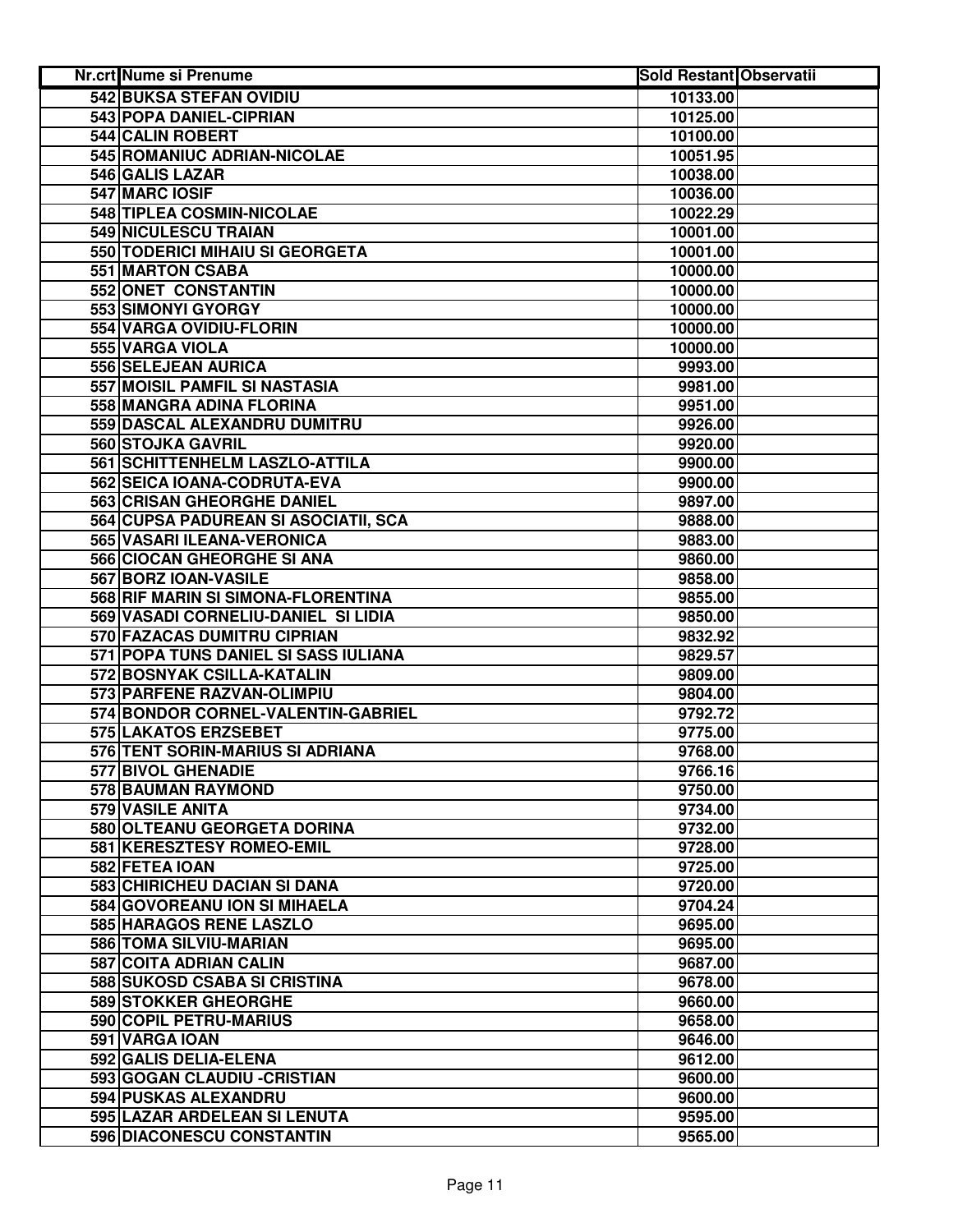| <b>Nr.crt Nume si Prenume</b>          | <b>Sold Restant Observatii</b> |  |
|----------------------------------------|--------------------------------|--|
| 597 SECARA CORIOLAN                    | 9552.00                        |  |
| 598 MOS TEODOR                         | 9551.00                        |  |
| 599 BUNGO ANDRAS                       | 9548.00                        |  |
| 600 MOROCA MARIA                       | 9545.00                        |  |
| 601 DOBA NICOLAE                       | 9540.00                        |  |
| 602 FILIP MARIUS CORNEL                | 9539.00                        |  |
| 603 MOLNAR ATTILA-JANOS                | 9528.00                        |  |
| 604 PALOS FLORIN-MIHAI                 | 9528.00                        |  |
| 605 BIRAU CRISTIAN                     | 9505.50                        |  |
| 606 ALBUI MARIN                        | 9501.98                        |  |
| 607 FULOP NORBERT-ATILA                | 9500.00                        |  |
| 608 GABOR GITA                         | 9500.00                        |  |
| 609 TOIA GHEORGHE                      | 9475.00                        |  |
| 610 ARON TIBOR                         | 9472.00                        |  |
| 611 RUJE - TUDOR CECILIA SI EUGEN      | 9470.00                        |  |
| 612 PUIEA FELICIA                      | 9467.00                        |  |
| 613 CHIRODEA CRISTIAN                  | 9459.00                        |  |
| 614 ISZTOIKA STEFAN                    | 9450.00                        |  |
| 615 TURCAS LIVIU                       | 9450.00                        |  |
| 616 VARGA ALEXANDRU-VALENTIN-SEBASTIAN | 9435.00                        |  |
| 617 KISS LADISLAU-ANDREI-IOSIF         | 9434.00                        |  |
| <b>618 IENCIU NICOLAE</b>              | 9425.00                        |  |
| 619 DEMETER SANDA                      | 9422.00                        |  |
| <b>620 BIRAU CRISTIAN</b>              | 9381.50                        |  |
| 621 BORBELY MAGDALENA SI LUDOVIC       | 9372.00                        |  |
| <b>622 MARTIN CRISTIAN PAUL</b>        | 9360.90                        |  |
| 623 SZABO LASZLO-IOZSEF                | 9339.00                        |  |
| 624 GABOR ROBERT                       | 9338.00                        |  |
| 625 IACOBITA MARIAN                    | 9300.00                        |  |
| 626 JARCA-RUGAN IOANA-RAMONA           | 9283.03                        |  |
| 627 PAHONTU CRISTIAN                   | 9282.00                        |  |
| 628 KOCSIS ATTILA-ROMULUS              | 9278.00                        |  |
| 629 OPRIS RADU OVIDIU                  | 9274.00                        |  |
| 630 MAJER FELIX SI EDINA               | 9265.28                        |  |
| 631 BUDAU DANIEL                       | 9253.00                        |  |
| 632 NEMES ROBERT-SANDOR                | 9247.00                        |  |
| 633 DEMIAN GAVRIL                      | 9234.00                        |  |
| 634 FARKAS MARIA                       | 9233.00                        |  |
| 635 BUTCOVAN LIVIU-IONEL               | 9220.00                        |  |
| 636 FLOREA RALUCA-MARCELA              | 9210.00                        |  |
| 637 LASCU PETRU-FLORIN                 | 9187.00                        |  |
| <b>638 SICOE NELU DORU</b>             | 9187.00                        |  |
| 639 ILE VALERIU DOVADOR                | 9174.00                        |  |
| 640 HORJA GAVRIL                       | 9152.00                        |  |
| 641 PAL LUDOVIC                        | 9150.98                        |  |
| 642 DAJKA CORNELIA                     | 9148.00                        |  |
| 643 MLADIN COSMIN GHEORGHE             | 9143.07                        |  |
| 644 SZALKAI GHEORGHE                   | 9130.00                        |  |
| 645 CSASZAR TAMAS                      | 9128.00                        |  |
| 646 GABOR DUMITRU                      | 9117.00                        |  |
| 647 RATIU IOAN ADRIAN                  | 9114.00                        |  |
| 648 SAVAN HORIA-ADRIAN                 | 9104.00                        |  |
| 649 HUSZTI VASILE                      | 9101.39                        |  |
| 650 BONACIU LUCIAN-GHEORGHE SI FLOARE  | 9090.00                        |  |
| 651 LUNG - MITRICA DORU                | 9080.00                        |  |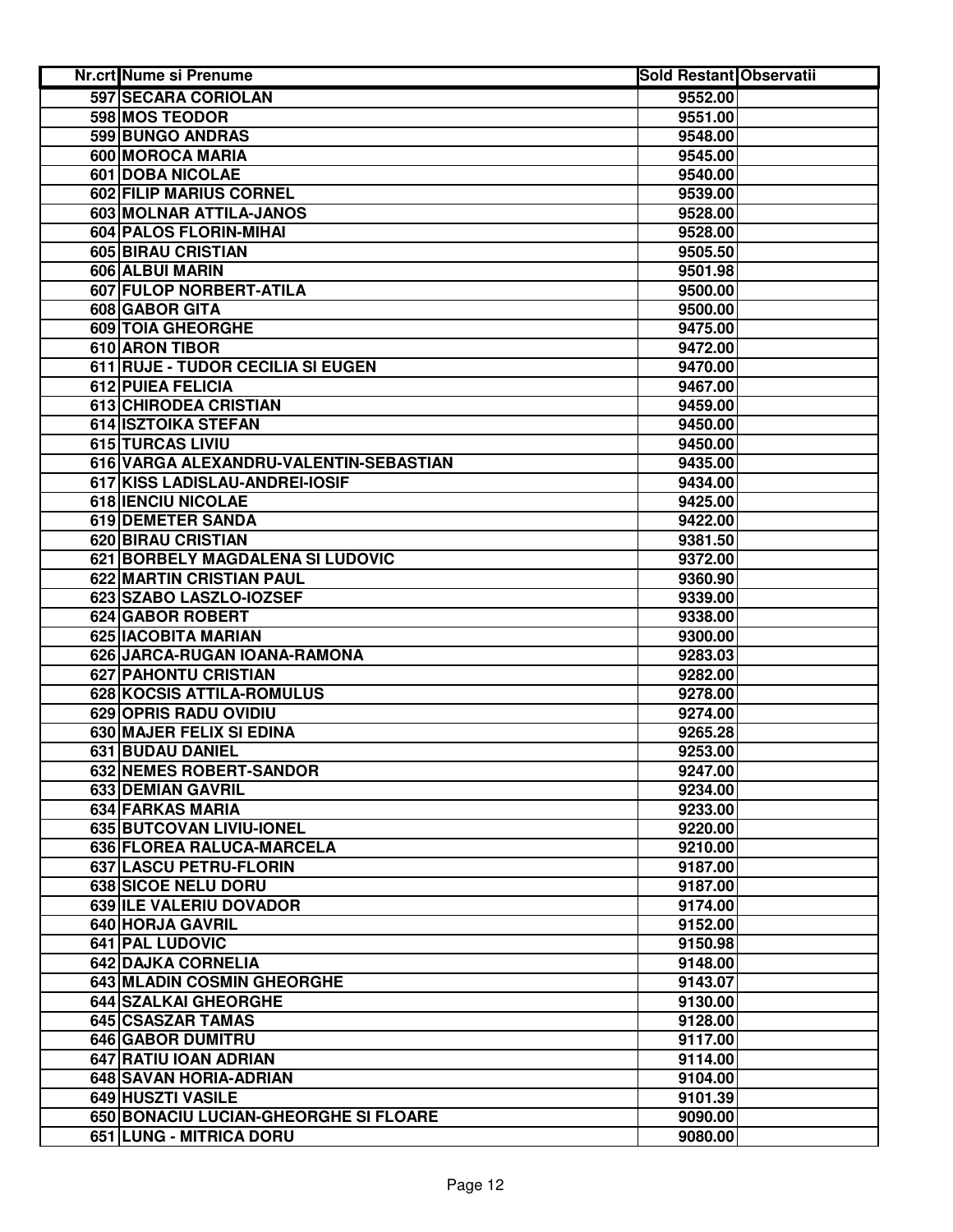| Nr.crt Nume si Prenume            | <b>Sold Restant Observatii</b> |  |
|-----------------------------------|--------------------------------|--|
| <b>652 HUNYADI GHEORGHE</b>       | 9076.00                        |  |
| 653 COSMA OVIDIU SORIN            | 9067.49                        |  |
| 654 ZANCA IONUT-MARIUS            | 9048.00                        |  |
| 655 GABOR BANO                    | 9037.00                        |  |
| 656 SECARA MIRCEA-EMIL            | 9009.00                        |  |
| 657 MORAR BOGDAN-MIHAI            | 9007.00                        |  |
| 658 BOLDIS MONICA-IRINA           | 9000.00                        |  |
| 659 GHIT NICOLETA                 | 9000.00                        |  |
| 660 MARCUTIU LEONTIN              | 9000.00                        |  |
| 661 SZUCS LEVENTE                 | 9000.00                        |  |
| 662 VARGA-SEBESTYEN IMRE          | 9000.00                        |  |
| 663 RUSU ANDREI                   | 8995.00                        |  |
| 664 BOCHIS VALENTIN FLORIN        | 8993.00                        |  |
| 665 KULCSAR JENO-ELEMER           | 8993.00                        |  |
| 666 DUMEA OVIDIU-IOSIF            | 8953.40                        |  |
| 667 POPOVICI GHEORGHE-FLORIAN     | 8952.00                        |  |
| 668 PUIE RAZVAN-GEORGE            | 8934.00                        |  |
| 669 BAJOR NORBERT                 | 8932.00                        |  |
| 670 MURESAN IOAN                  | 8931.00                        |  |
| 671 BOLONI EMANUELA-MONICA        | 8930.00                        |  |
| 672 IANCEU SORINA-LILIANA         | 8911.00                        |  |
| <b>673 ROSTAS ANTON</b>           | 8907.00                        |  |
| 674 SAS MARIA GABRIELA            | 8900.00                        |  |
| <b>675 OLAH EMERIC</b>            | 8897.00                        |  |
| <b>676 TURCAS DANIEL MARIUS</b>   | 8881.00                        |  |
| 677 BALOG DUMITRU ANDREI          | 8860.00                        |  |
| 678 BOLOCAN CRISTIAN              | 8846.00                        |  |
| 679 BODOG TEOFIL-PAVEL            | 8839.00                        |  |
| 680 KOROSI BARNA                  | 8836.00                        |  |
| 681 TURCAN EUGENIU                | 8834.00                        |  |
| 682 BULGARU VIOREL NUTU           | 8830.00                        |  |
| 683 POPA MIHAI                    | 8825.00                        |  |
| 684 PARA CLAUDIU-CRISTIAN         | 8815.00                        |  |
| 685 MATES MARIAN                  | 8803.00                        |  |
| 686 PASALAU (FOSTA MERCA) DANIELA | 8801.00                        |  |
| 687 COVACI MIHAI                  | 8800.00                        |  |
| 688 LACATUS ALINA-FELICIA         | 8799.00                        |  |
| 689 BOGDAN ADRIAN-FLORIN          | 8790.00                        |  |
| 690 LUNKA ERIKA                   | 8790.00                        |  |
| 691 BACIU RAZVAN-COSMIN           | 8789.00                        |  |
| 692 TAUT DUMITRU NICOLAE          | 8775.00                        |  |
| 693 GENCSI ATTILA                 | 8773.00                        |  |
| 694 JUHASZ ILDIKO                 | 8765.00                        |  |
| 695 LUCUTA CONSTANTIN-STEFAN      | 8752.00                        |  |
| 696 COZAC IOAN SI CONSTANTA LUCIA | 8751.00                        |  |
| 697 SIRB AGOTA                    | 8751.00                        |  |
| 698 MALEK MARTON                  | 8750.00                        |  |
| 699 ISTOICA MATEI                 | 8744.00                        |  |
| 700 ENACHE MELANIA-ANTONIA        | 8734.96                        |  |
| 701 FLORIAN GHEORGHE              | 8724.00                        |  |
| 702 BOLDIS CALIN-MIHAI            | 8707.50                        |  |
| 703 VARGA IOAN                    | 8700.00                        |  |
| 704 GACEU GABRIEL ALIN            | 8693.00                        |  |
| 705 GABOR STEFAN                  | 8688.00                        |  |
| 706 BOCRA MIRCEA                  | 8669.00                        |  |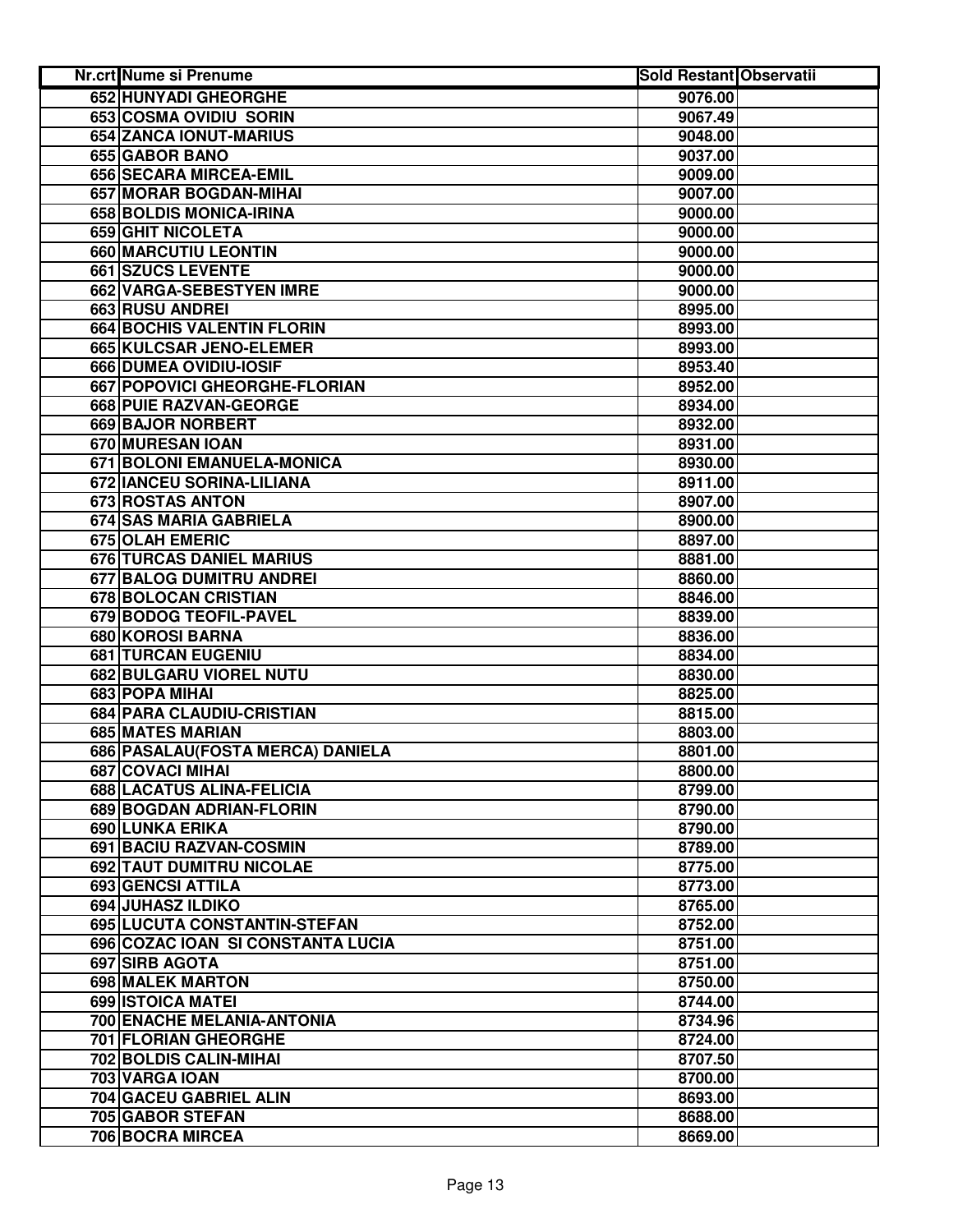| <b>707 ROSTAS FRANCISC</b><br>8627.00<br>708 ONACA LUMINITA-CARMEN<br>8614.00<br>709 GAVRUTA MARIANA SILVIA<br>8606.00<br>710 PAUL GERARDO-ROMULUS<br>8600.00<br>711 COPIL DANIEL-EMIL<br>8599.00<br>712 PLATONA NICOLAE MARIUS<br>8583.00<br>713 ZBIRCEA MIRCEA-NICOLAE SI CORINA-NICOLETA<br>8577.79<br>714 BOT FLORINA<br>8572.00<br>715 TURCUT SERGIU-BOGDAN<br>8560.00<br>716 GALEA DORINA SI LAZAR<br>8548.00<br>717 BURCSA JANKO SI GITA<br>8546.00<br>718 LAURENTIU IOAN LUCRETIU SI MADALINA-RAMONA<br>8544.00<br>719 NAGY NICOLAE-ALEXANDRU<br>8537.00<br>720 POP TEODORA MARINELA<br>8536.00<br>721 SUPARARE BOGDAN-SEBASTIAN<br>8525.00<br>722 MATEI MARIANA<br>8516.00<br>723 ASZTALOS ILDIKO<br>8515.00<br>724 SAJO LASZLO<br>8514.00<br>725 GABOR GAVRIL<br>8507.50<br>726 HIRI FRANCIS<br>8500.00<br>727 KEREKES ZOLTAN SI MAGDOLNA<br>8500.00<br>728 NEGRUT-CHIPE CARMEN-DALIA<br>8500.00<br>729 OROSZ FERENC<br>8500.00<br>730 PIERSUNARU CRISMARITA<br>8500.00<br>731 BALAIAN OVIDIU-GABRIEL<br>8483.00<br><b>732 ISZTOIKA GAVRIL</b><br>8481.00<br>733 KISS FERENC<br>8480.00<br>734 TICU CONSTANTIN-IONEL<br>8460.00<br>735 CACIAUNU VALENTIN COSMIN<br>8455.00<br>736 GABOR MATE<br>8452.00<br>737 POP FLORINA-CRISTINA<br>8443.93<br>738 BAKO ZOLTAN<br>8407.00<br>739 MARTIN CLAUDIU-GABRIEL<br>8400.00<br>740 VARGA ADRIAN-IOAN SI MARIA<br>8400.00<br>741 GHEMIS MONICA-FLORINA<br>8398.00<br>742 RICCIO ROBERTO<br>8398.00<br>743 TARAU CLAUDIU-FLORENTIN<br>8394.00<br><b>744 IAKOB NICOLAE</b><br>8392.00<br>745 NOVAK NORBERT<br>8360.00<br><b>746 APOSTOL CELUS TIBERIUS</b><br>8359.00<br>747 AMBUDAN ILONA<br>8351.00<br>748 TENT MIRCEA SI MARIA<br>8341.00<br>749 BIRTA IONUT-VALENTIN<br>8334.00<br>750 BULZAN IOANA-ANDREEA<br>8291.00<br>751 BORRI SATURNO<br>8289.00<br>752 ORBAI LUCIAN-FLORIN<br>8282.00<br>753 BRINZAS DACIAN<br>8271.03<br>754 RADOI NICOLAE<br>8271.00<br>755 TIPLEA PETRU-AUREL<br>8267.00<br>756 HUBERT JOZSEF<br>8266.20<br>757 HOEFSMIT LILIANA STEFANIA<br>8254.00<br>758 BOROS RAMONA-CAMELIA<br>8250.00<br>759 IUHAS MARIANA<br>8240.00<br>760 VAIDA FLORIN - EMANUEL<br>8239.00<br>761 GEUDENS PHILIPPE<br>8237.00 | Nr.crt Nume si Prenume | <b>Sold Restant Observatii</b> |  |
|----------------------------------------------------------------------------------------------------------------------------------------------------------------------------------------------------------------------------------------------------------------------------------------------------------------------------------------------------------------------------------------------------------------------------------------------------------------------------------------------------------------------------------------------------------------------------------------------------------------------------------------------------------------------------------------------------------------------------------------------------------------------------------------------------------------------------------------------------------------------------------------------------------------------------------------------------------------------------------------------------------------------------------------------------------------------------------------------------------------------------------------------------------------------------------------------------------------------------------------------------------------------------------------------------------------------------------------------------------------------------------------------------------------------------------------------------------------------------------------------------------------------------------------------------------------------------------------------------------------------------------------------------------------------------------------------------------------------------------------------------------------------------------------------------------------------------------------------------------------------------------------------------------------------------------------------------------------------------------------------------------------------------------------------------------------------------------------------------------------------------------------------------------------------------------------|------------------------|--------------------------------|--|
|                                                                                                                                                                                                                                                                                                                                                                                                                                                                                                                                                                                                                                                                                                                                                                                                                                                                                                                                                                                                                                                                                                                                                                                                                                                                                                                                                                                                                                                                                                                                                                                                                                                                                                                                                                                                                                                                                                                                                                                                                                                                                                                                                                                        |                        |                                |  |
|                                                                                                                                                                                                                                                                                                                                                                                                                                                                                                                                                                                                                                                                                                                                                                                                                                                                                                                                                                                                                                                                                                                                                                                                                                                                                                                                                                                                                                                                                                                                                                                                                                                                                                                                                                                                                                                                                                                                                                                                                                                                                                                                                                                        |                        |                                |  |
|                                                                                                                                                                                                                                                                                                                                                                                                                                                                                                                                                                                                                                                                                                                                                                                                                                                                                                                                                                                                                                                                                                                                                                                                                                                                                                                                                                                                                                                                                                                                                                                                                                                                                                                                                                                                                                                                                                                                                                                                                                                                                                                                                                                        |                        |                                |  |
|                                                                                                                                                                                                                                                                                                                                                                                                                                                                                                                                                                                                                                                                                                                                                                                                                                                                                                                                                                                                                                                                                                                                                                                                                                                                                                                                                                                                                                                                                                                                                                                                                                                                                                                                                                                                                                                                                                                                                                                                                                                                                                                                                                                        |                        |                                |  |
|                                                                                                                                                                                                                                                                                                                                                                                                                                                                                                                                                                                                                                                                                                                                                                                                                                                                                                                                                                                                                                                                                                                                                                                                                                                                                                                                                                                                                                                                                                                                                                                                                                                                                                                                                                                                                                                                                                                                                                                                                                                                                                                                                                                        |                        |                                |  |
|                                                                                                                                                                                                                                                                                                                                                                                                                                                                                                                                                                                                                                                                                                                                                                                                                                                                                                                                                                                                                                                                                                                                                                                                                                                                                                                                                                                                                                                                                                                                                                                                                                                                                                                                                                                                                                                                                                                                                                                                                                                                                                                                                                                        |                        |                                |  |
|                                                                                                                                                                                                                                                                                                                                                                                                                                                                                                                                                                                                                                                                                                                                                                                                                                                                                                                                                                                                                                                                                                                                                                                                                                                                                                                                                                                                                                                                                                                                                                                                                                                                                                                                                                                                                                                                                                                                                                                                                                                                                                                                                                                        |                        |                                |  |
|                                                                                                                                                                                                                                                                                                                                                                                                                                                                                                                                                                                                                                                                                                                                                                                                                                                                                                                                                                                                                                                                                                                                                                                                                                                                                                                                                                                                                                                                                                                                                                                                                                                                                                                                                                                                                                                                                                                                                                                                                                                                                                                                                                                        |                        |                                |  |
|                                                                                                                                                                                                                                                                                                                                                                                                                                                                                                                                                                                                                                                                                                                                                                                                                                                                                                                                                                                                                                                                                                                                                                                                                                                                                                                                                                                                                                                                                                                                                                                                                                                                                                                                                                                                                                                                                                                                                                                                                                                                                                                                                                                        |                        |                                |  |
|                                                                                                                                                                                                                                                                                                                                                                                                                                                                                                                                                                                                                                                                                                                                                                                                                                                                                                                                                                                                                                                                                                                                                                                                                                                                                                                                                                                                                                                                                                                                                                                                                                                                                                                                                                                                                                                                                                                                                                                                                                                                                                                                                                                        |                        |                                |  |
|                                                                                                                                                                                                                                                                                                                                                                                                                                                                                                                                                                                                                                                                                                                                                                                                                                                                                                                                                                                                                                                                                                                                                                                                                                                                                                                                                                                                                                                                                                                                                                                                                                                                                                                                                                                                                                                                                                                                                                                                                                                                                                                                                                                        |                        |                                |  |
|                                                                                                                                                                                                                                                                                                                                                                                                                                                                                                                                                                                                                                                                                                                                                                                                                                                                                                                                                                                                                                                                                                                                                                                                                                                                                                                                                                                                                                                                                                                                                                                                                                                                                                                                                                                                                                                                                                                                                                                                                                                                                                                                                                                        |                        |                                |  |
|                                                                                                                                                                                                                                                                                                                                                                                                                                                                                                                                                                                                                                                                                                                                                                                                                                                                                                                                                                                                                                                                                                                                                                                                                                                                                                                                                                                                                                                                                                                                                                                                                                                                                                                                                                                                                                                                                                                                                                                                                                                                                                                                                                                        |                        |                                |  |
|                                                                                                                                                                                                                                                                                                                                                                                                                                                                                                                                                                                                                                                                                                                                                                                                                                                                                                                                                                                                                                                                                                                                                                                                                                                                                                                                                                                                                                                                                                                                                                                                                                                                                                                                                                                                                                                                                                                                                                                                                                                                                                                                                                                        |                        |                                |  |
|                                                                                                                                                                                                                                                                                                                                                                                                                                                                                                                                                                                                                                                                                                                                                                                                                                                                                                                                                                                                                                                                                                                                                                                                                                                                                                                                                                                                                                                                                                                                                                                                                                                                                                                                                                                                                                                                                                                                                                                                                                                                                                                                                                                        |                        |                                |  |
|                                                                                                                                                                                                                                                                                                                                                                                                                                                                                                                                                                                                                                                                                                                                                                                                                                                                                                                                                                                                                                                                                                                                                                                                                                                                                                                                                                                                                                                                                                                                                                                                                                                                                                                                                                                                                                                                                                                                                                                                                                                                                                                                                                                        |                        |                                |  |
|                                                                                                                                                                                                                                                                                                                                                                                                                                                                                                                                                                                                                                                                                                                                                                                                                                                                                                                                                                                                                                                                                                                                                                                                                                                                                                                                                                                                                                                                                                                                                                                                                                                                                                                                                                                                                                                                                                                                                                                                                                                                                                                                                                                        |                        |                                |  |
|                                                                                                                                                                                                                                                                                                                                                                                                                                                                                                                                                                                                                                                                                                                                                                                                                                                                                                                                                                                                                                                                                                                                                                                                                                                                                                                                                                                                                                                                                                                                                                                                                                                                                                                                                                                                                                                                                                                                                                                                                                                                                                                                                                                        |                        |                                |  |
|                                                                                                                                                                                                                                                                                                                                                                                                                                                                                                                                                                                                                                                                                                                                                                                                                                                                                                                                                                                                                                                                                                                                                                                                                                                                                                                                                                                                                                                                                                                                                                                                                                                                                                                                                                                                                                                                                                                                                                                                                                                                                                                                                                                        |                        |                                |  |
|                                                                                                                                                                                                                                                                                                                                                                                                                                                                                                                                                                                                                                                                                                                                                                                                                                                                                                                                                                                                                                                                                                                                                                                                                                                                                                                                                                                                                                                                                                                                                                                                                                                                                                                                                                                                                                                                                                                                                                                                                                                                                                                                                                                        |                        |                                |  |
|                                                                                                                                                                                                                                                                                                                                                                                                                                                                                                                                                                                                                                                                                                                                                                                                                                                                                                                                                                                                                                                                                                                                                                                                                                                                                                                                                                                                                                                                                                                                                                                                                                                                                                                                                                                                                                                                                                                                                                                                                                                                                                                                                                                        |                        |                                |  |
|                                                                                                                                                                                                                                                                                                                                                                                                                                                                                                                                                                                                                                                                                                                                                                                                                                                                                                                                                                                                                                                                                                                                                                                                                                                                                                                                                                                                                                                                                                                                                                                                                                                                                                                                                                                                                                                                                                                                                                                                                                                                                                                                                                                        |                        |                                |  |
|                                                                                                                                                                                                                                                                                                                                                                                                                                                                                                                                                                                                                                                                                                                                                                                                                                                                                                                                                                                                                                                                                                                                                                                                                                                                                                                                                                                                                                                                                                                                                                                                                                                                                                                                                                                                                                                                                                                                                                                                                                                                                                                                                                                        |                        |                                |  |
|                                                                                                                                                                                                                                                                                                                                                                                                                                                                                                                                                                                                                                                                                                                                                                                                                                                                                                                                                                                                                                                                                                                                                                                                                                                                                                                                                                                                                                                                                                                                                                                                                                                                                                                                                                                                                                                                                                                                                                                                                                                                                                                                                                                        |                        |                                |  |
|                                                                                                                                                                                                                                                                                                                                                                                                                                                                                                                                                                                                                                                                                                                                                                                                                                                                                                                                                                                                                                                                                                                                                                                                                                                                                                                                                                                                                                                                                                                                                                                                                                                                                                                                                                                                                                                                                                                                                                                                                                                                                                                                                                                        |                        |                                |  |
|                                                                                                                                                                                                                                                                                                                                                                                                                                                                                                                                                                                                                                                                                                                                                                                                                                                                                                                                                                                                                                                                                                                                                                                                                                                                                                                                                                                                                                                                                                                                                                                                                                                                                                                                                                                                                                                                                                                                                                                                                                                                                                                                                                                        |                        |                                |  |
|                                                                                                                                                                                                                                                                                                                                                                                                                                                                                                                                                                                                                                                                                                                                                                                                                                                                                                                                                                                                                                                                                                                                                                                                                                                                                                                                                                                                                                                                                                                                                                                                                                                                                                                                                                                                                                                                                                                                                                                                                                                                                                                                                                                        |                        |                                |  |
|                                                                                                                                                                                                                                                                                                                                                                                                                                                                                                                                                                                                                                                                                                                                                                                                                                                                                                                                                                                                                                                                                                                                                                                                                                                                                                                                                                                                                                                                                                                                                                                                                                                                                                                                                                                                                                                                                                                                                                                                                                                                                                                                                                                        |                        |                                |  |
|                                                                                                                                                                                                                                                                                                                                                                                                                                                                                                                                                                                                                                                                                                                                                                                                                                                                                                                                                                                                                                                                                                                                                                                                                                                                                                                                                                                                                                                                                                                                                                                                                                                                                                                                                                                                                                                                                                                                                                                                                                                                                                                                                                                        |                        |                                |  |
|                                                                                                                                                                                                                                                                                                                                                                                                                                                                                                                                                                                                                                                                                                                                                                                                                                                                                                                                                                                                                                                                                                                                                                                                                                                                                                                                                                                                                                                                                                                                                                                                                                                                                                                                                                                                                                                                                                                                                                                                                                                                                                                                                                                        |                        |                                |  |
|                                                                                                                                                                                                                                                                                                                                                                                                                                                                                                                                                                                                                                                                                                                                                                                                                                                                                                                                                                                                                                                                                                                                                                                                                                                                                                                                                                                                                                                                                                                                                                                                                                                                                                                                                                                                                                                                                                                                                                                                                                                                                                                                                                                        |                        |                                |  |
|                                                                                                                                                                                                                                                                                                                                                                                                                                                                                                                                                                                                                                                                                                                                                                                                                                                                                                                                                                                                                                                                                                                                                                                                                                                                                                                                                                                                                                                                                                                                                                                                                                                                                                                                                                                                                                                                                                                                                                                                                                                                                                                                                                                        |                        |                                |  |
|                                                                                                                                                                                                                                                                                                                                                                                                                                                                                                                                                                                                                                                                                                                                                                                                                                                                                                                                                                                                                                                                                                                                                                                                                                                                                                                                                                                                                                                                                                                                                                                                                                                                                                                                                                                                                                                                                                                                                                                                                                                                                                                                                                                        |                        |                                |  |
|                                                                                                                                                                                                                                                                                                                                                                                                                                                                                                                                                                                                                                                                                                                                                                                                                                                                                                                                                                                                                                                                                                                                                                                                                                                                                                                                                                                                                                                                                                                                                                                                                                                                                                                                                                                                                                                                                                                                                                                                                                                                                                                                                                                        |                        |                                |  |
|                                                                                                                                                                                                                                                                                                                                                                                                                                                                                                                                                                                                                                                                                                                                                                                                                                                                                                                                                                                                                                                                                                                                                                                                                                                                                                                                                                                                                                                                                                                                                                                                                                                                                                                                                                                                                                                                                                                                                                                                                                                                                                                                                                                        |                        |                                |  |
|                                                                                                                                                                                                                                                                                                                                                                                                                                                                                                                                                                                                                                                                                                                                                                                                                                                                                                                                                                                                                                                                                                                                                                                                                                                                                                                                                                                                                                                                                                                                                                                                                                                                                                                                                                                                                                                                                                                                                                                                                                                                                                                                                                                        |                        |                                |  |
|                                                                                                                                                                                                                                                                                                                                                                                                                                                                                                                                                                                                                                                                                                                                                                                                                                                                                                                                                                                                                                                                                                                                                                                                                                                                                                                                                                                                                                                                                                                                                                                                                                                                                                                                                                                                                                                                                                                                                                                                                                                                                                                                                                                        |                        |                                |  |
|                                                                                                                                                                                                                                                                                                                                                                                                                                                                                                                                                                                                                                                                                                                                                                                                                                                                                                                                                                                                                                                                                                                                                                                                                                                                                                                                                                                                                                                                                                                                                                                                                                                                                                                                                                                                                                                                                                                                                                                                                                                                                                                                                                                        |                        |                                |  |
|                                                                                                                                                                                                                                                                                                                                                                                                                                                                                                                                                                                                                                                                                                                                                                                                                                                                                                                                                                                                                                                                                                                                                                                                                                                                                                                                                                                                                                                                                                                                                                                                                                                                                                                                                                                                                                                                                                                                                                                                                                                                                                                                                                                        |                        |                                |  |
|                                                                                                                                                                                                                                                                                                                                                                                                                                                                                                                                                                                                                                                                                                                                                                                                                                                                                                                                                                                                                                                                                                                                                                                                                                                                                                                                                                                                                                                                                                                                                                                                                                                                                                                                                                                                                                                                                                                                                                                                                                                                                                                                                                                        |                        |                                |  |
|                                                                                                                                                                                                                                                                                                                                                                                                                                                                                                                                                                                                                                                                                                                                                                                                                                                                                                                                                                                                                                                                                                                                                                                                                                                                                                                                                                                                                                                                                                                                                                                                                                                                                                                                                                                                                                                                                                                                                                                                                                                                                                                                                                                        |                        |                                |  |
|                                                                                                                                                                                                                                                                                                                                                                                                                                                                                                                                                                                                                                                                                                                                                                                                                                                                                                                                                                                                                                                                                                                                                                                                                                                                                                                                                                                                                                                                                                                                                                                                                                                                                                                                                                                                                                                                                                                                                                                                                                                                                                                                                                                        |                        |                                |  |
|                                                                                                                                                                                                                                                                                                                                                                                                                                                                                                                                                                                                                                                                                                                                                                                                                                                                                                                                                                                                                                                                                                                                                                                                                                                                                                                                                                                                                                                                                                                                                                                                                                                                                                                                                                                                                                                                                                                                                                                                                                                                                                                                                                                        |                        |                                |  |
|                                                                                                                                                                                                                                                                                                                                                                                                                                                                                                                                                                                                                                                                                                                                                                                                                                                                                                                                                                                                                                                                                                                                                                                                                                                                                                                                                                                                                                                                                                                                                                                                                                                                                                                                                                                                                                                                                                                                                                                                                                                                                                                                                                                        |                        |                                |  |
|                                                                                                                                                                                                                                                                                                                                                                                                                                                                                                                                                                                                                                                                                                                                                                                                                                                                                                                                                                                                                                                                                                                                                                                                                                                                                                                                                                                                                                                                                                                                                                                                                                                                                                                                                                                                                                                                                                                                                                                                                                                                                                                                                                                        |                        |                                |  |
|                                                                                                                                                                                                                                                                                                                                                                                                                                                                                                                                                                                                                                                                                                                                                                                                                                                                                                                                                                                                                                                                                                                                                                                                                                                                                                                                                                                                                                                                                                                                                                                                                                                                                                                                                                                                                                                                                                                                                                                                                                                                                                                                                                                        |                        |                                |  |
|                                                                                                                                                                                                                                                                                                                                                                                                                                                                                                                                                                                                                                                                                                                                                                                                                                                                                                                                                                                                                                                                                                                                                                                                                                                                                                                                                                                                                                                                                                                                                                                                                                                                                                                                                                                                                                                                                                                                                                                                                                                                                                                                                                                        |                        |                                |  |
|                                                                                                                                                                                                                                                                                                                                                                                                                                                                                                                                                                                                                                                                                                                                                                                                                                                                                                                                                                                                                                                                                                                                                                                                                                                                                                                                                                                                                                                                                                                                                                                                                                                                                                                                                                                                                                                                                                                                                                                                                                                                                                                                                                                        |                        |                                |  |
|                                                                                                                                                                                                                                                                                                                                                                                                                                                                                                                                                                                                                                                                                                                                                                                                                                                                                                                                                                                                                                                                                                                                                                                                                                                                                                                                                                                                                                                                                                                                                                                                                                                                                                                                                                                                                                                                                                                                                                                                                                                                                                                                                                                        |                        |                                |  |
|                                                                                                                                                                                                                                                                                                                                                                                                                                                                                                                                                                                                                                                                                                                                                                                                                                                                                                                                                                                                                                                                                                                                                                                                                                                                                                                                                                                                                                                                                                                                                                                                                                                                                                                                                                                                                                                                                                                                                                                                                                                                                                                                                                                        |                        |                                |  |
|                                                                                                                                                                                                                                                                                                                                                                                                                                                                                                                                                                                                                                                                                                                                                                                                                                                                                                                                                                                                                                                                                                                                                                                                                                                                                                                                                                                                                                                                                                                                                                                                                                                                                                                                                                                                                                                                                                                                                                                                                                                                                                                                                                                        |                        |                                |  |
|                                                                                                                                                                                                                                                                                                                                                                                                                                                                                                                                                                                                                                                                                                                                                                                                                                                                                                                                                                                                                                                                                                                                                                                                                                                                                                                                                                                                                                                                                                                                                                                                                                                                                                                                                                                                                                                                                                                                                                                                                                                                                                                                                                                        |                        |                                |  |
|                                                                                                                                                                                                                                                                                                                                                                                                                                                                                                                                                                                                                                                                                                                                                                                                                                                                                                                                                                                                                                                                                                                                                                                                                                                                                                                                                                                                                                                                                                                                                                                                                                                                                                                                                                                                                                                                                                                                                                                                                                                                                                                                                                                        |                        |                                |  |
|                                                                                                                                                                                                                                                                                                                                                                                                                                                                                                                                                                                                                                                                                                                                                                                                                                                                                                                                                                                                                                                                                                                                                                                                                                                                                                                                                                                                                                                                                                                                                                                                                                                                                                                                                                                                                                                                                                                                                                                                                                                                                                                                                                                        |                        |                                |  |
|                                                                                                                                                                                                                                                                                                                                                                                                                                                                                                                                                                                                                                                                                                                                                                                                                                                                                                                                                                                                                                                                                                                                                                                                                                                                                                                                                                                                                                                                                                                                                                                                                                                                                                                                                                                                                                                                                                                                                                                                                                                                                                                                                                                        |                        |                                |  |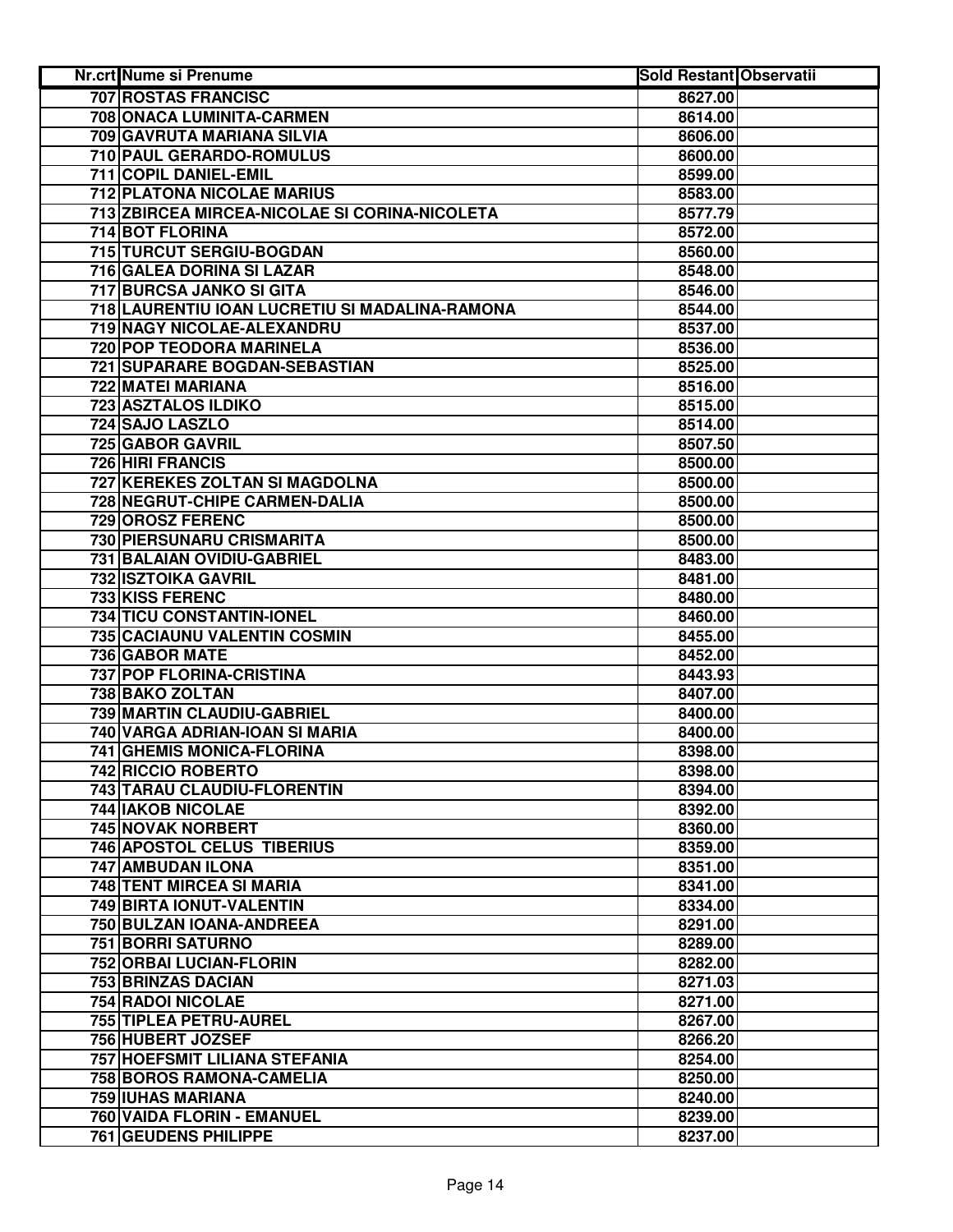| <b>Nr.crt Nume si Prenume</b>             | <b>Sold Restant Observatii</b> |
|-------------------------------------------|--------------------------------|
| 762 PUSZTAI ISTVAN-JOZSEF                 | 8237.00                        |
| <b>763 CATANA MIHAIL</b>                  | 8234.00                        |
| <b>764 KOTVAN ELISABETA</b>               | 8222.00                        |
| 765 FALUB COSMIN-BIR. IND. DE ARHITECTURA | 8220.00                        |
| 766 POPESCU BALAZS FLORIN                 | 8217.00                        |
| 767 MOLDOVAN FLORIN ANDREI                | 8201.00                        |
| 768 AL HOSIN GHAZIE                       | 8200.00                        |
| <b>769 BANCIU ALINA</b>                   | 8200.00                        |
| 770 HAISZLER ATTILA-ZSOLT                 | 8200.00                        |
| 771 FARCUTA NICOLAE                       | 8195.00                        |
| 772 POPA HORIA-RADU SI MIHAELA            | 8191.00                        |
| 773 ISZTOIKA EVA                          | 8190.69                        |
| 774 HERCUT VIOREL                         | 8179.00                        |
| 775 BARANYKA IANOS                        | 8128.00                        |
| 776 CIOBANIDIS PETROS                     | 8128.00                        |
| 777 MAGHIAR DIANA CAMELIA                 | 8119.00                        |
| 778 LUCA IONUT-BOGDAN                     | 8109.00                        |
| 779 MOCEAN AUGUSTIN GABRIEL               | 8103.48                        |
| 780 MARINAU GHEORGHE DUMITRU              | 8102.00                        |
| <b>781 POPESCU EMIL MIHAIL</b>            | 8101.00                        |
| <b>782 MARNEA DAN-FLORIN</b>              | 8098.00                        |
| <b>783 MESESAN CORIOLAN</b>               | 8094.00                        |
| <b>784 TOLAS MARIA - ANGELICA</b>         | 8083.00                        |
| <b>785 SZTOJKA DEMETER</b>                | 8075.00                        |
| <b>786 GYONGYOSI NORBERT</b>              | 8070.00                        |
| <b>787 DUNAI CRISTIAN SI GABRIELA</b>     | 8068.00                        |
| 788 RUJE-TUDOR EUGEN-AUREL                | 8061.00                        |
| 789 BARANYKA CLARA                        | 8060.00                        |
| 790 STURZ CIPRIAN-IOAN SI CRINA-IOANA     | 8058.00                        |
| 791 LUKACS ATTILA SANDOR                  | 8057.00                        |
| 792 BARBURAS PAUL-MIRCEA                  | 8055.00                        |
| 793 IAS ALEXANDRU                         | 8050.00                        |
| 794 CICORTAS DORINICA                     | 8035.00                        |
| 795 CRET OVIDIU NICOLAE                   | 8032.50                        |
| 796 URUGIUC-APATI LIVIU-PAUL              | 8020.00                        |
| 797 PAUR NORBERT ATTILA                   | 8016.14                        |
| 798 LUNCAN AXENIA                         | 8014.00                        |
| 799 SZMERCSANYI ELENA-IRINA               | 8011.00                        |
| 800 PAP ZOLTAN IULIU                      | 8010.00                        |
| <b>801 IUHAS DORIN AUREL</b>              | 8009.00                        |
| 802 MANZ ADRIANA SI FLORIN VIOREL         | 8009.00                        |
| 803 SZULCSIK ISTVAN                       | 8009.00                        |
| 804 VARGA MIKLOS-GABOR                    | 8006.21                        |
| 805 HRINCA COSTICA                        | 8001.00                        |
| 806 BARANYKA ECATERINA                    | 8000.00                        |
| 807 BOGDAN IOAN-NICOLAE                   | 8000.00                        |
| 808 BUCIAS MARGIT                         | 8000.00                        |
| 809 BUNGO LASZLO                          | 8000.00                        |
| 810 COZMA MARIANA                         | 8000.00                        |
| 811 CUCCIA FLORICA                        | 8000.00                        |
| 812 FARCAS CORNELIA-FLORINA               | 8000.00                        |
| 813 HANIS ALEXANDRU                       | 8000.00                        |
| 814 HIRIS LOREDANA-MARIA                  | 8000.00                        |
| 815 MADA ELISABETA                        | 8000.00                        |
| 816 MIHELE LIDIA-ANA                      | 8000.00                        |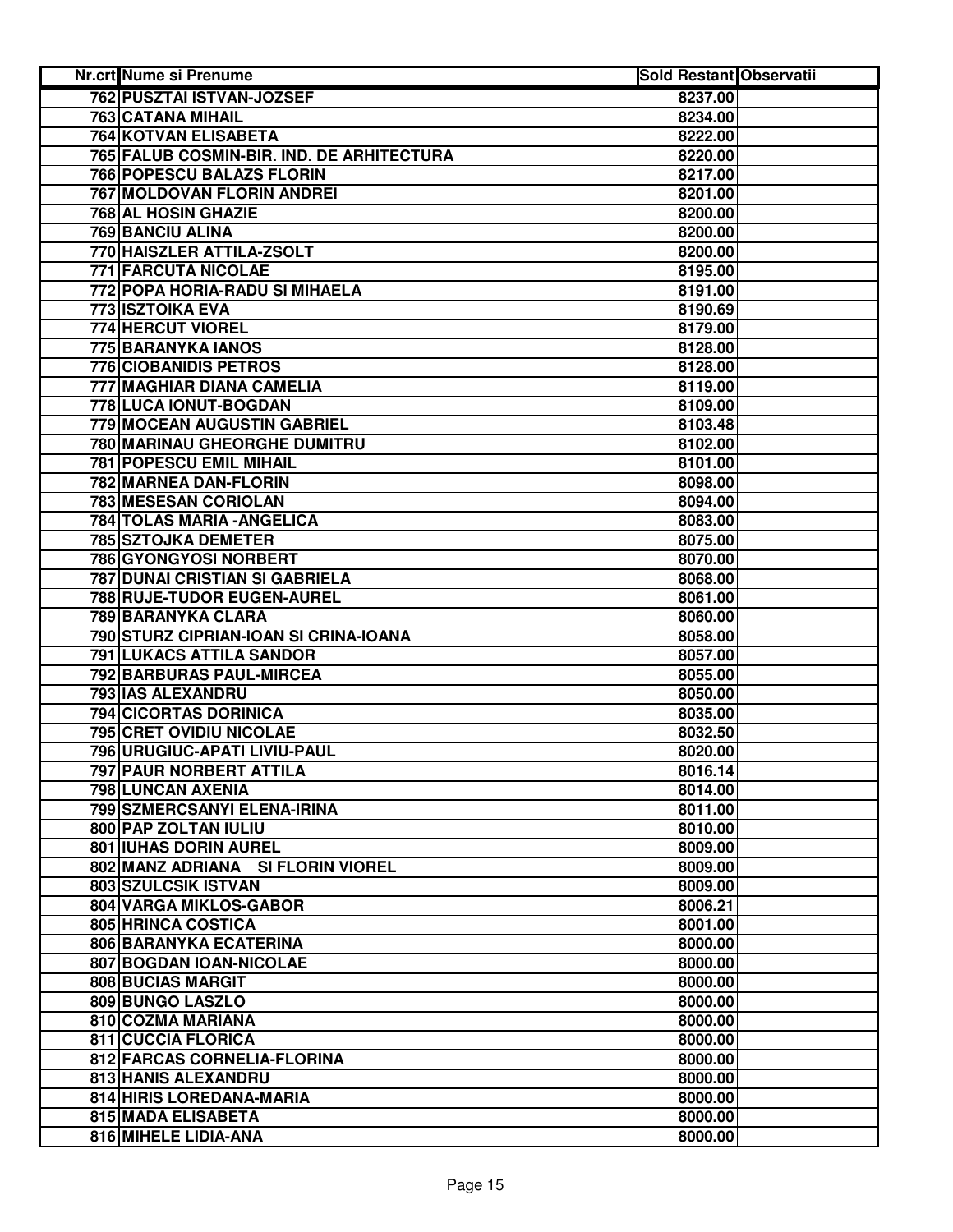| <b>Nr.crt Nume si Prenume</b>                      | <b>Sold Restant Observatii</b> |
|----------------------------------------------------|--------------------------------|
| 817 NAGY IMRE<br>8000.00                           |                                |
| 818 NEMETH GABOR<br>8000.00                        |                                |
| 819 PETRICAU MIHAELA-CRISTINA<br>8000.00           |                                |
| 820 ROBOS DORIN FLORIN<br>8000.00                  |                                |
| 821 SZABO BEATRIX- IVETT<br>8000.00                |                                |
| 822 TIAR IOANA-MARIANA<br>8000.00                  |                                |
| <b>823 TOCAI FLORICA</b><br>8000.00                |                                |
| 824 VARGA OVIDIU MARIAN<br>8000.00                 |                                |
| 825 ZALAI EDITH<br>8000.00                         |                                |
| 826 BALINT ARPAD<br>7997.00                        |                                |
| 827 KERESZTURI GABRIELA<br>7991.00                 |                                |
| 828 MALAN MARIUS SI CARMEN<br>7979.00              |                                |
| 829 GHENGHIU IOAN-DANUT<br>7977.00                 |                                |
| 830 POPESCU TITUS-MARIAN<br>7972.00                |                                |
| 831 NAGY ZSOLT BARNABAS SI AGOTA ANDREA<br>7970.00 |                                |
| 832 BOCHIS SILVIA - FLORICA<br>7964.00             |                                |
| 833 MICLOS GHEORGHINA<br>7961.00                   |                                |
| 834 ULICI FOCSA RUXANDRA<br>7960.00                |                                |
| 835 ECSEDI STEFAN-EMERIC<br>7951.64                |                                |
| 836 VADAS CSABA-IMRE<br>7943.00                    |                                |
| 837 LIBANT KATALIN SAROLTA<br>7942.97              |                                |
| 838 SILAGHI MARIUS-GHEORGHE<br>7927.00             |                                |
| 839 SIMON JULIETA-LACRIMIOARA<br>7926.00           |                                |
| 840 CIGAN CATALINA MARIA<br>7900.00                |                                |
| <b>841 COVACIU ANGELA</b><br>7900.00               |                                |
| <b>842 OPREA ECATERINA</b><br>7900.00              |                                |
| 843 MEHES MARIA<br>7897.00                         |                                |
| <b>844 STOIKA GABOR</b><br>7896.00                 |                                |
| 845 SZABADOS ALEXANDRU<br>7892.00                  |                                |
| 846 GABOR LAJOS<br>7880.00                         |                                |
| 847 ISAK ADAM<br>7877.00                           |                                |
| 848 BORBELYI ALEXANDRU<br>7869.00                  |                                |
| 849 JUNC IOAN<br>7867.50                           |                                |
| 850 TODORAN MARCEL-MARIUS<br>7851.00               |                                |
| 851 PASKA MARIAN-VIRGIL<br>7840.00                 |                                |
| 852 TIMAR OLIVER VALENTIN SI AUGUSTINA<br>7827.00  |                                |
| 853 VAKAR LUCIAN-MIHAI<br>7825.00                  |                                |
| 854 TARLEA HORATIU RAZVAN<br>7810.00               |                                |
| 855 MIRON TRAIAN REMUS SI IOANA<br>7809.00         |                                |
| 856 DRAGAN ANTONIO-DANIEL<br>7806.00               |                                |
| 857 KOVARI JOZSEF-CSABA<br>7805.00                 |                                |
| <b>858 MIHUT ECATERINA-CARMEN</b><br>7797.00       |                                |
| 859 GABOR MATEI<br>7785.00                         |                                |
| 860 CIURAR NUTU<br>7775.00                         |                                |
| 861 BORZA LILIANA DORINA<br>7745.00                |                                |
| 862 VARGA ISTVAN JOZSEF<br>7736.27                 |                                |
| 863 ROSTAS ATTILA STEFAN<br>7735.00                |                                |
| <b>864 SUCIU HOREA MIHAI</b><br>7728.00            |                                |
| 865 BARANKA STEFAN<br>7727.00                      |                                |
| 866 BOZGA VASILE<br>7709.00                        |                                |
| 867 TARNOVETCHI GEORGE-IOAN<br>7709.00             |                                |
| 868 CIRIL ALEXANDRU<br>7700.00                     |                                |
| 869 FIT NICOLAE<br>7694.50                         |                                |
| 870 BOROS ZOLTAN<br>7685.00                        |                                |
| 871 ISTOICA IOAN<br>7678.50                        |                                |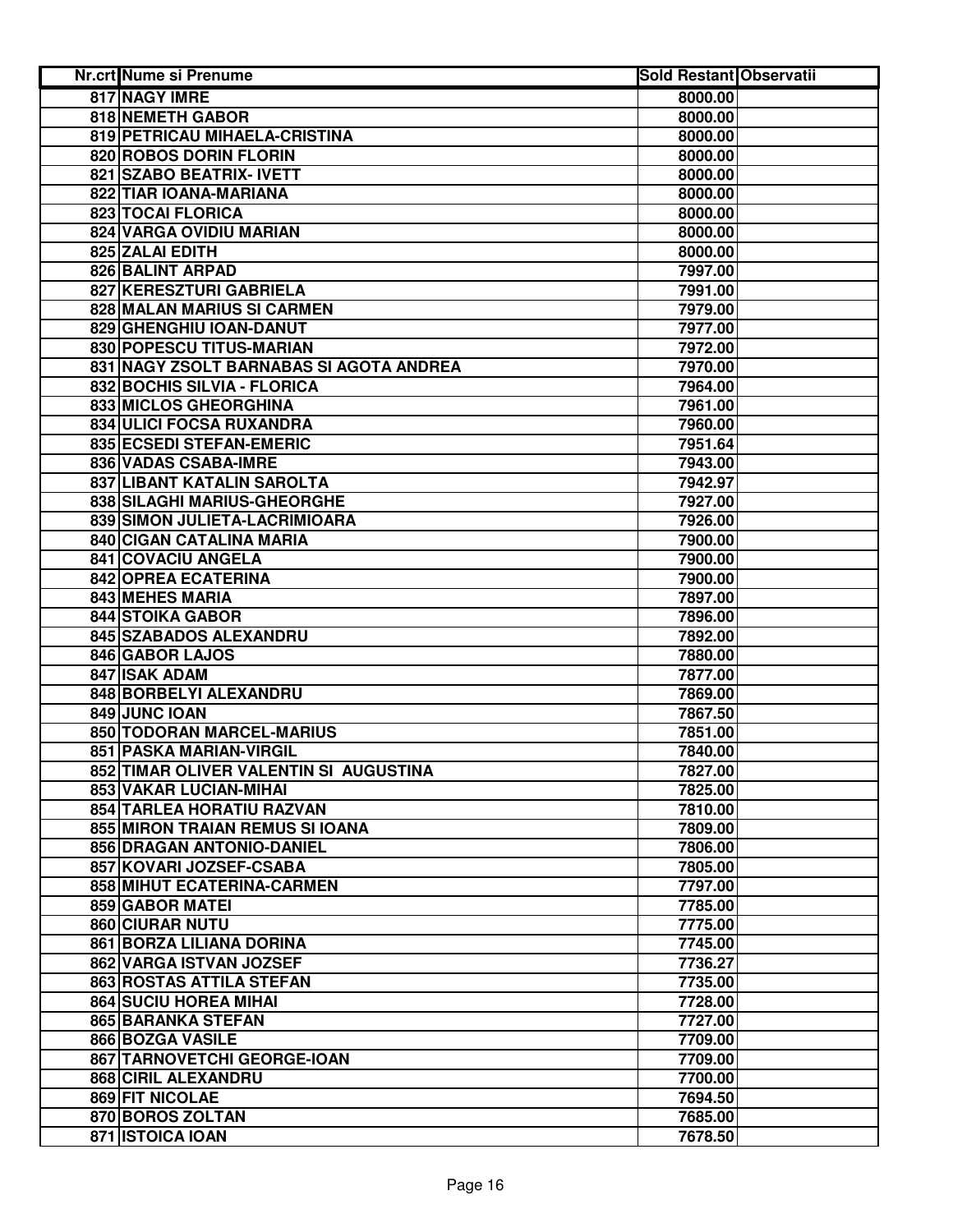| <b>Nr.crt Nume si Prenume</b>               | <b>Sold Restant Observatii</b> |  |
|---------------------------------------------|--------------------------------|--|
| 872 TOIA VIOREL                             | 7666.00                        |  |
| 873 STOICA MARIA                            | 7665.00                        |  |
| 874 BELENES TRAIAN                          | 7656.90                        |  |
| 875 NICORUT FLORICA                         | 7654.00                        |  |
| 876 CORA CRISTIAN-IOAN                      | 7646.00                        |  |
| 877 POPA DANIELA VIOLETA                    | 7635.00                        |  |
| 878 HALASZ STEFAN MARIA                     | 7633.00                        |  |
| 879 BANDICI MARCEL-GEORGE                   | 7632.00                        |  |
| 880 ZIGA EMANUEL-VIOREL                     | 7630.00                        |  |
| 881 OROSZ SANDOR SI VIOLETA                 | 7624.00                        |  |
| 882 SIMON ROBERT                            | 7621.00                        |  |
| 883 FARKAS GUSZTAV                          | 7617.00                        |  |
| 884 POP VASILE OVIDIU                       | 7601.00                        |  |
| 885 JUSCA VIRGIL-VASILE                     | 7600.00                        |  |
| 886 MARIAN IOAN-IOSIF                       | 7600.00                        |  |
| 887 LELE CLAUDIU-MARIUS                     | 7579.00                        |  |
| 888 VARGA ZOLTAN                            | 7563.36                        |  |
| 889 SCHOLLER IOSIF LEVENTE                  | 7561.62                        |  |
| 890 ROSTAS CONSTANTIN                       | 7560.00                        |  |
| 891 MANEA ADRIAN SI FELICIA                 | 7553.00                        |  |
| <b>892 CIGAN CRISTIAN VASILE</b>            | 7550.00                        |  |
| 893 ROSCA TIBERIU SI MIOARA                 | 7548.33                        |  |
| 894 BARTA ANDREA-MONIKA                     | 7548.00                        |  |
| <b>895 TIPOS NICOLAE</b>                    | 7545.30                        |  |
| 896 VARY ELISABETA SI GHERASIM              | 7541.00                        |  |
| 897 BIRTA VASILE-CATALIN                    | 7526.00                        |  |
| 898 KOVACS RICHARD ZSOLT                    | 7521.00                        |  |
| 899 TRANDAFIR CLAUDIA-CRISTINA              | 7512.00                        |  |
| 900 MOLDOVAN IONUT                          | 7508.00                        |  |
| 901 NICA EUGEN-CATALIN                      | 7507.00                        |  |
| 902 ROSTAS MIRCEA SI LUCRETIA               | 7506.00                        |  |
| 903 DANELIUC NATALIA                        | 7505.59                        |  |
| 904 COZAC ANDREA-SIDONIA                    | 7500.00                        |  |
| 905 ROSTAS LUCRETIA                         | 7500.00                        |  |
| 906 GABOR LUJZA, GABOR, IANCU, MATEI, LUIZA | 7484.00                        |  |
| 907 HALACU TITUS SIMION                     | 7481.00                        |  |
| 908 SAS IONUT-ANDREI                        | 7470.00                        |  |
| 909 NEGREAN ADRIAN NISTOR                   | 7467.00                        |  |
| 910 DAN NICOLAE                             | 7465.00                        |  |
| 911 BOROS IOAN-MARIUS SI LENUTA             | 7452.00                        |  |
| 912 SZOKE GYONGYI-PIROSKA SI VASILE         | 7444.00                        |  |
| 913 GABOR STEFAN                            | 7440.00                        |  |
| 914 CIRGE GHEORGHE JUN                      | 7426.00                        |  |
| 915 ORAS GHEORGHE-VASILE                    | 7422.00                        |  |
| 916 BELENESI GHEORGHE GABRIEL CIPRIAN       | 7409.00                        |  |
| 917 DAN REMUS-CLAUDIU                       | 7397.00                        |  |
| 918 GAVRUTA ADRIAN                          | 7385.00                        |  |
| 919 TUDORAN ILIE-MARCEL                     | 7383.00                        |  |
| 920 STAN MARIN                              | 7377.00                        |  |
| 921 MONENCIU FLORIAN OVIDIU                 | 7369.00                        |  |
| 922 BACUS FLORENTINA-ADANA                  | 7368.00                        |  |
| 923 VARODI LEONTIN                          | 7366.00                        |  |
| 924 SIM REMUS VIOREL                        | 7360.00                        |  |
| 925 HAINAL LUCIAN-CALIN                     | 7359.00                        |  |
| 926 ROMAN ADRIAN PAVEL                      | 7358.00                        |  |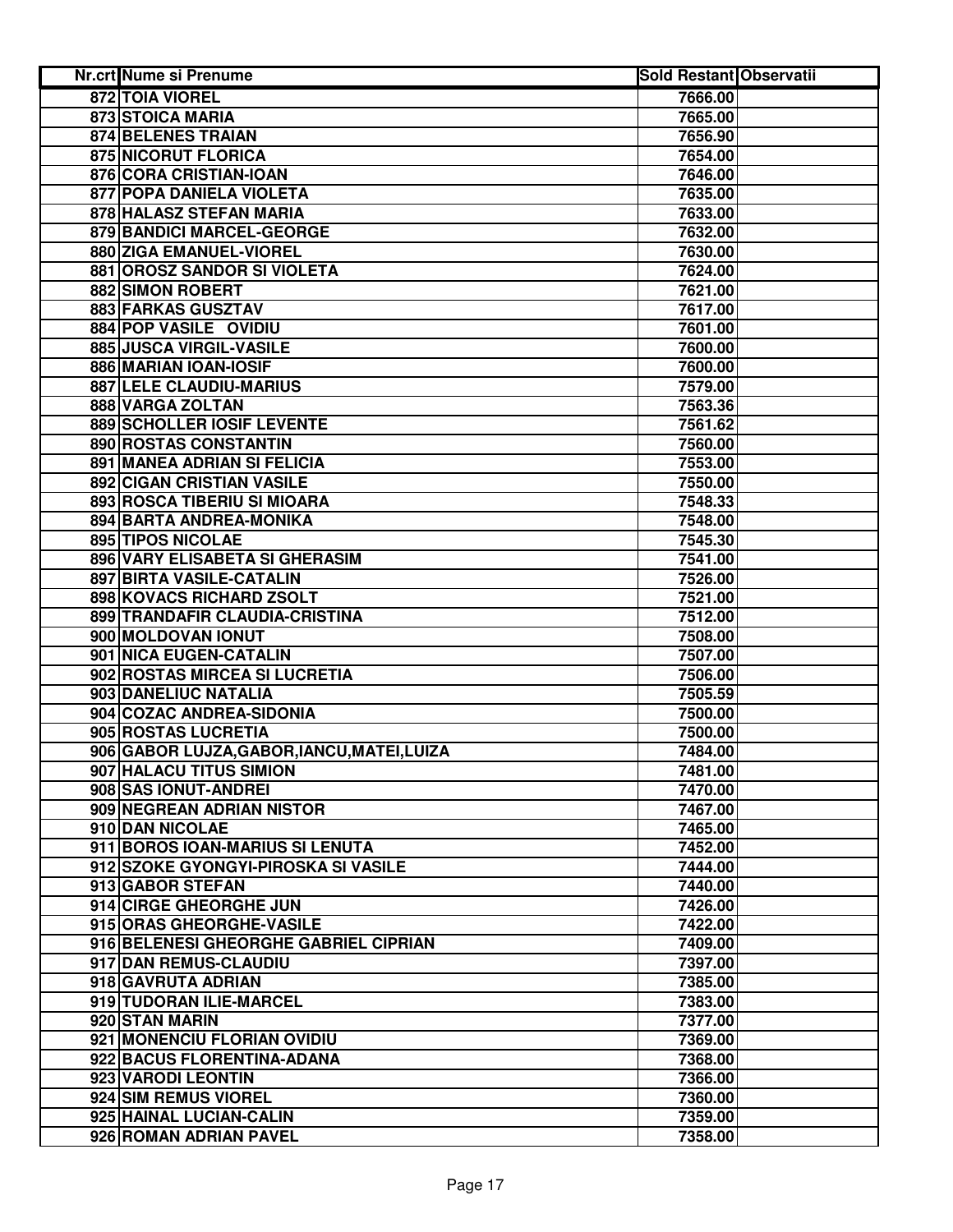| <b>Nr.crt Nume si Prenume</b>          | <b>Sold Restant Observatii</b> |  |
|----------------------------------------|--------------------------------|--|
| 927 BABOS ERZSEBET                     | 7345.00                        |  |
| 928 IOVAN IOAN                         | 7345.00                        |  |
| 929 MOISI TEODOR-DOREL                 | 7345.00                        |  |
| 930 SCORTARI ILIE-CONSTANTIN           | 7345.00                        |  |
| 931 GABOR RUPI                         | 7341.00                        |  |
| 932 TASEDAN CIPRIAN-IOAN               | 7340.00                        |  |
| 933 BACIU LIVIA-NICOLETA               | 7328.00                        |  |
| 934 GUTILA RAMONA-LAURA                | 7320.00                        |  |
| 935 MULCUTA LUCIANA                    | 7316.00                        |  |
| 936 POPOVICI ANNA-MARIA                | 7308.00                        |  |
| 937 RASCU LAURENTIU-PETRE              | 7304.00                        |  |
| 938 NOJA MARIN SI ILENUTA              | 7303.00                        |  |
| 939 PIERSUNARU DUMITRU                 | 7298.00                        |  |
| 940 BAROTI ATTILA                      | 7295.00                        |  |
| 941 DARABAN DOREL PETRU                | 7292.00                        |  |
| 942 MAILINGER IOSIF                    | 7292.00                        |  |
| 943 MIHELE FLORIAN                     | 7278.00                        |  |
| 944 BACIU IRINA                        | 7277.97                        |  |
| 945 IUONAS DANA-MIRELA, VIVIEN SI MARK | 7273.50                        |  |
| 946 LUNGU VIRGIL SI IBOLYA             | 7253.00                        |  |
| 947 BERINDEI PETRU                     | 7206.00                        |  |
| 948 STAFIE SORIN                       | 7204.17                        |  |
| 949 SZEKRENYES LAJOS                   | 7203.00                        |  |
| 950 CHEREGI GEORGE RAZVAN              | 7200.50                        |  |
| 951 CIRNU RAUL-TIBERIU                 | 7200.00                        |  |
| 952 SATRAN CAROL                       | 7200.00                        |  |
| 953 MIRZA DARIUS-GELU                  | 7191.00                        |  |
| 954 APOSTOL CORNEL                     | 7183.00                        |  |
| 955 URS LIDIA-FLORICA                  | 7183.00                        |  |
| 956 ROSTAS CODRUT                      | 7178.50                        |  |
| 957 SABAU MIHAELA-FLORINA              | 7177.00                        |  |
| 958 GABOR CLARA                        | 7175.00                        |  |
| 959 LASZLO CSABA                       | 7175.00                        |  |
| 960 MOLNAR DOMINIQUE ANGELLO           | 7170.00                        |  |
| 961 CRACIUN CALIN-IONEL                | 7164.00                        |  |
| 962 COPIL OVIDIU-TRAIAN                | 7153.00                        |  |
| 963 GABOR IANCU                        | 7152.00                        |  |
| 964 BALAZS ZOLTAN - GYORGY             | 7137.00                        |  |
| 965 POPOVICI LIVIU NICOLAE             | 7134.00                        |  |
| 966 GABOR TEREZ                        | 7131.00                        |  |
| 967 GAVITA GABRIEL                     | 7131.00                        |  |
| 968 RUS CALIN-DUMITRU                  | 7124.00                        |  |
| 969 LUKACS IOSIF                       | 7120.00                        |  |
| 970 GABOR ROZALIA                      | 7115.00                        |  |
| 971 ILIES THOMAS BECKET                | 7104.00                        |  |
| 972 KISS GEZA BOBI                     | 7102.00                        |  |
| 973 IZSAK JOZSEF                       | 7100.00                        |  |
| 974 COSTIN ALEXANDRU IOSIF             | 7098.82                        |  |
| 975 CIOBOTARIU CRISTIAN SI CLAUDIA     | 7092.00                        |  |
| 976 SAPI JANOS                         | 7076.00                        |  |
| 977 STIOP CALIN IONEL                  | 7074.81                        |  |
| 978 ABRUDAN ADRIAN                     | 7065.00                        |  |
| 979 DEIBEL SIEGFRIED                   | 7057.00                        |  |
| 980 MITAN NICOLAE                      | 7053.00                        |  |
| 981 BALINT GHEORGHE OVIDIU             | 7050.00                        |  |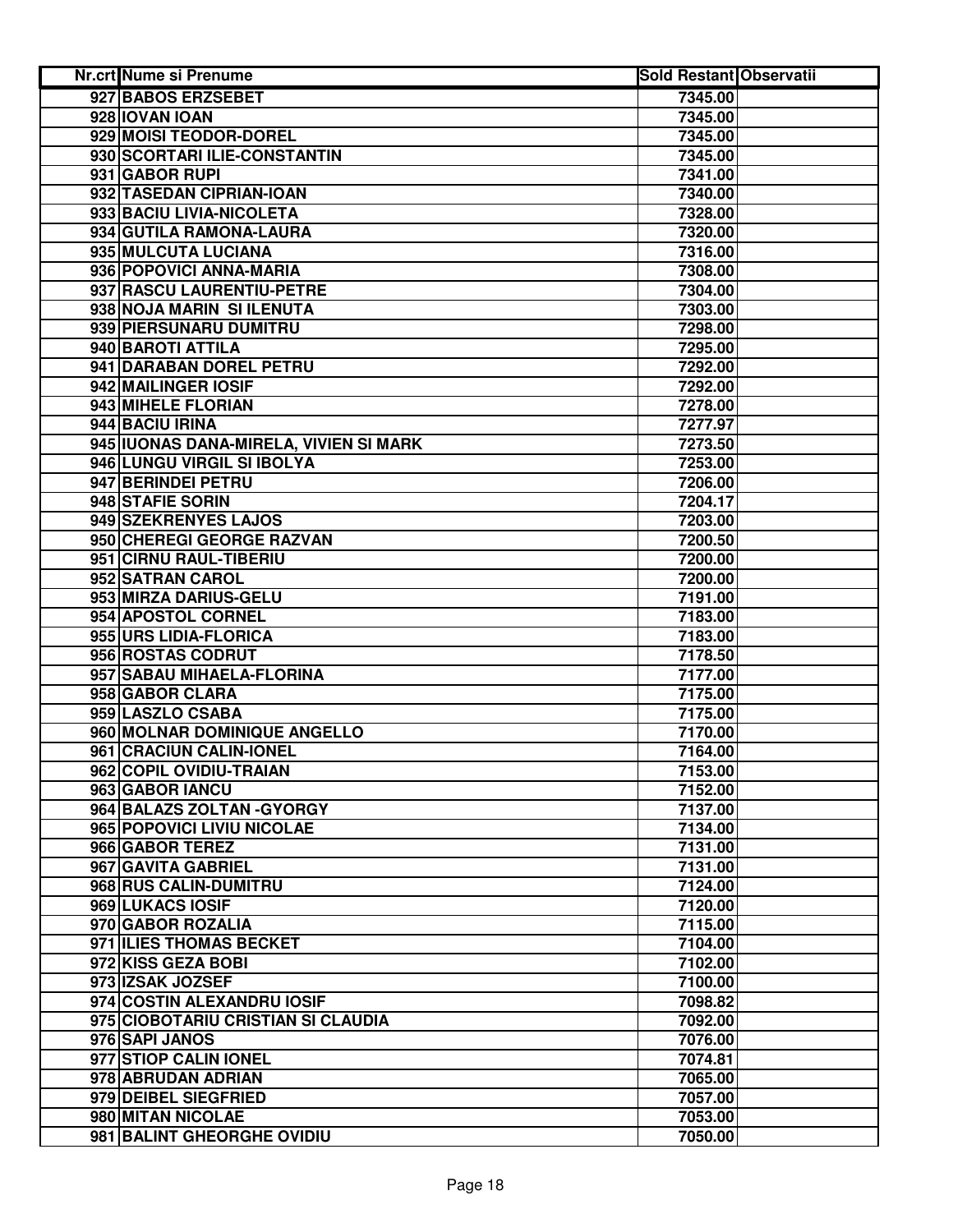| Nr.crt Nume si Prenume                      | <b>Sold Restant Observatii</b> |  |
|---------------------------------------------|--------------------------------|--|
| 982 PALLO IZABELLA                          | 7050.00                        |  |
| 983 IGNATESCU-SABAU ALBERT-CSABA            | 7049.00                        |  |
| 984 ASZTALOS ZSOLT-FERENCZ                  | 7047.00                        |  |
| 985 MONE RAZVAN-MADALIN                     | 7047.00                        |  |
| 986 GABOR MATEI                             | 7038.44                        |  |
| 987 CIOACA FLORINEL                         | 7025.29                        |  |
| 988 SEBESTYEN ADRIAN                        | 7025.00                        |  |
| 989 BUDA RUBEN                              | 7016.00                        |  |
| 990 TOROK IULIU SI ILONA                    | 7006.15                        |  |
| 991 BRETAN MARIA                            | 7000.00                        |  |
| 992 IANOSDAN ANAMARIA-RAMONA                | 7000.00                        |  |
| 993 HOMMER SANDOR ZOLTAN                    | 6985.00                        |  |
| 994 PASCA FLORIN                            | 6976.10                        |  |
| 995 BLEJAN OCTAVIAN AUGUSTIN                | 6973.00                        |  |
| 996 GABOR SUSANA                            | 6970.00                        |  |
| 997 ROSU COSMIN                             | 6969.00                        |  |
| 998 GANA IONUT-GABRIEL                      | 6968.00                        |  |
| 999 ISZTOIKA LUDOVIC                        | 6962.00                        |  |
| 1000 AVRAM DINU-CATALIN                     | 6961.00                        |  |
| <b>1001 GAIDOS SAMUEL SIMION</b>            | 6955.00                        |  |
| <b>1002 MIHAI MARIUS</b>                    | 6949.00                        |  |
| 1003 NYUZO JANOS                            | 6948.00                        |  |
| <b>1004 ERDEI ADALBERT EMERIC</b>           | 6925.00                        |  |
| <b>1005 MATYASI FRANCISC</b>                | 6925.00                        |  |
| 1006 VARGA ALEXANDRU SI PIROSKA             | 6925.00                        |  |
| <b>1007 BALINT FLORIN SI FLOARE</b>         | 6923.00                        |  |
| 1008 CARAIANI BENONI MARIAN                 | 6923.00                        |  |
| 1009 RANYAK-AMBRO LAURA-DACIANA             | 6923.00                        |  |
| 1010 GABOR STEFAN                           | 6920.00                        |  |
| 1011 RACHITA ANDI-ALIN                      | 6908.00                        |  |
| 1012 ISZTOICA IANCU                         | 6902.00                        |  |
| <b>1013 LAKATOS TIBOR</b>                   | 6900.00                        |  |
| 1014 STOIA BOGDAN-MIHAI                     | 6893.00                        |  |
| <b>1015 CIURAR RADU</b>                     | 6891.00                        |  |
| 1016 LAPUSCA VALENTIN                       | 6889.00                        |  |
| 1017 ONICA ADRIAN-DORU                      | 6878.00                        |  |
| 1018 BALOGH TIBOR                           | 6870.00                        |  |
| 1019 VERES TIBERIU                          | 6869.00                        |  |
| 1020 BALOGH OLGA                            | 6850.00                        |  |
| 1021 BERE VIOREL                            | 6850.00                        |  |
| 1022 NAGY SANDOR                            | 6834.00                        |  |
| 1023 BACIU CORNEL-CIPRIAN                   | 6829.00                        |  |
| 1024 PERNES IOAN CALIN                      | 6826.75                        |  |
| 1025 GUG PAVEL SI RAVEICA                   | 6825.00                        |  |
| 1026 MARTIN FLORICA-MARIOARA                | 6825.00                        |  |
| 1027 VAIDA DANIELA                          | 6823.00                        |  |
| 1028 BALAN SERGIU-VIRGIL                    | 6819.00                        |  |
| 1029 BORZA EMILIAN                          | 6813.00                        |  |
| 1030 CODRIEANU IOAN                         | 6810.00                        |  |
| <b>1031 KOSZEGHI VIOREL SI FLOARE</b>       | 6810.00                        |  |
| 1032 BLAGA FLORENTINA-ANGELA SI VIOREL-IOAN | 6806.00                        |  |
| 1033 POPA OCTAVIAN                          | 6806.00                        |  |
| 1034 POPA ROMEO                             | 6805.00                        |  |
| <b>1035 BURLE DUMITRU SI VICTORIA</b>       | 6800.00                        |  |
| 1036 MOCSAR JOZSEF                          | 6790.00                        |  |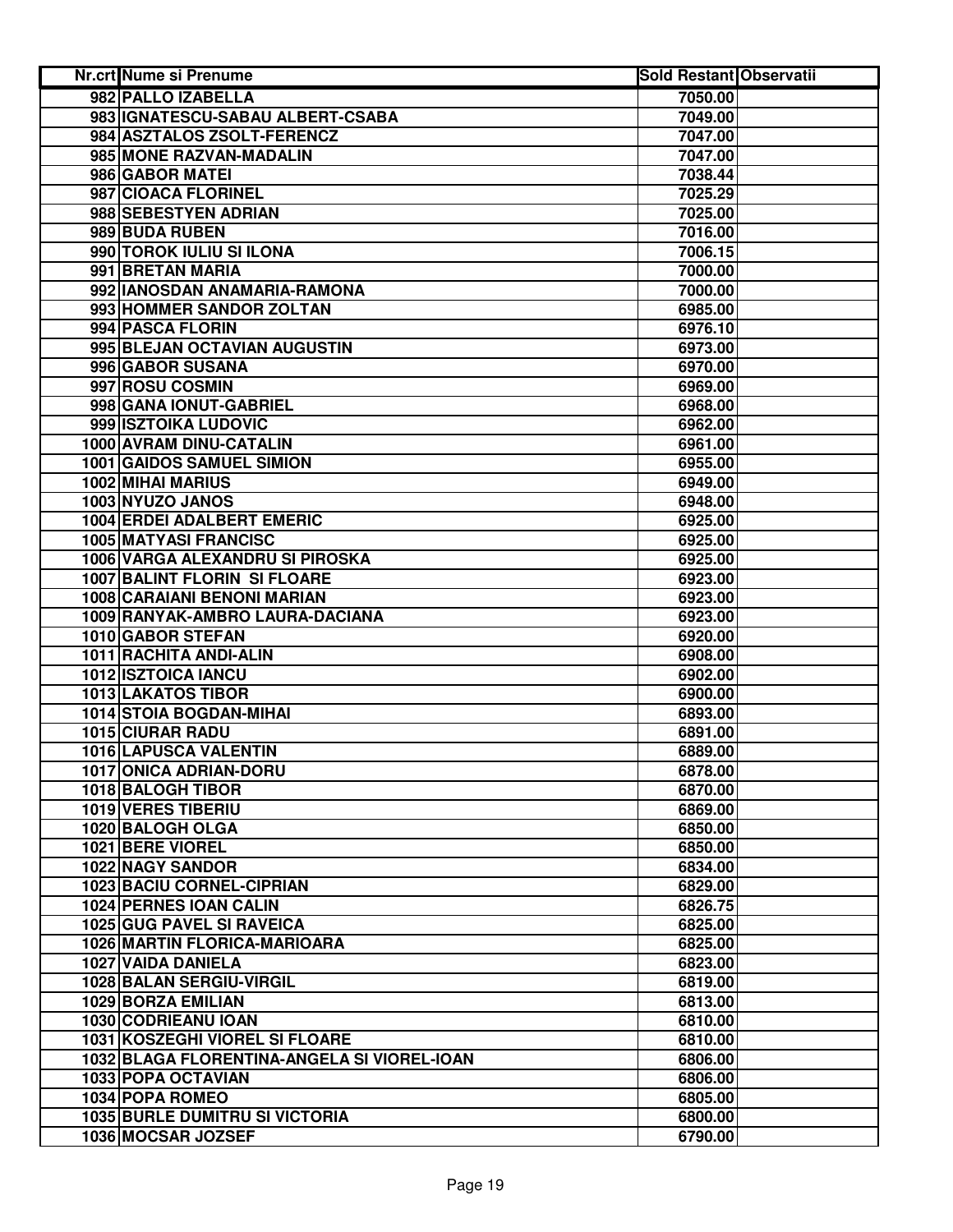| Nr.crt Nume si Prenume                  | <b>Sold Restant Observatii</b> |  |
|-----------------------------------------|--------------------------------|--|
| <b>1037 GABOR GAVRIL</b>                | 6784.00                        |  |
| 1038 VARGA IDA                          | 6780.00                        |  |
| 1039 VID AUREL                          | 6741.00                        |  |
| 1040 KISS NORBERT                       | 6740.00                        |  |
| 1041 VESA DANIEL                        | 6737.00                        |  |
| <b>1042 DOBLE RADU EUGEN</b>            | 6731.00                        |  |
| 1043 COZMA ANA                          | 6726.00                        |  |
| <b>1044 LAZAR SEBASTIAN CONSTANTIN</b>  | 6726.00                        |  |
| 1045 CHERECHES FLOARE                   | 6725.00                        |  |
| 1046 BORBEL RODICA SI PETRU MARIAN      | 6720.00                        |  |
| 1047 BRIZZI MICHELE                     | 6716.00                        |  |
| <b>1048 DERBAN FLORIN-NICOLAE</b>       | 6710.00                        |  |
| 1049 RAT SORIN                          | 6709.00                        |  |
| 1050 ILAS MIREL-ALIN                    | 6701.00                        |  |
| 1051 SUTA VASILE-SEBASTIAN              | 6700.50                        |  |
| 1052 MOLDOVAN FLORIN-EUGEN              | 6700.00                        |  |
| 1053 LAZAR GHEORGHE                     | 6695.00                        |  |
| <b>1054 ISZTOIKA GABOR SI EVA</b>       | 6690.40                        |  |
| 1055 SARACUT CLAUDIA MONICA             | 6686.00                        |  |
| 1056 HURMUZ SURAJ                       | 6685.00                        |  |
| 1057 PASCA IOAN                         | 6683.50                        |  |
| <b>1058 MICLOS MIRCEA SI GHEORGHINA</b> | 6681.00                        |  |
| 1059 BLAGA GAVRIL SI MARIA              | 6679.00                        |  |
| 1060 DEZSI GEZA                         | 6675.00                        |  |
| 1061 BOB IOAN RADU                      | 6673.00                        |  |
| <b>1062 DEMETER FLORINA</b>             | 6670.00                        |  |
| <b>1063 MICLE CONSTANTIN</b>            | 6664.50                        |  |
| 1064 GHIT IONUT-ALEXANDRU               | 6662.00                        |  |
| 1065 IUHAS GAVRIL                       | 6662.00                        |  |
| 1066 CIUCA CRISTIAN-ADRIAN              | 6661.00                        |  |
| 1067 BALOG PETRU                        | 6650.00                        |  |
| 1068 GABOR STEFAN                       | 6649.40                        |  |
| <b>1069 BIROUAS RADU</b>                | 6649.00                        |  |
| 1070 RUSKA-BANDA LASZLO                 | 6645.00                        |  |
| 1071 IUONAS VIVIEN-VANDA                | 6641.00                        |  |
| 1072 SILAGHI COSMIN-EMANUEL             | 6640.00                        |  |
| <b>1073 MORUS CRISTIAN CLAUDIU</b>      | 6638.00                        |  |
| 1074 LATA IOAN ALEXANDRU                | 6628.00                        |  |
| <b>1075 BONDICI CRINA-FELICIA</b>       | 6622.04                        |  |
| 1076 GYORI MONIKA                       | 6610.00                        |  |
| 1077 FARKAS TIBOR                       | 6602.00                        |  |
| <b>1078 MARIAN MIRCEA</b>               | 6600.00                        |  |
| 1079 MOISIN ALEXANDRU                   | 6600.00                        |  |
| <b>1080 IONESCU DORIN SI GABRIELA</b>   | 6596.00                        |  |
| <b>1081 PURICE IOAN CRISTIAN</b>        | 6596.00                        |  |
| 1082 CHERECHES RAZVAN-ARMAND            | 6595.00                        |  |
| 1083 KOVACS ISTVAN                      | 6591.00                        |  |
| 1084 ITTU MONICA-DORINA                 | 6564.00                        |  |
| 1085 MARIAN CALIN OLIVIU                | 6560.00                        |  |
| 1086 BODNAR CARMEN-ILDIKO               | 6555.00                        |  |
| <b>1087 BUHAS CALIN-OVIDIU</b>          | 6555.00                        |  |
| <b>1088 HIRTEA CRISTIAN GABRIEL</b>     | 6552.00                        |  |
| 1089 TARA VLAD GELU                     | 6537.00                        |  |
| 1090 VARGA IOZSEF                       | 6536.00                        |  |
| 1091 MUNTEAN IULIU                      | 6530.00                        |  |
|                                         |                                |  |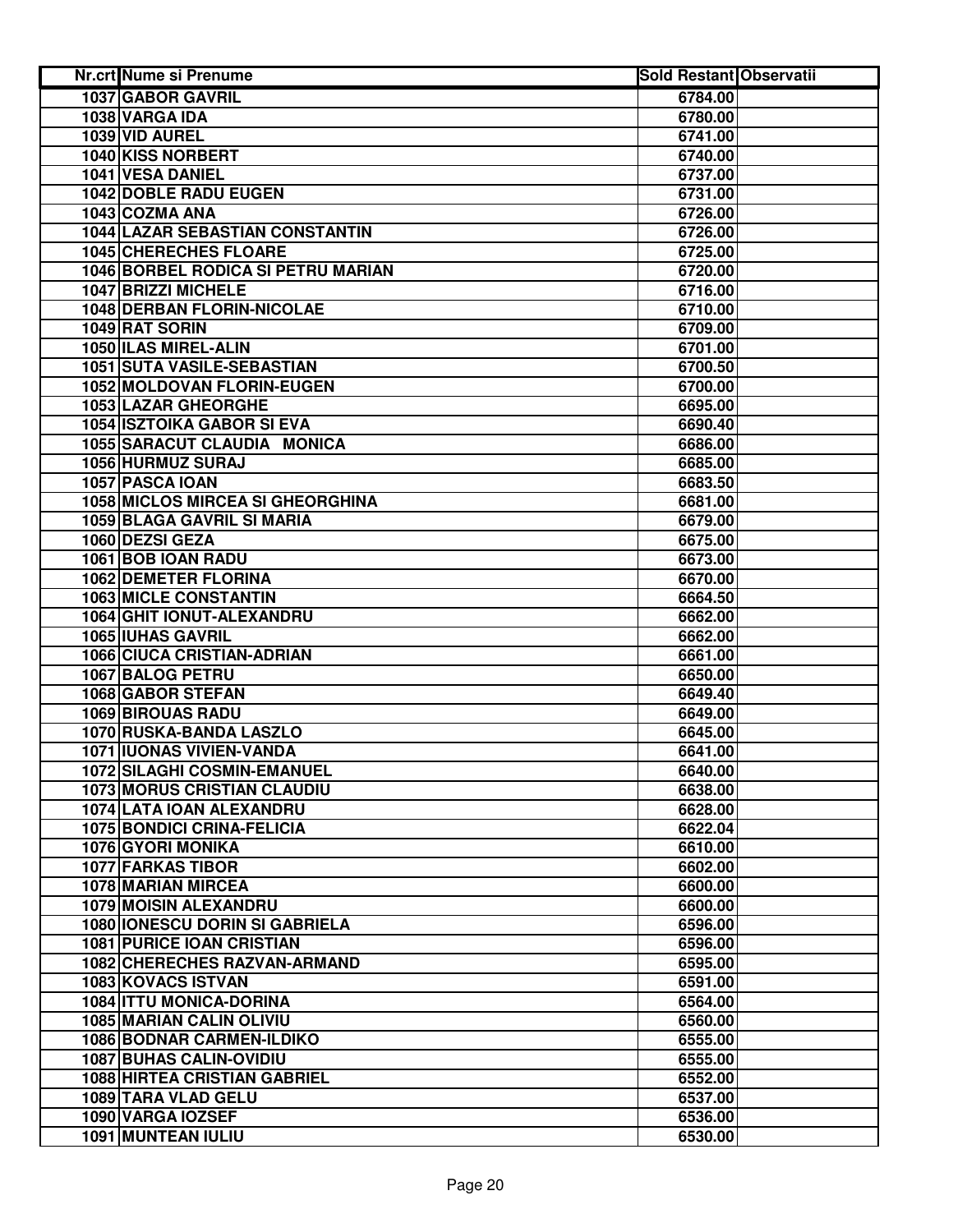| Nr.crt Nume si Prenume                    | <b>Sold Restant Observatii</b> |  |
|-------------------------------------------|--------------------------------|--|
| <b>1092 DRAGAN HORATIU-CHRISTIAN</b>      | 6527.00                        |  |
| 1093 SABAU ILEANA                         | 6527.00                        |  |
| 1094 BOLONI ARON                          | 6520.00                        |  |
| 1095 GABOR IANCU                          | 6517.00                        |  |
| <b>1096 STROIU TANASE</b>                 | 6513.00                        |  |
| 1097 TAKACS RENATTA-EDINA                 | 6513.00                        |  |
| 1098 MAGHIAR TRAIAN SI GABRIELA NICOLETA  | 6510.00                        |  |
| 1099 VALCEANU ALEXANDRU-VLAD              | 6510.00                        |  |
| 1100 NECULAI DANIEL                       | 6508.07                        |  |
| 1101 NAGY-PRATA ZOLTAN GYORGY             | 6505.00                        |  |
| 1102 POSZTOS ZSOLT-FERENCZ                | 6505.00                        |  |
| <b>1103 TIRIL RADU-MARIUS SI GABRIELA</b> | 6504.00                        |  |
| <b>1104 CHELEMEN COSMIN MARIUS</b>        | 6501.00                        |  |
| 1105 BUDAI IOSIF                          | 6500.00                        |  |
| 1106 CAVASDAN REMUS                       | 6500.00                        |  |
| 1107 LELEA VIOREL                         | 6500.00                        |  |
| <b>1108 PINTYE BRIGITTE-ANTONIA</b>       | 6500.00                        |  |
| 1109 SASS SANDOR-JOZSEF                   | 6500.00                        |  |
| 1110 MAKAI CAROL                          | 6490.00                        |  |
| <b>1111 PATAKI HASAS EMIL</b>             | 6490.00                        |  |
| 1112 PAP ZSOLT PETER                      | 6486.00                        |  |
| 1113 UNGUR GYORGY-JOZSEF                  | 6483.00                        |  |
| 1114 BICA ANGELA-CLAUDIA                  | 6480.00                        |  |
| <b>1115 LEURINTIU GAVRIL</b>              | 6479.00                        |  |
| <b>1116 MUTIU CRISTIAN</b>                | 6477.00                        |  |
| <b>1117 UNGUR CLAUDIU-LIVIU</b>           | 6476.00                        |  |
| 1118 MOCA SORIN VICTOR SI FLORINA         | 6475.00                        |  |
| 1119 POPA OCTAVIAN                        | 6475.00                        |  |
| 1120 FERARU ANNAMARIA-GABRIELLA           | 6469.00                        |  |
| <b>1121 JOUNAS ANTAL-FRANCISC</b>         | 6468.40                        |  |
| <b>1122 SIMINIC VASILE SI MARIA</b>       | 6468.24                        |  |
| 1123 GRAUR CSABA-ALEXANDRU                | 6465.00                        |  |
| <b>1124 CIURAR ROBERT</b>                 | 6460.00                        |  |
| 1125 KELEMEN IOAN SI ROZALIA              | 6460.00                        |  |
| 1126 OTVOS CLAUDIU PETRU                  | 6452.00                        |  |
| <b>1127 STRUGAREANU ANGELA</b>            | 6442.00                        |  |
| <b>1128 DRAGHICI MIHAI</b>                | 6441.00                        |  |
| 1129 GILAU GHEORGHE-CAROL                 | 6429.00                        |  |
| <b>1130 MIHAI GHEORGHE</b>                | 6420.00                        |  |
| <b>1131 ISZTOIKA STEFAN</b>               | 6418.00                        |  |
| 1132 BAICAN PETRU CORNEL SI MARIA         | 6413.00                        |  |
| 1133 TRIPE IULIANA-NICOLETA               | 6412.00                        |  |
| 1134 KOVACS ELVIRA                        | 6410.00                        |  |
| 1135 CELIK BIROL                          | 6402.00                        |  |
| 1136 COSTA MIRCEA-ADRIAN                  | 6400.00                        |  |
| <b>1137 HANIS ZSOLT</b>                   | 6400.00                        |  |
| 1138 REDNIC LYNDA                         | 6398.00                        |  |
| 1139 ZAHARI ANDREI SORIN                  | 6395.00                        |  |
| <b>1140 CSERVAK MIKLOS ZSOLT</b>          | 6393.00                        |  |
| <b>1141 PADUREAN MARIN FLORIN</b>         | 6392.00                        |  |
| 1142 BERECZKI CSABA-IOSIF                 | 6391.00                        |  |
| <b>1143 BAT MIRCEA SI FLORICA</b>         | 6388.00                        |  |
| <b>1144 TOIE GEORGIANA-BIANCA</b>         | 6380.00                        |  |
| <b>1145 BERINDE RADU SI DIANA</b>         | 6378.50                        |  |
| 1146 FURTOS STELIAN ADRIAN                | 6371.00                        |  |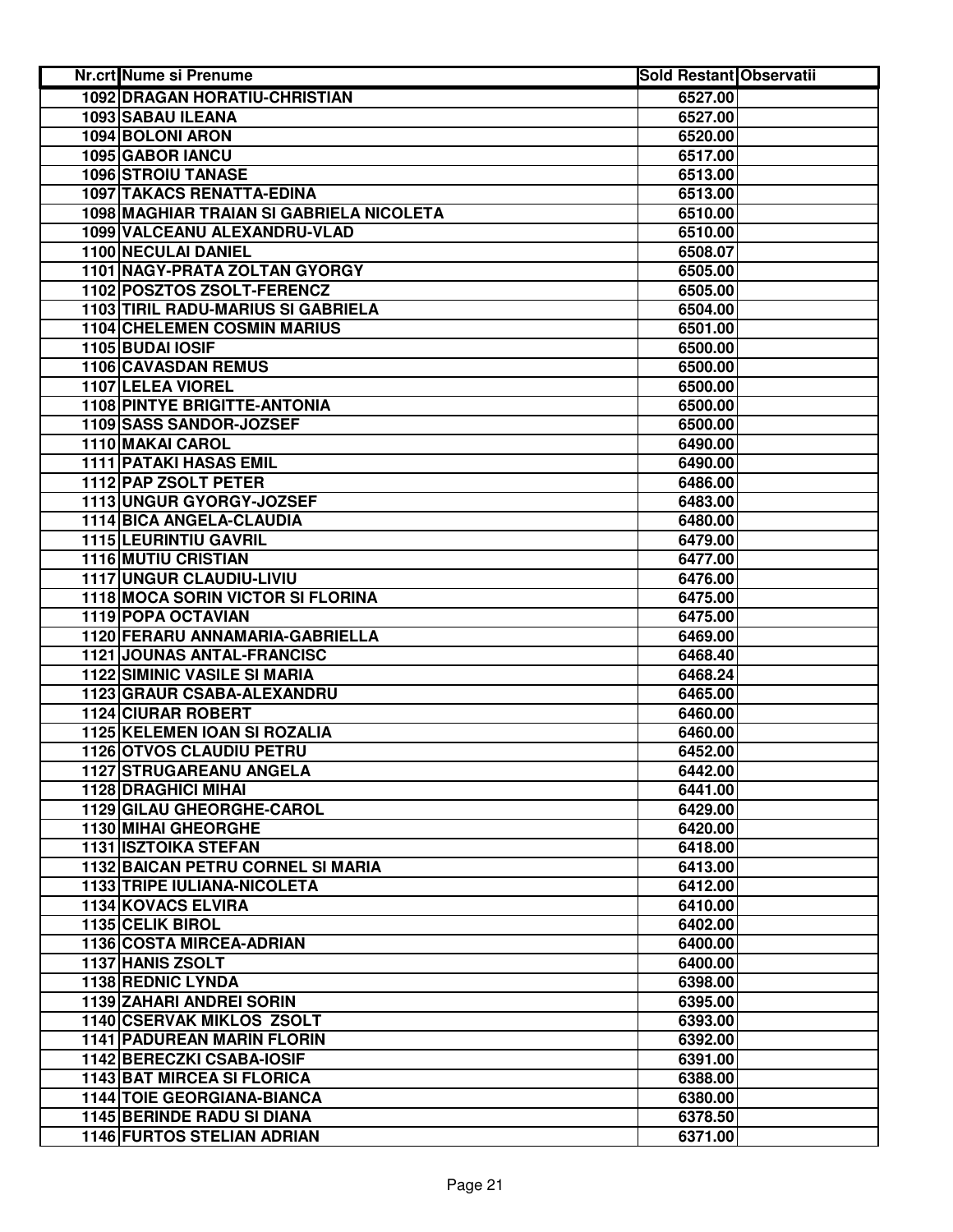| <b>Nr.crt Nume si Prenume</b>         | <b>Sold Restant Observatii</b> |  |
|---------------------------------------|--------------------------------|--|
| 1147 NACA IOANA-MARIANA               | 6365.00                        |  |
| <b>1148 TIRITEU FRANCISC</b>          | 6363.53                        |  |
| 1149 BARNA LASZLO-AURELIAN            | 6363.00                        |  |
| 1150 CRACIUN SORIN-IOAN               | 6357.00                        |  |
| <b>1151 DAVID VASILE LUCIAN</b>       | 6355.00                        |  |
| 1152 NAGY LORANT                      | 6352.00                        |  |
| 1153 FERARIU BOGDAN IOAN              | 6351.50                        |  |
| <b>1154 ISTOICA LUDOVIC</b>           | 6339.01                        |  |
| 1155 KAJCZA ANTON GIULIO              | 6335.00                        |  |
| 1156 CHITARU ALEXANDRA - RAMONA       | 6333.00                        |  |
| 1157 BOROS BUJOR-DENUT                | 6326.00                        |  |
| 1158 DEAC OLIMPIU                     | 6312.00                        |  |
| 1159 LORINCZ LAJOS                    | 6310.00                        |  |
| 1160 MIHAI TEODOR-FLORIAN             | 6304.00                        |  |
| <b>1161 ENACHE MALINA</b>             | 6300.00                        |  |
| 1162 SALAGEAN DANIEL-OLIMPIU          | 6291.00                        |  |
| 1163 BRATA MARIA                      | 6287.00                        |  |
| 1164 BARA MIRELA AURELIA              | 6281.00                        |  |
| 1165 GABOR IOAN ADRIAN                | 6280.24                        |  |
| <b>1166 TINC ALIN-FLORIN</b>          | 6277.00                        |  |
| <b>1167 BREK GAVRIL-ZOLTAN</b>        | 6273.00                        |  |
| <b>1168 NYIKA CRISTIAN-MARCEL</b>     | 6268.00                        |  |
| <b>1169 TAUT AURELIA</b>              | 6262.00                        |  |
| <b>1170 SARCA GHEORGHE SI EUGENIA</b> | 6257.00                        |  |
| <b>1171 CIUCIUMIS STEFAN-DUMITRU</b>  | 6254.00                        |  |
| <b>1172 SZABO LEVENTE</b>             | 6254.00                        |  |
| <b>1173 SIMON ANDREI</b>              | 6250.00                        |  |
| 1174 COSMA FLORIN-CALIN               | 6248.00                        |  |
| 1175 POP VALERIA                      | 6245.00                        |  |
| 1176 GRIGORAS DUMITRU                 | 6244.00                        |  |
| <b>1177 PINTEAN GHEORGHE</b>          | 6243.35                        |  |
| 1178 NAGY ATTILA                      | 6240.00                        |  |
| 1179 IONESCU GABRIEL RAZVAN           | 6238.00                        |  |
| 1180 ARDELEAN IOANA - MARIA           | 6234.00                        |  |
| <b>1181 ALBUTIU DOREL-DUMITRU</b>     | 6233.00                        |  |
| 1182 MOLDOVAN VASILE                  | 6233.00                        |  |
| 1183 GABOR GABOR                      | 6232.02                        |  |
| 1184 SANDOR-BARLEA ZOLTAN             | 6227.00                        |  |
| 1185 KUKLA ISTVAN ROBERT              | 6216.00                        |  |
| 1186 MIHUT AUREL                      | 6216.00                        |  |
| <b>1187 KARACSONYI MARGARETA</b>      | 6209.00                        |  |
| 1188 ALEXANDRU FANEL                  | 6200.00                        |  |
| 1189 ASTEFANOAEI LUCIAN-FLORENTIN     | 6200.00                        |  |
| <b>1190 POPA ADRIAN CRISTIAN</b>      | 6200.00                        |  |
| 1191 FEHER PIROSCA                    | 6193.00                        |  |
| 1192 BALAZS ALEXANDRU-LADISLAU        | 6180.00                        |  |
| <b>1193 ISZTOIKA MATEI</b>            | 6170.00                        |  |
| <b>1194 ZEMBREA MARIUS DOREL</b>      | 6168.00                        |  |
| 1195 POPA TEOFIL-DANIEL               | 6157.00                        |  |
| 1196 RACZ ELVIRA                      | 6151.00                        |  |
| <b>1197 SOLOMIE IONUT GABRIEL</b>     | 6145.00                        |  |
| 1198 VARGA STEFAN                     | 6145.00                        |  |
| 1199 ANCSAN VASILE CIPRIAN SI AURICA  | 6142.00                        |  |
| <b>1200 COSTEA FLORIAN DAVID</b>      | 6139.00                        |  |
| <b>1201 BACIU DACIAN-CONSTANTIN</b>   | 6138.00                        |  |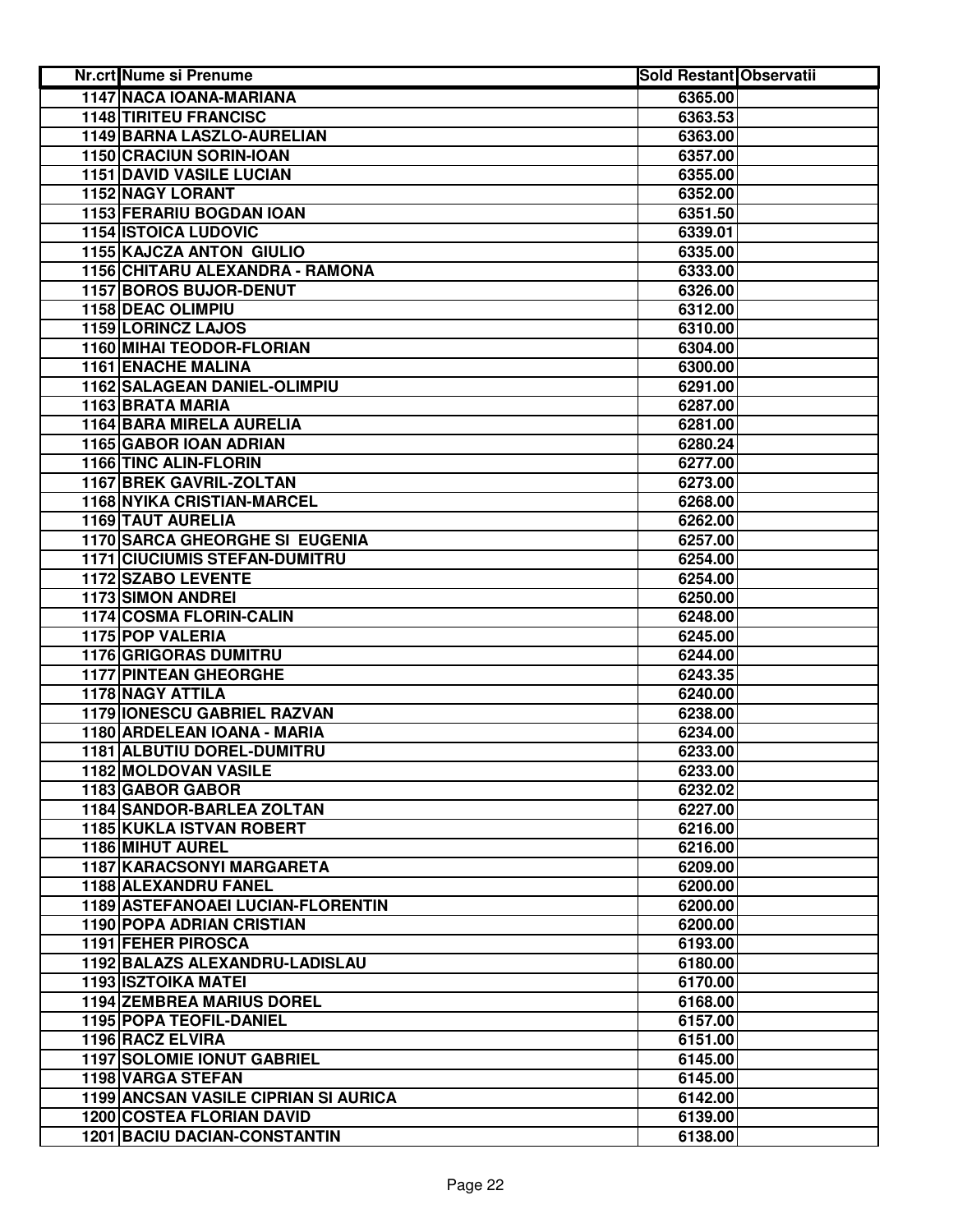| Nr.crt Nume si Prenume                       | <b>Sold Restant Observatii</b> |  |
|----------------------------------------------|--------------------------------|--|
| <b>1202 LUPSE IONEL</b>                      | 6132.00                        |  |
| 1203 PETRICAU ALINA-VASILICA                 | 6129.00                        |  |
| 1204 DAVID DANIEL-VIRGIL                     | 6122.00                        |  |
| 1205 LAJOS ANDREA - NICULINA                 | 6120.00                        |  |
| 1206 GHENGHIU LAURENTIU-RADU                 | 6118.08                        |  |
| <b>1207 ALBITER VALENTIN IOAN</b>            | 6117.00                        |  |
| 1208 DRIMBA ADRIAN-MIHAI                     | 6100.00                        |  |
| <b>1209 LESAC ROBERT</b>                     | 6100.00                        |  |
| 1210 MINDRUT TEODOR                          | 6100.00                        |  |
| 1211 COSMA HORIA SI DANA                     | 6094.00                        |  |
| 1212 GABOR STEFAN                            | 6087.00                        |  |
| 1213 RADU TEODOR SI ANA                      | 6085.00                        |  |
| 1214 SABAU KAROLY                            | 6079.00                        |  |
| 1215 GYORI FLORIN-MARIUS                     | 6072.00                        |  |
| 1216 ZARAU GABRIEL                           | 6071.00                        |  |
| <b>1217 SAMU SORIN MIHAI</b>                 | 6061.00                        |  |
| <b>1218 CABA CALIN FLORENTIN</b>             | 6052.00                        |  |
| 1219 BONCEA IOAN-LAVINIU                     | 6046.28                        |  |
| 1220 CZEGLEDI NORBERT                        | 6041.00                        |  |
| 1221 IUONAS CORNELIU-REMUS SI ILDIKO GYONGYI | 6040.00                        |  |
| 1222 KALLOS LORAND ALBERT SI RAMONA IOANA    | 6035.00                        |  |
| <b>1223 KHAN FARAZ</b>                       | 6034.00                        |  |
| <b>1224 TESZARI ZOLTAN</b>                   | 6031.00                        |  |
| 1225 GABOR GABOR                             | 6017.28                        |  |
| <b>1226 MALAIES OCTAVIAN</b>                 | 6014.00                        |  |
| <b>1227 NAGY LASZLO</b>                      | 6013.00                        |  |
| 1228 FORGACIU SEBASTIAN                      | 6006.00                        |  |
| <b>1229 ISTOICA IOAN SI TEREZ</b>            | 6005.00                        |  |
| 1230 AL EZZEH TAREQ AHMAD TALAB              | 6000.00                        |  |
| <b>1231 AMBRUS CLAUDIA</b>                   | 6000.00                        |  |
| 1232 BAGHE MARIA                             | 6000.00                        |  |
| 1233 BALAN IOAN-CRISTIAN                     | 6000.00                        |  |
| 1234 BARABAS IOAN                            | 6000.00                        |  |
| <b>1235 BARNA PETRU-GHEORGHE</b>             | 6000.00                        |  |
| 1236 BIRTA CRISTINA-IOANA                    | 6000.00                        |  |
| <b>1237 BODNAR DANIELA</b>                   | 6000.00                        |  |
| <b>1238 BODNAR GAVRIL EUGEN</b>              | 6000.00                        |  |
| <b>1239 BORSI MIHAELA-VIRGINIA</b>           | 6000.00                        |  |
| <b>1240 BRINDUS OLIMPIA</b>                  | 6000.00                        |  |
| <b>1241 BUDAI KAROLY-ROBERT</b>              | 6000.00                        |  |
| <b>1242 BULGARU FLORIN</b>                   | 6000.00                        |  |
| 1243 BUNTA DAN-PETRU                         | 6000.00                        |  |
| 1244 CAMPAN NELU-FLORIN                      | 6000.00                        |  |
| 1245 CIOCANARU HOREA-ALEXANDRU               | 6000.00                        |  |
| <b>1246 CONTINI SILVIA-GEORGETA</b>          | 6000.00                        |  |
| <b>1247 CSER JANOS-ATTILA</b>                | 6000.00                        |  |
| 1248 CSETE ZOLTAN IANOS                      | 6000.00                        |  |
| 1249 DE SMET MEDA                            | 6000.00                        |  |
| 1250 DOCA IOAN                               | 6000.00                        |  |
| <b>1251 DOMJAN CAROL ZSOLT</b>               | 6000.00                        |  |
| 1252 EPUREANU DORIN                          | 6000.00                        |  |
| 1253 FLONTA DANIEL                           | 6000.00                        |  |
| <b>1254 FOIT DANUT VIOREL</b>                | 6000.00                        |  |
| 1255 GALASSINI NATALINO-FERRUCCIO            | 6000.00                        |  |
| 1256 GERZON RUDOLF                           | 6000.00                        |  |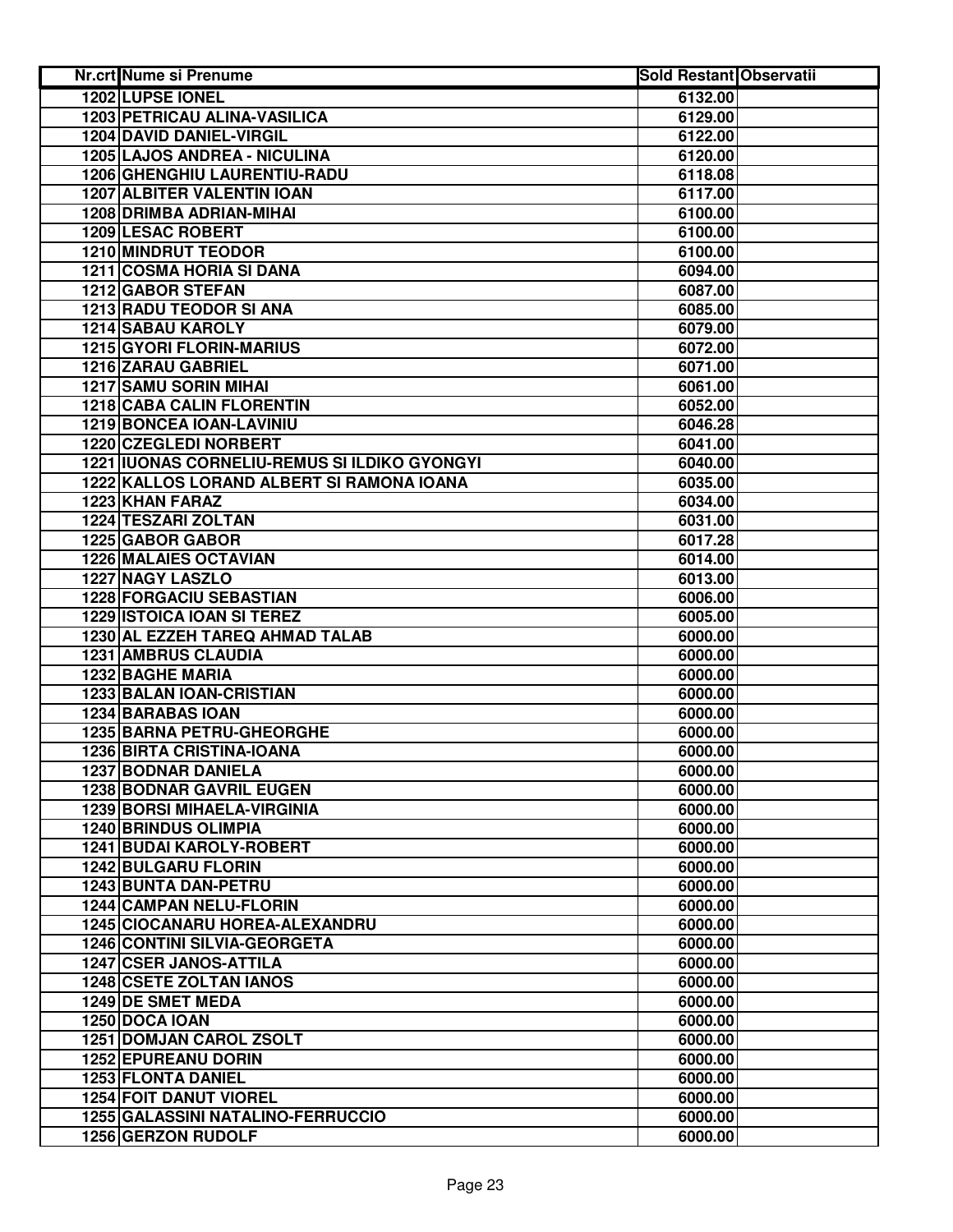| Nr.crt Nume si Prenume                     | <b>Sold Restant Observatii</b> |                       |
|--------------------------------------------|--------------------------------|-----------------------|
| 1257 GIBOI EMILIA                          | 6000.00                        |                       |
| 1258 GOIA ANGELA-HAJNALKA                  | 6000.00                        |                       |
| 1259 HALASZ GYONGYI                        | 6000.00                        |                       |
| <b>1260 HARAGOS ORSOLYA</b>                | 6000.00                        |                       |
| <b>1261 IOVA MARTA</b>                     | 6000.00                        |                       |
| 1262 IVAN LUCIAN-ARON                      | 6000.00                        |                       |
| 1263 JUCAN AUGUSTIN-DOREL                  | 6000.00                        |                       |
| 1264 KALLAI EVA-PIROSKA                    | 6000.00                        |                       |
| <b>1265 KORPAS FLORIAN</b>                 | 6000.00                        |                       |
| 1266 KUN LAVINIA-ALIETA                    | 6000.00                        |                       |
| <b>1267 LAKATOS SANDOR</b>                 | 6000.00                        |                       |
| <b>1268 LASCAU IOANA-PATRICIA</b>          | 6000.00                        |                       |
| <b>1269 LICOIU LUDOVIC-ATTILA</b>          | 6000.00                        |                       |
| 1270 MEZEI PETRU FRANCISC                  | 6000.00                        |                       |
| <b>1271 MOCA FLORINA-CRISTINA</b>          | 6000.00                        |                       |
| 1272 MOLDOVAN FLAVIU                       | 6000.00                        |                       |
| 1273 MOS MIHAI-SILVIU                      | 6000.00                        |                       |
| 1274 OKOS ISTVAN-JOZSEF                    | 6000.00                        |                       |
| 1275 POPA FLORIN-GHEORGHE                  | 6000.00                        |                       |
| <b>1276 POPA NICOLAE CALIN</b>             | 6000.00                        |                       |
| <b>1277 POPA RAMONA-IOANA</b>              | 6000.00                        |                       |
| <b>1278 PUSCAS ALINA-TATIANA</b>           | 6000.00                        |                       |
| 1279 RODA PAOLO                            | 6000.00                        |                       |
| <b>1280 ROSTAS MARIA</b>                   | 6000.00                        |                       |
| <b>1281 SAMANIEGO SOTO EDUARDO ARMANDO</b> | 6000.00                        |                       |
| 1282 SARAZ ANGELA                          | 6000.00                        |                       |
| 1283 SIFT GABRIELA-CORINA                  | 6000.00                        |                       |
| <b>1284 STANCIU EUGEN</b>                  | 6000.00                        |                       |
| 1285 SZABO JOZSEF                          | 6000.00                        |                       |
| 1286 SZILAGYI ANIKO                        | 6000.00                        |                       |
| <b>1287 TAMAS CLAUDIA</b>                  | 6000.00                        |                       |
| 1288 TINCAU IOANA-NICOLETA                 | 6000.00                        |                       |
| <b>1289 TOROK LEVENTE-LORANT</b>           | 6000.00                        |                       |
| 1290 TOTH SANDOR                           | 6000.00                        |                       |
| 1291 VAKAR MARIA-LIANA                     | 6000.00                        |                       |
| 1292 VAN GELEEN ELENA CRISTINA             | 6000.00                        |                       |
| 1293 VANCEA ALIN DANIEL                    | 6000.00                        |                       |
| 1294 VARDAI ANDREEA MARIA                  | 6000.00                        |                       |
| <b>1295 VASILE DIANA-ANCA</b>              | 6000.00                        |                       |
| <b>1296 VIGLIONE MICHELLE</b>              | 6000.00                        |                       |
| <b>1297 IOVANOVICI MILAN IONUT</b>         | 5998.40                        |                       |
| 1298 MACZKO LASZLO SI KATALIN              | 5998.00                        |                       |
| <b>1299 CIOTIR CIPRIAN GEORGE</b>          | 5997.00                        |                       |
| 1300 GABOR GABRIEL                         | 5995.00                        |                       |
| <b>1301 MERCEA ADRIAN SI SANDA</b>         | 5991.45                        |                       |
| <b>1302 COSTEA FLAVIU</b>                  | 5987.50                        |                       |
| 1303 CORBUT PAUL-SEBASTIAN                 | 5982.00                        |                       |
| 1304 POP MIHAELA-LILIANA                   | 5979.00                        |                       |
| 1305 PASCA-TANC BIANCA-CLARA               | 5977.00                        |                       |
| <b>1306 TOTH STEFAN SI KATALIN</b>         |                                | 5973.00 PROCES PE ROL |
| 1307 NAGY LAJOS                            | 5970.00                        |                       |
| <b>1308 DRIMBA CIPRIAN MARIUS</b>          | 5966.00                        |                       |
| 1309 PELE EUGEN-CATALIN                    | 5961.00                        |                       |
| 1310 POPA FLORIAN                          | 5961.00                        |                       |
| 1311 COSAC MATEI-ROMEO                     | 5960.00                        |                       |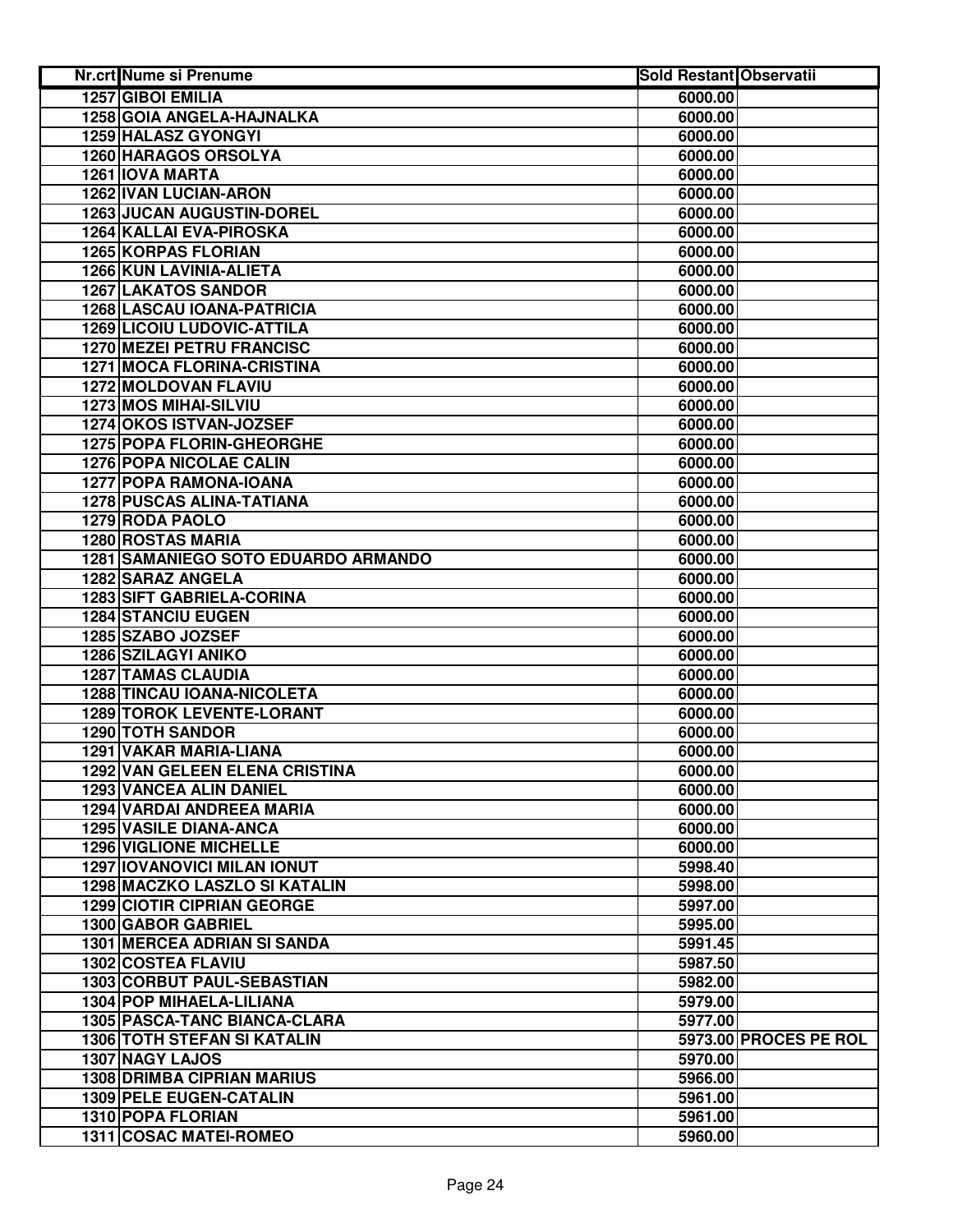| Nr.crt Nume si Prenume        |                                          | <b>Sold Restant Observatii</b> |  |
|-------------------------------|------------------------------------------|--------------------------------|--|
|                               | <b>1312 TIRTIU REMUS-CRISRIAN</b>        | 5960.00                        |  |
| 1313 DURMAZ HAMZA             |                                          | 5954.00                        |  |
| <b>1314 NUT IOAN</b>          |                                          | 5948.00                        |  |
|                               | 1315 NEAGA NICOLETA-FELICIA              | 5946.00                        |  |
| <b>1316 MILLE ROMEO</b>       |                                          | 5945.00                        |  |
| 1317 SARB ADRIAN-DANIEL       |                                          | 5944.00                        |  |
| 1318 CABA DANIELA             |                                          | 5941.00                        |  |
|                               | 1319 URSADAN EMIL SI CORNELIA            | 5937.00                        |  |
|                               | 1320 GONCZE ATTILA-BELA                  | 5936.00                        |  |
| <b>1321 GABOR PETRU</b>       |                                          | 5931.00                        |  |
|                               | 1322 BLAGOE-BREDICEANU CRISTIAN-FLAVIUS  | 5919.00                        |  |
|                               | <b>1323 BEIUSANU FLORIAN SI MARIA</b>    | 5916.00                        |  |
| <b>1324 HERCUT GAVRIL</b>     |                                          | 5914.00                        |  |
|                               | 1325 GOLDENBERG CRISTIAN-RADU            | 5908.00                        |  |
|                               | 1326 ANDOR ALEXANDRU DAN                 | 5899.00                        |  |
| <b>1327 CIURAR LAIE</b>       |                                          | 5899.00                        |  |
| <b>1328 DOMOCOS FLORIN</b>    |                                          | 5894.00                        |  |
|                               | 1329 TINCAU LIVIU-CORNEL SI ELZA         | 5883.00                        |  |
|                               | 1330 HEBRISTEAN VIOREL-LAURIAN           | 5881.00                        |  |
|                               | <b>1331 BIRTAS MIHAI GABRIEL</b>         | 5876.00                        |  |
| <b>1332 ONITA DANIEL</b>      |                                          | 5870.04                        |  |
| <b>1333 STOICA LUDOVIC</b>    |                                          | 5870.00                        |  |
| <b>1334 LINGURAR MARIN</b>    |                                          | 5864.00                        |  |
|                               | <b>1335 PRAHOVEANU CRISTINA</b>          | 5861.00                        |  |
|                               | 1336 KUDELASZ LEVENTE-TIBOR              | 5860.00                        |  |
| <b>1337 DRUGAS TEODOR</b>     |                                          | 5857.00                        |  |
| 1338 CIURBA GABRIEL           |                                          | 5855.00                        |  |
|                               | 1339 STROE MIRCEA-DANIEL SI RAMONA TEREZ | 5854.52                        |  |
|                               | 1340 MEZE DANIELA-VIORICA                | 5851.35                        |  |
|                               | 1341 FURTOS GEORGE-ALEX                  | 5851.00                        |  |
| <b>1342 DERECICHEI FLORIN</b> |                                          | 5842.00                        |  |
| <b>1343 FOGHIS TRAIAN</b>     |                                          | 5833.00                        |  |
| 1344 BALOGH IOSIF             |                                          | 5829.00                        |  |
| <b>1345 GABOR SUSANA</b>      |                                          | 5827.00                        |  |
|                               | <b>1346 BUDA CRISTIAN AUREL</b>          | 5817.00                        |  |
|                               | 1347 LAKATOS ERZSEBET-NOEMI              | 5815.00                        |  |
| <b>1348 SANTI MAURO</b>       |                                          | 5813.00                        |  |
|                               | <b>1349 DUME MIRCEA VASILE</b>           | 5812.45                        |  |
|                               | 1350 ANECHIFORESEI CATALIN-CONSTANTIN    | 5800.00                        |  |
|                               | <b>1351 BORZA AUREL MARIUS</b>           | 5800.00                        |  |
| 1352 POP MARIUS               |                                          | 5800.00                        |  |
|                               | 1353 TICOSI MIRCEA-CALIN                 | 5800.00                        |  |
|                               | 1354 SILAGHI ADRIAN-GABRIEL              | 5797.00                        |  |
|                               | 1355 GEREBENES DUMITRU                   | 5788.51                        |  |
|                               | 1356 FIZESAN RAMONA NICOLETA             | 5788.40                        |  |
| <b>1357 MIKUCZ MATILDA</b>    |                                          | 5776.67                        |  |
| 1358 URSU MIHAI-ADRIAN        |                                          | 5757.50                        |  |
|                               | 1359 CHIOREAN-VAGNER MARIUS-OVIDIU       | 5757.00                        |  |
|                               | 1360 BALOGH CARLA - ETELKA               | 5756.00                        |  |
| <b>1361 ROSTAS EMANUEL</b>    |                                          | 5742.00                        |  |
| <b>1362 BURCSA MIHAI</b>      |                                          | 5740.00                        |  |
|                               | <b>1363 SIMO MARIA-MAGDALENA</b>         | 5738.00                        |  |
| 1364 CORDA IONAS              |                                          | 5735.00                        |  |
| 1365 APETREI DANIEL           |                                          | 5734.00                        |  |
|                               | 1366 RADAC AUREL-GHEORGHE                | 5731.92                        |  |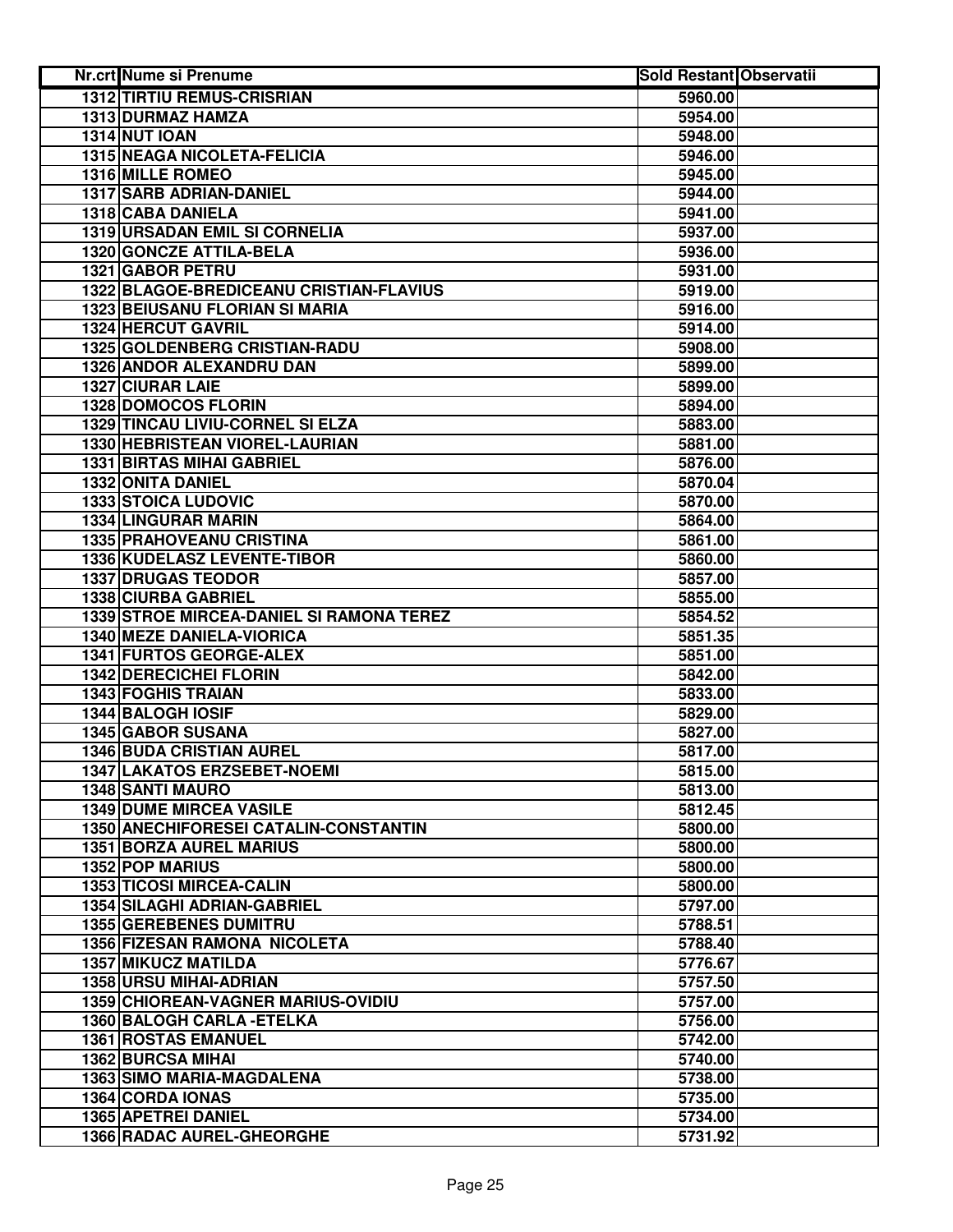| <b>Nr.crt Nume si Prenume</b>         | <b>Sold Restant Observatii</b> |  |
|---------------------------------------|--------------------------------|--|
| <b>1367 BUT PETRU-FRANCISC</b>        | 5730.00                        |  |
| 1368 COVACIU ALEXANDRU                | 5730.00                        |  |
| 1369 ELENES CIPRIAN-IONEL             | 5711.15                        |  |
| 1370 ZANONI PAOLO                     | 5705.00                        |  |
| 1371 TARAU IONEL-MADALIN              | 5702.00                        |  |
| 1372 VARGA ISTVAN ROBERT              | 5702.00                        |  |
| 1373 GABOR IANOS                      | 5700.00                        |  |
| 1374 GABOR RUPI                       | 5683.98                        |  |
| 1375 INDRIE GHEORGHE-FLORIN           | 5678.00                        |  |
| 1376 WEKERLE IACOB                    | 5674.00                        |  |
| <b>1377 LAZAR CRISTINEL FLORIN</b>    | 5669.00                        |  |
| <b>1378 PIRVU MARIA SI IOSIF</b>      | 5665.00                        |  |
| 1379 ROSTAS IOAN-DOLAR                | 5660.00                        |  |
| 1380 BULZAN MARIA                     | 5652.00                        |  |
| <b>1381 ISZTOICA PETRU</b>            | 5650.00                        |  |
| <b>1382 ISZTOYKA GABOR</b>            | 5650.00                        |  |
| <b>1383 LAZAU CIPRIAN VLADUT</b>      | 5650.00                        |  |
| 1384 ANDOR ALIN-IOAN                  | 5646.50                        |  |
| <b>1385 SIME IONUT-VLAD</b>           | 5643.00                        |  |
| 1386 ARDELEAN GHEORGHE-SORIN          | 5641.00                        |  |
| <b>1387 SZUTOR EVA</b>                | 5637.00                        |  |
| <b>1388 HEREDEA DANIEL IONUT</b>      | 5633.00                        |  |
| <b>1389 NICORUT FLORIN</b>            | 5630.00                        |  |
| 1390 GALCA DUMITRU-NICOLAE-DAN        | 5629.00                        |  |
| <b>1391 TOTH SANDOR SI LIDIA</b>      | 5623.19                        |  |
| 1392 KAPALAI LORANT BELA              | 5620.00                        |  |
| 1393 MEDREA COSMIN-GABRIEL            | 5615.00                        |  |
| 1394 MOGA SORIN-HORATIU-IOAN          | 5603.00                        |  |
| 1395 MOTOS MIHAI                      | 5603.00                        |  |
| 1396 HRIN GHEORGHE-DORIN              | 5602.88                        |  |
| <b>1397 JIANU-GEROCS MARIUS-DORIN</b> | 5601.00                        |  |
| 1398 HULEA TRAIAN                     | 5600.00                        |  |
| 1399 CABA DOINA                       | 5599.00                        |  |
| 1400 JUCA IOAN-DORIN                  | 5598.00                        |  |
| 1401 VLAD DUMITRU                     | 5597.53                        |  |
| 1402 HORVATH GHEORGHE                 | 5585.00                        |  |
| <b>1403 MARINCEAN COSMIN RARES</b>    | 5584.00                        |  |
| 1404 GIRZ ELISABETA                   | 5580.00                        |  |
| <b>1405 LAKATOS AUGUSTIN</b>          | 5580.00                        |  |
| <b>1406 JURCUT RADU</b>               | 5577.00                        |  |
| <b>1407 NUTAS ANTONIA-BIANCA</b>      | 5553.00                        |  |
| <b>1408 POP RODICA-ANDREEA</b>        | 5550.00                        |  |
| <b>1409 NICORUT DOINA-ELENA</b>       | 5547.00                        |  |
| 1410 VERES GEORGETA                   | 5545.00                        |  |
| <b>1411 SUCIU EVA VIORICA</b>         | 5540.00                        |  |
| <b>1412 URS AUGUSTIN SI VALERIA</b>   | 5538.00                        |  |
| 1413 ALDEA ADRIAN-CONSTANTIN          | 5537.50                        |  |
| <b>1414 AGOSTON EMIL IOAN</b>         | 5520.00                        |  |
| 1415 KISS CSABA                       | 5518.00                        |  |
| <b>1416 TRIFAN DUMITRU</b>            | 5504.00                        |  |
| <b>1417 COVACI FLORICA</b>            | 5500.00                        |  |
| 1418 GROZE TRAIAN                     | 5500.00                        |  |
| 1419 GYONGYOSI FERDINAND-GHEORGHE     | 5500.00                        |  |
| 1420 TIRTEU IOAN                      | 5496.00                        |  |
| 1421 TENT IOAN                        | 5491.00                        |  |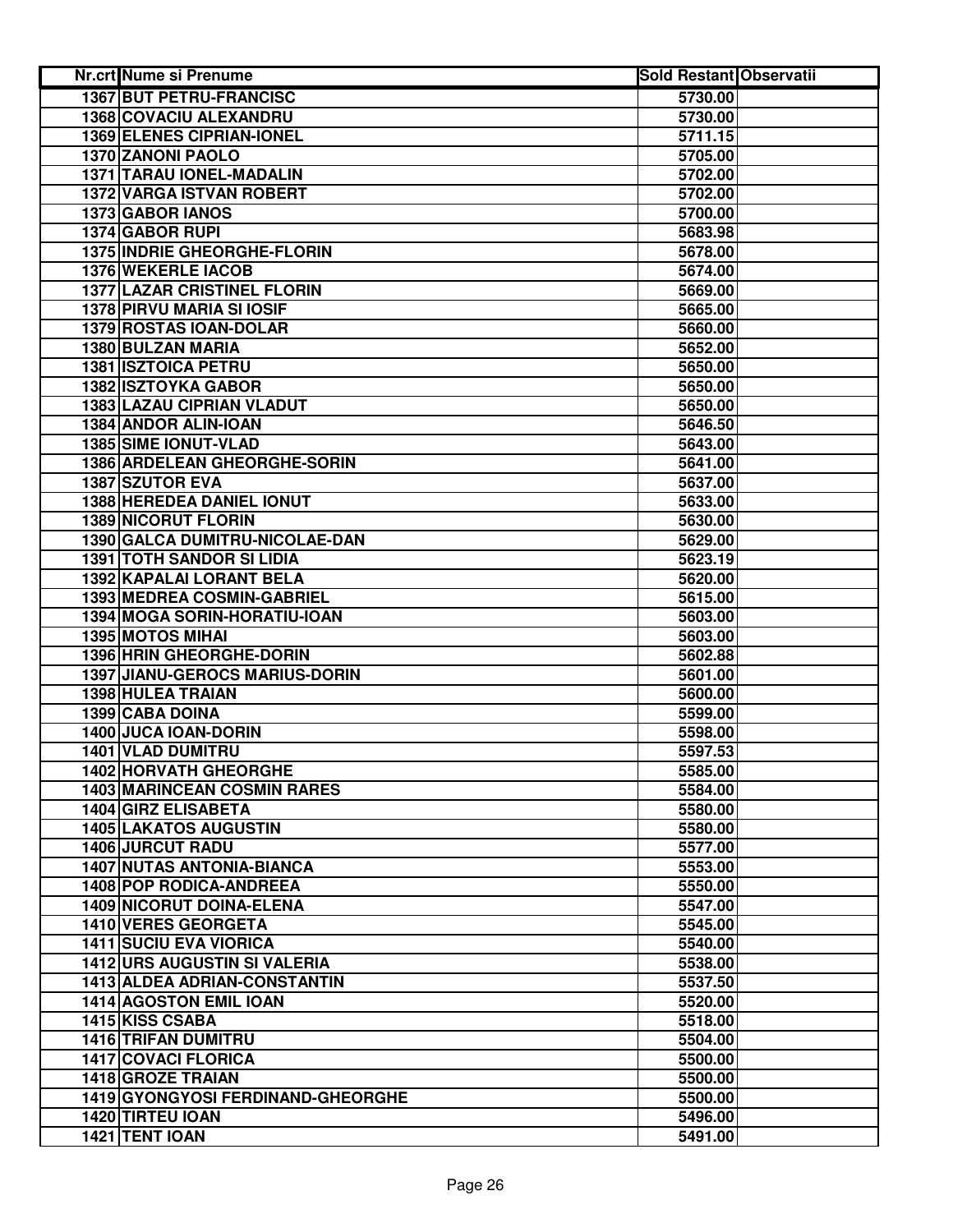| <b>Nr.crt Nume si Prenume</b>               | <b>Sold Restant Observatii</b> |  |
|---------------------------------------------|--------------------------------|--|
| 1422 CZAPP IOSIF                            | 5490.70                        |  |
| 1423 HATTAB MOHAMED AMINE                   | 5485.00                        |  |
| 1424 FOCOS GABRIEL-RAZVAN                   | 5483.17                        |  |
| <b>1425 CALAU DUMITRU</b>                   | 5483.00                        |  |
| 1426 KISS LAJOS                             | 5475.00                        |  |
| 1427 CORDOVAN JENO                          | 5470.00                        |  |
| <b>1428 NISTOR CORNEL SI ELISABETA</b>      | 5466.00                        |  |
| <b>1429 MOCIAN GHEORGHE</b>                 | 5465.00                        |  |
| <b>1430 CHIS MARIOARA</b>                   | 5463.00                        |  |
| 1431 RADUCANU VASILE RAJ                    | 5463.00                        |  |
| 1432 GAL EMERIC                             | 5450.00                        |  |
| <b>1433 HODISAN ELISABETA</b>               | 5448.00                        |  |
| <b>1434 SCHUSTER HANZ</b>                   | 5448.00                        |  |
| <b>1435 VIERU PETRICA SI LIOARA</b>         | 5447.00                        |  |
| 1436 ANDOR STEFAN                           | 5445.00                        |  |
| <b>1437 KOVACS LASZLO-LEVENTE</b>           | 5439.00                        |  |
| 1438 FRUNZA ANDREI-MARIAN                   | 5434.00                        |  |
| <b>1439 CABAU GABRIEL BENIAMIN</b>          | 5429.11                        |  |
| 1440 KATI ALEXANDRU                         | 5429.00                        |  |
| <b>1441 KOPAR ROBERT-NICOLAE</b>            | 5428.00                        |  |
| 1442 GABOR GAVRIL                           | 5424.00                        |  |
| <b>1443 VERES MARIAN CASIAN</b>             | 5424.00                        |  |
| 1444 SILAGHI ANA INTREP.FAM                 | $\overline{5422.00}$           |  |
| <b>1445 CRETU VIOREL REMUS</b>              | 5421.00                        |  |
| <b>1446 DEACONESCU VIOREL</b>               | 5419.00                        |  |
| <b>1447 DUDOMA IOSIF</b>                    | 5418.00                        |  |
| 1448 POTRA IOAN - INTREPRINDERE INDIVIDUALA | 5408.00                        |  |
| 1449 PORUMB CORNELIA                        | 5400.18                        |  |
| 1450 KISS LASZLO                            | 5400.00                        |  |
| 1451 KISS MARIA-MAGDALENA                   | 5400.00                        |  |
| 1452 VIDICAN DAN                            | 5400.00                        |  |
| 1453 BADEU MARCEL-DOREL SI SIMONA-MARINA    | 5399.00                        |  |
| 1454 MOT RELU SEBASTIAN                     | 5397.00                        |  |
| 1455 DOBOVAN ALEXANDRU                      | 5395.00                        |  |
| <b>1456 DURGHEU MIRCEA IONEL</b>            | 5384.00                        |  |
| <b>1457 MINDRUTIU MARIUS</b>                | 5384.00                        |  |
| 1458 LASCU FLORENTINA-ALINA                 | 5372.00                        |  |
| <b>1459 NOVAK ZSOLT-ISTVAN</b>              | 5370.00                        |  |
| 1460 LINGURAR IOAN-CALIN                    | 5367.00                        |  |
| 1461 AVRAM AMALIA-MELINDA SI GAVRIL         | 5366.00                        |  |
| 1462 POPA OVIDIU                            | 5361.00                        |  |
| <b>1463 FARKAS ATTILA-NORBERT</b>           | 5355.00                        |  |
| <b>1464 BOGDAN GHEORGHE</b>                 | 5351.00                        |  |
| <b>1465 MATE RUDOLF</b>                     | 5345.00                        |  |
| 1466 GHERGHEV DORIN                         | 5332.00                        |  |
| <b>1467 VIDICAN RAZVAN - SERGIU</b>         | 5327.50                        |  |
| 1468 IUDEAN RAMONA-CLAUDIA                  | 5322.00                        |  |
| <b>1469 ERDEI ATTILA</b>                    | 5320.00                        |  |
| <b>1470 PUSKAS MIKLOS</b>                   | 5311.00                        |  |
| <b>1471 STATE VASILE</b>                    | 5311.00                        |  |
| <b>1472 STEF DORIN MIRCEA</b>               | 5310.00                        |  |
| 1473 LASCAU MARINA-LUCICA                   | 5300.00                        |  |
| 1474 POP RAZVAN                             | 5300.00                        |  |
| <b>1475 STANCIU VASILE SI ADRIANA</b>       | 5293.00                        |  |
| 1476 GABOR DUMITRU                          | 5292.00                        |  |
|                                             |                                |  |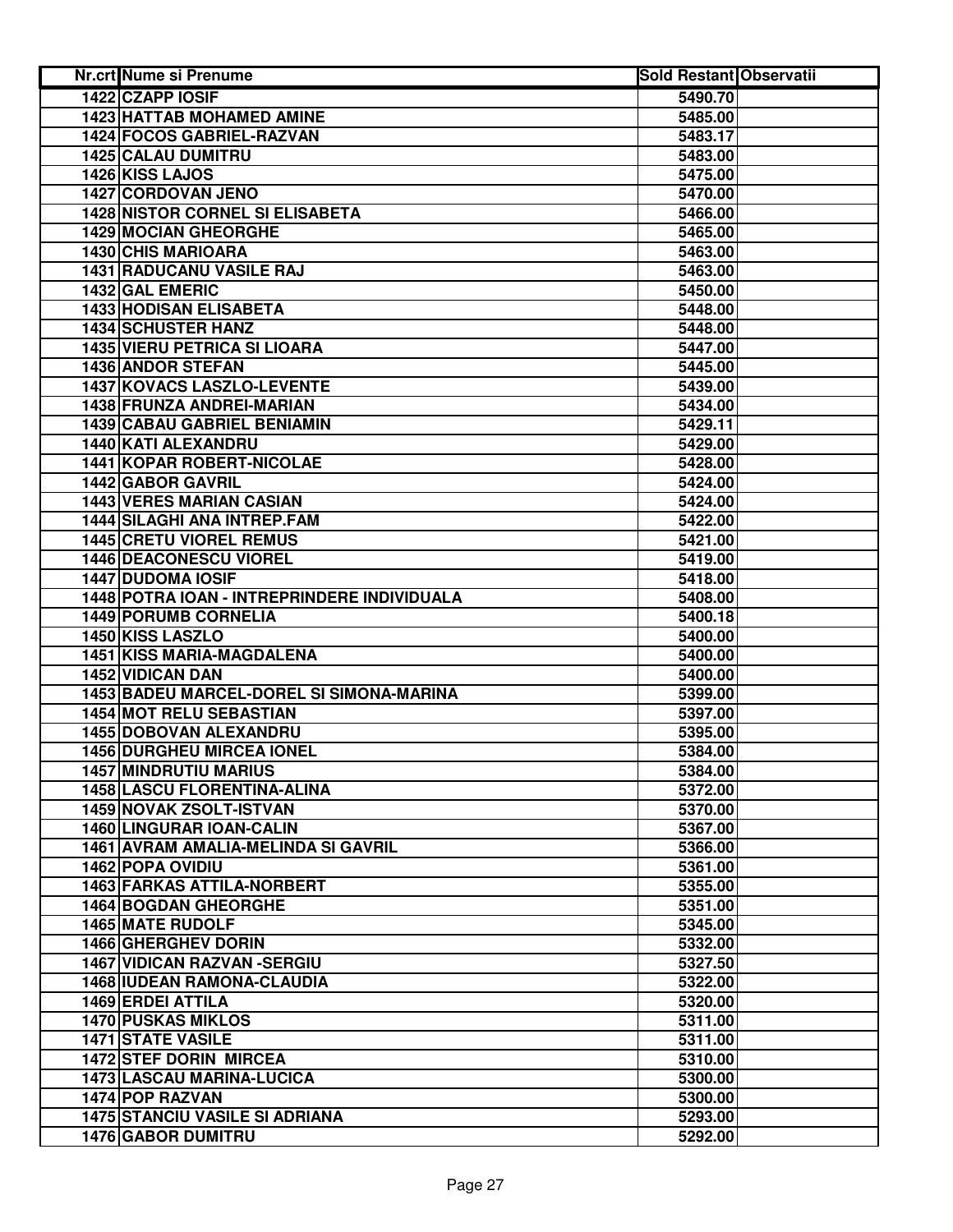| <b>Nr.crt Nume si Prenume</b>           | <b>Sold Restant Observatii</b> |  |
|-----------------------------------------|--------------------------------|--|
| <b>1477 ROSTAS RIBILA</b>               | 5274.50                        |  |
| <b>1478 LUNCAN PETRU SORIN</b>          | 5273.00                        |  |
| <b>1479 POPOVICI IUSTINA</b>            | 5266.00                        |  |
| 1480 GHETI RAUL-EMANUEL                 | 5265.00                        |  |
| 1481 BAR GABRIEL                        | 5260.00                        |  |
| <b>1482 SIME RADU HORIA</b>             | 5259.00                        |  |
| <b>1483 POPUTE TEODOR</b>               | 5256.00                        |  |
| <b>1484 PAP HAJNALKA</b>                | 5250.00                        |  |
| 1485 HEREDEA DANIEL                     | 5247.00                        |  |
| <b>1486 PESCHAR MARTIN</b>              | 5240.00                        |  |
| <b>1487 VAN DER PUTTEN FRITS</b>        | 5240.00                        |  |
| <b>1488 ULMARU PETRACHE</b>             | 5237.00                        |  |
| 1489 FORT IONUT-CRISTIAN                | 5236.00                        |  |
| <b>1490 SATMARI IOAN GHEORGHE</b>       | 5234.47                        |  |
| <b>1491 CHEREGI IULIANA</b>             | 5230.00                        |  |
| 1492 DASCALESCU ADELA-ELENA             | 5229.00                        |  |
| 1493 SZABO ROBERT                       | 5228.00                        |  |
| 1494 PETRILA IOAN-DUMITRU               | 5227.00                        |  |
| 1495 VAD MARIN-LASZLO                   | 5221.00                        |  |
| 1496 CORENIUC CLAUDIU-EMIL              | 5220.00                        |  |
| <b>1497 GHERMAN HORIA-IONUT</b>         | 5210.00                        |  |
| 1498 CAMPAN OCTAVIAN-IOAN               | 5202.00                        |  |
| <b>1499 BUZGUTA OVIDIU IOAN</b>         | 5201.00                        |  |
| <b>1500 DANO GYORGY-KALMAN</b>          | 5200.00                        |  |
| <b>1501 GABOR KATALIN</b>               | 5200.00                        |  |
| <b>1502 KOMAREK GYULA-MIHALY</b>        | 5200.00                        |  |
| 1503 LEU ZOLTAN-DAN                     | 5196.00                        |  |
| <b>1504 CIOLOS CRISTIAN-VICTOR</b>      | 5190.00                        |  |
| <b>1505 TUCALIUC DIMITRIE</b>           | 5189.00                        |  |
| <b>1506 SGINDAR DANIEL</b>              | 5186.50                        |  |
| <b>1507 KHALL FALLAH MOSBAH</b>         | 5184.80                        |  |
| <b>1508 GABOR MINDRA</b>                | 5182.00                        |  |
| 1509 BARBONTA TRAIAN                    | 5180.36                        |  |
| 1510 VARGA SANDOR                       | 5180.00                        |  |
| <b>1511 NEMET BENIAMIN</b>              | 5176.00                        |  |
| 1512 KAJCZA MARIA                       | 5173.00                        |  |
| <b>1513 BANO TUNDE VIORICA</b>          | 5172.00                        |  |
| <b>1514 DUDAS VASILE SI DOINA</b>       | 5172.00                        |  |
| <b>1515 DUMITRESCU RAVECA</b>           | 5169.00                        |  |
| <b>1516 SABAU CARMEN-VIORICA</b>        | 5169.00                        |  |
| <b>1517 SANDOR TEODOR MIHAI</b>         | 5169.00                        |  |
| <b>1518 DEMETER LADISLAU</b>            | 5167.00                        |  |
| <b>1519 TUFA VASILE SI LAURA-SIMONA</b> | 5162.00                        |  |
| 1520 HORVATH KALMAN                     | 5160.00                        |  |
| <b>1521 IONESCU MARIN</b>               | 5154.00                        |  |
| <b>1522 MLADIN MIHAELA ANCA</b>         | 5153.00                        |  |
| 1523 STAN VIOREL                        | 5150.00                        |  |
| <b>1524 BARBU CORNEL</b>                | 5148.00                        |  |
| 1525 BITIS IOAN                         | 5148.00                        |  |
| <b>1526 CABA FLORICA-DANIELA</b>        | 5144.00                        |  |
| <b>1527 GORDAN VESTIAN SI RODICA</b>    | 5138.00                        |  |
| <b>1528 TARAU TEODOR</b>                | 5133.00                        |  |
| 1529 HOTOPAN LOREDANA-MARIANA           | 5126.00                        |  |
| 1530 BOROD GHEORGHE                     | 5124.00                        |  |
| <b>1531 DAVID DACIAN IONUT</b>          | 5123.00                        |  |
|                                         |                                |  |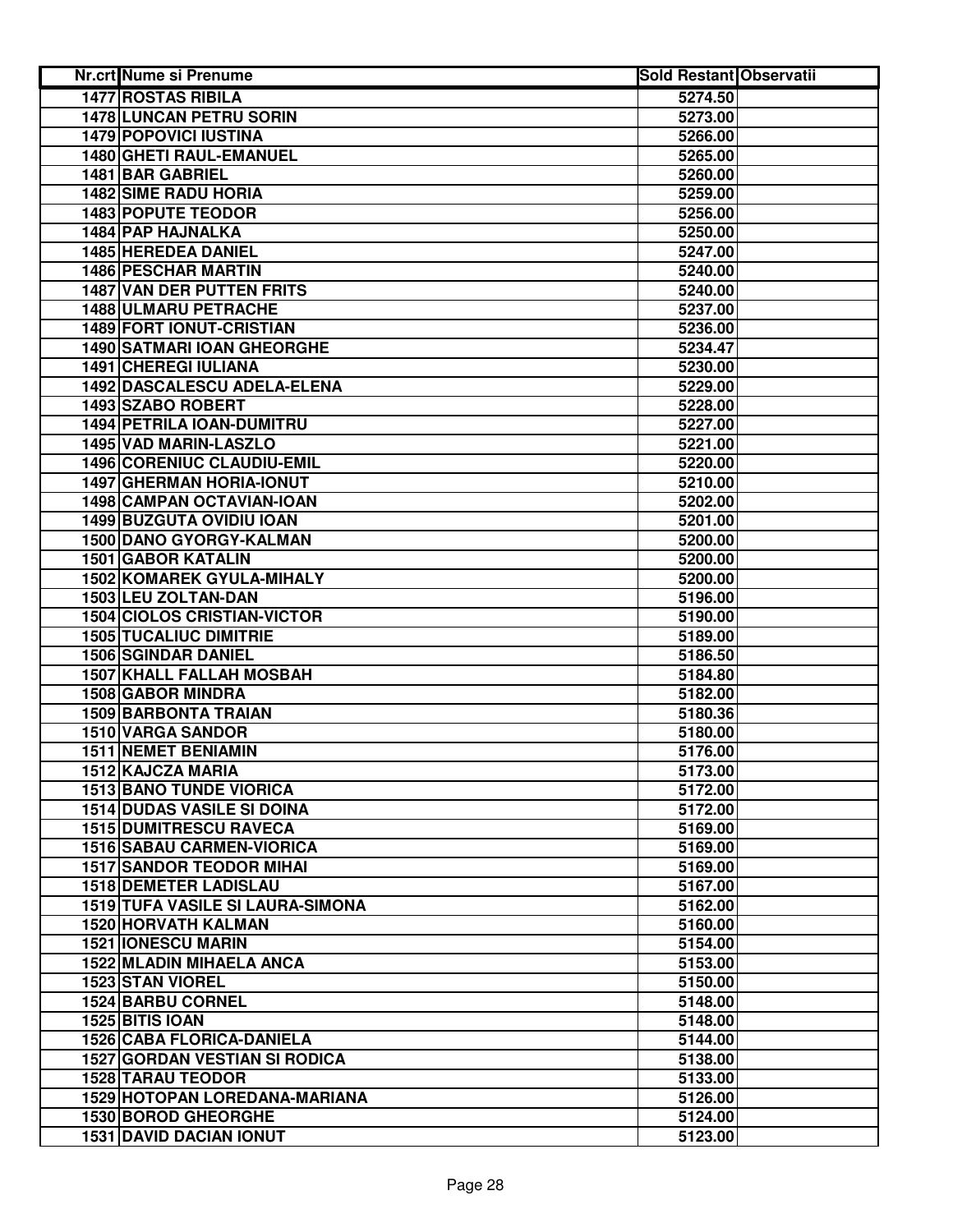| Nr.crt Nume si Prenume                       | <b>Sold Restant Observatii</b> |  |
|----------------------------------------------|--------------------------------|--|
| <b>1532 VARGA BARNA ATTILA</b>               | 5121.00                        |  |
| <b>1533 ISZTOIKA LUDOVIC</b>                 | $\overline{5120.00}$           |  |
| 1534 BOLOCA CRISTIAN                         | 5118.00                        |  |
| <b>1535 HENDRE CRISTIAN-IONUT</b>            | 5117.00                        |  |
| 1536 DOVLETE ADRIAN                          | 5116.00                        |  |
| 1537 CIARNAU IOAN                            | 5110.00                        |  |
| 1538 PRODAN MIRELA-LOREDANA                  | 5106.00                        |  |
| <b>1539 CRACIUN ADRIAN DANIEL</b>            | 5105.00                        |  |
| 1540 TORZSA IOSIF                            | 5103.00                        |  |
| 1541 DAROCZI VASILE                          | 5102.00                        |  |
| <b>1542 DUMITRIU STEFAN</b>                  | 5100.00                        |  |
| 1543 PRAJA LEVENTE-VASILE                    | 5100.00                        |  |
| <b>1544 FILIP ANCA IOANA</b>                 | 5096.00                        |  |
| 1545 IOVAN ALEXANDRU                         | 5090.00                        |  |
| 1546 COLTA RADU                              | 5089.00                        |  |
| 1547 GABOR IANCU                             | 5088.00                        |  |
| <b>1548 BALINT FLORIAN</b>                   | 5086.00                        |  |
| <b>1549 BARANOSCHI MIHAI-FLORIN</b>          | 5083.00                        |  |
| <b>1550 GABOR LUDOVIC</b>                    | 5083.00                        |  |
| <b>1551 CIUCIU IACOB-CORNEL</b>              | 5082.73                        |  |
| <b>1552 GAVRUTA GAVRAS TEODOR MARIUS</b>     | 5075.00                        |  |
| <b>1553 SAVA FLORIN-IOAN</b>                 | 5073.00                        |  |
| <b>1554 DUDAS IMRE-LASZLO</b>                | 5070.00                        |  |
| <b>1555 HAMZA GHEORGHE-ROMEO</b>             | 5070.00                        |  |
| <b>1556 REZMIVES SAMUIL</b>                  | 5061.00                        |  |
| 1557 BODOG IOAN                              | 5059.48                        |  |
| <b>1558 POGAN ADRIAN SEVER</b>               | 5057.00                        |  |
| 1559 TEM STEFAN-PETRU-EMERIC                 | 5053.00                        |  |
| 1560 VEGVARI ESTERA                          | 5050.00                        |  |
| 1561 ONUT-TOMA PETRU                         | 5049.00                        |  |
| 1562 DARIDA LIVIU                            | 5037.00                        |  |
| 1563 LEABU CARLA-LAURA                       | 5032.00                        |  |
| <b>1564 DIMENY NICOLESCU MIHAELA SILVIA</b>  | 5028.00                        |  |
| <b>1565 ROSTAS STEFAN SI DRENA</b>           | 5025.00                        |  |
| 1566 TINCAU MARINA-FLORENTINA                | 5025.00                        |  |
| <b>1567 BAICAN EMOKE-IZABELLA</b>            | 5024.00                        |  |
| <b>1568 GHIB GHEORGHE</b>                    | 5024.00                        |  |
| <b>1569 CIORBA MARIUS</b>                    | 5013.00                        |  |
| 1570 GABOR ISTVAN                            | 5007.00                        |  |
| 1571 KOVACS-SZALAKNAI ESZTER SI LUDOVIC      | 5006.00                        |  |
| 1572 HORVATH ADALBERT                        | 5004.00                        |  |
| <b>1573 FECHETE OCTAV LUCRETIU</b>           | 5002.00                        |  |
| 1574 VAKAR CLAUDIU-NOEL                      | 5002.00                        |  |
| <b>1575 DOBAI CONSTANTIN SI ELISABETA</b>    | 5000.00                        |  |
| <b>1576 GORAN NARCISA MADALINA</b>           | 5000.00                        |  |
| 1577 KISS JANOS                              | 5000.00                        |  |
| <b>1578 LACATUS LAVINIA-SORINA</b>           | 5000.00                        |  |
| 1579 PANTEA MARIANA-DANIELA                  | 5000.00                        |  |
| <b>1580 ROMAN FLORIN</b>                     | 5000.00                        |  |
| <b>1581 VASCHI CLAUDIU COSMIN</b>            | 5000.00                        |  |
| <b>1582 POP MARCEL CRISTIAN</b>              | 4998.00                        |  |
| 1583 SULUGIUC SADCO-GEORGE SI RALUCA CODRUTA | 4997.00                        |  |
| 1584 GADOLA RADU-DAN                         | 4994.00                        |  |
| <b>1585 SATMARI VIRGIL</b>                   | 4990.00                        |  |
| <b>1586 GAL NICOLETA SI SORIN</b>            | 4989.00                        |  |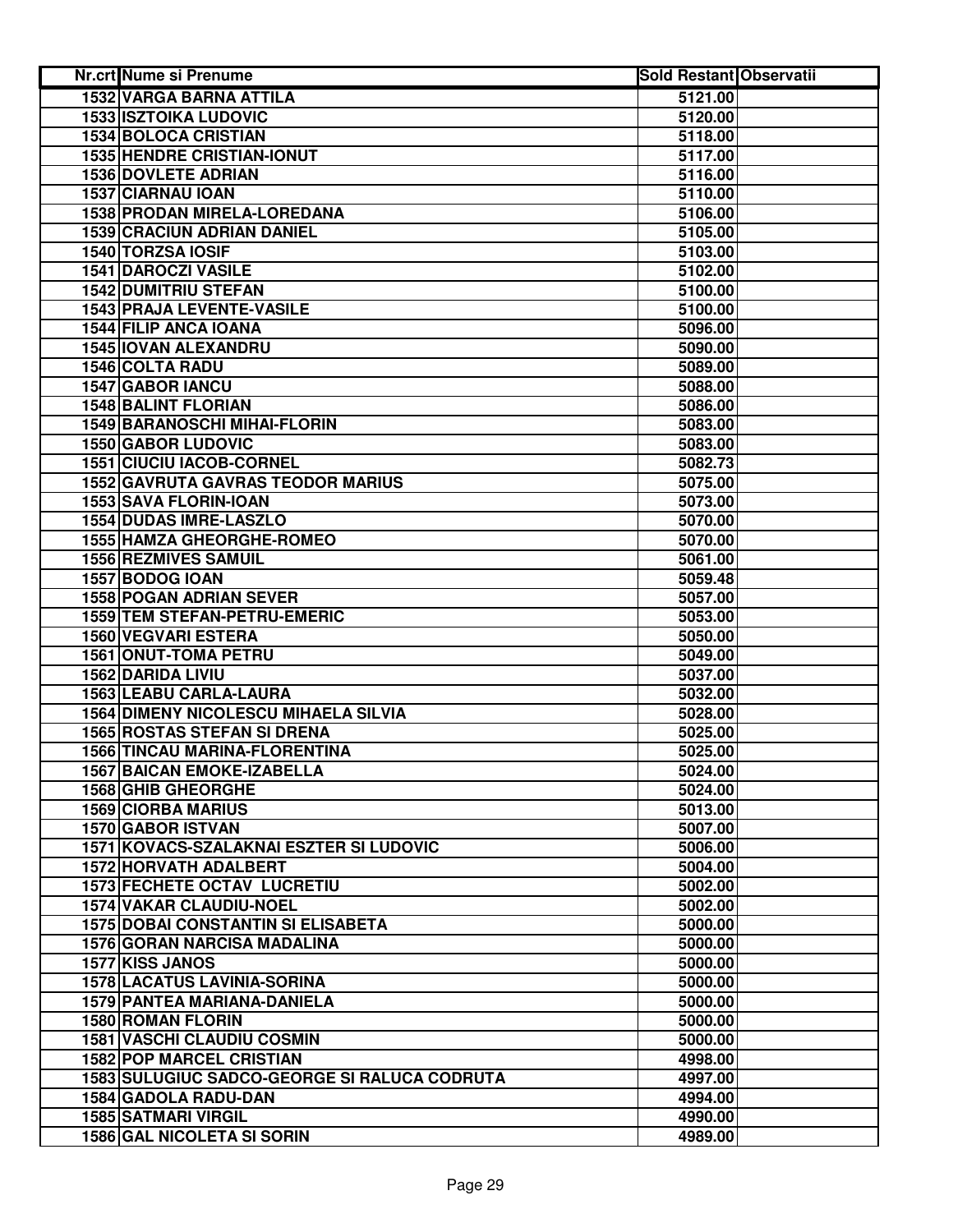| Nr.crt Nume si Prenume                     | <b>Sold Restant Observatii</b> |  |
|--------------------------------------------|--------------------------------|--|
| <b>1587 VOLGYESI ROBERT-ATTILA</b>         | 4989.00                        |  |
| 1588 JURGIU LENUTA-MARIA                   | 4988.91                        |  |
| <b>1589 MERA NICOLAE SI VIORICA</b>        | 4987.00                        |  |
| <b>1590 MIHUT CRISTIAN-MARIAN</b>          | 4982.00                        |  |
| 1591 DULAU CLAUDIU-MIHAI SI SIMONA FLORINA | 4981.23                        |  |
| <b>1592 LENCAR LEONTINA</b>                | 4981.00                        |  |
| 1593 LASCAU GABRIELA ANAMARIA              | 4978.00                        |  |
| <b>1594 GABOR MATEI</b>                    | 4977.00                        |  |
| <b>1595 UNGUR CRACIUN</b>                  | 4969.50                        |  |
| <b>1596 BURCSA MATEL</b>                   | 4960.00                        |  |
| 1597 CLITAN IONEL                          | 4960.00                        |  |
| 1598 POP EMIL-GAVRIL SI RALUCA             | 4955.00                        |  |
| <b>1599 GHERMAN VASILE CRISTIAN</b>        | 4954.00                        |  |
| <b>1600 BERES STEFAN SI ILEANA</b>         | 4952.00                        |  |
| <b>1601 TOTORAN FLORINA</b>                | 4947.14                        |  |
| <b>1602 ROMOCEA ROXANA-NICOLETA</b>        | 4945.00                        |  |
| 1603 PAINA GHEORGHE                        | 4940.00                        |  |
| 1604 ILUTA FLORIN                          | 4938.00                        |  |
| 1605 BOCSAN GELU                           | 4932.00                        |  |
| <b>1606 VANCSA ARPAD-OLIVER</b>            | 4927.00                        |  |
| <b>1607 CARAGIA MARIUS</b>                 | 4925.00                        |  |
| <b>1608 MICH AGNETA</b>                    | 4925.00                        |  |
| <b>1609 SEBESTYEN MARIN</b>                | 4925.00                        |  |
| 1610 PARASCHIVA CONSTANTIN-EMIL            | 4922.00                        |  |
| 1611 SERBA MARIA                           | 4922.00                        |  |
| <b>1612 TUNDUC ADRIAN</b>                  | 4920.00                        |  |
| 1613 KAHILOGULLARI SEDAT                   | 4918.00                        |  |
| 1614 PRECUP TRAIAN                         | 4916.58                        |  |
| 1615 KOVACS OLGA                           | 4914.00                        |  |
| 1616 VEG LADISLAU-EMERIC                   | 4914.00                        |  |
| 1617 DEAK ISTVAN                           | 4909.00                        |  |
| <b>1618 JANCSEK ERVIN GYULA</b>            | 4903.00                        |  |
| 1619 GABOR IOAN                            | 4901.00                        |  |
| <b>1620 BENTAN CONSTANTIN</b>              | 4900.00                        |  |
| <b>1621 CAPOTA OVIDIU</b>                  | 4900.00                        |  |
| 1622 GEREBENES EVA                         | 4900.00                        |  |
| 1623 SZABO IOZSEF                          | 4900.00                        |  |
| <b>1624 HORVATH JENO ZOLTAN</b>            | 4897.00                        |  |
| <b>1625 SIMON ANCUTA</b>                   | 4897.00                        |  |
| 1626 SZFERLE OVIDIU                        | 4895.00                        |  |
| <b>1627 SABAU FLORIN-MARIUS</b>            | 4893.00                        |  |
| <b>1628 IVAN SEBASTIAN-DAN</b>             | 4892.50                        |  |
| <b>1629 NEMES DUMITRU SI VIORICA</b>       | 4888.90                        |  |
| <b>1630 TORDAI ELISABETA</b>               | 4887.75                        |  |
| 1631 LERNER FRIDA                          | 4881.00                        |  |
| <b>1632 CHIRICA EMERIC ZSOLT</b>           | 4880.00                        |  |
| <b>1633 BOROS STEFAN</b>                   | 4874.00                        |  |
| <b>1634 KUCHEL REMUS</b>                   | 4870.00                        |  |
| <b>1635 RAZVANTA COSMIN PAUL</b>           | 4870.00                        |  |
| <b>1636 ISZTOIKA STEFAN</b>                | 4865.00                        |  |
| <b>1637 SIMINIC MARIA</b>                  | 4861.00                        |  |
| 1638 LENCAR IOAN-CALIN                     | 4851.00                        |  |
| 1639 CIORA NICUSOR-NELU                    | 4850.50                        |  |
| <b>1640 IURCA VALERIU-FLAVIUS</b>          | 4850.00                        |  |
| 1641 MIHAILA DAN                           | 4850.00                        |  |
|                                            |                                |  |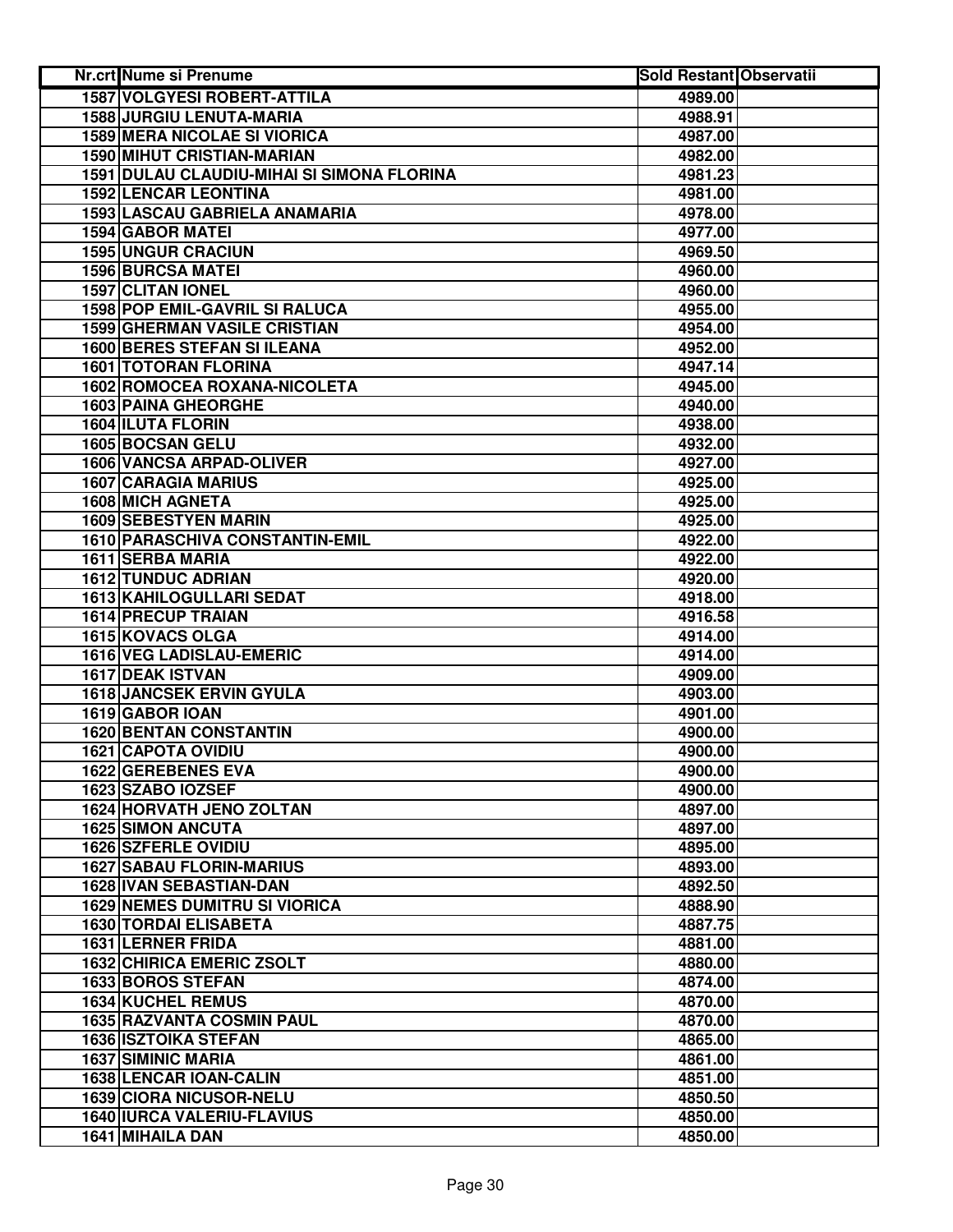| Nr.crt Nume si Prenume                                 | <b>Sold Restant Observatii</b> |  |
|--------------------------------------------------------|--------------------------------|--|
| <b>1642 LUNCAN PETRU</b>                               | 4849.00                        |  |
| <b>1643 PATAKI MAGDALENA SI ENIKO</b>                  | 4849.00                        |  |
| 1644 SZENTGYORGYI JOZSEF SI ERZSEBET                   | 4847.00                        |  |
| <b>1645 DOMOCOS CRISTIAN-VLAD</b>                      | 4846.00                        |  |
| <b>1646 GALL ISTVAN CSABA</b>                          | 4846.00                        |  |
| 1647 SZUCS ARPAD JOZSEF                                | 4841.50                        |  |
| <b>1648 NEMES ALEXANDRU</b>                            | 4840.00                        |  |
| <b>1649 ISTOICA IOAN</b>                               | 4839.00                        |  |
| 1650 BOT CALIN ARON                                    | 4834.00                        |  |
| 1651 BREAZ SORIN-MIHAI                                 | 4834.00                        |  |
| <b>1652 SZOMBATI GABRIELA SI EMERIC</b>                | 4833.00                        |  |
| 1653 GABOR IOAN                                        | 4831.00                        |  |
| <b>1654 POP LUCIAN-NICOLAE</b>                         | 4831.00                        |  |
| <b>1655 COCIUBAN PAUL-CRISTIAN</b>                     | 4827.00                        |  |
| 1656 BUT CLAUDIA-MARCELA                               | 4821.00                        |  |
| 1657 IVASCA IOAN - DANIEL                              | 4817.00                        |  |
| <b>1658 KOVACS LUMINITA SI IONESCU MUGUREL</b>         | 4817.00                        |  |
| <b>1659 DICU SERGIU-PETRU</b>                          | 4816.00                        |  |
| <b>1660 EDDO INNOCENT OLUWALONIMI</b>                  | 4814.00                        |  |
| <b>1661 MAGHIAR CATALIN-GEORGE</b>                     | 4810.44                        |  |
| <b>1662 CRACIUN VIOREL-MARIUS</b>                      | 4810.00                        |  |
| <b>1663 FORGACIU DUMITRU ROMICA</b>                    | 4803.00                        |  |
| <b>1664 CATANA CALIN-PETRICA SI DENISA</b>             | 4801.00                        |  |
| <b>1665 ARDELEANU CRISTINA CARMEN</b>                  | 4798.00                        |  |
| <b>1666 COLOSVARI VIORICA</b>                          | 4795.00                        |  |
| <b>1667 CAPUS FLORIN SI MARGARETA CLAUDIA</b>          | 4794.00                        |  |
| <b>1668 PORCAR FLORIN CORNEL</b>                       | 4793.59                        |  |
| 1669 CIMERDEAN KLARA                                   | 4792.06                        |  |
| <b>1670 DARABAN MARIUS MIHAI</b>                       | 4786.84                        |  |
| 1671 RADUI ALEXANDRU SI DELIA                          | 4782.00                        |  |
| 1672 KELEMEN LASZLO                                    | 4780.00                        |  |
| 1673 BORA-GUT ILIE                                     | 4779.00                        |  |
| 1674 POP IOANA-MONICA                                  | 4776.00                        |  |
| <b>1675 DAVID ANDREEA-BIANCA</b>                       | 4772.00                        |  |
| 1676 FORIS EDE CSONGOR                                 | 4771.00                        |  |
| 1677 MOTOS SERGIU                                      | 4769.00                        |  |
| 1678 POPA VIOREL                                       | 4765.00                        |  |
| <b>1679 STANA GHEORGHE</b>                             | 4765.00                        |  |
| 1680 PAULESCU RAZVAN NICOLAE SI ANGELA A               | 4761.74                        |  |
| <b>1681 MIHAI DOREL-CONSTANTIN</b>                     | 4760.00                        |  |
| 1682 STEF IOAN                                         | 4760.00                        |  |
| 1683 GALIS ALIN-HADRIAN                                | 4756.00                        |  |
| 1684 IUGA MARIA                                        | 4754.00                        |  |
| 1685 FLORIAN IOSIF                                     | 4745.00                        |  |
| <b>1686 LAZAR SEBASTIAN MIHAI ANDREI</b>               | 4740.00                        |  |
| <b>1687 FOGHIS CATALIN-VIOREL</b>                      | 4737.50                        |  |
| 1688 IMECS MARIA                                       | 4735.00                        |  |
| <b>1689 KERESZTESI AURELIA MIHAELA</b><br><b>VIERU</b> | 4734.00                        |  |
| <b>1690 GHIURA NICOLAE</b>                             | 4733.00                        |  |
| <b>1691 CAPRIS TEODORESCU-VIRGIL</b>                   | 4731.00                        |  |
| 1692 KUN ORSOLYA                                       | 4726.00                        |  |
| 1693 MUSCA IOSIF ANTON                                 | 4726.00                        |  |
| <b>1694 SUSTER GHEORGHE</b>                            | 4724.50                        |  |
| <b>1695 BALOGH DORINA SI GHEORGHE</b>                  | 4722.00                        |  |
| 1696 OLTEANU FLAVIUS-DECEBAL                           | 4718.00                        |  |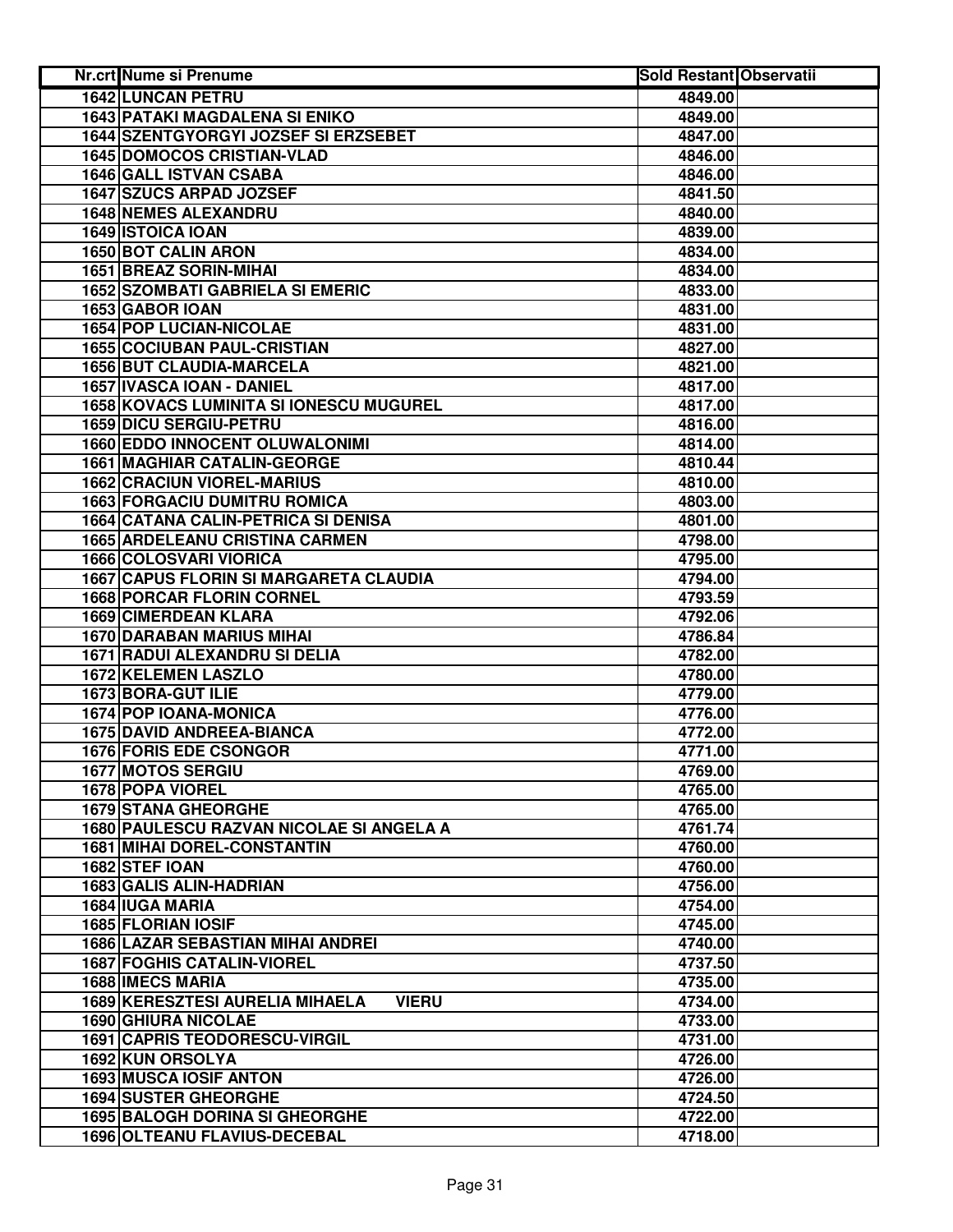| Nr.crt Nume si Prenume                                              | <b>Sold Restant Observatii</b> |
|---------------------------------------------------------------------|--------------------------------|
| <b>1697 KOVARI TIBERIU</b>                                          | 4714.00                        |
| <b>1698 SASU SEXTIL RAUL</b>                                        | 4714.00                        |
| <b>1699 COCIUBAN ENIKO-ANDREA</b>                                   | 4707.00                        |
| 1700 FOTA SEBASTIAN-EUGEN                                           | 4700.00                        |
| 1701 LAKATOS SURAJ                                                  | 4700.00                        |
| 1702 SOLYOM ADAM LASZLO                                             | 4695.50                        |
| 1703 GEREBENES ZSUZSANNA                                            | 4690.00                        |
| 1704 VANCIA VALENTIN                                                | 4690.00                        |
| 1705 MURGULY JOZSEF                                                 | 4688.88                        |
| 1706 MITRASCA ANDREI-NICOLAE                                        | 4688.00                        |
| 1707 VARGA MIRCEA-GIONI                                             | 4682.00                        |
| <b>1708 ZAHARIE TIBOR</b>                                           | 4680.00                        |
| 1709 DUDAS DANIEL                                                   | 4675.00                        |
| 1710 DRAJAN BOGDAN ALEXANDRU                                        | 4673.00                        |
| 1711 BOGDAN FELIX ROLAND                                            | 4670.00                        |
| 1712 MIKLOS IANCU                                                   | 4668.00                        |
| 1713 ANDREI CATALIN-GAVRIL                                          |                                |
|                                                                     | 4666.39                        |
| 1714 BORBOLA GYULA SI GABRIELA<br>1715 VESEA CARMEN ALINA           | 4666.00                        |
|                                                                     | 4665.95                        |
| 1716 ROVERS ADRIANUS-MATHEUS-PETRUS<br><b>1717 MIKLOS ELISABETA</b> | 4665.00                        |
|                                                                     | 4661.00                        |
| <b>1718 BADEA FLORIN-GABRIEL</b>                                    | 4660.00                        |
| <b>1719 FLORIAN GHEORGHE</b>                                        | 4660.00                        |
| <b>1720 STOICA PAUL SORIN</b>                                       | 4660.00                        |
| <b>1721 SZENTGYORGYI LASZLO</b>                                     | 4652.00                        |
| 1722 POPA RADU-DAN                                                  | 4651.00                        |
| 1723 HERMAN IOAN                                                    | 4643.30                        |
| 1724 CHIPE IONEL SI FLORICA                                         | 4643.00                        |
| <b>1725 DUDAS FLORIAN</b>                                           | 4643.00                        |
| <b>1726 OROS LUCIA-CRISTINA</b>                                     | 4643.00                        |
| 1727 LASZLO ISTVAN                                                  | 4642.00                        |
| 1728 PAL KATALIN-EDIT                                               | 4641.00                        |
| <b>1729 SIMU GELU-VOICU-MARIN</b>                                   | 4637.00                        |
| 1730 TATAR MARIAN-GEORGE                                            | 4637.00                        |
| 1731 BOITOR CAROL                                                   | 4633.00                        |
| 1732 BANDEA CORNELIA-GABRIELA                                       | 4625.00                        |
| <b>1733 PETRILA CRISTIAN-OVIDIU</b>                                 | 4625.00                        |
| <b>1734 DEMETER TRAIAN</b>                                          | 4620.29                        |
| 1735 GABOR RUPI                                                     | 4620.00                        |
| 1736 TORJOC LUCIAN                                                  | 4615.00                        |
| 1737 GHIT ALEXANDRU                                                 | 4614.00                        |
| <b>1738 POPA EDUARD-CRISTIAN</b>                                    | 4611.50                        |
| 1739 BORSE ALEXANDRU                                                | 4611.00                        |
| 1740 BOSCA SERGIU                                                   | 4610.00                        |
| 1741 MARICESCU CATALIN-EUGEN                                        | 4610.00                        |
| <b>1742 MIKLOS TEREZ MARGIT</b>                                     | 4610.00                        |
| 1743 PETER CAROL                                                    | 4607.00                        |
| 1744 LIANU LAVINIA-EUGENIA SI ION-CONSTANTIN                        | 4606.00                        |
| 1745 ROMOSAN IOAN-DOREL CABINET DE AVOCAT                           | 4603.00                        |
| 1746 ALBUTIU ANGELA                                                 | 4600.00                        |
| 1747 NYUZO ERZSEBET                                                 | 4600.00                        |
| <b>1748 STIUBE LUCIAN</b>                                           | 4600.00                        |
| 1749 STANCU MARINELA                                                | 4595.31                        |
| <b>1750 BERE GHEORGHE-MADALIN</b>                                   | 4591.00                        |
| 1751 CHEREGI GHEORGHE - ADRIAN                                      | 4591.00                        |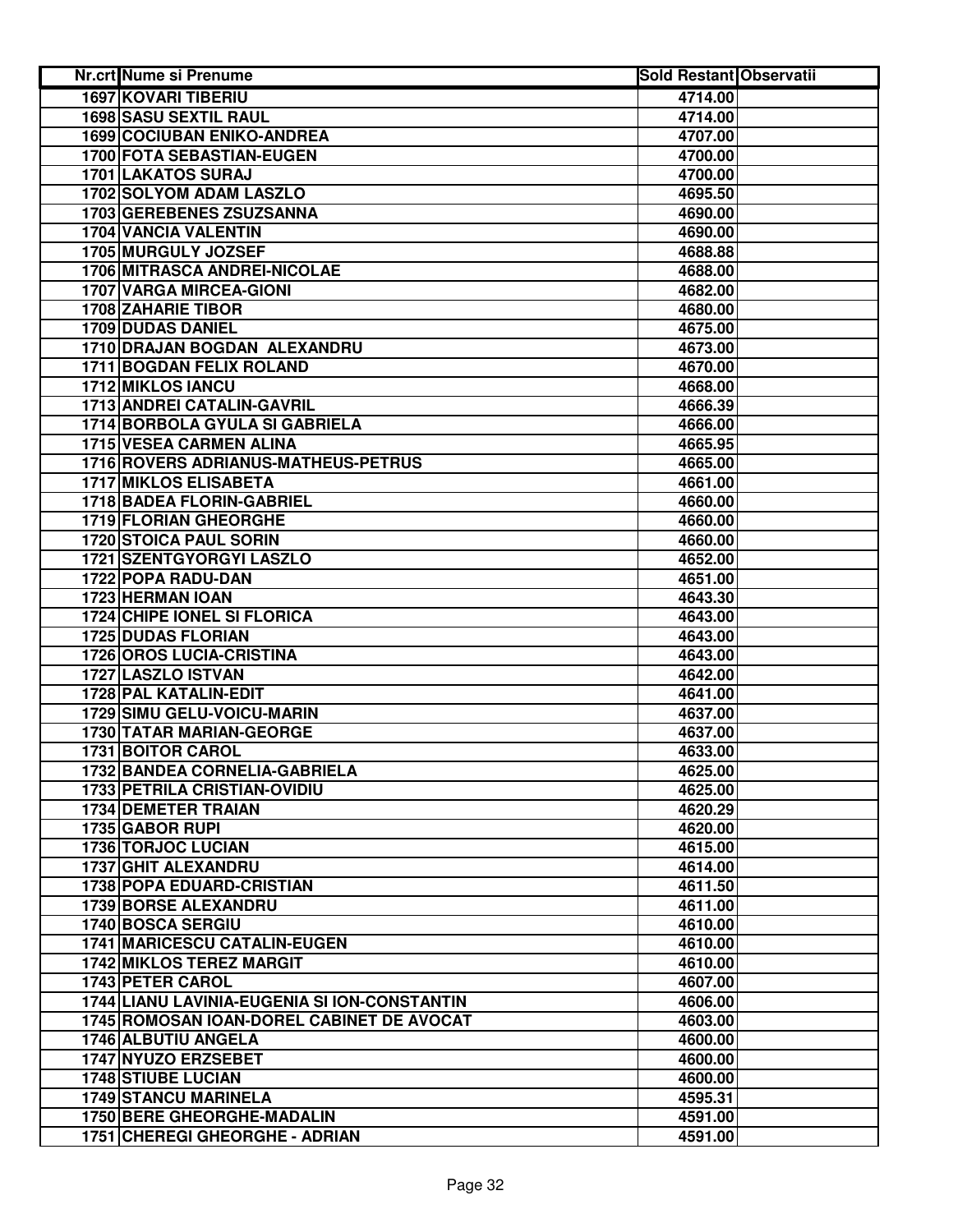| <b>1752 SERB IOAN-AURELIAN</b><br>4591.00<br>1753 FARKAS CLAUDIA-MIHAELA, INTREP.INDIVIDUALA<br>4590.00<br>1754 FEKETE DOREL<br>4588.00<br>1755 ZAHA NICOLAE-IONUT<br>4586.00<br><b>1756 DUMA DAN CATALIN</b><br>4584.00<br>1757 LEUCA VIOREL<br>4580.00<br>1758 PAL BOGDAN IOAN<br>4570.00<br><b>1759 MASETTI MORENO</b><br>4567.00<br>1760 SELICEANU OLIVIU DANIEL<br>4565.00<br><b>1761 SUCIU CIPRIAN VALENTIN</b><br>4562.00<br>1762 GABOR MARIA<br>4560.00<br>1763 CURTMAN DANIEL<br>4558.00<br>1764 BODOGAI FLORIN-VASILE<br>4556.00<br><b>1765 COSTE ALEXANDRU VASILE</b><br>4553.00<br>1766 POP NADIA-ILEANA<br>4549.00<br>1767 FARKAS ANNAMARIA-MAGDALENA<br>4548.00<br>1768 MUDURA ALIN IOAN<br>4548.00<br><b>1769 CIOCAN FLORIAN LUCIAN</b><br>4542.00<br>1770 VIDICAN MELANIA<br>4542.00<br><b>1771 COLTA MIRCEA</b><br>4540.00<br><b>1772 HENDRE LENUTA</b><br>4540.00<br><b>1773 ORBAI EUSEBIU</b><br>4530.00<br><b>1774 GROSU CONSTANTIN</b><br>4527.00<br><b>1775 URSACHE IONUT-BOGDAN</b><br>4526.00<br><b>1776 STROIU VASILE</b><br>4521.00<br><b>1777 BARANKA GAVRIL</b><br>4514.00<br>1778 GABOR GAVRIL<br>4514.00<br>1779 UNGUR FLORIN-GHEORGHE<br>4513.00<br>1780 BIRTA SORIN VASILE SI CLAUDIA<br>4509.00<br>1781 CHERMAN BOGDAN-MADALIN<br>4509.00<br><b>1782 LAKATOS EUGEN</b><br>4509.00<br>1783 POSTOVEANU PETRU-CLAUDIU<br>4506.00<br>1784 NAGY SANDOR<br>4505.00<br>1785 TANC VLAD<br>4501.00<br><b>1786 AGH FERENCZ OSZKAR</b><br>4500.00<br>1787 CALIN ANITA<br>4500.00<br><b>1788 CHILBA DENISA-KRISZTINA</b><br>4500.00<br>1789 DASCAL VIVIANA-IOANA<br>4500.00<br><b>1790 DRUGAS CRISTINA</b><br>4500.00<br>1791 HOTEA IONUT-CIPRIAN<br>4500.00<br>1792 MADAU IOAN MIRCEA<br>4500.00<br><b>1793 MIHAILA NICULINA-STEFANA</b><br>4500.00 PROCES PE ROL<br><b>1794 NAGY EVA</b><br>4500.00<br>1795 OSAN ALIN<br>4500.00<br><b>1796 OTVOS REMUS TIBERIU</b><br>4500.00<br>1797 PANTAZI NICOLETA<br>4500.00<br>1798 SILAGHI ARPAD<br>4500.00<br>1799 TODINCA ANDREA-MARIA<br>4500.00<br><b>1800 ISTOICA MATEI</b><br>4495.00<br><b>1801 BENTA OCTAVIAN-OVIDIU</b><br>4492.00<br>1802 GABOR RUPERT<br>4489.00<br>1803 SFARLEA SEBASTIAN<br>4488.00<br>1804 ROSTAS DOLI<br>4487.00<br>1805 BACIU IOAN<br>4485.00<br>1806 OLAR SIMONA-FLORENTINA INT. IND<br>4484.00 | Nr.crt Nume si Prenume | <b>Sold Restant Observatii</b> |  |
|-------------------------------------------------------------------------------------------------------------------------------------------------------------------------------------------------------------------------------------------------------------------------------------------------------------------------------------------------------------------------------------------------------------------------------------------------------------------------------------------------------------------------------------------------------------------------------------------------------------------------------------------------------------------------------------------------------------------------------------------------------------------------------------------------------------------------------------------------------------------------------------------------------------------------------------------------------------------------------------------------------------------------------------------------------------------------------------------------------------------------------------------------------------------------------------------------------------------------------------------------------------------------------------------------------------------------------------------------------------------------------------------------------------------------------------------------------------------------------------------------------------------------------------------------------------------------------------------------------------------------------------------------------------------------------------------------------------------------------------------------------------------------------------------------------------------------------------------------------------------------------------------------------------------------------------------------------------------------------------------------------------------------------------------------------------------------------------------------------------------------------------------------------------------------------------------------------------------------------------------------------------------------------------------------|------------------------|--------------------------------|--|
|                                                                                                                                                                                                                                                                                                                                                                                                                                                                                                                                                                                                                                                                                                                                                                                                                                                                                                                                                                                                                                                                                                                                                                                                                                                                                                                                                                                                                                                                                                                                                                                                                                                                                                                                                                                                                                                                                                                                                                                                                                                                                                                                                                                                                                                                                                 |                        |                                |  |
|                                                                                                                                                                                                                                                                                                                                                                                                                                                                                                                                                                                                                                                                                                                                                                                                                                                                                                                                                                                                                                                                                                                                                                                                                                                                                                                                                                                                                                                                                                                                                                                                                                                                                                                                                                                                                                                                                                                                                                                                                                                                                                                                                                                                                                                                                                 |                        |                                |  |
|                                                                                                                                                                                                                                                                                                                                                                                                                                                                                                                                                                                                                                                                                                                                                                                                                                                                                                                                                                                                                                                                                                                                                                                                                                                                                                                                                                                                                                                                                                                                                                                                                                                                                                                                                                                                                                                                                                                                                                                                                                                                                                                                                                                                                                                                                                 |                        |                                |  |
|                                                                                                                                                                                                                                                                                                                                                                                                                                                                                                                                                                                                                                                                                                                                                                                                                                                                                                                                                                                                                                                                                                                                                                                                                                                                                                                                                                                                                                                                                                                                                                                                                                                                                                                                                                                                                                                                                                                                                                                                                                                                                                                                                                                                                                                                                                 |                        |                                |  |
|                                                                                                                                                                                                                                                                                                                                                                                                                                                                                                                                                                                                                                                                                                                                                                                                                                                                                                                                                                                                                                                                                                                                                                                                                                                                                                                                                                                                                                                                                                                                                                                                                                                                                                                                                                                                                                                                                                                                                                                                                                                                                                                                                                                                                                                                                                 |                        |                                |  |
|                                                                                                                                                                                                                                                                                                                                                                                                                                                                                                                                                                                                                                                                                                                                                                                                                                                                                                                                                                                                                                                                                                                                                                                                                                                                                                                                                                                                                                                                                                                                                                                                                                                                                                                                                                                                                                                                                                                                                                                                                                                                                                                                                                                                                                                                                                 |                        |                                |  |
|                                                                                                                                                                                                                                                                                                                                                                                                                                                                                                                                                                                                                                                                                                                                                                                                                                                                                                                                                                                                                                                                                                                                                                                                                                                                                                                                                                                                                                                                                                                                                                                                                                                                                                                                                                                                                                                                                                                                                                                                                                                                                                                                                                                                                                                                                                 |                        |                                |  |
|                                                                                                                                                                                                                                                                                                                                                                                                                                                                                                                                                                                                                                                                                                                                                                                                                                                                                                                                                                                                                                                                                                                                                                                                                                                                                                                                                                                                                                                                                                                                                                                                                                                                                                                                                                                                                                                                                                                                                                                                                                                                                                                                                                                                                                                                                                 |                        |                                |  |
|                                                                                                                                                                                                                                                                                                                                                                                                                                                                                                                                                                                                                                                                                                                                                                                                                                                                                                                                                                                                                                                                                                                                                                                                                                                                                                                                                                                                                                                                                                                                                                                                                                                                                                                                                                                                                                                                                                                                                                                                                                                                                                                                                                                                                                                                                                 |                        |                                |  |
|                                                                                                                                                                                                                                                                                                                                                                                                                                                                                                                                                                                                                                                                                                                                                                                                                                                                                                                                                                                                                                                                                                                                                                                                                                                                                                                                                                                                                                                                                                                                                                                                                                                                                                                                                                                                                                                                                                                                                                                                                                                                                                                                                                                                                                                                                                 |                        |                                |  |
|                                                                                                                                                                                                                                                                                                                                                                                                                                                                                                                                                                                                                                                                                                                                                                                                                                                                                                                                                                                                                                                                                                                                                                                                                                                                                                                                                                                                                                                                                                                                                                                                                                                                                                                                                                                                                                                                                                                                                                                                                                                                                                                                                                                                                                                                                                 |                        |                                |  |
|                                                                                                                                                                                                                                                                                                                                                                                                                                                                                                                                                                                                                                                                                                                                                                                                                                                                                                                                                                                                                                                                                                                                                                                                                                                                                                                                                                                                                                                                                                                                                                                                                                                                                                                                                                                                                                                                                                                                                                                                                                                                                                                                                                                                                                                                                                 |                        |                                |  |
|                                                                                                                                                                                                                                                                                                                                                                                                                                                                                                                                                                                                                                                                                                                                                                                                                                                                                                                                                                                                                                                                                                                                                                                                                                                                                                                                                                                                                                                                                                                                                                                                                                                                                                                                                                                                                                                                                                                                                                                                                                                                                                                                                                                                                                                                                                 |                        |                                |  |
|                                                                                                                                                                                                                                                                                                                                                                                                                                                                                                                                                                                                                                                                                                                                                                                                                                                                                                                                                                                                                                                                                                                                                                                                                                                                                                                                                                                                                                                                                                                                                                                                                                                                                                                                                                                                                                                                                                                                                                                                                                                                                                                                                                                                                                                                                                 |                        |                                |  |
|                                                                                                                                                                                                                                                                                                                                                                                                                                                                                                                                                                                                                                                                                                                                                                                                                                                                                                                                                                                                                                                                                                                                                                                                                                                                                                                                                                                                                                                                                                                                                                                                                                                                                                                                                                                                                                                                                                                                                                                                                                                                                                                                                                                                                                                                                                 |                        |                                |  |
|                                                                                                                                                                                                                                                                                                                                                                                                                                                                                                                                                                                                                                                                                                                                                                                                                                                                                                                                                                                                                                                                                                                                                                                                                                                                                                                                                                                                                                                                                                                                                                                                                                                                                                                                                                                                                                                                                                                                                                                                                                                                                                                                                                                                                                                                                                 |                        |                                |  |
|                                                                                                                                                                                                                                                                                                                                                                                                                                                                                                                                                                                                                                                                                                                                                                                                                                                                                                                                                                                                                                                                                                                                                                                                                                                                                                                                                                                                                                                                                                                                                                                                                                                                                                                                                                                                                                                                                                                                                                                                                                                                                                                                                                                                                                                                                                 |                        |                                |  |
|                                                                                                                                                                                                                                                                                                                                                                                                                                                                                                                                                                                                                                                                                                                                                                                                                                                                                                                                                                                                                                                                                                                                                                                                                                                                                                                                                                                                                                                                                                                                                                                                                                                                                                                                                                                                                                                                                                                                                                                                                                                                                                                                                                                                                                                                                                 |                        |                                |  |
|                                                                                                                                                                                                                                                                                                                                                                                                                                                                                                                                                                                                                                                                                                                                                                                                                                                                                                                                                                                                                                                                                                                                                                                                                                                                                                                                                                                                                                                                                                                                                                                                                                                                                                                                                                                                                                                                                                                                                                                                                                                                                                                                                                                                                                                                                                 |                        |                                |  |
|                                                                                                                                                                                                                                                                                                                                                                                                                                                                                                                                                                                                                                                                                                                                                                                                                                                                                                                                                                                                                                                                                                                                                                                                                                                                                                                                                                                                                                                                                                                                                                                                                                                                                                                                                                                                                                                                                                                                                                                                                                                                                                                                                                                                                                                                                                 |                        |                                |  |
|                                                                                                                                                                                                                                                                                                                                                                                                                                                                                                                                                                                                                                                                                                                                                                                                                                                                                                                                                                                                                                                                                                                                                                                                                                                                                                                                                                                                                                                                                                                                                                                                                                                                                                                                                                                                                                                                                                                                                                                                                                                                                                                                                                                                                                                                                                 |                        |                                |  |
|                                                                                                                                                                                                                                                                                                                                                                                                                                                                                                                                                                                                                                                                                                                                                                                                                                                                                                                                                                                                                                                                                                                                                                                                                                                                                                                                                                                                                                                                                                                                                                                                                                                                                                                                                                                                                                                                                                                                                                                                                                                                                                                                                                                                                                                                                                 |                        |                                |  |
|                                                                                                                                                                                                                                                                                                                                                                                                                                                                                                                                                                                                                                                                                                                                                                                                                                                                                                                                                                                                                                                                                                                                                                                                                                                                                                                                                                                                                                                                                                                                                                                                                                                                                                                                                                                                                                                                                                                                                                                                                                                                                                                                                                                                                                                                                                 |                        |                                |  |
|                                                                                                                                                                                                                                                                                                                                                                                                                                                                                                                                                                                                                                                                                                                                                                                                                                                                                                                                                                                                                                                                                                                                                                                                                                                                                                                                                                                                                                                                                                                                                                                                                                                                                                                                                                                                                                                                                                                                                                                                                                                                                                                                                                                                                                                                                                 |                        |                                |  |
|                                                                                                                                                                                                                                                                                                                                                                                                                                                                                                                                                                                                                                                                                                                                                                                                                                                                                                                                                                                                                                                                                                                                                                                                                                                                                                                                                                                                                                                                                                                                                                                                                                                                                                                                                                                                                                                                                                                                                                                                                                                                                                                                                                                                                                                                                                 |                        |                                |  |
|                                                                                                                                                                                                                                                                                                                                                                                                                                                                                                                                                                                                                                                                                                                                                                                                                                                                                                                                                                                                                                                                                                                                                                                                                                                                                                                                                                                                                                                                                                                                                                                                                                                                                                                                                                                                                                                                                                                                                                                                                                                                                                                                                                                                                                                                                                 |                        |                                |  |
|                                                                                                                                                                                                                                                                                                                                                                                                                                                                                                                                                                                                                                                                                                                                                                                                                                                                                                                                                                                                                                                                                                                                                                                                                                                                                                                                                                                                                                                                                                                                                                                                                                                                                                                                                                                                                                                                                                                                                                                                                                                                                                                                                                                                                                                                                                 |                        |                                |  |
|                                                                                                                                                                                                                                                                                                                                                                                                                                                                                                                                                                                                                                                                                                                                                                                                                                                                                                                                                                                                                                                                                                                                                                                                                                                                                                                                                                                                                                                                                                                                                                                                                                                                                                                                                                                                                                                                                                                                                                                                                                                                                                                                                                                                                                                                                                 |                        |                                |  |
|                                                                                                                                                                                                                                                                                                                                                                                                                                                                                                                                                                                                                                                                                                                                                                                                                                                                                                                                                                                                                                                                                                                                                                                                                                                                                                                                                                                                                                                                                                                                                                                                                                                                                                                                                                                                                                                                                                                                                                                                                                                                                                                                                                                                                                                                                                 |                        |                                |  |
|                                                                                                                                                                                                                                                                                                                                                                                                                                                                                                                                                                                                                                                                                                                                                                                                                                                                                                                                                                                                                                                                                                                                                                                                                                                                                                                                                                                                                                                                                                                                                                                                                                                                                                                                                                                                                                                                                                                                                                                                                                                                                                                                                                                                                                                                                                 |                        |                                |  |
|                                                                                                                                                                                                                                                                                                                                                                                                                                                                                                                                                                                                                                                                                                                                                                                                                                                                                                                                                                                                                                                                                                                                                                                                                                                                                                                                                                                                                                                                                                                                                                                                                                                                                                                                                                                                                                                                                                                                                                                                                                                                                                                                                                                                                                                                                                 |                        |                                |  |
|                                                                                                                                                                                                                                                                                                                                                                                                                                                                                                                                                                                                                                                                                                                                                                                                                                                                                                                                                                                                                                                                                                                                                                                                                                                                                                                                                                                                                                                                                                                                                                                                                                                                                                                                                                                                                                                                                                                                                                                                                                                                                                                                                                                                                                                                                                 |                        |                                |  |
|                                                                                                                                                                                                                                                                                                                                                                                                                                                                                                                                                                                                                                                                                                                                                                                                                                                                                                                                                                                                                                                                                                                                                                                                                                                                                                                                                                                                                                                                                                                                                                                                                                                                                                                                                                                                                                                                                                                                                                                                                                                                                                                                                                                                                                                                                                 |                        |                                |  |
|                                                                                                                                                                                                                                                                                                                                                                                                                                                                                                                                                                                                                                                                                                                                                                                                                                                                                                                                                                                                                                                                                                                                                                                                                                                                                                                                                                                                                                                                                                                                                                                                                                                                                                                                                                                                                                                                                                                                                                                                                                                                                                                                                                                                                                                                                                 |                        |                                |  |
|                                                                                                                                                                                                                                                                                                                                                                                                                                                                                                                                                                                                                                                                                                                                                                                                                                                                                                                                                                                                                                                                                                                                                                                                                                                                                                                                                                                                                                                                                                                                                                                                                                                                                                                                                                                                                                                                                                                                                                                                                                                                                                                                                                                                                                                                                                 |                        |                                |  |
|                                                                                                                                                                                                                                                                                                                                                                                                                                                                                                                                                                                                                                                                                                                                                                                                                                                                                                                                                                                                                                                                                                                                                                                                                                                                                                                                                                                                                                                                                                                                                                                                                                                                                                                                                                                                                                                                                                                                                                                                                                                                                                                                                                                                                                                                                                 |                        |                                |  |
|                                                                                                                                                                                                                                                                                                                                                                                                                                                                                                                                                                                                                                                                                                                                                                                                                                                                                                                                                                                                                                                                                                                                                                                                                                                                                                                                                                                                                                                                                                                                                                                                                                                                                                                                                                                                                                                                                                                                                                                                                                                                                                                                                                                                                                                                                                 |                        |                                |  |
|                                                                                                                                                                                                                                                                                                                                                                                                                                                                                                                                                                                                                                                                                                                                                                                                                                                                                                                                                                                                                                                                                                                                                                                                                                                                                                                                                                                                                                                                                                                                                                                                                                                                                                                                                                                                                                                                                                                                                                                                                                                                                                                                                                                                                                                                                                 |                        |                                |  |
|                                                                                                                                                                                                                                                                                                                                                                                                                                                                                                                                                                                                                                                                                                                                                                                                                                                                                                                                                                                                                                                                                                                                                                                                                                                                                                                                                                                                                                                                                                                                                                                                                                                                                                                                                                                                                                                                                                                                                                                                                                                                                                                                                                                                                                                                                                 |                        |                                |  |
|                                                                                                                                                                                                                                                                                                                                                                                                                                                                                                                                                                                                                                                                                                                                                                                                                                                                                                                                                                                                                                                                                                                                                                                                                                                                                                                                                                                                                                                                                                                                                                                                                                                                                                                                                                                                                                                                                                                                                                                                                                                                                                                                                                                                                                                                                                 |                        |                                |  |
|                                                                                                                                                                                                                                                                                                                                                                                                                                                                                                                                                                                                                                                                                                                                                                                                                                                                                                                                                                                                                                                                                                                                                                                                                                                                                                                                                                                                                                                                                                                                                                                                                                                                                                                                                                                                                                                                                                                                                                                                                                                                                                                                                                                                                                                                                                 |                        |                                |  |
|                                                                                                                                                                                                                                                                                                                                                                                                                                                                                                                                                                                                                                                                                                                                                                                                                                                                                                                                                                                                                                                                                                                                                                                                                                                                                                                                                                                                                                                                                                                                                                                                                                                                                                                                                                                                                                                                                                                                                                                                                                                                                                                                                                                                                                                                                                 |                        |                                |  |
|                                                                                                                                                                                                                                                                                                                                                                                                                                                                                                                                                                                                                                                                                                                                                                                                                                                                                                                                                                                                                                                                                                                                                                                                                                                                                                                                                                                                                                                                                                                                                                                                                                                                                                                                                                                                                                                                                                                                                                                                                                                                                                                                                                                                                                                                                                 |                        |                                |  |
|                                                                                                                                                                                                                                                                                                                                                                                                                                                                                                                                                                                                                                                                                                                                                                                                                                                                                                                                                                                                                                                                                                                                                                                                                                                                                                                                                                                                                                                                                                                                                                                                                                                                                                                                                                                                                                                                                                                                                                                                                                                                                                                                                                                                                                                                                                 |                        |                                |  |
|                                                                                                                                                                                                                                                                                                                                                                                                                                                                                                                                                                                                                                                                                                                                                                                                                                                                                                                                                                                                                                                                                                                                                                                                                                                                                                                                                                                                                                                                                                                                                                                                                                                                                                                                                                                                                                                                                                                                                                                                                                                                                                                                                                                                                                                                                                 |                        |                                |  |
|                                                                                                                                                                                                                                                                                                                                                                                                                                                                                                                                                                                                                                                                                                                                                                                                                                                                                                                                                                                                                                                                                                                                                                                                                                                                                                                                                                                                                                                                                                                                                                                                                                                                                                                                                                                                                                                                                                                                                                                                                                                                                                                                                                                                                                                                                                 |                        |                                |  |
|                                                                                                                                                                                                                                                                                                                                                                                                                                                                                                                                                                                                                                                                                                                                                                                                                                                                                                                                                                                                                                                                                                                                                                                                                                                                                                                                                                                                                                                                                                                                                                                                                                                                                                                                                                                                                                                                                                                                                                                                                                                                                                                                                                                                                                                                                                 |                        |                                |  |
|                                                                                                                                                                                                                                                                                                                                                                                                                                                                                                                                                                                                                                                                                                                                                                                                                                                                                                                                                                                                                                                                                                                                                                                                                                                                                                                                                                                                                                                                                                                                                                                                                                                                                                                                                                                                                                                                                                                                                                                                                                                                                                                                                                                                                                                                                                 |                        |                                |  |
|                                                                                                                                                                                                                                                                                                                                                                                                                                                                                                                                                                                                                                                                                                                                                                                                                                                                                                                                                                                                                                                                                                                                                                                                                                                                                                                                                                                                                                                                                                                                                                                                                                                                                                                                                                                                                                                                                                                                                                                                                                                                                                                                                                                                                                                                                                 |                        |                                |  |
|                                                                                                                                                                                                                                                                                                                                                                                                                                                                                                                                                                                                                                                                                                                                                                                                                                                                                                                                                                                                                                                                                                                                                                                                                                                                                                                                                                                                                                                                                                                                                                                                                                                                                                                                                                                                                                                                                                                                                                                                                                                                                                                                                                                                                                                                                                 |                        |                                |  |
|                                                                                                                                                                                                                                                                                                                                                                                                                                                                                                                                                                                                                                                                                                                                                                                                                                                                                                                                                                                                                                                                                                                                                                                                                                                                                                                                                                                                                                                                                                                                                                                                                                                                                                                                                                                                                                                                                                                                                                                                                                                                                                                                                                                                                                                                                                 |                        |                                |  |
|                                                                                                                                                                                                                                                                                                                                                                                                                                                                                                                                                                                                                                                                                                                                                                                                                                                                                                                                                                                                                                                                                                                                                                                                                                                                                                                                                                                                                                                                                                                                                                                                                                                                                                                                                                                                                                                                                                                                                                                                                                                                                                                                                                                                                                                                                                 |                        |                                |  |
|                                                                                                                                                                                                                                                                                                                                                                                                                                                                                                                                                                                                                                                                                                                                                                                                                                                                                                                                                                                                                                                                                                                                                                                                                                                                                                                                                                                                                                                                                                                                                                                                                                                                                                                                                                                                                                                                                                                                                                                                                                                                                                                                                                                                                                                                                                 |                        |                                |  |
|                                                                                                                                                                                                                                                                                                                                                                                                                                                                                                                                                                                                                                                                                                                                                                                                                                                                                                                                                                                                                                                                                                                                                                                                                                                                                                                                                                                                                                                                                                                                                                                                                                                                                                                                                                                                                                                                                                                                                                                                                                                                                                                                                                                                                                                                                                 |                        |                                |  |
|                                                                                                                                                                                                                                                                                                                                                                                                                                                                                                                                                                                                                                                                                                                                                                                                                                                                                                                                                                                                                                                                                                                                                                                                                                                                                                                                                                                                                                                                                                                                                                                                                                                                                                                                                                                                                                                                                                                                                                                                                                                                                                                                                                                                                                                                                                 |                        |                                |  |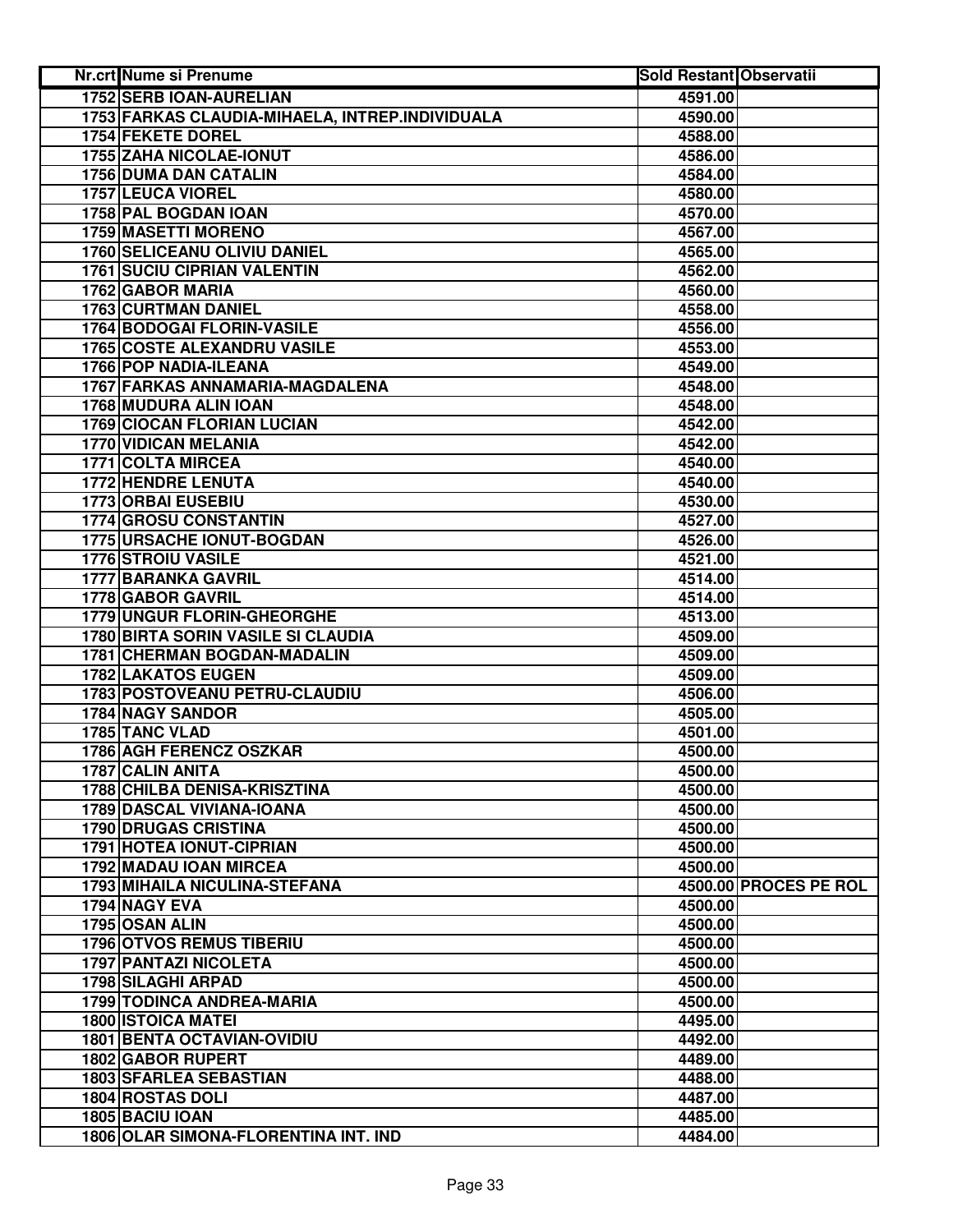| Nr.crt Nume si Prenume                         | <b>Sold Restant Observatii</b> |                       |
|------------------------------------------------|--------------------------------|-----------------------|
| <b>1807 BORA VICTOR-VIOREL</b>                 | 4482.00                        |                       |
| 1808 GORGOZ SERVET                             | 4478.00                        |                       |
| <b>1809 CIRNU MARIOARA SI RAULTIBERIU</b>      | 4476.00                        |                       |
| 1810 VINCZE-NAGY LADISLAU                      | 4473.00                        |                       |
| 1811 VASARI EVA SI DARABAN AUREL               |                                | 4464.00 PROCES PE ROL |
| <b>1812 NISTOR CALIN IOAN</b>                  | 4461.00                        |                       |
| 1813 GYORGY-CSAKI SANDOR                       | 4459.00                        |                       |
| 1814 BACIU DANIEL                              | 4457.00                        |                       |
| <b>1815 BERNATH CATALINA</b>                   | 4457.00                        |                       |
| 1816 SIPOS STEFAN ( MIRONESCU FLORICA )        | 4456.00                        |                       |
| 1817 ALFOLDI SERGIU ALIN                       | 4455.66                        |                       |
| <b>1818 TEGLAS MARIA</b>                       | 4453.00                        |                       |
| 1819 MATE KAROLY IMRE                          | 4446.00                        |                       |
| 1820 POPAN IOAN                                | 4440.00                        |                       |
| 1821 ZAFIU MARIAN                              | 4440.00                        |                       |
| 1822 HENDREA CAMELIA-FLORINA SI MARIUS         | 4432.00                        |                       |
| <b>1823 RACZ SANDOR</b>                        | 4432.00                        |                       |
| <b>1824 COPIL FLORIAN</b>                      | 4426.00                        |                       |
| 1825 ISAI OLIMPIU                              | 4426.00                        |                       |
| 1826 HAMZA MARIA                               | 4422.41                        |                       |
| <b>1827 MINDRUTIU ROVINO</b>                   | 4420.00                        |                       |
| <b>1828 SFERLE DANIEL</b>                      | 4420.00                        |                       |
| <b>1829 CHISVARI REKA</b>                      | 4418.00                        |                       |
| 1830 SARBU MIHAI                               | 4410.00                        |                       |
| <b>1831 PETRIS PATRICIA</b>                    | 4409.00                        |                       |
| <b>1832 MIKLOS GABOR</b>                       | 4403.00                        |                       |
| 1833 SZASZ PAUL                                | 4402.00                        |                       |
| 1834 SERE VASILE                               | 4395.00                        |                       |
| 1835 FAZACAS SABINA                            | 4393.00                        |                       |
| 1836 KELE IANOS                                | 4390.00                        |                       |
| <b>1837 MATEI MADALINA GEORGIANA</b>           | 4390.00                        |                       |
| 1838 FERENT EDUARD                             | 4383.45                        |                       |
| 1839 CIARNAU SANDOR                            | 4380.00                        |                       |
| 1840 GABOR GIZELLA                             | 4380.00                        |                       |
| 1841 AVRAM RENATE-MADALINA                     | 4379.00                        |                       |
| <b>1842 JURCA MIRELA-CLAUDIA</b>               | 4378.00                        |                       |
| 1843 DORNER ALEXANDRU-LUDOVIC-IOAN             | 4375.00                        |                       |
| 1844 GHILEA FLORIAN-GHEORGHE SI DORINA-DANIELA | 4375.00                        |                       |
| <b>1845 SCHIOP MARIUS-DANIEL</b>               | 4375.00                        |                       |
| 1846 BOGDAN PETRE-RADU                         | 4373.00                        |                       |
| <b>1847 STURZ MIRCEA CLAUDIU</b>               | 4370.00                        |                       |
| 1848 GABOR IANCU                               | 4369.73                        |                       |
| <b>1849 FLOREA MARCEL PASCU</b>                | 4364.00                        |                       |
| 1850 BUDAI ISTVAN                              | 4360.00                        |                       |
| <b>1851 SARKADI AUGUSTIN-GEZA</b>              | 4355.00                        |                       |
| <b>1852 HOMOLYA EMERIC</b>                     | 4350.00                        |                       |
| 1853 ALAFI LAVINIU-CORNEL                      | 4349.00                        |                       |
| <b>1854 DE MUCCI LUIGI</b>                     | 4349.00                        |                       |
| <b>1855 CAMPAN CRISTIAN-FLORIN</b>             | 4345.00                        |                       |
| 1856 GEORGESCU EMANUEL-SEBASTIAN               | 4345.00                        |                       |
| <b>1857 KISS GEORGIANA</b>                     | 4341.36                        |                       |
| 1858 HEGEDUS LASZLO                            | 4341.00                        |                       |
| 1859 DROBOTA BENIAMIN-CORNELIU                 | 4334.00                        |                       |
| <b>1860 COSTEA MARIUS COSTEL</b>               | 4330.00                        |                       |
| <b>1861 DURNEA EUGEN SI DORINA</b>             | 4330.00                        |                       |
|                                                |                                |                       |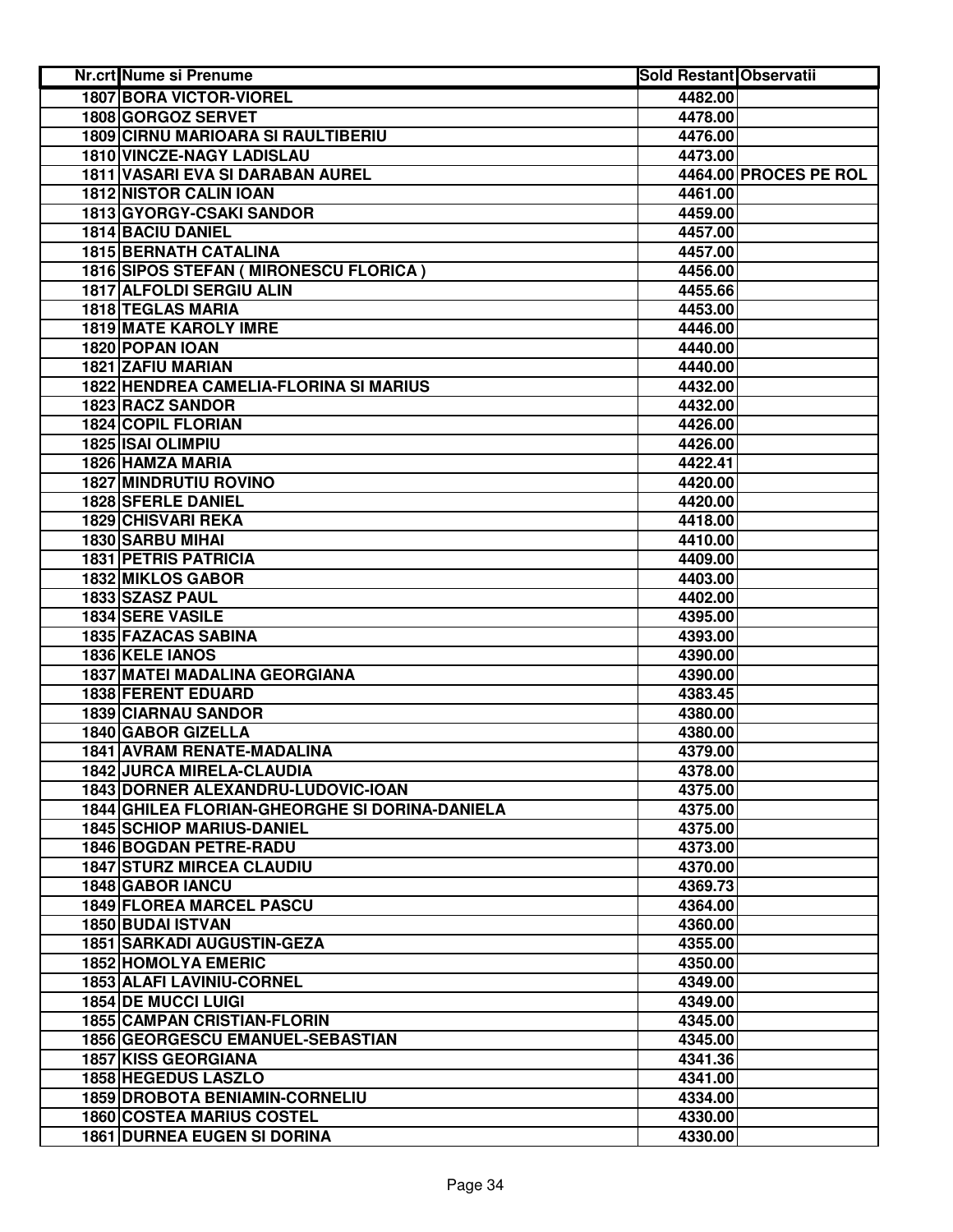| Nr.crt Nume si Prenume                  | <b>Sold Restant Observatii</b> |  |
|-----------------------------------------|--------------------------------|--|
| <b>1862 MATYAS JOZSEF</b>               | 4322.00                        |  |
| 1863 GORDAN DANIEL                      | 4320.00                        |  |
| <b>1864 PATCAS CRISTIAN BOGDAN</b>      | 4320.00                        |  |
| <b>1865 BOLDUT IONEL-CLAUDIU</b>        | 4317.00                        |  |
| <b>1866 CATAUDELLA GIORGIO</b>          | 4313.00                        |  |
| 1867 GRABOVSCHI SORIN                   | 4312.46                        |  |
| 1868 SUR IUSTINA                        | 4305.00                        |  |
| 1869 FENCEA VIOREL-DOREL                | 4304.00                        |  |
| <b>1870 TRIFAN CAROL</b>                | 4302.50                        |  |
| 1871 FORIS ISTVAN                       | 4300.00                        |  |
| 1872 BANYAI ARPAD ALBERT                | 4299.00                        |  |
| 1873 IENCIU VLAD-OCTAVIAN               | 4295.00                        |  |
| 1874 OTVOS ANDREI-NORBERT               | 4291.00                        |  |
| <b>1875 ISZTOIKA MANDRA</b>             | 4290.00                        |  |
| 1876 KHOVANYECZ MILAN                   | 4290.00                        |  |
| 1877 PATAI CAROL                        | 4289.00                        |  |
| <b>1878 VERES CRISTIAN</b>              | 4287.16                        |  |
| <b>1879 ROSTAS NUTU</b>                 | 4285.00                        |  |
| <b>1880 OCHIS DUMITRU</b>               | 4284.00                        |  |
| <b>1881 COMAN MONIKA</b>                | 4282.94                        |  |
| <b>1882 CSERNA ADRIAN-FLORIN</b>        | 4282.00                        |  |
| 1883 SECARA NELA-MIRELA                 | 4281.00                        |  |
| <b>1884 TOMA COSMIN-SILVIU</b>          | 4281.00                        |  |
| <b>1885 BRIZZI ANTONIETTA</b>           | 4280.00                        |  |
| <b>1886 DAN MARTIAN</b>                 | 4280.00                        |  |
| <b>1887 MUNTEANU NELU-MIRCEA</b>        | 4280.00                        |  |
| <b>1888 TIODAR ILEANA</b>               | 4277.00                        |  |
| 1889 TURJUC RAMONA - FLORICA            | 4277.00                        |  |
| 1890 POPA ALIN FLORIN                   | 4274.00                        |  |
| 1891 PELE MIHAI                         | 4270.00                        |  |
| 1892 POP GHEORGHE- MIRCEA- FLORIN       | 4269.30                        |  |
| 1893 NOUR ALI AL- HAMO                  | 4268.00                        |  |
| 1894 INVERARDI FULVIO                   | 4265.00                        |  |
| <b>1895 MURVAI SERGIU RAZVAN</b>        | 4265.00                        |  |
| <b>1896 RAIZI CONSTANTIN CALIN</b>      | 4262.00                        |  |
| 1897 IONUT IOAN                         | 4260.00                        |  |
| <b>1898 IONESCU STEFAN-MARIAN</b>       | 4255.00                        |  |
| <b>1899 TURCUT ADRIAN VASILE</b>        | 4253.00                        |  |
| 1900 BIGASZ MAGDALENA ROZALIA SI DANIEL | 4250.00                        |  |
| 1901 CALIN ALINA-BRANDUSA               | 4250.00                        |  |
| <b>1902 FECHETE DACIAN</b>              | 4250.00                        |  |
| <b>1903 ZVAGYURA ZSIROS</b>             | 4250.00                        |  |
| 1904 GHERGHEV DANIELA AURELIA           | 4248.00                        |  |
| <b>1905 ISZTOIKA CAROL</b>              | 4245.00                        |  |
| 1906 ROSTAS LAURA                       | 4245.00                        |  |
| 1907 OLCEAN IOAN                        | 4242.00                        |  |
| <b>1908 GABOR JANOS</b>                 | 4240.00                        |  |
| <b>1909 FARAGO TAMAS SANDOR</b>         | 4238.00                        |  |
| 1910 GABOR RUDI                         | 4230.00                        |  |
| 1911 KAYMAZ AKANSEL                     | 4230.00                        |  |
| 1912 BARANYKA GABRIEL                   | 4227.00                        |  |
| 1913 KOCIS MARIA                        | 4227.00                        |  |
| 1914 KLANICZA MARGIT                    | 4225.00                        |  |
| <b>1915 GHIURAU GHEORGHE SI ELENA</b>   | 4224.00                        |  |
| <b>1916 ENESCU ADRIAN</b>               | 4223.00                        |  |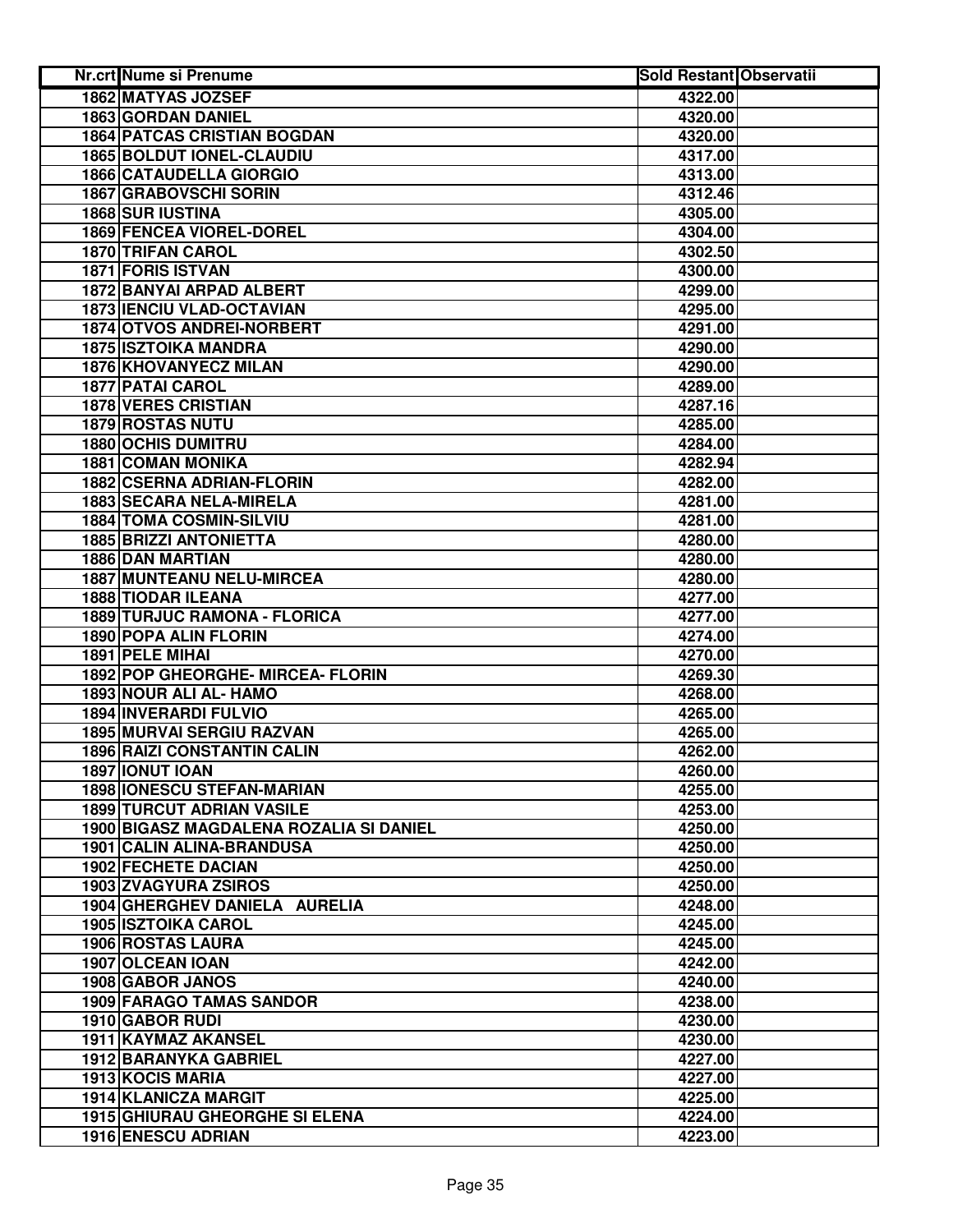| Nr.crt Nume si Prenume                     | <b>Sold Restant Observatii</b> |  |
|--------------------------------------------|--------------------------------|--|
| 1917 PFA APATI NICOLETA                    | 4222.00                        |  |
| <b>1918 DOBAI FLORICA</b>                  | 4220.00                        |  |
| 1919 RETEG ROMEO-LASZLO                    | 4219.00                        |  |
| <b>1920 FODOR TIBERIU IOSIF</b>            | 4218.00                        |  |
| 1921 PAPP FLORIN-EMANUEL                   | 4218.00                        |  |
| 1922 BOSCA LUMINITA                        | 4215.00                        |  |
| 1923 CODRIEAN VASILE-TEODOR                | 4213.25                        |  |
| <b>1924 CIORDAS MARIN</b>                  | 4213.00                        |  |
| 1925 OSVAT FLORIN-ALIN                     | 4212.00                        |  |
| 1926 HORVATH GIZELLA                       | 4210.00                        |  |
| <b>1927 LENCAR IONUT</b>                   | 4210.00                        |  |
| <b>1928 SILAGHI VASILE</b>                 | 4210.00                        |  |
| 1929 MARINA FLORIN-ADRIAN                  | 4207.00                        |  |
| <b>1930 UR IOSIF</b>                       | 4206.00                        |  |
| 1931 DUTA ALEXANDRU-NICOLAE                | 4200.00                        |  |
| 1932 HAVRINCEA DANIEL-NONY                 | 4200.00                        |  |
| <b>1933 TRIFAN VIORICA</b>                 | 4200.00                        |  |
| 1934 KISS IBOJ                             | 4198.00                        |  |
| <b>1935 KOVACS LADISLAU DESIDERIU</b>      | 4198.00                        |  |
| 1936 TODA MARIA                            | 4196.00                        |  |
| <b>1937 GAVRILUT ELENA</b>                 | 4193.00                        |  |
| <b>1938 CIOCOIU IONEL SI GABRIELA</b>      | 4190.20                        |  |
| <b>1939 ILAS CALIN ANDRONIC</b>            | 4189.00                        |  |
| 1940 SERB IONAS                            | 4186.00                        |  |
| <b>1941 HALACU LUCIAN-GHEORGHE</b>         | 4185.00                        |  |
| <b>1942 MEZEI IULIANA</b>                  | 4180.00                        |  |
| 1943 MANDRU NELU MARIAN                    | 4179.00                        |  |
| <b>1944 SABAU LIVIU-MARIAN</b>             | 4178.00                        |  |
| <b>1945 PRECUP VALENTINA-VICTORIA</b>      | 4176.50                        |  |
| <b>1946 NAGY FRANCISC</b>                  | 4173.00                        |  |
| <b>1947 VIDICAN GABRIEL-OVIDIU</b>         | 4173.00                        |  |
| 1948 GHIURO DINU SORIN                     | 4170.00                        |  |
| <b>1949 LAKATOS MONIKA EVA</b>             | 4169.00                        |  |
| 1950 KOZAK ADRIAN                          | 4167.50                        |  |
| 1951 BUMB JOZSEF                           | 4165.00                        |  |
| 1952 DAVID STELIAN                         | 4162.58                        |  |
| <b>1953 HARANGUS CAIUS-VASILIU</b>         | 4162.00                        |  |
| 1954 IHAB M.I.ABUALKHIR                    | 4160.00                        |  |
| <b>1955 PUSKAS MIKLOS-ZOLTAN</b>           | 4160.00                        |  |
| <b>1956 BUHAS FLORIAN-BOGDAN</b>           | 4158.00                        |  |
| <b>1957 BALOG GABRIELA LEONTINA</b>        | 4156.00                        |  |
| <b>1958 VARGA PAULA</b>                    | 4154.00                        |  |
| 1959 VERES EDMUND-EUGEN                    | 4151.74                        |  |
| <b>1960 SALAJAN SORIN-REMUS</b>            | 4151.00                        |  |
| 1961 GAVRILAS ELISABETA SI VIOREL-TRAIAN   | 4150.00                        |  |
| 1962 MEDVE IOAN                            | 4150.00                        |  |
| 1963 PILEA OVIDIU-VIOREL SI CAMELIA-RAMONA | 4147.00                        |  |
| 1964 JUDEA IOAN                            | 4140.00                        |  |
| <b>1965 MOZA VIOREL-CRISTIAN</b>           | 4140.00                        |  |
| 1966 SION IOAN                             | 4140.00                        |  |
| <b>1967 TANASE DORIAN</b>                  | 4140.00                        |  |
| 1968 SZABO ADALBERT                        | 4137.00                        |  |
| 1969 SZONDI EDITH                          | 4133.00                        |  |
| 1970 SZABO IOAN                            | 4130.00                        |  |
| 1971 SZABO SZABOLCS-NORBERT                | 4130.00                        |  |
|                                            |                                |  |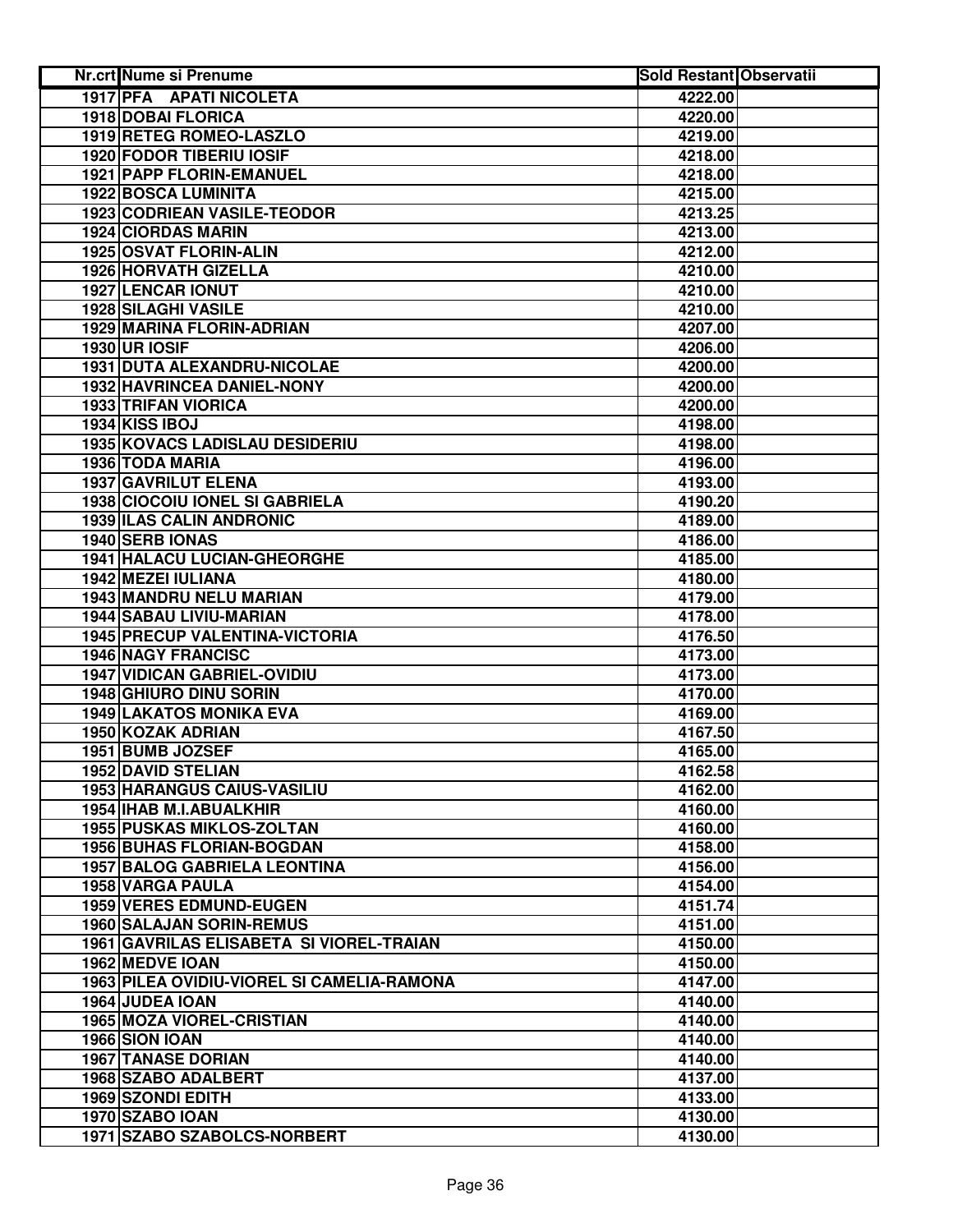| <b>Nr.crt Nume si Prenume</b>                      | <b>Sold Restant Observatii</b> |                       |
|----------------------------------------------------|--------------------------------|-----------------------|
| <b>1972 MULLER ANDRAS</b>                          | 4128.00                        |                       |
| <b>1973 BOSZORMENYI BRIGITTA</b>                   | 4120.00                        |                       |
| <b>1974 CORBEANU MIRCEA RAUL</b>                   | 4118.83                        |                       |
| 1975 JUNJAN RAUL-CLAUDIU                           | 4116.00                        |                       |
| 1976 BUTIRI IONEL                                  | 4110.00                        |                       |
| <b>1977 PAUL TEODOR SI ELISABETA</b>               | 4108.00                        |                       |
| 1978 POP DOREL-GHEORGHE                            | 4104.65                        |                       |
| <b>1979 BIRTAS SANDU IOAN</b>                      | 4102.00                        |                       |
| <b>1980 KEREZSI REMUS</b>                          | 4100.00                        |                       |
| 1981 KUN SANDOR-VIKTOR                             | 4100.00                        |                       |
| 1982 PALL CSABA                                    | 4100.00                        |                       |
| 1983 GAVRILAS COSMIN                               | 4098.86                        |                       |
| <b>1984 POPA ADRIAN FLORIN</b>                     | 4095.00                        |                       |
| 1985 TAR KAROLY                                    | 4093.00                        |                       |
| 1986 NOVAC PETRU SI MARIOARA                       | 4092.00                        |                       |
| <b>1987 DEMIAN TRAIAN-DANIEL SI NICOLETA</b>       | 4091.00                        |                       |
| <b>1988 MOISA DANIELA SI CRISTIAN</b>              | 4091.00                        |                       |
| 1989 SAS RAZVAN                                    | 4088.00                        |                       |
| 1990 BARBES DIXINA                                 | 4085.00                        |                       |
| 1991 GABOR DEMETER SI TEREZA                       | 4085.00                        |                       |
| <b>1992 NAGY TIBERIU</b>                           | 4085.00                        |                       |
| <b>1993 STANCIU BOGDAN-VASILE</b>                  | 4081.00                        |                       |
| 1994 MUT ELENA-CLARA                               | 4080.00                        |                       |
| 1995 RUGAN IOAN                                    | 4080.00                        |                       |
| 1996 ARI ATTILA                                    | 4078.00                        |                       |
| 1997 MANDRU ALEXANDRA-BIANCA SI BOHUS IOANA-CARMEN | 4078.00                        |                       |
| 1998 ZACH VASILE                                   | 4078.00                        |                       |
| <b>1999 BUMBUI MIHAI CATALIN</b>                   | 4077.00                        |                       |
| 2000 ZAHARIA GRIGORE                               | 4076.50                        |                       |
| 2001 BARBONTA CORINA IOANA                         | 4076.00                        |                       |
| 2002 BARTOK ANIKO                                  | 4075.00                        |                       |
| 2003 MARCU GHEORGHE                                |                                | 4071.54 PROCES PE ROL |
| 2004 NASTA MARINELA LIANA                          | 4071.00                        |                       |
| 2005 SFERLE IOAN SI DOINA                          | 4071.00                        |                       |
| 2006 BANES JESSIE-RUXANDRA                         | 4066.00                        |                       |
| 2007 SIMOC SILVIA                                  | 4064.00                        |                       |
| 2008 BUT DACIANA MIHAELA SI VOLSITZ PAUL           | 4062.00                        |                       |
| 2009 POP OVIDIU-DORIN                              | 4060.53                        |                       |
| 2010 URDE CRISTIAN-GHEORGHE                        | 4060.00                        |                       |
| 2011 POPESCU IONUT                                 | 4059.00                        |                       |
| 2012 COCIUBEI DUMITRU CLAUDIU                      | 4058.00                        |                       |
| 2013 MOLNAR ISTVAN-ALBERT                          | 4056.00                        |                       |
| 2014 POP BOGDAN-MIRCEA                             | 4052.00                        |                       |
| 2015 SARKADI EMIL                                  | 4050.00                        |                       |
| 2016 FECHETE OCTAVIAN-MARIUS                       | 4046.50                        |                       |
| 2017 BENKO GABOR-ATTILA                            | 4046.00                        |                       |
| 2018 MADA GHEORGHE - ADRIAN                        | 4043.00                        |                       |
| 2019 HAVA ALEXANDRU-IOAN                           | 4040.00                        |                       |
| 2020 KAPALAI ZSOLT-ARPAD                           | 4040.00                        |                       |
| 2021 SUCIU VIOREL FLORIN                           | 4040.00                        |                       |
| 2022 MATEA NICOLAE                                 | 4038.00                        |                       |
| 2023 SIMON RODICA-RAMONA                           | 4035.00                        |                       |
| 2024 ISTOIKA EVA                                   | 4034.00                        |                       |
| 2025 SALVAN CIPRIAN STEFAN SI DIANA                | 4031.00                        |                       |
| 2026 GABOR IANCU                                   | 4030.00                        |                       |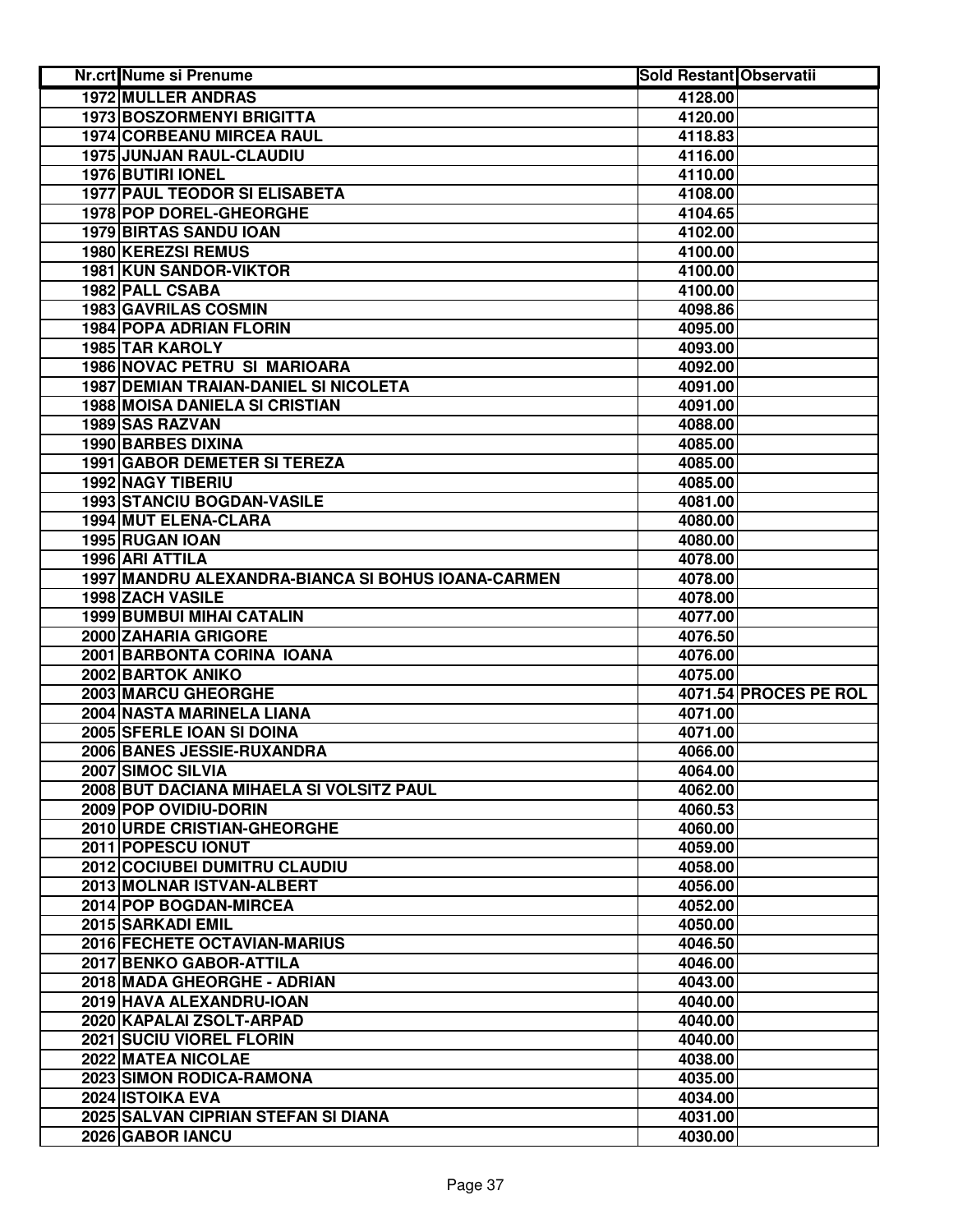| <b>Nr.crt Nume si Prenume</b>                  | <b>Sold Restant Observatii</b> |  |
|------------------------------------------------|--------------------------------|--|
| 2027 OROS ADRIAN                               | 4028.50                        |  |
| 2028 KISKASZA ROBERT                           | 4027.00                        |  |
| 2029 CADAR ADRIAN                              | 4025.00                        |  |
| 2030 SCHIPALA IOAN SI FRANCISCA                | 4025.00                        |  |
| 2031 COJOCARU SORIN-IONUT                      | 4024.88                        |  |
| 2032 PETRE ADRIANA-MARIA                       | 4023.00                        |  |
| 2033 PAP SANDOR-JOZSEF                         | 4022.00                        |  |
| 2034 MAIORESCU IOANA MADALINA                  | 4014.00                        |  |
| 2035 ROSCA ANA MARIA GALINA                    | 4009.00                        |  |
| 2036 TOMELE IOAN SI MIRELA RAMONA              | 4009.00                        |  |
| 2037 CABA CORNEL                               | 4007.00                        |  |
| 2038 CAMPEANU ADRIAN SI MAGHIAR CRISTINA-LAURA | 4006.00                        |  |
| 2039 SULYOK ILDIKO-EVA                         | 4002.00                        |  |
| 2040 APOSTOL LETITIA-MIHAELA                   | 4000.00                        |  |
| 2041 BALOG ISTVAN                              | 4000.00                        |  |
| 2042 BALOGH RUDOLF KAJCZA MONICA               | 4000.00                        |  |
| 2043 BENTE CALIN-FLORIN                        | 4000.00                        |  |
| 2044 BODNAR IOANA TEODORA                      | 4000.00                        |  |
| 2045 BOGDAN DOREL GAVRIL                       | 4000.00                        |  |
| 2046 BONTA LUCIAN-FLORIN                       | 4000.00                        |  |
| 2047 BOROS ANA INTREPRINDERE INDIVIDUALA       | 4000.00                        |  |
| 2048 BOTH ZSOLT                                | 4000.00                        |  |
| 2049 BRONT VIORICA-ALINA                       | 4000.00                        |  |
| 2050 BUSUIOC ANAMARIA-FLORINA                  | 4000.00                        |  |
| <b>2051 CAVUS CIHAN ISKENDER</b>               | 4000.00                        |  |
| 2052 CHIS MARIUS-DANIEL                        | 4000.00                        |  |
| 2053 COLCER CORINA                             | 4000.00                        |  |
| 2054 COZMA FLORIN VALENTIN                     | 4000.00                        |  |
| 2055 COZMI EMIL                                | 4000.00                        |  |
| 2056 CSOKA ATTILA                              | 4000.00                        |  |
| 2057 DAROCZI ERZSEBET                          | 4000.00                        |  |
| 2058 DUME CORNELIA                             | 4000.00                        |  |
| 2059 FORIS ATTILA                              | 4000.00                        |  |
| 2060 GABOR KATALIN                             | 4000.00                        |  |
| 2061 GABOR MANDRA                              | 4000.00                        |  |
| 2062 GERGELY KAROLY                            | 4000.00                        |  |
| 2063 GHETEA ANA                                | 4000.00                        |  |
| 2064 GHIMIS GEORGETA-CECILIA                   | 4000.00                        |  |
| 2065 GLATZ SANDOR-JOZSEF                       | 4000.00                        |  |
| 2066 GYORFI OVIDIU-LIVIU                       | 4000.00                        |  |
| 2067 HAMZA ZOLTAN-LASZLO                       | 4000.00                        |  |
| 2068 HANGA GEANINA-CLAUDIA                     | 4000.00                        |  |
| 2069 HANIS LASZLO                              | 4000.00                        |  |
| 2070 HAPA ECATERINA                            | 4000.00                        |  |
| 2071 HERMAN ROZALIA-IZABELA                    | 4000.00                        |  |
| 2072 HUTYRA GRAM ZOLTAN PETER                  | 4000.00                        |  |
| 2073 KILINC MARIA                              | 4000.00                        |  |
| 2074 LASCU MARCEL SI AURELIA-FLORINA           | 4000.00                        |  |
| 2075 LASZLO ILDIKO MARIA                       | 4000.00                        |  |
| 2076 LAZA FLOARE                               | 4000.00                        |  |
| 2077 LAZAR- POJEGA CRISTIAN IOAN               | 4000.00                        |  |
| 2078 LECHINTEANU EUGEN                         | 4000.00                        |  |
| 2079 LELE MARCEL HORIA                         | 4000.00                        |  |
| 2080 MAGHIAR SPERANTA-ADINA                    | 4000.00                        |  |
| 2081 MIHANCEA FLORINA-MARINA                   | 4000.00                        |  |
|                                                |                                |  |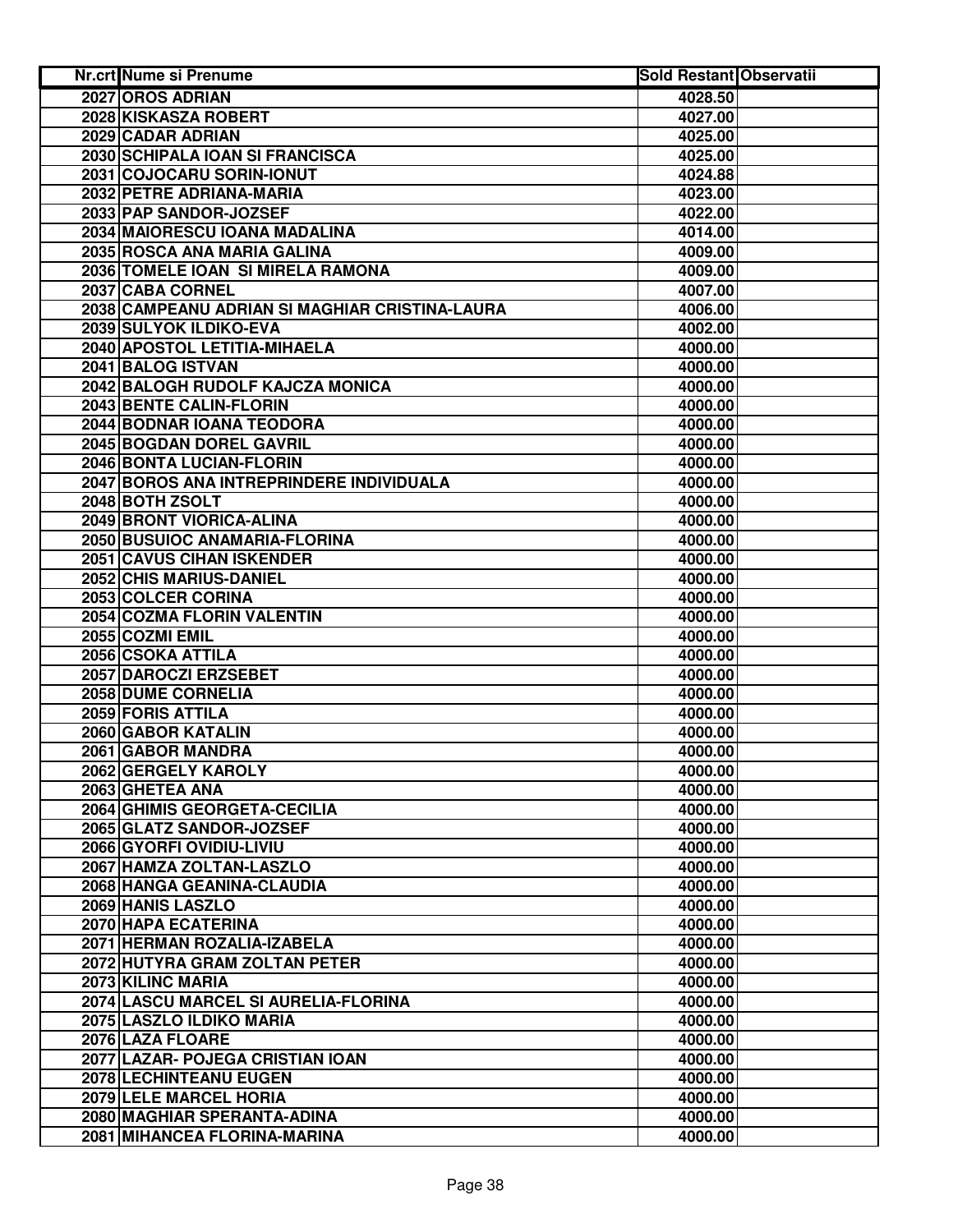| <b>Nr.crt Nume si Prenume</b>    | <b>Sold Restant Observatii</b> |  |
|----------------------------------|--------------------------------|--|
| 2082 MIHUTA PETRU-SORIN          | 4000.00                        |  |
| 2083 MOLDOVAN FLORIN             | 4000.00                        |  |
| 2084 MOTOS MARCEL                | 4000.00                        |  |
| 2085 MUDURA MIRELA               | 4000.00                        |  |
| 2086 MUNTEAN IRINA               | 4000.00                        |  |
| 2087 MURVAI ERZSEBET             | 4000.00                        |  |
| 2088 NAGY MARTA                  | 4000.00                        |  |
| 2089 NAGY NOEMI                  | 4000.00                        |  |
| 2090 NEDELCU GEORGIAN            | 4000.00                        |  |
| 2091 NEGRUTI RODICA ELIZA        | 4000.00                        |  |
| 2092 ORASANU MARIUS              | 4000.00                        |  |
| 2093 PATCAS CRINA NARCISA        | 4000.00                        |  |
| 2094 PATRASCU NATALIA            | 4000.00                        |  |
| 2095 PETRICA ALINA RAMONA        | 4000.00                        |  |
| 2096 PLES FLORINEL               | 4000.00                        |  |
| 2097 POPA GEORGETA               | 4000.00                        |  |
| 2098 POTI MELINDA                | 4000.00                        |  |
| 2099 RUS ANIKO                   | 4000.00                        |  |
| 2100 SANDOR TRAIAN-ANTONIU       | 4000.00                        |  |
| 2101 SAS FERENC                  | 4000.00                        |  |
| 2102 SCORTE FLORIAN              | 4000.00                        |  |
| 2103 SEICHE FLORIN               | 4000.00                        |  |
| 2104 TABUS TANIA-GEORGETA-IOANA  | 4000.00                        |  |
| 2105 TABUS VIORICA               | 4000.00                        |  |
| 2106 TEGLAS DORINA               | 4000.00                        |  |
| 2107 VANDICI IOAN                | 4000.00                        |  |
| 2108 VICAS FLORIN                | 4000.00                        |  |
| 2109 ZBIRCE SANDA CORINA         | 4000.00                        |  |
| 2110 GERGYELY LAJOS              | 3999.00                        |  |
| 2111 LUPU IBOLYA                 | 3998.00                        |  |
| 2112 ALB MONICA                  | 3995.00                        |  |
| 2113 DUCA EMILIA                 | 3995.00                        |  |
| 2114 HODIS RODICA                | 3995.00                        |  |
| 2115 DRAGAN CARMEN-ADRIANA       | 3994.00                        |  |
| 2116 BARNA GHEORGHE              | 3993.00                        |  |
| 2117 BUT IOANA-GHEORGHINA        | 3990.00                        |  |
| 2118 PELE DOREL FLORIN SI RODICA | 3990.00                        |  |
| 2119 VENTEL KALMAN               | 3989.00                        |  |
| 2120 BALAJ CALIN-SILVIU          | 3988.79                        |  |
| 2121 BONACIU GHEORGHE SI FLOARE  | 3986.00                        |  |
| 2122 ERDEI LAVINIA FELICIA       | 3985.00                        |  |
| 2123 HALMAJAN PETRU ADRIAN       | 3983.00                        |  |
| 2124 OLAH EMMA                   | 3983.00                        |  |
| 2125 SZEKELY LADISLAU            | 3982.00                        |  |
| 2126 EGYED-DACZ ZOLT-TIBOR       | 3980.00                        |  |
| 2127 MATICAS IOAN-EMILIAN        | 3980.00                        |  |
| 2128 BANHIDI LORAND              | 3979.00                        |  |
| 2129 DANCIU ADRIAN-CRISTIAN      | 3975.67                        |  |
| 2130 NAZIR IRFAN                 | 3974.15                        |  |
| 2131 MATEI CATALIN NICOLAE       | 3974.00                        |  |
| 2132 BUNDEA ALEXANDRU MIHAI      | 3973.00                        |  |
| 2133 VULCAN GABRIELA             | 3969.00                        |  |
| 2134 CURA EDINA-ERZSEBET         | 3967.00                        |  |
| 2135 GABOR STEFAN                | 3965.00                        |  |
| 2136 CHERELEU DUMITRU-ADRIAN     | 3964.00                        |  |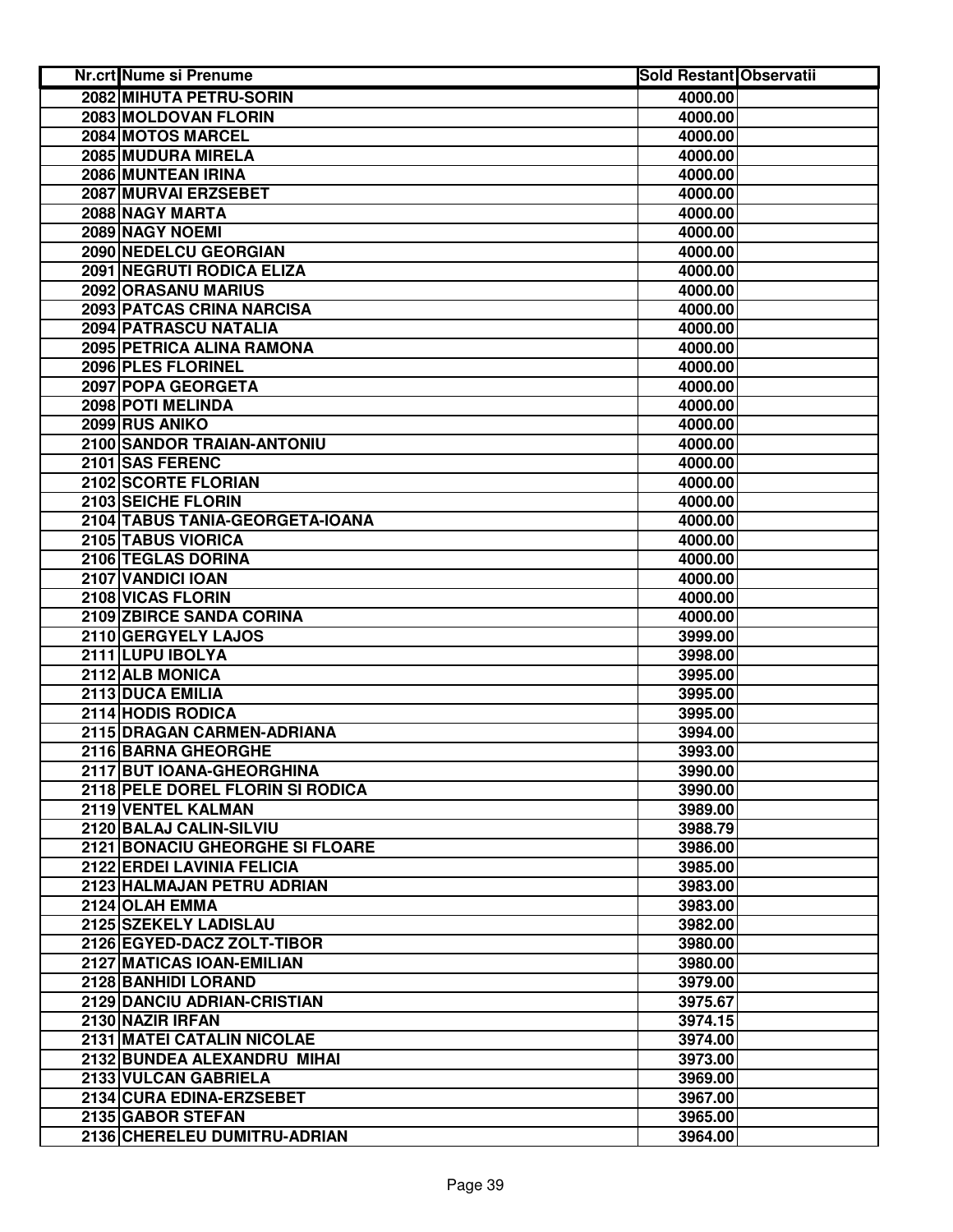| Nr.crt Nume si Prenume                           | <b>Sold Restant Observatii</b> |  |
|--------------------------------------------------|--------------------------------|--|
| 2137 RADEANU COSTEL                              | 3963.00                        |  |
| 2138 BUDA FLORENTINA LENUTA                      | 3962.00                        |  |
| 2139 TAMBA SIMONA IOANA                          | 3962.00                        |  |
| 2140 PENZES IRINA                                | 3960.00                        |  |
| 2141 SZABO IULIANNA                              | 3960.00                        |  |
| 2142 NISTOR JANOS                                | 3959.00                        |  |
| 2143 MITRUT PETRU NICOLAE                        | 3957.00                        |  |
| 2144 BIBART CAMELIA-DALIA                        | 3956.00                        |  |
| 2145 BALLA LAURA CLAUDIA                         | 3955.00                        |  |
| 2146 MATIUT LAVINIU-VALERIU                      | 3955.00                        |  |
| 2147 BERENDE NELA-GAFIA                          | 3954.00                        |  |
| 2148 GABOR RUPI                                  | 3952.00                        |  |
| 2149 BULC GHEORGHE CRISTIAN                      | 3949.00                        |  |
| 2150 DAN IOSIF ATTILA                            | 3942.72                        |  |
| 2151 MAGYARI ROBERT-STEFAN                       | 3942.00                        |  |
| 2152 PANTEA LUCIA-CARMEN                         | 3941.00                        |  |
| 2153 KAPAS PETER-ZSOLT SI NAOMI REBECA           | 3938.00                        |  |
| 2154 SZILAGY JANOS-IMRE                          | 3938.00                        |  |
| 2155 LACZKO FRANCISC                             | 3936.00                        |  |
| 2156 GYERMAN FLORIN - SORIN SI NADIA-LAURA-MARIA | 3932.00                        |  |
| 2157 MOLDOVAN LUCICA                             | 3932.00                        |  |
| 2158 MASCAS GEORGES-TEODOR                       | 3930.00                        |  |
| 2159 CERNAU MARIA                                | 3924.00                        |  |
| 2160 VILCEANU MIHAI-SORIN                        | 3923.00                        |  |
| 2161 BODEA DANIEL-TIBERIU                        | 3920.24                        |  |
| 2162 GABOR MARTIN                                | 3920.00                        |  |
| 2163 VARGA GHEORGHE-PETRU                        | 3914.00                        |  |
| 2164 ROSTAS CAROLINA                             | 3910.00                        |  |
| 2165 MARTIN IOAN                                 | 3908.00                        |  |
| 2166 SZUCS ANDRAS                                | 3906.00                        |  |
| 2167 TRIFA IULIU                                 | 3906.00                        |  |
| 2168 OROS IOSIF                                  | 3903.00                        |  |
| 2169 MICH TEOFIL                                 | 3901.00                        |  |
| 2170 MANCI DANIEL                                | 3900.00                        |  |
| 2171 LAZAR DORIN IOAN                            | 3899.00                        |  |
| 2172 ROSTAS IONAT                                | 3898.00                        |  |
| 2173 FILIP GHEORGHE DOREL                        | 3896.00                        |  |
| 2174 ISZTOIKA DUMITRU                            | 3895.00                        |  |
| 2175 FLORINCUTA GEORGIANA-LAURA                  | 3891.95                        |  |
| 2176 BROINAS ALEXANDRU MIHAI                     | 3890.00                        |  |
| 2177 BUDAI MELINDA                               | 3888.00                        |  |
| 2178 ZLIBUT OVIDIU SI ADRIANA                    | 3886.00                        |  |
| 2179 SAS MARIUS RADU                             | 3883.00                        |  |
| 2180 ISZTOIKA RUPI                               | 3882.00                        |  |
| 2181 DOBAI MARIANA                               | 3880.00                        |  |
| 2182 LUKACS GABRIELA-EVA-MIRELA                  | 3880.00                        |  |
| 2183 TRUBACS MARTA                               | 3880.00                        |  |
| 2184 INDRIES CLAUDIA DOLORES                     | 3874.00                        |  |
| 2185 COLTA ROZALIA                               | 3872.00                        |  |
| 2186 SZUCS ROBERT - KAROLY                       | 3872.00                        |  |
| 2187 IGNATESCU DEZIDERIU ROBERT                  | 3868.94                        |  |
| 2188 CIUHANDU BOGDAN-DANUT                       | 3862.00                        |  |
| 2189 LADANYI TIBOR-ISTVAN                        | 3862.00                        |  |
| 2190 NEGRUT DAN-SILVIU                           | 3861.00                        |  |
| 2191 DERECICHEI ADRIAN                           | 3854.00                        |  |
|                                                  |                                |  |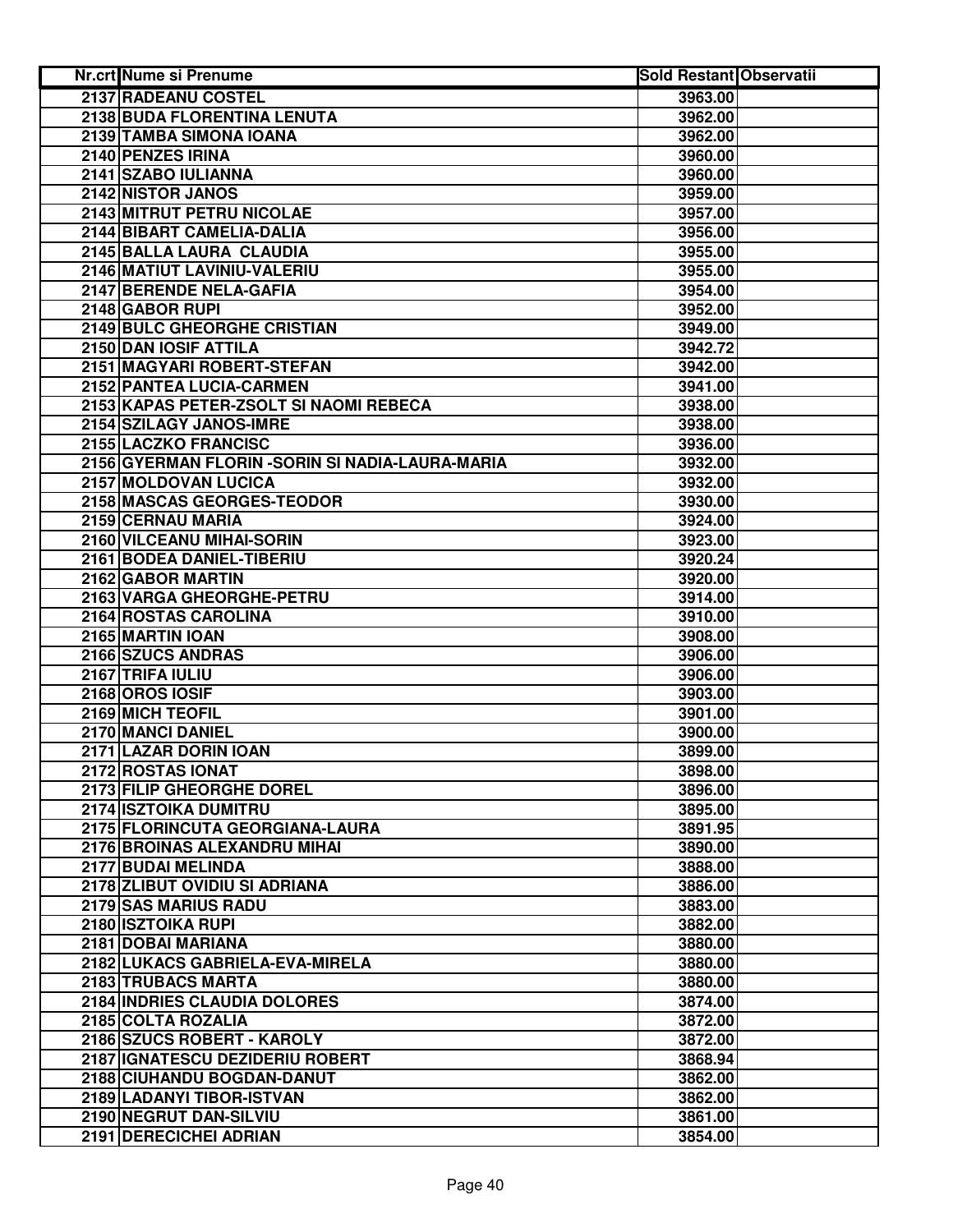| <b>Nr.crt Nume si Prenume</b>                           | <b>Sold Restant Observatii</b> |  |
|---------------------------------------------------------|--------------------------------|--|
| 2192 HETES-PESTEAN PASCU                                | 3854.00                        |  |
| 2193 VARGA ALIN-COSMIN                                  | 3853.00                        |  |
| 2194 BARSAN IOAN SI ELENA KLOTILDA                      | 3852.00                        |  |
| 2195 DAMICS FERENC-SANDOR                               | 3850.00                        |  |
| 2196 NYIRI GABRIEL                                      | 3850.00                        |  |
| 2197 MOTEI CONSTANTIN                                   | 3847.54                        |  |
| 2198 POPA ADRIAN-NICOLAE                                | 3845.00                        |  |
| 2199 BORA SORIN-IOSIF                                   | 3844.00                        |  |
| 2200 PETCU TOADER                                       | 3842.00                        |  |
| 2201 HAISAN DOINA                                       | 3838.00                        |  |
| 2202 OPRIS LOREDAN-LAURENTIU                            | 3838.00                        |  |
| 2203 SZATHMARI CSABA ZSOLT SI ANIKO                     | 3837.00                        |  |
| 2204 ISZTOIKA LUDOVIC                                   |                                |  |
| 2205 PANC PETRU                                         | 3835.00                        |  |
|                                                         | 3834.00                        |  |
| 2206 GABOR STEFAN-SAMUEL                                | 3832.58                        |  |
| 2207 MATEAS ALIN FLORIN SI ROZALIA                      | 3828.00                        |  |
| 2208 TUSA CLAUDIU-CATALIN                               | 3825.00                        |  |
| 2209 POENARU GEORGE                                     | 3822.56                        |  |
| 2210 FECHETE MARGARETA                                  | 3821.00                        |  |
| <b>2211 LAL IOAN</b>                                    | 3819.00                        |  |
| 2212 SILAGHI PAUL-FLORIN                                | 3817.50                        |  |
| 2213 VARGA ARPAD                                        | 3817.00                        |  |
| 2214 IGNATESCU CIPRIAN-CONSTANTIN SI MARINA-ALEXANDRINA | 3815.88                        |  |
| 2215 POPA IOAN-ADRIAN                                   | 3815.00                        |  |
| 2216 FELECAN VOICU-SORIN                                | 3814.00                        |  |
| <b>2217 BRINZAS MARIUS STELIAN</b>                      | 3813.10                        |  |
| 2218 BUNGAU FLORIN-TEODOR                               | 3813.00                        |  |
| 2219 CORAS FLOARE                                       | 3809.00                        |  |
| 2220 BEJUSCA IOAN                                       | 3808.00                        |  |
| 2221 FILIP MARIUS-PAUL SI CLAUDIA-ARGENTINA             | 3807.00                        |  |
| 2222 SCORTEA COSMIN-GHEORGHE                            | 3804.00                        |  |
| 2223 DONEI EVA ECATERINA                                | 3800.00                        |  |
| 2224 HEGHEDUS PETRU-ADRIAN                              | 3800.00                        |  |
| 2225 SIMON ADRIAN-EMIL                                  | 3800.00                        |  |
| 2226 BELCE ALEXANDRU                                    | 3799.00                        |  |
| 2227 IOVA CIPRIAN NICOLAE                               | 3799.00                        |  |
| 2228 TITI ADALBERT                                      | 3796.96                        |  |
| 2229 BONDAR RADU-FELICIAN SI SANDA-LAURA                | 3793.00                        |  |
| 2230 CICU VASILE-DANIEL                                 | 3791.00                        |  |
| 2231 BAHICA VASILE                                      | 3790.00                        |  |
| 2232 GEREBENES RUDI                                     | 3790.00                        |  |
| 2233 PANA LAURA                                         | 3781.00                        |  |
| 2234 MARZA ILIE FLORIN                                  | 3780.00                        |  |
| 2235 NISTOR BIANCA                                      | 3777.34                        |  |
| 2236 MADA LUCIAN                                        | 3770.00                        |  |
| 2237 LAZA LIVIU                                         | 3762.25                        |  |
| 2238 KABAI AURELIA                                      | 3762.00                        |  |
| 2239 TURJUC CRISTIAN IOSIF                              | 3761.00                        |  |
| 2240 VARGA GABOR                                        | 3758.00                        |  |
| 2241 LUPSE CAMELIA-MARIANA                              | 3755.00                        |  |
| 2242 SARKADI ATTILA                                     | 3754.00                        |  |
| 2243 SERBAN MIHAI CLAUDIU                               | 3754.00                        |  |
| 2244 CIPCIRI ADRIAN-SORIN SI LILIANA                    | 3751.00                        |  |
| 2245 GABOR IANCU                                        | 3750.00                        |  |
| 2246 GABORAS SANDOR                                     | 3750.00                        |  |
|                                                         |                                |  |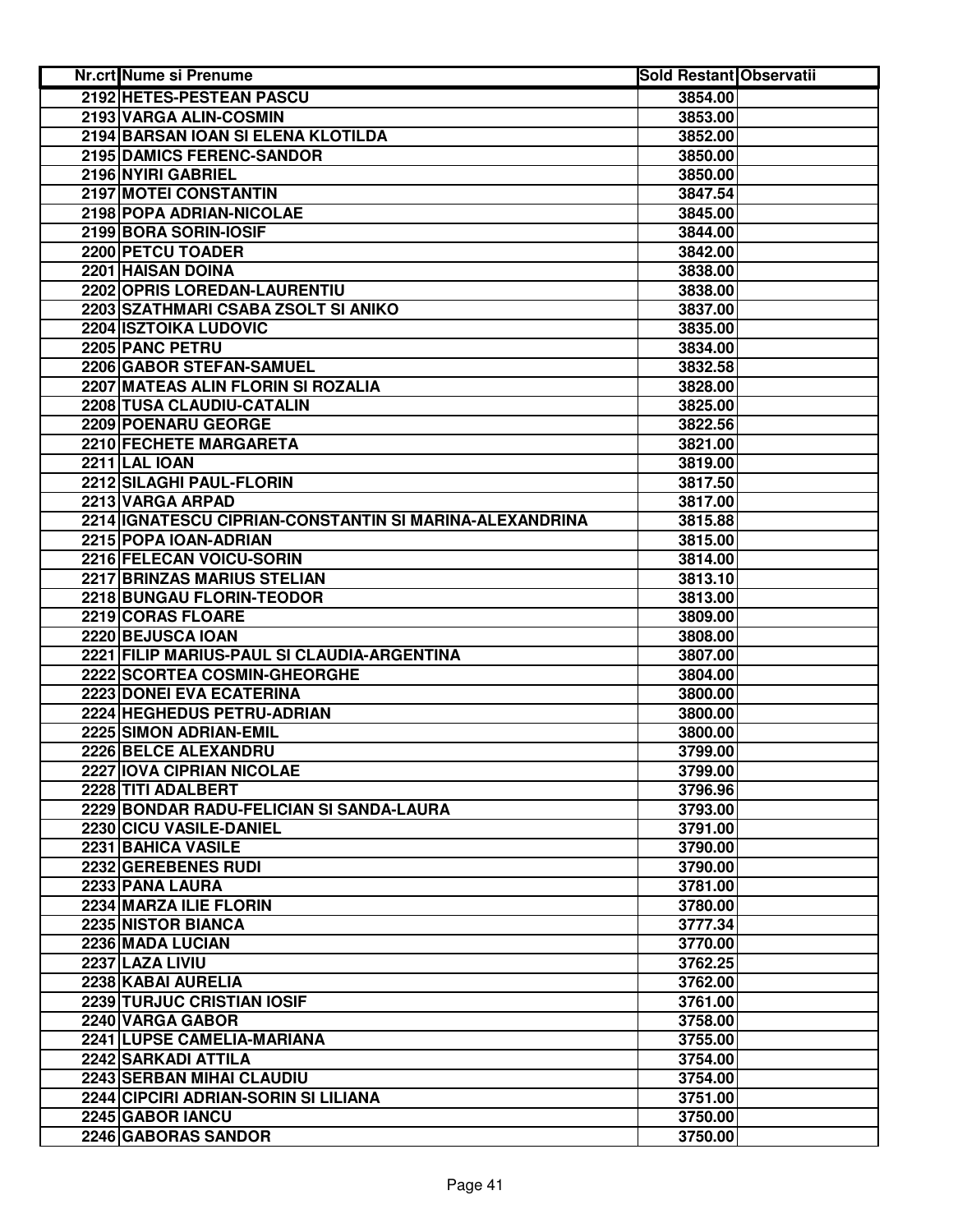| Nr.crt Nume si Prenume                           | <b>Sold Restant Observatii</b> |                       |
|--------------------------------------------------|--------------------------------|-----------------------|
| <b>2247 SUCIU SEBASTIAN</b>                      | 3750.00                        |                       |
| 2248 SZTOJKA KLARA                               | 3750.00                        |                       |
| 2249 VASARHELYI MARIA                            |                                | 3750.00 PROCES PE ROL |
| 2250 JUCA VIOREL                                 | 3747.00                        |                       |
| 2251 BODEA NORBERT                               | 3745.00                        |                       |
| 2252 POPESCU SERGIU-RAUL                         | 3745.00                        |                       |
| 2253 OVANESCU CONSTANTIN-CIPRIAN                 | 3740.00                        |                       |
| <b>2254 MISTOR SORIN - CRISTINEL</b>             | 3736.00                        |                       |
| 2255 DRIMBE SEBASTIAN-ALEXANDRU                  | 3735.00                        |                       |
| 2256 LINGURAR TRAIAN                             | 3733.00                        |                       |
| 2257 SAMU IVAN                                   | 3732.50                        |                       |
| 2258 STEF TRAIAN                                 | 3732.00                        |                       |
| 2259 MIKLOS MATEI                                | 3731.00                        |                       |
| 2260 CHIRILA SERGIU DANIEL                       | 3730.00                        |                       |
| 2261 BLAGE IOAN NICOLAE                          | 3729.00                        |                       |
| 2262 PLATONA IULIA                               | 3728.00                        |                       |
| 2263 USATII ALEXANDRA                            | 3728.00                        |                       |
| 2264 KATONA FRANCISC                             | 3727.00                        |                       |
| 2265 TOCAIU IOAN                                 | 3727.00                        |                       |
| 2266 GABOR MATE                                  | 3726.00                        |                       |
| 2267 SLAVESCU DAN-ALEXANDRU SI GERZON DA         | 3722.00                        |                       |
| 2268 SFARLEA MIRCEA-FLORIAN                      | 3720.00                        |                       |
| 2269 MATEI ADRIAN GH                             | 3717.00                        |                       |
| 2270 BISTRAN NICOLAE-VALENTIN                    | 3715.00                        |                       |
| 2271 KEREZSI BELLA - ANGELO                      | 3712.50                        |                       |
| 2272 SFERLE FLORIAN-SEBASTIAN                    | 3711.50                        |                       |
| 2273 GUG FLORIN CRISTIAN                         | 3710.13                        |                       |
| 2274 DEIAC MARIUS-DANIEL                         | 3710.00                        |                       |
| 2275 DELCZEG CSABA                               | 3710.00                        |                       |
| 2276 HARN IOAN-ALEXANDRU                         | 3710.00                        |                       |
| 2277 POPA FLORICA                                | 3704.00                        |                       |
| 2278 GABOR GETA                                  | 3700.00                        |                       |
| 2279 GABOR MARIA                                 | 3700.00                        |                       |
| 2280 GABOR RITA MANDRA                           | 3700.00                        |                       |
| 2281 TIUTIU SILVIAN-VLADUT                       | 3700.00                        |                       |
| 2282 VARGA ROMULUS-NICOLAE                       | 3700.00<br>3698.00             |                       |
| 2283 POPOVICI IOAN-FLORIN<br>2284 ERDEI GHEORGHE |                                |                       |
| 2285 SERES FLORIN CALIN                          | 3697.00<br>3695.00             |                       |
| 2286 SFRENGEU ILIE-IERONIM                       | 3692.00                        |                       |
| 2287 GABOR IANCU                                 | 3690.00                        |                       |
| 2288 GABOR MARCO                                 | 3690.00                        |                       |
| 2289 ARDELEAN FLORIN DOREL                       | 3683.00                        |                       |
| 2290 CIRIL GABRIEL-FLORIN                        | 3683.00                        |                       |
| 2291 CMECIU CRISTIAN-ROMULUS                     | 3678.00                        |                       |
| 2292 SANTER TIBERIU                              | 3678.00                        |                       |
| 2293 IOJA CLAUDIA DANIELA                        | 3672.00                        |                       |
| 2294 ISTOICA BANDI                               | 3672.00                        |                       |
| 2295 PANTEA VIORICA-LUCIA                        | 3671.00                        |                       |
| 2296 DASCAL IONEL                                | 3670.00                        |                       |
| 2297 MATIU IONEL OVIDIU                          | 3668.00                        |                       |
| 2298 TARLEA ANCA-LIANA                           | 3667.00                        |                       |
| 2299 MOLNAR KAROLY                               | 3663.50                        |                       |
| 2300 VARGA ALEXANDRU-GYULA                       | 3660.00                        |                       |
| 2301 BLAGA ECATERINA                             | 3655.00                        |                       |
|                                                  |                                |                       |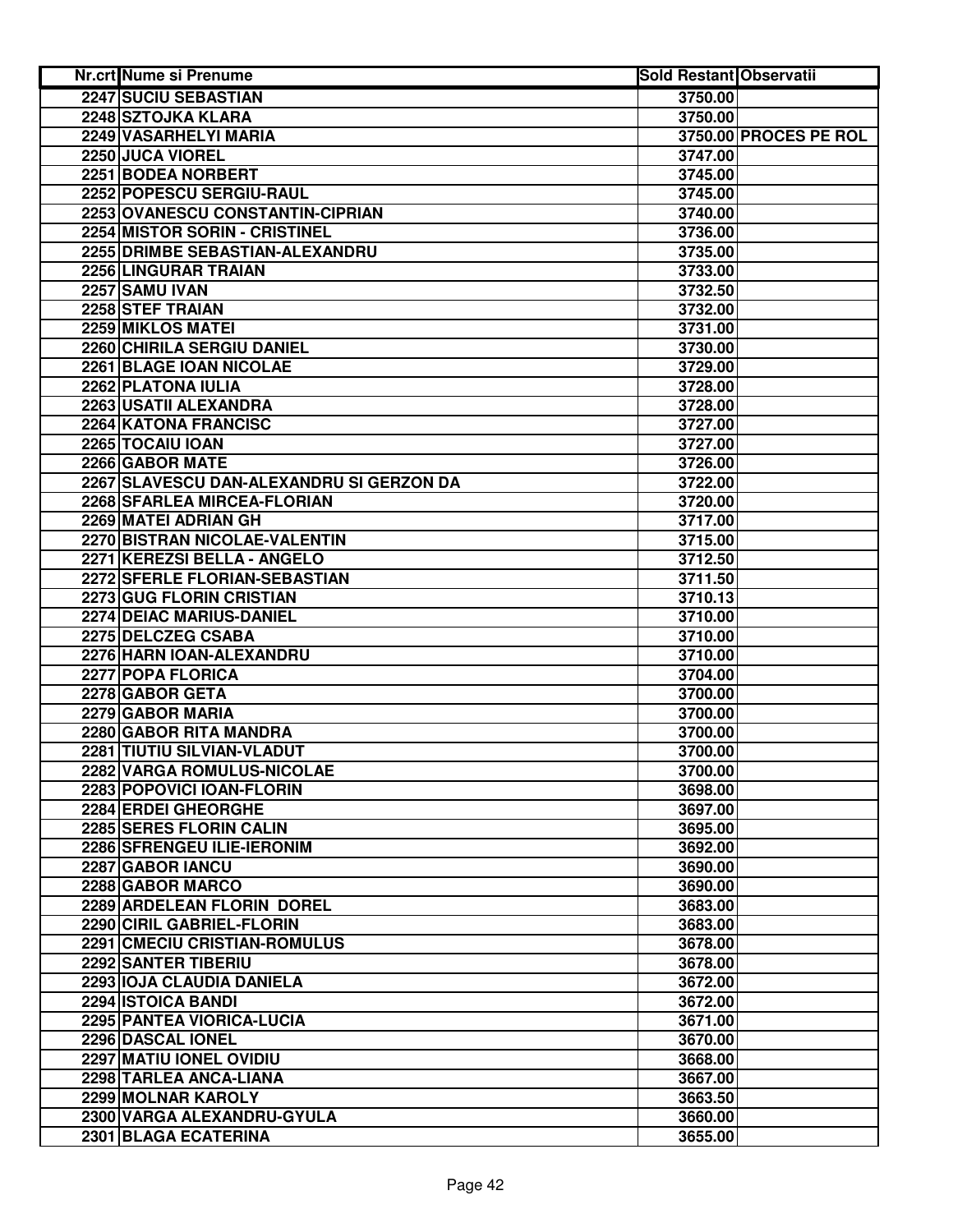| <b>Nr.crt Nume si Prenume</b>      | <b>Sold Restant Observatii</b> |  |
|------------------------------------|--------------------------------|--|
| 2302 MURESAN AURELIAN              | 3652.00                        |  |
| 2303 MAGHIAR CARMEN-TEODORA        | 3651.00                        |  |
| 2304 VINCZE ETELKA                 | 3651.00                        |  |
| 2305 GABOR IANOS                   | 3650.00                        |  |
| 2306 CAB.AVOCATIAL MAN COSMIN      | 3647.00                        |  |
| 2307 VARGA TIBOR                   | 3642.00                        |  |
| 2308 MATYAS IOSIF                  | 3640.00                        |  |
| 2309 BOKA JOZSEF                   | 3638.00                        |  |
| 2310 NAGY ANDREI MIHAI             | 3638.00                        |  |
| 2311 STOICA JANOS SI EVA           | 3638.00                        |  |
| 2312 POPOVICI FLORIN               | 3636.41                        |  |
| 2313 IOVAN MARIA EVA               | 3635.00                        |  |
| 2314 BACIU-POPA IOAN               | 3634.00                        |  |
| 2315 HOSU DANIELA                  | 3634.00                        |  |
| 2316 CRISAN CLAUDIU                | 3630.00                        |  |
| 2317 BRAJER IANOS GYORGY           | 3628.00                        |  |
| 2318 HURMUZ DAN                    | 3624.00                        |  |
| 2319 TIPLEA DANIEL CRISTIAN        | 3623.00                        |  |
| 2320 MESTER NADIA                  | 3620.00                        |  |
| 2321 CIORDAS CONSTANTIN            | 3618.00                        |  |
| 2322 BENGA VIOREL                  | 3615.00                        |  |
| 2323 PETRICAS GHEORGHE             | 3614.00                        |  |
| 2324 MESTER JOZSEF-CSABA           | 3613.00                        |  |
| 2325 FLORIAN GYONGYI TUNDE         | 3607.00                        |  |
| 2326 BALLA TIBOR-MIKLOS            | 3605.45                        |  |
| 2327 MADA ANA SI DUMITRU           | 3605.00                        |  |
| 2328 FARTEA ZSOLT ATTILA           | 3603.00                        |  |
| 2329 LUNCAN LUCIA                  | 3600.00                        |  |
| 2330 RUS PETRU-NICOLAE             | 3600.00                        |  |
| 2331 BEJAN MARCEL SI FLORINA-NADIA | 3599.00                        |  |
| 2332 MOLDOVAN GHEORGHE MIRCEA      | 3599.00                        |  |
| 2333 STAN ELENA                    | 3598.00                        |  |
| 2334 BALINT DAVID                  | 3590.00                        |  |
| 2335 BOTOS SEBASTIAN-CRISTIAN      | 3590.00                        |  |
| 2336 BRADAU CRISTIAN-GHEORGHE      | 3590.00                        |  |
| 2337 POIANA CRISTINEL              | 3590.00                        |  |
| 2338 LIBANT SIGISMUND              | 3585.00                        |  |
| 2339 SULINCA ELISABETA             | 3584.00                        |  |
| 2340 FLOREA CORINA-ANAMARIA        | 3582.00                        |  |
| 2341 HAIDUC PAVEL SI MARIA         | 3582.00                        |  |
| 2342 KISS ELEMER                   | 3582.00                        |  |
| 2343 LYBERIOU MAGDALINI            | 3581.00                        |  |
| 2344 MOISE GHEORGHE                | 3581.00                        |  |
| 2345 GABOR IOAN                    | 3580.00                        |  |
| 2346 BETEG FLOARE                  | 3579.00                        |  |
| 2347 MARIAN IOACHIM-DOREL          | 3579.00                        |  |
| 2348 NEGRU PETRU                   | 3578.00                        |  |
| 2349 ROSTAS MALIN                  | 3577.00                        |  |
| 2350 FERARIU CRINA-MIOARA          | 3573.00                        |  |
| 2351 KALOZ LAURENTIU               | 3573.00                        |  |
| 2352 KOVACS IMRE                   | 3570.00                        |  |
| 2353 BELKO JANOS ZOLTAN            | 3565.00                        |  |
| 2354 POPA PETRU SI LIVIA           | 3564.00                        |  |
| 2355 BORTA-DUMA VASILE SI MARIA    | 3563.00                        |  |
| 2356 IANTO ARPAD-CSONGOR           | 3563.00                        |  |
|                                    |                                |  |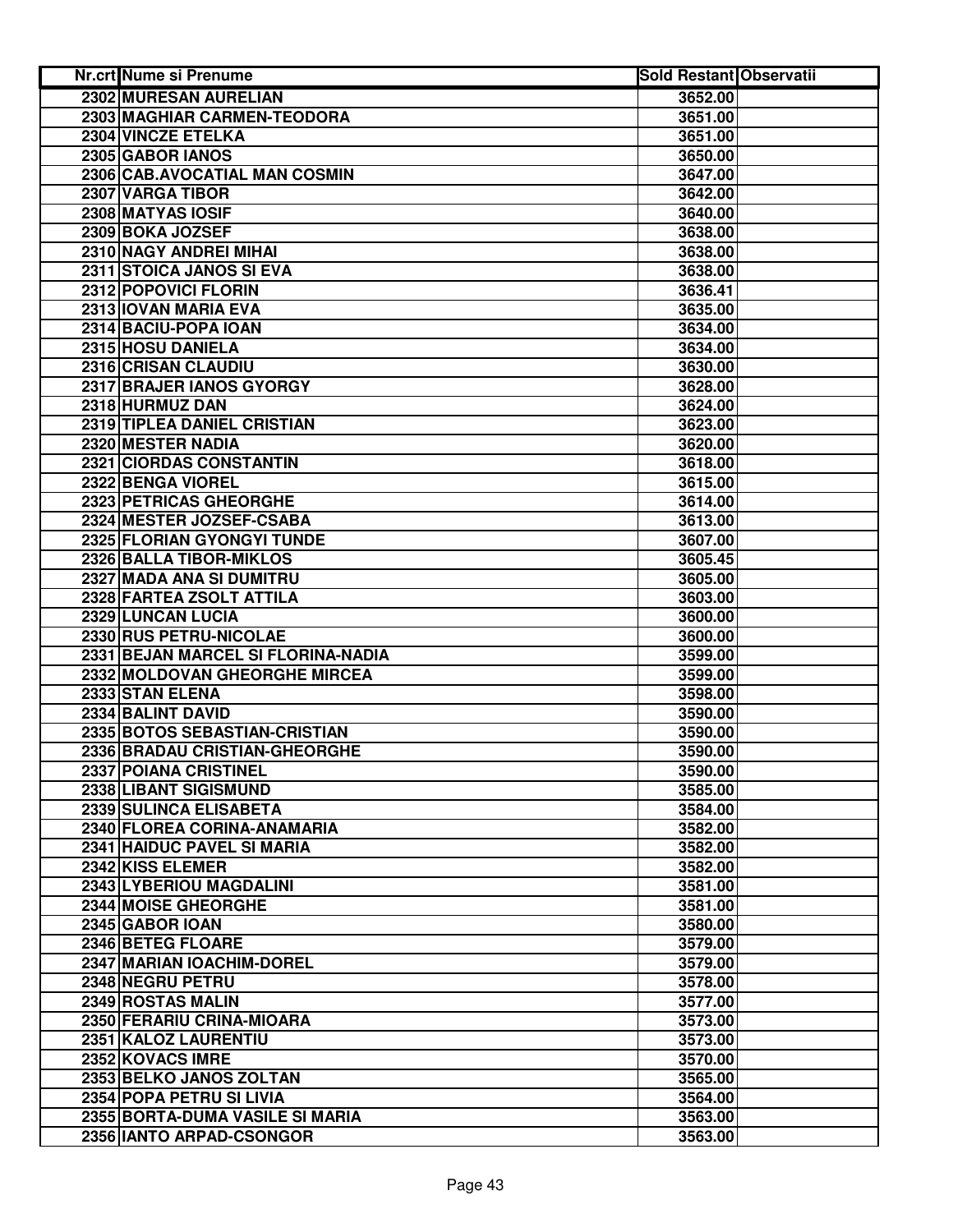| <b>2357 ISZTOIKA GAVRIL</b><br>3563.00<br>2358 MORAR GAVRIL SI MIHAELA<br>3562.00<br>2359 FARAGAU-DIACONESCU GAVRIL-CORNEL<br>3560.00<br>2360 LUCUTA VICTOR IONEL<br>3560.00<br>2361 RACZ EMANUEL-DAVID<br>3560.00<br>2362 DAVID LUCRETIA<br>3559.00<br>2363 BOLOJAN FLORIN-CRISTIAN<br>3558.00<br>2364 STEFANICA CRISTIAN-FLORIAN<br>3557.50<br>2365 ARON SANDOR<br>3552.00<br><b>2366 TONT GOMBOS FLORIAN</b><br>3551.00<br>2367 BARANKA RUPI<br>3550.00<br>2368 PORTAN CALIN-IOAN CABINET DE AVOCAT<br>3550.00<br>2369 SALAJAN IOAN MARIN<br>3550.00<br>2370 FODOR FLAVIUS COSMIN<br>3548.00<br>2371 HAMZA NICOLAE<br>3544.00<br>2372 PASCU MARIA-ELENA<br>3542.00<br>2373 STOICA RUPERT<br>3541.50<br>2374 ROSAN LIVIU SI MARIOARA<br>3540.00<br>2375 KUPE FRANCISC TEODOR<br>3536.00<br>2376 CIGHIR SERBAN-VLAD<br>3535.00<br>2377 ROSTAS MATE<br>3535.00<br>2378 HULEA PETRU SI FLOARE<br>3534.00 |  |
|---------------------------------------------------------------------------------------------------------------------------------------------------------------------------------------------------------------------------------------------------------------------------------------------------------------------------------------------------------------------------------------------------------------------------------------------------------------------------------------------------------------------------------------------------------------------------------------------------------------------------------------------------------------------------------------------------------------------------------------------------------------------------------------------------------------------------------------------------------------------------------------------------------|--|
|                                                                                                                                                                                                                                                                                                                                                                                                                                                                                                                                                                                                                                                                                                                                                                                                                                                                                                         |  |
|                                                                                                                                                                                                                                                                                                                                                                                                                                                                                                                                                                                                                                                                                                                                                                                                                                                                                                         |  |
|                                                                                                                                                                                                                                                                                                                                                                                                                                                                                                                                                                                                                                                                                                                                                                                                                                                                                                         |  |
|                                                                                                                                                                                                                                                                                                                                                                                                                                                                                                                                                                                                                                                                                                                                                                                                                                                                                                         |  |
|                                                                                                                                                                                                                                                                                                                                                                                                                                                                                                                                                                                                                                                                                                                                                                                                                                                                                                         |  |
|                                                                                                                                                                                                                                                                                                                                                                                                                                                                                                                                                                                                                                                                                                                                                                                                                                                                                                         |  |
|                                                                                                                                                                                                                                                                                                                                                                                                                                                                                                                                                                                                                                                                                                                                                                                                                                                                                                         |  |
|                                                                                                                                                                                                                                                                                                                                                                                                                                                                                                                                                                                                                                                                                                                                                                                                                                                                                                         |  |
|                                                                                                                                                                                                                                                                                                                                                                                                                                                                                                                                                                                                                                                                                                                                                                                                                                                                                                         |  |
|                                                                                                                                                                                                                                                                                                                                                                                                                                                                                                                                                                                                                                                                                                                                                                                                                                                                                                         |  |
|                                                                                                                                                                                                                                                                                                                                                                                                                                                                                                                                                                                                                                                                                                                                                                                                                                                                                                         |  |
|                                                                                                                                                                                                                                                                                                                                                                                                                                                                                                                                                                                                                                                                                                                                                                                                                                                                                                         |  |
|                                                                                                                                                                                                                                                                                                                                                                                                                                                                                                                                                                                                                                                                                                                                                                                                                                                                                                         |  |
|                                                                                                                                                                                                                                                                                                                                                                                                                                                                                                                                                                                                                                                                                                                                                                                                                                                                                                         |  |
|                                                                                                                                                                                                                                                                                                                                                                                                                                                                                                                                                                                                                                                                                                                                                                                                                                                                                                         |  |
|                                                                                                                                                                                                                                                                                                                                                                                                                                                                                                                                                                                                                                                                                                                                                                                                                                                                                                         |  |
|                                                                                                                                                                                                                                                                                                                                                                                                                                                                                                                                                                                                                                                                                                                                                                                                                                                                                                         |  |
|                                                                                                                                                                                                                                                                                                                                                                                                                                                                                                                                                                                                                                                                                                                                                                                                                                                                                                         |  |
|                                                                                                                                                                                                                                                                                                                                                                                                                                                                                                                                                                                                                                                                                                                                                                                                                                                                                                         |  |
|                                                                                                                                                                                                                                                                                                                                                                                                                                                                                                                                                                                                                                                                                                                                                                                                                                                                                                         |  |
|                                                                                                                                                                                                                                                                                                                                                                                                                                                                                                                                                                                                                                                                                                                                                                                                                                                                                                         |  |
|                                                                                                                                                                                                                                                                                                                                                                                                                                                                                                                                                                                                                                                                                                                                                                                                                                                                                                         |  |
| 2379 CAMPEAN MIRCEA-COSMIN<br>3530.00                                                                                                                                                                                                                                                                                                                                                                                                                                                                                                                                                                                                                                                                                                                                                                                                                                                                   |  |
| 2380 RUGE MARIUS-TRAIAN<br>3530.00                                                                                                                                                                                                                                                                                                                                                                                                                                                                                                                                                                                                                                                                                                                                                                                                                                                                      |  |
| 2381 BATRIN IOAN SI ANA<br>3529.00                                                                                                                                                                                                                                                                                                                                                                                                                                                                                                                                                                                                                                                                                                                                                                                                                                                                      |  |
| 2382 BOTEZATU ANGELICA<br>3527.00                                                                                                                                                                                                                                                                                                                                                                                                                                                                                                                                                                                                                                                                                                                                                                                                                                                                       |  |
| 2383 THEISZ SANDOR<br>3524.00                                                                                                                                                                                                                                                                                                                                                                                                                                                                                                                                                                                                                                                                                                                                                                                                                                                                           |  |
| 2384 TURCUT LUCIAN-FLORIN<br>3524.00                                                                                                                                                                                                                                                                                                                                                                                                                                                                                                                                                                                                                                                                                                                                                                                                                                                                    |  |
| 2385 BONATIU MIHAELA SI GHEORGHE<br>3522.00                                                                                                                                                                                                                                                                                                                                                                                                                                                                                                                                                                                                                                                                                                                                                                                                                                                             |  |
| 2386 SOLOMIE VERONICA<br>3521.00                                                                                                                                                                                                                                                                                                                                                                                                                                                                                                                                                                                                                                                                                                                                                                                                                                                                        |  |
| 2387 GABOR GABRIEL<br>3520.00                                                                                                                                                                                                                                                                                                                                                                                                                                                                                                                                                                                                                                                                                                                                                                                                                                                                           |  |
| 2388 GUI ADRIAN-ALEXANDRU<br>3519.00                                                                                                                                                                                                                                                                                                                                                                                                                                                                                                                                                                                                                                                                                                                                                                                                                                                                    |  |
| 2389 HAIDUCSI ARPAD<br>3516.00                                                                                                                                                                                                                                                                                                                                                                                                                                                                                                                                                                                                                                                                                                                                                                                                                                                                          |  |
| 2390 SERES IULIU<br>3512.00                                                                                                                                                                                                                                                                                                                                                                                                                                                                                                                                                                                                                                                                                                                                                                                                                                                                             |  |
| 2391 GABOR EVA<br>3511.00                                                                                                                                                                                                                                                                                                                                                                                                                                                                                                                                                                                                                                                                                                                                                                                                                                                                               |  |
| 2392 GABOR GETA<br>3509.00                                                                                                                                                                                                                                                                                                                                                                                                                                                                                                                                                                                                                                                                                                                                                                                                                                                                              |  |
| 2393 CHENIB AYMEN<br>3506.00                                                                                                                                                                                                                                                                                                                                                                                                                                                                                                                                                                                                                                                                                                                                                                                                                                                                            |  |
| 2394 BRONT CLAUDIA-STELA SI DAN-IULIAN<br>3501.00                                                                                                                                                                                                                                                                                                                                                                                                                                                                                                                                                                                                                                                                                                                                                                                                                                                       |  |
| 2395 KUPE MELINDA ANITA<br>3500.00                                                                                                                                                                                                                                                                                                                                                                                                                                                                                                                                                                                                                                                                                                                                                                                                                                                                      |  |
| 2396 PERRIA ALESSANDRO<br>3500.00                                                                                                                                                                                                                                                                                                                                                                                                                                                                                                                                                                                                                                                                                                                                                                                                                                                                       |  |
| 2397 POGOR MARINA<br>3500.00                                                                                                                                                                                                                                                                                                                                                                                                                                                                                                                                                                                                                                                                                                                                                                                                                                                                            |  |
| 2398 SAJN-GYORFI ILDIKO<br>3500.00                                                                                                                                                                                                                                                                                                                                                                                                                                                                                                                                                                                                                                                                                                                                                                                                                                                                      |  |
| 2399 LASCU EUGEN<br>3497.98                                                                                                                                                                                                                                                                                                                                                                                                                                                                                                                                                                                                                                                                                                                                                                                                                                                                             |  |
| 2400 OROS MARIA CATALINA<br>3495.00                                                                                                                                                                                                                                                                                                                                                                                                                                                                                                                                                                                                                                                                                                                                                                                                                                                                     |  |
| 2401 HEGEDUS CORNELIA-IOANA<br>3494.00                                                                                                                                                                                                                                                                                                                                                                                                                                                                                                                                                                                                                                                                                                                                                                                                                                                                  |  |
| 2402 SIPOS EUGEN CRISTIAN<br>3494.00                                                                                                                                                                                                                                                                                                                                                                                                                                                                                                                                                                                                                                                                                                                                                                                                                                                                    |  |
| 2403 GUNTA DANIELA<br>3486.00                                                                                                                                                                                                                                                                                                                                                                                                                                                                                                                                                                                                                                                                                                                                                                                                                                                                           |  |
| 2404 LAZA LUCIAN<br>3485.00                                                                                                                                                                                                                                                                                                                                                                                                                                                                                                                                                                                                                                                                                                                                                                                                                                                                             |  |
| 2405 BOGOLE CLAUDIA MARIA SI PANTIS GHEORGHE.SORIN<br>3483.00                                                                                                                                                                                                                                                                                                                                                                                                                                                                                                                                                                                                                                                                                                                                                                                                                                           |  |
| 2406 DOMBI BERTALAN<br>3481.00                                                                                                                                                                                                                                                                                                                                                                                                                                                                                                                                                                                                                                                                                                                                                                                                                                                                          |  |
| 2407 DUMITER ADRIAN-IONUT<br>3477.01                                                                                                                                                                                                                                                                                                                                                                                                                                                                                                                                                                                                                                                                                                                                                                                                                                                                    |  |
| 2408 SOTOC RAOUL ALEXANDRU<br>3476.00                                                                                                                                                                                                                                                                                                                                                                                                                                                                                                                                                                                                                                                                                                                                                                                                                                                                   |  |
| 2409 BAHICA GHEORGHE<br>3475.00                                                                                                                                                                                                                                                                                                                                                                                                                                                                                                                                                                                                                                                                                                                                                                                                                                                                         |  |
| 2410 ANDOR LASZLO<br>3471.00                                                                                                                                                                                                                                                                                                                                                                                                                                                                                                                                                                                                                                                                                                                                                                                                                                                                            |  |
| 2411 BODEA MARCEL<br>3471.00                                                                                                                                                                                                                                                                                                                                                                                                                                                                                                                                                                                                                                                                                                                                                                                                                                                                            |  |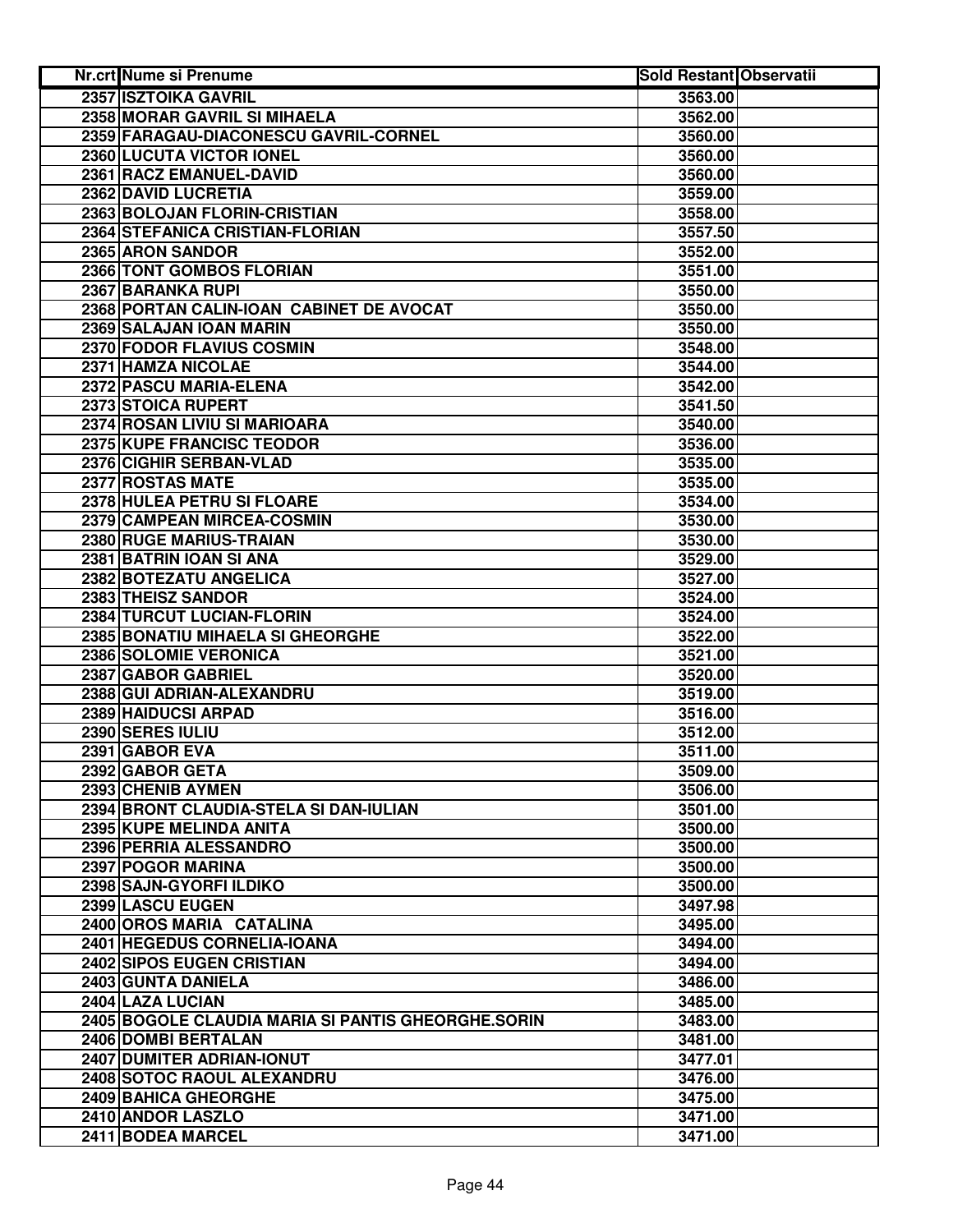| <b>Nr.crt Nume si Prenume</b>                     | <b>Sold Restant Observatii</b> |  |
|---------------------------------------------------|--------------------------------|--|
| 2412 LES NICUSOR VIOREL                           | 3469.00                        |  |
| <b>2413 CALIN MARIUS-GHEORGHE</b>                 | 3467.00                        |  |
| 2414 AGOD MARIA                                   | 3463.00                        |  |
| 2415 BARATI ENEAS                                 | 3460.00                        |  |
| 2416 LUNG-MITRICA NICHITA                         | 3460.00                        |  |
| 2417 ARDELEAN GAVRIL                              | 3458.00                        |  |
| 2418 LINGURAR AUREL                               | 3458.00                        |  |
| <b>2419 VIDICAN FLORIN-DANIEL</b>                 | 3458.00                        |  |
| 2420 FOGHIS CATALIN-FLORIN                        | 3456.00                        |  |
| 2421 ARDELEAN GABRIELA-LUMINITA                   | 3454.00                        |  |
| 2422 CHEREJI DANIEL-NICOLAE                       | 3454.00                        |  |
| 2423 LIBANT FLORIN-MARIAN                         | 3452.00                        |  |
| 2424 GABOR SUSANA GIZELA                          | 3450.00                        |  |
| 2425 LUNCA IOSIF                                  | 3446.00                        |  |
| 2426 LARINT IOAN                                  | 3445.00                        |  |
| 2427 SARBA CIPRIAN-GHEORGHE SI ANCUTA             | 3442.00                        |  |
| 2428 KURUCZ ALEXANDRU                             | 3440.00                        |  |
| <b>2429 MOTRIUC TIBERIU-EMILIAN</b>               | 3440.00                        |  |
| 2430 SIPOS LAJOS                                  | 3440.00                        |  |
| 2431 DR.COSTEA IOAN COSMIN-CMI                    | 3439.00                        |  |
| 2432 ISZTOJKA EVA                                 | 3438.00                        |  |
| 2433 LOVAS ELISABETA                              | 3436.00                        |  |
| 2434 BREBAN VASILE                                | 3435.00                        |  |
| 2435 PORTAN CALIN IOAN                            | 3432.00                        |  |
| 2436 BORODAN FLORIN                               | 3430.00                        |  |
| 2437 PASCALAU IOAN                                | 3430.00                        |  |
| 2438 ESER REMZI                                   | 3429.00                        |  |
| 2439 JURESCHI VERONICA-AURELIA                    | 3428.00                        |  |
| 2440 I.I.BALAN RADU-CRISTIAN - INTREP.INDIVIDUALA | 3427.00                        |  |
| 2441 ROXIN GAVRIL OVIDIU SI ALEXANDRU FRA         | 3427.00                        |  |
| 2442 GHERGHINA ION SI CLAUDIA FLORICA             | 3422.54                        |  |
| 2443 CRISAN DORIN                                 | 3418.00                        |  |
| 2444 MATEI IOAN FLORIN SI CAMELIA                 | 3415.00                        |  |
| 2445 CSENGERI JOZSEF                              | 3414.00                        |  |
| 2446 TOMA LAVINIU                                 | 3414.00                        |  |
| 2447 BAICAN FLORIN-VASILE SI EMOKE-IZABELLA       | 3411.00                        |  |
| 2448 FRIED ANA ALIZ                               | 3409.00                        |  |
| 2449 KORODI IOAN                                  | 3407.00                        |  |
| 2450 ZEMBREA ALEXANDRU-FRANCISC                   | 3406.50                        |  |
| 2451 ROSTAS MATEI                                 | 3405.00                        |  |
| 2452 POPESCU SEBASTIAN TUDOR                      | 3403.00                        |  |
| 2453 KOVACI GABRIEL                               | 3400.00                        |  |
| <b>2454 LEONTE COSTICA</b>                        | 3400.00                        |  |
| 2455 MARCON VASILE GHEORGHE                       | 3400.00                        |  |
| 2456 SEMENI IOAN                                  | 3400.00                        |  |
| 2457 DINU ANDREI-COSMIN                           | 3399.00                        |  |
| 2458 BUNGAU MARIAN-CRISTIAN                       | 3398.00                        |  |
| 2459 CRISAN MIRCEA IOAN                           | 3396.00                        |  |
| 2460 SZTOIKA GABOR                                | 3395.00                        |  |
| 2461 NIREAN GHEORGHE-ADRIAN                       | 3393.00                        |  |
| 2462 SULTAN-TIRTEA ALEXANDRU-CALIN                | 3392.20                        |  |
| 2463 JURJAC DUMITRU                               | 3392.00                        |  |
| 2464 CAVASDAN CORNEL-VALERIU                      | 3387.00                        |  |
| 2465 LETEA SERGIU TEODOR                          | 3385.00                        |  |
| 2466 DR. COTE DANIELA C.M.I.                      | 3382.00                        |  |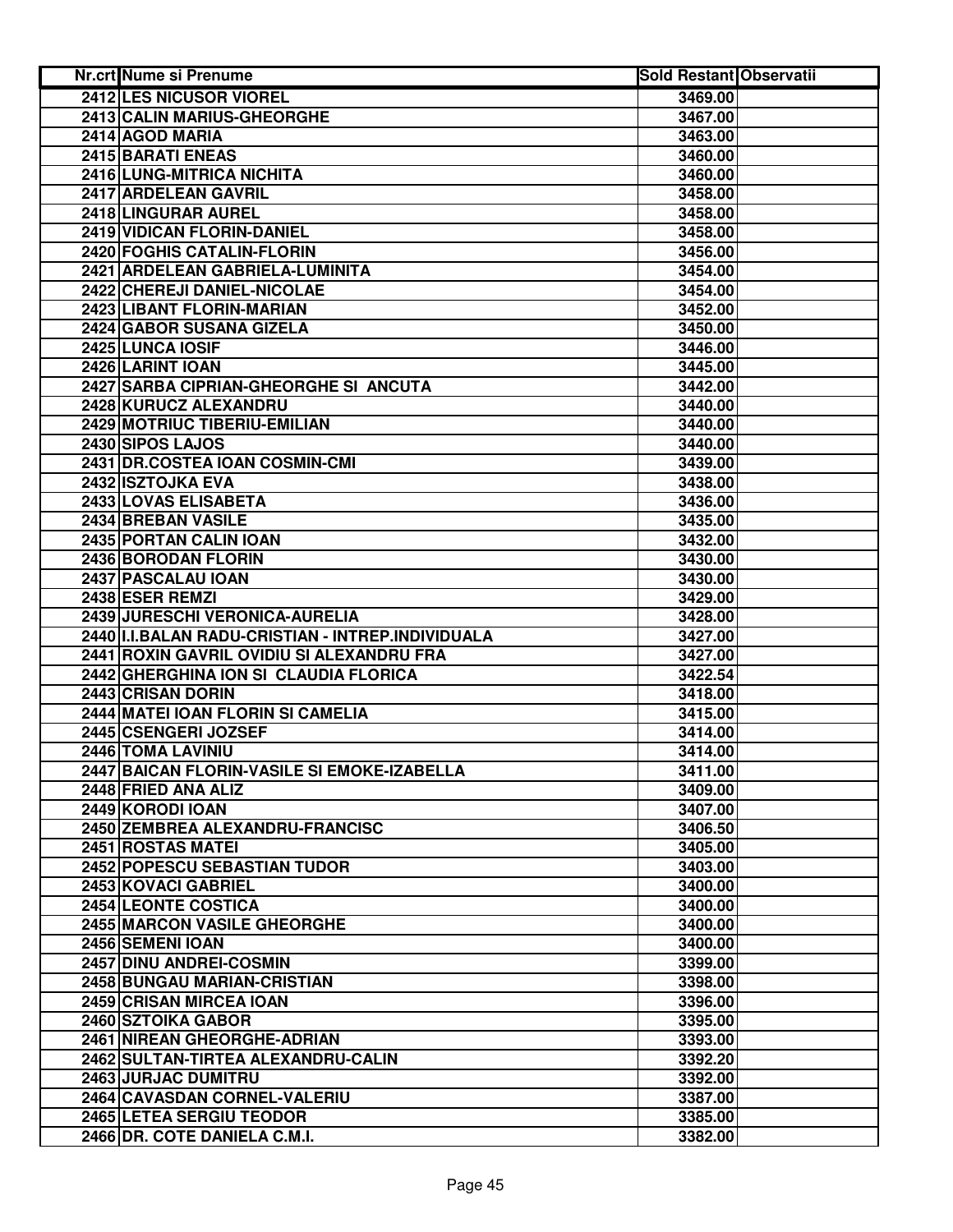| Nr.crt Nume si Prenume                         | <b>Sold Restant Observatii</b> |  |
|------------------------------------------------|--------------------------------|--|
| 2467 FILIP VASILE                              | 3380.00                        |  |
| 2468 GHIMAN REMUS-PAUL                         | 3380.00                        |  |
| 2469 BEDO ERIKA-REKA                           | 3377.00                        |  |
| 2470 POP MONICA                                | 3375.00                        |  |
| 2471 ORBAI NICOLAE ALIN FLORIN                 | 3374.00                        |  |
| 2472 RETEK TIBOR                               | 3372.00                        |  |
| 2473 LUP MARIUS GHEORGHE                       | 3370.00                        |  |
| 2474 PESCAR IOSIF                              | 3368.00                        |  |
| 2475 VARGA ROMULUS                             | 3364.00                        |  |
| 2476 OROSZ IOAN                                | 3362.00                        |  |
| 2477 AVRAM FLORIN                              | 3358.00                        |  |
| 2478 LELEA VASILE-CATALIN                      | 3357.00                        |  |
| 2479 POTROVITA IOANA-CRISTINA                  | 3357.00                        |  |
| 2480 ANTOCI ADRIAN CELESTIN                    | 3355.00                        |  |
| 2481 POPA PETRU                                | 3355.00                        |  |
| 2482 KIS CARMEN                                | 3354.00                        |  |
| 2483 AMBRUZS FRANCISC CSABA SI KATALIN         | 3353.00                        |  |
| 2484 KECSE ATTILA ISTVAN                       | 3352.00                        |  |
| 2485 MURVAI BRUNO                              | 3351.00                        |  |
| 2486 TAMAS IOANA-ANAMARIA                      | 3351.00                        |  |
| 2487 ROSTAS CRAISOR                            | 3350.00                        |  |
| 2488 FURTOS ANDREI-VALENTIN                    | 3349.00                        |  |
| 2489 CARCIUMARU CONSTANTIN SI<br><b>DORINA</b> | 3334.00                        |  |
| 2490 GHIURAU CARMEN-ELENA                      | 3333.00                        |  |
| 2491 BECHERU LIVIU SI MIRELA-ELENA             | 3330.00                        |  |
| 2492 BERE CORINA-DELIA                         | 3330.00                        |  |
| 2493 ABRUDAN LENUTA                            | 3321.00                        |  |
| 2494 POPOVICI IONUT-SERBAN                     | 3320.02                        |  |
| 2495 BOGARIU ADRIAN-IONEL                      | 3320.00                        |  |
| 2496 SOLYOM MONIKA-ERIKA                       | 3320.00                        |  |
| 2497 STEFANESCU GHEORGHE-FLORIN                | 3320.00                        |  |
| 2498 VOICILA DORIAN-IONUT                      | 3320.00                        |  |
| 2499 ISZTOJKA GAVRIL                           | 3315.00                        |  |
| 2500 BICA GHEORGHE                             | 3313.00                        |  |
| 2501 PETRILA RAMONA-IOANA                      | 3311.88                        |  |
| 2502 BRANDAS CRISTIAN                          | 3310.18                        |  |
| 2503 LUP ALEXANDRU                             | 3310.00                        |  |
| 2504 GABOR RUPI SI CATALINA                    | 3309.00                        |  |
| 2505 RADULESCU ANDREI                          | 3305.00                        |  |
| 2506 BAYCZAR FERENCZ                           | 3300.00                        |  |
| 2507 ROSTAS IULIU                              | 3300.00                        |  |
| 2508 DUDOMA EUGEN                              | 3297.00                        |  |
| 2509 GABOR GABORE SI ROZALIA                   | 3294.00                        |  |
| 2510 GHETIVU VICTOR                            | 3292.00                        |  |
| 2511 CRETU IONEL                               | 3291.00                        |  |
| 2512 IOVAN ADRIAN IONEL                        | 3291.00                        |  |
| 2513 CIOABA STEFAN                             | 3290.00                        |  |
| 2514 ROMAN GHEORGHE-LUCIAN                     | 3288.00                        |  |
| 2515 ELENES DUMITRU IOAN                       | 3282.00                        |  |
| 2516 LACRARU ADRIAN                            | 3278.00                        |  |
| 2517 PANTEA DANIEL-DACIAN                      | 3275.00                        |  |
| 2518 KOVACS MIRCEA-IOAN SI CODRUTA             | 3273.00                        |  |
| 2519 DOBRAI ISTVAN                             | 3272.00                        |  |
| 2520 FEKETE IRINA                              | 3272.00                        |  |
| 2521 MAGHIAR GHEORGHE-MIHAI                    | 3272.00                        |  |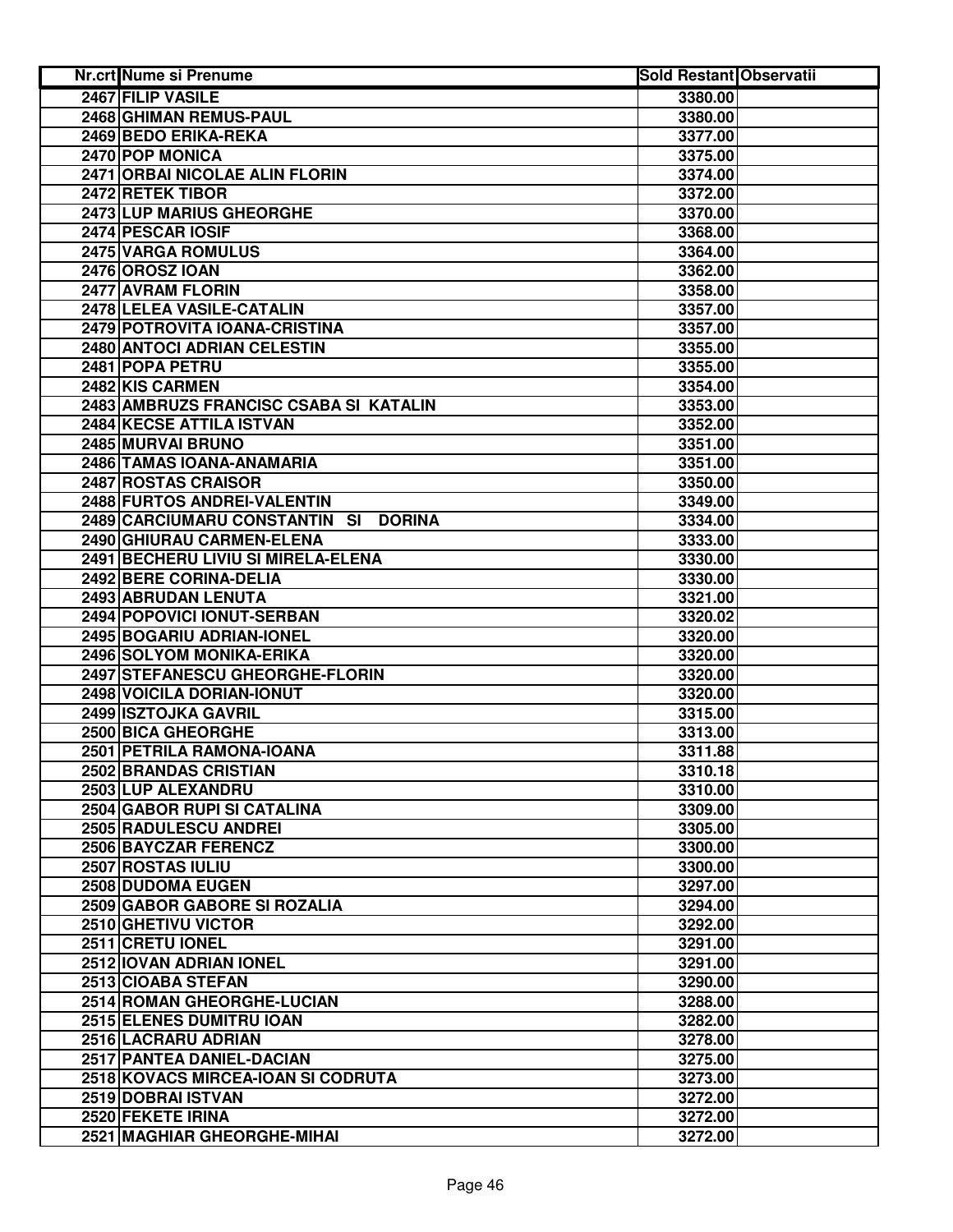| <b>Nr.crt Nume si Prenume</b>                   | <b>Sold Restant Observatii</b> |  |
|-------------------------------------------------|--------------------------------|--|
| 2522 BUDAI ERZSEBET                             | 3270.00                        |  |
| 2523 SZILAGY RUDOLF                             | 3270.00                        |  |
| 2524 SZEKELY OFELIA-DORINA                      | 3265.00                        |  |
| 2525 STIUBE DANIEL-RADU                         | 3263.00                        |  |
| 2526 AVRAMESCU NICUSOR                          | 3260.00                        |  |
| 2527 VERES MIHAI                                | 3260.00                        |  |
| 2528 VIDICAN MARIUS-COSMIN                      | 3259.00                        |  |
| 2529 CORBU ADRIAN-PAUL                          | 3254.00                        |  |
| 2530 BURCEA RUPI                                | 3250.00                        |  |
| 2531 CHINDLE DORINA                             | 3250.00                        |  |
| 2532 ELES CSABA-SEBASTIAN-NICOLAE               | 3250.00                        |  |
| 2533 GUZMANN SANDOR-JOZSEF                      | 3250.00                        |  |
| 2534 POP GHEORGHE                               | 3250.00                        |  |
| 2535 MITAN IOANA                                | 3249.00                        |  |
| 2536 ISZTOICA STEFAN                            | 3247.00                        |  |
| 2537 MIKLOS GABOR                               | 3247.00                        |  |
| 2538 ALB ANDREI                                 | 3246.00                        |  |
| 2539 HIZO ZOLTAN                                | 3245.00                        |  |
| 2540 SERB VICTOR SI MARIOARA                    | 3244.00                        |  |
| 2541 GHEORGHITA IOAN-DAN                        | 3243.00                        |  |
| 2542 BALAZS GYULA                               | 3240.00                        |  |
| 2543 ERDEI CIPRIAN-TEOFIL                       | 3239.50                        |  |
| 2544 GHENGHIU DANA-BIANCA                       | 3235.00                        |  |
| 2545 MODA SANDOR                                | 3235.00                        |  |
| 2546 OTVOS ROZALIA                              | 3234.10                        |  |
| 2547 FILIP SIMINA-ANAMARIA                      | 3229.00                        |  |
| 2548 NAGY ZOLTAN-ISTVAN                         | 3227.00                        |  |
| 2549 DAVID PETRU SI FELICIA                     | 3226.00                        |  |
| 2550 MIKLOS STEFAN                              | 3222.00                        |  |
| 2551 ORHA MIRCEA-RADU                           | 3222.00                        |  |
| 2552 ANDOR ALEXANDRU SI TEODORA                 | 3221.00                        |  |
| <b>2553 TURA IOAN</b>                           | 3220.00                        |  |
| 2554 BUZ CORINA-MARIA                           | 3218.00                        |  |
| 2555 SZIME-NECHIFOR RENATO-GABRIEL              | 3217.00                        |  |
| 2556 NEGRUT IOAN - VLADIMIR                     | 3215.00                        |  |
| 2557 TEKERES ANDREI ROBERT                      | 3215.00                        |  |
| 2558 BORSI ARMOND                               | 3213.00                        |  |
| 2559 IUHAS ECATERINA                            | 3212.00                        |  |
| 2560 SASVARI DANIEL-GEORGE                      | 3212.00                        |  |
| 2561 ROTARU ADRIANA-NICOLETA                    | 3210.87                        |  |
| 2562 GUBA ERNO                                  | 3210.00                        |  |
| <b>2563 HARSAN EUGEN ANDREI</b>                 | 3210.00                        |  |
| <b>2564 BABAN VASILE CIPRIAN ROMULUS</b>        | 3205.00                        |  |
| 2565 CIMPEAN LUCIAN                             | 3205.00                        |  |
| 2566 MARCUT VALERIA-LILIANA                     | 3203.00                        |  |
| 2567 JANCSO ERZSEBET                            | 3200.39                        |  |
| 2568 FLORIEAN MIHAI                             | 3200.00                        |  |
| 2569 SZILAGYI ROBERT                            | 3200.00                        |  |
| 2570 TAJAMAL HUSSAIN SHAH                       | 3200.00                        |  |
| 2571 ZAH MANEA OANA LAURA - INTREP. INDIVIDUALA | 3199.00                        |  |
| 2572 AVRAM IONUT LAVINIU                        | 3198.00                        |  |
| 2573 KARABULUT YILMAZ                           | 3197.00                        |  |
| 2574 LATCAU LIVIU                               | 3195.00                        |  |
| 2575 SECAN DANIEL                               | 3191.00                        |  |
| 2576 BABO GHEORGHE                              | 3190.00                        |  |
|                                                 |                                |  |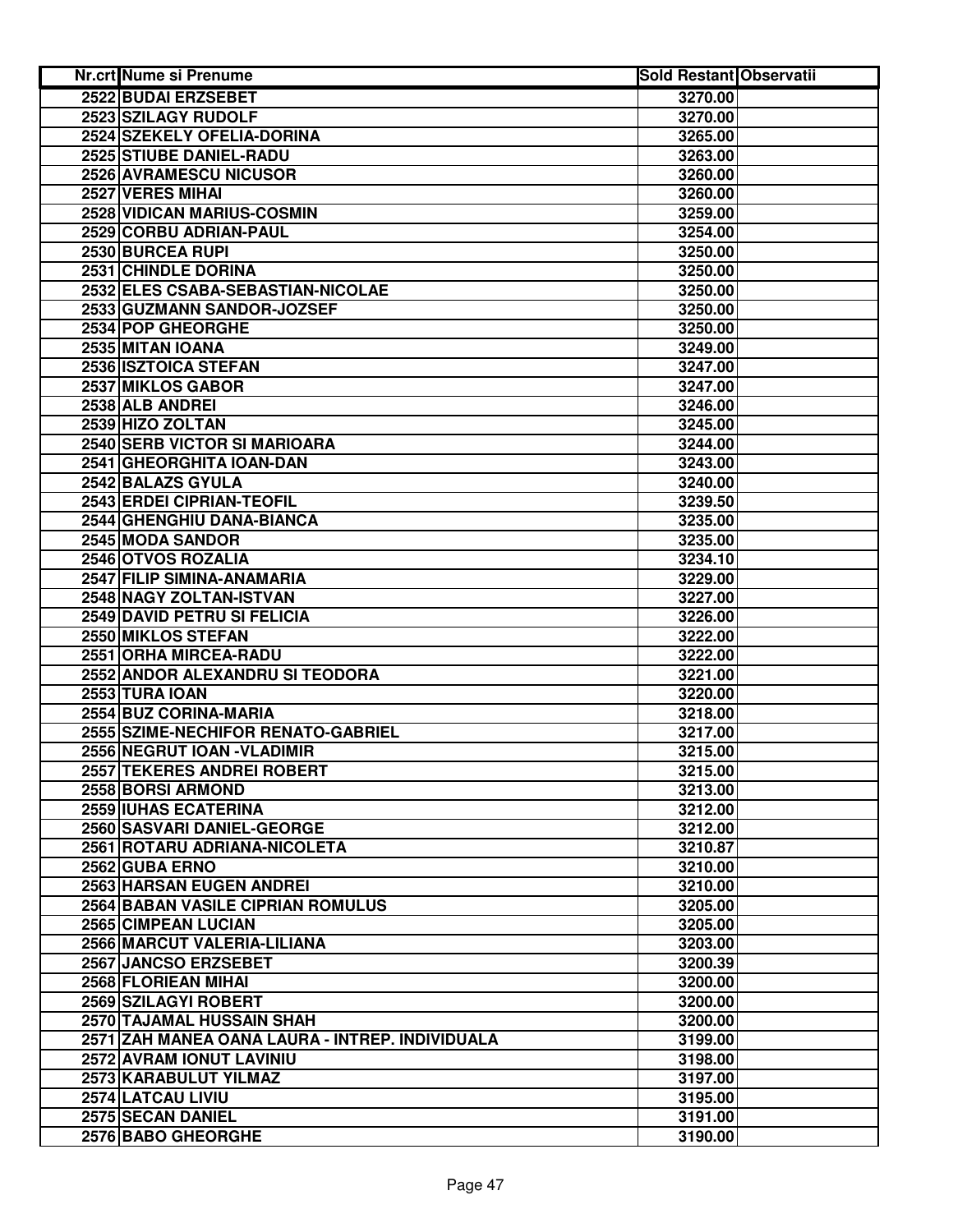| 2577 SZUTOR ISTVAN SI ETELKA-MARIA<br>3190.00<br>2578 GAZDAG ALEXANDRU<br>3188.00<br>2579 MLADIN VIOLETA<br>3184.00<br>2580 PAMFILOIU LUCIAN<br>3184.00<br>2581 VARSOCZI GHEORGHE SI EVA<br>3181.00<br>2582 MARIAN GHEORGHE-AURELIAN<br>3180.00<br>2583 IUHAS CORNELIU CRISTIAN<br>3176.00<br>2584 BALAN HORATIU-MARIAN<br>3175.00<br>2585 ANTOCI IONUT<br>3174.83<br>2586 VARGA ADRIAN-NELU<br>3174.00<br>2587 PASCAR CORNELIU-ADRIAN<br>3173.00<br>2588 GIURGIU ALINA DOINITA IOANA<br>3170.00<br>2589 HALMAGEAN DACIAN-FLORENTIN<br>3168.00<br>2590 MURGULY KAROLINA<br>3168.00<br>2591 GAVRUTA-GAVRAS ALEXANDRA<br>3166.00<br>2592 LAKATOS ALEXANDRU-EDUARD<br>3165.00<br>2593 VANCEA DUMITRU-DOREL<br>3164.00<br>2594 GABOR TEREZA<br>3162.00<br>2595 BLAGA VICTOR<br>3158.00<br>2596 POPA OVIDIU-IOAN<br>3158.00<br><b>2597 PUPAZA CRISTIAN</b><br>3156.00<br>2598 SAVA GEORGE-ALEXANDRU<br>3153.00<br>2599 MURVAI PETER<br>3145.00<br><b>2600 TIRLEA GHEORGHE-DACIAN</b><br>3142.00<br>2601 DEMIAN IOAN<br>3140.00<br>2602 DRUGAS TRAIAN-SORIN<br>3140.00<br>2603 SZIKI IBOLYA SI LUDOVIC<br>3135.00<br>2604 BARANKA GAVRILA<br>3131.00<br>2605 MATE RAINER-ZSOLT<br>3130.00<br>2606 SILAGHI DORIN<br>3130.00<br>2607 VERES OVIDIU-STEFAN<br>3130.00<br>2608 APOSTOL SORIN<br>3128.00<br><b>2609 ARDELEANU MARIUS MIHAI</b><br>3128.00<br>2610 ROSEL SANDOR<br>3128.00<br>2611 VARGA ELEONORA-ILDIKO<br>3126.00<br>2612 BODOG ALIN FLORIN<br>3120.00<br>2613 KUSZTURA ROLAND CRISTIAN<br>3120.00<br>2614 MEGYERI RICHARD<br>3120.00<br>2615 NAGY TIBERIU<br>3120.00<br>2616 BOGOSI TIBERIU<br>3119.00<br>2617 BARTA ALEXANDRU<br>3118.00<br>2618 BAGULESCU FLORIAN-VASILE<br>3117.24<br>2619 SALAJAN TEODOR-DOREL<br>3116.00<br>2620 COZMA VLAD SI SUSANA<br>3110.00<br>2621 SACUI SORIN<br>3109.76<br>2622 KALMAR PARASCHIVA<br>3109.00<br>2623 JUDEA ANDREI-REMUS<br>3106.00<br>2624 POPP GHEORGHE CAROL<br>3105.00<br><b>2625 CACUCI GHEORGHE DOREL</b><br>3104.00<br>2626 BONCSA MARTIN<br>3102.00<br>2627 MAILAT CORNEL<br>3101.00<br>2628 BICA FLORIAN-AUREL<br>3100.00<br>2629 DOARNA IONUT-MIRCEA<br>3100.00<br>2630 DURNEA FLORENTINA-MIHAELA<br>3100.00 | Nr.crt Nume si Prenume | <b>Sold Restant Observatii</b> |  |
|--------------------------------------------------------------------------------------------------------------------------------------------------------------------------------------------------------------------------------------------------------------------------------------------------------------------------------------------------------------------------------------------------------------------------------------------------------------------------------------------------------------------------------------------------------------------------------------------------------------------------------------------------------------------------------------------------------------------------------------------------------------------------------------------------------------------------------------------------------------------------------------------------------------------------------------------------------------------------------------------------------------------------------------------------------------------------------------------------------------------------------------------------------------------------------------------------------------------------------------------------------------------------------------------------------------------------------------------------------------------------------------------------------------------------------------------------------------------------------------------------------------------------------------------------------------------------------------------------------------------------------------------------------------------------------------------------------------------------------------------------------------------------------------------------------------------------------------------------------------------------------------------------------------------------------------------------------------------------------------------------------------------------------------------------------------------------------------------------------------------------------------------------------------------------|------------------------|--------------------------------|--|
|                                                                                                                                                                                                                                                                                                                                                                                                                                                                                                                                                                                                                                                                                                                                                                                                                                                                                                                                                                                                                                                                                                                                                                                                                                                                                                                                                                                                                                                                                                                                                                                                                                                                                                                                                                                                                                                                                                                                                                                                                                                                                                                                                                          |                        |                                |  |
|                                                                                                                                                                                                                                                                                                                                                                                                                                                                                                                                                                                                                                                                                                                                                                                                                                                                                                                                                                                                                                                                                                                                                                                                                                                                                                                                                                                                                                                                                                                                                                                                                                                                                                                                                                                                                                                                                                                                                                                                                                                                                                                                                                          |                        |                                |  |
|                                                                                                                                                                                                                                                                                                                                                                                                                                                                                                                                                                                                                                                                                                                                                                                                                                                                                                                                                                                                                                                                                                                                                                                                                                                                                                                                                                                                                                                                                                                                                                                                                                                                                                                                                                                                                                                                                                                                                                                                                                                                                                                                                                          |                        |                                |  |
|                                                                                                                                                                                                                                                                                                                                                                                                                                                                                                                                                                                                                                                                                                                                                                                                                                                                                                                                                                                                                                                                                                                                                                                                                                                                                                                                                                                                                                                                                                                                                                                                                                                                                                                                                                                                                                                                                                                                                                                                                                                                                                                                                                          |                        |                                |  |
|                                                                                                                                                                                                                                                                                                                                                                                                                                                                                                                                                                                                                                                                                                                                                                                                                                                                                                                                                                                                                                                                                                                                                                                                                                                                                                                                                                                                                                                                                                                                                                                                                                                                                                                                                                                                                                                                                                                                                                                                                                                                                                                                                                          |                        |                                |  |
|                                                                                                                                                                                                                                                                                                                                                                                                                                                                                                                                                                                                                                                                                                                                                                                                                                                                                                                                                                                                                                                                                                                                                                                                                                                                                                                                                                                                                                                                                                                                                                                                                                                                                                                                                                                                                                                                                                                                                                                                                                                                                                                                                                          |                        |                                |  |
|                                                                                                                                                                                                                                                                                                                                                                                                                                                                                                                                                                                                                                                                                                                                                                                                                                                                                                                                                                                                                                                                                                                                                                                                                                                                                                                                                                                                                                                                                                                                                                                                                                                                                                                                                                                                                                                                                                                                                                                                                                                                                                                                                                          |                        |                                |  |
|                                                                                                                                                                                                                                                                                                                                                                                                                                                                                                                                                                                                                                                                                                                                                                                                                                                                                                                                                                                                                                                                                                                                                                                                                                                                                                                                                                                                                                                                                                                                                                                                                                                                                                                                                                                                                                                                                                                                                                                                                                                                                                                                                                          |                        |                                |  |
|                                                                                                                                                                                                                                                                                                                                                                                                                                                                                                                                                                                                                                                                                                                                                                                                                                                                                                                                                                                                                                                                                                                                                                                                                                                                                                                                                                                                                                                                                                                                                                                                                                                                                                                                                                                                                                                                                                                                                                                                                                                                                                                                                                          |                        |                                |  |
|                                                                                                                                                                                                                                                                                                                                                                                                                                                                                                                                                                                                                                                                                                                                                                                                                                                                                                                                                                                                                                                                                                                                                                                                                                                                                                                                                                                                                                                                                                                                                                                                                                                                                                                                                                                                                                                                                                                                                                                                                                                                                                                                                                          |                        |                                |  |
|                                                                                                                                                                                                                                                                                                                                                                                                                                                                                                                                                                                                                                                                                                                                                                                                                                                                                                                                                                                                                                                                                                                                                                                                                                                                                                                                                                                                                                                                                                                                                                                                                                                                                                                                                                                                                                                                                                                                                                                                                                                                                                                                                                          |                        |                                |  |
|                                                                                                                                                                                                                                                                                                                                                                                                                                                                                                                                                                                                                                                                                                                                                                                                                                                                                                                                                                                                                                                                                                                                                                                                                                                                                                                                                                                                                                                                                                                                                                                                                                                                                                                                                                                                                                                                                                                                                                                                                                                                                                                                                                          |                        |                                |  |
|                                                                                                                                                                                                                                                                                                                                                                                                                                                                                                                                                                                                                                                                                                                                                                                                                                                                                                                                                                                                                                                                                                                                                                                                                                                                                                                                                                                                                                                                                                                                                                                                                                                                                                                                                                                                                                                                                                                                                                                                                                                                                                                                                                          |                        |                                |  |
|                                                                                                                                                                                                                                                                                                                                                                                                                                                                                                                                                                                                                                                                                                                                                                                                                                                                                                                                                                                                                                                                                                                                                                                                                                                                                                                                                                                                                                                                                                                                                                                                                                                                                                                                                                                                                                                                                                                                                                                                                                                                                                                                                                          |                        |                                |  |
|                                                                                                                                                                                                                                                                                                                                                                                                                                                                                                                                                                                                                                                                                                                                                                                                                                                                                                                                                                                                                                                                                                                                                                                                                                                                                                                                                                                                                                                                                                                                                                                                                                                                                                                                                                                                                                                                                                                                                                                                                                                                                                                                                                          |                        |                                |  |
|                                                                                                                                                                                                                                                                                                                                                                                                                                                                                                                                                                                                                                                                                                                                                                                                                                                                                                                                                                                                                                                                                                                                                                                                                                                                                                                                                                                                                                                                                                                                                                                                                                                                                                                                                                                                                                                                                                                                                                                                                                                                                                                                                                          |                        |                                |  |
|                                                                                                                                                                                                                                                                                                                                                                                                                                                                                                                                                                                                                                                                                                                                                                                                                                                                                                                                                                                                                                                                                                                                                                                                                                                                                                                                                                                                                                                                                                                                                                                                                                                                                                                                                                                                                                                                                                                                                                                                                                                                                                                                                                          |                        |                                |  |
|                                                                                                                                                                                                                                                                                                                                                                                                                                                                                                                                                                                                                                                                                                                                                                                                                                                                                                                                                                                                                                                                                                                                                                                                                                                                                                                                                                                                                                                                                                                                                                                                                                                                                                                                                                                                                                                                                                                                                                                                                                                                                                                                                                          |                        |                                |  |
|                                                                                                                                                                                                                                                                                                                                                                                                                                                                                                                                                                                                                                                                                                                                                                                                                                                                                                                                                                                                                                                                                                                                                                                                                                                                                                                                                                                                                                                                                                                                                                                                                                                                                                                                                                                                                                                                                                                                                                                                                                                                                                                                                                          |                        |                                |  |
|                                                                                                                                                                                                                                                                                                                                                                                                                                                                                                                                                                                                                                                                                                                                                                                                                                                                                                                                                                                                                                                                                                                                                                                                                                                                                                                                                                                                                                                                                                                                                                                                                                                                                                                                                                                                                                                                                                                                                                                                                                                                                                                                                                          |                        |                                |  |
|                                                                                                                                                                                                                                                                                                                                                                                                                                                                                                                                                                                                                                                                                                                                                                                                                                                                                                                                                                                                                                                                                                                                                                                                                                                                                                                                                                                                                                                                                                                                                                                                                                                                                                                                                                                                                                                                                                                                                                                                                                                                                                                                                                          |                        |                                |  |
|                                                                                                                                                                                                                                                                                                                                                                                                                                                                                                                                                                                                                                                                                                                                                                                                                                                                                                                                                                                                                                                                                                                                                                                                                                                                                                                                                                                                                                                                                                                                                                                                                                                                                                                                                                                                                                                                                                                                                                                                                                                                                                                                                                          |                        |                                |  |
|                                                                                                                                                                                                                                                                                                                                                                                                                                                                                                                                                                                                                                                                                                                                                                                                                                                                                                                                                                                                                                                                                                                                                                                                                                                                                                                                                                                                                                                                                                                                                                                                                                                                                                                                                                                                                                                                                                                                                                                                                                                                                                                                                                          |                        |                                |  |
|                                                                                                                                                                                                                                                                                                                                                                                                                                                                                                                                                                                                                                                                                                                                                                                                                                                                                                                                                                                                                                                                                                                                                                                                                                                                                                                                                                                                                                                                                                                                                                                                                                                                                                                                                                                                                                                                                                                                                                                                                                                                                                                                                                          |                        |                                |  |
|                                                                                                                                                                                                                                                                                                                                                                                                                                                                                                                                                                                                                                                                                                                                                                                                                                                                                                                                                                                                                                                                                                                                                                                                                                                                                                                                                                                                                                                                                                                                                                                                                                                                                                                                                                                                                                                                                                                                                                                                                                                                                                                                                                          |                        |                                |  |
|                                                                                                                                                                                                                                                                                                                                                                                                                                                                                                                                                                                                                                                                                                                                                                                                                                                                                                                                                                                                                                                                                                                                                                                                                                                                                                                                                                                                                                                                                                                                                                                                                                                                                                                                                                                                                                                                                                                                                                                                                                                                                                                                                                          |                        |                                |  |
|                                                                                                                                                                                                                                                                                                                                                                                                                                                                                                                                                                                                                                                                                                                                                                                                                                                                                                                                                                                                                                                                                                                                                                                                                                                                                                                                                                                                                                                                                                                                                                                                                                                                                                                                                                                                                                                                                                                                                                                                                                                                                                                                                                          |                        |                                |  |
|                                                                                                                                                                                                                                                                                                                                                                                                                                                                                                                                                                                                                                                                                                                                                                                                                                                                                                                                                                                                                                                                                                                                                                                                                                                                                                                                                                                                                                                                                                                                                                                                                                                                                                                                                                                                                                                                                                                                                                                                                                                                                                                                                                          |                        |                                |  |
|                                                                                                                                                                                                                                                                                                                                                                                                                                                                                                                                                                                                                                                                                                                                                                                                                                                                                                                                                                                                                                                                                                                                                                                                                                                                                                                                                                                                                                                                                                                                                                                                                                                                                                                                                                                                                                                                                                                                                                                                                                                                                                                                                                          |                        |                                |  |
|                                                                                                                                                                                                                                                                                                                                                                                                                                                                                                                                                                                                                                                                                                                                                                                                                                                                                                                                                                                                                                                                                                                                                                                                                                                                                                                                                                                                                                                                                                                                                                                                                                                                                                                                                                                                                                                                                                                                                                                                                                                                                                                                                                          |                        |                                |  |
|                                                                                                                                                                                                                                                                                                                                                                                                                                                                                                                                                                                                                                                                                                                                                                                                                                                                                                                                                                                                                                                                                                                                                                                                                                                                                                                                                                                                                                                                                                                                                                                                                                                                                                                                                                                                                                                                                                                                                                                                                                                                                                                                                                          |                        |                                |  |
|                                                                                                                                                                                                                                                                                                                                                                                                                                                                                                                                                                                                                                                                                                                                                                                                                                                                                                                                                                                                                                                                                                                                                                                                                                                                                                                                                                                                                                                                                                                                                                                                                                                                                                                                                                                                                                                                                                                                                                                                                                                                                                                                                                          |                        |                                |  |
|                                                                                                                                                                                                                                                                                                                                                                                                                                                                                                                                                                                                                                                                                                                                                                                                                                                                                                                                                                                                                                                                                                                                                                                                                                                                                                                                                                                                                                                                                                                                                                                                                                                                                                                                                                                                                                                                                                                                                                                                                                                                                                                                                                          |                        |                                |  |
|                                                                                                                                                                                                                                                                                                                                                                                                                                                                                                                                                                                                                                                                                                                                                                                                                                                                                                                                                                                                                                                                                                                                                                                                                                                                                                                                                                                                                                                                                                                                                                                                                                                                                                                                                                                                                                                                                                                                                                                                                                                                                                                                                                          |                        |                                |  |
|                                                                                                                                                                                                                                                                                                                                                                                                                                                                                                                                                                                                                                                                                                                                                                                                                                                                                                                                                                                                                                                                                                                                                                                                                                                                                                                                                                                                                                                                                                                                                                                                                                                                                                                                                                                                                                                                                                                                                                                                                                                                                                                                                                          |                        |                                |  |
|                                                                                                                                                                                                                                                                                                                                                                                                                                                                                                                                                                                                                                                                                                                                                                                                                                                                                                                                                                                                                                                                                                                                                                                                                                                                                                                                                                                                                                                                                                                                                                                                                                                                                                                                                                                                                                                                                                                                                                                                                                                                                                                                                                          |                        |                                |  |
|                                                                                                                                                                                                                                                                                                                                                                                                                                                                                                                                                                                                                                                                                                                                                                                                                                                                                                                                                                                                                                                                                                                                                                                                                                                                                                                                                                                                                                                                                                                                                                                                                                                                                                                                                                                                                                                                                                                                                                                                                                                                                                                                                                          |                        |                                |  |
|                                                                                                                                                                                                                                                                                                                                                                                                                                                                                                                                                                                                                                                                                                                                                                                                                                                                                                                                                                                                                                                                                                                                                                                                                                                                                                                                                                                                                                                                                                                                                                                                                                                                                                                                                                                                                                                                                                                                                                                                                                                                                                                                                                          |                        |                                |  |
|                                                                                                                                                                                                                                                                                                                                                                                                                                                                                                                                                                                                                                                                                                                                                                                                                                                                                                                                                                                                                                                                                                                                                                                                                                                                                                                                                                                                                                                                                                                                                                                                                                                                                                                                                                                                                                                                                                                                                                                                                                                                                                                                                                          |                        |                                |  |
|                                                                                                                                                                                                                                                                                                                                                                                                                                                                                                                                                                                                                                                                                                                                                                                                                                                                                                                                                                                                                                                                                                                                                                                                                                                                                                                                                                                                                                                                                                                                                                                                                                                                                                                                                                                                                                                                                                                                                                                                                                                                                                                                                                          |                        |                                |  |
|                                                                                                                                                                                                                                                                                                                                                                                                                                                                                                                                                                                                                                                                                                                                                                                                                                                                                                                                                                                                                                                                                                                                                                                                                                                                                                                                                                                                                                                                                                                                                                                                                                                                                                                                                                                                                                                                                                                                                                                                                                                                                                                                                                          |                        |                                |  |
|                                                                                                                                                                                                                                                                                                                                                                                                                                                                                                                                                                                                                                                                                                                                                                                                                                                                                                                                                                                                                                                                                                                                                                                                                                                                                                                                                                                                                                                                                                                                                                                                                                                                                                                                                                                                                                                                                                                                                                                                                                                                                                                                                                          |                        |                                |  |
|                                                                                                                                                                                                                                                                                                                                                                                                                                                                                                                                                                                                                                                                                                                                                                                                                                                                                                                                                                                                                                                                                                                                                                                                                                                                                                                                                                                                                                                                                                                                                                                                                                                                                                                                                                                                                                                                                                                                                                                                                                                                                                                                                                          |                        |                                |  |
|                                                                                                                                                                                                                                                                                                                                                                                                                                                                                                                                                                                                                                                                                                                                                                                                                                                                                                                                                                                                                                                                                                                                                                                                                                                                                                                                                                                                                                                                                                                                                                                                                                                                                                                                                                                                                                                                                                                                                                                                                                                                                                                                                                          |                        |                                |  |
|                                                                                                                                                                                                                                                                                                                                                                                                                                                                                                                                                                                                                                                                                                                                                                                                                                                                                                                                                                                                                                                                                                                                                                                                                                                                                                                                                                                                                                                                                                                                                                                                                                                                                                                                                                                                                                                                                                                                                                                                                                                                                                                                                                          |                        |                                |  |
|                                                                                                                                                                                                                                                                                                                                                                                                                                                                                                                                                                                                                                                                                                                                                                                                                                                                                                                                                                                                                                                                                                                                                                                                                                                                                                                                                                                                                                                                                                                                                                                                                                                                                                                                                                                                                                                                                                                                                                                                                                                                                                                                                                          |                        |                                |  |
|                                                                                                                                                                                                                                                                                                                                                                                                                                                                                                                                                                                                                                                                                                                                                                                                                                                                                                                                                                                                                                                                                                                                                                                                                                                                                                                                                                                                                                                                                                                                                                                                                                                                                                                                                                                                                                                                                                                                                                                                                                                                                                                                                                          |                        |                                |  |
|                                                                                                                                                                                                                                                                                                                                                                                                                                                                                                                                                                                                                                                                                                                                                                                                                                                                                                                                                                                                                                                                                                                                                                                                                                                                                                                                                                                                                                                                                                                                                                                                                                                                                                                                                                                                                                                                                                                                                                                                                                                                                                                                                                          |                        |                                |  |
|                                                                                                                                                                                                                                                                                                                                                                                                                                                                                                                                                                                                                                                                                                                                                                                                                                                                                                                                                                                                                                                                                                                                                                                                                                                                                                                                                                                                                                                                                                                                                                                                                                                                                                                                                                                                                                                                                                                                                                                                                                                                                                                                                                          |                        |                                |  |
|                                                                                                                                                                                                                                                                                                                                                                                                                                                                                                                                                                                                                                                                                                                                                                                                                                                                                                                                                                                                                                                                                                                                                                                                                                                                                                                                                                                                                                                                                                                                                                                                                                                                                                                                                                                                                                                                                                                                                                                                                                                                                                                                                                          |                        |                                |  |
|                                                                                                                                                                                                                                                                                                                                                                                                                                                                                                                                                                                                                                                                                                                                                                                                                                                                                                                                                                                                                                                                                                                                                                                                                                                                                                                                                                                                                                                                                                                                                                                                                                                                                                                                                                                                                                                                                                                                                                                                                                                                                                                                                                          |                        |                                |  |
|                                                                                                                                                                                                                                                                                                                                                                                                                                                                                                                                                                                                                                                                                                                                                                                                                                                                                                                                                                                                                                                                                                                                                                                                                                                                                                                                                                                                                                                                                                                                                                                                                                                                                                                                                                                                                                                                                                                                                                                                                                                                                                                                                                          |                        |                                |  |
|                                                                                                                                                                                                                                                                                                                                                                                                                                                                                                                                                                                                                                                                                                                                                                                                                                                                                                                                                                                                                                                                                                                                                                                                                                                                                                                                                                                                                                                                                                                                                                                                                                                                                                                                                                                                                                                                                                                                                                                                                                                                                                                                                                          |                        |                                |  |
|                                                                                                                                                                                                                                                                                                                                                                                                                                                                                                                                                                                                                                                                                                                                                                                                                                                                                                                                                                                                                                                                                                                                                                                                                                                                                                                                                                                                                                                                                                                                                                                                                                                                                                                                                                                                                                                                                                                                                                                                                                                                                                                                                                          |                        |                                |  |
|                                                                                                                                                                                                                                                                                                                                                                                                                                                                                                                                                                                                                                                                                                                                                                                                                                                                                                                                                                                                                                                                                                                                                                                                                                                                                                                                                                                                                                                                                                                                                                                                                                                                                                                                                                                                                                                                                                                                                                                                                                                                                                                                                                          | 2631 HAVA MIRCEA-DOREL | 3095.00                        |  |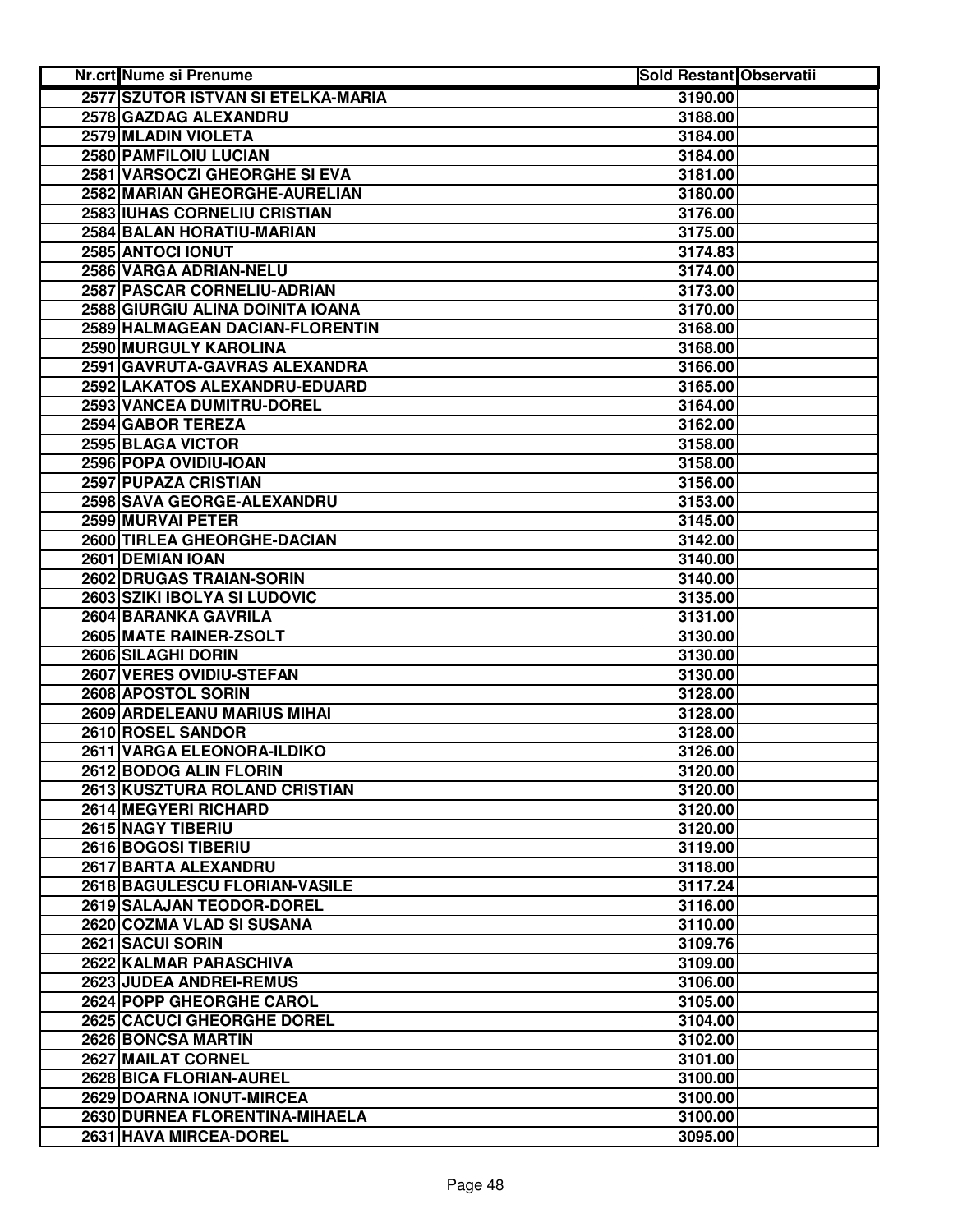| <b>Nr.crt Nume si Prenume</b>                   | <b>Sold Restant Observatii</b> |  |
|-------------------------------------------------|--------------------------------|--|
| 2632 KONKOLY RICHARD                            | 3095.00                        |  |
| 2633 REZMUVES TUDOR-GHEORGHE                    | 3094.00                        |  |
| 2634 IONOI-PERET LEONTIN-VALERIU                | 3093.76                        |  |
| 2635 GABOR MINDRA                               | 3090.00                        |  |
| 2636 ISZTOIKA GABOR                             | 3090.00                        |  |
| 2637 GHERDAN LAVINIA RAMONA                     | 3086.00                        |  |
| 2638 TOCA MONICA                                | 3085.00                        |  |
| 2639 KELEMEN LASZLO - INTREPRINDERE INDIVIDUALA | 3084.00                        |  |
| 2640 DASCAL-KASZONI GAVRIL-GHEORGHE             | 3080.00                        |  |
| 2641 EDU DORINEL                                | 3078.00                        |  |
| 2642 CRET MIHAI SI EUGENIA                      | 3077.00                        |  |
| 2643 BOCHIS DOREL                               | 3075.00                        |  |
| 2644 TIRPE CALIN                                | 3074.00                        |  |
| 2645 HAIDUC CALIN DANIEL                        | 3069.00                        |  |
| 2646 LUPARU ALEXANDRINA                         | 3069.00                        |  |
| 2647 UNGUREANU MELINDA                          | 3068.00                        |  |
| 2648 LETEA GHEORGHE CAB. AV.                    | 3066.00                        |  |
| 2649 MAGYARI EDMOND-ROMEO                       | 3065.00                        |  |
| 2650 OZ ISMAIL                                  | 3065.00                        |  |
| 2651 CALIN VASILE                               | 3064.00                        |  |
| 2652 GAL CRISTIAN-FLORIN                        | 3062.73                        |  |
| <b>2653 VURA NORBERT TIBERIU</b>                | 3062.00                        |  |
| <b>2654 BARANKA CATALINA</b>                    | 3061.00                        |  |
| 2655 MOISI AVRAM                                | 3059.00                        |  |
| 2656 TOCILA ANGELA-MARIANA                      | 3057.00                        |  |
| 2657 SPIRU ANGELICA-LUCIA                       | 3055.43                        |  |
| 2658 BERTALAN LASZLO                            | 3050.00                        |  |
| 2659 GHEORGHE SIMONA ADRIENNE                   | 3050.00                        |  |
| 2660 LACZIKO VARVARA                            | 3050.00                        |  |
| 2661 MOHD SAID MOHD ABU MAHFOUZ                 | 3050.00                        |  |
| 2662 NEGRU GEORGE-NICOLAE                       | 3050.00                        |  |
| 2663 PRECUP PETRICA SORIN                       | 3048.00                        |  |
| 2664 BUIE GIGEL-MIREL                           | 3043.00                        |  |
| 2665 GABORAS SERGIU                             | 3040.00                        |  |
| 2666 DOJCINOVIC NEVEN                           | 3039.00                        |  |
| 2667 COITA STEFAN MARIUS DA MARIO I I           | 3038.00                        |  |
| 2668 MOLNAR ERIKA                               | 3038.00                        |  |
| 2669 VATAMAN GHEORGHE                           | 3038.00                        |  |
| 2670 AMBRO VASILE                               | 3036.00                        |  |
| 2671 VLAD IONEL                                 | 3034.00                        |  |
| 2672 HADI BELA                                  | 3031.51                        |  |
| 2673 BARANKA GAVRIL                             | 3030.00                        |  |
| 2674 CORODI AUREL                               | 3030.00                        |  |
| 2675 GAVRIS DANIEL                              | 3030.00                        |  |
| 2676 MIHALCA DANA-MIRABELA                      | 3026.00                        |  |
| 2677 LAKATOS RITA                               | 3025.00                        |  |
| 2678 TUREAN NICOLETA                            | 3023.00                        |  |
| 2679 CARLIG AUREL-EUGEN                         | 3021.00                        |  |
| 2680 MARINCAS SZILVIA                           | 3021.00                        |  |
| 2681 NAGHIU DORIN                               | 3020.00                        |  |
| 2682 BUCUR ADRIAN SI FLORICA                    | 3018.00                        |  |
| 2683 DARABAN REMUS-IONUT                        | 3018.00                        |  |
| 2684 KOVACS IRMA-ROZALIA                        | 3016.00                        |  |
| 2685 MARCON DANIEL                              | 3014.00                        |  |
| 2686 PASC RAUL-PAUL                             | 3014.00                        |  |
|                                                 |                                |  |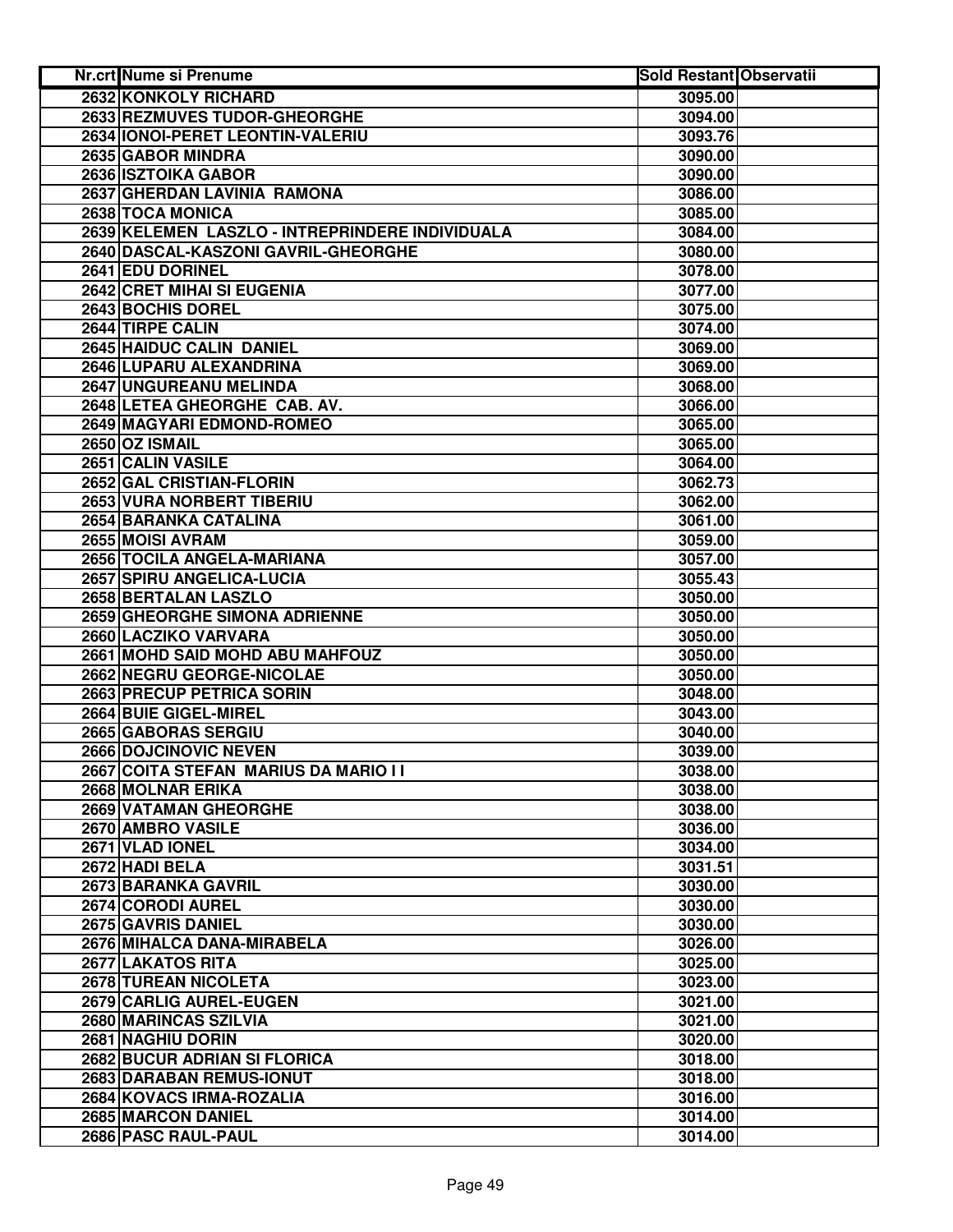| <b>Nr.crt Nume si Prenume</b>                            | <b>Sold Restant Observatii</b> |  |
|----------------------------------------------------------|--------------------------------|--|
| 2687 SAITOS OCTAVIAN ALEXANDRU                           | 3014.00                        |  |
| 2688 SCORTE ANA                                          | 3014.00                        |  |
| 2689 LUP IOANA ADELINA                                   | 3013.00                        |  |
| 2690 OLAH HORATIU ALEXANDRU                              | 3010.00                        |  |
| 2691 PASCA IOAN                                          | 3009.91                        |  |
| 2692 KULPINSZKI MIHALY                                   | 3008.00                        |  |
| 2693 PAPP LASZLO-SANDOR SI LILIANA                       | 3008.00                        |  |
| 2694 FOIA SERGIU-COSMIN                                  | 3005.00                        |  |
| 2695 MUT GHEORGHE                                        | 3005.00                        |  |
| 2696 PALADE PAULA ALEXANDRA                              | 3003.00                        |  |
| 2697 GABOR IANCU                                         | 3002.00                        |  |
| 2698 OLAR LIANA                                          | 3002.00                        |  |
| 2699 BACIU IONUT-CALIN                                   | 3000.00                        |  |
| 2700 BOJANI SORIN GHEORGHE                               | 3000.00                        |  |
| 2701 ESER REMZI                                          | 3000.00                        |  |
| 2702 FLONTA RAMONA IOANA                                 | 3000.00                        |  |
| 2703 GABOR BANO                                          | 3000.00                        |  |
| 2704 HAICAI IOAN                                         | 3000.00                        |  |
| 2705 MADUTA CATALIN ADRIAN                               | 3000.00                        |  |
| 2706 MOISA ADRIAN-ILIE                                   | 3000.00                        |  |
| 2707 MOLNAR MARIAN-GABRIEL                               | 3000.00                        |  |
| 2708 ONITA MARIA-TUNDE                                   | 3000.00                        |  |
| 2709 ONYEZEBE NONSO GODWIN                               | 3000.00                        |  |
| 2710 POPA DOREL SEBASTIAN                                | 3000.00                        |  |
| 2711 CABA CORNEL                                         | 2999.25                        |  |
| 2712 RATIU ANA                                           | 2997.00                        |  |
| 2713 MILIAN FLORIAN LAZAR                                | 2995.00                        |  |
| 2714 SOCIETATE PROF. NOTARIALA PANA FLORIN SI PANA LAURA | 2995.00                        |  |
| 2715 CIOCAN DANUT ADRIAN                                 | 2993.00                        |  |
| 2716 SZABO ATTILA                                        | 2993.00                        |  |
| 2717 CRISAN SERGIU-FLORIN                                | 2991.76                        |  |
| 2718 BARNA IOAN-DORIN                                    | 2988.00                        |  |
| 2719 CABA ALIN GABRIEL                                   | 2985.33                        |  |
| 2720 BERKI ROBERT                                        | 2985.00                        |  |
| 2721 GHINDEA DORU-ADRIAN                                 | 2981.97                        |  |
| 2722 ISZTOIKA LUDOVIC                                    | 2980.00                        |  |
| 2723 JONAS MELINDA-MARIA                                 | 2978.60                        |  |
| 2724 BOROS DAN ALEXANDRU                                 | 2978.00                        |  |
| 2725 COROI LUCIAN-MIRCEA                                 | 2976.00                        |  |
| 2726 MAN GABRIEL-COSMIN SI MARIA-SIMONA                  | 2975.00                        |  |
| 2727 UDREA ANTON-AURELIAN- MARIUS                        | 2975.00                        |  |
| 2728 TITI ROBERT                                         | 2972.00                        |  |
| 2729 BATRANA POPA OVIDIU                                 | 2970.00                        |  |
| 2730 SZABO-LUNG DIANA-CRISTINA                           | 2968.00                        |  |
| 2731 FILIMON ARMIN-MARIUS                                | 2967.00                        |  |
| 2732 SUCIU DAVID GABRIEL                                 | 2966.00                        |  |
| 2733 LONTIS STEFAN-CATALIN                               | 2965.00                        |  |
| 2734 MODOG ROMEO-FELIX                                   | 2964.00                        |  |
| 2735 TELEKI MIHAI-ROBERT-SAMUIL                          | 2961.00                        |  |
| 2736 VEKERDI ATTILA                                      | 2961.00                        |  |
| 2737 JENEI GYORGY                                        | 2960.00                        |  |
| 2738 MEZEI VICTOR                                        | 2960.00                        |  |
| 2739 MICULA-COCIUBAN GHEORGHE SORIN                      | 2960.00                        |  |
| 2740 VASIU EMIL                                          | 2960.00                        |  |
| 2741 MOLNAR CAROL LADISLAU                               | 2959.00                        |  |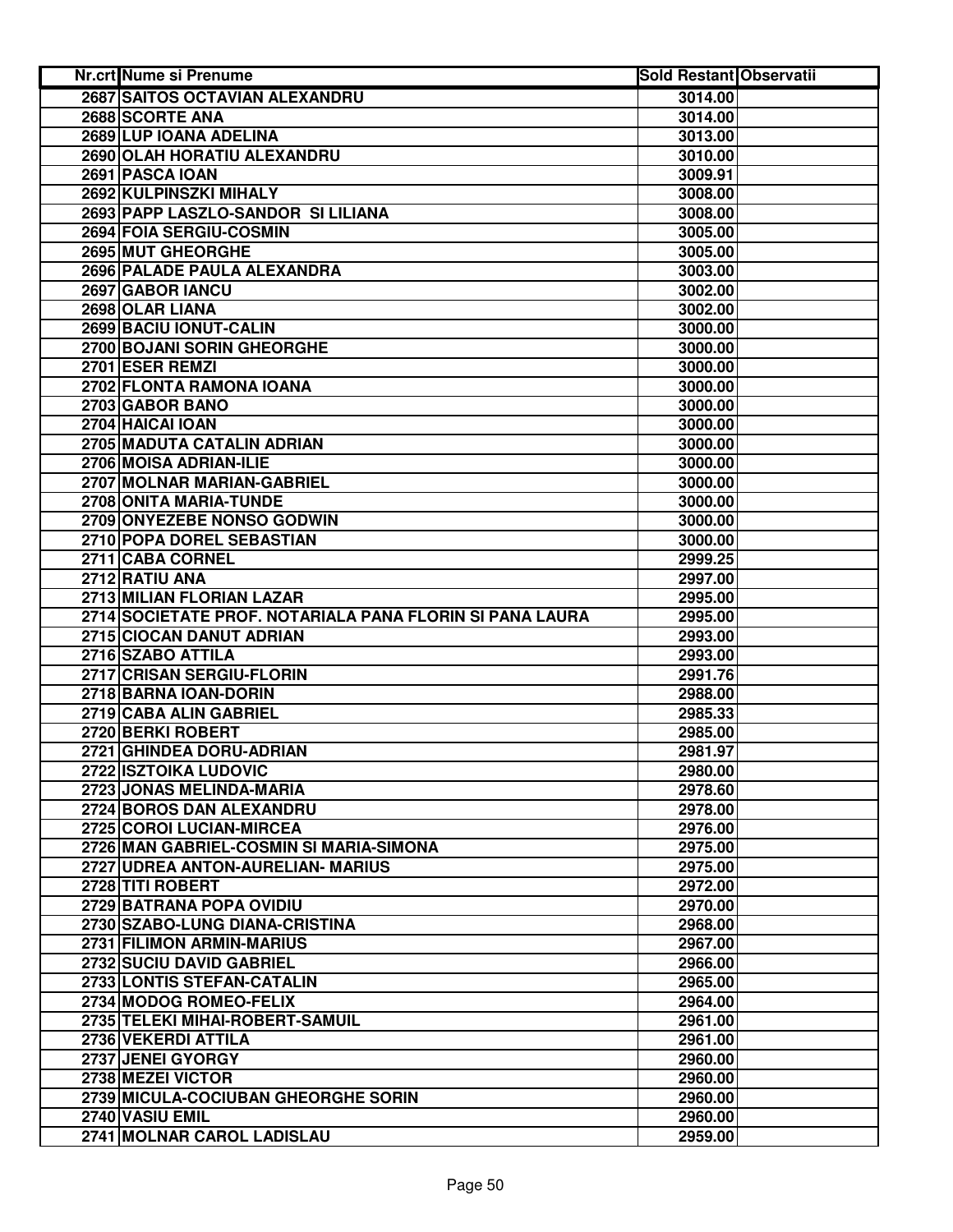| <b>Nr.crt Nume si Prenume</b>                    | <b>Sold Restant Observatii</b> |  |
|--------------------------------------------------|--------------------------------|--|
| 2742 BANCESCU COSMIN                             | 2957.00                        |  |
| 2743 BELCE STEFAN                                | 2955.00                        |  |
| 2744 CATANA ALEXANDRU SI FLOAREA                 | 2954.00                        |  |
| 2745 SUTEU OVIDIU-HORIA                          | 2952.00                        |  |
| 2746 VARGA AUGUSTIN                              | 2952.00                        |  |
| 2747 BAHICA VASILE                               | 2950.00                        |  |
| 2748 KEREZSI RUDOLF                              | 2950.00                        |  |
| 2749 NEGRU NICOLAE                               | 2948.00                        |  |
| 2750 MARGA ION SI MARIA                          | 2947.00                        |  |
| 2751 GRAUR MARIANA                               | 2945.00                        |  |
| 2752 TULKOS ROMEO EMERIC                         | 2942.00                        |  |
| 2753 CIUCIU MARCEL                               | 2940.00                        |  |
| 2754 FURTOS CALIN DAN                            | 2937.00                        |  |
| 2755 MARCUS CLAUDIU ADRIAN                       | 2937.00                        |  |
| 2756 BACIU-POPA RODICA-MARIA                     | 2933.00                        |  |
| 2757 SECOSAN NICOLAE-SEBASTIAN                   | 2931.00                        |  |
| 2758 GABOR STEFAN                                | 2930.00                        |  |
| 2759 SZUCS GYULA-ATTILA                          | 2930.00                        |  |
| 2760 KALMAR ZSOLT-ENDRE                          | 2928.00                        |  |
| 2761 IZSAK GHEORGHE                              | 2927.00                        |  |
| 2762 MORAR VIORICA                               | 2925.00                        |  |
| 2763 TET BENIAMIN CRISTIAN                       | 2924.00                        |  |
| 2764 BERGER SANDOR-DAVID                         | 2920.00                        |  |
| 2765 MEZA MARIA SI CONSTANTIN                    | 2920.00                        |  |
| 2766 POPOVICIU ALEXANDRU-ROMULUS                 | 2920.00                        |  |
| 2767 GAL LEVENTE-LUDOVIC                         | 2919.00                        |  |
| 2768 GABOR ANDREI                                | 2917.00                        |  |
| 2769 TIODAR ILIE                                 | 2914.00                        |  |
| 2770 VLAS MARIAN-MANUEL                          | 2914.00                        |  |
| 2771 CURTA BUJOR-MUGUREL-IOSIF                   | 2913.50                        |  |
| 2772 BULACA RAUL COSMIN                          | 2912.00                        |  |
| 2773 VARGA RUDOLF                                | 2912.00                        |  |
| 2774 MOHAMED ELMAHDI-HASSAN OSMAN                | 2911.81                        |  |
| 2775 CODREA MARIAN VIOREL                        | 2910.00                        |  |
| 2776 OTVOS VERA                                  | 2910.00                        |  |
| 2777 REZMUVES ROBERT                             | 2910.00                        |  |
| 2778 STEFAN FLORIAN                              | 2910.00                        |  |
| 2779 TOTH EDUARD                                 | 2910.00                        |  |
| 2780 FLEFLE OCTAVIAN-RAZVAN SI ADRIANA-SANDA     | 2909.00                        |  |
| 2781 MARINCEAN DORU-GEORGE SI DIANA              | 2907.63                        |  |
| 2782 BENE LORAND-CSABA                           | 2905.00                        |  |
| 2783 GAVRUTA MARIUS-IOAN                         | 2905.00                        |  |
| 2784 TAPOS TEODORA-ELENA                         | 2905.00                        |  |
| 2785 P.F.A. CUCURUZAN OVIDIU                     | 2902.00                        |  |
| 2786 ROSTAS MARIA                                | 2902.00                        |  |
| 2787 BLAGA DANIEL                                | 2900.00                        |  |
| 2788 DEHELEAN ALIN-SEBASTIAN SI GEORGETA-AURELIA | 2900.00                        |  |
| 2789 DEJI VIOREL                                 | 2900.00                        |  |
| 2790 CIOBAN CONSTANTIN                           | 2899.74                        |  |
| 2791 FEIER ANNAMARIA                             | 2896.00                        |  |
| 2792 BUSTEA MARIANA OLIMPIA                      | 2894.00                        |  |
| 2793 MURESAN ALIN IOAN                           | 2892.00                        |  |
| 2794 TOTH JENO                                   | 2892.00                        |  |
| 2795 MELAN ANAMARIA                              | 2891.00                        |  |
| 2796 CHIRIAC LENUTA-FLORENTINA                   | 2890.00                        |  |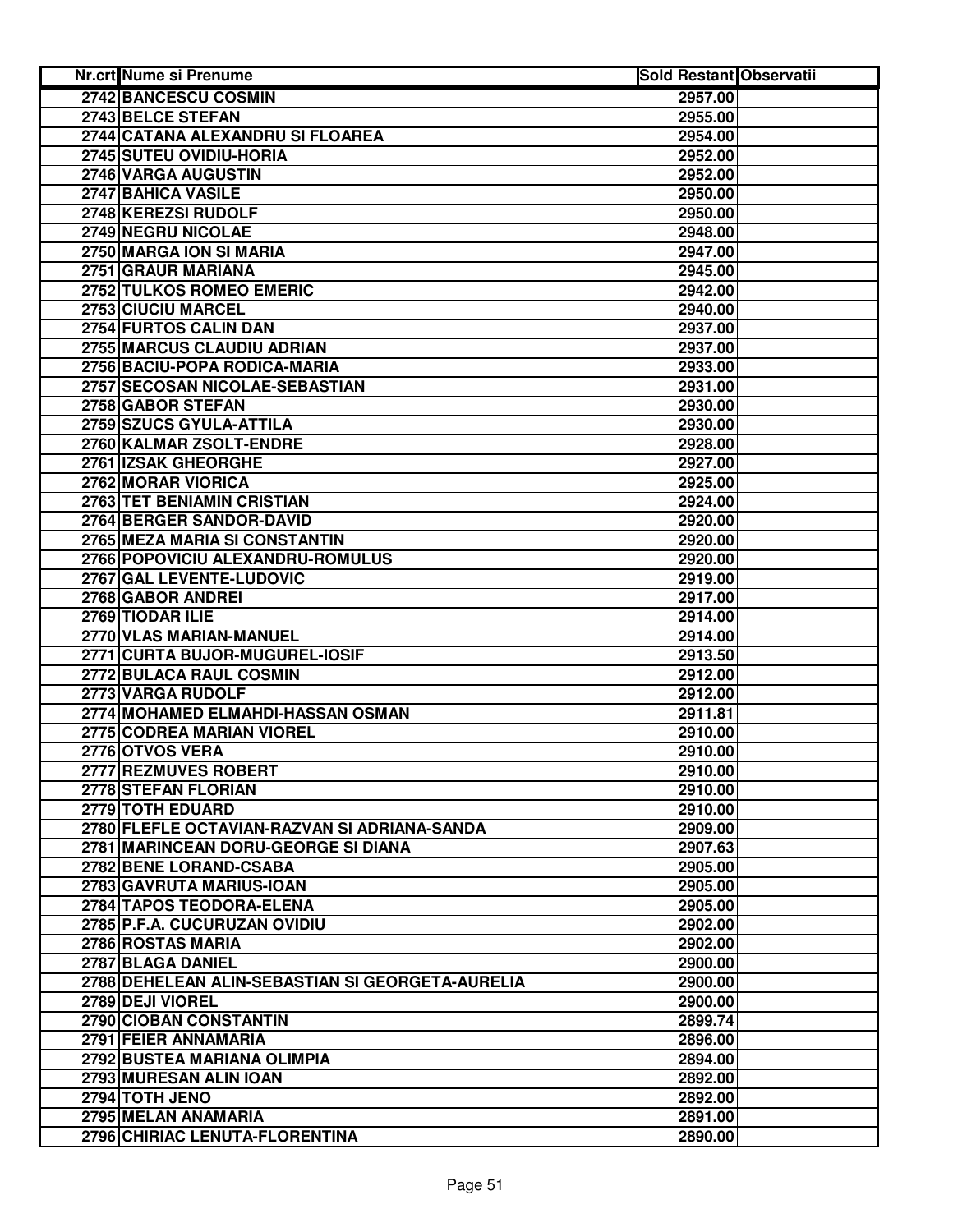| Nr.crt Nume si Prenume                              | <b>Sold Restant Observatii</b> |  |
|-----------------------------------------------------|--------------------------------|--|
| 2797 MARINCAT IONEL                                 | 2889.00                        |  |
| 2798 COSTEA CRISTIAN DANUT                          | 2888.00                        |  |
| 2799 GANTOUS BSHARA                                 | 2888.00                        |  |
| 2800 CIARNAU GHEORGHE-DORIN                         | 2885.00                        |  |
| 2801 SUCIU IOAN                                     | 2885.00                        |  |
| 2802 PAUNESCU SERGIU-NICOLAE                        | 2884.00                        |  |
| 2803 GRADINARU GHEORGHE-BOGDAN                      | 2881.00                        |  |
| 2804 BADOIU EUGEN SI SANDA                          | 2875.00                        |  |
| 2805 LAZAR IOAN GAVRIL                              | 2875.00                        |  |
| 2806 BALINT BOGDAN-OVIDIU                           | 2874.00                        |  |
| 2807 KOVACS LEVENTE-GYULA                           | 2874.00                        |  |
| 2808 BORBELYI ALEXANDRU SI SAS MAGDOLNA             | 2873.00                        |  |
| 2809 MINDRUTIU PETRU PAL                            | 2870.00                        |  |
| 2810 PLASTIN ADRIAN FLORIN                          | 2869.54                        |  |
| 2811 ZIGREA DANUT VICTOR                            | 2868.00                        |  |
| 2812 CACUCI ADINA-LUCIA SI GHEORGHE                 | 2864.00                        |  |
| 2813 RADU VLAD-IONUT                                | 2864.00                        |  |
| 2814 PELE IOAN                                      | 2863.00                        |  |
| 2815 DUDAS ANDRAS SI GABRIELA                       | 2861.00                        |  |
| 2816 GANEA GHEORGHE                                 | 2861.00                        |  |
| 2817 BONDAR IOSIF-TIBERIU                           | 2860.00                        |  |
| 2818 CIOBANUCA VALERICA                             | 2860.00                        |  |
| 2819 CUC ADRIAN-NICOLAE                             | 2860.00                        |  |
| 2820 PAUL BALINT                                    | 2860.00                        |  |
| 2821 GABOR RUPI                                     | 2859.00                        |  |
| 2822 MAZILU CONSTANTIN-GHEORGHE SI GABRIELA-CLAUDIA | 2859.00                        |  |
| 2823 SASCA RAUL - BOGDAN                            | 2859.00                        |  |
| 2824 COLTA ELISABETA                                | 2857.00                        |  |
| 2825 CRISTE MIHAI-ANDREI                            | 2856.00                        |  |
| 2826 ENACHE DANIELA-LOREDANA                        | 2856.00                        |  |
| 2827 POP THOMAS MICHAEL                             | 2855.00                        |  |
| 2828 CUCU MIHAI SABIN                               | 2853.00                        |  |
| 2829 MARISCAS - DEAC CRISTINA FLORINA               | 2852.00                        |  |
| 2830 HORVAT FLAVIUS-CODRUT                          | 2851.00                        |  |
| 2831 SACACI ALEXANDRU-MARCEL                        | 2851.00                        |  |
| 2832 BUZI AMBRUS                                    | 2850.00                        |  |
| 2833 CANDIT INA                                     | 2850.00                        |  |
| 2834 MORAR GABRIELA-AV                              | 2850.00                        |  |
| 2835 POPA FLORIAN SI EVA                            | 2850.00                        |  |
| 2836 POP DRAGOMIR                                   | 2849.94                        |  |
| 2837 POPOVICIU-DIACONESCU DACIAN                    | 2848.00                        |  |
| 2838 STOICA IANCU                                   | 2848.00                        |  |
| 2839 ARON ALEXANDRU-ILIE                            | 2844.00                        |  |
| 2840 BUHAS DIANA-RODICA                             | 2844.00                        |  |
| 2841 PENTIE RADU-BOGDAN                             | 2842.00                        |  |
| 2842 POINAR DUMITRU-ADRIAN                          | 2839.00                        |  |
| 2843 VARGA VICTOR                                   | 2834.00                        |  |
| 2844 SZTANKOVITS ALEXANDRU                          | 2832.00                        |  |
| 2845 BAN LUCIAN-IONUT                               | 2831.00                        |  |
| 2846 BOT ADRIAN MIRCEA                              | 2831.00                        |  |
| 2847 HAIAS EMIL                                     | 2830.00                        |  |
| 2848 IANCAU IOAN-ANDREI                             | 2830.00                        |  |
| 2849 VARGA DANIEL-KAROLY                            | 2830.00                        |  |
| 2850 HALASZ ELISABETA                               | 2828.00                        |  |
| 2851 SANDRA SERGIU NICOLAE                          | 2826.00                        |  |
|                                                     |                                |  |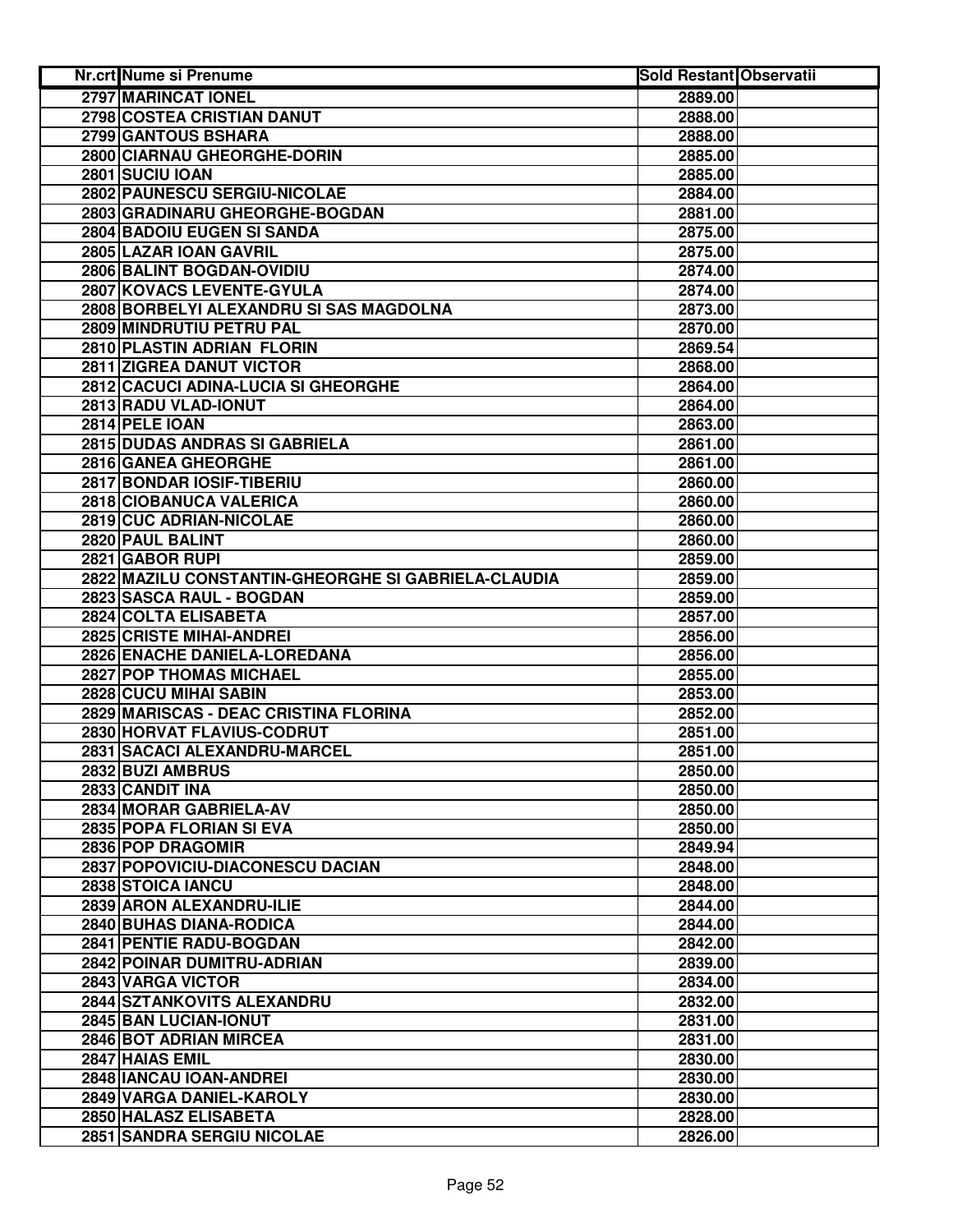| Nr.crt Nume si Prenume             | <b>Sold Restant Observatii</b> |  |
|------------------------------------|--------------------------------|--|
| 2852 ERDEI ADALBERT                | 2825.00                        |  |
| 2853 ARNOCZKI EUGEN                | 2821.00                        |  |
| 2854 GALE ALIN-MARIUS              | 2820.00                        |  |
| 2855 HADADE FLORIN-NICOLAE         | 2820.00                        |  |
| 2856 OSVALD IREN                   | 2820.00                        |  |
| 2857 ROSSI STEFAN-LEONTIN          | 2817.00                        |  |
| 2858 SZEBENI GYONGYI SI SANDOR     | 2817.00                        |  |
| 2859 GABOR IOAN                    | 2814.00                        |  |
| 2860 LUNCAN IOANA-ELENA            | 2813.00                        |  |
| 2861 CUC FLORIAN SI ANA            | 2811.00                        |  |
| 2862 COZAC IOAN CLAUDIU SI FLORINA | 2810.00                        |  |
| 2863 LAKATOS JOZSEF-ROBERT         | 2810.00                        |  |
| 2864 SZABO ERIKA                   | 2809.00                        |  |
| 2865 CIORDAS CATALIN-BOGDAN        | 2808.50                        |  |
| 2866 BUTA CALIN MIHAI              | 2808.00                        |  |
| 2867 GHITA STELIAN MIRCEA          | 2807.00                        |  |
| 2868 LACATUS FLORIAN               | 2805.00                        |  |
| 2869 ROSTAS CRISAN                 | 2805.00                        |  |
| 2870 VARGA CSONGOR-BELA            | 2805.00                        |  |
| 2871 CHHATARPAL SINGH              | 2802.00                        |  |
| 2872 BOGDAN MARIA                  | 2801.00                        |  |
| 2873 SZENTIVANYI ELISABETA-ANDREA  | 2800.86                        |  |
| <b>2874 BALOGH VICTOR-ANDRAS</b>   | 2800.00                        |  |
| 2875 GABOR STEFAN                  | 2800.00                        |  |
| 2876 JURCA SORIN-GHEORGHE          | 2800.00                        |  |
| 2877 MORARU CIPRIAN MARIAN         | 2800.00                        |  |
| 2878 VALCIU MIHAI DOREL            | 2800.00                        |  |
| 2879 VARGA ISTVAN-SANDOR           | 2800.00                        |  |
| 2880 TURAN YUSUF                   | 2798.00                        |  |
| 2881 GYURKUCZA GYORGY              | 2795.00                        |  |
| 2882 PLESA NICOLAE-DORIN           | 2792.00                        |  |
| 2883 ASTALAS CLAUDIU- PETRU        | 2790.00                        |  |
| 2884 BARA MIRCEA                   | 2790.00                        |  |
| 2885 LUPU ADRIAN-NICOLAE           | 2790.00                        |  |
| 2886 PIHENI ISTVAN                 | 2790.00                        |  |
| 2887 MALITA AUGUSTIN               | 2787.00                        |  |
| 2888 UNGUR MIRCEA ADRIAN           | 2787.00                        |  |
| 2889 MOISI CRISTIAN-DANIEL         | 2786.00                        |  |
| 2890 POPA GHEORGHE                 | 2783.00                        |  |
| 2891 SIMION STEFAN                 | 2782.00                        |  |
| 2892 ARVAI CRISTIAN GHEORGHE       | 2778.00                        |  |
| 2893 DINCA VALERICA                | 2776.00                        |  |
| 2894 LAZAU MARIN                   | 2776.00                        |  |
| 2895 RADOVICI CIPRIAN ADRIAN       | 2775.16                        |  |
| 2896 FASIE CORNELIA SI RADU        | 2775.00                        |  |
| 2897 SARKADI ATTILA                | 2775.00                        |  |
| 2898 VASS RUDOLF                   | 2775.00                        |  |
| 2899 PASCA OVIDIU-ALIN             | 2773.00                        |  |
| <b>2900 SIMUT LUCIAN</b>           | 2768.00                        |  |
| 2901 HERMAN FERENC-ATTILA          | 2766.00                        |  |
| 2902 CHIS DOREL CLAUDIU            | 2765.00                        |  |
| 2903 ZUCHIATHI CSABA-ZOLTAN        | 2765.00                        |  |
| 2904 ROSTAS AVERESCU               | 2762.00                        |  |
| 2905 BUZGUTA JAN-SEBASTIAN ARON    | 2760.00                        |  |
| 2906 LAZAR NICOLAE COSMIN          | 2760.00                        |  |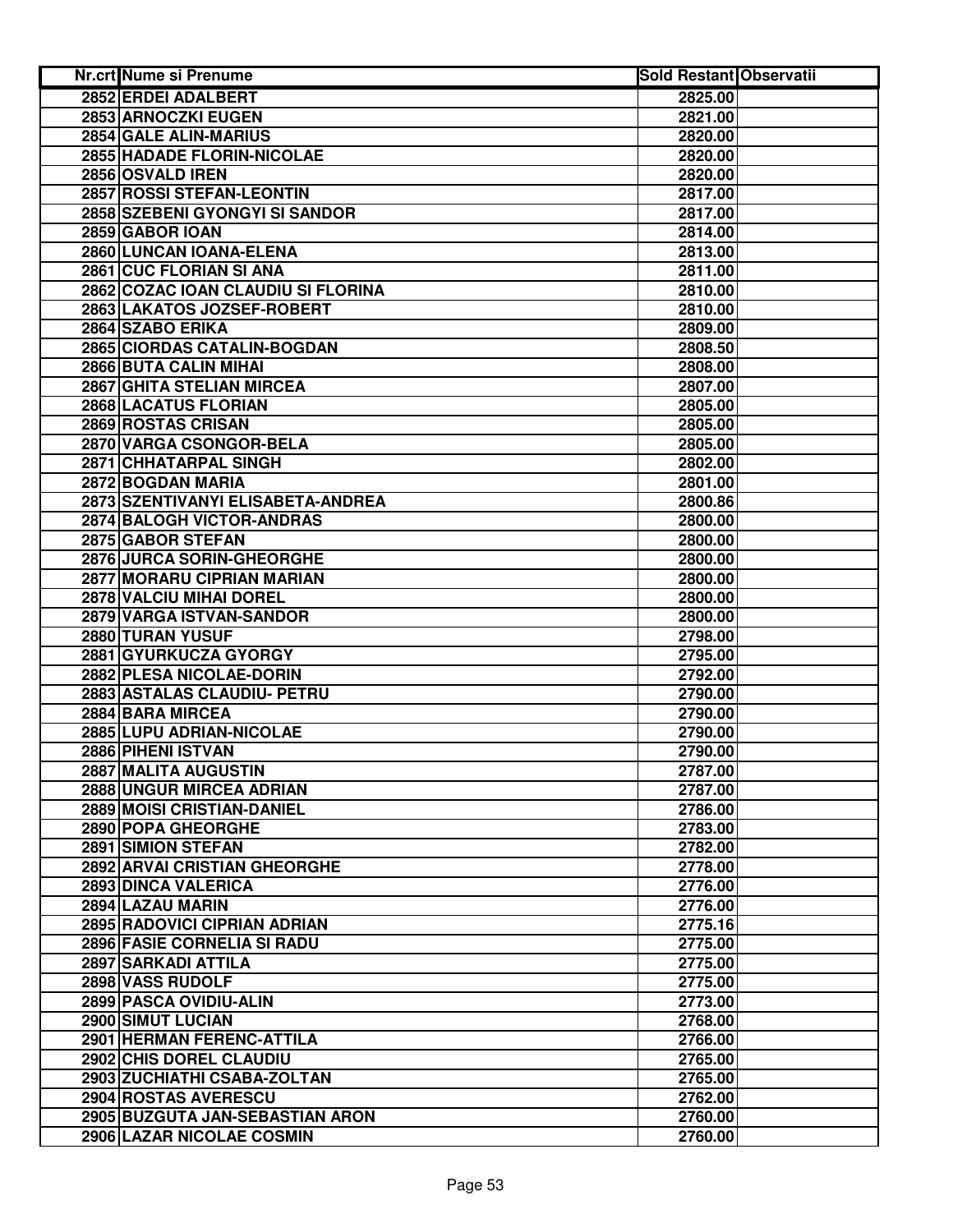| <b>Nr.crt Nume si Prenume</b>        | <b>Sold Restant Observatii</b> |  |
|--------------------------------------|--------------------------------|--|
| 2907 UIVAROSAN COSMIN HORATIU DACIAN | 2758.12                        |  |
| 2908 HAJYAHYA CERASELA-IOANA         | 2753.00                        |  |
| 2909 TOTH OLIVER                     | 2753.00                        |  |
| 2910 MADA IOANA-COSMINA              | 2752.00                        |  |
| 2911 PONTOS ADRIAN-BOGDAN            | 2752.00                        |  |
| 2912 ABU KRENAT TAHA                 | 2750.00                        |  |
| 2913 GORDAN IOANA MARINELA           | 2750.00                        |  |
| 2914 MAGHIAR DARIUS                  | 2750.00                        |  |
| 2915 TENCHE CRISTIAN-DUMITRU         | 2748.00                        |  |
| 2916 OLAH ALEXANDRU IOAN             | 2746.00                        |  |
| 2917 BOROS LASZLO                    | 2745.00                        |  |
| 2918 MACARIE NORBERT                 | 2744.00                        |  |
| 2919 SARCA EUGENIA                   | 2743.00                        |  |
| 2920 BINET GIORGIAN SERBAN STEFAN    | 2742.00                        |  |
| 2921 POP ALEXANDRU-CONSTANTIN        | 2741.00                        |  |
| 2922 MASCAS MIHAI                    | 2740.00                        |  |
| 2923 BALAN RUDOLF-CONSTANTIN         | 2738.00                        |  |
| 2924 LUKACS LUDOVIC-ZOLTAN           | 2738.00                        |  |
| 2925 BOBSEA FLORIN                   | 2737.00                        |  |
| 2926 NONEA MARIANA                   | 2736.00                        |  |
| 2927 CIORINGAN IOAN SI ADRIANA       | 2735.00                        |  |
| 2928 CANALAS SERGIU-ALEX             | 2734.00                        |  |
| 2929 GABOR STEFAN                    | 2734.00                        |  |
| 2930 MOS SERGIU-BOGDAN               | 2734.00                        |  |
| 2931 ZGLIMBE TEODOR                  | 2734.00                        |  |
| 2932 SIME BOGDAN                     | 2733.00                        |  |
| 2933 CALO ALEXANDRU                  | 2732.70                        |  |
| 2934 BODOG ADAM                      | 2731.00                        |  |
| 2935 FEKETE BANDI PISTA CATALINA     | 2730.00                        |  |
| 2936 BULZAN TIBERIU                  | 2726.00                        |  |
| 2937 CIURAR LIZA                     | 2726.00                        |  |
| 2938 SERE PAVEL-CORNELIU SI LUCIANA  | 2726.00                        |  |
| 2939 DOMOKOS JANOS SI EVA            | 2723.00                        |  |
| 2940 MACRA GHEORGHE SI GEORGETA      | 2721.00                        |  |
| 2941 MISKOLCZI CRISTIAN-SEBASTIAN    | 2721.00                        |  |
| 2942 BUTCA CIPRIAN-IOAN              | 2720.00                        |  |
| 2943 FORIAN ATILA-IOSIF              | 2720.00                        |  |
| 2944 SERBAN GHEORGHE                 | 2720.00                        |  |
| 2945 GEREBENES IANCU                 | 2716.00                        |  |
| 2946 ROSTAS FLORIN                   | 2715.00                        |  |
| 2947 ROXIN AUREL                     | 2714.05                        |  |
| 2948 DEJEU IOAN-LIVIU                | 2714.00                        |  |
| 2949 POPA IONEL SI FLOARE            | 2711.00                        |  |
| 2950 KOVARI SANDOR                   | 2710.00                        |  |
| 2951 BIRTA IOAN SI VALERIA           | 2709.00                        |  |
| 2952 CIRSTEA CRISTIAN                | 2707.00                        |  |
| 2953 GLIGOR TRAIAN SI LENUTA         | 2707.00                        |  |
| 2954 SZABO JOZSEF                    | 2707.00                        |  |
| 2955 KRIVACS MAGDALENA-IULIANA       | 2706.00                        |  |
| 2956 CHIRILA CLAUDIU-FLORIN          | 2705.00                        |  |
| 2957 MIERAU PETRU-IOAN SI MIHAELA    | 2705.00                        |  |
| 2958 POP IOAN CRISTIAN               | 2704.50                        |  |
| 2959 BALOGH NORBERT-NANDOR           | 2704.00                        |  |
| 2960 CODRIEANU OTILIA - RAMONA       | 2704.00                        |  |
| 2961 DRONCA DACIAN                   | 2700.00                        |  |
|                                      |                                |  |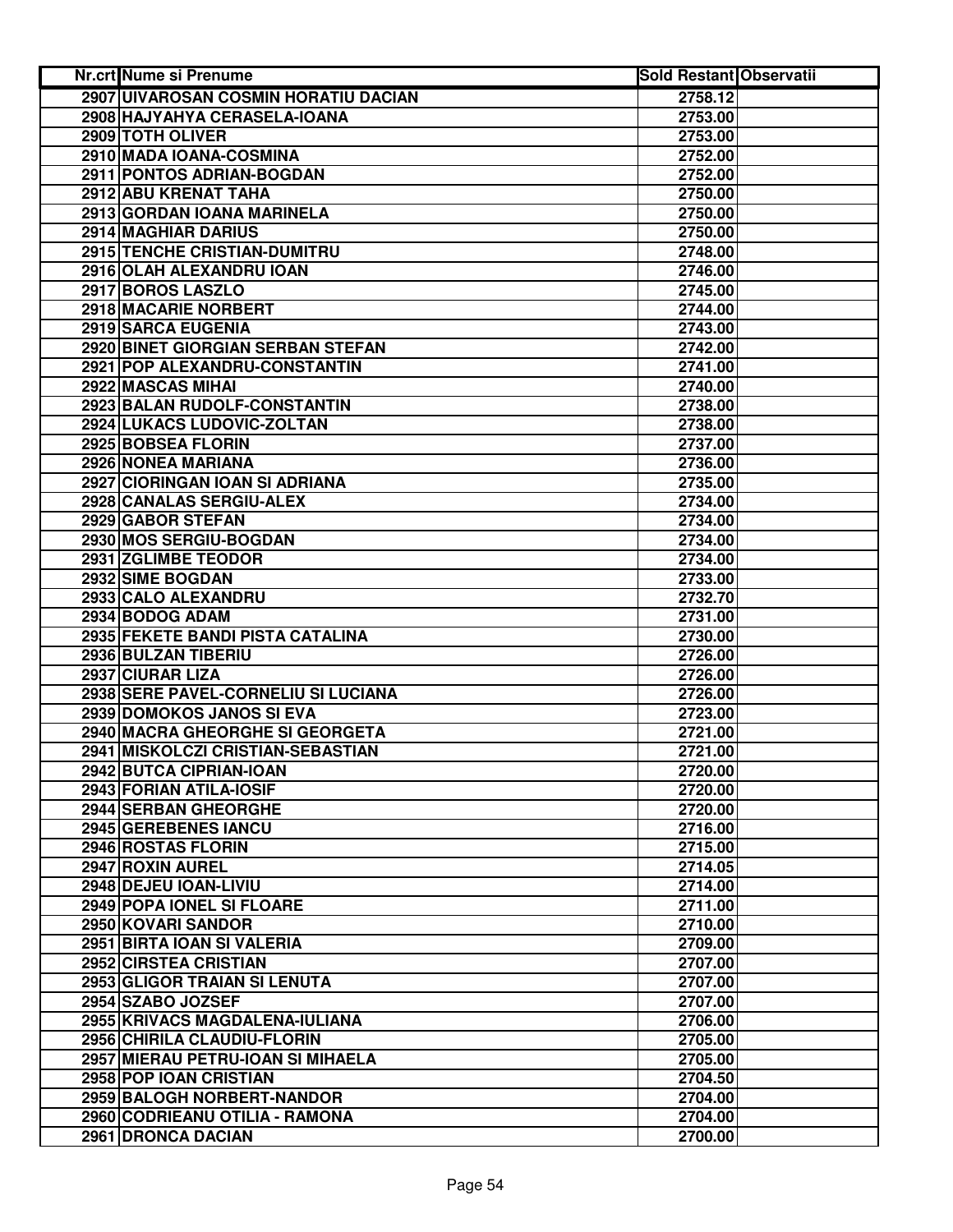| <b>Nr.crt Nume si Prenume</b>              | <b>Sold Restant Observatii</b> |  |
|--------------------------------------------|--------------------------------|--|
| 2962 VERZEA IONUT                          | 2700.00                        |  |
| 2963 CHIS RAZVAN-ADRIAN                    | 2699.47                        |  |
| 2964 SABAU VIORICA                         | 2699.00                        |  |
| 2965 BSAT MOHAMED NAZIM                    | 2695.00                        |  |
| 2966 MISTREAN GHIORGHITA SI GRIGORE        | 2695.00                        |  |
| 2967 BACIU JOITA                           | 2694.00                        |  |
| 2968 PIT COSMIN-IONUT-CIPRIAN              | 2692.60                        |  |
| 2969 CHANTUS MAIER                         | 2692.50                        |  |
| 2970 BOCSE IOAN                            | 2692.00                        |  |
| 2971 MARC LORENA                           | 2691.77                        |  |
| 2972 DIREYBATOGULLARI MEVLUT               | 2690.00                        |  |
| 2973 MIHOC DANIEL ANDREI                   | 2690.00                        |  |
| 2974 HALMAJAN CRISTIAN MIRCEA              | 2689.45                        |  |
| 2975 TIRB MARIUS                           | 2684.00                        |  |
| 2976 BILTI LUCIA MARIETA                   | 2683.00                        |  |
| 2977 MATYASI GABOR                         | 2682.00                        |  |
| 2978 TAMAS IOSIF                           | 2682.00                        |  |
| 2979 BOAMBA CRISTIAN OCTAVIAN COSMIN       | 2680.00                        |  |
| 2980 BODOG IOAN SI ELENA                   | 2680.00                        |  |
| 2981 CHISE SERBAN-CATALIN                  | 2680.00                        |  |
| 2982 CIOBOTA HORIA                         | 2680.00                        |  |
| 2983 IGNA RAZVAN COTIZO                    | 2680.00                        |  |
| 2984 MAHARA COSMINA-DACIANA                | 2680.00                        |  |
| 2985 STEFAN ADRIAN MUGUREL SI NICOLETA MIR | 2680.00                        |  |
| 2986 MOLNAR TIHAMER-ZSOLT                  | 2676.00                        |  |
| 2987 ROMAN MELANIA-GHEORGHINA              | 2675.00                        |  |
| 2988 GRAMA PAUL-OVIDIU                     | 2674.00                        |  |
| 2989 SUCIU CIPRIAN                         | 2665.00                        |  |
| 2990 CHIRITOIU OVIDIU                      | 2664.00                        |  |
| 2991 POPA VIRGIL-VALERIAN SI VIORICA       | 2664.00                        |  |
| 2992 GABOR IANCU                           | 2662.00                        |  |
| 2993 VENTEL ALEXANDRU                      | 2661.00                        |  |
| 2994 FLOREA DAN EUSEBIU                    | 2660.00                        |  |
| 2995 VODA FLORENTINA-TEODORA               | 2660.00                        |  |
| 2996 ZSEBE ARPAD SI ERZSEBET               | 2659.00                        |  |
| 2997 MOS FLAVIU RADU SI ANCA CLAUDIA       | 2658.27                        |  |
| 2998 SZENTIVANYI NICOLAE-STEFAN            | 2658.00                        |  |
| 2999 KOSZTIN LEVENTE TIBOR                 | 2656.00                        |  |
| 3000 LAKATOS RENATA                        | 2655.00                        |  |
| 3001 MARCUT AUREL-MARIN-LIVIU              | 2655.00                        |  |
| 3002 MIKLOS GABOR                          | 2655.00                        |  |
| 3003 TOROK TAMAS GYULA                     | 2652.50                        |  |
| 3004 TODORAN LIVIU                         | 2651.00                        |  |
| 3005 VASS VERONICA                         | 2650.00                        |  |
| 3006 MERCSANYI IOSIF                       | 2644.00                        |  |
| 3007 HERETIU MARIUS-CRISTIAN -NADINA -PAUL | 2643.00                        |  |
| 3008 HEREDEA CRISTIAN-PETRU                | 2642.00                        |  |
| 3009 MIKLOS ELENA SI MARTIN                | 2641.00                        |  |
| 3010 BANDI DANIEL                          | 2640.50                        |  |
| 3011 BOKA SANDOR                           | 2640.00                        |  |
| 3012 BENTE FLORIN-CRISTIAN SI LILIANA      | 2639.00                        |  |
| 3013 TENTEA CSEPEI NORMAN                  | 2639.00                        |  |
| 3014 TIGAN DUMITRU-DAN SI LUMINITA         | 2639.00                        |  |
| 3015 MEZE LUIGY-VASILE                     | 2638.00                        |  |
| 3016 OPRIS TRAIAN MIREL                    | 2638.00                        |  |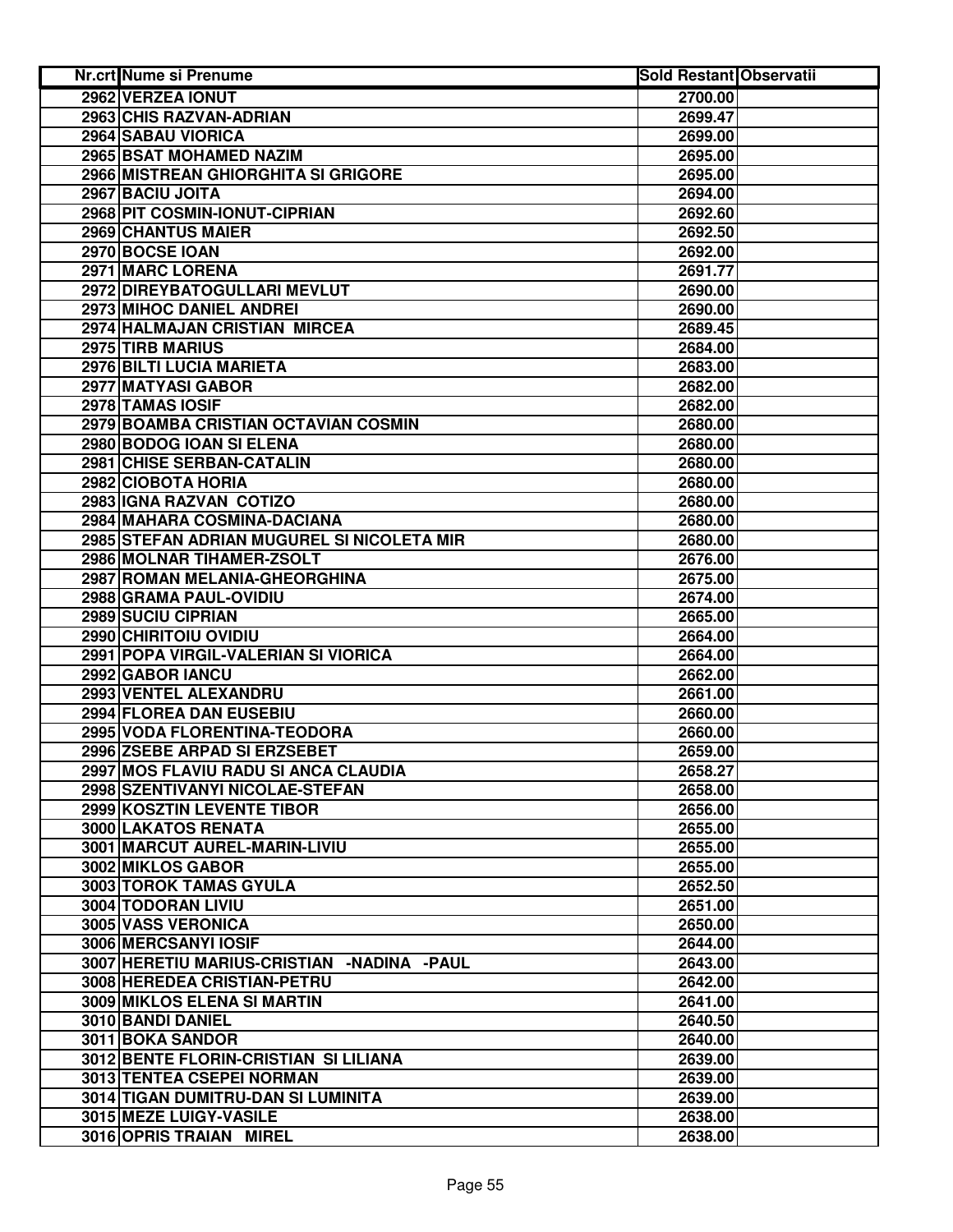| <b>Nr.crt Nume si Prenume</b>           | <b>Sold Restant Observatii</b> |  |
|-----------------------------------------|--------------------------------|--|
| <b>3017 BALA FLORIAN</b>                | 2636.00                        |  |
| 3018 VARGA SIMION                       | 2636.00                        |  |
| 3019 LAZAR TIBOR                        | 2635.00                        |  |
| 3020 VARGA ROMEO-ADRIAN                 | 2633.00                        |  |
| 3021 LACATUS ZOLTAN OLIVER              | 2631.00                        |  |
| 3022 SZABO BELA                         | 2631.00                        |  |
| 3023 KISS TIBERIU                       | 2630.00                        |  |
| 3024 MOCAN CORNELIA-DACIANA             | 2630.00                        |  |
| 3025 SZILAGYI NORBERT ISTVAN            | 2630.00                        |  |
| 3026 ZAINEA-MOLDOVAN SERGIU- EMIL       | 2630.00                        |  |
| 3027 TIRTEA FLORIAN                     | 2629.00                        |  |
| 3028 BORS IOAN-VASILE                   | 2625.00                        |  |
| 3029 LINGURAR RADU                      | 2625.00                        |  |
| 3030 GYORGY CSAKI-ISTVAN, INTREP.INDIV. | 2624.00                        |  |
| 3031 SZABO AURICA MARGHARETA            | 2623.00                        |  |
| 3032 BAICAN ANDREEA-NICOLETA            | 2621.00                        |  |
| 3033 VERES IOAN                         | 2619.00                        |  |
| 3034 KOVACS ADRIANA IRINA               | 2618.00                        |  |
| 3035 BUDA OCTAVIAN-VALENTIN SI ALIZ     | 2617.50                        |  |
| 3036 BALAJ IOSIF SI CORNELIA FLORICA    | 2615.00                        |  |
| 3037 ARDELEAN CRISTIAN MARIUS           | 2612.00                        |  |
| 3038 NAGY PARASCHIVA                    | 2612.00                        |  |
| 3039 JUDE VIOREL-DAN                    | 2610.00                        |  |
| <b>3040 POP GHEORGHE SI IOANA LIVIA</b> | 2610.00                        |  |
| 3041 LAZAR GHEORGHE-DANIEL              | 2608.00                        |  |
| 3042 SZABO EVA-IZABELA                  | 2605.00                        |  |
| 3043 LUCACIU FLORIAN                    | 2604.00                        |  |
| 3044 PASCALAU DANIEL-SORIN              | 2604.00                        |  |
| 3045 OLAH KRISZTIAN IMRE                | 2601.00                        |  |
| 3046 BOGDAN DANIELA-GABRIELA            | 2600.00                        |  |
| 3047 BOTA VIOREL                        | 2600.00                        |  |
| 3048 BUZGO AGLAIA MARIA                 | 2600.00                        |  |
| 3049 DUMITRAS ROBERT                    | 2600.00                        |  |
| 3050 ISZTOIKA SUSANA-EVA                | 2600.00                        |  |
| 3051 LETA VLAD-IULIAN                   | 2600.00                        |  |
| 3052 LUNGU IGOR-DUMITRU                 | 2600.00                        |  |
| 3053 POP DANIEL                         | 2600.00                        |  |
| 3054 STOICA STEFAN                      | 2600.00                        |  |
| <b>3055 STOLK ADRIANUS</b>              | 2600.00                        |  |
| 3056 TUSA ROLAND-LUCIAN                 | 2600.00                        |  |
| <b>3057 SILAGHI MANOELA GABRIELA</b>    | 2598.00                        |  |
| 3058 MILADI OUSSAMA                     | 2597.00                        |  |
| 3059 OLAR IOAN - ILEANA                 | 2593.00                        |  |
| 3060 BALLA DAVID                        | 2592.00                        |  |
| 3061 FALUB COSMIN-FLORIN                | 2590.00                        |  |
| 3062 HALMAJAN COSMIN-IONUT              | 2587.00                        |  |
| 3063 KRALOVSZKI ATTILA-TEOFIL           | 2585.00                        |  |
| 3064 NUT IOAN SI SILVIA                 | 2584.00                        |  |
| 3065 CIMBALA FLORIN                     | 2582.00                        |  |
| 3066 DRUGAS LUCIAN-FLORIAN SI ADRIANA   | 2581.00                        |  |
| 3067 PILINSZKY ZOLTAN                   | 2581.00                        |  |
| 3068 JUDEA FLORIN-ALEX                  | 2580.00                        |  |
| 3069 RADU OVIDIU                        | 2580.00                        |  |
| 3070 RADEANU CRISTIAN-MIHAI             | 2579.87                        |  |
| 3071 LUCACIU FILIMON-VIRGIL SI VIOLETA  | 2579.00                        |  |
|                                         |                                |  |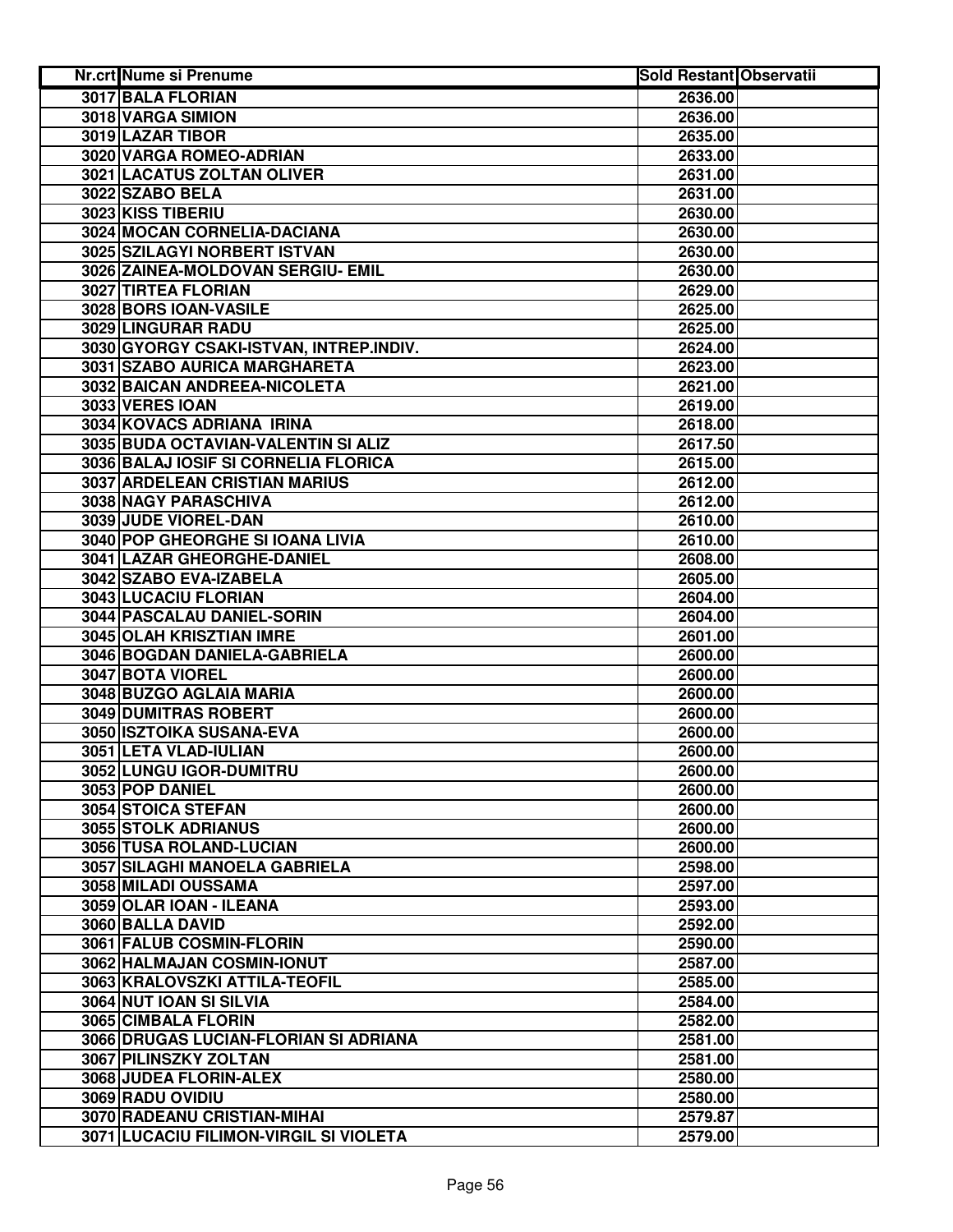| <b>Nr.crt Nume si Prenume</b>       | <b>Sold Restant Observatii</b> |  |
|-------------------------------------|--------------------------------|--|
| <b>3072 BANHAZI GHEORGHE</b>        | 2578.00                        |  |
| 3073 BERTI PARDALIAN                | 2578.00                        |  |
| 3074 SERFEZI OVIDIU-FLORIN          | 2577.00                        |  |
| 3075 MORAR IONEL SI AURICA          | 2576.00                        |  |
| 3076 MIHELE VASILE                  | 2574.00                        |  |
| 3077 CERMIAN IOSIF ROBERT           | 2572.00                        |  |
| 3078 TIRCA HORIA                    | 2572.00                        |  |
| 3079 SARAC GAVRIL ADRIAN            | 2570.00                        |  |
| 3080 DEMETER IOAN                   | 2568.67                        |  |
| 3081 IGNA VICTOR SI ELEONORA        | 2566.00                        |  |
| 3082 BOROS ANIKO-ENIKO              | 2565.00                        |  |
| 3083 SIPOS ALINA                    | 2563.00                        |  |
| 3084 ABRUDAN RADU-ALIN              | 2560.04                        |  |
| 3085 OTVOS MIKLOS                   | 2560.00                        |  |
| 3086 DUMITRESCU JAN-BOGDAN          | 2558.00                        |  |
| 3087 OROSZ GABOR                    | 2558.00                        |  |
| 3088 BERCE CATALIN-PETRU            | 2557.00                        |  |
| 3089 COVACI CORNELIA                | 2557.00                        |  |
| 3090 KOVACS VINTEA                  | 2557.00                        |  |
| 3091 ANCA ADRIAN SI CARMEN          | 2554.00                        |  |
| 3092 ZEYAD HUSSEIN SAEED ATIEH      | 2553.00                        |  |
| 3093 CAB. CONTABILITATE GUI KATALIN | 2551.00                        |  |
| 3094 LINTMAYER JOZSEF-ROBERT        | 2550.00                        |  |
| <b>3095 MARTON VIKTOR</b>           | 2550.00                        |  |
| 3096 ROSTAS COSTICA                 | 2550.00                        |  |
| 3097 BARNA FLORIAN                  | 2549.50                        |  |
| 3098 PAPAY MIHNEA-PAUL              | 2549.05                        |  |
| 3099 BANYAI VLAD                    | 2549.00                        |  |
| 3100 SEUCHE MARIA-ANA               | 2549.00                        |  |
| 3101 NAN FELICIA-RAMONA             | 2546.00                        |  |
| 3102 POP MARIA                      | 2545.00                        |  |
| 3103 TOTH ROBERT-EMERIC             | 2544.00                        |  |
| 3104 GABOR DUMITRU                  | 2542.00                        |  |
| 3105 GOCIU ALEXANDRA ANDREA         | 2541.00                        |  |
| 3106 TRUM CSABA                     | 2541.00                        |  |
| 3107 JUHASZ ZOLTAN                  | 2540.00                        |  |
| 3108 VENTEL FLORIN                  | 2540.00                        |  |
| 3109 KISS-JURGE LORAND-OSKAR        | 2539.00                        |  |
| 3110 BODOG CRISTIAN                 | 2538.00                        |  |
| 3111 LINGURAR GHEORGHE-CORNEL       | 2538.00                        |  |
| 3112 BARTOK ILEANA                  | 2536.00                        |  |
| 3113 POPA CIPRIAN-DUMITRU           | 2536.00                        |  |
| 3114 SARBA SORIN CRISTIAN           | 2535.00                        |  |
| 3115 BONCE ALIN                     | 2534.00                        |  |
| 3116 ARDELEAN FLORICA               | 2532.00                        |  |
| 3117 CHIS CORNEL - DANUT            | 2531.00                        |  |
| 3118 ISSA KHAWALED                  | 2530.00                        |  |
| 3119 RACZ CLAUDIA-IRINA             | 2527.00                        |  |
| 3120 ANDOR OLIMPIA-GABRIELA         | 2526.00                        |  |
| 3121 GABOR STEFAN                   | 2525.00                        |  |
| 3122 PALUT ANCA                     | 2523.00                        |  |
| 3123 SIMOCA VICTORIA                | 2523.00                        |  |
| 3124 BARTALIS HUNOR                 | 2520.00                        |  |
| 3125 GABOR LUDOVIC                  | 2520.00                        |  |
| 3126 GOINA NICOLETA MARIA           | 2520.00                        |  |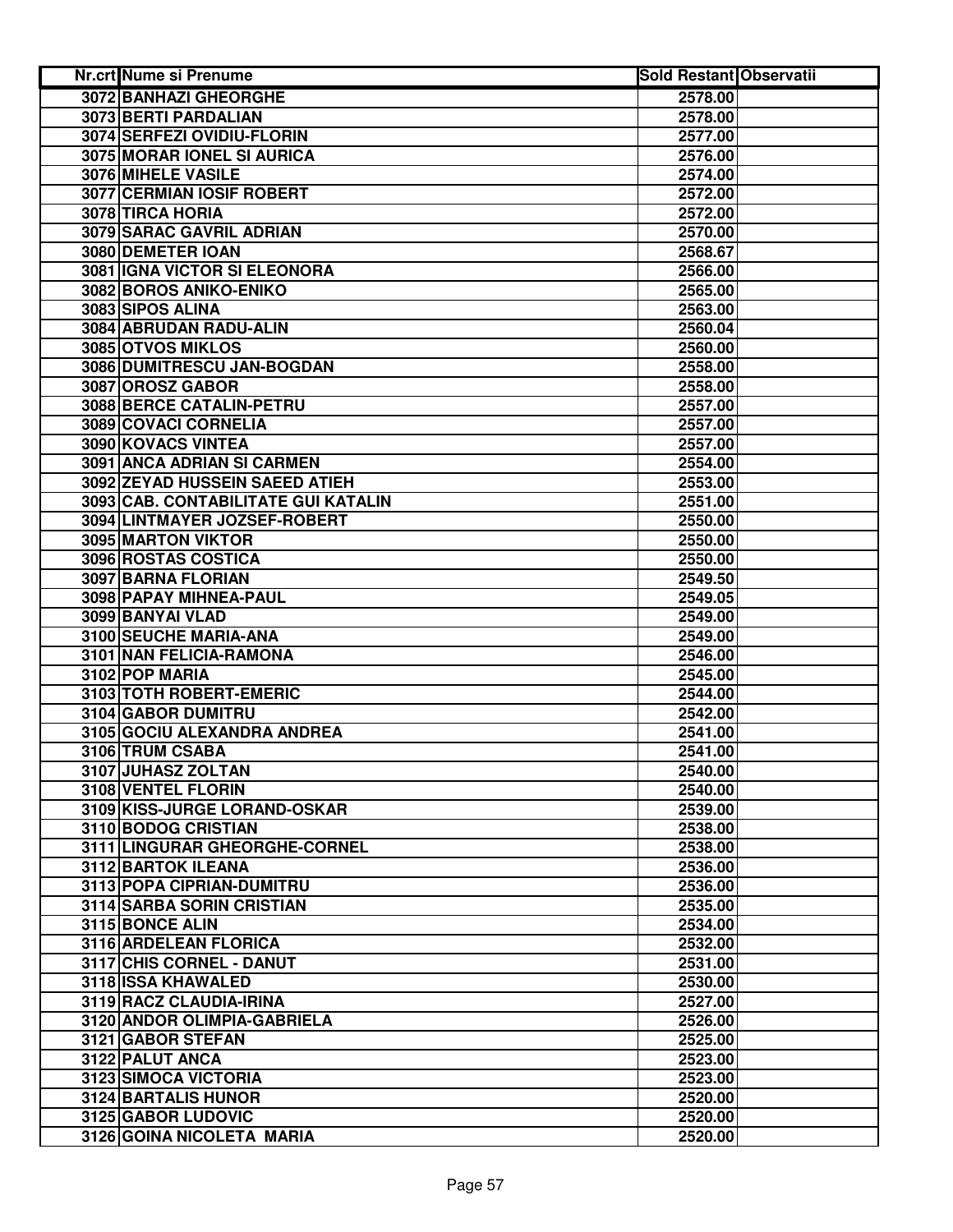| Nr.crt Nume si Prenume                        | <b>Sold Restant Observatii</b> |  |
|-----------------------------------------------|--------------------------------|--|
| 3127 MAGHIAR AUREL-MIHAI-TEODOR               | 2520.00                        |  |
| 3128 UNGUR MARINEL IOAN                       | 2517.50                        |  |
| 3129 MICLAUS VLAD SI MARIANA                  | 2516.00                        |  |
| 3130 IACOB LOREDANA-FLORENTINA SI BUDA DANIEL | 2515.00                        |  |
| 3131 JURCA SEBASTIAN-VIOREL                   | 2515.00                        |  |
| 3132 OLAR DANIEL SI LIANA                     | 2515.00                        |  |
| 3133 GURGU ANTON                              | 2514.00                        |  |
| 3134 MLENDEA ANDREI                           | 2511.00                        |  |
| 3135 GYONGYOSI MARIUS                         | 2510.21                        |  |
| 3136 BALINT ADRIANA-FELICIA                   | 2510.00                        |  |
| 3137 ONODI CRISTIAN-ROBERT                    | 2509.00                        |  |
| 3138 VASARHELYI IOSIF SI MARIA                | 2509.00                        |  |
| 3139 CUPSA IOAN                               | 2508.00                        |  |
| 3140 PODILA GEORGE MARCEL                     | 2508.00                        |  |
| 3141 GROZA ALIN                               | 2507.00                        |  |
| 3142 NEGRUT OVIDIU                            | 2507.00                        |  |
| 3143 SANDRA LUCIAN-NICOLAE                    | 2506.00                        |  |
| 3144 BAR ANDREI                               | 2505.00                        |  |
| <b>3145 SCORTE PAUL-MARIUS</b>                | 2505.00                        |  |
| 3146 DEDIU ALINA-DANIELA                      | 2503.00                        |  |
| 3147 DOMOCOS DANIEL-IONEL                     | 2503.00                        |  |
| <b>3148 FARCAS RADU</b>                       | 2502.00                        |  |
| 3149 LAKATOS ZOLTAN-JANOS SI DANIELA          | 2502.00                        |  |
| 3150 APATI ANDREEA-ELENA                      | 2500.00                        |  |
| 3151 BIRAU-IANCU IONEL                        | 2500.00                        |  |
| 3152 BOROS ANA-MARIA                          | 2500.00                        |  |
| 3153 CRACEA SERGIU-ANDREI                     | 2500.00                        |  |
| 3154 CROITORU ADRIANA-LAVINIA                 | 2500.00                        |  |
| 3155 CUC CORNELIA P.F.A.                      | 2500.00                        |  |
| 3156 FOIA CRISTIAN-DAN                        | 2500.00                        |  |
| 3157 GANTNER CAROL                            | 2500.00                        |  |
| 3158 IAKOB MIHAIL STEFAN                      | 2500.00                        |  |
| 3159 KARACSONYI CONSTANTIN                    | 2500.00                        |  |
| 3160 KELE OTTO-LASZLO                         | 2500.00                        |  |
| 3161 KIS IOZSEF                               | 2500.00                        |  |
| 3162 LASZLO MIKLOS-ZOLTAN                     | 2500.00                        |  |
| 3163 LESAK IOZSEF                             | 2500.00                        |  |
| 3164 PINTEAN RAUL-CALIN                       | 2500.00                        |  |
| 3165 POPA AURICA                              | 2500.00                        |  |
| 3166 POPESCU TATIANA                          | 2500.00                        |  |
| 3167 ROHNER MARIA MAGDALENA                   | 2500.00                        |  |
| <b>3168 TIRLE NICOLAE SI MARIA</b>            | 2500.00                        |  |
| 3169 TODOS CALIN-PETRU                        | 2500.00                        |  |
| 3170 TOTH LILIANA                             | 2500.00                        |  |
| 3171 VARGA FLORENTINA                         | 2500.00                        |  |
| 3172 INDRIES DACIAN-CLAUDIU                   | 2498.00                        |  |
| 3173 DEJEU NICOLAE                            | 2497.50                        |  |
| 3174 DONUTIU VASILE ALIN                      | 2495.00                        |  |
| 3175 TARCAU EMILIAN SI IOANA                  | 2495.00                        |  |
| 3176 TOBIAS LASZLO                            | 2494.79                        |  |
| 3177 HORGE OLIMPIA                            | 2494.00                        |  |
| 3178 DUNCA GABRIEL-GRIGORE SI ANDA-DELIA      | 2491.00                        |  |
| 3179 CRISTE IONUT-ALEXANDRU                   | 2490.00                        |  |
| 3180 PETRUS TEODOR-CIPRIAN                    | 2490.00                        |  |
| 3181 TROK ANGELA-RENATA                       | 2490.00                        |  |
|                                               |                                |  |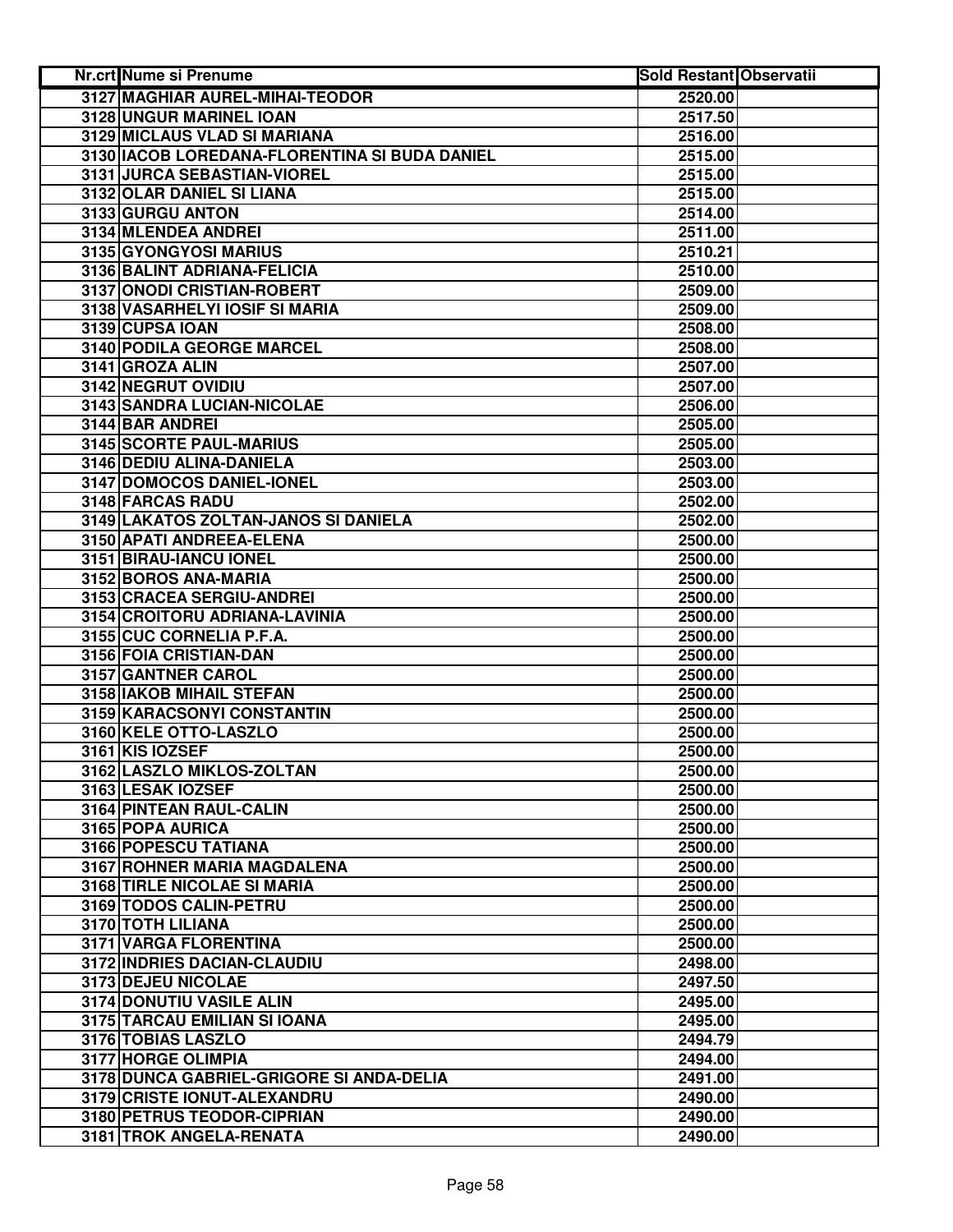| Nr.crt Nume si Prenume                             | <b>Sold Restant Observatii</b> |  |
|----------------------------------------------------|--------------------------------|--|
| 3182 BLIDARU ADRIAN-SERBAN                         | 2486.00                        |  |
| 3183 BALINT IOAN                                   | 2484.00                        |  |
| 3184 TATAI ISTVAN-BALAZS                           | 2481.00                        |  |
| 3185 GABOR MATEI                                   | 2479.00                        |  |
| 3186 KEREKES ZOLTAN-CSABA SI ANDREEA-EVA           | 2478.00                        |  |
| 3187 SERBAN LUCIAN DORIN                           | 2477.38                        |  |
| 3188 CUC ADINA-NICOLETA                            | 2474.00                        |  |
| 3189 POP MIHNEA EMILIAN                            | 2474.00                        |  |
| 3190 BEJAN EMIL                                    | 2473.00                        |  |
| 3191 TRINCA LIVIU                                  | 2472.00                        |  |
| 3192 ACHEBACH DAN                                  | 2470.00                        |  |
| 3193 MATARU DUMITRU                                | 2470.00                        |  |
| 3194 MALITA MARIUS FLORIN                          | 2469.50                        |  |
| 3195 KARANCSI IOAN-PAL                             | 2468.00                        |  |
| 3196 IORGOVAN EUGEN-IONEL                          | 2467.00                        |  |
| 3197 TROK MIHAI-MARIUS                             | 2467.00                        |  |
| 3198 PINTEA GABRIEL-OCTAVIAN SI EUGENIA-FLORENTINA | 2462.00                        |  |
| 3199 ISTOICA IANCU                                 | 2461.00                        |  |
| 3200 FEFLEA RUXANDRA-IOANA                         | 2460.00                        |  |
| 3201 MADAU OVIDIU-VASILE                           | 2460.00                        |  |
| 3202 SABAU IOAN                                    | 2460.00                        |  |
| 3203 BALLA ZOLTAN SANDOR                           | 2457.00                        |  |
| 3204 ISAILA IOANA-MAGDALENA                        | 2455.00                        |  |
| <b>3205 CHIRILA MIRCEA GEORGE</b>                  | 2454.00                        |  |
|                                                    |                                |  |
| 3206 COJOCARI SVETLANA                             | 2454.00                        |  |
| 3207 LACATOS ANICA                                 | 2453.00                        |  |
| 3208 FLORUTA CAMELIA ANAMARIA                      | 2452.00                        |  |
| 3209 MOTOS DANIELA SI MARCEL                       | 2452.00                        |  |
| 3210 SECARA ALIN                                   | 2450.00                        |  |
| 3211 SZABO VICTORIA                                | 2450.00                        |  |
| 3212 BELE NICOLETA-MARIA                           | 2448.00                        |  |
| 3213 VINCZE RUDOLF ZSOLT                           | 2448.00                        |  |
| 3214 INDRE MOISE SI MARIA                          | 2446.00                        |  |
| 3215 ISTOICA EVA                                   | 2440.00                        |  |
| 3216 ZAH-MANEA DANIEL-AVRAM                        | 2440.00                        |  |
| 3217 SILAGHI RADU                                  | 2438.00                        |  |
| 3218 VERZEA RADU                                   | 2437.00                        |  |
| 3219 DALEA IOANA-CORNELIA                          | 2436.00                        |  |
| 3220 BAIDUCA ANA SI IOAN                           | 2435.00                        |  |
| 3221 LOGHIN MIRCEA-DRAGOS                          | 2435.00                        |  |
| 3222 ANGELESCU LENUTA-NICULINA                     | 2433.00                        |  |
| 3223 PAVEL CRISTIAN                                | 2432.00                        |  |
| 3224 BREB HORATIU VLAD                             | 2430.00                        |  |
| 3225 GAVRUTA LUCIAN CRISTIAN                       | 2428.00                        |  |
| 3226 LAKATOS IOSIF                                 | 2425.00                        |  |
| 3227 POP PAUL VIOREL                               | 2425.00                        |  |
| 3228 HOFFMANN LASZLO                               | 2424.00                        |  |
| 3229 PLATZ ANCA MADALINA                           | 2424.00                        |  |
| 3230 OLARIU MIHAI DORIN                            | 2423.50                        |  |
| 3231 BICHIS RAMONA MELINDA                         | 2423.00                        |  |
| 3232 LACATUS ISTVAN                                | 2422.00                        |  |
| 3233 MIHELE ADRIAN-FLORIN                          | 2422.00                        |  |
| 3234 VASILE IULIAN SI MAGDALENA                    | 2421.00                        |  |
| 3235 NYUZO SANDOR                                  | 2420.00                        |  |
| 3236 SABAU BIANCA HEA                              | 2420.00                        |  |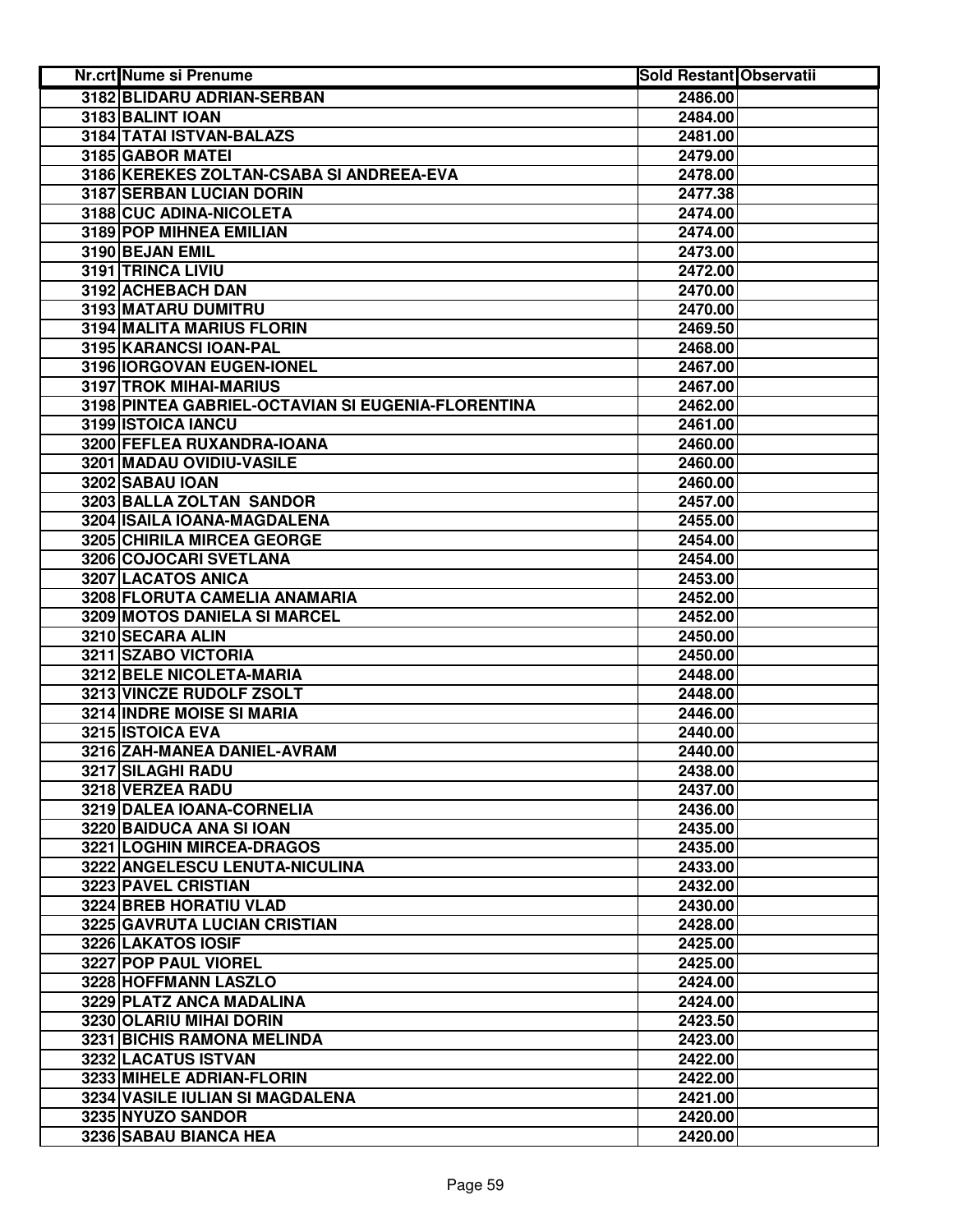| Nr.crt Nume si Prenume                       | <b>Sold Restant Observatii</b> |  |
|----------------------------------------------|--------------------------------|--|
| 3237 SARCA ALEXANDRU-VASILE                  | 2420.00                        |  |
| 3238 STANESCU SORIN GEORGE                   | 2420.00                        |  |
| 3239 ERDEI IOSIF CRISTIAN                    | 2418.00                        |  |
| 3240 RUSKA TUNDE PIROSKA                     | 2418.00                        |  |
| 3241 COPIL OVIDIU FLORIAN                    | 2417.54                        |  |
| 3242 DOMUTA CRISTIAN GABRIEL                 | 2417.00                        |  |
| 3243 GAVRIS HORATIU - VICTOR                 | 2417.00                        |  |
| 3244 FERARU GABRIEL MIHAI                    | 2415.00                        |  |
| 3245 MEZOSI ATTILA                           | 2415.00                        |  |
| 3246 GLIGOR LENUTA SI TRAIAN                 | 2414.00                        |  |
| 3247 IVAN MIRCEA                             | 2414.00                        |  |
| 3248 SABAU VIRGIL                            | 2414.00                        |  |
| 3249 LENTI ISTVAN VIKTOR                     | 2413.00                        |  |
| 3250 BANDUI CONSTANTIN                       | 2412.00                        |  |
| 3251 COTUT RAZVAN-OVIDIU                     | 2409.00                        |  |
| 3252 SIM OCTAVIAN                            | 2408.00                        |  |
| 3253 COVACIU FLORIAN                         | 2406.00                        |  |
| 3254 ROMAN ALEXANDRU-MARCEL                  | 2406.00                        |  |
| 3255 DINCA CIPRIAN                           | 2405.00                        |  |
| 3256 STOIKA MOISE                            | 2405.00                        |  |
| 3257 TOROK GYULA SI ERZSEBET                 | 2405.00                        |  |
| 3258 CHIRICHEU PETRU                         | 2404.00                        |  |
| 3259 LAKATOS FLORIN                          | 2403.00                        |  |
| 3260 GABOR GAVRIL                            | 2402.50                        |  |
| <b>3261 BUNCAN MAGDALENA</b>                 | 2401.00                        |  |
| 3262 COROIU APOLLONIA                        | 2400.00                        |  |
| 3263 FARCAS ALEXANDRU BOGDAN                 | 2400.00                        |  |
| 3264 IOO STEFAN-ROBERT                       | 2400.00                        |  |
| 3265 JUDEA CORNELIA-CARMEN                   | 2400.00                        |  |
| 3266 KEREZSI ARNOLD-ADRIAN                   | 2400.00                        |  |
| 3267 SAVA REMUS PFA                          | 2400.00                        |  |
| 3268 SZTUFLIAK SANDOR-KRISZTIAN              | 2400.00                        |  |
| 3269 STURZ CORNELIA DANIELA                  | 2399.00                        |  |
| 3270 GABOR MATEI                             | 2397.65                        |  |
| 3271 CIURBA NICOLAE                          | 2397.00                        |  |
| 3272 HAIDU TEREZIA SI ALEXANDRU              | 2394.00                        |  |
| 3273 BATRINA CRISTIAN                        | 2393.00                        |  |
| 3274 MARES PETRICA                           | 2393.00                        |  |
| 3275 COSTA CLAUDIU ROMAN                     | 2392.00                        |  |
| 3276 BIRTALAN LASZLO-FERENC                  | 2391.00                        |  |
| 3277 CICORTAS DANIEL FLORIN                  | 2391.00                        |  |
| 3278 SZABO KAROLY                            | 2391.00                        |  |
| 3279 GAL ADRIAN IOSIF                        | 2390.00                        |  |
| 3280 NEDELCU VASILE-COSMIN SI SERBAN ADRIANA | 2390.00                        |  |
| 3281 TURCUT DANIEL                           | 2390.00                        |  |
| 3282 MEZEI ANDREI IOSIF SI VIOLA-MARIA       | 2389.00                        |  |
| 3283 CURPAS GHEORGHE                         | 2386.00                        |  |
| 3284 CHEREJI GEORGE-DORIN                    | 2384.00                        |  |
| 3285 CHEREGI GHEORGHE                        | 2383.00                        |  |
| 3286 DRIMBA MARCEL                           | 2383.00                        |  |
| 3287 LERINT ROMAN DORIN SI SIMONA PETRON     | 2383.00                        |  |
| 3288 CIRLIG FLORIN IOAN                      | 2382.93                        |  |
| 3289 BOGAR IOAN SI LIVIA                     | 2381.00                        |  |
| 3290 ZELE ATTILA                             | 2380.00                        |  |
| 3291 TIRTEA AUGUSTIN                         | 2377.00                        |  |
|                                              |                                |  |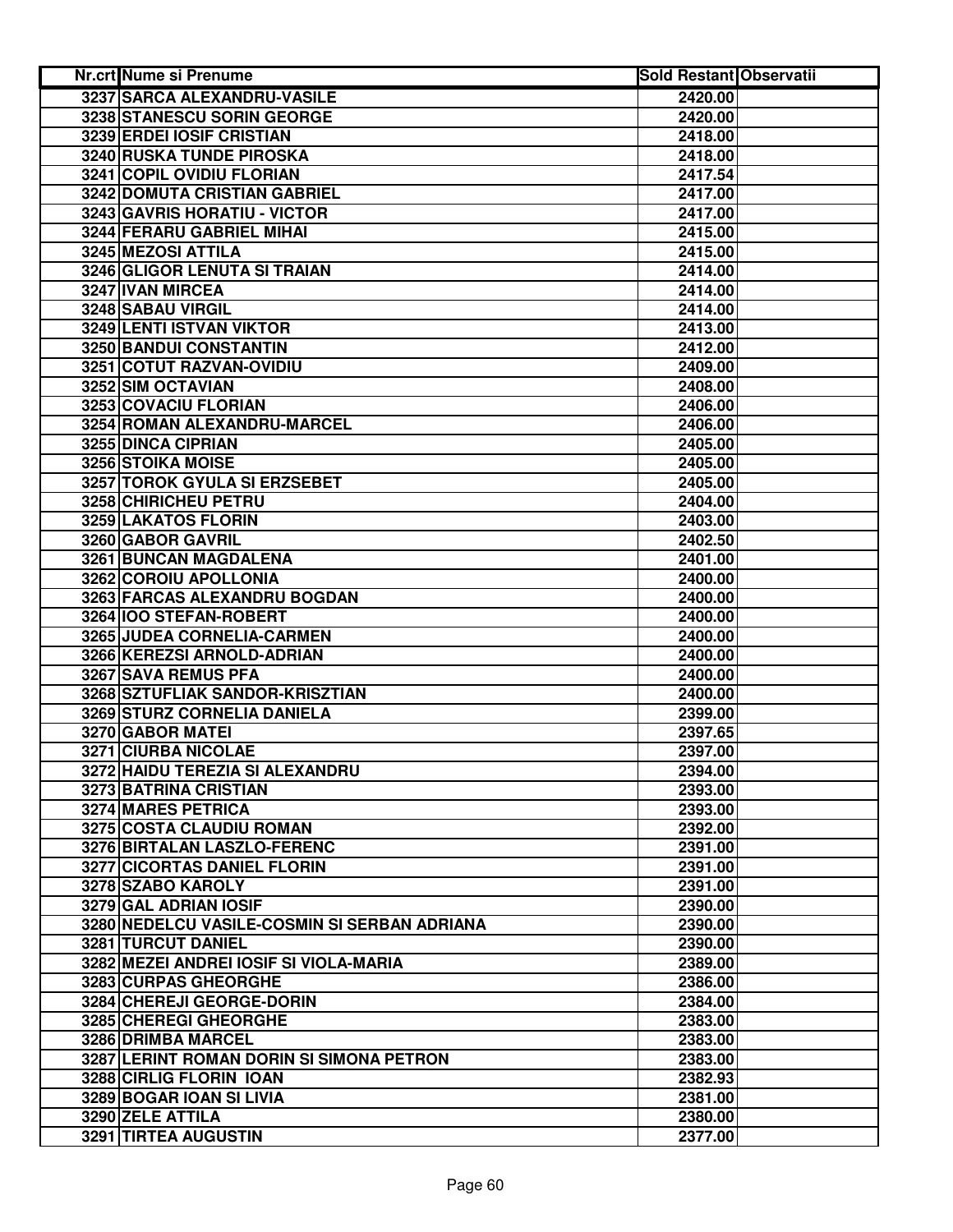| <b>Nr.crt Nume si Prenume</b>                   | <b>Sold Restant Observatii</b> |  |
|-------------------------------------------------|--------------------------------|--|
| 3292 BOLDIS ANDREI-FLORIN                       | 2374.00                        |  |
| 3293 BALOTA VIOREL                              | 2373.57                        |  |
| 3294 LAKATOS VIORICA                            | 2373.00                        |  |
| 3295 GULES IOAN                                 | 2372.00                        |  |
| 3296 ABRUDAN DIANA-MARIA                        | 2370.00                        |  |
| 3297 CASAGRANDE LUCA                            | 2370.00                        |  |
| 3298 KENDERESI TIBERIU                          | 2370.00                        |  |
| 3299 KRISTOF ZSOLT-TIBOR                        | 2370.00                        |  |
| 3300 KUPAS ELISABETA                            | 2370.00                        |  |
| 3301 PADUREAN CALIN-CRISTIAN SI BIDIGA CRISTINA | 2370.00                        |  |
| 3302 STAN ALEXANDRA RAMONA-INTR. IND.           | 2370.00                        |  |
| 3303 TEAHA ROBERT-AUGUSTIN                      | 2370.00                        |  |
| 3304 DAESCU OVIDIU-CONSTANTIN                   | 2369.00                        |  |
| 3305 DUDOMA EUGEN                               | 2369.00                        |  |
| 3306 BUZAS SEBASTIAN IOAN                       | 2368.00                        |  |
| 3307 HARAGOS MONICA-FLORENTINA                  | 2368.00                        |  |
| 3308 DRAGAN TEODOR-DORIN SI ELENA               | 2367.51                        |  |
| 3309 MOGA ANCA                                  | 2366.00                        |  |
| 3310 DOBOVAN JOZSEF-GEZA                        | 2365.00                        |  |
| 3311 BARAN FLORIN-CLAUDIU                       | 2364.00                        |  |
| 3312 HENDRE IOAN                                | 2364.00                        |  |
| 3313 RUSU CRISTINA-ANA                          | 2363.64                        |  |
| 3314 CRET OVIDIU                                | 2363.00                        |  |
| 3315 PAUL FLORIN                                | 2361.91                        |  |
| 3316 GROZA IOAN                                 | 2361.00                        |  |
| 3317 MORARET CARMEN SI CORNEL                   | 2361.00                        |  |
| 3318 MOS ANCA-LAURA BIROU NOTAR BUBL.           | 2361.00                        |  |
| 3319 HENDRE ERNO                                | 2360.00                        |  |
| 3320 LETAN ALINA-RAMONA                         | 2360.00                        |  |
| 3321 POP COSTEL-TEODOR                          | 2358.00                        |  |
| 3322 NEGRUT SILVIU SI CORNELIA                  | 2357.00                        |  |
| 3323 TUDUCE TRAIAN GEORGE                       | 2357.00                        |  |
| 3324 CLONDA MIHAELA-LETITIA                     | 2356.00                        |  |
| 3325 TRIPON ADRIAN-CAPRIAN                      | 2356.00                        |  |
| 3326 HAS RICHARD-TEODOR                         | 2355.00                        |  |
| 3327 POP FLORIAN                                | 2353.00                        |  |
| 3328 BORZ LIVIU-AUGUSTIN                        | 2352.00                        |  |
| 3329 JURCA LUCIAN-ALIN                          | 2350.00                        |  |
| 3330 BENDE ELISABETA-GABRIELA                   | 2348.00                        |  |
| 3331 PINTEA OTILIA-CORINA                       | 2348.00                        |  |
| 3332 PETRUS TRAIAN                              | 2346.00                        |  |
| 3333 POP IULIA-GEORGRTA SI SAMIR                | 2346.00                        |  |
| 3334 GLITA IOAN-RADU                            | 2344.00                        |  |
| 3335 BOGDAN VIOREL                              | 2343.00                        |  |
| 3336 GALVEZ RAMIREZ ISRAEL                      | 2340.00                        |  |
| 3337 NICOARA PAUL MARIN                         | 2340.00                        |  |
| 3338 SZATMARI LAJOS-ROBERT                      | 2340.00                        |  |
| 3339 HORHAT ROBERT-GHEORGHE                     | 2338.00                        |  |
| 3340 NONEA VIOREL                               | 2337.00                        |  |
| 3341 FECHETE EUGENIA-MARIA                      | 2335.00                        |  |
| <b>3342 ISZTOYKA LUDOVIC</b>                    | 2335.00                        |  |
| 3343 MELEG KAROLY                               | 2333.00                        |  |
| 3344 MAGHIAR NICOLAE                            | 2331.00                        |  |
| 3345 COVACIU FLOARE                             | 2330.00                        |  |
| 3346 MARC SEBASTIAN-FLORIAN                     | 2330.00                        |  |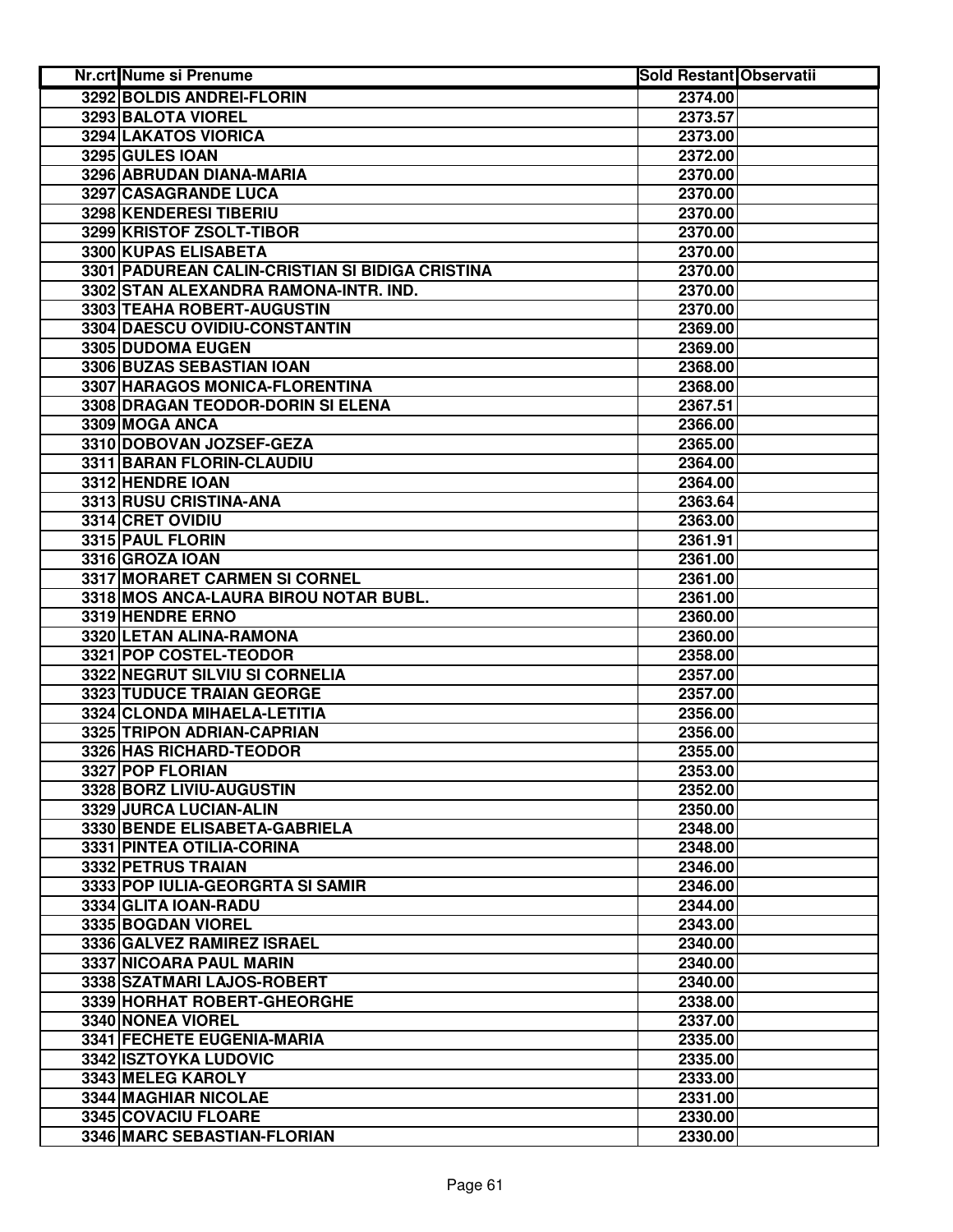| <b>Nr.crt Nume si Prenume</b>           | <b>Sold Restant Observatii</b> |  |
|-----------------------------------------|--------------------------------|--|
| 3347 TICUSAN ANCA-LIVIA                 | 2330.00                        |  |
| 3348 GUT ILEANA SI MOISE VLADUT         | 2329.00                        |  |
| 3349 SANDOR ANDREI                      | 2329.00                        |  |
| 3350 TICARAT PABLLO                     | 2329.00                        |  |
| 3351 POPA VLAD-MIHAI                    | 2328.50                        |  |
| 3352 ZAMAR LOREDANA-MARIA               | 2328.00                        |  |
| 3353 GUTI DORU-FLORIN SI SANDA-LEONICA  | 2327.00                        |  |
| 3354 KONCZ ROBERT                       | 2327.00                        |  |
| 3355 COSTEA FLORIN NICOLAE              | 2326.00                        |  |
| 3356 ARON IOSIF-ALEXANDRU               | 2325.00                        |  |
| 3357 KOR ANNA-MARIA                     | 2325.00                        |  |
| 3358 GAL AUREL SI MARIOARA              | 2324.00                        |  |
| 3359 PERTICAS GEORGE-CALIN              | 2324.00                        |  |
| 3360 SILAGHI NICOLAE-ALEXANDRU          | 2324.00                        |  |
| 3361 IANCU IONUT-ANDREI                 | 2314.00                        |  |
| 3362 DOMBI ROMULUS EDUARD               | 2312.00                        |  |
| 3363 MILIAN TABITA-MARIA                | 2311.00                        |  |
| 3364 BORA MARIUS                        | 2310.00                        |  |
| 3365 TUTOS ERIKA                        | 2309.00                        |  |
| 3366 BUSTEA SORIN DINU                  | 2308.00                        |  |
| 3367 PAPAY MAGDALENA                    | 2308.00                        |  |
| 3368 CIORDAS FLORIN-GHEORGHE            | 2307.00                        |  |
| 3369 ONCHIS ION RADU SI ANA             | 2307.00                        |  |
| 3370 BALOGH IMRE                        | 2306.00                        |  |
| 3371 GABOR ISTVAN                       | 2305.00                        |  |
| 3372 KOVACS KRISZTIAN CSABA             | 2305.00                        |  |
| 3373 BARNA TIBERIU                      | 2304.00                        |  |
| 3374 BICA DAN-GEORGE SI ANCA-VALERIA    | 2304.00                        |  |
| 3375 GHETE ALEXANDRU SI ANNAMARIA       | 2304.00                        |  |
| 3376 LELEA RAZVAN                       | 2303.56                        |  |
| 3377 POP ALINA-DORINA                   | 2303.00                        |  |
| 3378 SALAJEAN CRISTIAN-MIHAI            | 2303.00                        |  |
| 3379 VOICU CONSTANTIN                   | 2303.00                        |  |
| 3380 BERINDE MARIA                      | 2302.00                        |  |
| 3381 FERCHE CIPRIAN-FLORIN              | 2301.00                        |  |
| 3382 BARANYKA MARGIT                    | 2300.00                        |  |
| 3383 CIARNAU MANUELA OLIMPIA            | 2300.00                        |  |
| 3384 DIACONU OANA-AMALIA                | 2300.00                        |  |
| 3385 FAZEKAS IANOS                      | 2300.00                        |  |
| 3386 KOVARI BELA                        | 2300.00                        |  |
| 3387 NEGRAU IOAN SI MARIA               | 2300.00                        |  |
| 3388 OKROS ZOLTAN                       | 2300.00                        |  |
| 3389 POPA OVIDIU                        | 2300.00                        |  |
| 3390 SFERLE FLORIN-OVIDIU               | 2300.00                        |  |
| 3391 CABA ZOLTAN SI FRANCISCA           | 2299.00                        |  |
| 3392 VARGA GABRIELA-IRINA               | 2299.00                        |  |
| 3393 BARANYKA RUPERT                    | 2298.00                        |  |
| 3394 ARDELEAN CONSTANTA SI IGNA FLORIAN | 2297.00                        |  |
| 3395 MUNTEANU ADRIAN-VASILE             | 2297.00                        |  |
| 3396 FORTU COSTEL                       | 2296.00                        |  |
| 3397 DRINDA ALIN-SIMION                 | 2295.00                        |  |
| 3398 GHERGHELES BOGDAN LIVIU            | 2295.00                        |  |
| 3399 CABINET DE AVOCATURA- LAZEA COSMIN | 2294.00                        |  |
| 3400 TANCA ADRIAN GHEORGHE              | 2294.00                        |  |
| 3401 MATIUTA-HUNYADI ILEANA-FABIOLA     | 2293.00                        |  |
|                                         |                                |  |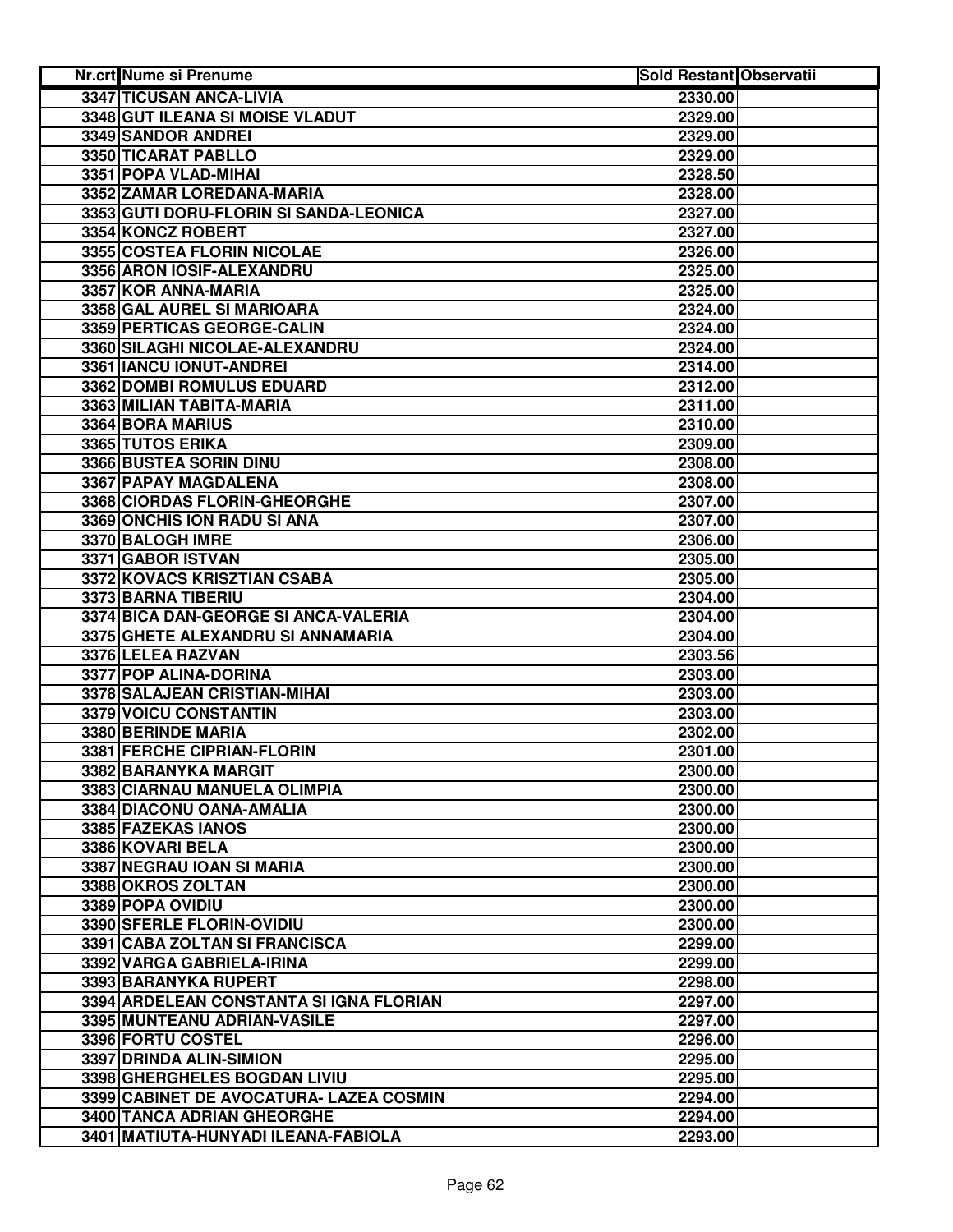| Nr.crt Nume si Prenume               | <b>Sold Restant Observatii</b> |  |
|--------------------------------------|--------------------------------|--|
| 3402 ROSTAS IOAN SI LINA             | 2293.00                        |  |
| 3403 SUTAK NICOLAE MIHAI             | 2293.00                        |  |
| 3404 LUCACI CLAUDIA-RAMONA           | 2291.00                        |  |
| 3405 POPOVICI DANIEL SI MARIANA      | 2291.00                        |  |
| <b>3406 CONTU VASILE COSTEL</b>      | 2290.00                        |  |
| 3407 ESER ANA-LOREDANA               | 2289.00                        |  |
| 3408 MOISI GHEORGHE DANUT            | 2288.00                        |  |
| 3409 EPLI EMA                        | 2287.00                        |  |
| 3410 ACHIM DAN-SILVIU                | 2286.00                        |  |
| 3411 KOVACS FRANCISC                 | 2283.00                        |  |
| 3412 ISZTOIKA MATEI                  | 2282.00                        |  |
| 3413 OLARU VALENTIN                  | 2282.00                        |  |
| 3414 TURCUS TEOFIL                   | 2282.00                        |  |
| 3415 POP CIPRIAN-STEFAN              | 2280.40                        |  |
| 3416 BAMFI SANDOR ZOLTAN             | 2280.00                        |  |
| 3417 VARGA IOSIF-ALIN                | 2280.00                        |  |
| 3418 BAYCZAR MARCU-DUMITRU           | 2277.00                        |  |
| 3419 GABOR GABRIEL                   | 2277.00                        |  |
| 3420 CRISTEA CATALIN                 | 2275.00                        |  |
| 3421 VARGA DANIELA-MARGARETA         | 2275.00                        |  |
| <b>3422 TAMAS FLORICA- MARIANA</b>   | 2273.00                        |  |
| 3423 SZUCS TIBERIU                   | 2272.77                        |  |
| 3424 BIRAU FLORIN-AUREL              | 2272.00                        |  |
| 3425 LUPO IOANA                      | 2272.00                        |  |
| 3426 BLAGE SERGIU-FLORIN             | 2271.00                        |  |
| 3427 GABOR IOAN SI MANDRA            | 2271.00                        |  |
| 3428 BAHICA ION                      | 2270.00                        |  |
| 3429 DUTCAS NICOLAE-DANIEL           | 2270.00                        |  |
| 3430 KOLUMPAR IOAN                   | 2270.00                        |  |
| 3431 GYORGY-CSAKI ISTVAN             | 2269.00                        |  |
| 3432 LASCA VASILE SI FLOARE GABRIELA | 2269.00                        |  |
| 3433 POPA BENIAMIN-DORU              | 2269.00                        |  |
| 3434 DUMEA VIRONICA                  | 2268.00                        |  |
| 3435 GABOR IOAN                      | 2268.00                        |  |
| 3436 GAVRUTA IOAN                    | 2268.00                        |  |
| 3437 COROI DAN NICOLAE               | 2266.00                        |  |
| 3438 DUMITRASCU ALIN-GHEORGHE        | 2266.00                        |  |
| 3439 BABA VALER OVIDIU               | 2264.16                        |  |
| 3440 TOTH ATTILA                     | 2264.00                        |  |
| 3441 PAVEL LUCIAN-DANIEL             | 2261.00                        |  |
| 3442 TRIFAN CATALINA-LUMINITA        | 2261.00                        |  |
| 3443 ISTOICA LUDOVIC                 | 2260.00                        |  |
| 3444 MADAU ADRIAN-PETRU              | 2260.00                        |  |
| 3445 SZABO ISTVAN VALENTIN           | 2260.00                        |  |
| 3446 MALITA FLORIN                   | 2258.00                        |  |
| 3447 OPREA MARCEL-LUCIAN             | 2258.00                        |  |
| 3448 VENCZEL FRANCISC SI ROZALIA     | 2258.00                        |  |
| 3449 JUNJAN OVIDIU GABRIEL           | 2257.00                        |  |
| 3450 POPA IONEL                      | 2257.00                        |  |
| 3451 MINDRUTIU EDUARD NORBERT        | 2255.00                        |  |
| 3452 BENYO ROZALIA                   | 2254.00                        |  |
| 3453 FERENCZ STEFAN                  | 2253.00                        |  |
| 3454 CRISTEA CRISTIAN NICOLAE        | 2252.00                        |  |
| 3455 FEHER CAROL-NICOLAE             | 2250.00                        |  |
| 3456 LOKOS JANOS-IOSIF               | 2250.00                        |  |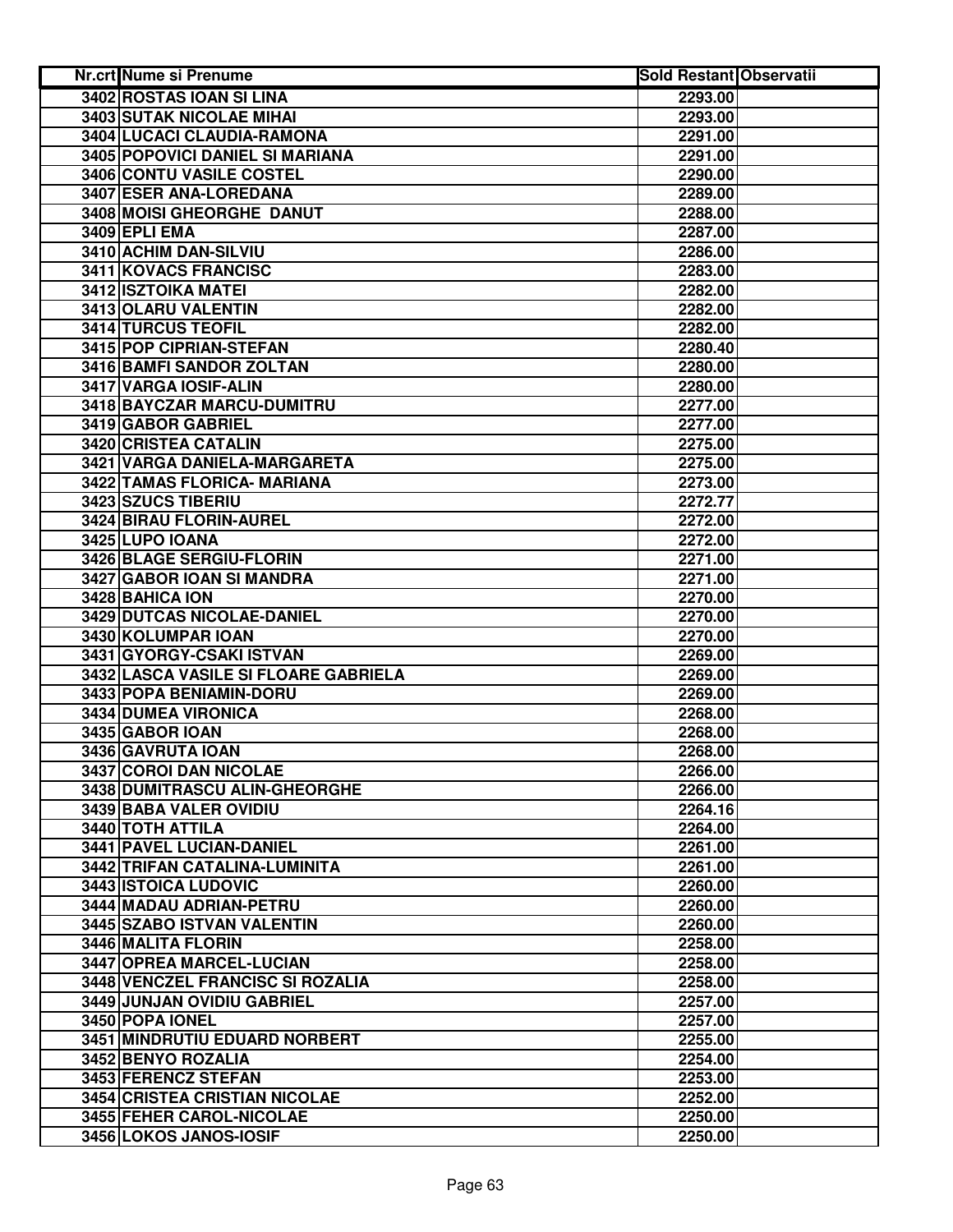| 3457 PANTEA SORIN-ALEXANDRU<br>2250.00<br>3458 PUSCAS MARIA<br>2250.00<br>3459 TRIFAN ALEXANDRA-MARIA<br>2250.00<br>3460 VID MARIUS<br>2250.00<br>3461 PAUBLUSZTIG CSABA<br>2249.00<br>3462 MIHELE NICOLAE<br>2248.00<br>3463 SALL MARTA<br>2246.00<br>3464 SZALAKNAI MIHALY<br>2244.00<br>3465 POP RALUCA<br>2243.07<br>3466 MOGA RADU-FLORIN SI ROMINA-CRISTINA<br>2243.00<br>3467 ONACA DORIN<br>2242.12<br>3468 FRIEDMANN ALEXANDRU LIVIU<br>2240.00<br>3469 BENTA OCTAVIAN- OVIDIU - BIROU INDIVIDUAL DE ARHITECTURA<br>2238.00<br>3470 POP SERGIU DAN<br>2238.00<br>3471 SCHMAUSZ ANNAMARIA<br>2238.00<br>3472 CRISTEA CALIN-GEORGE<br>2237.00<br>3473 NENCIU MARIAN-TRAIAN<br>2236.50<br>3474 AMBRO MIRCEA-VASILE<br>2236.00<br>3475 BRONT CRISTINA-GABRIELA<br>2235.00<br>3476 FAUR CORNEL BOGDAN<br>2234.00<br>3477 POPA DANIEL-CORNEL SI FELICIA<br>2231.00<br>3478 BEI LIVIA<br>2230.00<br>3479 ILLE MIRCEA-GABRIEL<br>2230.00<br>3480 NAGY SIGHISMUND-NICOLAE<br>2230.00<br>3481 SZABO ZOLTAN<br>2230.00<br>3482 GABOR IOAN<br>2228.00<br>3483 LAZAR RENATA-KATALIN<br>2228.00<br>3484 GABOR GABI<br>2225.00<br>3485 NAGY-ERDEI ISTVAN<br>2220.61<br>3486 NAGY ZSOLT<br>2220.00<br>3487 TRIFAN NICOLAE-MARIN<br>2220.00<br>3488 BOZGA VASILE CALIN<br>2219.00<br>3489 GAL ATTILA<br>2219.00<br>3490 TINCA ADRIAN<br>2217.50<br>3491 HUTTNER ZOLTAN<br>2216.00<br>3492 VLAD FLORIAN<br>2216.00<br>3493 MURG FLORIN-CLAUDIU<br>2212.50<br>3494 CZIRIAK GEORGETA-OLIMPIA<br>2211.00<br>3495   IACOB LUCIA MARIOARA<br>2211.00<br>3496 MIHUT VASILE<br>2211.00<br>3497 ROSTAS EMIL<br>2211.00<br>3498 SCHECEK IUDITH<br>2211.00<br>3499 BODEA DANA-ANCA<br>2210.60<br>3500 BERECKI ZOLTAN-SANDOR<br>2210.00<br>3501 PETYAR SZABOLCS-LASZLO SI TUNDE<br>2210.00<br>3502 SOANEA GEORGIANA-BIANCA<br>2209.11<br>3503 SOMLYAI ANDRAS<br>2207.00<br>3504 AVRAM ALEXANDRU-NICOLAE<br>2206.63<br>3505 GHETE ADRIAN-FLORIN<br>2205.79<br>3506 GABOR IANCU<br>2205.00<br>3507 MOLDOVAN GHE.<br>2204.00<br>3508 LUCUTA DANIEL-MIRCEA<br>2203.00<br>3509 SALAGEAN VIOREL SI CRISTIAN<br>2201.00<br>3510 STURZU MARIOARA MARIANA<br>2201.00<br>3511 ASTILEAN ADRIAN EMIL<br>2200.00 | <b>Nr.crt Nume si Prenume</b> | <b>Sold Restant Observatii</b> |  |
|---------------------------------------------------------------------------------------------------------------------------------------------------------------------------------------------------------------------------------------------------------------------------------------------------------------------------------------------------------------------------------------------------------------------------------------------------------------------------------------------------------------------------------------------------------------------------------------------------------------------------------------------------------------------------------------------------------------------------------------------------------------------------------------------------------------------------------------------------------------------------------------------------------------------------------------------------------------------------------------------------------------------------------------------------------------------------------------------------------------------------------------------------------------------------------------------------------------------------------------------------------------------------------------------------------------------------------------------------------------------------------------------------------------------------------------------------------------------------------------------------------------------------------------------------------------------------------------------------------------------------------------------------------------------------------------------------------------------------------------------------------------------------------------------------------------------------------------------------------------------------------------------------------------------------------------------------------------------------------------------------------------------------------------------------------------------------------------------------------------------------------------------------------------------------------|-------------------------------|--------------------------------|--|
|                                                                                                                                                                                                                                                                                                                                                                                                                                                                                                                                                                                                                                                                                                                                                                                                                                                                                                                                                                                                                                                                                                                                                                                                                                                                                                                                                                                                                                                                                                                                                                                                                                                                                                                                                                                                                                                                                                                                                                                                                                                                                                                                                                                 |                               |                                |  |
|                                                                                                                                                                                                                                                                                                                                                                                                                                                                                                                                                                                                                                                                                                                                                                                                                                                                                                                                                                                                                                                                                                                                                                                                                                                                                                                                                                                                                                                                                                                                                                                                                                                                                                                                                                                                                                                                                                                                                                                                                                                                                                                                                                                 |                               |                                |  |
|                                                                                                                                                                                                                                                                                                                                                                                                                                                                                                                                                                                                                                                                                                                                                                                                                                                                                                                                                                                                                                                                                                                                                                                                                                                                                                                                                                                                                                                                                                                                                                                                                                                                                                                                                                                                                                                                                                                                                                                                                                                                                                                                                                                 |                               |                                |  |
|                                                                                                                                                                                                                                                                                                                                                                                                                                                                                                                                                                                                                                                                                                                                                                                                                                                                                                                                                                                                                                                                                                                                                                                                                                                                                                                                                                                                                                                                                                                                                                                                                                                                                                                                                                                                                                                                                                                                                                                                                                                                                                                                                                                 |                               |                                |  |
|                                                                                                                                                                                                                                                                                                                                                                                                                                                                                                                                                                                                                                                                                                                                                                                                                                                                                                                                                                                                                                                                                                                                                                                                                                                                                                                                                                                                                                                                                                                                                                                                                                                                                                                                                                                                                                                                                                                                                                                                                                                                                                                                                                                 |                               |                                |  |
|                                                                                                                                                                                                                                                                                                                                                                                                                                                                                                                                                                                                                                                                                                                                                                                                                                                                                                                                                                                                                                                                                                                                                                                                                                                                                                                                                                                                                                                                                                                                                                                                                                                                                                                                                                                                                                                                                                                                                                                                                                                                                                                                                                                 |                               |                                |  |
|                                                                                                                                                                                                                                                                                                                                                                                                                                                                                                                                                                                                                                                                                                                                                                                                                                                                                                                                                                                                                                                                                                                                                                                                                                                                                                                                                                                                                                                                                                                                                                                                                                                                                                                                                                                                                                                                                                                                                                                                                                                                                                                                                                                 |                               |                                |  |
|                                                                                                                                                                                                                                                                                                                                                                                                                                                                                                                                                                                                                                                                                                                                                                                                                                                                                                                                                                                                                                                                                                                                                                                                                                                                                                                                                                                                                                                                                                                                                                                                                                                                                                                                                                                                                                                                                                                                                                                                                                                                                                                                                                                 |                               |                                |  |
|                                                                                                                                                                                                                                                                                                                                                                                                                                                                                                                                                                                                                                                                                                                                                                                                                                                                                                                                                                                                                                                                                                                                                                                                                                                                                                                                                                                                                                                                                                                                                                                                                                                                                                                                                                                                                                                                                                                                                                                                                                                                                                                                                                                 |                               |                                |  |
|                                                                                                                                                                                                                                                                                                                                                                                                                                                                                                                                                                                                                                                                                                                                                                                                                                                                                                                                                                                                                                                                                                                                                                                                                                                                                                                                                                                                                                                                                                                                                                                                                                                                                                                                                                                                                                                                                                                                                                                                                                                                                                                                                                                 |                               |                                |  |
|                                                                                                                                                                                                                                                                                                                                                                                                                                                                                                                                                                                                                                                                                                                                                                                                                                                                                                                                                                                                                                                                                                                                                                                                                                                                                                                                                                                                                                                                                                                                                                                                                                                                                                                                                                                                                                                                                                                                                                                                                                                                                                                                                                                 |                               |                                |  |
|                                                                                                                                                                                                                                                                                                                                                                                                                                                                                                                                                                                                                                                                                                                                                                                                                                                                                                                                                                                                                                                                                                                                                                                                                                                                                                                                                                                                                                                                                                                                                                                                                                                                                                                                                                                                                                                                                                                                                                                                                                                                                                                                                                                 |                               |                                |  |
|                                                                                                                                                                                                                                                                                                                                                                                                                                                                                                                                                                                                                                                                                                                                                                                                                                                                                                                                                                                                                                                                                                                                                                                                                                                                                                                                                                                                                                                                                                                                                                                                                                                                                                                                                                                                                                                                                                                                                                                                                                                                                                                                                                                 |                               |                                |  |
|                                                                                                                                                                                                                                                                                                                                                                                                                                                                                                                                                                                                                                                                                                                                                                                                                                                                                                                                                                                                                                                                                                                                                                                                                                                                                                                                                                                                                                                                                                                                                                                                                                                                                                                                                                                                                                                                                                                                                                                                                                                                                                                                                                                 |                               |                                |  |
|                                                                                                                                                                                                                                                                                                                                                                                                                                                                                                                                                                                                                                                                                                                                                                                                                                                                                                                                                                                                                                                                                                                                                                                                                                                                                                                                                                                                                                                                                                                                                                                                                                                                                                                                                                                                                                                                                                                                                                                                                                                                                                                                                                                 |                               |                                |  |
|                                                                                                                                                                                                                                                                                                                                                                                                                                                                                                                                                                                                                                                                                                                                                                                                                                                                                                                                                                                                                                                                                                                                                                                                                                                                                                                                                                                                                                                                                                                                                                                                                                                                                                                                                                                                                                                                                                                                                                                                                                                                                                                                                                                 |                               |                                |  |
|                                                                                                                                                                                                                                                                                                                                                                                                                                                                                                                                                                                                                                                                                                                                                                                                                                                                                                                                                                                                                                                                                                                                                                                                                                                                                                                                                                                                                                                                                                                                                                                                                                                                                                                                                                                                                                                                                                                                                                                                                                                                                                                                                                                 |                               |                                |  |
|                                                                                                                                                                                                                                                                                                                                                                                                                                                                                                                                                                                                                                                                                                                                                                                                                                                                                                                                                                                                                                                                                                                                                                                                                                                                                                                                                                                                                                                                                                                                                                                                                                                                                                                                                                                                                                                                                                                                                                                                                                                                                                                                                                                 |                               |                                |  |
|                                                                                                                                                                                                                                                                                                                                                                                                                                                                                                                                                                                                                                                                                                                                                                                                                                                                                                                                                                                                                                                                                                                                                                                                                                                                                                                                                                                                                                                                                                                                                                                                                                                                                                                                                                                                                                                                                                                                                                                                                                                                                                                                                                                 |                               |                                |  |
|                                                                                                                                                                                                                                                                                                                                                                                                                                                                                                                                                                                                                                                                                                                                                                                                                                                                                                                                                                                                                                                                                                                                                                                                                                                                                                                                                                                                                                                                                                                                                                                                                                                                                                                                                                                                                                                                                                                                                                                                                                                                                                                                                                                 |                               |                                |  |
|                                                                                                                                                                                                                                                                                                                                                                                                                                                                                                                                                                                                                                                                                                                                                                                                                                                                                                                                                                                                                                                                                                                                                                                                                                                                                                                                                                                                                                                                                                                                                                                                                                                                                                                                                                                                                                                                                                                                                                                                                                                                                                                                                                                 |                               |                                |  |
|                                                                                                                                                                                                                                                                                                                                                                                                                                                                                                                                                                                                                                                                                                                                                                                                                                                                                                                                                                                                                                                                                                                                                                                                                                                                                                                                                                                                                                                                                                                                                                                                                                                                                                                                                                                                                                                                                                                                                                                                                                                                                                                                                                                 |                               |                                |  |
|                                                                                                                                                                                                                                                                                                                                                                                                                                                                                                                                                                                                                                                                                                                                                                                                                                                                                                                                                                                                                                                                                                                                                                                                                                                                                                                                                                                                                                                                                                                                                                                                                                                                                                                                                                                                                                                                                                                                                                                                                                                                                                                                                                                 |                               |                                |  |
|                                                                                                                                                                                                                                                                                                                                                                                                                                                                                                                                                                                                                                                                                                                                                                                                                                                                                                                                                                                                                                                                                                                                                                                                                                                                                                                                                                                                                                                                                                                                                                                                                                                                                                                                                                                                                                                                                                                                                                                                                                                                                                                                                                                 |                               |                                |  |
|                                                                                                                                                                                                                                                                                                                                                                                                                                                                                                                                                                                                                                                                                                                                                                                                                                                                                                                                                                                                                                                                                                                                                                                                                                                                                                                                                                                                                                                                                                                                                                                                                                                                                                                                                                                                                                                                                                                                                                                                                                                                                                                                                                                 |                               |                                |  |
|                                                                                                                                                                                                                                                                                                                                                                                                                                                                                                                                                                                                                                                                                                                                                                                                                                                                                                                                                                                                                                                                                                                                                                                                                                                                                                                                                                                                                                                                                                                                                                                                                                                                                                                                                                                                                                                                                                                                                                                                                                                                                                                                                                                 |                               |                                |  |
|                                                                                                                                                                                                                                                                                                                                                                                                                                                                                                                                                                                                                                                                                                                                                                                                                                                                                                                                                                                                                                                                                                                                                                                                                                                                                                                                                                                                                                                                                                                                                                                                                                                                                                                                                                                                                                                                                                                                                                                                                                                                                                                                                                                 |                               |                                |  |
|                                                                                                                                                                                                                                                                                                                                                                                                                                                                                                                                                                                                                                                                                                                                                                                                                                                                                                                                                                                                                                                                                                                                                                                                                                                                                                                                                                                                                                                                                                                                                                                                                                                                                                                                                                                                                                                                                                                                                                                                                                                                                                                                                                                 |                               |                                |  |
|                                                                                                                                                                                                                                                                                                                                                                                                                                                                                                                                                                                                                                                                                                                                                                                                                                                                                                                                                                                                                                                                                                                                                                                                                                                                                                                                                                                                                                                                                                                                                                                                                                                                                                                                                                                                                                                                                                                                                                                                                                                                                                                                                                                 |                               |                                |  |
|                                                                                                                                                                                                                                                                                                                                                                                                                                                                                                                                                                                                                                                                                                                                                                                                                                                                                                                                                                                                                                                                                                                                                                                                                                                                                                                                                                                                                                                                                                                                                                                                                                                                                                                                                                                                                                                                                                                                                                                                                                                                                                                                                                                 |                               |                                |  |
|                                                                                                                                                                                                                                                                                                                                                                                                                                                                                                                                                                                                                                                                                                                                                                                                                                                                                                                                                                                                                                                                                                                                                                                                                                                                                                                                                                                                                                                                                                                                                                                                                                                                                                                                                                                                                                                                                                                                                                                                                                                                                                                                                                                 |                               |                                |  |
|                                                                                                                                                                                                                                                                                                                                                                                                                                                                                                                                                                                                                                                                                                                                                                                                                                                                                                                                                                                                                                                                                                                                                                                                                                                                                                                                                                                                                                                                                                                                                                                                                                                                                                                                                                                                                                                                                                                                                                                                                                                                                                                                                                                 |                               |                                |  |
|                                                                                                                                                                                                                                                                                                                                                                                                                                                                                                                                                                                                                                                                                                                                                                                                                                                                                                                                                                                                                                                                                                                                                                                                                                                                                                                                                                                                                                                                                                                                                                                                                                                                                                                                                                                                                                                                                                                                                                                                                                                                                                                                                                                 |                               |                                |  |
|                                                                                                                                                                                                                                                                                                                                                                                                                                                                                                                                                                                                                                                                                                                                                                                                                                                                                                                                                                                                                                                                                                                                                                                                                                                                                                                                                                                                                                                                                                                                                                                                                                                                                                                                                                                                                                                                                                                                                                                                                                                                                                                                                                                 |                               |                                |  |
|                                                                                                                                                                                                                                                                                                                                                                                                                                                                                                                                                                                                                                                                                                                                                                                                                                                                                                                                                                                                                                                                                                                                                                                                                                                                                                                                                                                                                                                                                                                                                                                                                                                                                                                                                                                                                                                                                                                                                                                                                                                                                                                                                                                 |                               |                                |  |
|                                                                                                                                                                                                                                                                                                                                                                                                                                                                                                                                                                                                                                                                                                                                                                                                                                                                                                                                                                                                                                                                                                                                                                                                                                                                                                                                                                                                                                                                                                                                                                                                                                                                                                                                                                                                                                                                                                                                                                                                                                                                                                                                                                                 |                               |                                |  |
|                                                                                                                                                                                                                                                                                                                                                                                                                                                                                                                                                                                                                                                                                                                                                                                                                                                                                                                                                                                                                                                                                                                                                                                                                                                                                                                                                                                                                                                                                                                                                                                                                                                                                                                                                                                                                                                                                                                                                                                                                                                                                                                                                                                 |                               |                                |  |
|                                                                                                                                                                                                                                                                                                                                                                                                                                                                                                                                                                                                                                                                                                                                                                                                                                                                                                                                                                                                                                                                                                                                                                                                                                                                                                                                                                                                                                                                                                                                                                                                                                                                                                                                                                                                                                                                                                                                                                                                                                                                                                                                                                                 |                               |                                |  |
|                                                                                                                                                                                                                                                                                                                                                                                                                                                                                                                                                                                                                                                                                                                                                                                                                                                                                                                                                                                                                                                                                                                                                                                                                                                                                                                                                                                                                                                                                                                                                                                                                                                                                                                                                                                                                                                                                                                                                                                                                                                                                                                                                                                 |                               |                                |  |
|                                                                                                                                                                                                                                                                                                                                                                                                                                                                                                                                                                                                                                                                                                                                                                                                                                                                                                                                                                                                                                                                                                                                                                                                                                                                                                                                                                                                                                                                                                                                                                                                                                                                                                                                                                                                                                                                                                                                                                                                                                                                                                                                                                                 |                               |                                |  |
|                                                                                                                                                                                                                                                                                                                                                                                                                                                                                                                                                                                                                                                                                                                                                                                                                                                                                                                                                                                                                                                                                                                                                                                                                                                                                                                                                                                                                                                                                                                                                                                                                                                                                                                                                                                                                                                                                                                                                                                                                                                                                                                                                                                 |                               |                                |  |
|                                                                                                                                                                                                                                                                                                                                                                                                                                                                                                                                                                                                                                                                                                                                                                                                                                                                                                                                                                                                                                                                                                                                                                                                                                                                                                                                                                                                                                                                                                                                                                                                                                                                                                                                                                                                                                                                                                                                                                                                                                                                                                                                                                                 |                               |                                |  |
|                                                                                                                                                                                                                                                                                                                                                                                                                                                                                                                                                                                                                                                                                                                                                                                                                                                                                                                                                                                                                                                                                                                                                                                                                                                                                                                                                                                                                                                                                                                                                                                                                                                                                                                                                                                                                                                                                                                                                                                                                                                                                                                                                                                 |                               |                                |  |
|                                                                                                                                                                                                                                                                                                                                                                                                                                                                                                                                                                                                                                                                                                                                                                                                                                                                                                                                                                                                                                                                                                                                                                                                                                                                                                                                                                                                                                                                                                                                                                                                                                                                                                                                                                                                                                                                                                                                                                                                                                                                                                                                                                                 |                               |                                |  |
|                                                                                                                                                                                                                                                                                                                                                                                                                                                                                                                                                                                                                                                                                                                                                                                                                                                                                                                                                                                                                                                                                                                                                                                                                                                                                                                                                                                                                                                                                                                                                                                                                                                                                                                                                                                                                                                                                                                                                                                                                                                                                                                                                                                 |                               |                                |  |
|                                                                                                                                                                                                                                                                                                                                                                                                                                                                                                                                                                                                                                                                                                                                                                                                                                                                                                                                                                                                                                                                                                                                                                                                                                                                                                                                                                                                                                                                                                                                                                                                                                                                                                                                                                                                                                                                                                                                                                                                                                                                                                                                                                                 |                               |                                |  |
|                                                                                                                                                                                                                                                                                                                                                                                                                                                                                                                                                                                                                                                                                                                                                                                                                                                                                                                                                                                                                                                                                                                                                                                                                                                                                                                                                                                                                                                                                                                                                                                                                                                                                                                                                                                                                                                                                                                                                                                                                                                                                                                                                                                 |                               |                                |  |
|                                                                                                                                                                                                                                                                                                                                                                                                                                                                                                                                                                                                                                                                                                                                                                                                                                                                                                                                                                                                                                                                                                                                                                                                                                                                                                                                                                                                                                                                                                                                                                                                                                                                                                                                                                                                                                                                                                                                                                                                                                                                                                                                                                                 |                               |                                |  |
|                                                                                                                                                                                                                                                                                                                                                                                                                                                                                                                                                                                                                                                                                                                                                                                                                                                                                                                                                                                                                                                                                                                                                                                                                                                                                                                                                                                                                                                                                                                                                                                                                                                                                                                                                                                                                                                                                                                                                                                                                                                                                                                                                                                 |                               |                                |  |
|                                                                                                                                                                                                                                                                                                                                                                                                                                                                                                                                                                                                                                                                                                                                                                                                                                                                                                                                                                                                                                                                                                                                                                                                                                                                                                                                                                                                                                                                                                                                                                                                                                                                                                                                                                                                                                                                                                                                                                                                                                                                                                                                                                                 |                               |                                |  |
|                                                                                                                                                                                                                                                                                                                                                                                                                                                                                                                                                                                                                                                                                                                                                                                                                                                                                                                                                                                                                                                                                                                                                                                                                                                                                                                                                                                                                                                                                                                                                                                                                                                                                                                                                                                                                                                                                                                                                                                                                                                                                                                                                                                 |                               |                                |  |
|                                                                                                                                                                                                                                                                                                                                                                                                                                                                                                                                                                                                                                                                                                                                                                                                                                                                                                                                                                                                                                                                                                                                                                                                                                                                                                                                                                                                                                                                                                                                                                                                                                                                                                                                                                                                                                                                                                                                                                                                                                                                                                                                                                                 |                               |                                |  |
|                                                                                                                                                                                                                                                                                                                                                                                                                                                                                                                                                                                                                                                                                                                                                                                                                                                                                                                                                                                                                                                                                                                                                                                                                                                                                                                                                                                                                                                                                                                                                                                                                                                                                                                                                                                                                                                                                                                                                                                                                                                                                                                                                                                 |                               |                                |  |
|                                                                                                                                                                                                                                                                                                                                                                                                                                                                                                                                                                                                                                                                                                                                                                                                                                                                                                                                                                                                                                                                                                                                                                                                                                                                                                                                                                                                                                                                                                                                                                                                                                                                                                                                                                                                                                                                                                                                                                                                                                                                                                                                                                                 |                               |                                |  |
|                                                                                                                                                                                                                                                                                                                                                                                                                                                                                                                                                                                                                                                                                                                                                                                                                                                                                                                                                                                                                                                                                                                                                                                                                                                                                                                                                                                                                                                                                                                                                                                                                                                                                                                                                                                                                                                                                                                                                                                                                                                                                                                                                                                 |                               |                                |  |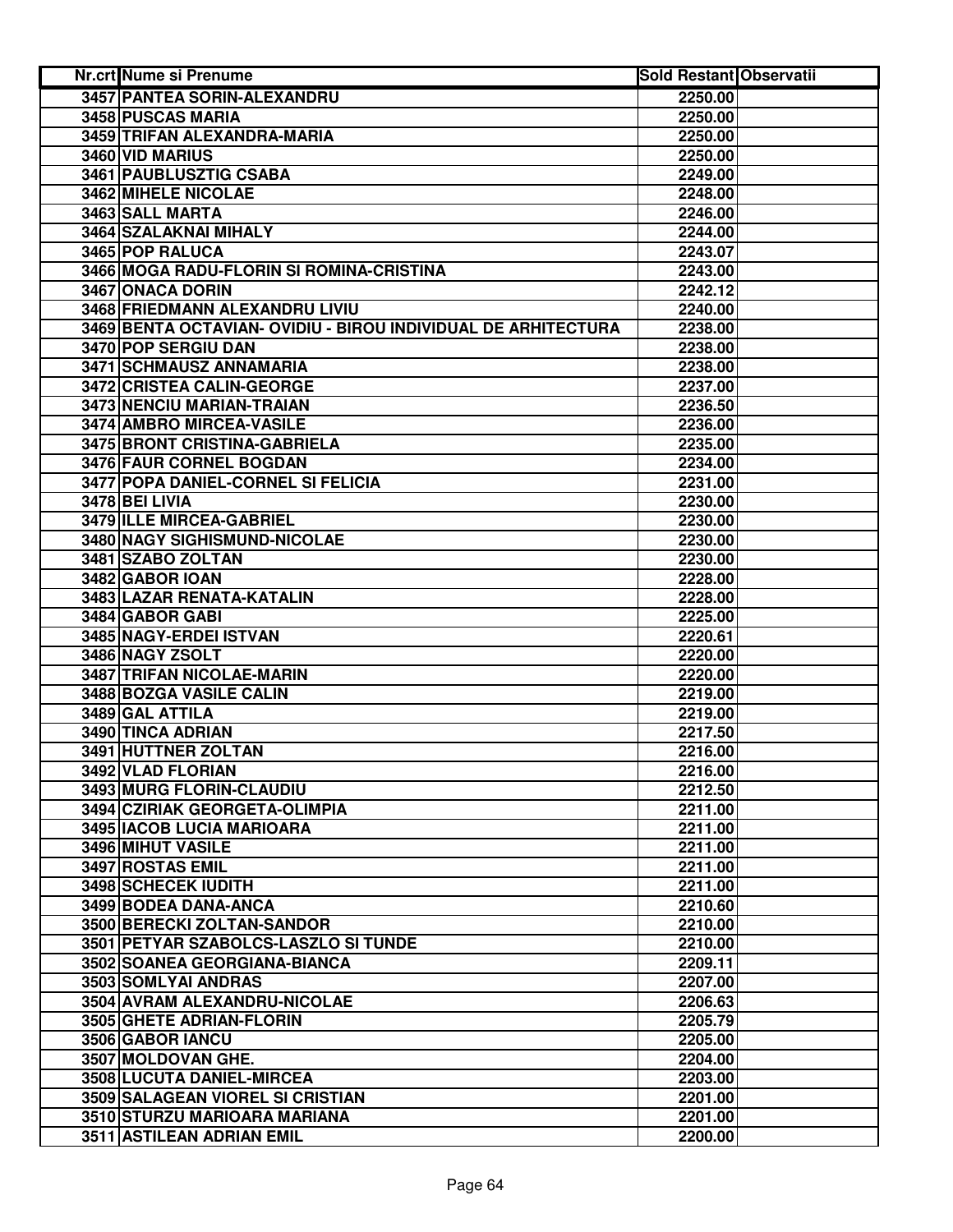| Nr.crt Nume si Prenume                         | <b>Sold Restant Observatii</b> |  |
|------------------------------------------------|--------------------------------|--|
| 3512 BIRAU IONUT PAVEL                         | 2200.00                        |  |
| 3513 BRANDUSAN FLORIN                          | 2200.00                        |  |
| 3514 BURCA LAURA-CRISTINA                      | 2200.00                        |  |
| 3515 GABOR CLARA                               | 2200.00                        |  |
| 3516 MANGRA ANA-VOICHITA                       | 2200.00                        |  |
| 3517 NAGY ALEXANDRU                            | 2200.00                        |  |
| 3518 NOANEA TRAIAN                             | 2200.00                        |  |
| 3519 SERES KAROLI                              | 2200.00                        |  |
| 3520 UJUPAN GABRIEL SI CRISTINA-IOANA          | 2198.00                        |  |
| 3521 STRIZU DIANA RUXANDRA                     | 2197.17                        |  |
| 3522 CIADI STEFAN SI DANIELA                   | 2197.00                        |  |
| 3523 FOTACHE FLORIN                            | 2197.00                        |  |
| 3524 NEDELEA IONEL-DUMITRU                     | 2197.00                        |  |
| 3525 KAJCZA TIBOR SI MARTA                     | 2196.00                        |  |
| 3526 BALBONI FERDINANDO SI MELINTE ELENA-ALINA | 2195.00                        |  |
| 3527 POPA SILVIA IOANA                         | 2195.00                        |  |
| 3528 TRIPON LUMINITA                           | 2195.00                        |  |
| 3529 ARDELEAN CONSTANTIN                       | 2194.00                        |  |
| 3530 CAPUS PAUL-FLORIN                         | 2193.00                        |  |
| 3531 SZABO ROZALIA SI FRANCISC                 | 2192.00                        |  |
| 3532 BLANARU-MAIER IULIA                       | 2191.00                        |  |
| 3533 KERESZTES ISTVAN                          | 2191.00                        |  |
| 3534 NAGHI IOAN SI FLORICA                     | 2191.00                        |  |
| 3535 BUZ IOAN SI CORINA-MARIA                  | 2190.00                        |  |
| 3536 GHIURO CIPRIAN-ADRIAN                     | 2190.00                        |  |
| 3537 OLAR DANUT                                | 2190.00                        |  |
| 3538 IOVAN FLORIN-CLAUDIU                      | 2189.86                        |  |
| 3539 CSIKAI ESTERA-ZSOFIA                      | 2188.00                        |  |
| 3540 DAVID NORBERT-JOZSEF                      | 2188.00                        |  |
| 3541 GHILEA BOGDAN IOAN                        | 2188.00                        |  |
| 3542 ILIE ADRIAN OVIDIU                        | 2188.00                        |  |
| 3543 SOVARSCHI MARIUS-DORIN                    | 2188.00                        |  |
| 3544 NAGY ATTILA                               | 2187.00                        |  |
| 3545 HALACU GABRIELA                           | 2182.00                        |  |
| 3546 AVRAM BOGDAN-FLORIN                       | 2181.00                        |  |
| 3547 POPP MIHAI AUGUSTIN                       | 2181.00                        |  |
| 3548 TOCAI TRAIAN                              | 2181.00                        |  |
| 3549 BOCA COLOMAN                              | 2180.00                        |  |
| 3550 MESAROS ANCA-LACRIMIOARA                  | 2180.00                        |  |
| 3551 ARDELEAN IONEL                            | 2179.00                        |  |
| 3552 BREDICEANU MARIUS-CAIUS                   | 2179.00                        |  |
| 3553 ERDEI TIBERIU                             | 2178.00                        |  |
| 3554 HARAGOS LIVIU SI MONICA                   | 2178.00                        |  |
| 3555 BULZAN ADRIAN-IOAN                        | 2177.00                        |  |
| 3556 MIRON AMBROZIE-CORNEL                     | 2177.00                        |  |
| 3557 HARSAN EUGEN                              | 2176.00                        |  |
| 3558 IACOB VIOREL SI SILVIA                    | 2175.00                        |  |
| 3559 PLES MARIUS-CRISTIAN                      | 2175.00                        |  |
| 3560 ARON MARIUS                               | 2174.00                        |  |
| 3561 BALOGH KATALIN                            | 2174.00                        |  |
| 3562 LINGURAR VERONICA                         | 2172.00                        |  |
| 3563 GABOR MATEI                               | 2171.00                        |  |
| 3564 ALBUT FLORIAN CORNEL                      | 2170.00                        |  |
| 3565 COVACI CLAUDIU-FLORIN                     | 2170.00                        |  |
| 3566 FETE EMANUEL-FLORIN                       | 2170.00                        |  |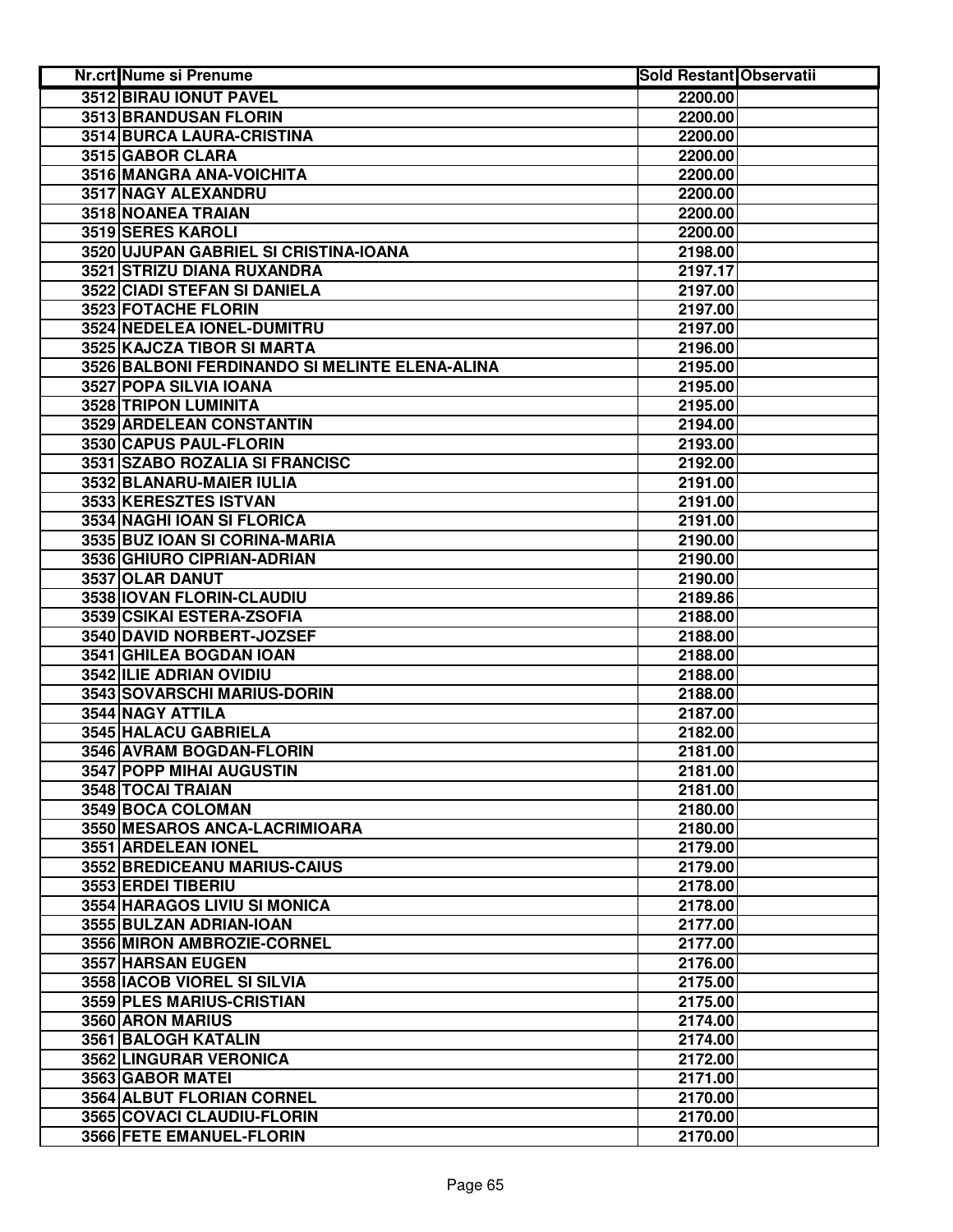| Nr.crt Nume si Prenume                    | <b>Sold Restant Observatii</b> |  |
|-------------------------------------------|--------------------------------|--|
| <b>3567 POPA CIPRIAN DANIEL</b>           | 2170.00                        |  |
| 3568 REZMUVES MIHAI                       | 2170.00                        |  |
| 3569 SUN CHANCHONG                        | 2170.00                        |  |
| 3570 RADUI ALEXANDRU-MARIUS               | 2169.00                        |  |
| 3571 BARNA RADU                           | 2168.00                        |  |
| 3572 CORB ADRIAN-CLAUDIU                  | 2168.00                        |  |
| 3573 GIURCA MARIUS SI IOANA               | 2168.00                        |  |
| 3574 MARINA FLORICA DANIELA               | 2168.00                        |  |
| 3575 SAVITCHI CRISTINA-SILVIA             | 2167.18                        |  |
| 3576 BUTUC ADELA IOANA                    | 2167.00                        |  |
| 3577 GABOR MATEI                          | 2167.00                        |  |
| 3578 OPRIS DUMITRU                        | 2166.00                        |  |
| 3579 MOS AUREL-GHEORGHE                   | 2165.76                        |  |
| 3580 CABA PETRU SI BIANCA                 | 2165.00                        |  |
| 3581 CZUCZURA GHEORGHE                    | 2165.00                        |  |
| 3582 BOKOR ANTAL                          | 2164.84                        |  |
| 3583 GABOR IOAN                           | 2163.00                        |  |
| 3584 MICLAU CRISTIAN PETRU                | 2162.50                        |  |
| 3585 BOLEA GHEORGHE                       | 2162.00                        |  |
| 3586 TIMAR GABRIELA ANCA                  | 2161.00                        |  |
| 3587 CATANA ION                           | 2159.00                        |  |
| 3588 GAVRIS MARIA                         | 2158.00                        |  |
| 3589 DUMITRAS ADINA-DANA                  | 2156.48                        |  |
| 3590 SZUCS CSABA LASZLO                   | 2156.00                        |  |
| 3591 SACADATI AMALIA-ANCA                 | 2154.00                        |  |
| 3592 BLAGA ALINA LUMINITA                 | 2153.00                        |  |
| 3593 LAZAR OLIVER                         | 2153.00                        |  |
| 3594 DOBRE CONSTANTIN                     | 2151.00                        |  |
| 3595 FAT COSMIN-FLORIN                    | 2151.00                        |  |
| 3596 MUDURA TITUS DUMITRU                 | 2151.00                        |  |
| 3597 BUDESCU FILODINA                     | 2150.00                        |  |
| 3598 ISZTOIKA GAVRIL                      | 2150.00                        |  |
| 3599 MUSCAS IOSIF SI RODICA               | 2150.00                        |  |
| 3600 SZILAGYI MIKLOS-JENO                 | 2150.00                        |  |
| 3601 TOTH JANOS                           | 2150.00                        |  |
| 3602 ILIE COSMIN-MARIAN                   | 2149.00                        |  |
| 3603 BOTHAZI ANDRAS-ZSOLT                 | 2146.00                        |  |
| 3604 BUCUREAN MARIANA-VETUTA              | 2146.00                        |  |
| 3605 SPAGNUOLO MARIA                      | 2145.00                        |  |
| 3606 SZERB ALEXANDRU                      | 2145.00                        |  |
| 3607 TAR KAROLY- SHALOM                   | 2145.00                        |  |
| 3608 BIRAU LIVIA                          | 2143.00                        |  |
| 3609 CHIVARI HORIA - IOAN                 | 2143.00                        |  |
| 3610 PENTEA DANUT-IOAN SI FLORICA-CLAUDIA | 2143.00                        |  |
| 3611 VENTER MIHAI-MARIUS                  | 2142.00                        |  |
| 3612 BECHE PATRICIA-ANAMARIA              | 2141.00                        |  |
| 3613 IANCEU CORNEL-SORIN                  | 2140.00                        |  |
| 3614 NISTOR OLIMPIA                       | 2140.00                        |  |
| 3615 BALOGH ALEXANDRU                     | 2138.00                        |  |
| 3616 CORA CRISTIAN-PETRU                  | 2138.00                        |  |
| 3617 DAVID CONSTANTIN-EUGEN               | 2138.00                        |  |
| 3618 GAIDOS CIPRIAN-PASCU                 | 2138.00                        |  |
| 3619 MERMEZE GAVRIL GHEORGHE SI SIMONA    | 2136.00                        |  |
| 3620 CIURAR VIOLETA                       | 2135.00                        |  |
| 3621 PRAJA MARIA                          | 2135.00                        |  |
|                                           |                                |  |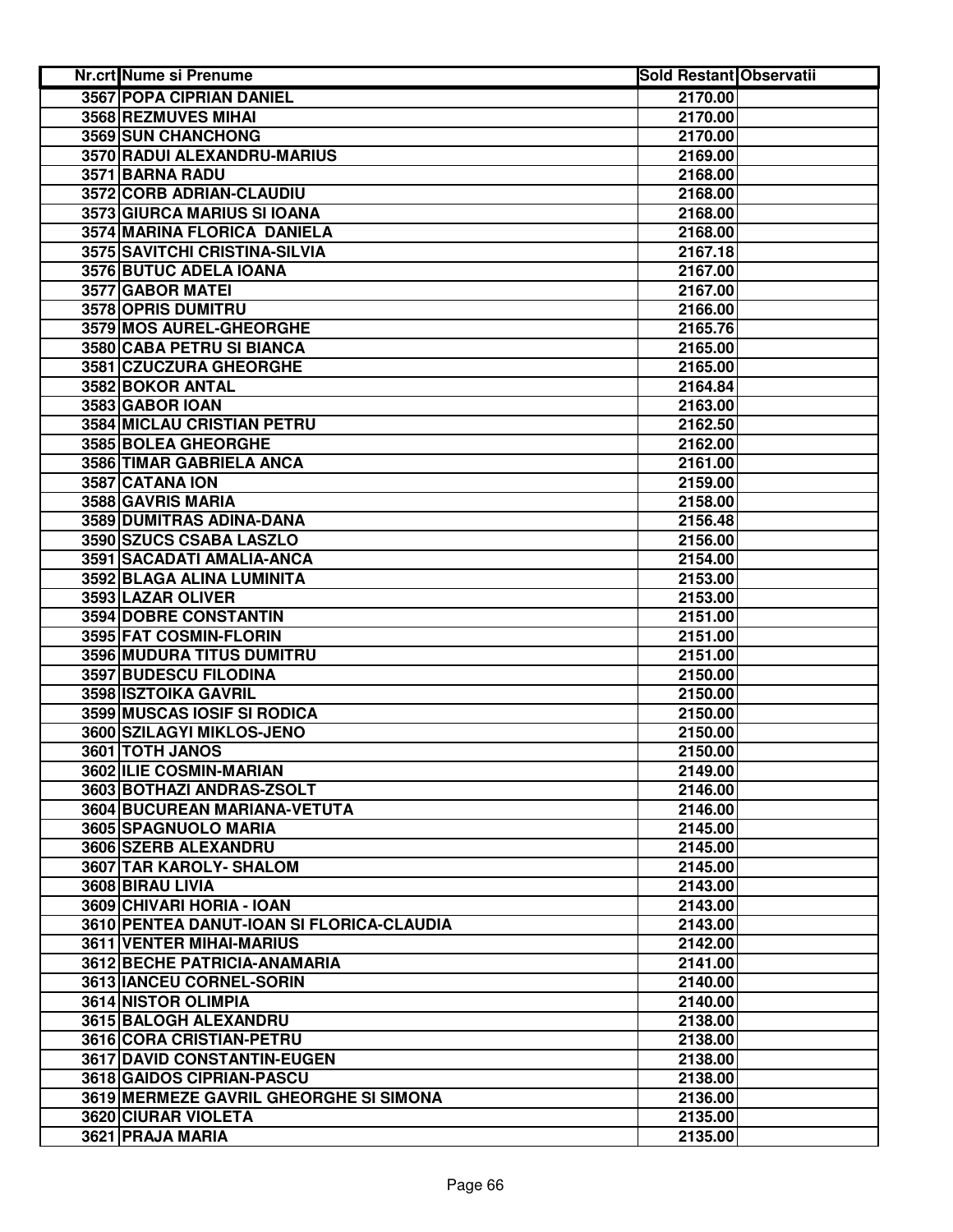| <b>Nr.crt Nume si Prenume</b>                  | <b>Sold Restant Observatii</b> |  |
|------------------------------------------------|--------------------------------|--|
| 3622 BARDAS CLAUDIA-LIANA                      | 2134.00                        |  |
| 3623 BEJUSCA ANGELICA-RODICA                   | 2134.00                        |  |
| 3624 LISTEA MARCEL SI ILEANA                   | 2133.00                        |  |
| 3625 HUMADI SALEM                              | 2130.00                        |  |
| 3626 SZEKELY LASZLO                            | 2130.00                        |  |
| 3627 ROMOSAN IOAN DOREL SI FLORICA LILIANA     | 2129.00                        |  |
| 3628 ABRUDAN ALIN DANIEL                       | 2127.00                        |  |
| 3629 ILISIE GHEORGHE SI ANCUTA                 | 2127.00                        |  |
| 3630 KONYARI ZOLTAN TIBOR                      | 2126.00                        |  |
| 3631 POLEAC NICOLAE                            | 2126.00                        |  |
| 3632 BELCE DANIELA                             | 2124.00                        |  |
| 3633 JUCA NICOLAE                              | 2124.00                        |  |
| 3634 MIKLOS GABRIEL-MARTON                     | 2124.00                        |  |
| 3635 TENT ALINA MARIA                          | 2124.00                        |  |
| 3636 BONDOR VIORICA                            | 2123.00                        |  |
| 3637 CSUKA ANAMARIA                            | 2123.00                        |  |
| 3638 VENTEL GHEORGHE                           | 2123.00                        |  |
| 3639 BALLA ROBERT GYORGY                       | 2122.00                        |  |
| 3640 GABOR GAVRIL                              | 2122.00                        |  |
| 3641 STAN OLIVIU- DUMITRU                      | 2122.00                        |  |
| 3642 SIMINIE MIHAI-IOAN                        | 2121.62                        |  |
| 3643 DASCALU CONSTANTIN                        | 2121.00                        |  |
| <b>3644 MEDVE IOANA MARIA</b>                  | 2121.00                        |  |
| 3645 NAZSE JANOS                               | 2121.00                        |  |
| <b>3646 BUBELA IOSIF MARIUS</b>                | 2120.00                        |  |
| 3647 FILIMON AUREL-SEBASTIAN                   | 2120.00                        |  |
| 3648 POP CATALIN REMUS                         | 2120.00                        |  |
|                                                |                                |  |
| 3649 SAITI SAMUIEL-LUCIAN<br>3650 STIUBE PETRU | 2120.00                        |  |
| 3651 TOCUT CRISTIAN-FLORIAN                    | 2120.00                        |  |
|                                                | 2120.00                        |  |
| 3652 POP MIRCEA                                | 2117.00                        |  |
| 3653 FARFARA ALEXANDRU-BOGDAN                  | 2115.65                        |  |
| 3654 BUDAU VIOREL                              | 2115.00                        |  |
| 3655 NYUZO IOAN                                | 2115.00                        |  |
| 3656 ODEV MUSTAFA                              | 2114.00                        |  |
| 3657 GHEORGHE ROMOLICA                         | 2113.00                        |  |
| 3658 BIRTA FERENCZ INTR. INDIV.                | 2112.00                        |  |
| 3659 CARLIG RAZVAN                             | 2112.00                        |  |
| 3660 SABAU RALUCA-BOGDANA                      | 2112.00                        |  |
| 3661 TOTH LUDOVIC                              | 2111.00                        |  |
| 3662 COROIU FLORINA-CODRUTA SI GHEORGHE-SERGIU | 2110.00                        |  |
| 3663 COSTIN SORIN - DAN                        | 2110.00                        |  |
| 3664 POP ALIN-MIHAI                            | 2110.00                        |  |
| 3665 RONCESCU DANIEL                           | 2110.00                        |  |
| 3666 PASCALAU IOAN ADRIAN                      | 2108.00                        |  |
| 3667 ARDELEAN IOAN CALIN                       | 2107.00                        |  |
| 3668 GHERMAN TRAIAN SI ANA                     | 2107.00                        |  |
| 3669 MIHALI ANDREI SI MARIA                    | 2106.37                        |  |
| 3670 CAZACIOC DUMITRA- SIMONA                  | 2106.00                        |  |
| 3671 CZOBOR EMERIC SI IREN                     | 2106.00                        |  |
| 3672 DELOREAN ION-IULIUS                       | 2106.00                        |  |
| 3673 IANCU DRAGOS NICUSOR                      | 2106.00                        |  |
| 3674 ILISIE FLORIN NICOLAE                     | 2104.09                        |  |
| 3675 MUNTEANU DOINA                            | 2104.00                        |  |
| 3676 ROTAR DANIEL                              | 2103.00                        |  |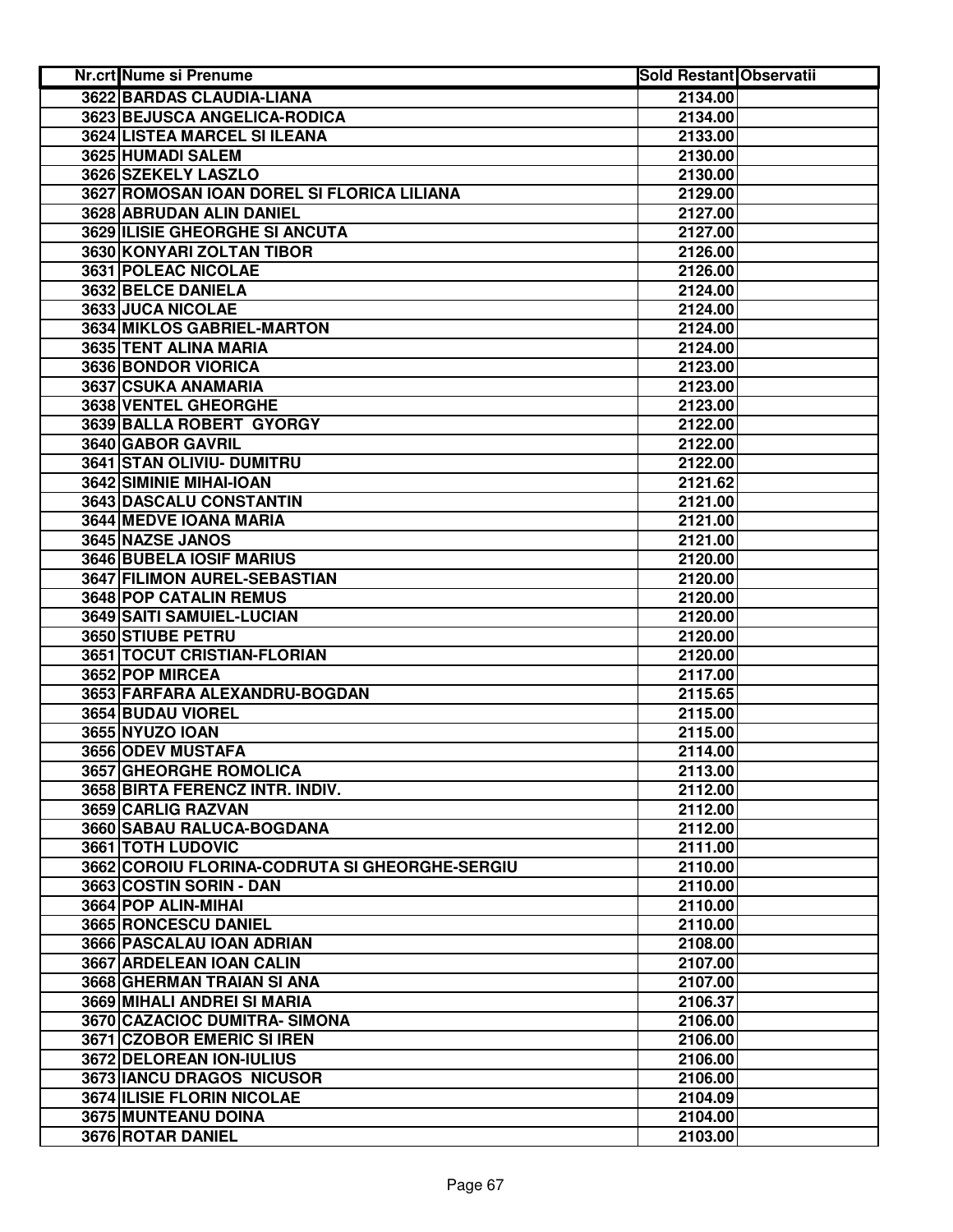| Nr.crt Nume si Prenume                             | <b>Sold Restant Observatii</b> |  |
|----------------------------------------------------|--------------------------------|--|
| <b>3677 MARTON LILLA</b>                           | 2101.00                        |  |
| 3678 MERK ETELKA AMALIA                            | 2101.00                        |  |
| 3679 CHISE VALERIAN FLORIN                         | 2100.00                        |  |
| 3680 DOLHAN MONICA-ELISABETA                       | 2100.00                        |  |
| 3681 FEJER IVAN                                    | 2100.00                        |  |
| 3682 FILIP MARIUS                                  | 2100.00                        |  |
| 3683 GABOR IANCU                                   | 2100.00                        |  |
| 3684 GABOR JANOS                                   | 2100.00                        |  |
| 3685 GELBERT SAMUIL                                | 2100.00                        |  |
| 3686 KISS ELISABETA                                | 2100.00                        |  |
| 3687 LACATUS MARIUS-SANDOR                         | 2100.00                        |  |
| 3688 SIRBU CONSTANTIN-EDUARD                       | 2100.00                        |  |
| 3689 ZOICA SORIN-CONSTANTIN                        | 2100.00                        |  |
| 3690 HIRCA LUMINITA-CATALINA                       | 2099.00                        |  |
| 3691 KLINCSE IOSIF-VASILE                          | 2099.00                        |  |
| 3692 ONACA GHEORGHE-FLORIAN SI TUNDE-MIRABELA      | 2097.00                        |  |
| 3693 PIRTEA PAUL-RAZVAN                            | 2095.00                        |  |
| 3694 BOLOGAN ROBERT                                | 2094.00                        |  |
| 3695 SILAGHI ANTONETA                              | 2094.00                        |  |
| 3696 CSUZI EMESE                                   | 2093.00                        |  |
| 3697 MOTOC SEBASTIAN-RUBEN                         | 2092.00                        |  |
| 3698 MURESAN MARIA                                 | 2092.00                        |  |
| 3699 VARGA ILDIKO- MARIA                           | 2091.00                        |  |
| 3700 IONAS IULIU-ILIE                              | 2090.00                        |  |
| 3701 CACUCI ANDREI-CIPRIAN                         | 2088.00                        |  |
| 3702 DEBELKA RICHARD LAJOS                         | 2088.00                        |  |
| 3703 KOZMA SANDOR LASZLO                           | 2085.00                        |  |
| 3704 FILIMON PAUL ADRIAN                           | 2084.00                        |  |
| 3705 PAP IULIU                                     | 2083.00                        |  |
| 3706 POPA VASILE-VIOREL                            | 2083.00                        |  |
| 3707 MACIU ALEXANDRU-EMANUIL                       | 2082.00                        |  |
| 3708 ROSTAS ALEXANDRU-GEACOMINO                    | 2081.00                        |  |
| 3709 VASADI CARMEN ANTOANETA                       | 2081.00                        |  |
| 3710 AVRAM SIMONA TEODORA                          | 2080.00                        |  |
| 3711 CIMPIAN RADU                                  | 2080.00                        |  |
| 3712 GABOR GHIZELA                                 | 2080.00                        |  |
| 3713 SALAMON RUXANDRA SHEILLA                      | 2080.00                        |  |
| 3714 SCHECEK ISTVAN                                | 2080.00                        |  |
| 3715 CLINTOC CRISTIAN-COSMIN                       | 2079.00                        |  |
| 3716 COCIS MARIUS DAN SI BONA MIRELA               | 2079.00                        |  |
| 3717 BARBURA CALIN                                 | 2078.00                        |  |
| <b>3718 CRISAN FLORICA</b>                         | 2077.96                        |  |
| 3719 ORBAI LILIANA-HERMINA                         | 2077.00                        |  |
| 3720 FARKAS DANIEL-BARNABA                         | 2076.51                        |  |
| 3721 MIRCEA VIORICA                                | 2076.00                        |  |
| 3722 POPOVICIU-KOSZTAN IOAN - TIBERIUS SI GYONGYVE | 2076.00                        |  |
| 3723 CORSEI MARIANA                                | 2074.00                        |  |
| 3724 PARFION ILIE                                  | 2073.00                        |  |
| 3725 PATRONEA AUREL SI MIOARA-DANIELA              | 2073.00                        |  |
| 3726 POP MARIUS                                    | 2072.50                        |  |
| 3727 VARGA IOAN LUDOVIC                            | 2072.00                        |  |
| 3728 BUNGAU IOAN SI FLORICA                        | 2071.00                        |  |
| 3729 MADA DAVID MIHAI                              | 2070.44                        |  |
| 3730 GABOR GABOR                                   | 2070.00                        |  |
| 3731 ISZTOIKA STEFAN                               | 2069.00                        |  |
|                                                    |                                |  |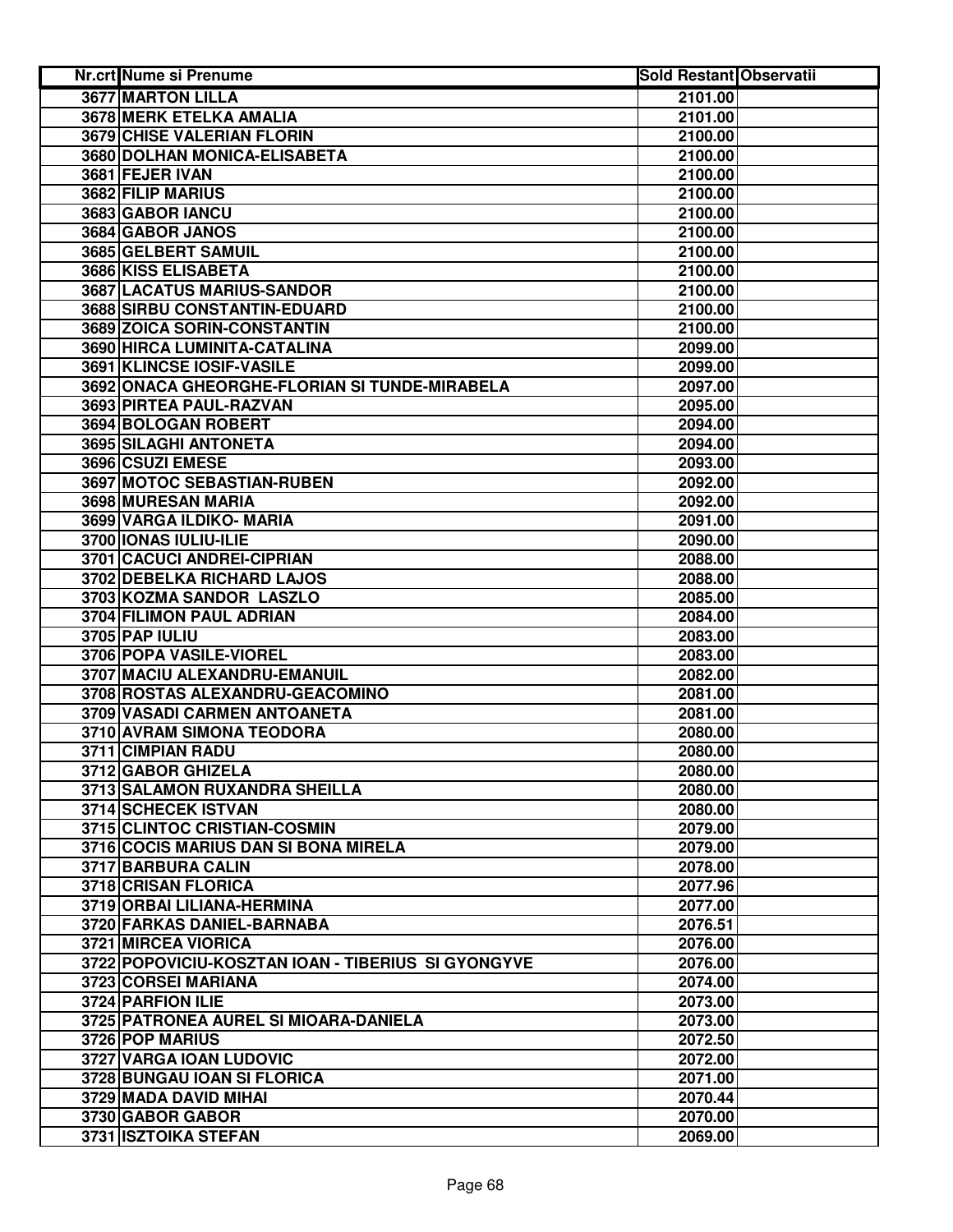| Nr.crt Nume si Prenume                            | <b>Sold Restant Observatii</b> |  |
|---------------------------------------------------|--------------------------------|--|
| 3732 GORDAN LIVIA                                 | 2068.00                        |  |
| 3733 HODOROG MAGDALENA                            | 2068.00                        |  |
| 3734 SZABO ANETT MARIA                            | 2068.00                        |  |
| 3735 MADUTA IOAN -MARCEL                          | 2067.00                        |  |
| 3736 KISS GYULA                                   | 2066.30                        |  |
| 3737 AMARGHIOALEI SENORA ANGELICA                 | 2064.62                        |  |
| 3738 BORDAS DAN-CRISTIAN                          | 2064.00                        |  |
| 3739 MATEAS FLOARE                                | 2064.00                        |  |
| 3740 FAZEKAS GHEORGHE SI MARGARETA                | 2062.00                        |  |
| 3741 BARAR ERZSEBET                               | 2061.00                        |  |
| 3742 BOZGAN GHEORGHINA                            | 2061.00                        |  |
| 3743 CERNEA RAMONA                                | 2061.00                        |  |
| 3744 PAIUS LUCIA                                  | 2061.00                        |  |
| 3745 FOTACHE IONEL-GHEORGHE                       | 2060.00                        |  |
| 3746 GABOR MATEI                                  | 2060.00                        |  |
| 3747 KOSZEGI SANDOR                               | 2060.00                        |  |
| 3748 BACI VIORICA SI KONDOR ARPAD                 | 2059.00                        |  |
| 3749 BREJAN VALENTINA-MARCIANA                    | 2058.00                        |  |
| 3750 SZELES ANNA-ILONA SI LATA VIORICA-ELISABETA  | 2058.00                        |  |
| 3751 CRUCERU VALENTIN                             | 2056.00                        |  |
| 3752 JURCUT OCTAVIAN                              | 2055.00                        |  |
| 3753 ARON CALIN-MIRCEA                            | 2054.00                        |  |
| 3754 JOREANU VEACESLAV                            | 2053.00                        |  |
| 3755 TIPLEA ADRIAN                                | 2052.00                        |  |
| 3756 LUCIAN IOAN                                  | 2050.00                        |  |
| <b>3757 MORUT DOINA</b>                           | 2050.00                        |  |
| 3758 TOMELE COSMIN GHEORGHE                       | 2050.00                        |  |
| 3759 VARGA EMIL-GERENI                            | 2050.00                        |  |
| 3760 VENTEL TIBOR                                 | 2050.00                        |  |
| 3761 NEMTEANU DANIEL-MARCEL-PAUL SI LUCIA OLIMPIA | 2049.00                        |  |
| 3762 IOSIF VASILE-FLORIN SI NATALIA               | 2048.00                        |  |
| 3763 KECSKES IOZSEF                               | 2045.00                        |  |
| 3764 CIMPAN PETRU SI AURICA-SORINA                | 2044.00                        |  |
| 3765 BENTAN ANGELA                                | 2043.00                        |  |
| 3766 VLASIN CODRUTA-MARIANA                       | 2042.43                        |  |
| 3767 KOVACS DAVID-GYORGY                          | 2040.00                        |  |
| 3768 ROSTAS PARDALIAN                             | 2040.00                        |  |
| 3769 MORAR IOAN SI SANDA MIRELA                   | 2039.00                        |  |
| 3770 FERCHE FLORINA                               | 2037.00                        |  |
| 3771 TIPLEA MIHAELA                               | 2037.00                        |  |
| 3772 POPA LIVIA                                   | 2036.00                        |  |
| 3773 ALI AHMAD                                    | 2035.00                        |  |
| 3774 KAGYI LEVENTE FERENCZ                        | 2035.00                        |  |
| 3775 BRUDASCA DANUT                               | 2034.00                        |  |
| 3776 MACAVEI IULIAN GABRIEL SI CORINA             | 2033.00                        |  |
| 3777 KOVACS ZSOLT-CSABA                           | 2032.00                        |  |
| 3778 PUPAZA RAZVAN-ADRIAN SI GABRIELA             | 2029.00                        |  |
| 3779 VARGA NICOLAE                                | 2028.95                        |  |
| 3780 STOIE DANIELA FLORENTINA                     | 2027.00                        |  |
| 3781 CHIS SANDA                                   | 2026.00                        |  |
| 3782 BARA MIRCEA SI IOANA                         | 2024.00                        |  |
| 3783 CHIS PETRU-DANIEL                            | 2024.00                        |  |
| 3784 BOJANI GHEORGHE                              | 2023.00                        |  |
| 3785 MOLNAR STEFAN-SORIN                          | 2023.00                        |  |
| 3786 POP ZOLTAN SI MONIKA CRISTINA                | 2022.00                        |  |
|                                                   |                                |  |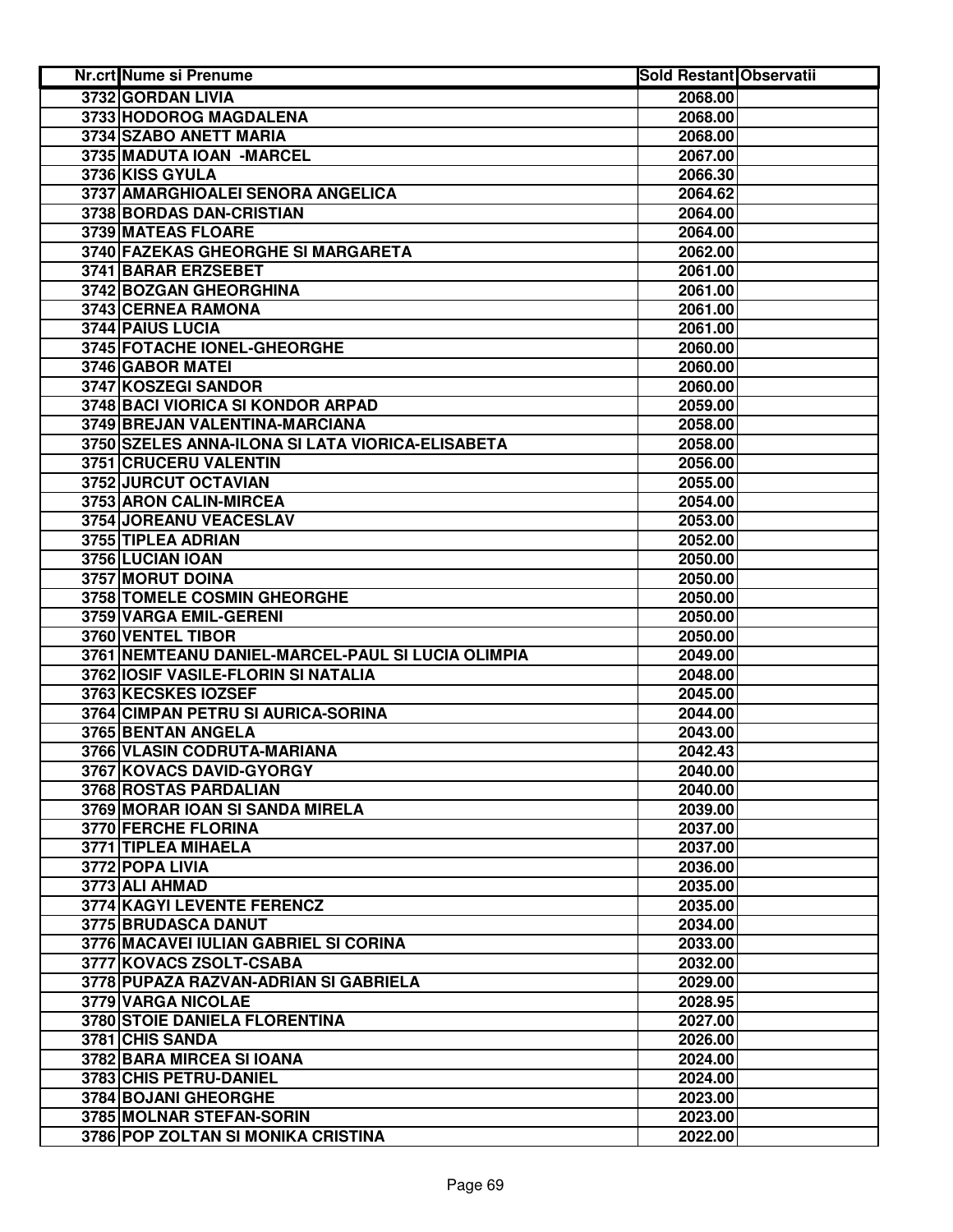| Nr.crt Nume si Prenume                      | <b>Sold Restant Observatii</b> |  |
|---------------------------------------------|--------------------------------|--|
| 3787 VESA IOAN-FLORIN                       | 2021.00                        |  |
| 3788 BENCZIK IULIU                          | 2020.00                        |  |
| 3789 FORA OVIDIU-PETRU                      | 2020.00                        |  |
| 3790 CURPAS CALIN-FLORENTIN                 | 2019.00                        |  |
| 3791 NEDELEA VICTORIA-PAULA                 | 2019.00                        |  |
| 3792 CORA CLAUDIU-FLORIN                    | 2018.00                        |  |
| 3793 SZABO CLAUDIA-MARIA                    | 2018.00                        |  |
| 3794 MALITA MIRCEA-ADRIAN                   | 2017.50                        |  |
| 3795 MESESAN CORIOLAN-CRISTIAN              | 2017.50                        |  |
| 3796 CHIRICA GRIGORE                        | 2017.00                        |  |
| 3797 NICA ALEXANDRU SI ELENA                | 2017.00                        |  |
| 3798 OLAR OVIDIU-NICOLAE                    | 2015.00                        |  |
| 3799 SABIE SERGIU CONSTANTIN                | 2015.00                        |  |
| 3800 SUVEG ELISABETA MATILDA                | 2014.00                        |  |
| 3801 ONICA IOAN SI ANAMARIA                 | 2013.00                        |  |
| 3802 PINTILEI CONSTANTIN                    | 2010.00                        |  |
| 3803 STEGAROIU ADRIAN                       | 2010.00                        |  |
| 3804 BACANA LIVIU                           | 2009.00                        |  |
| 3805 BELENYI FRANCISC                       | 2009.00                        |  |
| 3806 IONESCU VALENTIN                       | 2009.00                        |  |
| 3807 NAGY CSABA-ISTVAN                      | 2009.00                        |  |
| 3808 ILIES IOAN                             | 2007.50                        |  |
| 3809 CHIRCEA SORIN SI ANDREEA               | 2006.00                        |  |
| 3810 MARINAU ROMAN-DAN                      | 2006.00                        |  |
| 3811 CIRIL SANDU-JULIEN                     | 2005.00                        |  |
| 3812 COVACI MARIOARA                        | 2005.00                        |  |
| 3813 ROJAN NICOLAE                          | 2005.00                        |  |
| 3814 KERI ZSOLT                             | 2004.00                        |  |
| 3815 IVAN MARIANA - RODICA                  | 2001.18                        |  |
| 3816 BORSA GAVRIL-EMIL SI CORNELIA          | 2001.00                        |  |
| 3817 ABU AHMAD HASSAN                       | 2000.00                        |  |
| 3818 ALBU SEBASTIAN-CLAUDIU                 | 2000.00                        |  |
| 3819 ALSAYED IBRAHIM ALMOWAFY ALSHHAT GOODA | 2000.00                        |  |
| 3820 ARDELEAN ADRIANA                       | 2000.00                        |  |
| 3821 BACRITA ADRIAN                         | 2000.00                        |  |
| 3822 BADEA CLAUDIA GABRIELA                 | 2000.00                        |  |
| 3823 BADIA VALENTIN                         | 2000.00                        |  |
| <b>3824 BAJNOK ROBERT TIBOR</b>             | 2000.00                        |  |
| 3825 BALOG KLARA-OLGA                       | 2000.00                        |  |
| 3826 BARNUTIU CALIN                         | 2000.00                        |  |
| 3827 BAUDA CSABA-ATTILA                     | 2000.00                        |  |
| 3828 BEJAN MARIA-LIA                        | 2000.00                        |  |
| 3829 BELCEA ECATERINA                       | 2000.00                        |  |
| 3830 BERCENI ANCUTA                         | 2000.00                        |  |
| 3831 BERTOJA BEREND-ANDRAS-GYORGY           | 2000.00                        |  |
| <b>3832 BIRO ZSOLT</b>                      | 2000.00                        |  |
| 3833 BLAGA LEONTINA                         | 2000.00                        |  |
| 3834 BLAGE CAMELIA-BIANCA                   | 2000.00                        |  |
| 3835 BLAJ LAVINIA                           | 2000.00                        |  |
| 3836 BOCSA TIBERIU MIHAI                    | 2000.00                        |  |
| 3837 BODIU FLAVIA-DIANA                     | 2000.00                        |  |
| 3838 BOGA CLEMENTINTA GABRIELA              | 2000.00                        |  |
| 3839 BORA CIPRIAN                           | 2000.00                        |  |
| 3840 BORZ ADRIAN IOAN                       | 2000.00                        |  |
| 3841 BORZ CIPRIAN                           | 2000.00                        |  |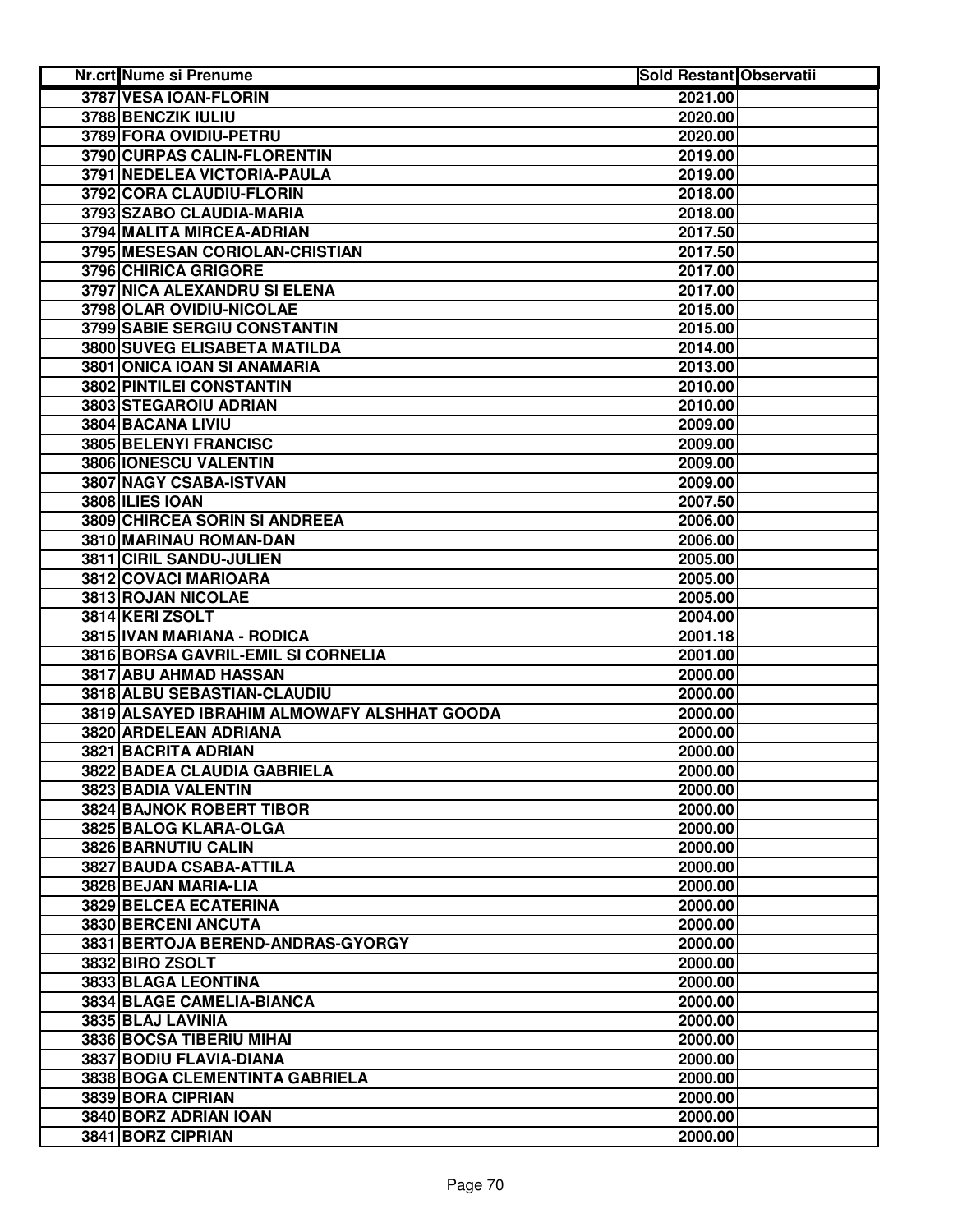| Nr.crt Nume si Prenume                  | <b>Sold Restant Observatii</b> |  |
|-----------------------------------------|--------------------------------|--|
| 3842 BUDAU ILCA                         | 2000.00                        |  |
| <b>3843 BUGHIU PETRU CRISTIAN</b>       | 2000.00                        |  |
| 3844 BUNGAU GHEORGHE-IOAN               | 2000.00                        |  |
| 3845 CABA ELENA DORINA                  | 2000.00                        |  |
| 3846 CADAR MONICA-IOANA                 | 2000.00                        |  |
| 3847 CADAR SORIN DUMITRU SI ANGELA      | 2000.00                        |  |
| 3848 CALIN TAMARA                       | 2000.00                        |  |
| 3849 CHIRCEA ANDREA                     | 2000.00                        |  |
| 3850 CHISE MIRCEA-C-TIN                 | 2000.00                        |  |
| 3851 CHITORAGA DINU                     | 2000.00                        |  |
| 3852 CIURAR GEZA-ALEXANDRU              | 2000.00                        |  |
| 3853 CLEJAN MELANIA                     | 2000.00                        |  |
| 3854 CORMOS ANETA RENATA                | 2000.00                        |  |
| 3855 COSTACHE CARMEN-CRISTINA           | 2000.00                        |  |
| 3856 CSAKVARY EVA                       | 2000.00                        |  |
| 3857 CSOMORTANYI ADELA-MARIA            | 2000.00                        |  |
| 3858 CUIBUS VASILE SI MELANIA LUMINITA  | 2000.00                        |  |
| 3859 DAROCZY MIHAI                      | 2000.00                        |  |
| 3860 DE PIERI VALERIE GENEVIEVE THERESE | 2000.00                        |  |
| 3861 DEREBAN ALEXANDRU                  | 2000.00                        |  |
| 3862 DRAGAN MONICA                      | 2000.00                        |  |
| 3863 DUCA VIOLETA                       | 2000.00                        |  |
| <b>3864 DUDAS LIDIA MONICA</b>          | 2000.00                        |  |
| 3865 DUDAS SANDOR                       | 2000.00                        |  |
| 3866 DUME SORIN - MARIAN SI VALENTINA   | 2000.00                        |  |
| 3867 EDU VIOREL-VASILE                  | 2000.00                        |  |
| 3868 EHRET CRISTOPHE JACOUES ANTOINE    | 2000.00                        |  |
| 3869 ELAZZAZI MOHAMED AHMED             | 2000.00                        |  |
| 3870 FABIAN ERZSEBET                    | 2000.00                        |  |
| 3871 FACONTI MARCO                      | 2000.00                        |  |
| 3872 FARAGO LAIOS-ZOLTAN                | 2000.00                        |  |
| 3873 FARKAS MARIA                       | 2000.00                        |  |
| 3874 FASOLO RENZO                       | 2000.00                        |  |
| 3875 FEKETE FERENC ISTVAN               | 2000.00                        |  |
| 3876 FENYES ALEXANDRU STEFAN            | 2000.00                        |  |
| 3877 FILIP ANGELA VIORICA               | 2000.00                        |  |
| 3878 GABOR JUJCA                        | 2000.00                        |  |
| 3879 GABOR MARIA                        | 2000.00                        |  |
| 3880 GABOR ROZALIA                      | 2000.00                        |  |
| 3881 GABOR SUSANA                       | 2000.00                        |  |
| 3882 GAL RAMONA-NICOLETA                | 2000.00                        |  |
| 3883 GAROFEANU LIVIU                    | 2000.00                        |  |
| 3884 GERGELY GYULA                      | 2000.00                        |  |
| 3885 GHERGHELEINIC DIANA-TEODORA        | 2000.00                        |  |
| 3886 GRECU IOAN                         | 2000.00                        |  |
| 3887 GROZA CARMEN-FLORENTINA            | 2000.00                        |  |
| 3888 GUI MARIA                          | 2000.00                        |  |
| 3889 HAJNER ERIK-ROBERT                 | 2000.00                        |  |
| 3890 HERMAN CIPRIAN MARIUS              | 2000.00                        |  |
| 3891 HOFFMAN CSABA-LEVENTE              | 2000.00                        |  |
| 3892 HORGA FLORIN SI NICOLETA FLORICA   | 2000.00                        |  |
| 3893 HUBER ROTEM                        | 2000.00                        |  |
| 3894 IANC MAGDALENA                     | 2000.00                        |  |
| 3895 IOVAN FLORIAN                      | 2000.00                        |  |
| 3896 ISTOICA LUIZA                      | 2000.00                        |  |
|                                         |                                |  |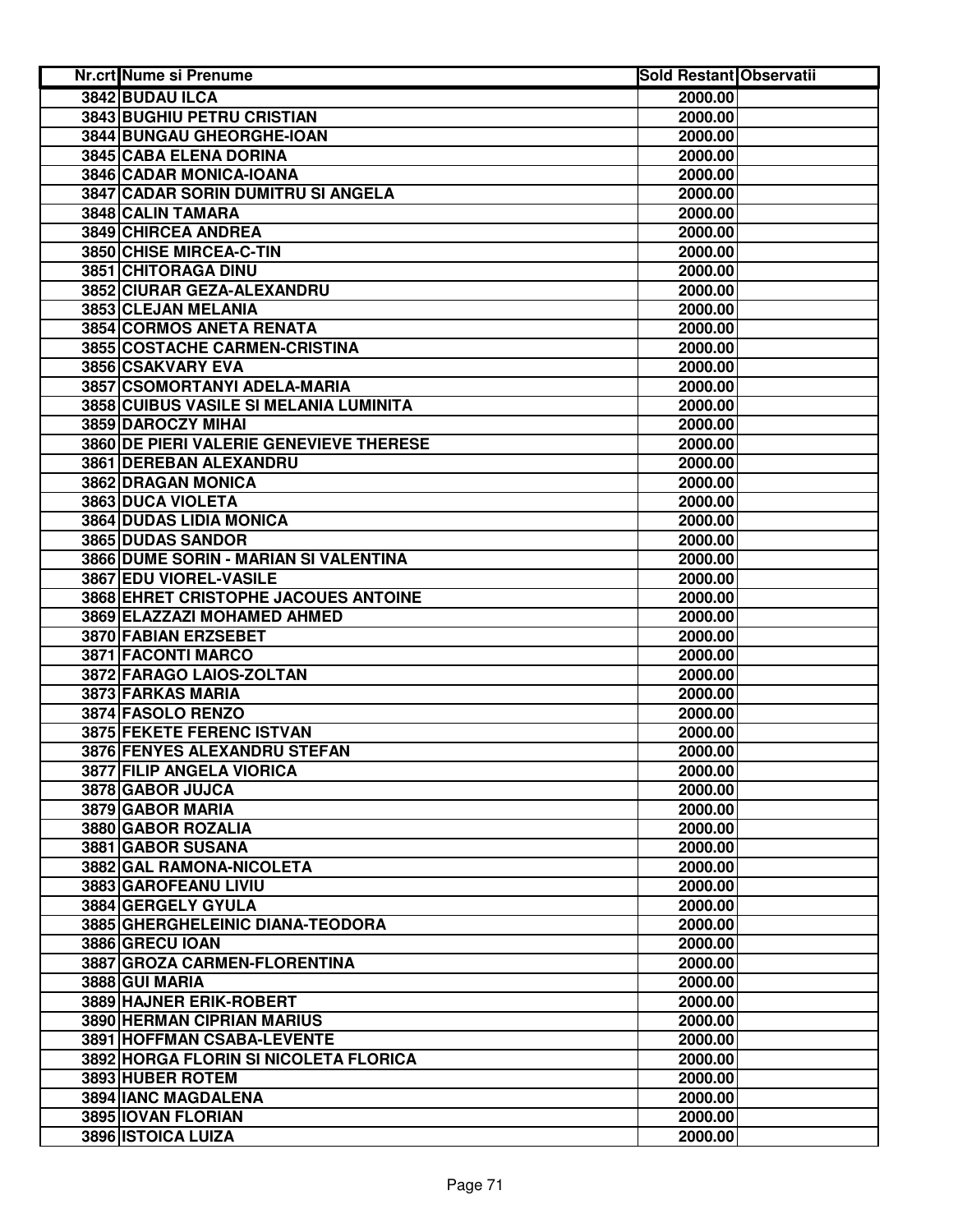| Nr.crt Nume si Prenume                                 | <b>Sold Restant Observatii</b> |                       |
|--------------------------------------------------------|--------------------------------|-----------------------|
| 3897 ISZTOIKA DUMITRU-IOAN                             | 2000.00                        |                       |
| 3898 ISZTOIKA TEREZA                                   | 2000.00                        |                       |
| 3899 IVAN CARMEN                                       | 2000.00                        |                       |
| 3900 KALMAR GYORGY                                     | 2000.00                        |                       |
| 3901 KISS ECATERINA                                    | 2000.00                        |                       |
| 3902 KISS ISTVAN-IOZSEF                                | 2000.00                        |                       |
| 3903 KORDA ZSOLT-JANOS                                 | 2000.00                        |                       |
| 3904 KOVACS MATILD                                     | 2000.00                        |                       |
| 3905 LACATUS SZELURINA                                 | 2000.00                        |                       |
| 3906 LAZAR ILDIKO                                      | 2000.00                        |                       |
| 3907 LOCSEI ZSOLT ARPAD                                | 2000.00                        |                       |
| 3908 LORINCZ IUDIT-VERA                                | 2000.00                        |                       |
| 3909 LUKACS KALMAN                                     | 2000.00                        |                       |
| 3910 MAGYARI ELISABETA                                 | 2000.00                        |                       |
| 3911 MALEK GUSZTAV JOZSEF                              | 2000.00                        |                       |
| 3912 MANOLESCU ADRIANA                                 | 2000.00                        |                       |
| 3913 MARCU VIORICA                                     |                                | 2000.00 PROCES PE ROL |
| 3914 MARINICA MIHAELA                                  | 2000.00                        |                       |
| 3915 MARIS RADU ALEXANDRU                              | 2000.00                        |                       |
| 3916 MATEA MARGARETA-EVA                               | 2000.00                        |                       |
| 3917 MATEAS MARIOARA MIRELA                            | 2000.00                        |                       |
| <b>3918 MATICA SIMONA-ADRIANA</b>                      | 2000.00                        |                       |
| <b>3919 MIHALCA ADRIAN EMANUIL</b>                     | 2000.00                        |                       |
| <b>3920 MOCIAR TIBOR</b>                               | 2000.00                        |                       |
| 3921 MOHAN DUMITRU-MIHAI                               | 2000.00                        |                       |
| 3922 MOLDOVAN CONSTAN                                  | 2000.00                        |                       |
| 3923 MOLDOVAN FLORIN-PETRU                             | 2000.00                        |                       |
| 3924 MOLDOVAN HORIA-LUCIAN                             | 2000.00                        |                       |
| 3925 MOS NICOLAE                                       | 2000.00                        |                       |
| 3926 NEGRUT VALERICA                                   | 2000.00                        |                       |
| 3927 NELSON BRACALENTE                                 | 2000.00                        |                       |
| 3928 NEMET ALEXANDRU                                   | 2000.00                        |                       |
| 3929 OLAH ALEXANDRU-REMUS<br>3930 OLAR VALENTINA-IOANA | 2000.00                        |                       |
|                                                        | 2000.00<br>2000.00             |                       |
| 3931 OLTEANU RADU<br>3932 ONEL RAZVAN-CALIN            | 2000.00                        |                       |
| 3933 OPRE ELISABETA EDITH                              | 2000.00                        |                       |
| 3934 PANKOTAI GABOR GERGELY                            | 2000.00                        |                       |
| 3935 PANTIS SALOMEA-LIANA                              | 2000.00                        |                       |
| 3936 PAPA RINALDO                                      | 2000.00                        |                       |
| 3937 PAPP ZSOLT                                        | 2000.00                        |                       |
| 3938 PATAKI ANTAL                                      | 2000.00                        |                       |
| <b>3939 PATCAS MIRELA EMILIA</b>                       | 2000.00                        |                       |
| 3940 PATER ANGELA-DACIANA                              | 2000.00                        |                       |
| 3941 PATRULESCU BOGDAN FLORIN                          | 2000.00                        |                       |
| 3942 PAUBLUSZTIG ERZSEBET                              | 2000.00                        |                       |
| 3943 POP LAVINIU-VASILE                                | 2000.00                        |                       |
| 3944 POP OVIDIU-DUMITRU                                | 2000.00                        |                       |
| <b>3945 POPA OCTAVIAN FLORIN</b>                       | 2000.00                        |                       |
| 3946 POPP TEODOR-LIVIU                                 | 2000.00                        |                       |
| 3947 PORTAN TIMEA-ANDREA                               | 2000.00                        |                       |
| 3948 PUSTEA VIOLETA MARIANA                            | 2000.00                        |                       |
| 3949 ROMOCEA ELISAVETA                                 | 2000.00                        |                       |
| 3950 RONASZEKI ROBERT-JOZSEF                           | 2000.00                        |                       |
| 3951 SAITI SUNAMITA-ROXANA                             | 2000.00                        |                       |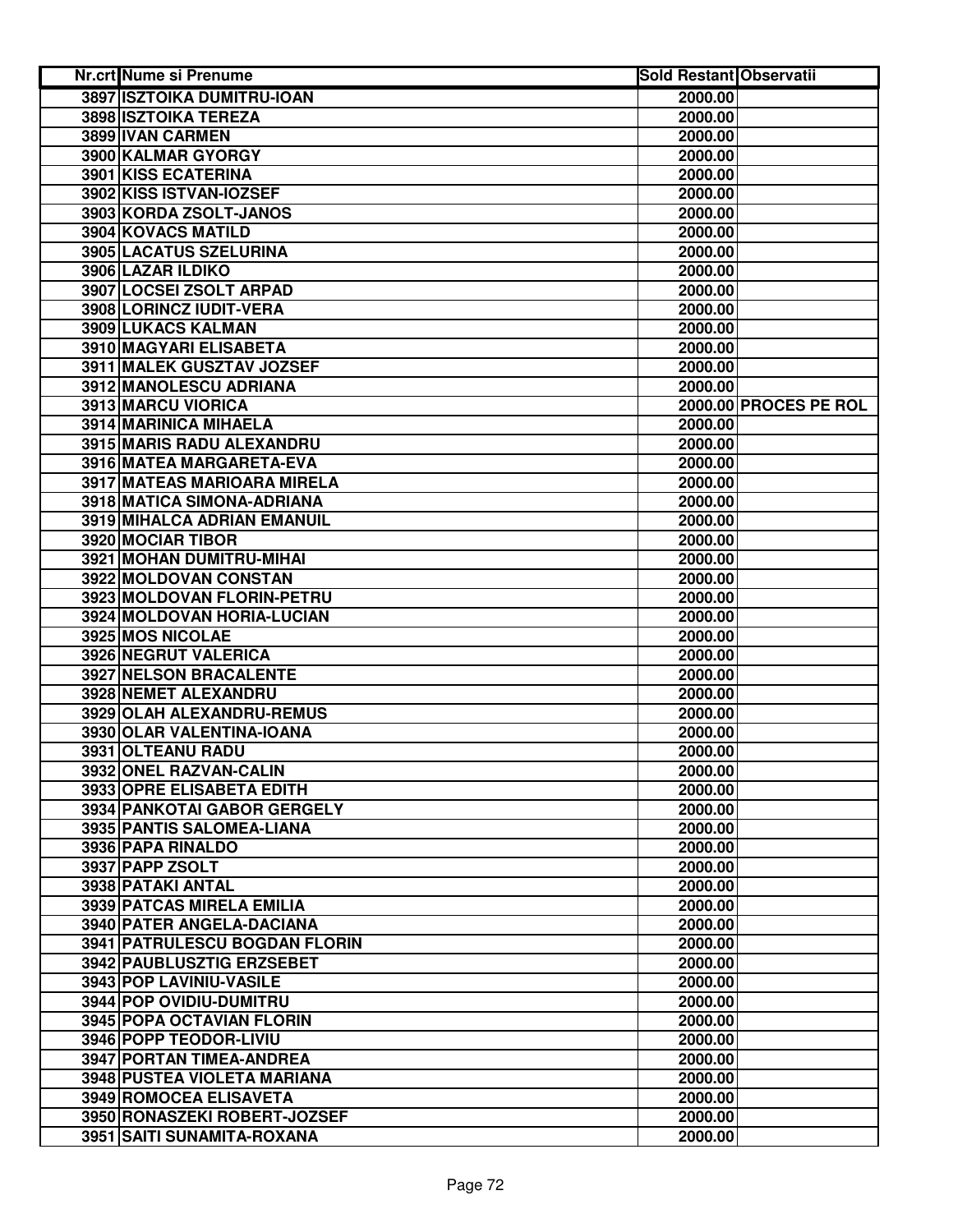| Nr.crt Nume si Prenume                   | <b>Sold Restant Observatii</b> |  |
|------------------------------------------|--------------------------------|--|
| 3952 SALAGEAN OANA                       | 2000.00                        |  |
| 3953 SARATOC DANIEL-IOAN                 | 2000.00                        |  |
| 3954 SCHMIDT ATTILA IOZSEF               | 2000.00                        |  |
| 3955 SECAN ADRIANA-MIHAELA               | 2000.00                        |  |
| 3956 SFERLE CORINA LAURA                 | 2000.00                        |  |
| 3957 SHERLOCK PATRICK JOHN               | 2000.00                        |  |
| 3958 SIDOR CALIN                         | 2000.00                        |  |
| 3959 SIPOS ANTONIA-RAMONA                | 2000.00                        |  |
| 3960 SIRBU VALENTIN                      | 2000.00                        |  |
| 3961 SOOS ELISABETA PARASCHIVA           | 2000.00                        |  |
| 3962 STERN AKOS ANDRAS                   | 2000.00                        |  |
| 3963 STRENG DUMITRU STEFAN               | 2000.00                        |  |
| 3964 STROIA MARIA                        | 2000.00                        |  |
| <b>3965 SUN KEYU</b>                     | 2000.00                        |  |
| 3966 SZABO SANDOR JOZSEF                 | 2000.00                        |  |
| 3967 SZILAGYI SANDOR                     | 2000.00                        |  |
| 3968 SZTANKOVITS ROZALIA                 | 2000.00                        |  |
| 3969 TAKACS KRISZTIAN                    | 2000.00                        |  |
| 3970 TAMAS VLADIMIR                      | 2000.00                        |  |
| 3971 TIBU DOINA OTILIA                   | 2000.00                        |  |
| 3972 TIGAN ANDA-CLAUDIA                  | 2000.00                        |  |
| 3973 TINCUT MIRCEA CALIN                 | 2000.00                        |  |
| <b>3974 TOTH BRIGITA-ELEONORA</b>        | 2000.00                        |  |
| 3975 TOTOS FERENC-ATTILA                 | 2000.00                        |  |
| <b>3976 TROMBONI SILVANO</b>             | 2000.00                        |  |
| <b>3977 VANT NICOLAE</b>                 | 2000.00                        |  |
| 3978 VARGA AUGUSTIN ADRIAN               | 2000.00                        |  |
| 3979 VARGA ILEANA                        | 2000.00                        |  |
| 3980 VARGA JOZSEF                        | 2000.00                        |  |
| 3981 VENTER ELENA                        | 2000.00                        |  |
| 3982 VISTISEN JAN                        | 2000.00                        |  |
| 3983 VUSCA DANIELA                       | 2000.00                        |  |
| 3984 ZANGRANDO ORIANO                    | 2000.00                        |  |
| 3985 ZERES ANA-DORINA                    | 2000.00                        |  |
| 3986 ZLIBUT RODICA-OLIMPIA               | 2000.00                        |  |
| 3987 CAVALU OVIDIU DAN SI DANIELA SIMONA | 1998.00                        |  |
| 3988 LAKATOS ALEXANDRU                   | 1998.00                        |  |
| 3989 MANYAK ERIK-VIKTOR                  | 1996.00                        |  |
| 3990 CIPLEU VALENTIN                     | 1995.00                        |  |
| 3991 IOVA ALIN-IOAN                      | 1995.00                        |  |
| 3992 KOMIVES IMRE                        | 1995.00                        |  |
| 3993 POCIAN IOAN-GHEORGHE                | 1995.00                        |  |
| 3994 MALITA GEORGE-ALIN                  | 1993.00                        |  |
| 3995 MOHACI JOZSEF-AUGUSTIN              | 1993.00                        |  |
| 3996 TURCUT RADU-IOAN                    | 1992.50                        |  |
| <b>3997 KENCSE RENATA</b>                | 1992.00                        |  |
| 3998 MATE LUDOVIC                        | 1991.60                        |  |
| 3999 DUDAS ADRIAN                        | 1991.00                        |  |
| 4000 GABOR MATEI                         | 1991.00                        |  |
| <b>4001 COITA DENISA-VASILICA</b>        | 1990.00                        |  |
| 4002 ISZTOIKA RUBEN                      | 1990.00                        |  |
| 4003 STRATULAT VALENTIN-GABRIEL          | 1990.00                        |  |
| 4004 ZETOCHA IOAN                        | 1990.00                        |  |
| 4005 BOSCA-DAVID SEBASTIAN-NICOLAE       | 1989.00                        |  |
| 4006 LACATOS ERZSEBET-GYONGYI SI GAVRIL  | 1989.00                        |  |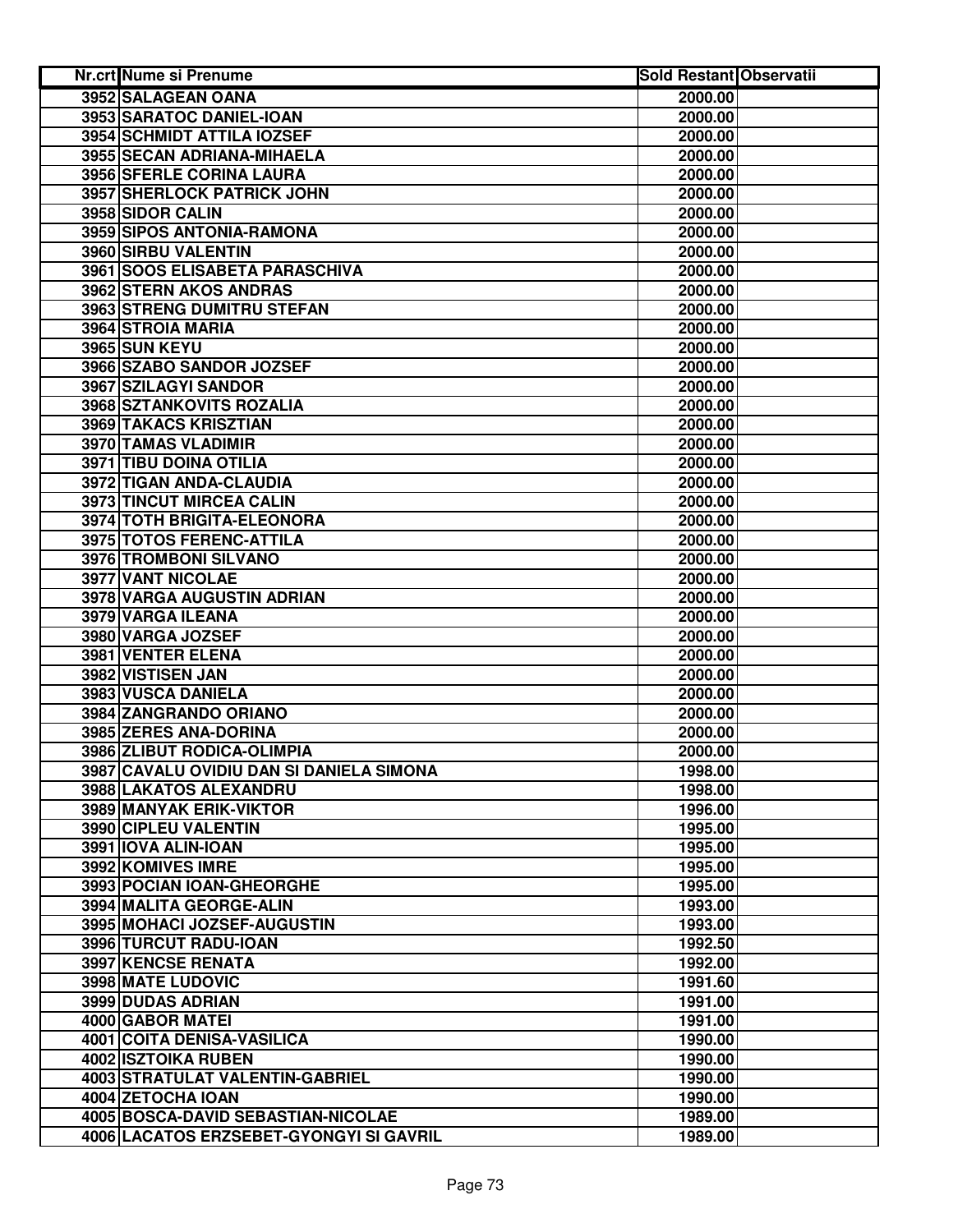| <b>Nr.crt Nume si Prenume</b>              | <b>Sold Restant Observatii</b> |                       |
|--------------------------------------------|--------------------------------|-----------------------|
| <b>4007 NISTOR TIBERIU-TEODOR</b>          | 1989.00                        |                       |
| 4008 BELDEA CRISTINA-BARBARA               | 1988.00                        |                       |
| <b>4009 NEGRUTIU LAURA-ALINA</b>           | 1988.00                        |                       |
| 4010 SIMOC NORBERT-STEFAN                  | 1988.00                        |                       |
| 4011 VASS TIBOR                            | 1988.00                        |                       |
| 4012 MERCEA SEVERUS-IOAN                   | 1987.06                        |                       |
| 4013 CSEKE MOZES                           | 1987.00                        |                       |
| 4014 CLOBOC SERGIU-IONUT                   | 1986.50                        |                       |
| 4015 BLAGA MARIUS                          | 1985.00                        |                       |
| 4016 GULER IOAN SI ANGELA                  | 1985.00                        |                       |
| 4017 NEDELEA TRAIAN-EUGEN                  | 1985.00                        |                       |
| 4018 POPA EMIL-NICOLAE                     | 1984.50                        |                       |
| 4019 ONICA CARMEN-SIMONA                   | 1984.00                        |                       |
| 4020 BUNGAU NICOLAE                        | 1983.00                        |                       |
| 4021 FODOR CSABA-KAROLY                    | 1983.00                        |                       |
| 4022 HORVAT CAMELIA ALEXANDRA              | 1982.00                        |                       |
| 4023 MORAR PENELOPA                        |                                | 1982.00 PROCES PE ROL |
| 4024 SANDU IOAN-DRAGOS                     | 1982.00                        |                       |
| 4025 NEAGA CALIN-DANUT                     | 1981.00                        |                       |
| <b>4026 ZAHARIE MIRCEA SI LUCICA</b>       | 1981.00                        |                       |
| 4027 BAK TAMAS                             | 1980.00                        |                       |
| 4028 GAL ZOLTAN MARIN                      | 1980.00                        |                       |
| <b>4029 ROSTAS RADU</b>                    | 1980.00                        |                       |
| <b>4030 STIUBE SERGIU-VASILE</b>           | 1980.00                        |                       |
| <b>4031 TIPONUT FLORIN</b>                 | 1980.00                        |                       |
| 4032 GAVRUTA ADRIAN                        | 1978.00                        |                       |
| 4033 POP SORIN-DAN SI LILIANA              | 1978.00                        |                       |
| 4034 POPOVICS GYULA-ZSOLT                  | 1976.00                        |                       |
| 4035 RADU LIVIU SI CARMEN-CORINA           | 1975.00                        |                       |
| 4036 CSARNOK IOLANDA                       | 1974.00                        |                       |
| 4037 GHEORGHE GABRIEL-SORIN SI IOAN-MARCEL | 1974.00                        |                       |
| 4038 OROS RADU VASILE                      | 1974.00                        |                       |
| 4039 LAZAR FLAVIU-CORNELIU                 | 1973.00                        |                       |
| 4040 GABOR MARGARETA                       | 1972.00                        |                       |
| 4041 SZILAGYI IOSIF SI IULIANA             | 1971.00                        |                       |
| 4042 TALAGIU MARIUS GABRIEL                | 1971.00                        |                       |
| 4043 CUCU MIRCEA-MARIAN                    | 1970.00                        |                       |
| 4044 KOROSI STEFAN                         | 1970.00                        |                       |
| 4045 MARINA MARIUS FLORIN                  | 1970.00                        |                       |
| 4046 POP TEODOR                            | 1970.00                        |                       |
| 4047 TAMAS IOAN MIRCEA SI CLAUDIA          | 1970.00                        |                       |
| 4048 TODINCA DANIEL                        | 1970.00                        |                       |
| 4049 GABOR GABOR                           | 1968.00                        |                       |
| 4050 MOSINCAT ALEXANDRU                    | 1967.00                        |                       |
| 4051 OPREA RONELA TEODORA                  | 1967.00                        |                       |
| 4052 POPA TEODOR-LUCIAN                    | 1967.00                        |                       |
| 4053 FLORIA NICOLETA                       | 1965.03                        |                       |
| 4054 KARACSONY ALIN-CORNEL                 | 1964.00                        |                       |
| 4055 PORUMB FLORIN                         | 1964.00                        |                       |
| 4056 VISOIU CLAUDIU-MARIAN                 | 1964.00                        |                       |
| 4057 BARCAN FLORIN SILVIU                  | 1963.00                        |                       |
| 4058 REZMUVES KALMAN                       | 1963.00                        |                       |
| 4059 MARINAU ANGELICA                      | 1962.00                        |                       |
| 4060 OMUT PETRU                            | 1962.00                        |                       |
| 4061 POP LIVIA PUPA SI IOSIF               | 1962.00                        |                       |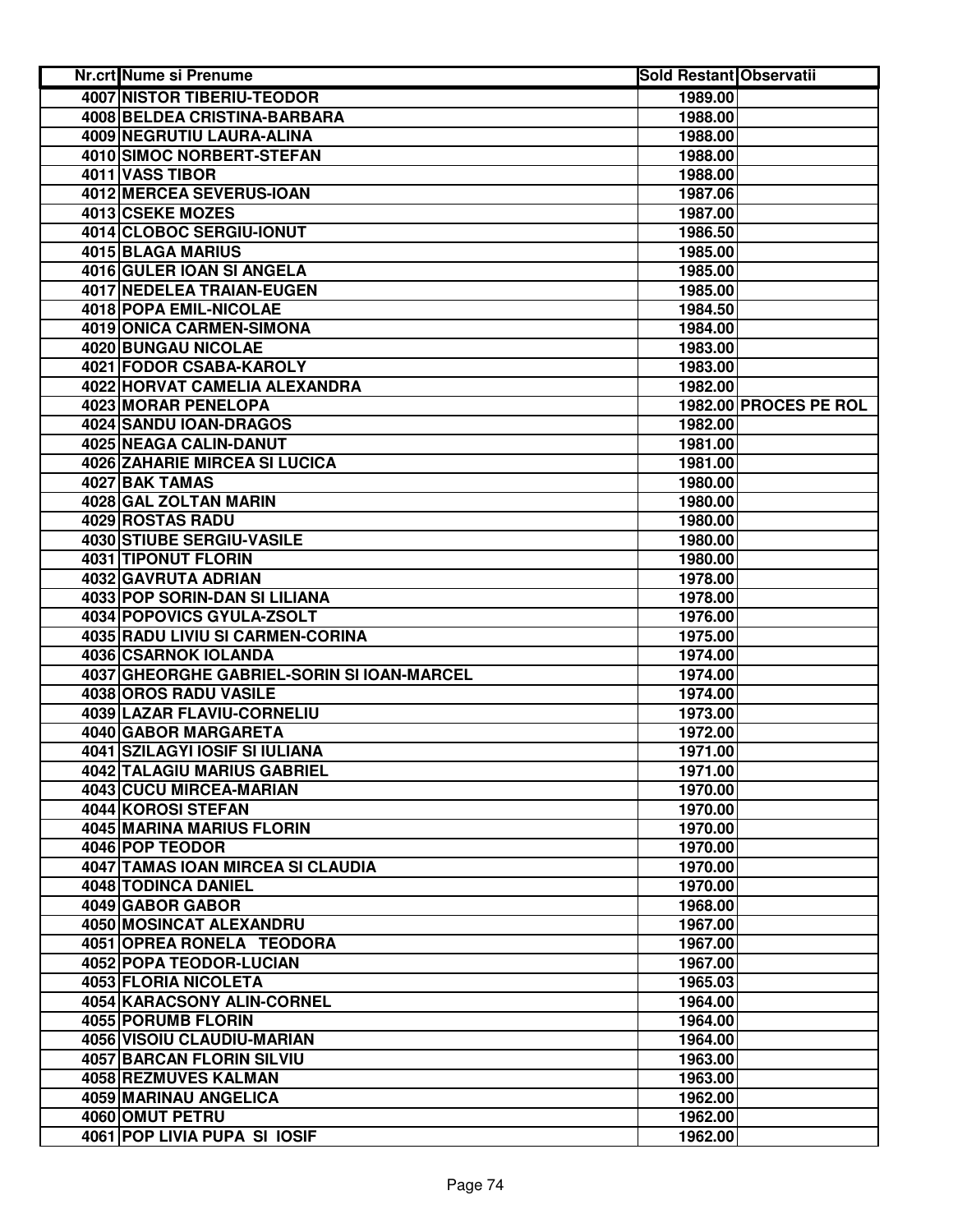| Nr.crt Nume si Prenume                               | <b>Sold Restant Observatii</b> |  |
|------------------------------------------------------|--------------------------------|--|
| 4062 SZABO GEZA SIGISMUND SI MORVAY-SZABO EDINA-EVA  | 1958.68                        |  |
| 4063 POSTOL STEFAN-VASILE                            | 1958.00                        |  |
| 4064 BALAJ ADRIAN PAVEL                              | 1957.00                        |  |
| 4065 ALI ACHRAF                                      | 1956.00                        |  |
| 4066 CIOARA FLORICA SI AUREL VIOREL                  | 1956.00                        |  |
| 4067 ILISIA CORINA                                   | 1955.00                        |  |
| <b>4068 SOTIUT MIHAELA CORINA</b>                    | 1955.00                        |  |
| 4069 BULZAN DOREL                                    | 1954.00                        |  |
| 4070 FECHETE IOAN-RADU                               | 1954.00                        |  |
| <b>4071 BARUTA NICOLETA</b>                          | 1953.00                        |  |
| 4072 MORVAI ELISAVETA                                | 1953.00                        |  |
| <b>4073 POCIOIAN FLORIAN GHEORGHE</b>                | 1953.00                        |  |
| 4074 BOTIU FLORIAN                                   | 1951.00                        |  |
| 4075 CONSTANTINESCU ADRIANA ANCA                     | 1951.00                        |  |
| 4076 LIBERT FLORIN                                   | 1951.00                        |  |
| 4077 TAPASZI IREN KISS EUGEN, KISS GEZA, KISS LASZLO | 1950.00                        |  |
| 4078 LUCA OVIDIU                                     | 1949.00                        |  |
| 4079 IOVAN DANIELA                                   | 1948.00                        |  |
| 4080 CIOBAN MIHAELA-DOLORES                          | 1947.00                        |  |
| 4081 CRAINIC VIRAG                                   | 1947.00                        |  |
| 4082 DUME FLORIN-GABRIEL SI EVA-ELENA                | 1947.00                        |  |
| 4083 MILLE STEFAN-CAROL                              | 1947.00                        |  |
| 4084 CIOCLU BOTOND-PETRU                             | 1946.00                        |  |
| 4085 ANDRONESI OVIDIU                                | 1943.00                        |  |
| 4086 PAJZOS CSABA                                    | 1943.00                        |  |
| 4087 GABOR CORNEL-LUCIAN                             | 1942.00                        |  |
| 4088 MIKO JANOS                                      | 1941.00                        |  |
| 4089 CHAMBRE ADRIAN                                  | 1940.00                        |  |
| 4090 INDRIE FLORIN-GABRIEL                           | 1940.00                        |  |
| 4091 SZENASI MARIUS                                  | 1940.00                        |  |
| 4092 IAKOB RITA-GYONGYI                              | 1938.00                        |  |
| 4093 POPOVICI GHEORGHE SI MARIANA                    | 1938.00                        |  |
| 4094 TENT BOGDAN-VASILE                              | 1937.00                        |  |
| 4095 BILA SANDU SI ANA EUGENIA                       | 1936.00                        |  |
| 4096 VESA VALENTIN DAN                               | 1936.00                        |  |
| 4097 ZISU IOANA - BUSINESS CONT INTREPR. IND         | 1936.00                        |  |
| 4098 COSMA BOGDAN                                    | 1935.00                        |  |
| 4099 NISTOR RODICA                                   | 1935.00                        |  |
| 4100 BAN MIRCEA FELIX                                | 1933.00                        |  |
| 4101 FILIMON ALEXANDRU                               | 1933.00                        |  |
| 4102 GANEA GHEORGHE                                  | 1933.00                        |  |
| 4103 PLES ANA                                        | 1931.00                        |  |
| 4104 FARCAS DANIEL-ADRIAN                            | 1930.80                        |  |
| 4105 ARVATU OCTAVIAN                                 | 1930.00                        |  |
| 4106 BOKA BOBI                                       | 1930.00                        |  |
| 4107 LERINTIU TEODOR                                 | 1930.00                        |  |
| 4108 LUNKA IULIU                                     | 1930.00                        |  |
| 4109 VARGA IMRE                                      | 1930.00                        |  |
| 4110 CODREA LIVIU DUMITRU                            | 1929.00                        |  |
| 4111 MUSTEAN MARIA                                   | 1929.00                        |  |
| 4112 MIHES SORINA MARIANA                            | 1928.00                        |  |
| 4113 BRUMA MIHAI                                     | 1927.50                        |  |
| 4114 COTRAU CALIN                                    | 1927.00                        |  |
| 4115 TODAN ALINA-MARIA                               | 1927.00                        |  |
| 4116 BLINDAS GABOR                                   | 1925.00                        |  |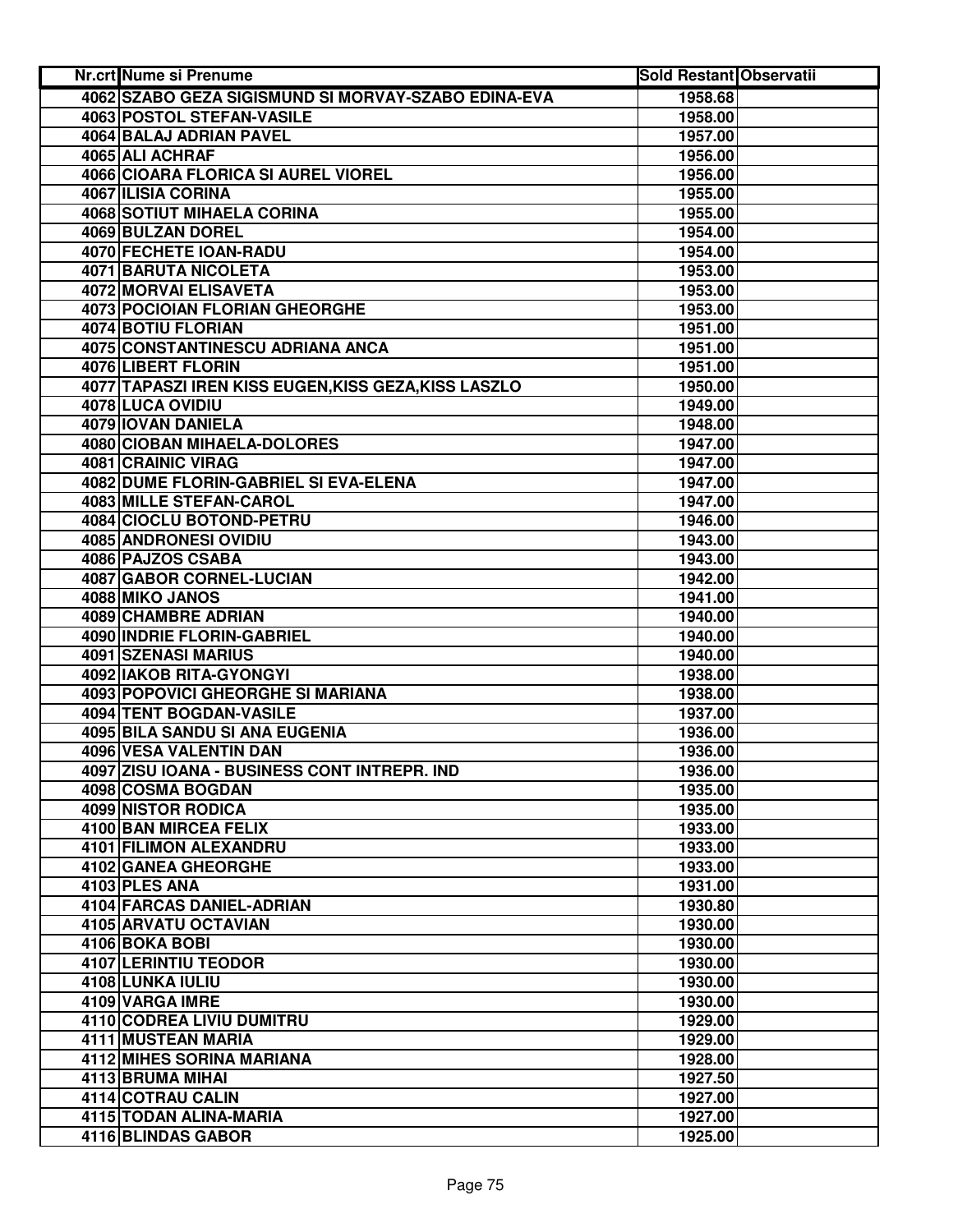| <b>Nr.crt Nume si Prenume</b>                      | <b>Sold Restant Observatii</b> |
|----------------------------------------------------|--------------------------------|
| <b>4117 BOITOS CRISTIAN</b>                        | 1925.00                        |
| 4118 HEGEDUS HAJNALKA-KATALIN                      | 1924.00                        |
| 4119 MITRACHE CARMEN-EVA SI BOKA ELISABETA-VIORICA | 1924.00                        |
| 4120 PETRICAS FLORIAN                              | 1924.00                        |
| 4121 MILAC GHEORGHE RICHARD                        | 1922.00                        |
| 4122 POPOVICI RALUCA-ADRIANA                       | 1921.00                        |
| 4123 RAICA OLIMPIU ADRIAN                          | 1921.00                        |
| 4124 BRAD MADALINA                                 | 1920.00                        |
| 4125 BUTA GHEORGHE                                 | 1920.00                        |
| 4126 KALLO ALBERT                                  | 1920.00                        |
| 4127 LAFI MAROUANE                                 | 1920.00                        |
| 4128 MEZEI IULIANA                                 | 1920.00                        |
| 4129 SIMON IOSIF                                   | 1920.00                        |
| 4130 PRECUP ELENA AURELIA                          | 1918.00                        |
| 4131 ANTONIE SORIN                                 | 1916.00                        |
| 4132 HURMUZ VASILE                                 | 1916.00                        |
| <b>4133 MUDURA GHEORGHE MIHAL</b>                  | 1916.00                        |
| 4134 PETRICA SANDU SI ALINA                        | 1916.00                        |
| <b>4135 POP EUGEN DANIEL</b>                       | 1916.00                        |
| 4136 FAZAKAS MONIKA SZUSZANNA                      | 1915.00                        |
| <b>4137 FLOREA MARIUS</b>                          | 1914.00                        |
| <b>4138 LUCA PETRU SI VIOLETA</b>                  | 1914.00                        |
| 4139 SCHVARCZ ROBERT                               | 1911.00                        |
| <b>4140 UNGUR LUMINITA VIOLETA</b>                 | 1910.75                        |
| 4141 BOJTE REGHINA-MARA                            | 1910.00                        |
| <b>4142 CIRPACI AURICA</b>                         | 1910.00                        |
| 4143 NICORUT MARIUS-DUMITRU                        | 1910.00                        |
| 4144 POPA FLORICA ANA                              | 1910.00                        |
| 4145 ROZS SANDOR KAROLY                            | 1910.00                        |
| 4146 SILAGHI ANDREA                                | 1910.00                        |
| 4147 MADA GABRIEL-COSMIN                           | 1908.00                        |
| 4148 SCURT COSMIN MARCEL                           | 1907.29                        |
| 4149 BOTIS VIOREL FLORIAN SI DANIELA VALE          | 1907.00                        |
| 4150 OTVOS DORINA SI ANDREI                        | 1907.00                        |
| 4151 ISTOICA STEFAN                                | 1904.55                        |
| 4152 HAPA ELVIS MARIUS                             | 1904.10                        |
| 4153 IZSAK SOFIA                                   | 1904.00                        |
| 4154 LUKACS ZSOLT- LASZLO                          | 1904.00                        |
| 4155 ROSTAS MUGUREL                                | 1904.00                        |
| 4156 BORA ADELA SI ALIN VIOREL                     | 1903.00                        |
| 4157 GAL IONUT-CORNEL                              | 1903.00                        |
| 4158 RUSSELL ANIL                                  | 1903.00                        |
| 4159 DEMJAN MARIA                                  | 1902.00                        |
| 4160 STANCU CHRISTIAN-ORLANDO                      | 1902.00                        |
| 4161 COTRO VLAD-TUDOR                              | 1900.18                        |
| <b>4162 CANTOR OVIDIIU</b>                         | 1900.00                        |
| 4163 CRISAN MARCEL-BOBI                            | 1900.00                        |
| 4164 KONKOLY BETINA                                | 1900.00                        |
| 4165 KOTELES ROBERT-JANOS                          | 1900.00                        |
| 4166 KOVACS CARLA-NASTASIA                         | 1900.00                        |
| 4167 LINGURAR AUREL                                | 1900.00                        |
| 4168 MATZEK VENTEL-CRISTIAN                        | 1900.00                        |
| 4169 MIKO JANOS                                    | 1900.00                        |
| 4170 KAJCZA JOZSEF REMUS                           | 1899.00                        |
| 4171 RADLER ROBERT-ROLAND                          | 1898.00                        |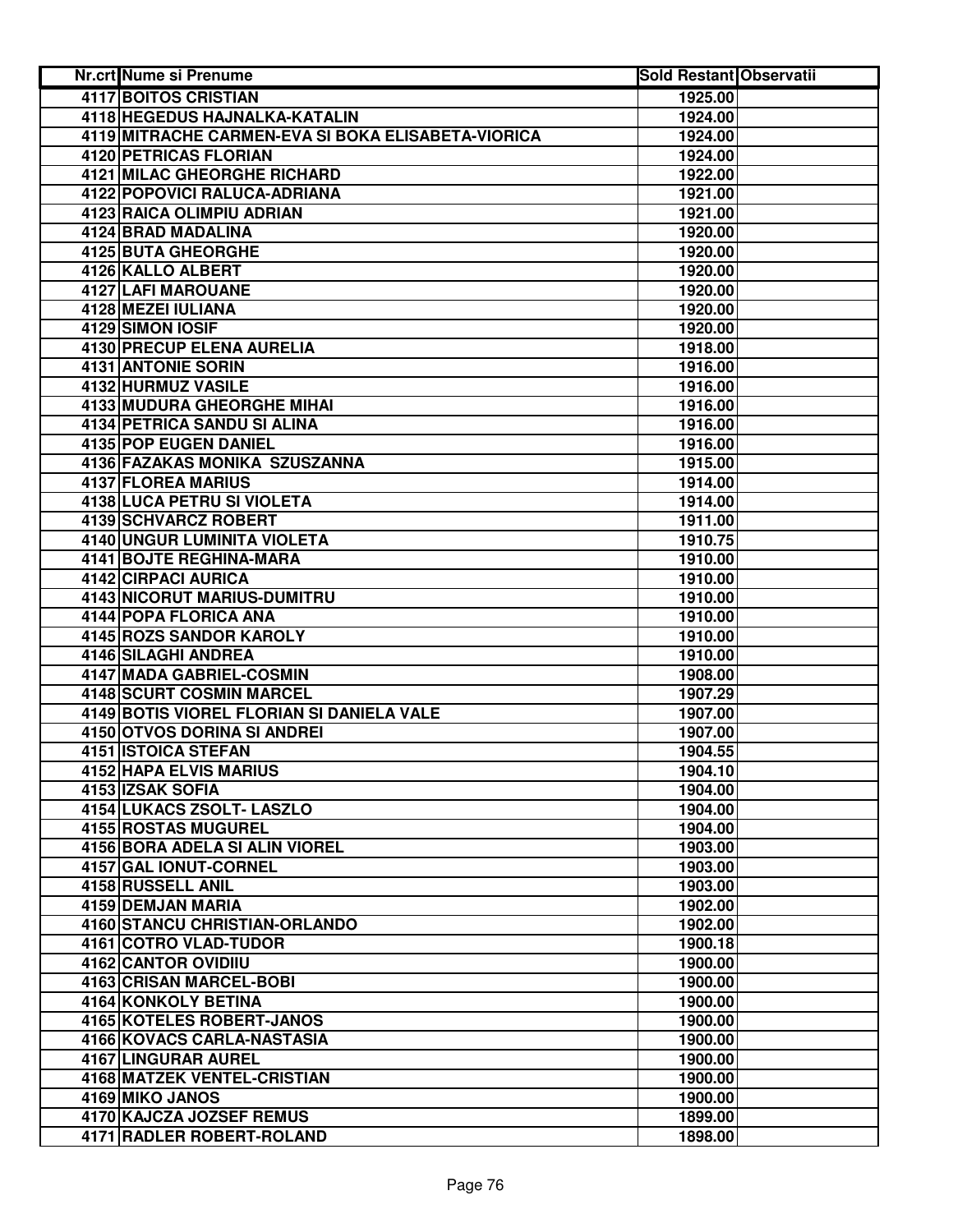| <b>Nr.crt Nume si Prenume</b>                  | <b>Sold Restant Observatii</b> |  |
|------------------------------------------------|--------------------------------|--|
| <b>4172 TRIFA IOAN SI AURELIA</b>              | 1898.00                        |  |
| <b>4173 SHIBLI MAHMUD</b>                      | 1897.50                        |  |
| 4174 ALEXA AUREL                               | 1897.00                        |  |
| 4175 OPREA MARIOARA                            | 1897.00                        |  |
| 4176 SIRCA FLORIAN-ALEXANDRU                   | 1896.60                        |  |
| 4177 IACOB ELENA                               | 1896.00                        |  |
| 4178 POP DORICA-NINA                           | 1891.00                        |  |
| <b>4179 SFERLE MATEI RADU</b>                  | 1891.00                        |  |
| 4180 FLORUTA DINU                              | 1890.00                        |  |
| 4181 HERCUT OCTAV                              | 1890.00                        |  |
| 4182 BERKE MIRCEA-LIVIU                        | 1889.00                        |  |
| 4183 BUNGAU CRISTIAN-ALIN                      | 1889.00                        |  |
| 4184 SPIN SEBASTIAN-CALIN                      | 1888.70                        |  |
| <b>4185 BARATI ANTONIUS</b>                    | 1888.00                        |  |
| 4186 SZEGEDI MARIUS-EMIL                       | 1887.75                        |  |
| 4187 SZABO ARPAD-NORBERT                       | 1886.00                        |  |
| 4188 MUNTEAN GEORGIANA-CAMELIA                 | 1885.00                        |  |
| <b>4189 PATAKI IULIU</b>                       | 1885.00                        |  |
| 4190 PAP ARPAD-IOSIF                           | 1883.00                        |  |
| 4191 ISZTOIKA EVA                              | 1880.00                        |  |
| 4192 LIPAI VANESA-IULIA                        | 1880.00                        |  |
| <b>4193 MORNA MIHAIL</b>                       | 1880.00                        |  |
| <b>4194 POP OVIDIU DACIAN</b>                  | 1880.00                        |  |
| <b>4195 VLADESAN NICODIM</b>                   | 1880.00                        |  |
| <b>4196 MAGUI GHEORGHE MIHAI</b>               | 1879.00                        |  |
| <b>4197 BAGOSI FERENC</b>                      | 1875.00                        |  |
| 4198 HENDRE FELICIAN                           | 1875.00                        |  |
| 4199 ROBEA ANCA-MIHAELA                        | 1875.00                        |  |
| 4200 TICU DIANA IOLANDA                        | 1875.00                        |  |
| 4201 LAZAR ALBERT                              | 1873.74                        |  |
| 4202 MAGYARI NICOLETA-DOINA GHEORGHE SI MIRCEA | 1873.00                        |  |
| 4203 CSIKI FRANCISC-IOSIF SI ANDREA-BEATA      | 1872.00                        |  |
| 4204 UNGUREANU CORNEL-EMANUEL                  | 1872.00                        |  |
| 4205 ZENECAN ALEXANDRU SI MARIANA-TEODORA      | 1872.00                        |  |
| 4206 CIUPA IOAN                                | 1871.06                        |  |
| <b>4207 BRADEA GEORGE CONSTANTIN</b>           | 1871.00                        |  |
| 4208 SZABO ROBERT-IMRE                         | 1871.00                        |  |
| 4209 GAL GRATIAN-ROMEO                         | 1870.00                        |  |
| 4210 HURBAN IOAN                               | 1870.00                        |  |
| 4211 MOLCSAN TAMAS                             | 1870.00                        |  |
| 4212 PATO FERENC - LASZLO                      | 1870.00                        |  |
| 4213 SARKADI VIORICA                           | 1870.00                        |  |
| 4214 TOTOREAN DAN                              | 1870.00                        |  |
| 4215 CLEPE RAOUL-FLORIN                        | 1868.00                        |  |
| 4216 IVAN VLAD - ADRIAN SI IVAN DRAGOS         | 1865.00                        |  |
| 4217 PACALA GELU FLORIN                        | 1865.00                        |  |
| 4218 VANCEA IOANA - CAROLINA                   | 1865.00                        |  |
| 4219 POP ANCA-MANUELA                          | 1864.00                        |  |
| 4220 VASS ESZTER                               | 1864.00                        |  |
| 4221 KIS ZOLTAN                                | 1863.00                        |  |
| 4222 SASAREANU FLORINA INTR.IND.               | 1862.00                        |  |
| 4223 MURVAI SEBASTIAN-FLORIN                   | 1861.00                        |  |
| 4224 FLORIAN AUGUSTIN ADALBERT                 | 1860.00                        |  |
| 4225 KRENEK IOSIF PETRU                        | 1860.00                        |  |
| 4226 MOCANU NICOLAE-CRISTIAN                   | 1860.00                        |  |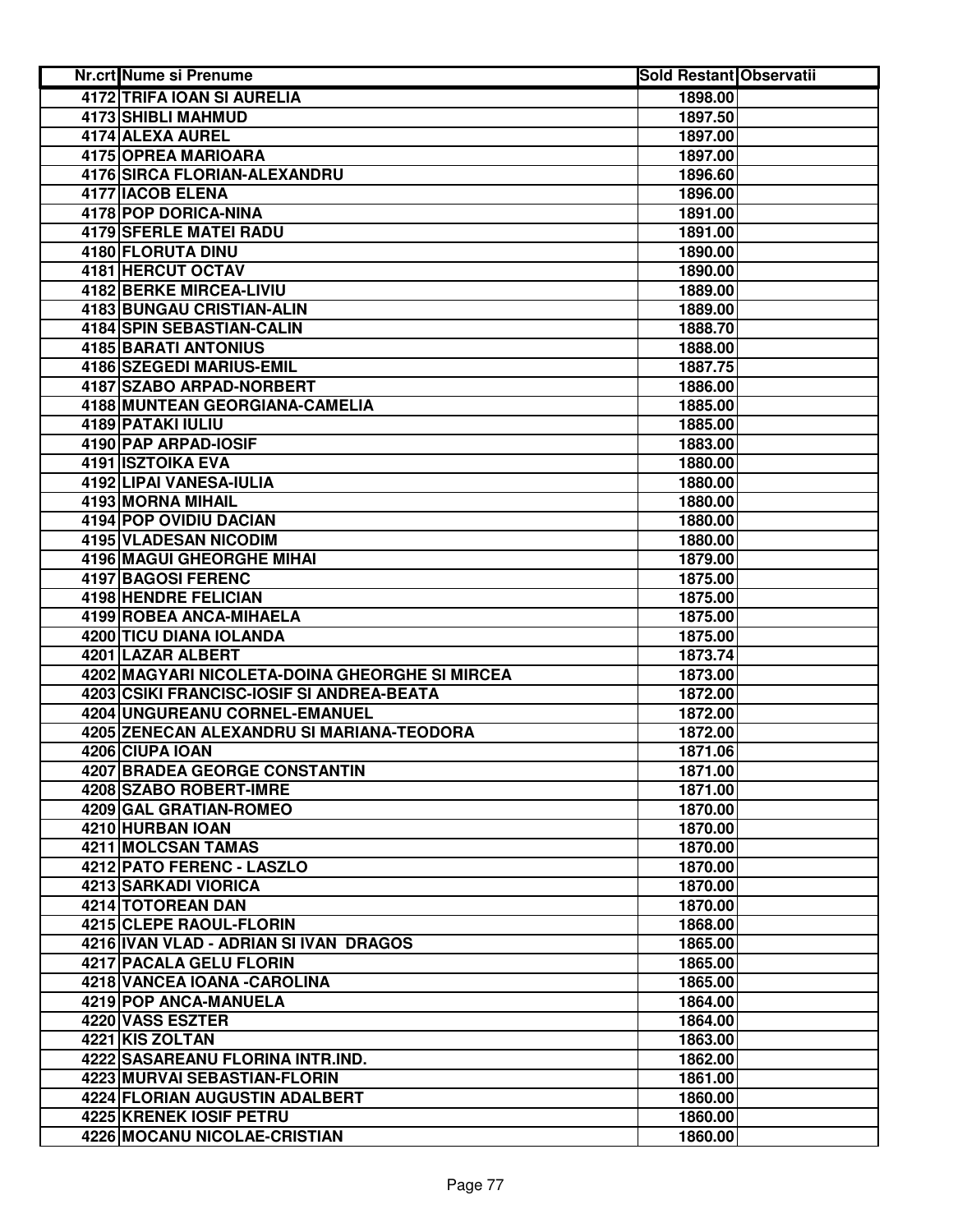| Nr.crt Nume si Prenume                              | <b>Sold Restant Observatii</b> |  |
|-----------------------------------------------------|--------------------------------|--|
| 4227 MOLDOVAN IOAN                                  | 1860.00                        |  |
| <b>4228 SAS CATALIN-MIRCEA</b>                      | 1860.00                        |  |
| 4229 BERINDEA DAN ANDREI                            | 1859.00                        |  |
| 4230 BOROS CATALIN-MARIUS                           | 1856.00                        |  |
| 4231 BITTENBINDER LASZLO TIBOR                      | 1855.00                        |  |
| 4232 HAIDAU IOAN                                    | 1855.00                        |  |
| 4233 PELLE JOHANNES LADISLAUS                       | 1855.00                        |  |
| 4234 KARACSONI CSABA TAMAS                          | 1854.00                        |  |
| <b>4235 MITRA VASILE SI ECATERINA</b>               | 1854.00                        |  |
| 4236 TARI ZOLTAN ANDRAS                             | 1854.00                        |  |
| 4237 NAGY-PRATA GABRIELA                            | 1853.25                        |  |
| 4238 RAFAEL ALFRED BARNABAS                         | 1853.08                        |  |
| 4239 DEAK LEONORA                                   | 1853.06                        |  |
| 4240 LASZLO IOAN SI ANNAMARIA                       | 1851.00                        |  |
| 4241 HALASZ IMRE                                    | 1850.00                        |  |
| 4242 IVANYI ERZSEBET SI IOAN                        | 1850.00                        |  |
| 4243 KURUCZ LASZLO                                  | 1850.00                        |  |
| 4244 OANA ANCA-MARIA                                | 1850.00                        |  |
| 4245 ROSTAS CATALINA                                | 1850.00                        |  |
| 4246 ANDRUTA CALIN IONEL                            | 1848.00                        |  |
| 4247 KALLAY ANNAMARIA                               | 1847.00                        |  |
| 4248 CAVUS CAN                                      | 1846.00                        |  |
| 4249 MOLNAR ZSOLT                                   | 1846.00                        |  |
| 4250 ILEA MIRCEA-ALIN                               | 1845.00                        |  |
| <b>4251 GAJE VIOREL-VASILE</b>                      | 1844.00                        |  |
| <b>4252 KABAI SIGISMOND</b>                         | 1844.00                        |  |
| 4253 BOJAN ION-SAMIR                                | 1840.00                        |  |
| 4254 MACAVEI PAUL ANDREI                            | 1834.00                        |  |
| 4255 MUSET ANDREEA-MARIA                            | 1834.00                        |  |
| 4256 VANCEA FLORIN-ADRIAN                           | 1834.00                        |  |
| 4257 PANTEA PAUL-SORIN                              | 1833.00                        |  |
| 4258 LAZAR TUDOREANU FLORIAN GHEORGHE               | 1831.00                        |  |
| 4259 BONATIU GHEORGHE                               | 1830.00                        |  |
| 4260 BURCUS OVIDIU                                  | 1830.00                        |  |
| 4261 LAZAU STEFANIA-MIHAELA                         | 1830.00                        |  |
| 4262 CAMPAN ADRIAN-NICOLAE SI LIVIA-MARINELA        | 1826.00                        |  |
| 4263 CAVASDAN MIHAI ANDREI SI IULIANA               | 1825.00                        |  |
| 4264 LAITRIK CSABA GYORGY                           | 1825.00                        |  |
| 4265 FICUT SAMUIL-GABRIEL                           | 1823.00                        |  |
| 4266 TAMAS NICOLAE                                  | 1821.00                        |  |
| 4267 ALUNGI MIHAI                                   | 1820.00                        |  |
| 4268 ANCA HOREA                                     | 1820.00                        |  |
| 4269 FISCHER-FODOR ROMULUS                          | 1820.00                        |  |
| 4270 IOVA DANIEL-IOAN SI DELIA-DORINA               | 1817.00                        |  |
| 4271 KISS TAMAS                                     | 1816.95                        |  |
| 4272 MAGHIAR ANDREI-MARCEL                          | 1816.46                        |  |
| 4273 BLIKLING ELENA                                 | 1816.00                        |  |
| 4274 RADULESCU CONSTANTIN                           | 1816.00                        |  |
| 4275 BARGAU OCTAVIAN                                | 1815.57                        |  |
| 4276 GABOR TEODOR-TIBERIU-FLORIAN                   | 1815.50                        |  |
| 4277 LABORATOR TEHN.DENTARA TIBULEAC SEPTIMIU MATEI | 1814.00                        |  |
| 4278 TOMA ALEXANDRU                                 | 1814.00                        |  |
| 4279 HERCUT GHEORGHE-ADRIAN                         | 1812.00                        |  |
| 4280 FRITEA CALIN MARIUS                            | 1811.00                        |  |
| 4281 IONESCU ANDREA-DIANA                           | 1811.00                        |  |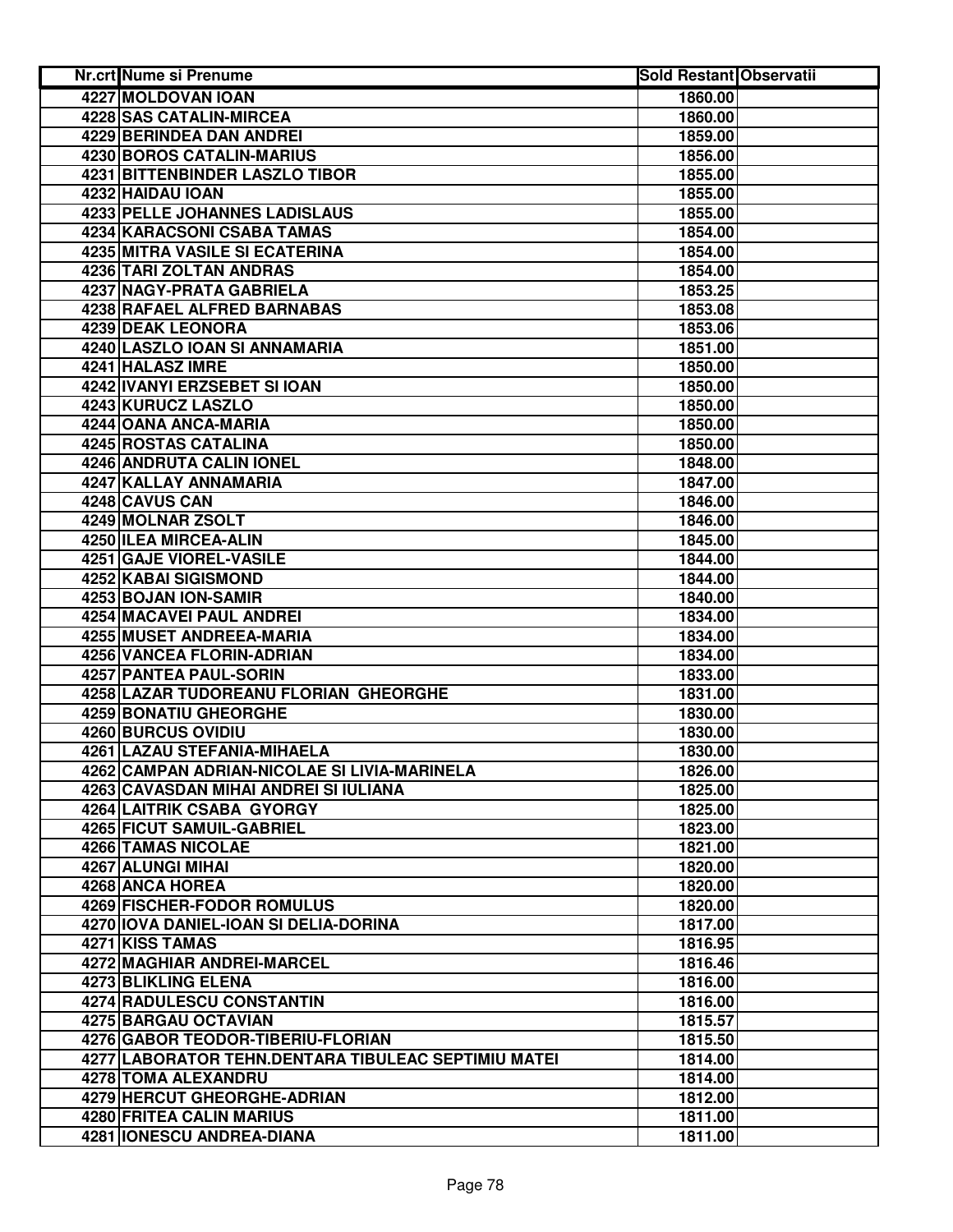| <b>Nr.crt Nume si Prenume</b>               | <b>Sold Restant Observatii</b> |
|---------------------------------------------|--------------------------------|
| <b>4282 MIHES IOAN-MIHAITA</b>              | 1811.00                        |
| 4283 POP MONICA SI MARCEL-DANIEL            | 1811.00                        |
| 4284 BARNA MIHAI-FLORIN SI DANIELA          | 1810.00                        |
| 4285 DEM COLOMAN                            | 1810.00                        |
| 4286 ENASCUT IOAN                           | 1810.00                        |
| 4287 HAMZA GABOR                            | 1810.00                        |
| 4288 OLAH ISTVAN-GYULA                      | 1810.00                        |
| 4289 PANTIS VALEAN-ADRIAN                   | 1809.00                        |
| 4290 COPIL TRAIAN                           | 1808.00                        |
| 4291 TRANDAFIR GHEORGHE                     | 1808.00                        |
| 4292 BUT DACIAN-JULIEN                      | 1807.00                        |
| 4293 POPA SEBASTIAN MARIUS - DRUGAS ADRIANA | 1807.00                        |
| 4294 GROZAV SAMUEL                          | 1806.00                        |
| 4295 GHITEA ADRIAN                          | 1805.00                        |
| 4296 OPREA IONUT-MIHAI                      | 1805.00                        |
| 4297 TOMA MARIAN-COSMIN, MIRELA SI GHEORGHE | 1805.00                        |
| 4298 BIRTA CORNELIA                         | 1803.00                        |
| 4299 MOLNAR ALEXANDRU                       | 1803.00                        |
| 4300 SOCA ADRIAN-FLORIN                     | 1803.00                        |
| 4301 MOHAMMED ELSAYED                       | 1802.00                        |
| <b>4302 SANDOR ALIN-FLORENTIN</b>           | 1802.00                        |
| 4303 PANTEA DAVID-CIPRIAN SI RAMONA         | 1800.47                        |
| <b>4304 BALINT OTILIA SIMONA</b>            | 1800.02                        |
| 4305 ABRUDAN IONUT-PETRISOR                 | 1800.00                        |
| 4306 BORSA PAUL                             | 1800.00                        |
| 4307 CRACIUN ALEXANDRU ANTONIO              | 1800.00                        |
| 4308 FEDER BOGDAN                           | 1800.00                        |
| 4309 NEGREAN NICOLAE                        | 1800.00                        |
| 4310 NYUZO ANA                              | 1800.00                        |
| 4311 BATEA DARIUS                           | 1799.00                        |
| 4312 BURDAS BRATASIN-CRISTIAN               | 1799.00                        |
| 4313 CODOBAN EUGEN                          | 1799.00                        |
| 4314 MAGYARI GABOR                          | 1799.00                        |
| 4315 MEDGYESI KATALIN                       | 1798.00                        |
| 4316 MICLE GABRIELA MARIA                   | 1797.82                        |
| 4317 GHITA SAVU-VIOREL                      | 1797.59                        |
| 4318 BALA FLORIN-MIRCEA                     | 1797.00                        |
| 4319 BRINZAS PETRU                          | 1797.00                        |
| 4320 LOVAS ALEXANDRU                        | 1795.00                        |
| 4321 PUPAZA AUREL SI GABRIELA               | 1795.00                        |
| 4322 CIUCIU LIVIA                           | 1794.38                        |
| <b>4323 ROIBU FLORICA MARIANA</b>           | 1794.00                        |
| 4324 PRECUP SORIN-FLORIN                    | 1793.69                        |
| <b>4325 TRIFAN LEONTIN NICOLAE</b>          | 1792.00                        |
| 4326 TAUT ADRIAN-GHEORGHE                   | 1791.00                        |
| 4327 FESUS IOAN                             | 1790.00                        |
| 4328 CHERELEU ANDA-IOANA                    | 1789.57                        |
| 4329 PODILA IOAN SI MONICA                  | 1788.00                        |
| 4330 MALITA MARIANA                         | 1786.00                        |
| <b>4331 CURTUI AUREL</b>                    | 1785.00                        |
| 4332 SZABO ANDREI SI AURICA MARGARETA       | 1784.00                        |
| 4333 BOT IOAN VASILE                        | 1783.40                        |
| 4334 CHERMAN SERGIU IONEL                   | 1783.00                        |
| 4335 HAJDU CAROL                            | 1782.00                        |
| 4336 SPRIDON CRISTIAN                       | 1781.00                        |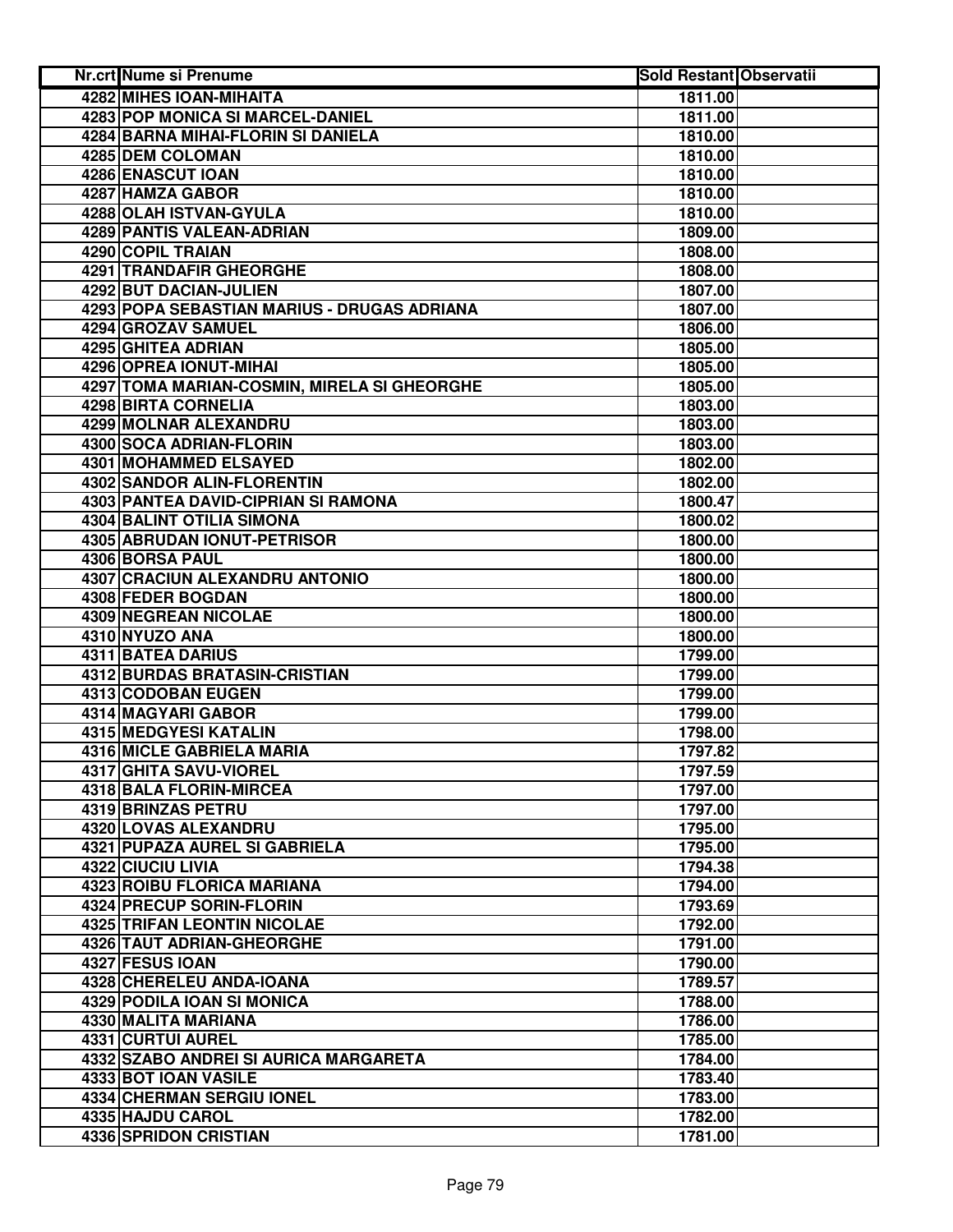| <b>Nr.crt Nume si Prenume</b>              | <b>Sold Restant Observatii</b> |  |
|--------------------------------------------|--------------------------------|--|
| 4337 CHILBA AUREL - CSABA                  | 1780.00                        |  |
| <b>4338 FURTOS DAN MARIUS</b>              | 1780.00                        |  |
| 4339 SEBESTIEN NORBERT-MIHALY              | 1780.00                        |  |
| 4340 SAS MARIUS-GHITA                      | 1776.00                        |  |
| <b>4341 BARANKA TEREZ SI RUPI</b>          | 1775.00                        |  |
| 4342 GABOR RUPI                            | 1775.00                        |  |
| 4343 EL HASSANI MOHAMED ANAS               | 1773.00                        |  |
| 4344 COITA DANIEL                          | 1772.36                        |  |
| 4345 ISTOICA IANCU                         | 1771.00                        |  |
| 4346 JUNC FLORIAN GIANNI                   | 1771.00                        |  |
| <b>4347 SANTA MINEL AUREL</b>              | 1771.00                        |  |
| 4348 TAUTU VOICHITA MONICA                 | 1771.00                        |  |
| 4349 MUSCA IMRE-EMERIC                     | 1770.00                        |  |
| 4350 POPA IOAN                             | 1770.00                        |  |
| <b>4351 POPOVICI EUGENIA</b>               | 1770.00                        |  |
| 4352 CIOPLEALA GRIGORE SI RODICA DANIELA   | 1769.00                        |  |
| <b>4353 TOMSA ROBERT</b>                   | 1768.00                        |  |
| 4354 PETREAN MARIANA-CAMELIA               | 1767.00                        |  |
| <b>4355 JONAS LASZLO-JANOS</b>             | 1766.00                        |  |
| 4356 MIHUT MIHAI-COSTAN                    | 1765.00                        |  |
| 4357 PAPP IOAN SI ILEANA                   | 1765.00                        |  |
| 4358 SOS CRISTIAN                          | 1765.00                        |  |
| <b>4359 NEGRAU SIMONA-SANDA</b>            | 1764.80                        |  |
| 4360 VASLOVIC COSTICA-CALIN SI CARMEN      | 1764.00                        |  |
| 4361 BEN ARTZI LIOR                        | 1763.00                        |  |
| 4362 CASU ION                              | 1762.00                        |  |
| 4363 DEDA ALINA-AMALIA                     | 1761.51                        |  |
| 4364 ADORJAN ATTILA                        | 1760.00                        |  |
| 4365 CRISTOREANU DAN-EDUARD                | 1760.00                        |  |
| 4366 DANCS MONIKA-ANDREA                   | 1760.00                        |  |
| 4367 NISTOR CARMEN-DANIELA                 | 1760.00                        |  |
| 4368 POP EUSEBIU-COSTEL                    | 1760.00                        |  |
| <b>4369 KISS CLAUDIA IULIANA</b>           | 1759.00                        |  |
| 4370 BODE MAGDALENA                        | 1758.00                        |  |
| 4371 TASADAN FLORIAN                       | 1758.00                        |  |
| 4372 AV. MUNTEANU BOGDAN-CABINET DE AVOCAT | 1757.00                        |  |
| 4373 AV.ILAS CORNELIA-CARMEN CAB.DE AVOCAT | 1757.00                        |  |
| 4374 BALOGH AKOS-IMRE SI IOLANDA           |                                |  |
| 4375 ILE ANA                               | 1757.00<br>1757.00             |  |
| 4376 BUCSA IOAN-CALIN                      | 1756.00                        |  |
| 4377 KOVACS ADRIAN                         | 1756.00                        |  |
| 4378 TAMAS GEZA-MIHALY                     |                                |  |
|                                            | 1755.00                        |  |
| 4379 TIMARU NICOLAE                        | 1755.00<br>1755.00             |  |
| 4380 TRIP FLORIAN                          |                                |  |
| 4381 VASILOV REMUS-ALEXANDRU               | 1755.00                        |  |
| <b>4382 GYEPAR CRISTIAN-EMERIC</b>         | 1753.00                        |  |
| 4383 MOCAN CLAUDIA-MARIA                   | 1753.00                        |  |
| 4384 DUME SIMONA-MARIANA SI FLORIN-GABRIEL | 1752.00                        |  |
| 4385 HEGEDUS IOAN-STEFAN                   | 1752.00                        |  |
| <b>4386 TARPAI FRANCISC</b>                | 1752.00                        |  |
| 4387 URSICA DORINA                         | 1752.00                        |  |
| 4388 COCIUBAN RODICA STEFANIA SI PETRU T.  | 1751.00                        |  |
| 4389 MUSET FLORIN SI DORINA                | 1751.00                        |  |
| 4390 POP ARON SI ELISABETA                 | 1751.00                        |  |
| 4391 BELICCIU IULIA-CORINA                 | 1750.00                        |  |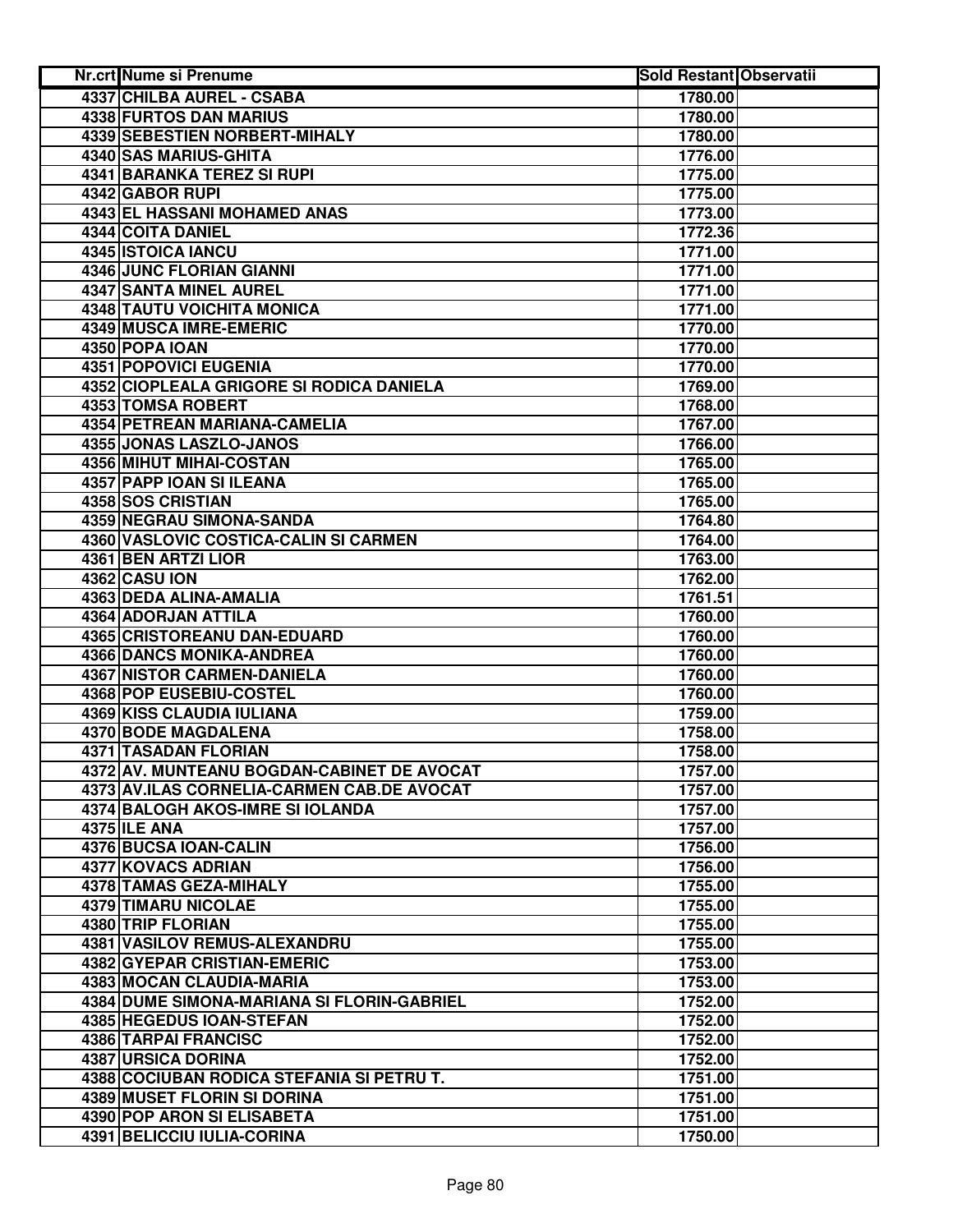| 4392 ISZTOJKA EVA<br>1750.00<br>4393 JOBAGY MIRELA-MARCELA<br>1750.00<br>4394 MEZEI ESZTER<br>1750.00<br>4395 MINDRU VICTOR<br>1750.00<br>4396 NEGRU ANNA<br>1750.00<br>4397 LAKATOS DANIEL<br>1749.00<br>4398 SAITOS COSMIN<br>1749.00<br>4399 GAVRIS RODICA<br>1748.00<br>4400 KALMAR GABRIELA SI IOAN<br>1748.00<br>4401 GABOR GABRIEL<br>1745.00<br>4402 GABOR IOAN<br>1745.00<br>4403 GAVREA DUMITRU<br>1745.00<br>4404 GINGU BOGDAN-GHEORGHE<br>1745.00<br>4405 HODISAN BOGDAN<br>1744.00<br>4406 ORBAN CARMEN- ADINA<br>1744.00<br>4407 ARDELEAN PATRICIA<br>1741.00<br>4408 BURTIC IOAN-MIHAI SI LACRIMIOARA<br>1741.00<br>4409 ISZTOIKA MINDRA<br>1740.00<br>4410 PALLO TIBOR<br>1740.00<br><b>4411 PINTILIE GEORGE BENIAMIN</b><br>1740.00<br>4412 RIF-TOTH MARIA<br>1740.00<br>4413 MESESAN LINA<br>1739.00<br>4414 OPREA IOAN SI MARIA<br>1739.00<br><b>4415 BERCE GHEORGHE</b><br>1738.00<br>4416 BALLA ZOLTAN<br>1737.00<br>4417 ONITA CRISTIAN SEBASTIAN<br>1736.00<br>4418 COLOSVARI ALEXANDRA<br>1735.00 |
|---------------------------------------------------------------------------------------------------------------------------------------------------------------------------------------------------------------------------------------------------------------------------------------------------------------------------------------------------------------------------------------------------------------------------------------------------------------------------------------------------------------------------------------------------------------------------------------------------------------------------------------------------------------------------------------------------------------------------------------------------------------------------------------------------------------------------------------------------------------------------------------------------------------------------------------------------------------------------------------------------------------------------|
|                                                                                                                                                                                                                                                                                                                                                                                                                                                                                                                                                                                                                                                                                                                                                                                                                                                                                                                                                                                                                           |
|                                                                                                                                                                                                                                                                                                                                                                                                                                                                                                                                                                                                                                                                                                                                                                                                                                                                                                                                                                                                                           |
|                                                                                                                                                                                                                                                                                                                                                                                                                                                                                                                                                                                                                                                                                                                                                                                                                                                                                                                                                                                                                           |
|                                                                                                                                                                                                                                                                                                                                                                                                                                                                                                                                                                                                                                                                                                                                                                                                                                                                                                                                                                                                                           |
|                                                                                                                                                                                                                                                                                                                                                                                                                                                                                                                                                                                                                                                                                                                                                                                                                                                                                                                                                                                                                           |
|                                                                                                                                                                                                                                                                                                                                                                                                                                                                                                                                                                                                                                                                                                                                                                                                                                                                                                                                                                                                                           |
|                                                                                                                                                                                                                                                                                                                                                                                                                                                                                                                                                                                                                                                                                                                                                                                                                                                                                                                                                                                                                           |
|                                                                                                                                                                                                                                                                                                                                                                                                                                                                                                                                                                                                                                                                                                                                                                                                                                                                                                                                                                                                                           |
|                                                                                                                                                                                                                                                                                                                                                                                                                                                                                                                                                                                                                                                                                                                                                                                                                                                                                                                                                                                                                           |
|                                                                                                                                                                                                                                                                                                                                                                                                                                                                                                                                                                                                                                                                                                                                                                                                                                                                                                                                                                                                                           |
|                                                                                                                                                                                                                                                                                                                                                                                                                                                                                                                                                                                                                                                                                                                                                                                                                                                                                                                                                                                                                           |
|                                                                                                                                                                                                                                                                                                                                                                                                                                                                                                                                                                                                                                                                                                                                                                                                                                                                                                                                                                                                                           |
|                                                                                                                                                                                                                                                                                                                                                                                                                                                                                                                                                                                                                                                                                                                                                                                                                                                                                                                                                                                                                           |
|                                                                                                                                                                                                                                                                                                                                                                                                                                                                                                                                                                                                                                                                                                                                                                                                                                                                                                                                                                                                                           |
|                                                                                                                                                                                                                                                                                                                                                                                                                                                                                                                                                                                                                                                                                                                                                                                                                                                                                                                                                                                                                           |
|                                                                                                                                                                                                                                                                                                                                                                                                                                                                                                                                                                                                                                                                                                                                                                                                                                                                                                                                                                                                                           |
|                                                                                                                                                                                                                                                                                                                                                                                                                                                                                                                                                                                                                                                                                                                                                                                                                                                                                                                                                                                                                           |
|                                                                                                                                                                                                                                                                                                                                                                                                                                                                                                                                                                                                                                                                                                                                                                                                                                                                                                                                                                                                                           |
|                                                                                                                                                                                                                                                                                                                                                                                                                                                                                                                                                                                                                                                                                                                                                                                                                                                                                                                                                                                                                           |
|                                                                                                                                                                                                                                                                                                                                                                                                                                                                                                                                                                                                                                                                                                                                                                                                                                                                                                                                                                                                                           |
|                                                                                                                                                                                                                                                                                                                                                                                                                                                                                                                                                                                                                                                                                                                                                                                                                                                                                                                                                                                                                           |
|                                                                                                                                                                                                                                                                                                                                                                                                                                                                                                                                                                                                                                                                                                                                                                                                                                                                                                                                                                                                                           |
|                                                                                                                                                                                                                                                                                                                                                                                                                                                                                                                                                                                                                                                                                                                                                                                                                                                                                                                                                                                                                           |
|                                                                                                                                                                                                                                                                                                                                                                                                                                                                                                                                                                                                                                                                                                                                                                                                                                                                                                                                                                                                                           |
|                                                                                                                                                                                                                                                                                                                                                                                                                                                                                                                                                                                                                                                                                                                                                                                                                                                                                                                                                                                                                           |
|                                                                                                                                                                                                                                                                                                                                                                                                                                                                                                                                                                                                                                                                                                                                                                                                                                                                                                                                                                                                                           |
|                                                                                                                                                                                                                                                                                                                                                                                                                                                                                                                                                                                                                                                                                                                                                                                                                                                                                                                                                                                                                           |
| 4419 SERES GIZELLA<br>1735.00                                                                                                                                                                                                                                                                                                                                                                                                                                                                                                                                                                                                                                                                                                                                                                                                                                                                                                                                                                                             |
| 4420 BORA MIRCEA-DAN<br>1734.00                                                                                                                                                                                                                                                                                                                                                                                                                                                                                                                                                                                                                                                                                                                                                                                                                                                                                                                                                                                           |
| 4421 GHEREGI FLORIN<br>1734.00                                                                                                                                                                                                                                                                                                                                                                                                                                                                                                                                                                                                                                                                                                                                                                                                                                                                                                                                                                                            |
| 4422 INDRIE IOAN-CRISTIAN<br>1734.00                                                                                                                                                                                                                                                                                                                                                                                                                                                                                                                                                                                                                                                                                                                                                                                                                                                                                                                                                                                      |
| 4423 LORINCZ BELA JOZSEF<br>1734.00                                                                                                                                                                                                                                                                                                                                                                                                                                                                                                                                                                                                                                                                                                                                                                                                                                                                                                                                                                                       |
| 4424 PLATONA GHEORGHE<br>1734.00                                                                                                                                                                                                                                                                                                                                                                                                                                                                                                                                                                                                                                                                                                                                                                                                                                                                                                                                                                                          |
| 4425 RODINA IOANA-CRISTINA<br>1734.00                                                                                                                                                                                                                                                                                                                                                                                                                                                                                                                                                                                                                                                                                                                                                                                                                                                                                                                                                                                     |
| 4426 ROTAR RAUL-DUMITRU<br>1734.00                                                                                                                                                                                                                                                                                                                                                                                                                                                                                                                                                                                                                                                                                                                                                                                                                                                                                                                                                                                        |
| 1733.00<br>4427 HAJZER GEZA                                                                                                                                                                                                                                                                                                                                                                                                                                                                                                                                                                                                                                                                                                                                                                                                                                                                                                                                                                                               |
| 4428 MANEA ANCA-CAMELIA<br>1733.00                                                                                                                                                                                                                                                                                                                                                                                                                                                                                                                                                                                                                                                                                                                                                                                                                                                                                                                                                                                        |
| 4429 BALLA ANDRAS<br>1732.00                                                                                                                                                                                                                                                                                                                                                                                                                                                                                                                                                                                                                                                                                                                                                                                                                                                                                                                                                                                              |
| 4430 SCURT DANIEL<br>1732.00                                                                                                                                                                                                                                                                                                                                                                                                                                                                                                                                                                                                                                                                                                                                                                                                                                                                                                                                                                                              |
| <b>4431 STEVLIK GABORI SI EVA</b><br>1731.00                                                                                                                                                                                                                                                                                                                                                                                                                                                                                                                                                                                                                                                                                                                                                                                                                                                                                                                                                                              |
| 4432 ANTAL BELA JANOS SI ANTAL ADALBERT<br>1730.00                                                                                                                                                                                                                                                                                                                                                                                                                                                                                                                                                                                                                                                                                                                                                                                                                                                                                                                                                                        |
| 4433 ARDELEAN CLAUDIU-FLORIN<br>1730.00                                                                                                                                                                                                                                                                                                                                                                                                                                                                                                                                                                                                                                                                                                                                                                                                                                                                                                                                                                                   |
| 4434 BARNUTIU VASILE-MIHAI<br>1730.00                                                                                                                                                                                                                                                                                                                                                                                                                                                                                                                                                                                                                                                                                                                                                                                                                                                                                                                                                                                     |
| 4435 MOGA IOANA PAMELA<br>1730.00                                                                                                                                                                                                                                                                                                                                                                                                                                                                                                                                                                                                                                                                                                                                                                                                                                                                                                                                                                                         |
| 4436 OROS MIRCEA-LIVIU SI IOANA - CATALINA<br>1730.00                                                                                                                                                                                                                                                                                                                                                                                                                                                                                                                                                                                                                                                                                                                                                                                                                                                                                                                                                                     |
| 4437 BUCUREAN GHEORGHE SI IRINA<br>1729.00                                                                                                                                                                                                                                                                                                                                                                                                                                                                                                                                                                                                                                                                                                                                                                                                                                                                                                                                                                                |
| 4438 VARSZEGI IOSIF-GHEORGHE<br>1728.00                                                                                                                                                                                                                                                                                                                                                                                                                                                                                                                                                                                                                                                                                                                                                                                                                                                                                                                                                                                   |
| 4439 BRINGYE GABRIEL-ADRIAN<br>1726.00                                                                                                                                                                                                                                                                                                                                                                                                                                                                                                                                                                                                                                                                                                                                                                                                                                                                                                                                                                                    |
| 4440 TIRBAN-ZAHA ROCSANA-FLORICA<br>1726.00                                                                                                                                                                                                                                                                                                                                                                                                                                                                                                                                                                                                                                                                                                                                                                                                                                                                                                                                                                               |
| 4441 ANDOR MARIN<br>1725.00                                                                                                                                                                                                                                                                                                                                                                                                                                                                                                                                                                                                                                                                                                                                                                                                                                                                                                                                                                                               |
| 4442 NAGY VIKTOR<br>1725.00                                                                                                                                                                                                                                                                                                                                                                                                                                                                                                                                                                                                                                                                                                                                                                                                                                                                                                                                                                                               |
| 4443 ROSTAS CLAUDIA<br>1725.00                                                                                                                                                                                                                                                                                                                                                                                                                                                                                                                                                                                                                                                                                                                                                                                                                                                                                                                                                                                            |
| 4444 LAKATOS JOZSEF<br>1724.00                                                                                                                                                                                                                                                                                                                                                                                                                                                                                                                                                                                                                                                                                                                                                                                                                                                                                                                                                                                            |
| 4445 PACURAR DAN MARCEL<br>1724.00                                                                                                                                                                                                                                                                                                                                                                                                                                                                                                                                                                                                                                                                                                                                                                                                                                                                                                                                                                                        |
| 4446 POP EMMA-NORA SI VICTOR-CRISTIAN<br>1724.00                                                                                                                                                                                                                                                                                                                                                                                                                                                                                                                                                                                                                                                                                                                                                                                                                                                                                                                                                                          |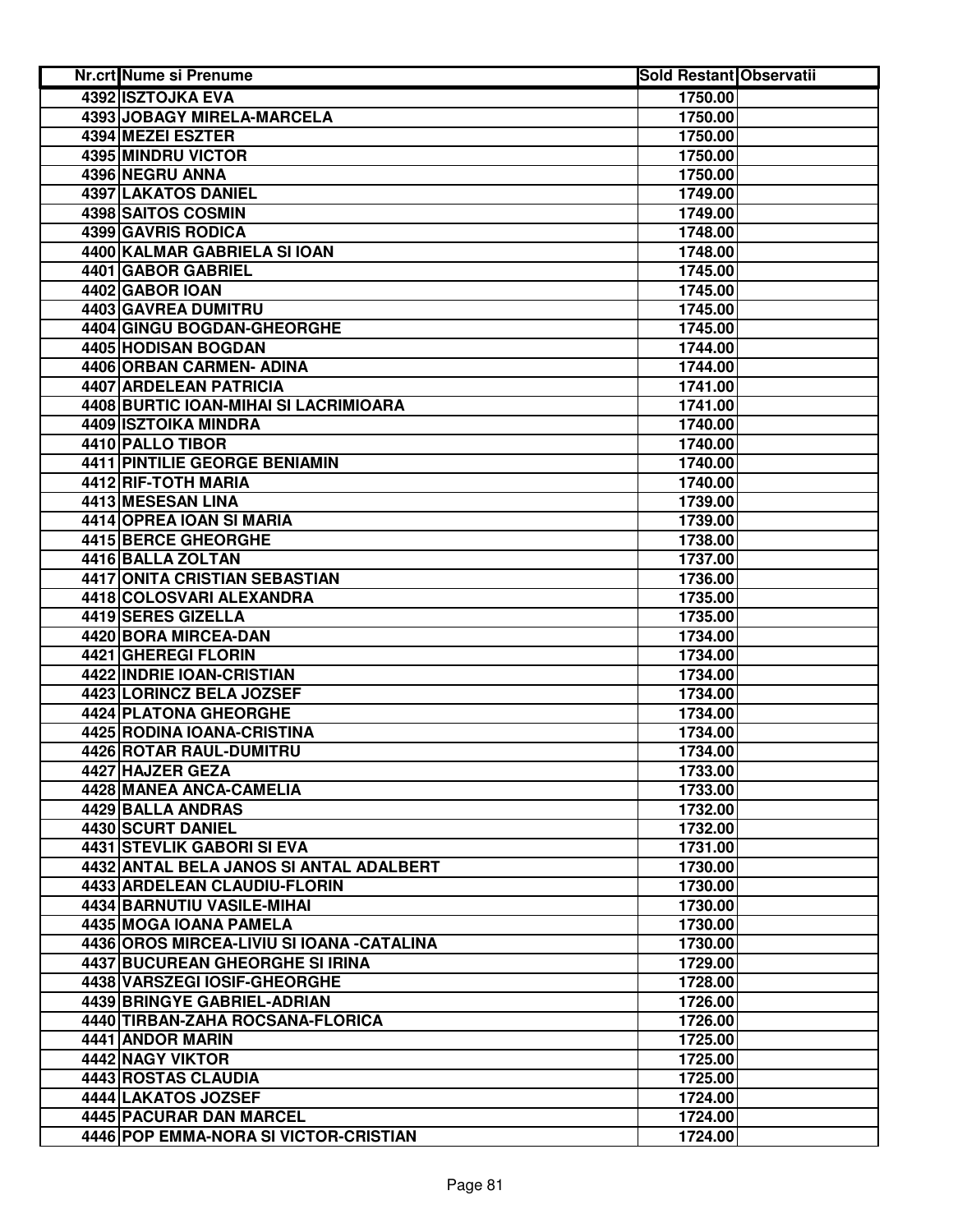| <b>Nr.crt Nume si Prenume</b>                       | <b>Sold Restant Observatii</b> |  |
|-----------------------------------------------------|--------------------------------|--|
| <b>4447 BODNAR SANDOR-MIKLOS</b>                    | 1723.00                        |  |
| <b>4448 MICLOS FLORIN-TEODOR</b>                    | 1723.00                        |  |
| 4449 BRAGYE RADU-DAN                                | 1720.00                        |  |
| 4450 CILIAN FLORIN                                  | 1720.00                        |  |
| 4451 FILIP SERGIU                                   | 1720.00                        |  |
| 4452 MICULA ANDREI - LUCIAN                         | 1720.00                        |  |
| 4453 PUSTEA MIHAI DAN                               | 1720.00                        |  |
| 4454 VUSCAN PAUL EDUARD                             | 1720.00                        |  |
| <b>4455 KISS STEFAN FRANCISC</b>                    | 1718.00                        |  |
| 4456 VARGA JANOS                                    | 1718.00                        |  |
| 4457 CAZACU RAUL-OVIDIU                             | 1715.00                        |  |
| 4458 COTE RARES-ALEXANDRU                           | 1713.00                        |  |
| 4459 ABRUDAN LUCIAN                                 | 1712.00                        |  |
| 4460 GABOR GABOR                                    | 1712.00                        |  |
| 4461 PISCOI ANDA-DORA                               | 1711.00                        |  |
| 4462 CORCHES DORIN-OCTAVIAN                         | 1710.00                        |  |
| 4463 KEREZSI BIANCA ROXANA INTREP.INDIVIDUALA       | 1710.00                        |  |
| 4464 MOTOC ADINA-IOANA                              | 1710.00                        |  |
| 4465 POPA NICOLAE-ALEXANDRU                         | 1710.00                        |  |
| 4466 SAMU GABRIEL DAVID                             | 1710.00                        |  |
| <b>4467 BOBOTAN OVIDIU-VASILE</b>                   | 1709.00                        |  |
| 4468 COPIL AVRAM-FLORIN                             | 1708.00                        |  |
| 4469 POP ELISABETA                                  | 1707.00                        |  |
| 4470 LABAU DOREL                                    | 1706.00                        |  |
| 4471 UNGUR-BREHOI RAZVAN-FLORIN SI CARMEN-ELENA     | 1706.00                        |  |
| <b>4472 DEMIAN GABRIELA PAULA</b>                   | 1705.00                        |  |
| 4473 BODEA CORNELIA LIVIA INTREPRINDERE INDIVIDUALA | 1702.00                        |  |
| 4474 CHEREGI AGNETA SI GHEORGHE                     | 1701.00                        |  |
| 4475 GABOR IANCU                                    | 1701.00                        |  |
| 4476 VINTER FLORIN SI STELA CORINA                  |                                |  |
|                                                     | 1701.00                        |  |
| 4477 BARNA BUCUR                                    | 1700.00                        |  |
| 4478 BERE TEODORA-MARIANA                           | 1700.00                        |  |
| 4479 BURLEA CRISTINA<br><b>4480 CIURAR MELINDA</b>  | 1700.00                        |  |
|                                                     | 1700.00                        |  |
| 4481 COSMAN VASILE                                  | 1700.00                        |  |
| 4482 FARKAS KATALIN-REBEKA                          | 1700.00                        |  |
| 4483 ISZTOICA EVA                                   | 1700.00                        |  |
| 4484 MACAI MIHAI-IONUT                              | 1700.00                        |  |
| 4485 MAGYARI KAROLY                                 | 1700.00                        |  |
| 4486 PASCALAU MIRCEA-VASILE                         | 1700.00                        |  |
| 4487 SZILAGYI ANGELA                                | 1700.00                        |  |
| 4488 VITAN CRISTIAN-FLORIN                          | 1700.00                        |  |
| 4489 SUSANU LIVIA SI VALERICA                       | 1699.00                        |  |
| 4490 LICZEK ATTILA-LAJOS                            | 1698.00                        |  |
| 4491 SAITOS-COFAR MIHAI-CALIN                       | 1698.00                        |  |
| 4492 ALB LILIANA-SIMONA                             | 1697.00                        |  |
| 4493 BANC CRACIUN SI MARIA                          | 1697.00                        |  |
| 4494 BLAGEA NICOLIN-LUCIAN                          | 1697.00                        |  |
| 4495 GROZEF SVETLANA-NICOLETA                       | 1697.00                        |  |
| 4496 BUIBAS CARMEN- CAB. DE AVOCAT                  | 1695.00                        |  |
| 4497 GYOKERES ZOLTAN                                | 1695.00                        |  |
| 4498 ROBOTIN PETER-JOSZEF                           | 1695.00                        |  |
| 4499 DAMSE IOAN SI CORNELIA RAVEICA                 | 1694.00                        |  |
| 4500 FARCAS MIRCEA SI IZABELLA                      | 1694.00                        |  |
| 4501 ZGIRD CRISTIAN-OVIDIU                          | 1693.00                        |  |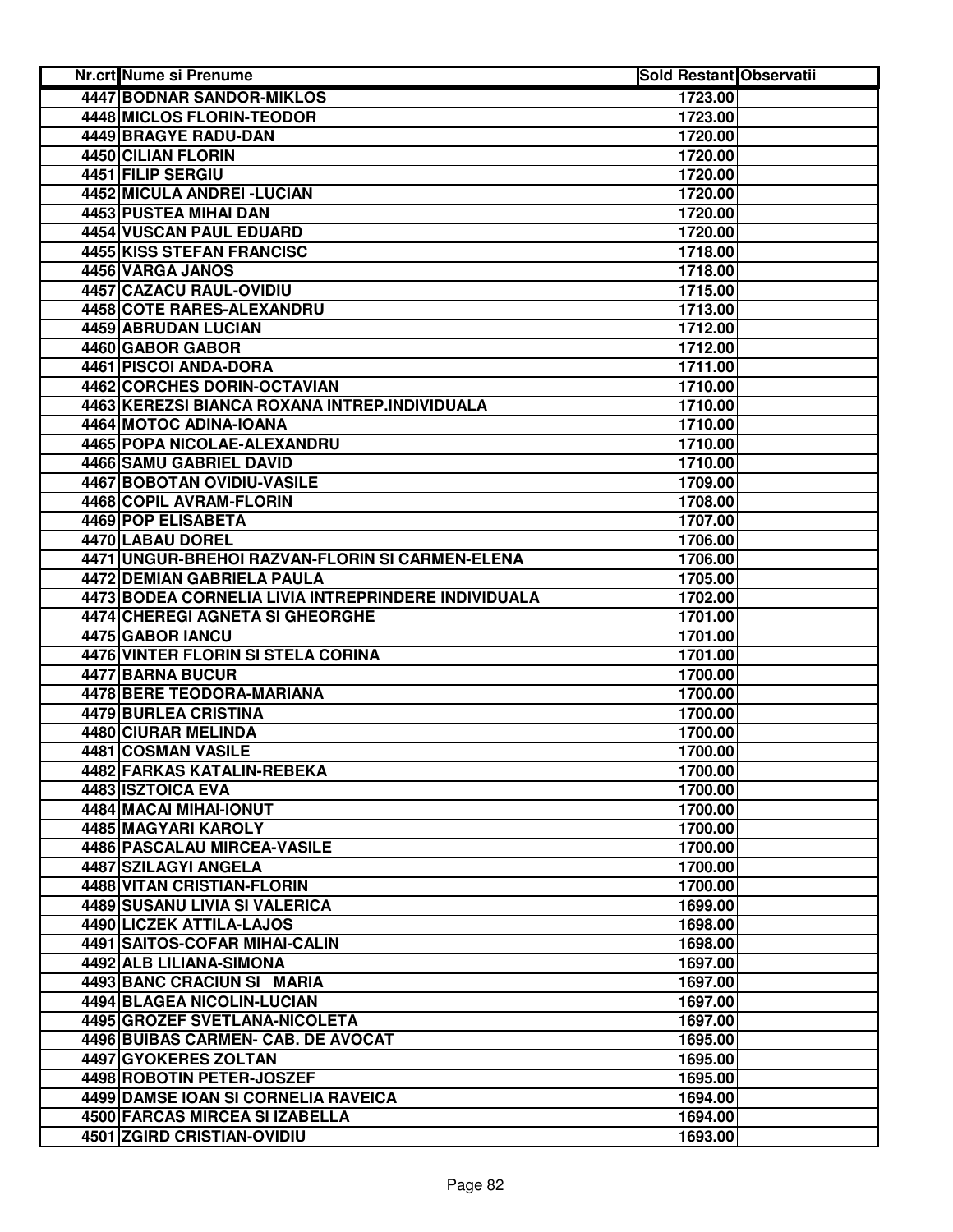| 4502 FIKO ROBERT-ZSOLT<br>1692.00<br>4503 MARCUT DAVID CAROL<br>1692.00<br>4504 VIDICAN ADRIAN<br>1692.00<br>4505 AGH ADALBERT<br>1691.00<br><b>4506 BOT GHEORGHE SI ANGELA-MARIA</b><br>1691.00<br>4507 IACOB CRISTIAN-GHEORGHE<br>1691.00<br>4508 PINTYE ISTVAN-GYORGY<br>1691.00<br>4509 QUESLATI NESRINE<br>1691.00<br>4510 VLADUTU GEORGE-DANIEL<br>1691.00<br>4511 CHEREGI SANDA<br>1690.00<br>4512 ISZTOJKA IANCU<br>1690.00<br>4513 ISZTOJKA MATE SI MANDRA-ELENA<br>1690.00<br>4514 FETEA ADRIAN-ZOLTAN<br>1689.00<br>4515 BENKE IOZSEF<br>1688.00<br>4516 HOCHDORFER IOSIF<br>1688.00<br>4517 UNTERLENDER-MERAI GERGO<br>1686.00<br><b>4518 BUKVAI LUDOVIC GHEORGHE</b><br>1685.00<br><b>4519 BOCSE CRISTIAN-MIRCEA</b><br>1683.00<br>4520 GALEA NUREDIN-FLORIN<br>1683.00<br>4521 SILAGHI ROXANA-ELENA<br>1683.00<br>4522 BUIBAS EVA<br>1680.00<br>4523 BULZAN DANUT<br>1680.00<br><b>4524 KOVACS RICHARD- GABOR</b><br>1680.00<br>4525 MOLDOVAN MARIANA-LAURA<br>1680.00<br><b>4526 SHIBLI KAREEM</b><br>1680.00<br><b>4527 CIUCIOIU HORIA</b><br>1679.00<br>4528 VLADILA DECU-IULIAN<br>1679.00<br>4529 ANDRU ROBERT COSMIN<br>1678.00<br>4530 BOITOR AUREL RAZVAN<br>1678.00<br>4531 NAGY ANDRAS<br>1678.00<br>4532 OLTEANU ALEXANDRU-DRAGOS<br>1678.00<br>4533 VARGA MARIUS-ALEXANDRU<br>1678.00<br>4534 ZBIRCEA ESTERA-EMILIA<br>1678.00<br>1677.00 PROCES PE ROL<br>4535 LAZAR-POJEGA DUMITRU SI MARTA<br>4536 BIRTA VASILE-NICUSOR<br>1676.00<br>4537 FARCAS IULIANA<br>1675.00<br>4538 HATCU MARIA<br>1675.00<br><b>4539 RUSNEAC SILVIA JANINE</b><br>1675.00<br>4540 BORSI JOZSEF-ROBERT<br>1674.00<br>4541 DRAGOS MIRCEA-DANUT SI AURORA-MARIA<br>1674.00<br><b>4542 LELESCU DORIAN-CRISTIAN</b><br>1674.00<br>4543 VASS IULIANA<br>1674.00<br>4544 FLORIAN IOSIF GH.<br>1673.00<br>4545 HAVA IOAN SI JENICA<br>1673.00<br>4546 MARCUT PAUL<br>1673.00<br><b>4547 POTRE GABRIEL-FLORIN</b><br>1673.00<br>4548 SZABO ADRIANA-RAMONA<br>1672.00<br>4549 SASIANU SEBASTIAN ALEXANDRU<br>1671.14<br>4550 CARTIS SERGIU-DAN<br>1671.00<br>4551 ERDOS TIBOR<br>1671.00<br>4552 CIPLEU NICODIM-SOLOMON<br>1670.00<br>4553 DUMITRESCU CORNEL<br>1670.00<br>4554 GUTI CRISTIAN<br>1670.00<br>4555 HANAS DAVID CLAUDIU<br>1670.00<br>4556 KOVACS GYORGY<br>1670.00 | Nr.crt Nume si Prenume | <b>Sold Restant Observatii</b> |  |
|-------------------------------------------------------------------------------------------------------------------------------------------------------------------------------------------------------------------------------------------------------------------------------------------------------------------------------------------------------------------------------------------------------------------------------------------------------------------------------------------------------------------------------------------------------------------------------------------------------------------------------------------------------------------------------------------------------------------------------------------------------------------------------------------------------------------------------------------------------------------------------------------------------------------------------------------------------------------------------------------------------------------------------------------------------------------------------------------------------------------------------------------------------------------------------------------------------------------------------------------------------------------------------------------------------------------------------------------------------------------------------------------------------------------------------------------------------------------------------------------------------------------------------------------------------------------------------------------------------------------------------------------------------------------------------------------------------------------------------------------------------------------------------------------------------------------------------------------------------------------------------------------------------------------------------------------------------------------------------------------------------------------------------------------------------------------------------------------------------------------------------------------------------------------------------------------------------------------------------------------------------------------------------|------------------------|--------------------------------|--|
|                                                                                                                                                                                                                                                                                                                                                                                                                                                                                                                                                                                                                                                                                                                                                                                                                                                                                                                                                                                                                                                                                                                                                                                                                                                                                                                                                                                                                                                                                                                                                                                                                                                                                                                                                                                                                                                                                                                                                                                                                                                                                                                                                                                                                                                                               |                        |                                |  |
|                                                                                                                                                                                                                                                                                                                                                                                                                                                                                                                                                                                                                                                                                                                                                                                                                                                                                                                                                                                                                                                                                                                                                                                                                                                                                                                                                                                                                                                                                                                                                                                                                                                                                                                                                                                                                                                                                                                                                                                                                                                                                                                                                                                                                                                                               |                        |                                |  |
|                                                                                                                                                                                                                                                                                                                                                                                                                                                                                                                                                                                                                                                                                                                                                                                                                                                                                                                                                                                                                                                                                                                                                                                                                                                                                                                                                                                                                                                                                                                                                                                                                                                                                                                                                                                                                                                                                                                                                                                                                                                                                                                                                                                                                                                                               |                        |                                |  |
|                                                                                                                                                                                                                                                                                                                                                                                                                                                                                                                                                                                                                                                                                                                                                                                                                                                                                                                                                                                                                                                                                                                                                                                                                                                                                                                                                                                                                                                                                                                                                                                                                                                                                                                                                                                                                                                                                                                                                                                                                                                                                                                                                                                                                                                                               |                        |                                |  |
|                                                                                                                                                                                                                                                                                                                                                                                                                                                                                                                                                                                                                                                                                                                                                                                                                                                                                                                                                                                                                                                                                                                                                                                                                                                                                                                                                                                                                                                                                                                                                                                                                                                                                                                                                                                                                                                                                                                                                                                                                                                                                                                                                                                                                                                                               |                        |                                |  |
|                                                                                                                                                                                                                                                                                                                                                                                                                                                                                                                                                                                                                                                                                                                                                                                                                                                                                                                                                                                                                                                                                                                                                                                                                                                                                                                                                                                                                                                                                                                                                                                                                                                                                                                                                                                                                                                                                                                                                                                                                                                                                                                                                                                                                                                                               |                        |                                |  |
|                                                                                                                                                                                                                                                                                                                                                                                                                                                                                                                                                                                                                                                                                                                                                                                                                                                                                                                                                                                                                                                                                                                                                                                                                                                                                                                                                                                                                                                                                                                                                                                                                                                                                                                                                                                                                                                                                                                                                                                                                                                                                                                                                                                                                                                                               |                        |                                |  |
|                                                                                                                                                                                                                                                                                                                                                                                                                                                                                                                                                                                                                                                                                                                                                                                                                                                                                                                                                                                                                                                                                                                                                                                                                                                                                                                                                                                                                                                                                                                                                                                                                                                                                                                                                                                                                                                                                                                                                                                                                                                                                                                                                                                                                                                                               |                        |                                |  |
|                                                                                                                                                                                                                                                                                                                                                                                                                                                                                                                                                                                                                                                                                                                                                                                                                                                                                                                                                                                                                                                                                                                                                                                                                                                                                                                                                                                                                                                                                                                                                                                                                                                                                                                                                                                                                                                                                                                                                                                                                                                                                                                                                                                                                                                                               |                        |                                |  |
|                                                                                                                                                                                                                                                                                                                                                                                                                                                                                                                                                                                                                                                                                                                                                                                                                                                                                                                                                                                                                                                                                                                                                                                                                                                                                                                                                                                                                                                                                                                                                                                                                                                                                                                                                                                                                                                                                                                                                                                                                                                                                                                                                                                                                                                                               |                        |                                |  |
|                                                                                                                                                                                                                                                                                                                                                                                                                                                                                                                                                                                                                                                                                                                                                                                                                                                                                                                                                                                                                                                                                                                                                                                                                                                                                                                                                                                                                                                                                                                                                                                                                                                                                                                                                                                                                                                                                                                                                                                                                                                                                                                                                                                                                                                                               |                        |                                |  |
|                                                                                                                                                                                                                                                                                                                                                                                                                                                                                                                                                                                                                                                                                                                                                                                                                                                                                                                                                                                                                                                                                                                                                                                                                                                                                                                                                                                                                                                                                                                                                                                                                                                                                                                                                                                                                                                                                                                                                                                                                                                                                                                                                                                                                                                                               |                        |                                |  |
|                                                                                                                                                                                                                                                                                                                                                                                                                                                                                                                                                                                                                                                                                                                                                                                                                                                                                                                                                                                                                                                                                                                                                                                                                                                                                                                                                                                                                                                                                                                                                                                                                                                                                                                                                                                                                                                                                                                                                                                                                                                                                                                                                                                                                                                                               |                        |                                |  |
|                                                                                                                                                                                                                                                                                                                                                                                                                                                                                                                                                                                                                                                                                                                                                                                                                                                                                                                                                                                                                                                                                                                                                                                                                                                                                                                                                                                                                                                                                                                                                                                                                                                                                                                                                                                                                                                                                                                                                                                                                                                                                                                                                                                                                                                                               |                        |                                |  |
|                                                                                                                                                                                                                                                                                                                                                                                                                                                                                                                                                                                                                                                                                                                                                                                                                                                                                                                                                                                                                                                                                                                                                                                                                                                                                                                                                                                                                                                                                                                                                                                                                                                                                                                                                                                                                                                                                                                                                                                                                                                                                                                                                                                                                                                                               |                        |                                |  |
|                                                                                                                                                                                                                                                                                                                                                                                                                                                                                                                                                                                                                                                                                                                                                                                                                                                                                                                                                                                                                                                                                                                                                                                                                                                                                                                                                                                                                                                                                                                                                                                                                                                                                                                                                                                                                                                                                                                                                                                                                                                                                                                                                                                                                                                                               |                        |                                |  |
|                                                                                                                                                                                                                                                                                                                                                                                                                                                                                                                                                                                                                                                                                                                                                                                                                                                                                                                                                                                                                                                                                                                                                                                                                                                                                                                                                                                                                                                                                                                                                                                                                                                                                                                                                                                                                                                                                                                                                                                                                                                                                                                                                                                                                                                                               |                        |                                |  |
|                                                                                                                                                                                                                                                                                                                                                                                                                                                                                                                                                                                                                                                                                                                                                                                                                                                                                                                                                                                                                                                                                                                                                                                                                                                                                                                                                                                                                                                                                                                                                                                                                                                                                                                                                                                                                                                                                                                                                                                                                                                                                                                                                                                                                                                                               |                        |                                |  |
|                                                                                                                                                                                                                                                                                                                                                                                                                                                                                                                                                                                                                                                                                                                                                                                                                                                                                                                                                                                                                                                                                                                                                                                                                                                                                                                                                                                                                                                                                                                                                                                                                                                                                                                                                                                                                                                                                                                                                                                                                                                                                                                                                                                                                                                                               |                        |                                |  |
|                                                                                                                                                                                                                                                                                                                                                                                                                                                                                                                                                                                                                                                                                                                                                                                                                                                                                                                                                                                                                                                                                                                                                                                                                                                                                                                                                                                                                                                                                                                                                                                                                                                                                                                                                                                                                                                                                                                                                                                                                                                                                                                                                                                                                                                                               |                        |                                |  |
|                                                                                                                                                                                                                                                                                                                                                                                                                                                                                                                                                                                                                                                                                                                                                                                                                                                                                                                                                                                                                                                                                                                                                                                                                                                                                                                                                                                                                                                                                                                                                                                                                                                                                                                                                                                                                                                                                                                                                                                                                                                                                                                                                                                                                                                                               |                        |                                |  |
|                                                                                                                                                                                                                                                                                                                                                                                                                                                                                                                                                                                                                                                                                                                                                                                                                                                                                                                                                                                                                                                                                                                                                                                                                                                                                                                                                                                                                                                                                                                                                                                                                                                                                                                                                                                                                                                                                                                                                                                                                                                                                                                                                                                                                                                                               |                        |                                |  |
|                                                                                                                                                                                                                                                                                                                                                                                                                                                                                                                                                                                                                                                                                                                                                                                                                                                                                                                                                                                                                                                                                                                                                                                                                                                                                                                                                                                                                                                                                                                                                                                                                                                                                                                                                                                                                                                                                                                                                                                                                                                                                                                                                                                                                                                                               |                        |                                |  |
|                                                                                                                                                                                                                                                                                                                                                                                                                                                                                                                                                                                                                                                                                                                                                                                                                                                                                                                                                                                                                                                                                                                                                                                                                                                                                                                                                                                                                                                                                                                                                                                                                                                                                                                                                                                                                                                                                                                                                                                                                                                                                                                                                                                                                                                                               |                        |                                |  |
|                                                                                                                                                                                                                                                                                                                                                                                                                                                                                                                                                                                                                                                                                                                                                                                                                                                                                                                                                                                                                                                                                                                                                                                                                                                                                                                                                                                                                                                                                                                                                                                                                                                                                                                                                                                                                                                                                                                                                                                                                                                                                                                                                                                                                                                                               |                        |                                |  |
|                                                                                                                                                                                                                                                                                                                                                                                                                                                                                                                                                                                                                                                                                                                                                                                                                                                                                                                                                                                                                                                                                                                                                                                                                                                                                                                                                                                                                                                                                                                                                                                                                                                                                                                                                                                                                                                                                                                                                                                                                                                                                                                                                                                                                                                                               |                        |                                |  |
|                                                                                                                                                                                                                                                                                                                                                                                                                                                                                                                                                                                                                                                                                                                                                                                                                                                                                                                                                                                                                                                                                                                                                                                                                                                                                                                                                                                                                                                                                                                                                                                                                                                                                                                                                                                                                                                                                                                                                                                                                                                                                                                                                                                                                                                                               |                        |                                |  |
|                                                                                                                                                                                                                                                                                                                                                                                                                                                                                                                                                                                                                                                                                                                                                                                                                                                                                                                                                                                                                                                                                                                                                                                                                                                                                                                                                                                                                                                                                                                                                                                                                                                                                                                                                                                                                                                                                                                                                                                                                                                                                                                                                                                                                                                                               |                        |                                |  |
|                                                                                                                                                                                                                                                                                                                                                                                                                                                                                                                                                                                                                                                                                                                                                                                                                                                                                                                                                                                                                                                                                                                                                                                                                                                                                                                                                                                                                                                                                                                                                                                                                                                                                                                                                                                                                                                                                                                                                                                                                                                                                                                                                                                                                                                                               |                        |                                |  |
|                                                                                                                                                                                                                                                                                                                                                                                                                                                                                                                                                                                                                                                                                                                                                                                                                                                                                                                                                                                                                                                                                                                                                                                                                                                                                                                                                                                                                                                                                                                                                                                                                                                                                                                                                                                                                                                                                                                                                                                                                                                                                                                                                                                                                                                                               |                        |                                |  |
|                                                                                                                                                                                                                                                                                                                                                                                                                                                                                                                                                                                                                                                                                                                                                                                                                                                                                                                                                                                                                                                                                                                                                                                                                                                                                                                                                                                                                                                                                                                                                                                                                                                                                                                                                                                                                                                                                                                                                                                                                                                                                                                                                                                                                                                                               |                        |                                |  |
|                                                                                                                                                                                                                                                                                                                                                                                                                                                                                                                                                                                                                                                                                                                                                                                                                                                                                                                                                                                                                                                                                                                                                                                                                                                                                                                                                                                                                                                                                                                                                                                                                                                                                                                                                                                                                                                                                                                                                                                                                                                                                                                                                                                                                                                                               |                        |                                |  |
|                                                                                                                                                                                                                                                                                                                                                                                                                                                                                                                                                                                                                                                                                                                                                                                                                                                                                                                                                                                                                                                                                                                                                                                                                                                                                                                                                                                                                                                                                                                                                                                                                                                                                                                                                                                                                                                                                                                                                                                                                                                                                                                                                                                                                                                                               |                        |                                |  |
|                                                                                                                                                                                                                                                                                                                                                                                                                                                                                                                                                                                                                                                                                                                                                                                                                                                                                                                                                                                                                                                                                                                                                                                                                                                                                                                                                                                                                                                                                                                                                                                                                                                                                                                                                                                                                                                                                                                                                                                                                                                                                                                                                                                                                                                                               |                        |                                |  |
|                                                                                                                                                                                                                                                                                                                                                                                                                                                                                                                                                                                                                                                                                                                                                                                                                                                                                                                                                                                                                                                                                                                                                                                                                                                                                                                                                                                                                                                                                                                                                                                                                                                                                                                                                                                                                                                                                                                                                                                                                                                                                                                                                                                                                                                                               |                        |                                |  |
|                                                                                                                                                                                                                                                                                                                                                                                                                                                                                                                                                                                                                                                                                                                                                                                                                                                                                                                                                                                                                                                                                                                                                                                                                                                                                                                                                                                                                                                                                                                                                                                                                                                                                                                                                                                                                                                                                                                                                                                                                                                                                                                                                                                                                                                                               |                        |                                |  |
|                                                                                                                                                                                                                                                                                                                                                                                                                                                                                                                                                                                                                                                                                                                                                                                                                                                                                                                                                                                                                                                                                                                                                                                                                                                                                                                                                                                                                                                                                                                                                                                                                                                                                                                                                                                                                                                                                                                                                                                                                                                                                                                                                                                                                                                                               |                        |                                |  |
|                                                                                                                                                                                                                                                                                                                                                                                                                                                                                                                                                                                                                                                                                                                                                                                                                                                                                                                                                                                                                                                                                                                                                                                                                                                                                                                                                                                                                                                                                                                                                                                                                                                                                                                                                                                                                                                                                                                                                                                                                                                                                                                                                                                                                                                                               |                        |                                |  |
|                                                                                                                                                                                                                                                                                                                                                                                                                                                                                                                                                                                                                                                                                                                                                                                                                                                                                                                                                                                                                                                                                                                                                                                                                                                                                                                                                                                                                                                                                                                                                                                                                                                                                                                                                                                                                                                                                                                                                                                                                                                                                                                                                                                                                                                                               |                        |                                |  |
|                                                                                                                                                                                                                                                                                                                                                                                                                                                                                                                                                                                                                                                                                                                                                                                                                                                                                                                                                                                                                                                                                                                                                                                                                                                                                                                                                                                                                                                                                                                                                                                                                                                                                                                                                                                                                                                                                                                                                                                                                                                                                                                                                                                                                                                                               |                        |                                |  |
|                                                                                                                                                                                                                                                                                                                                                                                                                                                                                                                                                                                                                                                                                                                                                                                                                                                                                                                                                                                                                                                                                                                                                                                                                                                                                                                                                                                                                                                                                                                                                                                                                                                                                                                                                                                                                                                                                                                                                                                                                                                                                                                                                                                                                                                                               |                        |                                |  |
|                                                                                                                                                                                                                                                                                                                                                                                                                                                                                                                                                                                                                                                                                                                                                                                                                                                                                                                                                                                                                                                                                                                                                                                                                                                                                                                                                                                                                                                                                                                                                                                                                                                                                                                                                                                                                                                                                                                                                                                                                                                                                                                                                                                                                                                                               |                        |                                |  |
|                                                                                                                                                                                                                                                                                                                                                                                                                                                                                                                                                                                                                                                                                                                                                                                                                                                                                                                                                                                                                                                                                                                                                                                                                                                                                                                                                                                                                                                                                                                                                                                                                                                                                                                                                                                                                                                                                                                                                                                                                                                                                                                                                                                                                                                                               |                        |                                |  |
|                                                                                                                                                                                                                                                                                                                                                                                                                                                                                                                                                                                                                                                                                                                                                                                                                                                                                                                                                                                                                                                                                                                                                                                                                                                                                                                                                                                                                                                                                                                                                                                                                                                                                                                                                                                                                                                                                                                                                                                                                                                                                                                                                                                                                                                                               |                        |                                |  |
|                                                                                                                                                                                                                                                                                                                                                                                                                                                                                                                                                                                                                                                                                                                                                                                                                                                                                                                                                                                                                                                                                                                                                                                                                                                                                                                                                                                                                                                                                                                                                                                                                                                                                                                                                                                                                                                                                                                                                                                                                                                                                                                                                                                                                                                                               |                        |                                |  |
|                                                                                                                                                                                                                                                                                                                                                                                                                                                                                                                                                                                                                                                                                                                                                                                                                                                                                                                                                                                                                                                                                                                                                                                                                                                                                                                                                                                                                                                                                                                                                                                                                                                                                                                                                                                                                                                                                                                                                                                                                                                                                                                                                                                                                                                                               |                        |                                |  |
|                                                                                                                                                                                                                                                                                                                                                                                                                                                                                                                                                                                                                                                                                                                                                                                                                                                                                                                                                                                                                                                                                                                                                                                                                                                                                                                                                                                                                                                                                                                                                                                                                                                                                                                                                                                                                                                                                                                                                                                                                                                                                                                                                                                                                                                                               |                        |                                |  |
|                                                                                                                                                                                                                                                                                                                                                                                                                                                                                                                                                                                                                                                                                                                                                                                                                                                                                                                                                                                                                                                                                                                                                                                                                                                                                                                                                                                                                                                                                                                                                                                                                                                                                                                                                                                                                                                                                                                                                                                                                                                                                                                                                                                                                                                                               |                        |                                |  |
|                                                                                                                                                                                                                                                                                                                                                                                                                                                                                                                                                                                                                                                                                                                                                                                                                                                                                                                                                                                                                                                                                                                                                                                                                                                                                                                                                                                                                                                                                                                                                                                                                                                                                                                                                                                                                                                                                                                                                                                                                                                                                                                                                                                                                                                                               |                        |                                |  |
|                                                                                                                                                                                                                                                                                                                                                                                                                                                                                                                                                                                                                                                                                                                                                                                                                                                                                                                                                                                                                                                                                                                                                                                                                                                                                                                                                                                                                                                                                                                                                                                                                                                                                                                                                                                                                                                                                                                                                                                                                                                                                                                                                                                                                                                                               |                        |                                |  |
|                                                                                                                                                                                                                                                                                                                                                                                                                                                                                                                                                                                                                                                                                                                                                                                                                                                                                                                                                                                                                                                                                                                                                                                                                                                                                                                                                                                                                                                                                                                                                                                                                                                                                                                                                                                                                                                                                                                                                                                                                                                                                                                                                                                                                                                                               |                        |                                |  |
|                                                                                                                                                                                                                                                                                                                                                                                                                                                                                                                                                                                                                                                                                                                                                                                                                                                                                                                                                                                                                                                                                                                                                                                                                                                                                                                                                                                                                                                                                                                                                                                                                                                                                                                                                                                                                                                                                                                                                                                                                                                                                                                                                                                                                                                                               |                        |                                |  |
|                                                                                                                                                                                                                                                                                                                                                                                                                                                                                                                                                                                                                                                                                                                                                                                                                                                                                                                                                                                                                                                                                                                                                                                                                                                                                                                                                                                                                                                                                                                                                                                                                                                                                                                                                                                                                                                                                                                                                                                                                                                                                                                                                                                                                                                                               |                        |                                |  |
|                                                                                                                                                                                                                                                                                                                                                                                                                                                                                                                                                                                                                                                                                                                                                                                                                                                                                                                                                                                                                                                                                                                                                                                                                                                                                                                                                                                                                                                                                                                                                                                                                                                                                                                                                                                                                                                                                                                                                                                                                                                                                                                                                                                                                                                                               |                        |                                |  |
|                                                                                                                                                                                                                                                                                                                                                                                                                                                                                                                                                                                                                                                                                                                                                                                                                                                                                                                                                                                                                                                                                                                                                                                                                                                                                                                                                                                                                                                                                                                                                                                                                                                                                                                                                                                                                                                                                                                                                                                                                                                                                                                                                                                                                                                                               |                        |                                |  |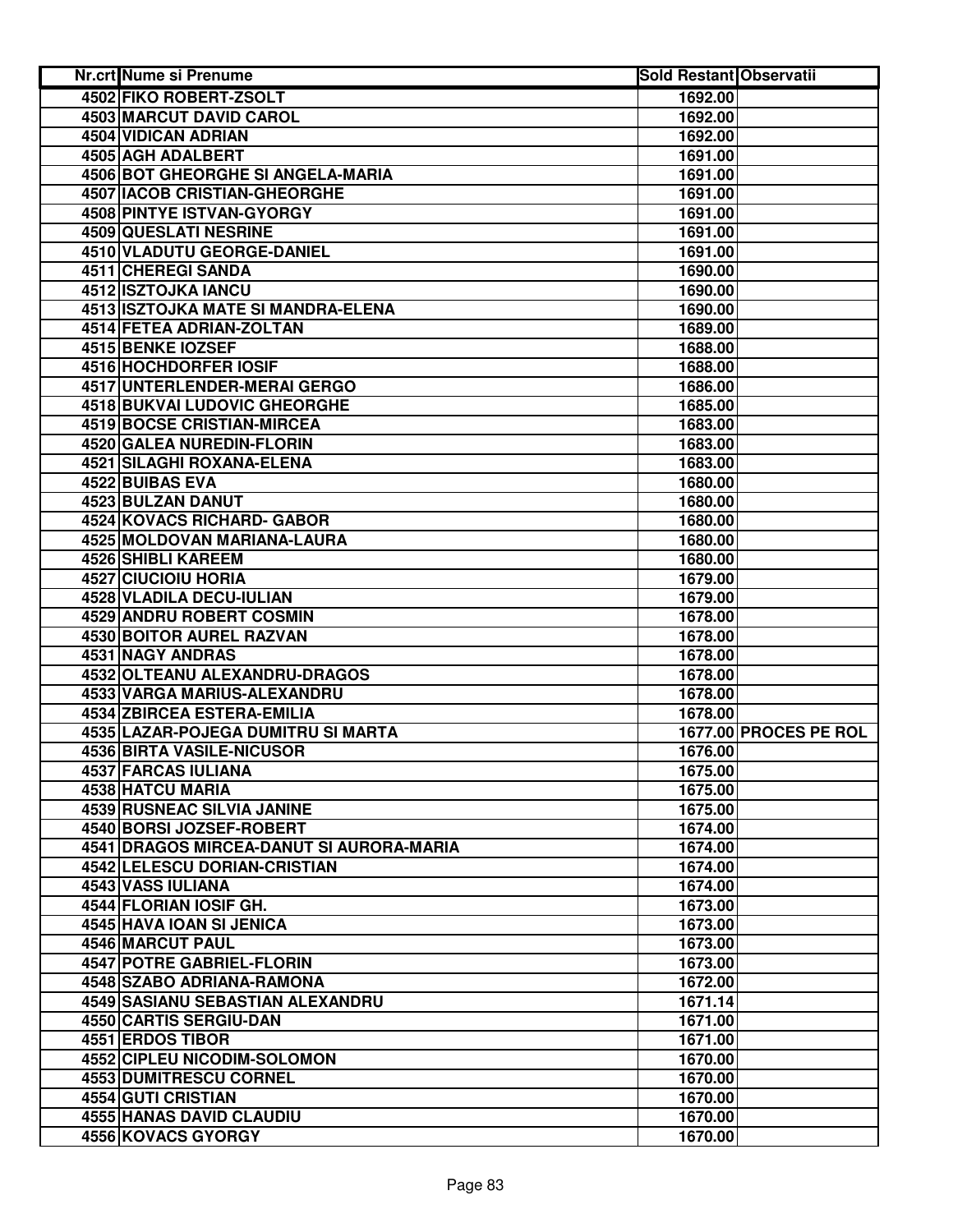| Nr.crt Nume si Prenume                    | <b>Sold Restant Observatii</b> |                       |
|-------------------------------------------|--------------------------------|-----------------------|
| <b>4557 KOVACS PETER</b>                  | 1670.00                        |                       |
| 4558 SZABO CSABA-ROBERT                   | 1670.00                        |                       |
| 4559 GHERMAN MARIANA                      | 1669.00                        |                       |
| 4560 BOTIU MARIUS VIRGIL SI SIMONA MARILE | 1667.00                        |                       |
| <b>4561 CIOARA CORINA FELICIA</b>         | 1667.00                        |                       |
| <b>4562 PANTIS CLAUDIU CATALIN</b>        | 1667.00                        |                       |
| 4563 POPA VASILE C-TIN SI LIANA CORINA    | 1667.00                        |                       |
| 4564 BANDULA MIRCEA                       | 1666.00                        |                       |
| 4565 BANTO JANOS ZOLTAN                   | 1665.00                        |                       |
| 4566 CORB CORNELIU BENIAMIN               | 1665.00                        |                       |
| <b>4567 LUCACIU-BOKENYI MARIUS-ALIN</b>   | 1665.00                        |                       |
| <b>4568 SILAGHI GHEORGHE SI ILEANA</b>    | 1664.00                        |                       |
| 4569 LUNCAN DORU-VIRGIL                   | 1663.00                        |                       |
| 4570 KOVACS ARPAD                         | 1662.00                        |                       |
| 4571 BARTOS VICTOR                        | 1660.00                        |                       |
| 4572 BORBIRO LASZLO                       | 1660.00                        |                       |
| 4573 GABOR MARGHIT                        | 1660.00                        |                       |
| 4574 GAL OVIDIU SERGIU                    | 1660.00                        |                       |
| 4575 GRECU ADRIANA                        | 1660.00                        |                       |
| 4576 PUTNOKI RAUL                         | 1660.00                        |                       |
| <b>4577 LUCA SERGIU IOAN</b>              | 1659.00                        |                       |
| <b>4578 MORAR CLAUDIA-JANETA</b>          | 1659.00                        |                       |
| <b>4579 CIPLEU SAMUEL SI DANIELA</b>      | 1657.00                        |                       |
| <b>4580 POP CALIN ADRIAN</b>              | 1657.00                        |                       |
| 4581 PUIU LIVIU                           | 1655.00                        |                       |
| <b>4582 LEUCEA ALIN LUCIAN</b>            | 1654.00                        |                       |
| 4583 POP CSABA                            | 1654.00                        |                       |
| 4584 POPA STEFAN EMIL                     | 1653.00                        |                       |
| 4585 ROZSDA IULIANA SI GRIGORE            | 1653.00                        |                       |
| 4586 SIM TEODORA-ROXANA                   |                                | 1653.00 PROCES PE ROL |
| 4587 STEFAN-HILGERT CARMEN FLORICA        | 1652.87                        |                       |
| <b>4588 MAKOCSI VICTOR EVA</b>            | 1652.00                        |                       |
| 4589 MOCIAN FLORIN                        | 1652.00                        |                       |
| 4590 PADUREAN-NECHIFOR IOAN PETRU         | 1651.29                        |                       |
| 4591 DEMIAN ADRIAN-SORIN                  | 1651.00                        |                       |
| 4592 BOLDIS GEORGE                        | 1650.00                        |                       |
| 4593 GABOR GABOR                          | 1650.00                        |                       |
| 4594 TOTH COSMIN CRISTIAN                 | 1650.00                        |                       |
| 4595 ZEMPLENYI ZOLTAN-LASZLO              | 1650.00                        |                       |
| 4596 ZOT FLORIN- LUCIAN                   | 1650.00                        |                       |
| <b>4597 PORUMB CORNEL</b>                 | 1647.00                        |                       |
| 4598 SUCIU IOAN                           | 1647.00                        |                       |
| 4599 SUCIU MARIA                          | 1647.00                        |                       |
| 4600 DOBOS VICTOR                         | 1646.00                        |                       |
| 4601 LAPADAT FLORIN                       | 1646.00                        |                       |
| <b>4602 STROIU VASILE</b>                 | 1646.00                        |                       |
| 4603 CEBUC DANIEL DRAGOS                  | 1644.00                        |                       |
| 4604 DONINI MARCO                         | 1644.00                        |                       |
| 4605 NEGRU ANNA                           | 1643.00                        |                       |
| 4606 BRAD COSTINELA-MARIANA               | 1642.00                        |                       |
| 4607 OLCEAN DAVID CRISTIAN                | 1641.00                        |                       |
| 4608 CIORBA ALEXANDRU                     | 1640.00                        |                       |
| 4609 MOLNAR ANDREA-ETELKA                 | 1640.00                        |                       |
| 4610 NISTOR VIOREL                        | 1640.00                        |                       |
| 4611 RUSU DANIELA                         | 1640.00                        |                       |
|                                           |                                |                       |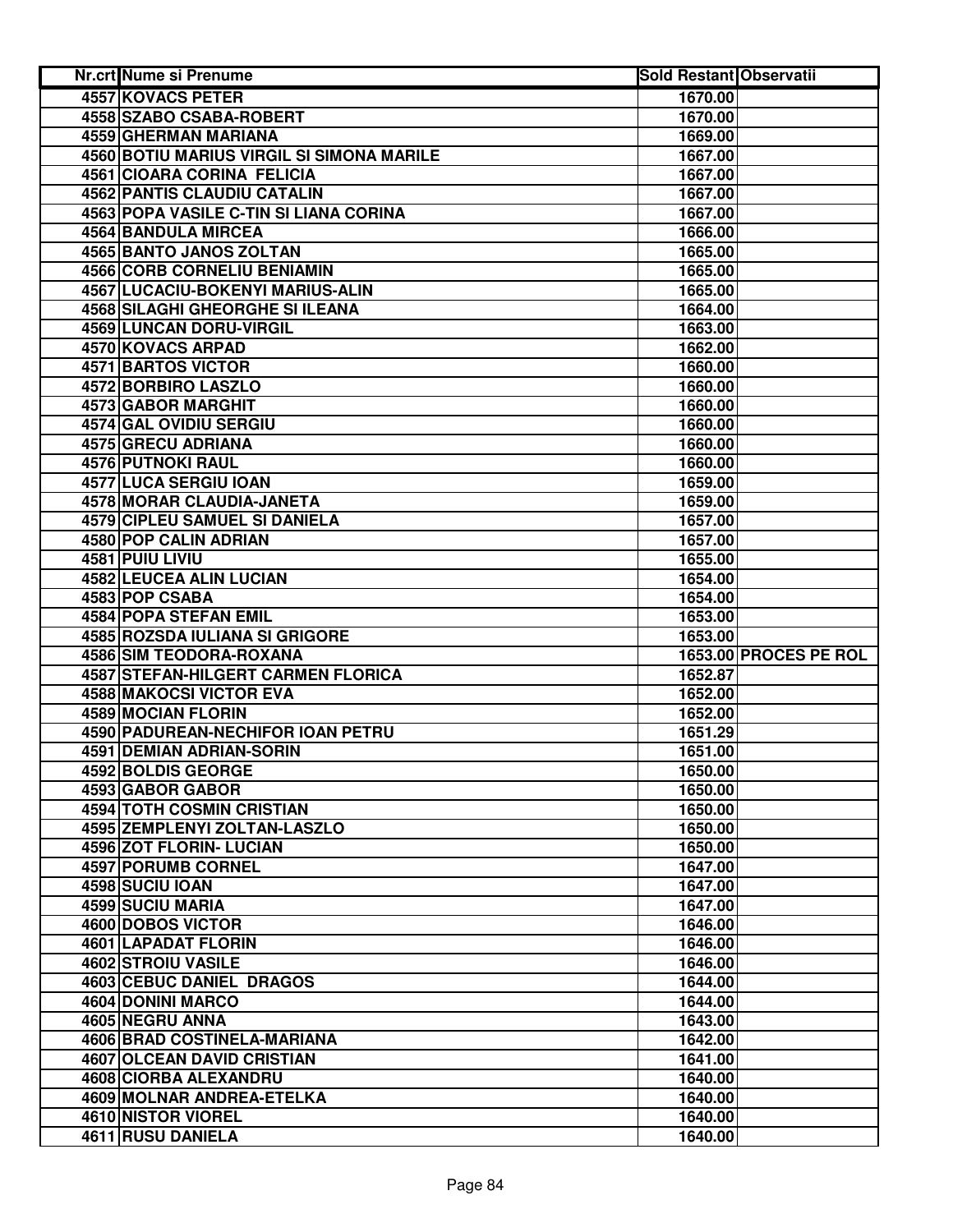| Nr.crt Nume si Prenume                   | <b>Sold Restant Observatii</b> |  |
|------------------------------------------|--------------------------------|--|
| 4612 DURA OLIMPIA-LUMINITA               | 1639.00                        |  |
| <b>4613 OPRIS ADRIAN-DUMITRU</b>         | 1639.00                        |  |
| 4614 ERDELI MARIUS PETRU                 | 1637.00                        |  |
| <b>4615 GABOR LUDOVIC</b>                | 1637.00                        |  |
| 4616 SERB AVRAM-DANUT                    | 1636.00                        |  |
| <b>4617 ISZTOIKA LUDOVIC</b>             | 1635.00                        |  |
| 4618 NEDISAN TEOFIL                      | 1635.00                        |  |
| 4619 P.F.A.BAN CORNELIA                  | 1635.00                        |  |
| <b>4620 DRAGAN DOMITIAN SI MONICA</b>    | 1634.00                        |  |
| 4621 PASCA VASILE SI CAMELIA             | 1634.00                        |  |
| 4622 BURCA CRISTIAN IOAN                 | 1633.00                        |  |
| <b>4623 SONEA TEODORA-VIORICA</b>        | 1633.00                        |  |
| 4624 TAAR LASZLO-ENDRE                   | 1633.00                        |  |
| 4625 BLIDAR ADRIAN                       | 1632.00                        |  |
| 4626 BOSCA ADRIAN-RAZVAN                 | 1632.00                        |  |
| <b>4627 COSTEA LUCIAN</b>                | 1632.00                        |  |
| 4628 KOVACS ANITA-IZABELA                | 1631.00                        |  |
| 4629 CALAU CALIN-ADRIAN                  | 1630.00                        |  |
| 4630 DUCA EMIL-FLORIN                    | 1630.00                        |  |
| 4631 ISOC CALIN-SANDU                    | 1630.00                        |  |
| 4632 ISOC LIVIA                          | 1630.00                        |  |
| 4633 LEAC ALINA-DANA                     | 1630.00                        |  |
| 4634 POPA ARTIMON                        | 1629.00                        |  |
| <b>4635 SECARA SILVIU</b>                | 1629.00                        |  |
| 4636 MARTA CIPRIAN-IONUT                 | 1625.00                        |  |
| <b>4637 SERES MIHAELA FLORICA</b>        | 1625.00                        |  |
| 4638 JURCA CLAUDIU-MARIUS                | 1622.00                        |  |
| 4639 IONESCU CIPRIAN-GEORGE              | 1621.00                        |  |
| 4640 CALDARAR CIPRIAN FLORIN             | 1620.00                        |  |
| 4641 HAINER MONICA ANNAMARIA             | 1620.00                        |  |
| <b>4642 HAMZA ARGENTIN-REMUS</b>         | 1620.00                        |  |
| 4643 LIANU ION - CONSTANTIN              | 1620.00                        |  |
| 4644 SANYO ALOIS-IOAN                    | 1620.00                        |  |
| <b>4645 POPOVICI ADRIAN-IONUT</b>        | 1618.00                        |  |
| <b>4646 MAKLUCZ LAJOS-LEVENTE</b>        | 1616.00                        |  |
| 4647 MATEI SORIN-CRISTIAN                | 1616.00                        |  |
| 4648 VENYERSZKI ATTILA                   | 1616.00                        |  |
| 4649 MOCA GABRIELA                       | 1615.00                        |  |
| <b>4650 PUIU PETRICA</b>                 | 1615.00                        |  |
| 4651 FODRE ETEL                          | 1614.00                        |  |
| 4652 GABOR GAVRIL                        | 1613.00                        |  |
| 4653 MARCUT GHEORGHE SI VALERIA LILIANA  | 1613.00                        |  |
| <b>4654 TODOR DANUT-ADRIAN</b>           | 1613.00                        |  |
| 4655 GABOR MINDRA                        | 1612.00                        |  |
| <b>4656 TATAR ADELINA CRISTINA</b>       | 1612.00                        |  |
| 4657 GUI CIPRIAN-MARCEL                  | 1611.00                        |  |
| 4658 HARSANYI-CRET ISTVAN-SANDOR         | 1610.00                        |  |
| 4659 DUMA ILEANA SI TRAIAN               | 1609.00                        |  |
| 4660 PURDA NICOLAE                       | 1608.00                        |  |
| 4661 CHEREGI MIHAI AMAN                  | 1607.00                        |  |
| 4662 BLAGA GAVRIL SI MARIANA             | 1606.00                        |  |
| 4663 HAIVAS SORIN ADRIAN SI CORINA ALEX. | 1606.00                        |  |
| 4664 DAVID KATALIN GABRIELA              | 1605.00                        |  |
| 4665 LASZLO LEVENTE - MIKLOS             | 1602.00                        |  |
| 4666 SZABADOS NORBERT SANDOR             | 1602.00                        |  |
|                                          |                                |  |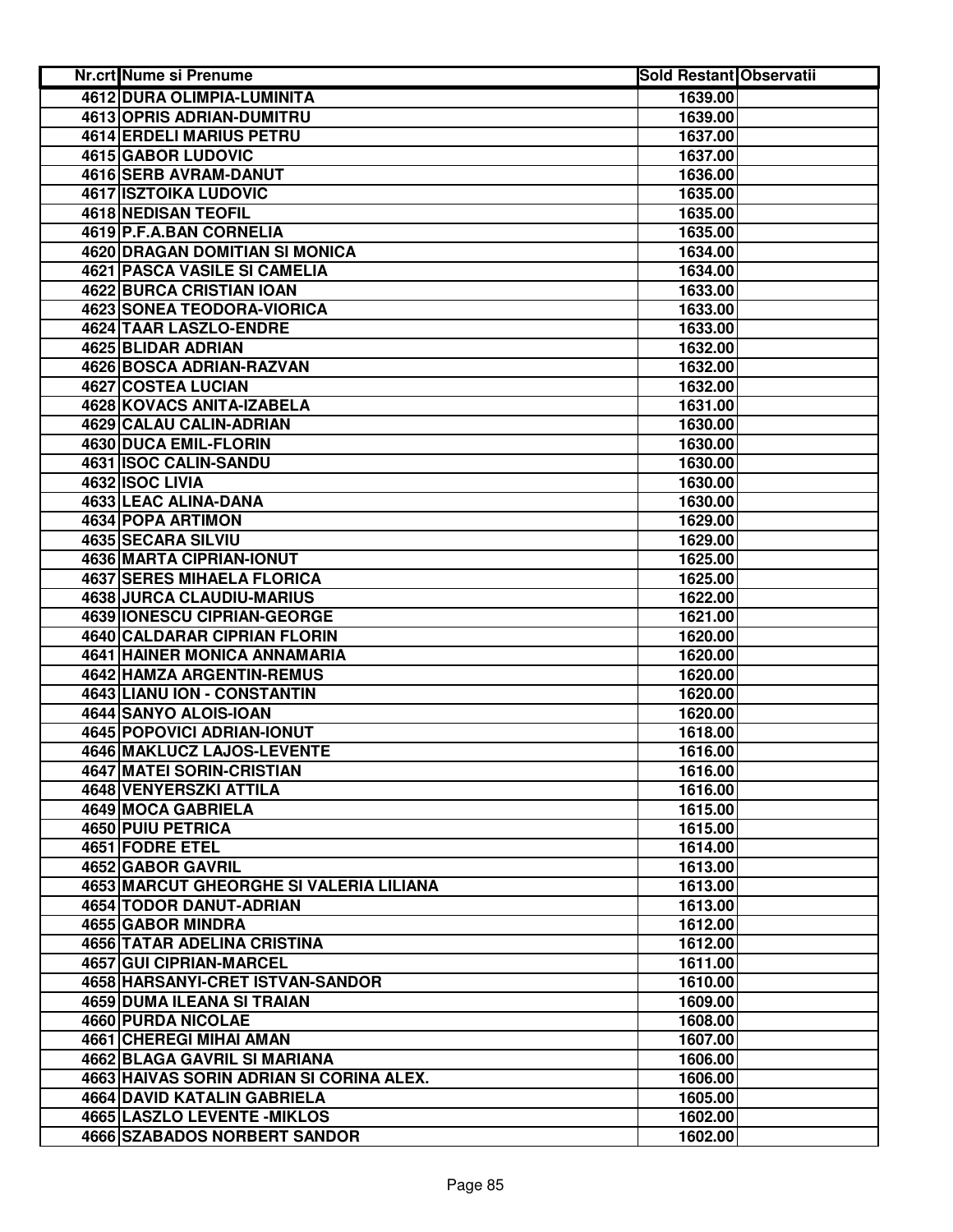| <b>4667 BURLAU MARIUS-LAVINIU</b><br>1601.00<br>4668 FILIP LAVINIA ADINA<br>1601.00<br>4669 LETEA MARCEL-FLORIN<br>1601.00<br><b>4670 ADESOZE EMMANUEL SOJI</b><br>1600.00<br>4671 ALADWAN MASHHOUR-MAHMMOUD<br>1600.00<br>4672 ARDELEAN MARIA<br>1600.00<br>4673 BARTHA LASZLO ADALBERT<br>1600.00<br>4674 CABA GEORGE ADRIAN<br>1600.00<br>4675 DEME ALEXANDRU<br>1600.00<br>4676 EL AIDI MOULAY MEHDI<br>1600.00<br>4677 GABOR LIZA<br>1600.00<br>4678 GAIDOS PAVEL FLORIN<br>1600.00<br>4679 IONESCU ALEXANDER<br>1600.00<br>4680 MARIAN RADU ION<br>1600.00<br>4681 MESZAROS IULIU-ROBERT<br>1600.00<br>4682 MOISA SERGIU IOAN<br>1600.00<br>4683 OROSZ GYONGYI<br>1600.00<br>4684 RACOLTA SIMONA ANCA<br>1600.00<br><b>4685 TRABELSI MOHAMED MAHDI</b><br>1600.00<br>4686 TRIPON TEODOR OCTAVIAN<br>1600.00<br>4687 VLAD FLORIN<br>1600.00<br><b>4688 ISTOICA BOROS</b><br>1599.00<br><b>4689 LESAK SANDOR</b><br>1598.00<br><b>4690 TODERAS CRISTIAN-IONUT</b><br>1598.00<br>4691 BUZGO SANDOR-ATTILA<br>1596.00<br>4692 COPIL ADRIAN DOREL SI CARMEN<br>1596.00<br><b>4693 JANOSI ATTILA SI GABRIELLA</b><br>1596.00<br><b>4694 TUREAN CARMEN-MARIA</b><br>1595.00<br>4695 SANDOR VASILE<br>1594.00<br>4696 VARHELYI CAROL SI KLARA<br>1594.00<br>4697 ROIBU TEODOR SI FLORICA MARIANA<br>1593.00<br>4698 ROSTAS LINA<br>1592.00<br>4699 IGNA ADRIAN SI ELISABETA<br>1591.00<br>4700 VARGA STELIAN-GELU<br>1591.00<br>4701 BUCUR GHEORGHE<br>1590.00<br>4702 ERDEI-MIHOC SEBASTIAN GEORGE<br>1590.00<br>4703 SANDU ILIE<br>1590.00<br><b>4704 GHIURAU CRISTIAN FLORIN</b><br>1589.00<br>4705 GULYAS KATALIN<br>1588.00<br>4706 SUMALAN ALEXANDRU<br>1588.00<br>4707 COJOCARIU ILIE<br>1585.00<br>4708 DAMIAN ANDI SEBASTIAN<br>1585.00<br><b>4709 FERKE CRISTIAN-FLORIN</b><br>1585.00<br>4710 SERDULT KATALIN IOLAN<br>1585.00<br>4711 BALAIBAN PREDA SI DANIELA<br>1584.00<br>4712 FERCHE CRISTIAN<br>1584.00<br>4713 GREGOVICS MARIA<br>1583.00<br>4714 GYONGYOSI VIOLETA<br>1583.00<br>4715 TURC ADRIAN-MIHAI<br>1583.00<br>4716 SARCA FLORIN<br>1582.00<br>4717 HUSZAR ATTILA<br>1581.00<br>4718 BALOG FERENC<br>1580.00<br>4719 JENEI ISTVAN<br>1580.00<br>4720 MADAR PETRU ALIN, ALEXANDRA, IONUT, MA<br>1580.00<br>4721 OLAH ZOLTAN<br>1580.00 | Nr.crt Nume si Prenume | <b>Sold Restant Observatii</b> |  |
|----------------------------------------------------------------------------------------------------------------------------------------------------------------------------------------------------------------------------------------------------------------------------------------------------------------------------------------------------------------------------------------------------------------------------------------------------------------------------------------------------------------------------------------------------------------------------------------------------------------------------------------------------------------------------------------------------------------------------------------------------------------------------------------------------------------------------------------------------------------------------------------------------------------------------------------------------------------------------------------------------------------------------------------------------------------------------------------------------------------------------------------------------------------------------------------------------------------------------------------------------------------------------------------------------------------------------------------------------------------------------------------------------------------------------------------------------------------------------------------------------------------------------------------------------------------------------------------------------------------------------------------------------------------------------------------------------------------------------------------------------------------------------------------------------------------------------------------------------------------------------------------------------------------------------------------------------------------------------------------------------------------------------------------------------------------------------------------------------------------------------------------------------------------------------------------------------------------------------------------------------------------|------------------------|--------------------------------|--|
|                                                                                                                                                                                                                                                                                                                                                                                                                                                                                                                                                                                                                                                                                                                                                                                                                                                                                                                                                                                                                                                                                                                                                                                                                                                                                                                                                                                                                                                                                                                                                                                                                                                                                                                                                                                                                                                                                                                                                                                                                                                                                                                                                                                                                                                                |                        |                                |  |
|                                                                                                                                                                                                                                                                                                                                                                                                                                                                                                                                                                                                                                                                                                                                                                                                                                                                                                                                                                                                                                                                                                                                                                                                                                                                                                                                                                                                                                                                                                                                                                                                                                                                                                                                                                                                                                                                                                                                                                                                                                                                                                                                                                                                                                                                |                        |                                |  |
|                                                                                                                                                                                                                                                                                                                                                                                                                                                                                                                                                                                                                                                                                                                                                                                                                                                                                                                                                                                                                                                                                                                                                                                                                                                                                                                                                                                                                                                                                                                                                                                                                                                                                                                                                                                                                                                                                                                                                                                                                                                                                                                                                                                                                                                                |                        |                                |  |
|                                                                                                                                                                                                                                                                                                                                                                                                                                                                                                                                                                                                                                                                                                                                                                                                                                                                                                                                                                                                                                                                                                                                                                                                                                                                                                                                                                                                                                                                                                                                                                                                                                                                                                                                                                                                                                                                                                                                                                                                                                                                                                                                                                                                                                                                |                        |                                |  |
|                                                                                                                                                                                                                                                                                                                                                                                                                                                                                                                                                                                                                                                                                                                                                                                                                                                                                                                                                                                                                                                                                                                                                                                                                                                                                                                                                                                                                                                                                                                                                                                                                                                                                                                                                                                                                                                                                                                                                                                                                                                                                                                                                                                                                                                                |                        |                                |  |
|                                                                                                                                                                                                                                                                                                                                                                                                                                                                                                                                                                                                                                                                                                                                                                                                                                                                                                                                                                                                                                                                                                                                                                                                                                                                                                                                                                                                                                                                                                                                                                                                                                                                                                                                                                                                                                                                                                                                                                                                                                                                                                                                                                                                                                                                |                        |                                |  |
|                                                                                                                                                                                                                                                                                                                                                                                                                                                                                                                                                                                                                                                                                                                                                                                                                                                                                                                                                                                                                                                                                                                                                                                                                                                                                                                                                                                                                                                                                                                                                                                                                                                                                                                                                                                                                                                                                                                                                                                                                                                                                                                                                                                                                                                                |                        |                                |  |
|                                                                                                                                                                                                                                                                                                                                                                                                                                                                                                                                                                                                                                                                                                                                                                                                                                                                                                                                                                                                                                                                                                                                                                                                                                                                                                                                                                                                                                                                                                                                                                                                                                                                                                                                                                                                                                                                                                                                                                                                                                                                                                                                                                                                                                                                |                        |                                |  |
|                                                                                                                                                                                                                                                                                                                                                                                                                                                                                                                                                                                                                                                                                                                                                                                                                                                                                                                                                                                                                                                                                                                                                                                                                                                                                                                                                                                                                                                                                                                                                                                                                                                                                                                                                                                                                                                                                                                                                                                                                                                                                                                                                                                                                                                                |                        |                                |  |
|                                                                                                                                                                                                                                                                                                                                                                                                                                                                                                                                                                                                                                                                                                                                                                                                                                                                                                                                                                                                                                                                                                                                                                                                                                                                                                                                                                                                                                                                                                                                                                                                                                                                                                                                                                                                                                                                                                                                                                                                                                                                                                                                                                                                                                                                |                        |                                |  |
|                                                                                                                                                                                                                                                                                                                                                                                                                                                                                                                                                                                                                                                                                                                                                                                                                                                                                                                                                                                                                                                                                                                                                                                                                                                                                                                                                                                                                                                                                                                                                                                                                                                                                                                                                                                                                                                                                                                                                                                                                                                                                                                                                                                                                                                                |                        |                                |  |
|                                                                                                                                                                                                                                                                                                                                                                                                                                                                                                                                                                                                                                                                                                                                                                                                                                                                                                                                                                                                                                                                                                                                                                                                                                                                                                                                                                                                                                                                                                                                                                                                                                                                                                                                                                                                                                                                                                                                                                                                                                                                                                                                                                                                                                                                |                        |                                |  |
|                                                                                                                                                                                                                                                                                                                                                                                                                                                                                                                                                                                                                                                                                                                                                                                                                                                                                                                                                                                                                                                                                                                                                                                                                                                                                                                                                                                                                                                                                                                                                                                                                                                                                                                                                                                                                                                                                                                                                                                                                                                                                                                                                                                                                                                                |                        |                                |  |
|                                                                                                                                                                                                                                                                                                                                                                                                                                                                                                                                                                                                                                                                                                                                                                                                                                                                                                                                                                                                                                                                                                                                                                                                                                                                                                                                                                                                                                                                                                                                                                                                                                                                                                                                                                                                                                                                                                                                                                                                                                                                                                                                                                                                                                                                |                        |                                |  |
|                                                                                                                                                                                                                                                                                                                                                                                                                                                                                                                                                                                                                                                                                                                                                                                                                                                                                                                                                                                                                                                                                                                                                                                                                                                                                                                                                                                                                                                                                                                                                                                                                                                                                                                                                                                                                                                                                                                                                                                                                                                                                                                                                                                                                                                                |                        |                                |  |
|                                                                                                                                                                                                                                                                                                                                                                                                                                                                                                                                                                                                                                                                                                                                                                                                                                                                                                                                                                                                                                                                                                                                                                                                                                                                                                                                                                                                                                                                                                                                                                                                                                                                                                                                                                                                                                                                                                                                                                                                                                                                                                                                                                                                                                                                |                        |                                |  |
|                                                                                                                                                                                                                                                                                                                                                                                                                                                                                                                                                                                                                                                                                                                                                                                                                                                                                                                                                                                                                                                                                                                                                                                                                                                                                                                                                                                                                                                                                                                                                                                                                                                                                                                                                                                                                                                                                                                                                                                                                                                                                                                                                                                                                                                                |                        |                                |  |
|                                                                                                                                                                                                                                                                                                                                                                                                                                                                                                                                                                                                                                                                                                                                                                                                                                                                                                                                                                                                                                                                                                                                                                                                                                                                                                                                                                                                                                                                                                                                                                                                                                                                                                                                                                                                                                                                                                                                                                                                                                                                                                                                                                                                                                                                |                        |                                |  |
|                                                                                                                                                                                                                                                                                                                                                                                                                                                                                                                                                                                                                                                                                                                                                                                                                                                                                                                                                                                                                                                                                                                                                                                                                                                                                                                                                                                                                                                                                                                                                                                                                                                                                                                                                                                                                                                                                                                                                                                                                                                                                                                                                                                                                                                                |                        |                                |  |
|                                                                                                                                                                                                                                                                                                                                                                                                                                                                                                                                                                                                                                                                                                                                                                                                                                                                                                                                                                                                                                                                                                                                                                                                                                                                                                                                                                                                                                                                                                                                                                                                                                                                                                                                                                                                                                                                                                                                                                                                                                                                                                                                                                                                                                                                |                        |                                |  |
|                                                                                                                                                                                                                                                                                                                                                                                                                                                                                                                                                                                                                                                                                                                                                                                                                                                                                                                                                                                                                                                                                                                                                                                                                                                                                                                                                                                                                                                                                                                                                                                                                                                                                                                                                                                                                                                                                                                                                                                                                                                                                                                                                                                                                                                                |                        |                                |  |
|                                                                                                                                                                                                                                                                                                                                                                                                                                                                                                                                                                                                                                                                                                                                                                                                                                                                                                                                                                                                                                                                                                                                                                                                                                                                                                                                                                                                                                                                                                                                                                                                                                                                                                                                                                                                                                                                                                                                                                                                                                                                                                                                                                                                                                                                |                        |                                |  |
|                                                                                                                                                                                                                                                                                                                                                                                                                                                                                                                                                                                                                                                                                                                                                                                                                                                                                                                                                                                                                                                                                                                                                                                                                                                                                                                                                                                                                                                                                                                                                                                                                                                                                                                                                                                                                                                                                                                                                                                                                                                                                                                                                                                                                                                                |                        |                                |  |
|                                                                                                                                                                                                                                                                                                                                                                                                                                                                                                                                                                                                                                                                                                                                                                                                                                                                                                                                                                                                                                                                                                                                                                                                                                                                                                                                                                                                                                                                                                                                                                                                                                                                                                                                                                                                                                                                                                                                                                                                                                                                                                                                                                                                                                                                |                        |                                |  |
|                                                                                                                                                                                                                                                                                                                                                                                                                                                                                                                                                                                                                                                                                                                                                                                                                                                                                                                                                                                                                                                                                                                                                                                                                                                                                                                                                                                                                                                                                                                                                                                                                                                                                                                                                                                                                                                                                                                                                                                                                                                                                                                                                                                                                                                                |                        |                                |  |
|                                                                                                                                                                                                                                                                                                                                                                                                                                                                                                                                                                                                                                                                                                                                                                                                                                                                                                                                                                                                                                                                                                                                                                                                                                                                                                                                                                                                                                                                                                                                                                                                                                                                                                                                                                                                                                                                                                                                                                                                                                                                                                                                                                                                                                                                |                        |                                |  |
|                                                                                                                                                                                                                                                                                                                                                                                                                                                                                                                                                                                                                                                                                                                                                                                                                                                                                                                                                                                                                                                                                                                                                                                                                                                                                                                                                                                                                                                                                                                                                                                                                                                                                                                                                                                                                                                                                                                                                                                                                                                                                                                                                                                                                                                                |                        |                                |  |
|                                                                                                                                                                                                                                                                                                                                                                                                                                                                                                                                                                                                                                                                                                                                                                                                                                                                                                                                                                                                                                                                                                                                                                                                                                                                                                                                                                                                                                                                                                                                                                                                                                                                                                                                                                                                                                                                                                                                                                                                                                                                                                                                                                                                                                                                |                        |                                |  |
|                                                                                                                                                                                                                                                                                                                                                                                                                                                                                                                                                                                                                                                                                                                                                                                                                                                                                                                                                                                                                                                                                                                                                                                                                                                                                                                                                                                                                                                                                                                                                                                                                                                                                                                                                                                                                                                                                                                                                                                                                                                                                                                                                                                                                                                                |                        |                                |  |
|                                                                                                                                                                                                                                                                                                                                                                                                                                                                                                                                                                                                                                                                                                                                                                                                                                                                                                                                                                                                                                                                                                                                                                                                                                                                                                                                                                                                                                                                                                                                                                                                                                                                                                                                                                                                                                                                                                                                                                                                                                                                                                                                                                                                                                                                |                        |                                |  |
|                                                                                                                                                                                                                                                                                                                                                                                                                                                                                                                                                                                                                                                                                                                                                                                                                                                                                                                                                                                                                                                                                                                                                                                                                                                                                                                                                                                                                                                                                                                                                                                                                                                                                                                                                                                                                                                                                                                                                                                                                                                                                                                                                                                                                                                                |                        |                                |  |
|                                                                                                                                                                                                                                                                                                                                                                                                                                                                                                                                                                                                                                                                                                                                                                                                                                                                                                                                                                                                                                                                                                                                                                                                                                                                                                                                                                                                                                                                                                                                                                                                                                                                                                                                                                                                                                                                                                                                                                                                                                                                                                                                                                                                                                                                |                        |                                |  |
|                                                                                                                                                                                                                                                                                                                                                                                                                                                                                                                                                                                                                                                                                                                                                                                                                                                                                                                                                                                                                                                                                                                                                                                                                                                                                                                                                                                                                                                                                                                                                                                                                                                                                                                                                                                                                                                                                                                                                                                                                                                                                                                                                                                                                                                                |                        |                                |  |
|                                                                                                                                                                                                                                                                                                                                                                                                                                                                                                                                                                                                                                                                                                                                                                                                                                                                                                                                                                                                                                                                                                                                                                                                                                                                                                                                                                                                                                                                                                                                                                                                                                                                                                                                                                                                                                                                                                                                                                                                                                                                                                                                                                                                                                                                |                        |                                |  |
|                                                                                                                                                                                                                                                                                                                                                                                                                                                                                                                                                                                                                                                                                                                                                                                                                                                                                                                                                                                                                                                                                                                                                                                                                                                                                                                                                                                                                                                                                                                                                                                                                                                                                                                                                                                                                                                                                                                                                                                                                                                                                                                                                                                                                                                                |                        |                                |  |
|                                                                                                                                                                                                                                                                                                                                                                                                                                                                                                                                                                                                                                                                                                                                                                                                                                                                                                                                                                                                                                                                                                                                                                                                                                                                                                                                                                                                                                                                                                                                                                                                                                                                                                                                                                                                                                                                                                                                                                                                                                                                                                                                                                                                                                                                |                        |                                |  |
|                                                                                                                                                                                                                                                                                                                                                                                                                                                                                                                                                                                                                                                                                                                                                                                                                                                                                                                                                                                                                                                                                                                                                                                                                                                                                                                                                                                                                                                                                                                                                                                                                                                                                                                                                                                                                                                                                                                                                                                                                                                                                                                                                                                                                                                                |                        |                                |  |
|                                                                                                                                                                                                                                                                                                                                                                                                                                                                                                                                                                                                                                                                                                                                                                                                                                                                                                                                                                                                                                                                                                                                                                                                                                                                                                                                                                                                                                                                                                                                                                                                                                                                                                                                                                                                                                                                                                                                                                                                                                                                                                                                                                                                                                                                |                        |                                |  |
|                                                                                                                                                                                                                                                                                                                                                                                                                                                                                                                                                                                                                                                                                                                                                                                                                                                                                                                                                                                                                                                                                                                                                                                                                                                                                                                                                                                                                                                                                                                                                                                                                                                                                                                                                                                                                                                                                                                                                                                                                                                                                                                                                                                                                                                                |                        |                                |  |
|                                                                                                                                                                                                                                                                                                                                                                                                                                                                                                                                                                                                                                                                                                                                                                                                                                                                                                                                                                                                                                                                                                                                                                                                                                                                                                                                                                                                                                                                                                                                                                                                                                                                                                                                                                                                                                                                                                                                                                                                                                                                                                                                                                                                                                                                |                        |                                |  |
|                                                                                                                                                                                                                                                                                                                                                                                                                                                                                                                                                                                                                                                                                                                                                                                                                                                                                                                                                                                                                                                                                                                                                                                                                                                                                                                                                                                                                                                                                                                                                                                                                                                                                                                                                                                                                                                                                                                                                                                                                                                                                                                                                                                                                                                                |                        |                                |  |
|                                                                                                                                                                                                                                                                                                                                                                                                                                                                                                                                                                                                                                                                                                                                                                                                                                                                                                                                                                                                                                                                                                                                                                                                                                                                                                                                                                                                                                                                                                                                                                                                                                                                                                                                                                                                                                                                                                                                                                                                                                                                                                                                                                                                                                                                |                        |                                |  |
|                                                                                                                                                                                                                                                                                                                                                                                                                                                                                                                                                                                                                                                                                                                                                                                                                                                                                                                                                                                                                                                                                                                                                                                                                                                                                                                                                                                                                                                                                                                                                                                                                                                                                                                                                                                                                                                                                                                                                                                                                                                                                                                                                                                                                                                                |                        |                                |  |
|                                                                                                                                                                                                                                                                                                                                                                                                                                                                                                                                                                                                                                                                                                                                                                                                                                                                                                                                                                                                                                                                                                                                                                                                                                                                                                                                                                                                                                                                                                                                                                                                                                                                                                                                                                                                                                                                                                                                                                                                                                                                                                                                                                                                                                                                |                        |                                |  |
|                                                                                                                                                                                                                                                                                                                                                                                                                                                                                                                                                                                                                                                                                                                                                                                                                                                                                                                                                                                                                                                                                                                                                                                                                                                                                                                                                                                                                                                                                                                                                                                                                                                                                                                                                                                                                                                                                                                                                                                                                                                                                                                                                                                                                                                                |                        |                                |  |
|                                                                                                                                                                                                                                                                                                                                                                                                                                                                                                                                                                                                                                                                                                                                                                                                                                                                                                                                                                                                                                                                                                                                                                                                                                                                                                                                                                                                                                                                                                                                                                                                                                                                                                                                                                                                                                                                                                                                                                                                                                                                                                                                                                                                                                                                |                        |                                |  |
|                                                                                                                                                                                                                                                                                                                                                                                                                                                                                                                                                                                                                                                                                                                                                                                                                                                                                                                                                                                                                                                                                                                                                                                                                                                                                                                                                                                                                                                                                                                                                                                                                                                                                                                                                                                                                                                                                                                                                                                                                                                                                                                                                                                                                                                                |                        |                                |  |
|                                                                                                                                                                                                                                                                                                                                                                                                                                                                                                                                                                                                                                                                                                                                                                                                                                                                                                                                                                                                                                                                                                                                                                                                                                                                                                                                                                                                                                                                                                                                                                                                                                                                                                                                                                                                                                                                                                                                                                                                                                                                                                                                                                                                                                                                |                        |                                |  |
|                                                                                                                                                                                                                                                                                                                                                                                                                                                                                                                                                                                                                                                                                                                                                                                                                                                                                                                                                                                                                                                                                                                                                                                                                                                                                                                                                                                                                                                                                                                                                                                                                                                                                                                                                                                                                                                                                                                                                                                                                                                                                                                                                                                                                                                                |                        |                                |  |
|                                                                                                                                                                                                                                                                                                                                                                                                                                                                                                                                                                                                                                                                                                                                                                                                                                                                                                                                                                                                                                                                                                                                                                                                                                                                                                                                                                                                                                                                                                                                                                                                                                                                                                                                                                                                                                                                                                                                                                                                                                                                                                                                                                                                                                                                |                        |                                |  |
|                                                                                                                                                                                                                                                                                                                                                                                                                                                                                                                                                                                                                                                                                                                                                                                                                                                                                                                                                                                                                                                                                                                                                                                                                                                                                                                                                                                                                                                                                                                                                                                                                                                                                                                                                                                                                                                                                                                                                                                                                                                                                                                                                                                                                                                                |                        |                                |  |
|                                                                                                                                                                                                                                                                                                                                                                                                                                                                                                                                                                                                                                                                                                                                                                                                                                                                                                                                                                                                                                                                                                                                                                                                                                                                                                                                                                                                                                                                                                                                                                                                                                                                                                                                                                                                                                                                                                                                                                                                                                                                                                                                                                                                                                                                |                        |                                |  |
|                                                                                                                                                                                                                                                                                                                                                                                                                                                                                                                                                                                                                                                                                                                                                                                                                                                                                                                                                                                                                                                                                                                                                                                                                                                                                                                                                                                                                                                                                                                                                                                                                                                                                                                                                                                                                                                                                                                                                                                                                                                                                                                                                                                                                                                                |                        |                                |  |
|                                                                                                                                                                                                                                                                                                                                                                                                                                                                                                                                                                                                                                                                                                                                                                                                                                                                                                                                                                                                                                                                                                                                                                                                                                                                                                                                                                                                                                                                                                                                                                                                                                                                                                                                                                                                                                                                                                                                                                                                                                                                                                                                                                                                                                                                |                        |                                |  |
|                                                                                                                                                                                                                                                                                                                                                                                                                                                                                                                                                                                                                                                                                                                                                                                                                                                                                                                                                                                                                                                                                                                                                                                                                                                                                                                                                                                                                                                                                                                                                                                                                                                                                                                                                                                                                                                                                                                                                                                                                                                                                                                                                                                                                                                                |                        |                                |  |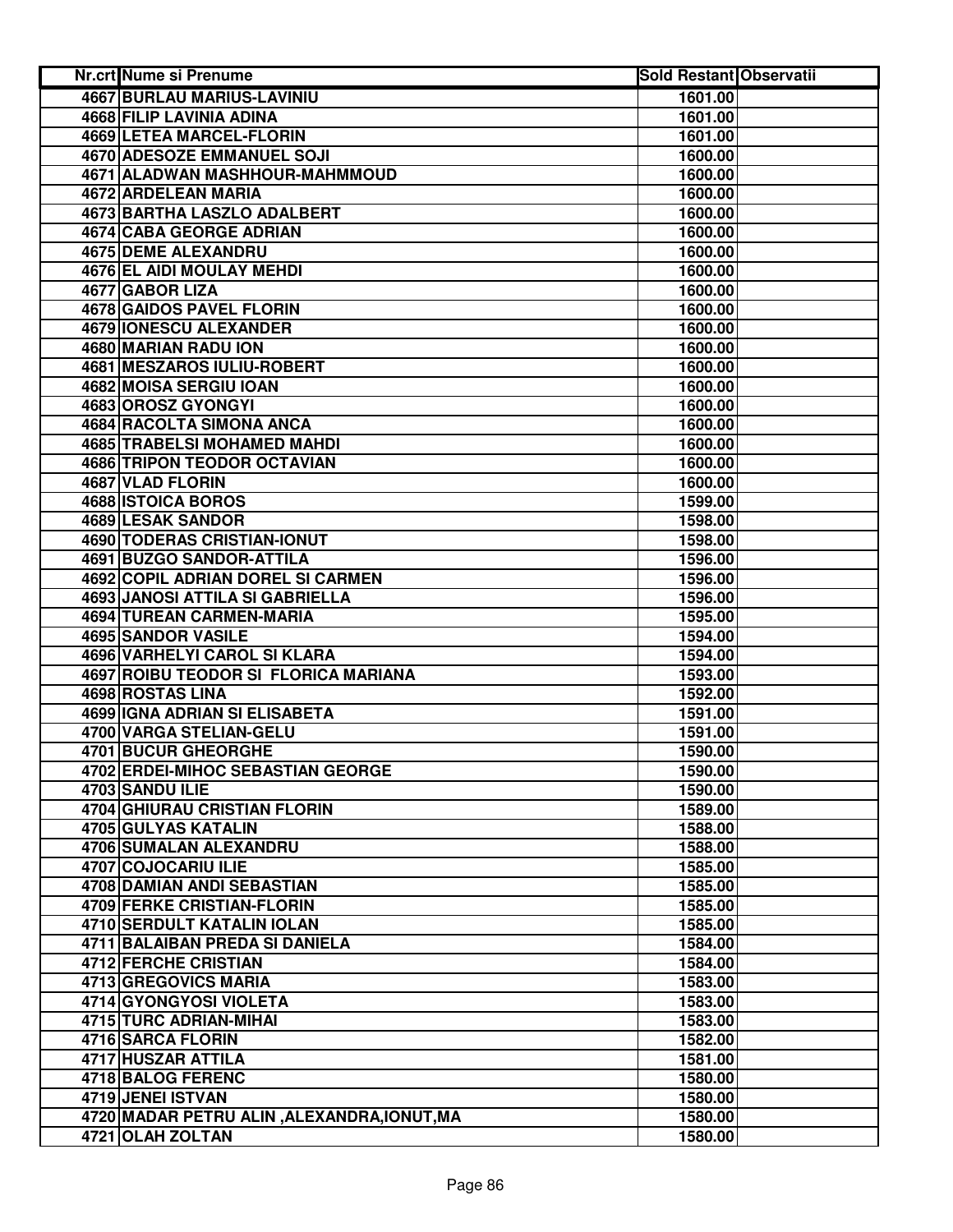| Nr.crt Nume si Prenume                                  | <b>Sold Restant Observatii</b> |  |
|---------------------------------------------------------|--------------------------------|--|
| <b>4722 OROS GHEORGHE</b>                               | 1580.00                        |  |
| <b>4723 MOGA VIOREL-AUGUSTIN</b>                        | 1578.00                        |  |
| <b>4724 MANCI FLORIN-NICOLAE</b>                        | 1577.00                        |  |
| 4725 HEGYI NORBERT                                      | 1576.00                        |  |
| 4726 MICULESCU SIMONA-LAURA                             | 1576.00                        |  |
| 4727 SANDOR DUMITRU SI MAGDALENA                        | 1575.00                        |  |
| 4728 PANEA MARIA                                        | 1574.00                        |  |
| 4729 GABOR IOANA-FLORICA                                | 1573.15                        |  |
| 4730 SABAU CARMEN                                       | 1573.00                        |  |
| 4731 SIMARGU GHITA ALEXANDRU                            | 1573.00                        |  |
| 4732 CALAU FLORIN-DORIN                                 | 1572.00                        |  |
| 4733 ALBUI SERGIU                                       | 1571.00                        |  |
| 4734 OLAH IONEL                                         | 1571.00                        |  |
| 4735 BRAN FLORENTINA-DANIELA                            | 1570.00                        |  |
| 4736 GACIU ROBERT                                       | 1570.00                        |  |
| 4737 LUPO VIORICA-LIVIA                                 | 1570.00                        |  |
| 4738 HADI ATTILA                                        | 1569.00                        |  |
| 4739 ISZTOIKA IOAN                                      | 1569.00                        |  |
| 4740 OLTEAN DANIEL                                      | 1567.00                        |  |
| 4741 CEARNAU FLORIN                                     | 1566.15                        |  |
| 4742 COFAR ONISIM - TRANDAFIR                           | 1566.00                        |  |
| 4743 GUTUI CRISTIAN-IOAN SI DANA-MARIANA                | 1564.00                        |  |
| <b>4744 NOVAC CIPRIAN-STEFAN</b>                        | 1563.00                        |  |
| 4745 VENTEL VIOREL                                      | 1562.00                        |  |
| 4746 CUCIULA FLORIN-DANIEL SI ALINA-FLORINA             | 1561.00                        |  |
| 4747 CRACIUNAS IOAN                                     | 1560.00                        |  |
| 4748 PLES IOAN                                          | 1560.00                        |  |
| 4749 ROUSSIS LUCIA MARIANA                              | 1560.00                        |  |
| 4750 TANCZOS IOSIF                                      | 1560.00                        |  |
| 4751 ROGOJAN SAMUIL-ANDREI                              | 1559.00                        |  |
| 4752 COJOC IULIA-TEODORA                                | 1558.00                        |  |
| 4753 TOTH ROLLAND-MARK                                  | 1557.00                        |  |
| 4754 FREUNDLICH SAMUEL ADAM - INTREPRINDERE INDIVIDUALA | 1555.00                        |  |
| 4755 GULES FLORIN CALIN                                 | 1555.00                        |  |
| 4756 KERESZTESY DIANA DOINA                             | 1555.00                        |  |
| 4757 ABRUDAN CRISTIAN-TUDOR                             | 1554.00                        |  |
| 4758 SUCIU MIHAIL SI MAGDALENA                          | 1554.00                        |  |
| 4759 GABOR CLARA                                        | 1553.00                        |  |
| 4760 VANYA CSILLA PARASCHIVA-INTREPRINDERE INDIVIDUALA  | 1553.00                        |  |
| 4761 POP EUGEN                                          | 1552.66                        |  |
| 4762 GYORGY ILDIKO-RENATA                               | 1551.00                        |  |
| 4763 HALASZ IOLANDA                                     | 1551.00                        |  |
| 4764 LASLO MIRCEA                                       | 1551.00                        |  |
| 4765 VARGA ZOLTAN                                       | 1551.00                        |  |
| 4766 ALI BILAL KHALIF                                   | 1550.00                        |  |
| 4767 BANCSA EMERIC                                      | 1550.00                        |  |
| 4768 CIOLOCA OCTAVIAN, AUGUSTIN, VICTOR, BEJAN FLOARE   | 1550.00                        |  |
| <b>4769 DUME AUREL SI VICTORIA</b>                      | 1550.00                        |  |
| 4770 POP IOANA-LOREDANA                                 | 1550.00                        |  |
| 4771 TOROK LUDOVIC                                      | 1550.00                        |  |
| 4772 TRINCA ADRIAN-COSMIN                               | 1550.00                        |  |
| 4773 SZABO ARPAD IULIU                                  | 1549.00                        |  |
| 4774 GOBLYOSNE TAJTI-ILONA                              | 1548.00                        |  |
| 4775 GOMBOS CORNEL-VIOREL SI CARMEN                     | 1548.00                        |  |
| 4776 PORUMB ROZICA                                      | 1548.00                        |  |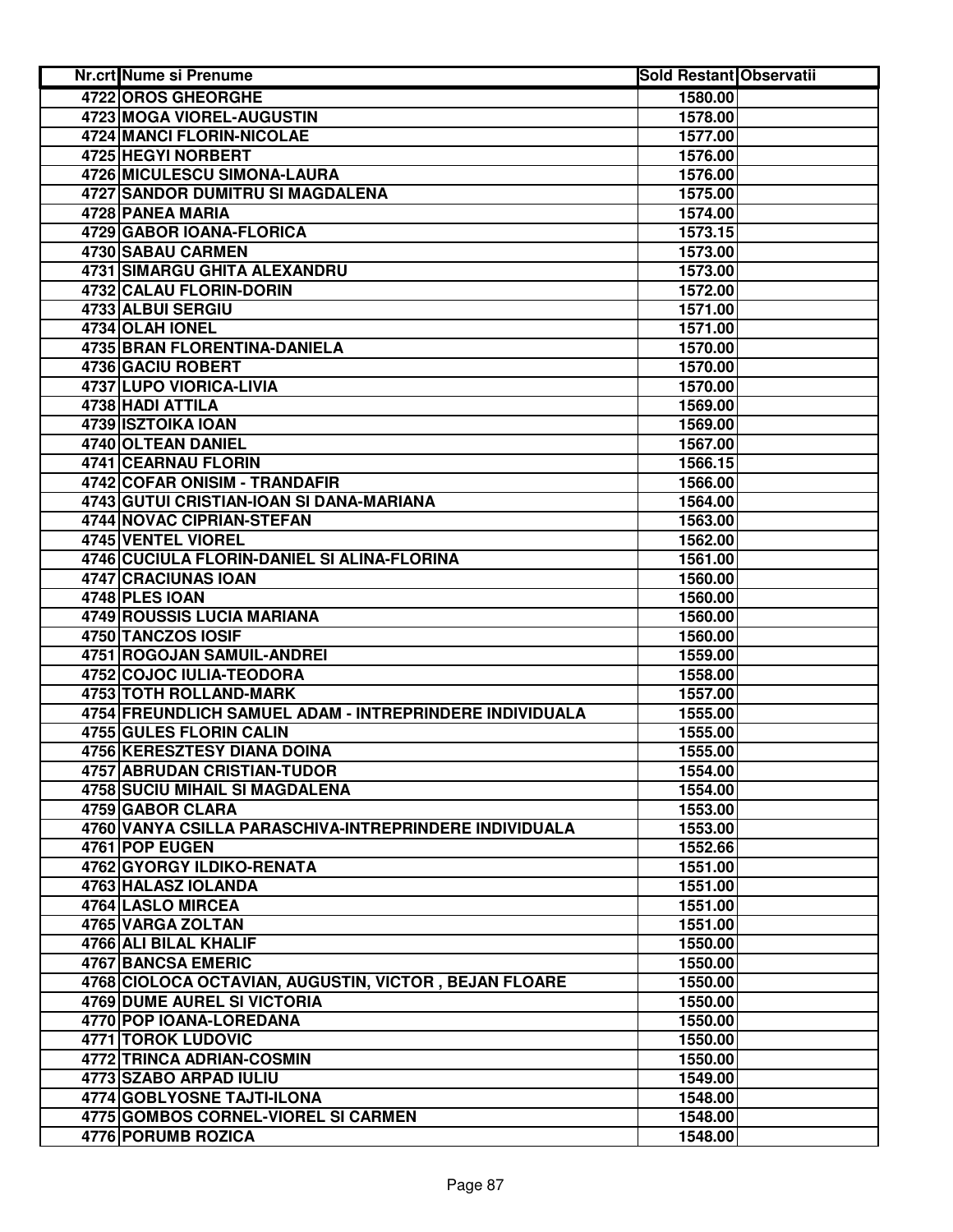| <b>4777 SILAGHI GHEORGHE VIOREL</b><br>1548.00<br>4778 CRISTEA IOAN<br>1547.00<br>4779 ARANY ALEXANDRU<br>1545.00<br>4780 OROS IOAN MARCEL<br>1545.00<br>4781 RASVANTA VASILE-ADRIAN<br>1545.00<br>4782 PAP CSABA STEFAN<br>1544.00<br>4783 MARINA MARIANA VIORICA<br>1543.00<br>4784 ILE VIOREL CORNELIU<br>1542.00<br>4785 BARA CIPRIAN-CLAUDIU<br>1540.00<br>4786 FERCHE ADRIAN-COSMIN<br>1540.00<br>4787 NAGY ROBERT-LASZLO<br>1540.00<br>4788 SALAGEAN FLOARE<br>1540.00<br>4789 SZILAGYI BELA<br>1540.00<br>4790 VARGA TIBOR<br>1540.00<br>4791 POPA TUNS DORIN LIVIU INTREP.INDIV.<br>1539.00<br>4792 COPIL DANIEL-MATEI<br>1538.00<br>4793 BEDE ALEXANDRU SI SIMONA-MARIANA<br>1537.00<br>4794 DAVID LASZLO<br>1537.00<br>4795 VASS ISABELA ADRIANA<br>1537.00<br>4796 BODONEA MIHAELA-FLORENTINA<br>1536.00<br>4797 PETRUT GEORGE OCTAVIAN<br>1536.00<br>4798 SIPOS IULIU<br>1536.00<br>4799 BARBU CONSTANTIN<br>1535.00<br>4800 EMBER VIORICA (ENGBER IBOLYA)<br>1535.00<br><b>4801 KISS ALEXANDRU</b><br>1535.00<br>4802 POP IOAN<br>1533.00<br>4803 POPA VASILE<br>1533.00<br><b>4804 BERGHIAN PETRU SI NICOLETA</b><br>1532.00<br>4805 KOVACS ALEXANDRU SI LIDIA<br>1532.00<br>4806 BOCUT ANDREI-GEORGE<br>1530.00<br>4807 BOKA GHEORGHE<br>1530.00<br>4808 VOINEA GABRIEL<br>1530.00<br><b>4809 SECAN CRISTIANA-EMILIA</b><br>1529.72<br>4810 HAMZA EVA<br>1529.00<br>4811 PUIE VIOLETA-FLORINA SI NICOLAE<br>1529.00<br>4812 BUIE MARIA IBOLYA SI IOAN<br>1528.00<br>4813 DRIMBA ROZALIA<br>1528.00<br>4814 BORDAS STEFAN<br>1525.00<br>4815 DEJEU ALEXA-MARIUS<br>1525.00<br>4816 REZMUVES ALEXANDRU<br>1525.00<br>4817 KOPE LIVIA<br>1524.00<br><b>4818 TRIFA DOREL MARIUS</b><br>1522.84<br>4819 DUMITRU ROBERT-DANIEL<br>1522.50<br>4820 CHILLIK SANDOR-ZOLTAN<br>1521.73<br>4821 DRAGHICI ANDREI-VICTOR<br>1521.00<br>4822 KALMAR ATTILA ENDRE<br>1521.00<br>4823 PANTIS SERGIU<br>1521.00<br>4824 LINGURAR RAMONA-SIMONA<br>1520.00<br>4825 LELE TEODOR SI ILEANA<br>1518.00<br>4826 ARDELEAN GHEORGHE-CATALIN<br>1516.00<br>4827 BUNTA NICOLAE SI ANA MARIA<br>1516.00<br>4828 BUDA ANDREI<br>1515.00<br>4829 CRIVOLIUBIC MIHAELA<br>1514.00<br>4830 TOMELE IRINA ELISABETA<br>1513.84 | <b>Nr.crt Nume si Prenume</b> | <b>Sold Restant Observatii</b> |  |
|--------------------------------------------------------------------------------------------------------------------------------------------------------------------------------------------------------------------------------------------------------------------------------------------------------------------------------------------------------------------------------------------------------------------------------------------------------------------------------------------------------------------------------------------------------------------------------------------------------------------------------------------------------------------------------------------------------------------------------------------------------------------------------------------------------------------------------------------------------------------------------------------------------------------------------------------------------------------------------------------------------------------------------------------------------------------------------------------------------------------------------------------------------------------------------------------------------------------------------------------------------------------------------------------------------------------------------------------------------------------------------------------------------------------------------------------------------------------------------------------------------------------------------------------------------------------------------------------------------------------------------------------------------------------------------------------------------------------------------------------------------------------------------------------------------------------------------------------------------------------------------------------------------------------------------------------------------------------------------------------------------------------------------------------------------------------------------------------------------------------------------------------------------------------------------------------------------------|-------------------------------|--------------------------------|--|
|                                                                                                                                                                                                                                                                                                                                                                                                                                                                                                                                                                                                                                                                                                                                                                                                                                                                                                                                                                                                                                                                                                                                                                                                                                                                                                                                                                                                                                                                                                                                                                                                                                                                                                                                                                                                                                                                                                                                                                                                                                                                                                                                                                                                              |                               |                                |  |
|                                                                                                                                                                                                                                                                                                                                                                                                                                                                                                                                                                                                                                                                                                                                                                                                                                                                                                                                                                                                                                                                                                                                                                                                                                                                                                                                                                                                                                                                                                                                                                                                                                                                                                                                                                                                                                                                                                                                                                                                                                                                                                                                                                                                              |                               |                                |  |
|                                                                                                                                                                                                                                                                                                                                                                                                                                                                                                                                                                                                                                                                                                                                                                                                                                                                                                                                                                                                                                                                                                                                                                                                                                                                                                                                                                                                                                                                                                                                                                                                                                                                                                                                                                                                                                                                                                                                                                                                                                                                                                                                                                                                              |                               |                                |  |
|                                                                                                                                                                                                                                                                                                                                                                                                                                                                                                                                                                                                                                                                                                                                                                                                                                                                                                                                                                                                                                                                                                                                                                                                                                                                                                                                                                                                                                                                                                                                                                                                                                                                                                                                                                                                                                                                                                                                                                                                                                                                                                                                                                                                              |                               |                                |  |
|                                                                                                                                                                                                                                                                                                                                                                                                                                                                                                                                                                                                                                                                                                                                                                                                                                                                                                                                                                                                                                                                                                                                                                                                                                                                                                                                                                                                                                                                                                                                                                                                                                                                                                                                                                                                                                                                                                                                                                                                                                                                                                                                                                                                              |                               |                                |  |
|                                                                                                                                                                                                                                                                                                                                                                                                                                                                                                                                                                                                                                                                                                                                                                                                                                                                                                                                                                                                                                                                                                                                                                                                                                                                                                                                                                                                                                                                                                                                                                                                                                                                                                                                                                                                                                                                                                                                                                                                                                                                                                                                                                                                              |                               |                                |  |
|                                                                                                                                                                                                                                                                                                                                                                                                                                                                                                                                                                                                                                                                                                                                                                                                                                                                                                                                                                                                                                                                                                                                                                                                                                                                                                                                                                                                                                                                                                                                                                                                                                                                                                                                                                                                                                                                                                                                                                                                                                                                                                                                                                                                              |                               |                                |  |
|                                                                                                                                                                                                                                                                                                                                                                                                                                                                                                                                                                                                                                                                                                                                                                                                                                                                                                                                                                                                                                                                                                                                                                                                                                                                                                                                                                                                                                                                                                                                                                                                                                                                                                                                                                                                                                                                                                                                                                                                                                                                                                                                                                                                              |                               |                                |  |
|                                                                                                                                                                                                                                                                                                                                                                                                                                                                                                                                                                                                                                                                                                                                                                                                                                                                                                                                                                                                                                                                                                                                                                                                                                                                                                                                                                                                                                                                                                                                                                                                                                                                                                                                                                                                                                                                                                                                                                                                                                                                                                                                                                                                              |                               |                                |  |
|                                                                                                                                                                                                                                                                                                                                                                                                                                                                                                                                                                                                                                                                                                                                                                                                                                                                                                                                                                                                                                                                                                                                                                                                                                                                                                                                                                                                                                                                                                                                                                                                                                                                                                                                                                                                                                                                                                                                                                                                                                                                                                                                                                                                              |                               |                                |  |
|                                                                                                                                                                                                                                                                                                                                                                                                                                                                                                                                                                                                                                                                                                                                                                                                                                                                                                                                                                                                                                                                                                                                                                                                                                                                                                                                                                                                                                                                                                                                                                                                                                                                                                                                                                                                                                                                                                                                                                                                                                                                                                                                                                                                              |                               |                                |  |
|                                                                                                                                                                                                                                                                                                                                                                                                                                                                                                                                                                                                                                                                                                                                                                                                                                                                                                                                                                                                                                                                                                                                                                                                                                                                                                                                                                                                                                                                                                                                                                                                                                                                                                                                                                                                                                                                                                                                                                                                                                                                                                                                                                                                              |                               |                                |  |
|                                                                                                                                                                                                                                                                                                                                                                                                                                                                                                                                                                                                                                                                                                                                                                                                                                                                                                                                                                                                                                                                                                                                                                                                                                                                                                                                                                                                                                                                                                                                                                                                                                                                                                                                                                                                                                                                                                                                                                                                                                                                                                                                                                                                              |                               |                                |  |
|                                                                                                                                                                                                                                                                                                                                                                                                                                                                                                                                                                                                                                                                                                                                                                                                                                                                                                                                                                                                                                                                                                                                                                                                                                                                                                                                                                                                                                                                                                                                                                                                                                                                                                                                                                                                                                                                                                                                                                                                                                                                                                                                                                                                              |                               |                                |  |
|                                                                                                                                                                                                                                                                                                                                                                                                                                                                                                                                                                                                                                                                                                                                                                                                                                                                                                                                                                                                                                                                                                                                                                                                                                                                                                                                                                                                                                                                                                                                                                                                                                                                                                                                                                                                                                                                                                                                                                                                                                                                                                                                                                                                              |                               |                                |  |
|                                                                                                                                                                                                                                                                                                                                                                                                                                                                                                                                                                                                                                                                                                                                                                                                                                                                                                                                                                                                                                                                                                                                                                                                                                                                                                                                                                                                                                                                                                                                                                                                                                                                                                                                                                                                                                                                                                                                                                                                                                                                                                                                                                                                              |                               |                                |  |
|                                                                                                                                                                                                                                                                                                                                                                                                                                                                                                                                                                                                                                                                                                                                                                                                                                                                                                                                                                                                                                                                                                                                                                                                                                                                                                                                                                                                                                                                                                                                                                                                                                                                                                                                                                                                                                                                                                                                                                                                                                                                                                                                                                                                              |                               |                                |  |
|                                                                                                                                                                                                                                                                                                                                                                                                                                                                                                                                                                                                                                                                                                                                                                                                                                                                                                                                                                                                                                                                                                                                                                                                                                                                                                                                                                                                                                                                                                                                                                                                                                                                                                                                                                                                                                                                                                                                                                                                                                                                                                                                                                                                              |                               |                                |  |
|                                                                                                                                                                                                                                                                                                                                                                                                                                                                                                                                                                                                                                                                                                                                                                                                                                                                                                                                                                                                                                                                                                                                                                                                                                                                                                                                                                                                                                                                                                                                                                                                                                                                                                                                                                                                                                                                                                                                                                                                                                                                                                                                                                                                              |                               |                                |  |
|                                                                                                                                                                                                                                                                                                                                                                                                                                                                                                                                                                                                                                                                                                                                                                                                                                                                                                                                                                                                                                                                                                                                                                                                                                                                                                                                                                                                                                                                                                                                                                                                                                                                                                                                                                                                                                                                                                                                                                                                                                                                                                                                                                                                              |                               |                                |  |
|                                                                                                                                                                                                                                                                                                                                                                                                                                                                                                                                                                                                                                                                                                                                                                                                                                                                                                                                                                                                                                                                                                                                                                                                                                                                                                                                                                                                                                                                                                                                                                                                                                                                                                                                                                                                                                                                                                                                                                                                                                                                                                                                                                                                              |                               |                                |  |
|                                                                                                                                                                                                                                                                                                                                                                                                                                                                                                                                                                                                                                                                                                                                                                                                                                                                                                                                                                                                                                                                                                                                                                                                                                                                                                                                                                                                                                                                                                                                                                                                                                                                                                                                                                                                                                                                                                                                                                                                                                                                                                                                                                                                              |                               |                                |  |
|                                                                                                                                                                                                                                                                                                                                                                                                                                                                                                                                                                                                                                                                                                                                                                                                                                                                                                                                                                                                                                                                                                                                                                                                                                                                                                                                                                                                                                                                                                                                                                                                                                                                                                                                                                                                                                                                                                                                                                                                                                                                                                                                                                                                              |                               |                                |  |
|                                                                                                                                                                                                                                                                                                                                                                                                                                                                                                                                                                                                                                                                                                                                                                                                                                                                                                                                                                                                                                                                                                                                                                                                                                                                                                                                                                                                                                                                                                                                                                                                                                                                                                                                                                                                                                                                                                                                                                                                                                                                                                                                                                                                              |                               |                                |  |
|                                                                                                                                                                                                                                                                                                                                                                                                                                                                                                                                                                                                                                                                                                                                                                                                                                                                                                                                                                                                                                                                                                                                                                                                                                                                                                                                                                                                                                                                                                                                                                                                                                                                                                                                                                                                                                                                                                                                                                                                                                                                                                                                                                                                              |                               |                                |  |
|                                                                                                                                                                                                                                                                                                                                                                                                                                                                                                                                                                                                                                                                                                                                                                                                                                                                                                                                                                                                                                                                                                                                                                                                                                                                                                                                                                                                                                                                                                                                                                                                                                                                                                                                                                                                                                                                                                                                                                                                                                                                                                                                                                                                              |                               |                                |  |
|                                                                                                                                                                                                                                                                                                                                                                                                                                                                                                                                                                                                                                                                                                                                                                                                                                                                                                                                                                                                                                                                                                                                                                                                                                                                                                                                                                                                                                                                                                                                                                                                                                                                                                                                                                                                                                                                                                                                                                                                                                                                                                                                                                                                              |                               |                                |  |
|                                                                                                                                                                                                                                                                                                                                                                                                                                                                                                                                                                                                                                                                                                                                                                                                                                                                                                                                                                                                                                                                                                                                                                                                                                                                                                                                                                                                                                                                                                                                                                                                                                                                                                                                                                                                                                                                                                                                                                                                                                                                                                                                                                                                              |                               |                                |  |
|                                                                                                                                                                                                                                                                                                                                                                                                                                                                                                                                                                                                                                                                                                                                                                                                                                                                                                                                                                                                                                                                                                                                                                                                                                                                                                                                                                                                                                                                                                                                                                                                                                                                                                                                                                                                                                                                                                                                                                                                                                                                                                                                                                                                              |                               |                                |  |
|                                                                                                                                                                                                                                                                                                                                                                                                                                                                                                                                                                                                                                                                                                                                                                                                                                                                                                                                                                                                                                                                                                                                                                                                                                                                                                                                                                                                                                                                                                                                                                                                                                                                                                                                                                                                                                                                                                                                                                                                                                                                                                                                                                                                              |                               |                                |  |
|                                                                                                                                                                                                                                                                                                                                                                                                                                                                                                                                                                                                                                                                                                                                                                                                                                                                                                                                                                                                                                                                                                                                                                                                                                                                                                                                                                                                                                                                                                                                                                                                                                                                                                                                                                                                                                                                                                                                                                                                                                                                                                                                                                                                              |                               |                                |  |
|                                                                                                                                                                                                                                                                                                                                                                                                                                                                                                                                                                                                                                                                                                                                                                                                                                                                                                                                                                                                                                                                                                                                                                                                                                                                                                                                                                                                                                                                                                                                                                                                                                                                                                                                                                                                                                                                                                                                                                                                                                                                                                                                                                                                              |                               |                                |  |
|                                                                                                                                                                                                                                                                                                                                                                                                                                                                                                                                                                                                                                                                                                                                                                                                                                                                                                                                                                                                                                                                                                                                                                                                                                                                                                                                                                                                                                                                                                                                                                                                                                                                                                                                                                                                                                                                                                                                                                                                                                                                                                                                                                                                              |                               |                                |  |
|                                                                                                                                                                                                                                                                                                                                                                                                                                                                                                                                                                                                                                                                                                                                                                                                                                                                                                                                                                                                                                                                                                                                                                                                                                                                                                                                                                                                                                                                                                                                                                                                                                                                                                                                                                                                                                                                                                                                                                                                                                                                                                                                                                                                              |                               |                                |  |
|                                                                                                                                                                                                                                                                                                                                                                                                                                                                                                                                                                                                                                                                                                                                                                                                                                                                                                                                                                                                                                                                                                                                                                                                                                                                                                                                                                                                                                                                                                                                                                                                                                                                                                                                                                                                                                                                                                                                                                                                                                                                                                                                                                                                              |                               |                                |  |
|                                                                                                                                                                                                                                                                                                                                                                                                                                                                                                                                                                                                                                                                                                                                                                                                                                                                                                                                                                                                                                                                                                                                                                                                                                                                                                                                                                                                                                                                                                                                                                                                                                                                                                                                                                                                                                                                                                                                                                                                                                                                                                                                                                                                              |                               |                                |  |
|                                                                                                                                                                                                                                                                                                                                                                                                                                                                                                                                                                                                                                                                                                                                                                                                                                                                                                                                                                                                                                                                                                                                                                                                                                                                                                                                                                                                                                                                                                                                                                                                                                                                                                                                                                                                                                                                                                                                                                                                                                                                                                                                                                                                              |                               |                                |  |
|                                                                                                                                                                                                                                                                                                                                                                                                                                                                                                                                                                                                                                                                                                                                                                                                                                                                                                                                                                                                                                                                                                                                                                                                                                                                                                                                                                                                                                                                                                                                                                                                                                                                                                                                                                                                                                                                                                                                                                                                                                                                                                                                                                                                              |                               |                                |  |
|                                                                                                                                                                                                                                                                                                                                                                                                                                                                                                                                                                                                                                                                                                                                                                                                                                                                                                                                                                                                                                                                                                                                                                                                                                                                                                                                                                                                                                                                                                                                                                                                                                                                                                                                                                                                                                                                                                                                                                                                                                                                                                                                                                                                              |                               |                                |  |
|                                                                                                                                                                                                                                                                                                                                                                                                                                                                                                                                                                                                                                                                                                                                                                                                                                                                                                                                                                                                                                                                                                                                                                                                                                                                                                                                                                                                                                                                                                                                                                                                                                                                                                                                                                                                                                                                                                                                                                                                                                                                                                                                                                                                              |                               |                                |  |
|                                                                                                                                                                                                                                                                                                                                                                                                                                                                                                                                                                                                                                                                                                                                                                                                                                                                                                                                                                                                                                                                                                                                                                                                                                                                                                                                                                                                                                                                                                                                                                                                                                                                                                                                                                                                                                                                                                                                                                                                                                                                                                                                                                                                              |                               |                                |  |
|                                                                                                                                                                                                                                                                                                                                                                                                                                                                                                                                                                                                                                                                                                                                                                                                                                                                                                                                                                                                                                                                                                                                                                                                                                                                                                                                                                                                                                                                                                                                                                                                                                                                                                                                                                                                                                                                                                                                                                                                                                                                                                                                                                                                              |                               |                                |  |
|                                                                                                                                                                                                                                                                                                                                                                                                                                                                                                                                                                                                                                                                                                                                                                                                                                                                                                                                                                                                                                                                                                                                                                                                                                                                                                                                                                                                                                                                                                                                                                                                                                                                                                                                                                                                                                                                                                                                                                                                                                                                                                                                                                                                              |                               |                                |  |
|                                                                                                                                                                                                                                                                                                                                                                                                                                                                                                                                                                                                                                                                                                                                                                                                                                                                                                                                                                                                                                                                                                                                                                                                                                                                                                                                                                                                                                                                                                                                                                                                                                                                                                                                                                                                                                                                                                                                                                                                                                                                                                                                                                                                              |                               |                                |  |
|                                                                                                                                                                                                                                                                                                                                                                                                                                                                                                                                                                                                                                                                                                                                                                                                                                                                                                                                                                                                                                                                                                                                                                                                                                                                                                                                                                                                                                                                                                                                                                                                                                                                                                                                                                                                                                                                                                                                                                                                                                                                                                                                                                                                              |                               |                                |  |
|                                                                                                                                                                                                                                                                                                                                                                                                                                                                                                                                                                                                                                                                                                                                                                                                                                                                                                                                                                                                                                                                                                                                                                                                                                                                                                                                                                                                                                                                                                                                                                                                                                                                                                                                                                                                                                                                                                                                                                                                                                                                                                                                                                                                              |                               |                                |  |
|                                                                                                                                                                                                                                                                                                                                                                                                                                                                                                                                                                                                                                                                                                                                                                                                                                                                                                                                                                                                                                                                                                                                                                                                                                                                                                                                                                                                                                                                                                                                                                                                                                                                                                                                                                                                                                                                                                                                                                                                                                                                                                                                                                                                              |                               |                                |  |
|                                                                                                                                                                                                                                                                                                                                                                                                                                                                                                                                                                                                                                                                                                                                                                                                                                                                                                                                                                                                                                                                                                                                                                                                                                                                                                                                                                                                                                                                                                                                                                                                                                                                                                                                                                                                                                                                                                                                                                                                                                                                                                                                                                                                              |                               |                                |  |
|                                                                                                                                                                                                                                                                                                                                                                                                                                                                                                                                                                                                                                                                                                                                                                                                                                                                                                                                                                                                                                                                                                                                                                                                                                                                                                                                                                                                                                                                                                                                                                                                                                                                                                                                                                                                                                                                                                                                                                                                                                                                                                                                                                                                              |                               |                                |  |
|                                                                                                                                                                                                                                                                                                                                                                                                                                                                                                                                                                                                                                                                                                                                                                                                                                                                                                                                                                                                                                                                                                                                                                                                                                                                                                                                                                                                                                                                                                                                                                                                                                                                                                                                                                                                                                                                                                                                                                                                                                                                                                                                                                                                              |                               |                                |  |
|                                                                                                                                                                                                                                                                                                                                                                                                                                                                                                                                                                                                                                                                                                                                                                                                                                                                                                                                                                                                                                                                                                                                                                                                                                                                                                                                                                                                                                                                                                                                                                                                                                                                                                                                                                                                                                                                                                                                                                                                                                                                                                                                                                                                              |                               |                                |  |
|                                                                                                                                                                                                                                                                                                                                                                                                                                                                                                                                                                                                                                                                                                                                                                                                                                                                                                                                                                                                                                                                                                                                                                                                                                                                                                                                                                                                                                                                                                                                                                                                                                                                                                                                                                                                                                                                                                                                                                                                                                                                                                                                                                                                              |                               |                                |  |
|                                                                                                                                                                                                                                                                                                                                                                                                                                                                                                                                                                                                                                                                                                                                                                                                                                                                                                                                                                                                                                                                                                                                                                                                                                                                                                                                                                                                                                                                                                                                                                                                                                                                                                                                                                                                                                                                                                                                                                                                                                                                                                                                                                                                              |                               |                                |  |
|                                                                                                                                                                                                                                                                                                                                                                                                                                                                                                                                                                                                                                                                                                                                                                                                                                                                                                                                                                                                                                                                                                                                                                                                                                                                                                                                                                                                                                                                                                                                                                                                                                                                                                                                                                                                                                                                                                                                                                                                                                                                                                                                                                                                              |                               |                                |  |
|                                                                                                                                                                                                                                                                                                                                                                                                                                                                                                                                                                                                                                                                                                                                                                                                                                                                                                                                                                                                                                                                                                                                                                                                                                                                                                                                                                                                                                                                                                                                                                                                                                                                                                                                                                                                                                                                                                                                                                                                                                                                                                                                                                                                              | 4831 ALB LIVIA                | 1513.00                        |  |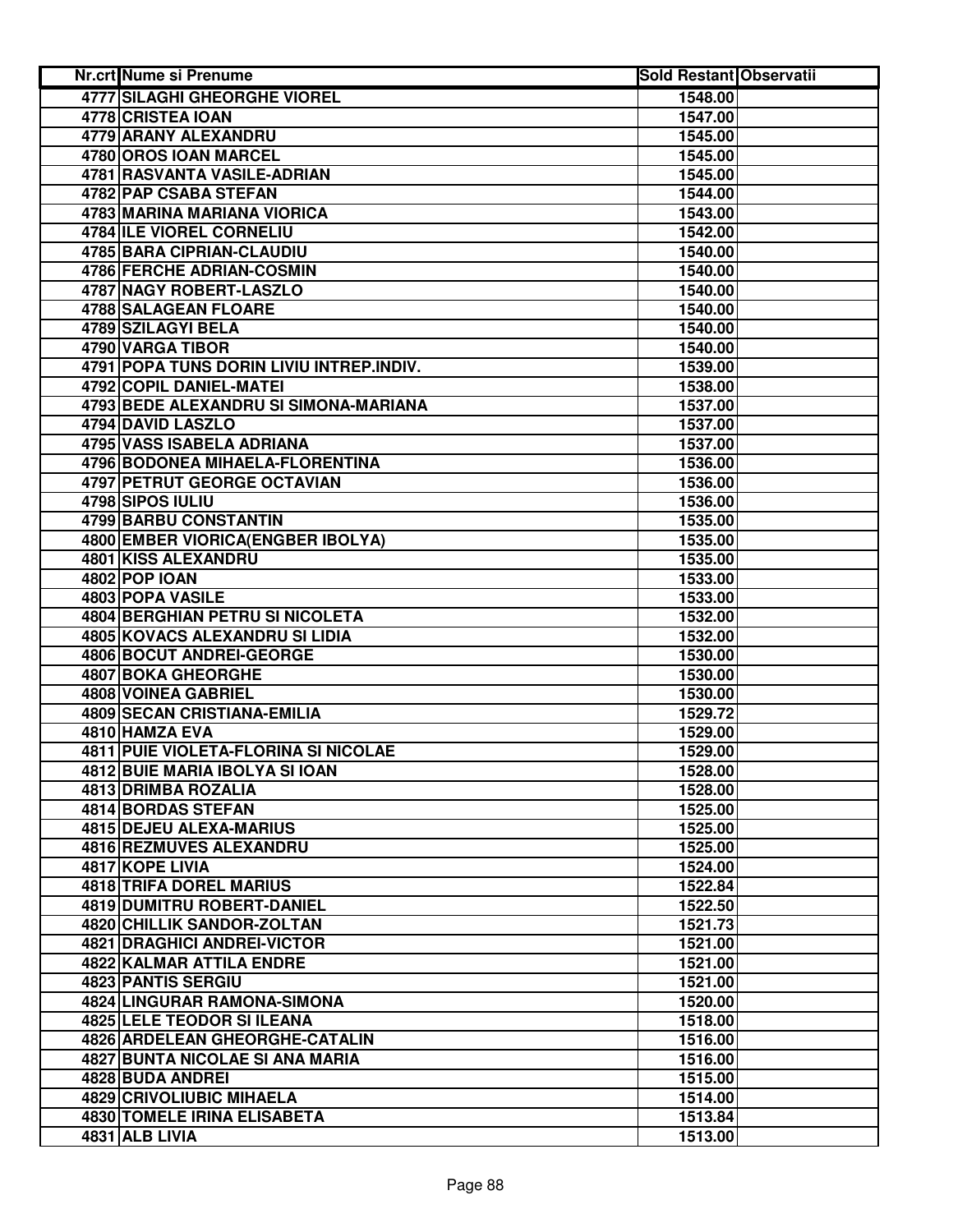| Nr.crt Nume si Prenume                     | <b>Sold Restant Observatii</b> |  |
|--------------------------------------------|--------------------------------|--|
| <b>4832 CIBOTARU LILIANA</b>               | 1513.00                        |  |
| 4833 VARADI ATTILA                         | 1513.00                        |  |
| <b>4834 BRETAN ERNEST</b>                  | 1512.00                        |  |
| 4835 SZATMARI TIBERIU                      | 1512.00                        |  |
| <b>4836 GROZA MIREL MARIUS</b>             | 1511.00                        |  |
| 4837 VINCZE KATALIN                        | 1511.00                        |  |
| 4838 BALOGH ROBERT                         | 1510.00                        |  |
| 4839 MATEI NICOLAE-DOREL                   | 1510.00                        |  |
| 4840 MOISIN OVIDIU                         | 1510.00                        |  |
| 4841 RUGAN IOAN-ADRIAN                     | 1510.00                        |  |
| 4842 TRIPP AURORA                          | 1510.00                        |  |
| 4843 AMBRO ADRIAN                          | 1509.00                        |  |
| 4844 GHIULAN LORENA-CARMEN                 | 1509.00                        |  |
| 4845 IOVAN FLAVIUS                         | 1509.00                        |  |
| 4846 ROTH DEZIDERIU                        | 1509.00                        |  |
| <b>4847 MESTER VIORICA SI MAGHIAR G A</b>  | 1508.00                        |  |
| 4848 GATEJ CRISTINA-IOANA                  | 1507.00                        |  |
| 4849 PASCU SIMONA-IOANA, CABINET DE AVOCAT | 1506.00                        |  |
| <b>4850 BUDAU DAN ALEXANDRU</b>            | 1505.00                        |  |
| 4851 PLES FLORIN GAVRIL                    | 1504.00                        |  |
| <b>4852 IOVAN CLAUDIU-CRISTIAN</b>         | 1503.00                        |  |
| <b>4853 ERDEI MARIA</b>                    | 1501.00                        |  |
| <b>4854 ANTONICS TEODORA EMILIA</b>        | 1500.00                        |  |
| <b>4855 BALOTA CARMEN RENATA</b>           | 1500.00                        |  |
| <b>4856 BEJUSCA FLORIN</b>                 | 1500.00                        |  |
| <b>4857 BENCZIK ROBERT GABOR</b>           | 1500.00                        |  |
| 4858 BURCEA MANDRA                         | 1500.00                        |  |
| 4859 BURCSA GITA                           | 1500.00                        |  |
| 4860 BUTNARASU IOANA                       | 1500.00                        |  |
| 4861 CSAK KRISZTINA P.F.A                  | 1500.00                        |  |
| 4862 CUTULA DANA ANCA                      | 1500.00                        |  |
| 4863 DACUNNA VICHIE BRYAN ANDRE            | 1500.00                        |  |
| 4864 FILIMON DORIN                         | 1500.00                        |  |
| 4865 GABOR GAVRIL                          | 1500.00                        |  |
| 4866 GABOR MANDRA                          | 1500.00                        |  |
| 4867 GABOR ROZA                            | 1500.00                        |  |
| 4868 GANEA RAUL-MIHAI                      | 1500.00                        |  |
| 4869 HAINER LAURA                          | 1500.00                        |  |
| 4870 ISZTOJKA TEREZIA                      | 1500.00                        |  |
| 4871 IZSAK JOZSEF                          | 1500.00                        |  |
| 4872 JUZON MARCIN-JACEK                    | 1500.00                        |  |
| 4873 KORDOVAN IOSIF                        | 1500.00                        |  |
| 4874 KOTELES ROBERT                        | 1500.00                        |  |
| <b>4875 LUPO MARIOARA VOICHITA</b>         | 1500.00                        |  |
| 4876 MARKOVICS ROMULUS-IULIU               | 1500.00                        |  |
| 4877 MARTINAO ANDRE RAFAEL                 | 1500.00                        |  |
| <b>4878 MIHAI FLORENTINA</b>               | 1500.00                        |  |
| <b>4879 MONENCIU FLORIN-GHEORGHE</b>       | 1500.00                        |  |
| 4880 NITE MARIUS                           | 1500.00                        |  |
| 4881 PAP GILDA                             | 1500.00                        |  |
| 4882 POP IOANA-CAMELIA                     | 1500.00                        |  |
| 4883 POP IULIU                             | 1500.00                        |  |
| 4884 RAD GEORGIANA                         | 1500.00                        |  |
| 4885 ROTAR GEORGE MADALIN                  | 1500.00                        |  |
| 4886 SALAJAN TEODORA-ROXANA                | 1500.00                        |  |
|                                            |                                |  |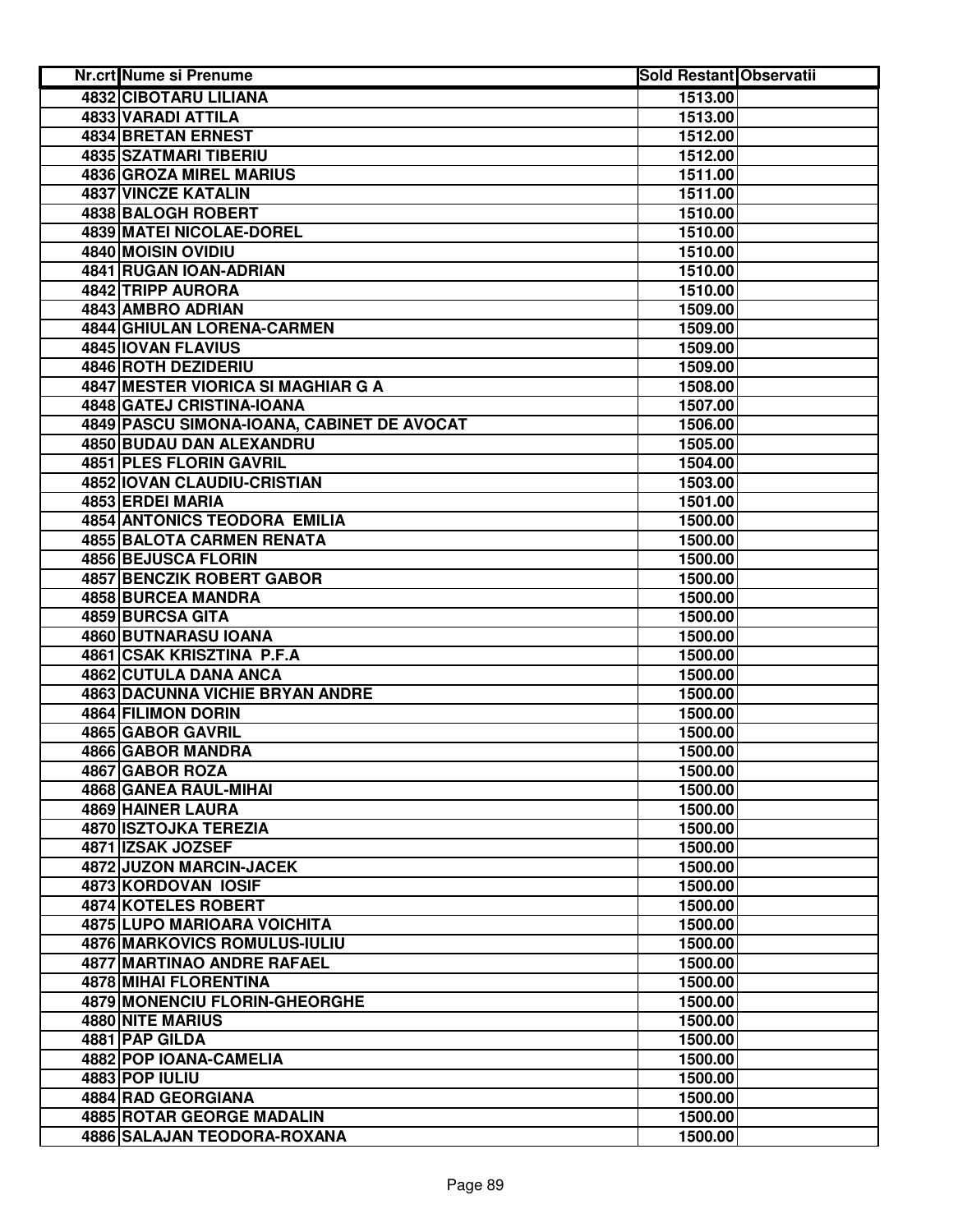| Nr.crt Nume si Prenume                   | <b>Sold Restant Observatii</b> |  |
|------------------------------------------|--------------------------------|--|
| 4887 SAMU RUPI                           | 1500.00                        |  |
| 4888 SARKADI EVA                         | 1500.00                        |  |
| <b>4889 SIMON EUGEN-ROMEO</b>            | 1500.00                        |  |
| 4890 SORCA CIPRIAN-COSMIN                | 1500.00                        |  |
| <b>4891 STUPARU CONSTANTIN</b>           | 1500.00                        |  |
| 4892 TOCILA ANDREI                       | 1500.00                        |  |
| 4893 TOPORAS SEBASTIAN                   | 1500.00                        |  |
| <b>4894 TOTH ALEXANDRU-CRISTIAN</b>      | 1500.00                        |  |
| 4895 VARGA RUDOLF                        | 1500.00                        |  |
| 4896 VINCZE KECSKES MATEI GHEORGHE       | 1500.00                        |  |
| 4897 VINTER ALEXANDRA                    | 1500.00                        |  |
| 4898 ROSCA DAN GHEORGHE                  | 1499.69                        |  |
| 4899 RATIU TATIANA-MARINELA              | 1499.00                        |  |
| 4900 VOLOSEN LUCIAN                      | 1499.00                        |  |
| 4901 IHOS MONICA-IOANA                   | 1497.00                        |  |
| 4902 DACIN VLADUT-LUCIAN                 | 1496.00                        |  |
| 4903 MARTA SORIN-CRISTIAN                | 1495.00                        |  |
| 4904 FARKAS JOZSEF                       | 1494.00                        |  |
| <b>4905 POP ANDREI MANOEL SI FLORICA</b> | 1494.00                        |  |
| 4906 TENT MARIANA                        | 1494.00                        |  |
| <b>4907 TINCAU DOREL SI MARIA</b>        | 1494.00                        |  |
| <b>4908 BUNDIK RAYMOND-JOZSEF</b>        | 1493.00                        |  |
| 4909 DOARNA FLOAREA                      | 1493.00                        |  |
| 4910 VLAS DANIELA - FLORICA              | 1493.00                        |  |
| 4911 BARATI GEORG                        | 1491.00                        |  |
| <b>4912 GABOR MATEI</b>                  | 1491.00                        |  |
| 4913 NAGY PETER JOZSEF SI OLGA           | 1491.00                        |  |
| 4914 BUT-GROZAVESCU CLAUDIU              | 1490.00                        |  |
| 4915 CIURAR IOLAND                       | 1490.00                        |  |
| 4916 LAZURAN CLAUDIU SEBASTIAN           | 1490.00                        |  |
| 4917 TOTOREAN MARCEL ALEXANDRU           | 1490.00                        |  |
| 4918 BENEA CALIN-IOAN                    | 1489.00                        |  |
| 4919 MANTO DIANA - MARIA                 | 1488.00                        |  |
| 4920 PURGE ILDIKO                        | 1487.00                        |  |
| <b>4921 BEJUSCA SERGIU- IONUT</b>        | 1485.06                        |  |
| 4922 SFERLE IOAN ADRIAN                  | 1485.00                        |  |
| 4923 NISTOR FLORENTINA-LENUTA SI IOAN    | 1484.49                        |  |
| 4924 MARNEA RAZVAN CLAUDIU               | 1484.00                        |  |
| 4925 SABAU DACIAN-ILIE-CALIN             | 1484.00                        |  |
| 4926 PLUGAR MARIAN                       | 1483.70                        |  |
| 4927 MARIAN FLORICA                      | 1483.00                        |  |
| 4928 MIHALY ROBERT KRISTIAN              | 1483.00                        |  |
| <b>4929 SILYE LUDOVIC</b>                | 1483.00                        |  |
| 4930 BOCHIS MARIANA SI TEODOR            | 1482.00                        |  |
| 4931 COSTEA NICOLETA-IOANA               | 1482.00                        |  |
| 4932 MAG CIPRIAN-BOGDAN                  | 1481.00                        |  |
| 4933 CUC ADRIAN-NICOLAE                  | 1480.00                        |  |
| 4934 DUDAS SANDU DANUT                   | 1480.00                        |  |
| 4935 LIBANT CONSTANTIN-MARIUS            | 1480.00                        |  |
| 4936 NAGY MARTA                          | 1480.00                        |  |
| 4937 PETRI NORBERT-SANDOR                | 1480.00                        |  |
| 4938 TOMA NICOLAE-SILVIU                 | 1480.00                        |  |
| 4939 ZLIBUT ADRIANA                      | 1480.00                        |  |
| 4940 PETRUSAN EUGEN                      | 1478.22                        |  |
| 4941 BERE SORIN                          | 1478.00                        |  |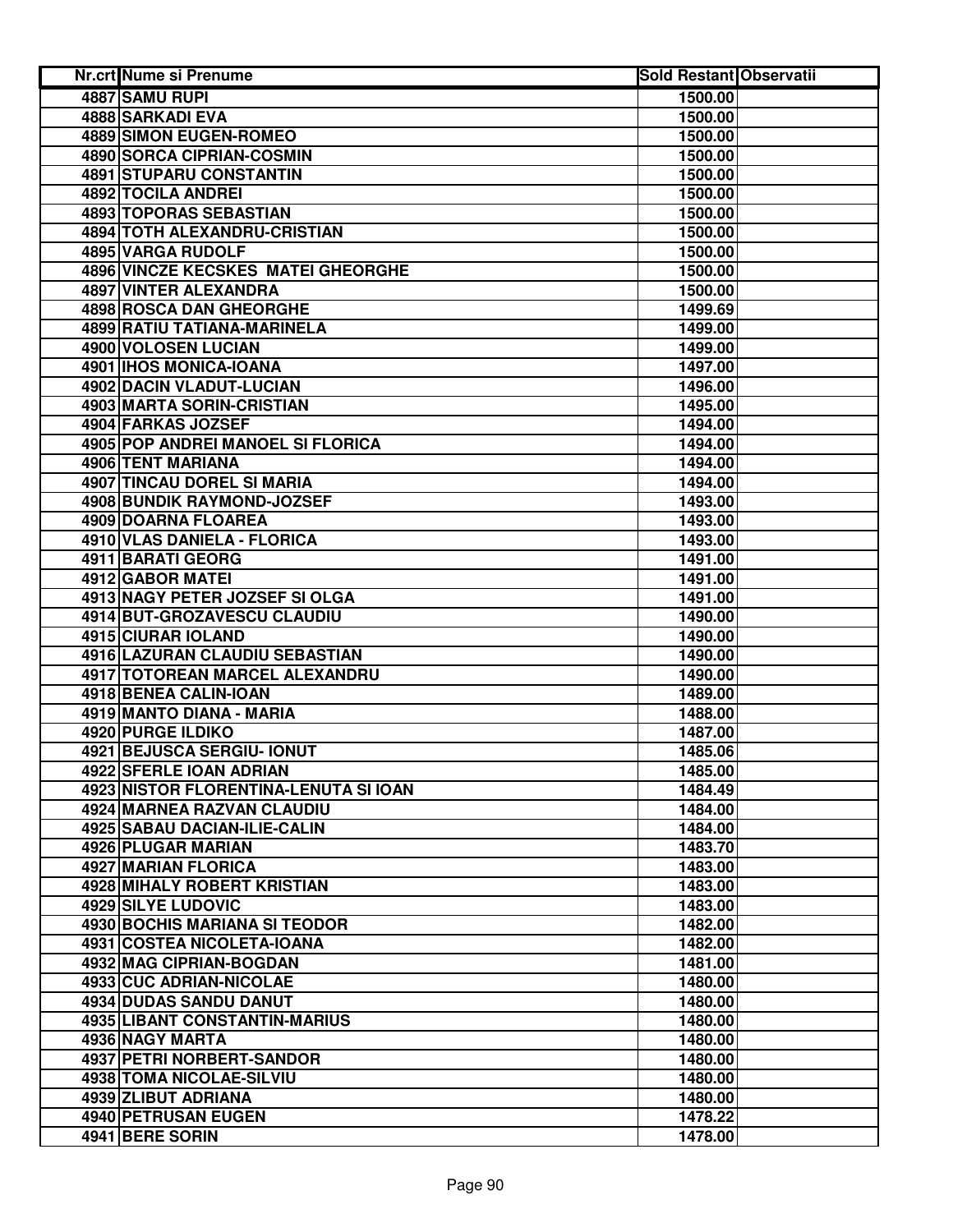| Nr.crt Nume si Prenume                   | <b>Sold Restant Observatii</b> |  |
|------------------------------------------|--------------------------------|--|
| 4942 PODILA IOAN-SERGIU                  | 1478.00                        |  |
| 4943 REMES SEBASTIAN-BOGDAN              | 1477.50                        |  |
| 4944 CICORTAS MARIA                      | 1477.00                        |  |
| 4945 PRODAN MIHAELA-TEODORA              | 1477.00                        |  |
| 4946 SAVA IOAN CAB. DE AVOCAT            | 1477.00                        |  |
| 4947 BOHUS IOANA-CARMEN                  | 1476.00                        |  |
| 4948 IERAN SIMONA CECILIA                | 1476.00                        |  |
| 4949 KARACSONYI ROBERT-PAVEL             | 1476.00                        |  |
| 4950 SZAKACS JOZSEF-ROBERT               | 1475.00                        |  |
| 4951 BUMBUI IULIANA - ANA                | 1473.00                        |  |
| 4952 DICU GHEORGHE                       | 1472.00                        |  |
| 4953 POPA VIORICA                        | 1472.00                        |  |
| 4954 TURCUS VASILE-RADU SI RAMONA-CORINA | 1472.00                        |  |
| 4955 BOTIS MARCELA                       | 1471.00                        |  |
| 4956 ABRUDAN MARIUS-EMIL                 | 1470.00                        |  |
| <b>4957 BENTE VLAD CRISTIAN</b>          | 1470.00                        |  |
| 4958 BLAJ FLORIN-CALIN                   | 1470.00                        |  |
| 4959 BUNTA ANA-MARIA GEORGETA            | 1470.00                        |  |
| 4960 CIPLEU DANIEL-ANDREI                | 1470.00                        |  |
| 4961 OKOS EVA ILDIKO SI STEFAN           | 1470.00                        |  |
| <b>4962 TIRLA CRISTIAN-TUDOR</b>         | 1470.00                        |  |
| <b>4963 VLAD TRAIAN MARIUS</b>           | 1469.00                        |  |
| 4964 MAGYARI ALEXANDRU                   | 1468.00                        |  |
| 4965 MOS OVIDIU BOGDAN - CAB. DE AVOCAT  | 1468.00                        |  |
| 4966 BURDAN IOSIF                        | 1466.98                        |  |
| 4967 BEJAN OVIDIU-CORNEL SI MARIA-LIA    | 1466.00                        |  |
| 4968 ANDREJKA ANDREI - GHEORGHE          | 1465.80                        |  |
| 4969 ARDELEAN IOAN-MARIN                 | 1465.00                        |  |
| 4970 ILLE ANDREI-TUDOR                   | 1465.00                        |  |
| 4971 MATICIUC ALIN-FLORIN                | 1465.00                        |  |
| 4972 STEF CRISTIAN                       | 1465.00                        |  |
| <b>4973 JURCA GAVRIL SI MARGARETA</b>    | 1464.00                        |  |
| 4974 MOTOC GABRIELA SI GHEORGHE          | 1464.00                        |  |
| 4975 VARGA GEZA                          | 1464.00                        |  |
| 4976 KULCZCKI FERENCZ ROMULUS            | 1463.00                        |  |
| 4977 TOCAI MIHAI                         | 1463.00                        |  |
| 4978 BUZAS MIRCEA SI CARMEN              | 1462.00                        |  |
| <b>4979 COTE FLORICICA</b>               | 1462.00                        |  |
| <b>4980 FORA TEODOR-FLAVIU</b>           | 1460.00                        |  |
| 4981 GROZA DANIEL-GEORGE                 | 1460.00                        |  |
| 4982 HOWARD LEONA- VIOLETA               | 1460.00                        |  |
| 4983 LUKACS BELA ANDRAS                  | 1460.00                        |  |
| 4984 PETRILA MIHAI                       | 1460.00                        |  |
| 4985 TINC IOAN SI ELENA                  | 1460.00                        |  |
| 4986 TOCA DANIEL                         | 1460.00                        |  |
| 4987 SZIKI ATTILA ZOLTAN                 | 1459.43                        |  |
| 4988 BORA GHEORGHE ADRIAN                | 1458.00                        |  |
| 4989 LAZAU MARIN SI CONSTANTINA-GABRIELA | 1458.00                        |  |
| 4990 SECAN LAURA                         | 1458.00                        |  |
| 4991 ADANY BEATA                         | 1456.00                        |  |
| 4992 BARBAT GHEORGHE-LAURENTIU           | 1455.00                        |  |
| 4993 CSIKI ANDREA-BEATA                  | 1455.00                        |  |
| 4994 KOCSIS PETER-ATTILA                 | 1455.00                        |  |
| 4995 NEAGOTA STELIAN IOAN                | 1455.00                        |  |
| 4996 POP ALEXANDRU-TIBERU                | 1455.00                        |  |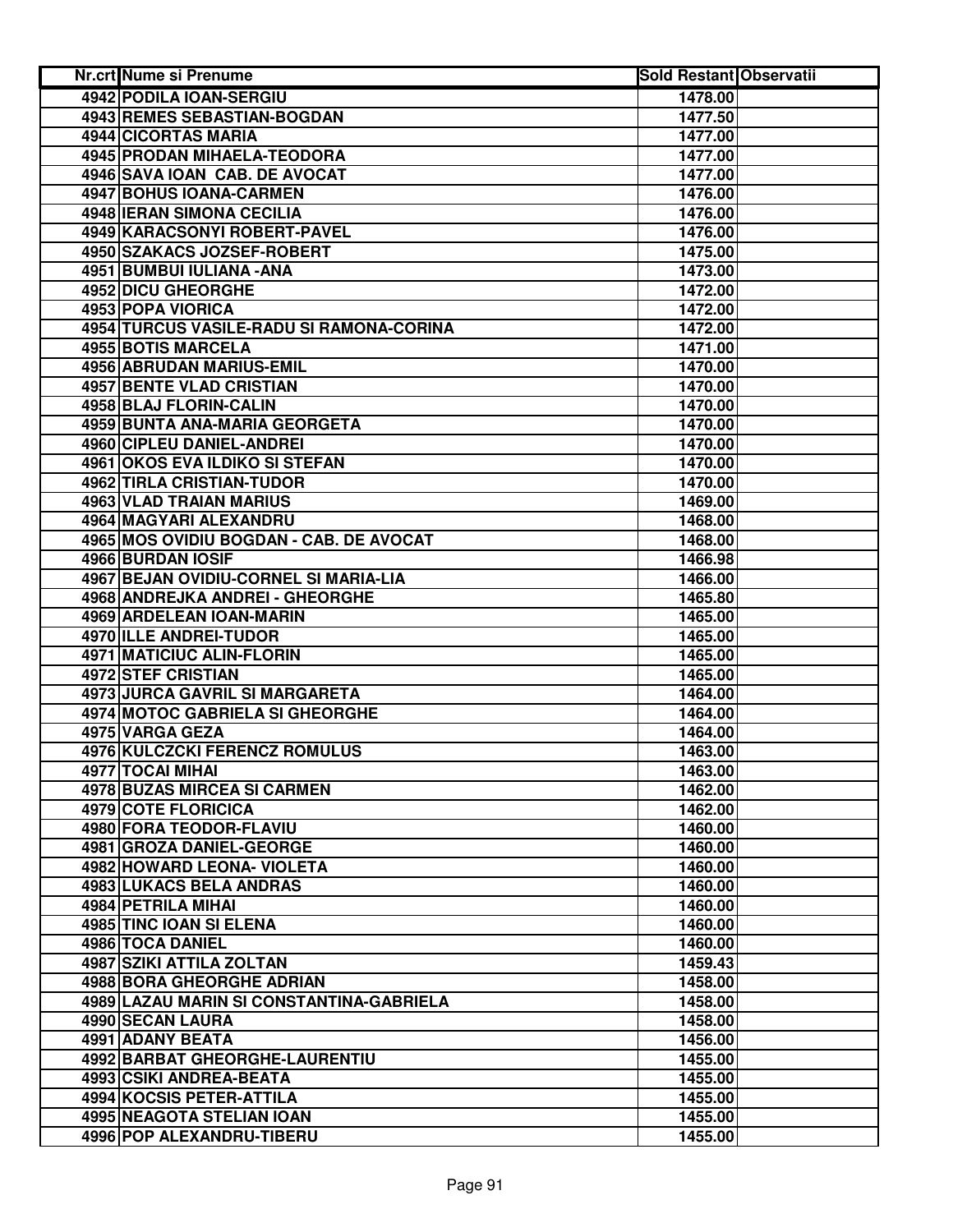| <b>Nr.crt Nume si Prenume</b>                | <b>Sold Restant Observatii</b> |  |
|----------------------------------------------|--------------------------------|--|
| <b>4997 RENGLE EMIL-NICOLAE</b>              | 1455.00                        |  |
| 4998 TOCAI TRAIAN-CALIN                      | 1455.00                        |  |
| <b>4999 CABAU EMILIA-ANA</b>                 | 1454.00                        |  |
| 5000 GOGUCZ JANOS-ATTILA                     | 1454.00                        |  |
| 5001 JUDEA IOAN-DORU                         | 1454.00                        |  |
| 5002 SZABO ILDIKO<br><b>SI STEFAN</b>        | 1454.00                        |  |
| 5003 MATESAN GABRIELA-VERONICA SI PAUL-RARES | 1453.00                        |  |
| 5004 PANTEA AFRODITA PAULA                   | 1453.00                        |  |
| 5005 CIURDAR PETRU SI IOANA                  | 1452.00                        |  |
| 5006 KUCHEL FRANCISC                         | 1452.00                        |  |
| 5007 MOLNAR ANAMARIA                         | 1452.00                        |  |
| 5008 SZEKELY KATALIN-ANNA                    | 1450.54                        |  |
| 5009 ANTON GHEORGHE-CRISTIAN                 | 1450.00                        |  |
| 5010 BAKI ARPAD                              | 1450.00                        |  |
| 5011 CHEREGI DANIEL-CALIN                    | 1450.00                        |  |
| 5012 DENQ QIFENG                             | 1450.00                        |  |
| 5013 ISZTOICA RUPI                           | 1450.00                        |  |
| 5014 LUNGEANU DAN-CRISTIAN                   | 1450.00                        |  |
| 5015 MUDURA TUDOR-ALEX                       | 1450.00                        |  |
| 5016 NADAS SANDOR                            | 1450.00                        |  |
| 5017 BUGHIU IONUT RAUL                       | 1448.00                        |  |
| 5018 LUNGU RAZVAN                            | 1448.00                        |  |
| 5019 MERCEA FLORIN-CORNEL                    | 1448.00                        |  |
| 5020 RUMUNA ANDRAS-LAJOS                     | 1448.00                        |  |
| 5021 SASCA SERGIU SEBASTIAN                  | 1448.00                        |  |
| 5022 DAESCU MIHAELA-SIMONA                   | 1447.00                        |  |
| 5023 HARASCSAK IRINA                         | 1447.00                        |  |
| 5024 POP NORBERT-GASPAR                      | 1447.00                        |  |
| 5025 SZABO TIBERIU                           | 1446.00                        |  |
| 5026 FECHETE EMERIC                          | 1445.00                        |  |
| 5027 GABOR SUSANA                            | 1445.00                        |  |
| 5028 KOVACS IOAN IOSIF                       | 1445.00                        |  |
| 5029 MUDURA RAZVAN-MIRCEA                    | 1445.00                        |  |
| 5030 SCHIOP MARIUS NICUSOR                   | 1445.00                        |  |
| 5031 BUZLE NICOLAE IOAN SI CRISTINA          | 1444.00                        |  |
| 5032 PENTEK EVA-ELISABETA                    | 1444.00                        |  |
| 5033 STAN OLIMPIU-HOREA                      | 1444.00                        |  |
| 5034 KRIZSAN SANDOR SI IBOLYA                | 1443.00                        |  |
| 5035 HAMZA NORBERT                           | 1442.50                        |  |
| 5036 GYONGYOSI IOSIF                         | 1442.00                        |  |
| 5037 DANILA VIOREL                           | 1441.00                        |  |
| 5038 BERECZKI STEFAN                         | 1440.00                        |  |
| 5039 COSMESCU ANDREIA MICHAELA               | 1440.00                        |  |
| 5040 TINTEANU CATALIN-DOREL                  | 1440.00                        |  |
| 5041 UNGVARI JOZSEF                          | 1440.00                        |  |
| 5042 COSTEA MARIA DIANA                      | 1439.00                        |  |
| 5043 DUMITRAS RADU SI CORNELIA               | 1439.00                        |  |
| 5044 SUCI SERGIU-GABRIEL                     | 1438.00                        |  |
| 5045 TOTH IOLANDA                            | 1438.00                        |  |
| 5046 OLAR LAVINIU-SILVIU-IOAN                | 1436.00                        |  |
| 5047 PACALA MAGDALINA                        | 1436.00                        |  |
| 5048 COTE GEORGE-CATALIN                     | 1435.00                        |  |
| 5049 FARKAS ERNO-JANOS                       | 1435.00                        |  |
| 5050 GAVRIS LAURENTIU-PETRU                  | 1435.00                        |  |
| 5051 PARCALAB TEODORA-GEORGETA               | 1435.00                        |  |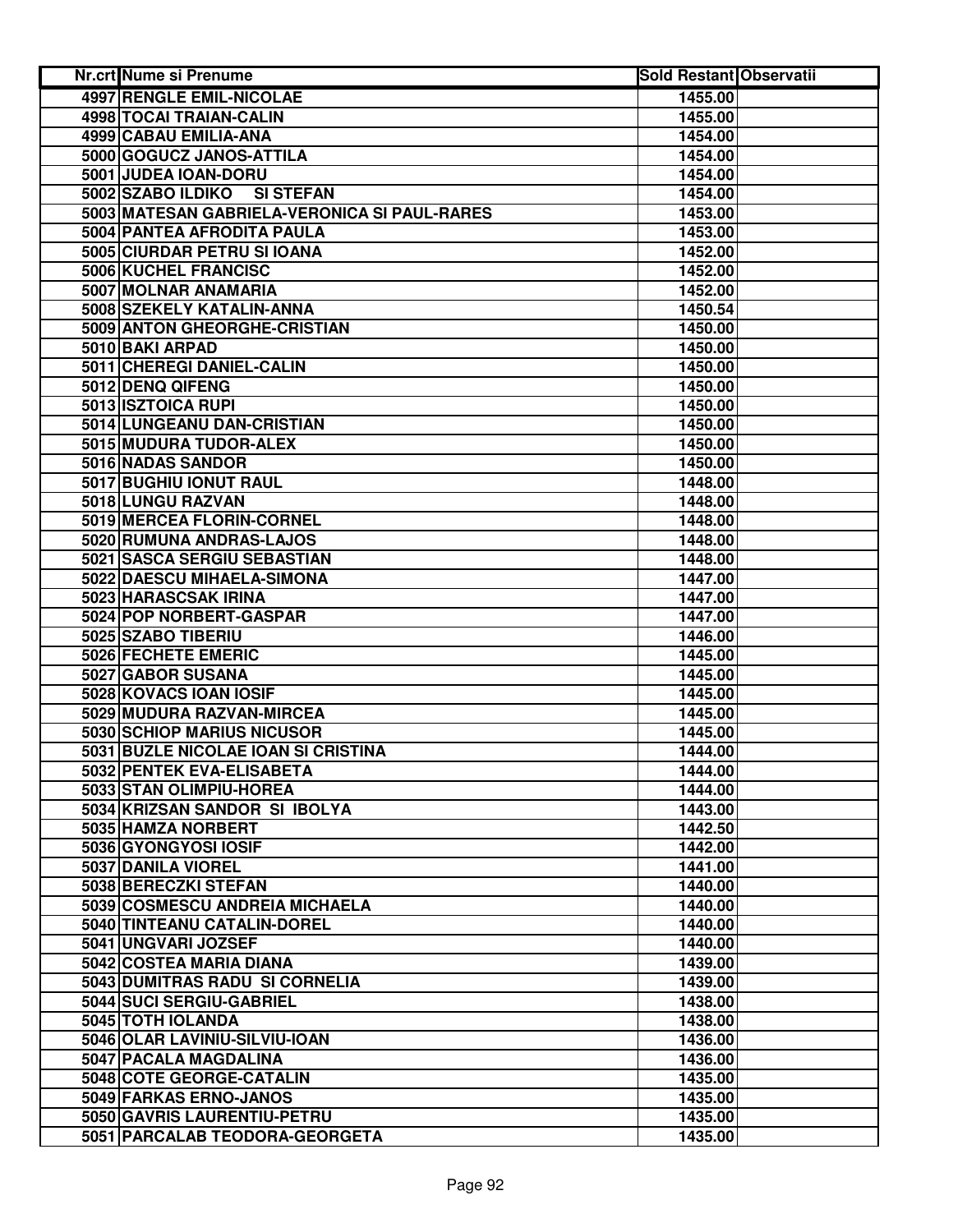| <b>Nr.crt Nume si Prenume</b>                   | <b>Sold Restant Observatii</b> |  |
|-------------------------------------------------|--------------------------------|--|
| 5052 FELFOLDI MIHALY                            | 1434.00                        |  |
| 5053 DUME FLORIN - GABRIEL                      | 1433.00                        |  |
| 5054 SALAJAN MARIOARA                           | 1433.00                        |  |
| 5055 BAK CAROL                                  | 1432.00                        |  |
| 5056 DANSE IOAN                                 | 1432.00                        |  |
| 5057 FANEA LUCIAN-AUGUSTIN                      | 1432.00                        |  |
| 5058 PAUL GETA                                  | 1432.00                        |  |
| 5059 DRAGAN GEORGE-EMILIAN                      | 1431.00                        |  |
| 5060 IANC SEBASTIAN-FLORIN                      | 1431.00                        |  |
| 5061 AGUD GHEORGHE FLORIAN                      | 1430.00                        |  |
| 5062 SZASZ EMERIC-MIHAI                         | 1430.00                        |  |
| 5063 GUG RAVEICA SI PAVEL                       | 1428.00                        |  |
| 5064 BONAS CRISTINA-BIANCA                      | 1427.00                        |  |
| 5065 ILE ANAMARIA-TEODORA                       | 1426.00                        |  |
| 5066 RAD IOANA-MADALINA                         | 1426.00                        |  |
| 5067 VAIAS LUCIAN-CALIN SI MARIANA-DOINA        | 1426.00                        |  |
| 5068 BALINT MIHAI SI SAFTA                      | 1425.00                        |  |
| 5069 BULE FLORIAN                               | 1425.00                        |  |
| 5070 POP OCTAVIAN-BOGDAN                        | 1425.00                        |  |
| 5071 POTRE IOAN-MARIUS                          | 1425.00                        |  |
| 5072 TODEA VIOREL                               | 1425.00                        |  |
| 5073 VARGA NORBERT-GABOR                        | 1425.00                        |  |
| 5074 MUDURA RADU FLORIN                         | 1424.00                        |  |
| 5075 VARI SANDOR                                | 1423.00                        |  |
| 5076 LELE MARIANA-IULIANA                       | 1422.00                        |  |
| 5077 GHEREG ALEXANDRU-CRISTIAN                  | 1421.37                        |  |
| 5078 TOTH ERNO                                  | 1421.02                        |  |
| 5079 LUNG IOAN SI NICOLETA                      | 1421.00                        |  |
| 5080 RADUCANU BOGDAN-MIHAIL                     | 1421.00                        |  |
| 5081 SALAJAN DORINA NICULINA                    | 1421.00                        |  |
| 5082 BELADI ISTVAN-COROY                        | 1420.00                        |  |
| 5083 DASCALESCU DAVID-RELU                      | 1420.00                        |  |
| 5084 OZOHANICS IOAN                             | 1420.00                        |  |
| 5085 PACURAR MIRCEA                             | 1420.00                        |  |
| 5086 PASCA REMUS CLAUDIU                        |                                |  |
|                                                 | 1420.00                        |  |
| 5087 ROSTAS ROMEO PETRU                         | 1420.00                        |  |
| 5088 BOCHIS ADRIAN-VASILE<br>5089 IPIA GABRIELA | 1419.41                        |  |
|                                                 | 1419.00                        |  |
| 5090 LAZA EVA-IBOLYA                            | 1419.00                        |  |
| 5091 TOD SERGIU-DAN CAB.IND. DE INSOLVENTA      | 1419.00                        |  |
| 5092 ANDRAS ADRIAN-DANIEL                       | 1418.00                        |  |
| 5093 BABAU DOREL CRISTIAN                       | 1418.00                        |  |
| 5094 DUCA OVIDIU LORAND                         | 1418.00                        |  |
| 5095 KOVACS MAGDOLNA                            | 1418.00                        |  |
| 5096 RAD CRISTIAN-DOREL                         | 1417.50                        |  |
| 5097 SZEKELY IOSIF                              | 1416.00                        |  |
| 5098 IUHASZ ERVIN-EUGEN                         | 1415.00                        |  |
| 5099 CHIS VOICHITA                              | 1414.00                        |  |
| 5100 ERDELI IOAN MARIUS                         | 1413.00                        |  |
| 5101 PRUNDARU CONSTANTIN SI RODICA              | 1413.00                        |  |
| 5102 BOLDIS LUCIAN-ALIN SI MIHAELA-DAIANA       | 1411.00                        |  |
| 5103 BUNEA GEORGE-LAURENTIU SI ELENA-RAMONA     | 1411.00                        |  |
| 5104 VOLOSNYAI ALEXANDRU                        | 1411.00                        |  |
| 5105 BALASCO SEBASTIAN                          | 1410.00                        |  |
| 5106 BALOGH ALEXANDRU                           | 1410.00                        |  |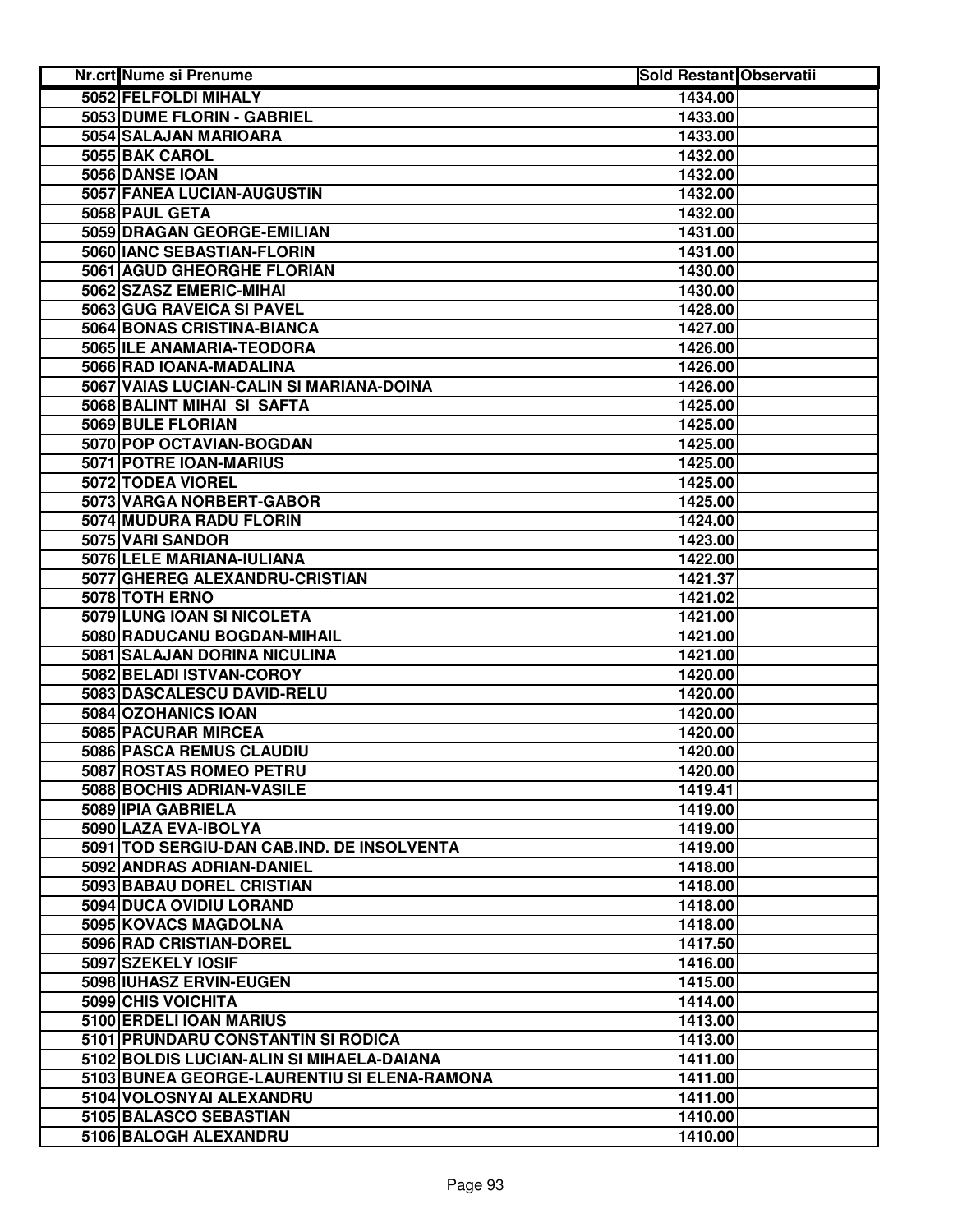| Nr.crt Nume si Prenume              | <b>Sold Restant Observatii</b> |  |
|-------------------------------------|--------------------------------|--|
| 5107 CEARNAU ALEXANDRU              | 1410.00                        |  |
| 5108 CRISAN GHEORGHE SI MARIA       | 1410.00                        |  |
| 5109 GABRIAN DANIEL-FLORIN          | 1410.00                        |  |
| 5110 MERGE TEODOR-EUTIH             | 1410.00                        |  |
| 5111 ROSU ALIN-CORNEL               | 1410.00                        |  |
| 5112 VIRGINAS ANDREI CIPRIAN        | 1410.00                        |  |
| 5113 SZILAGYI CSABA                 | 1408.00                        |  |
| 5114 BOCSE IOAN CORNEL              | 1407.00                        |  |
| 5115 MUNTEAN MARIA-ILDIKO           | 1407.00                        |  |
| 5116 CAB.AV.IND.LUCIAN FLORINA      | 1405.00                        |  |
| 5117 CRISAN ADRIAN LIVIU            | 1405.00                        |  |
| 5118 HAITA CONSTANTIN               | 1405.00                        |  |
| 5119 PUSCAS VLAD                    | 1405.00                        |  |
| 5120 REZMUVES JANOS                 | 1405.00                        |  |
| 5121 MONUS ROZA                     | 1404.00                        |  |
| 5122 NAGY ROBERT                    | 1403.00                        |  |
| 5123 GLIGOR ALEXANDRU-IOAN          | 1402.00                        |  |
| 5124 MOS OVIDIU-BOGDAN              | 1401.00                        |  |
| 5125 POTRE GRATIAN HORATIUS         | 1401.00                        |  |
| 5126 ALI MUDASSAR                   | 1400.00                        |  |
| 5127 BAN LUCIAN                     | 1400.00                        |  |
| <b>5128 BOKA BARNUS</b>             | 1400.00                        |  |
| 5129 BULZAN NICOLAE-CALIN           | 1400.00                        |  |
| 5130 COCIS CONSTANTIN               | 1400.00                        |  |
| 5131 CODRE ADRIAN-LUCIAN            | 1400.00                        |  |
| 5132 DUMA DOROTHEA                  | 1400.00                        |  |
| 5133 FRANCU ANAMARIA CAB. DE AVOCAT | 1400.00                        |  |
| 5134 GIRDAN RODICA                  | 1400.00                        |  |
| 5135 HORVATH ALEXANDRU              | 1400.00                        |  |
| 5136 KUCZAPSKI NORA                 | 1400.00                        |  |
| 5137 MADAR DANIELA-DOINA            | 1400.00                        |  |
| 5138 MICA MARIANA                   | 1400.00                        |  |
| 5139 MOISA IONEL                    | 1400.00                        |  |
| 5140 OLAH EMERIC                    | 1400.00                        |  |
| 5141 PERSENCO IURIE                 | 1400.00                        |  |
| 5142 POPA DARIUS-PAUL               | 1400.00                        |  |
| 5143 PUSCAS ALEXANDRU-DAN, P.F.A.   | 1400.00                        |  |
| 5144 SARAZ OLIVIA                   | 1400.00                        |  |
| 5145 SZOCS VERONIKA                 | 1400.00                        |  |
| 5146 TORUN SEDA                     | 1400.00                        |  |
| 5147 UNGI ALEXANDRU SI SAROLTA      | 1400.00                        |  |
| 5148 VARTOLOMEI VASILE-CRISTIAN     | 1400.00                        |  |
| 5149 VOICU FLORIN-DRAGOMIR          | 1400.00                        |  |
| 5150 ZOICAS MIHAI                   | 1400.00                        |  |
| 5151 BUT GYORGY                     | 1399.00                        |  |
| 5152 MOCSAR ZOLTAN                  | 1399.00                        |  |
| 5153 SOBONI VALENTIN IOAN           | 1399.00                        |  |
| 5154 SERES VALENTIN                 | 1398.25                        |  |
| 5155 GABOR GABOR                    | 1398.00                        |  |
| 5156 GHIURAU DORIN-STELIAN          | 1398.00                        |  |
| 5157 KOVARI COSTEL                  | 1398.00                        |  |
| 5158 MESTER DAN GABRIEL             | 1398.00                        |  |
| 5159 DEMIAN BOGDAN                  | 1397.88                        |  |
| 5160 LUNCAN ANDREA-CRISTINA         | 1397.00                        |  |
| 5161 VARODI FLORIAN SI MARIOARA     | 1397.00                        |  |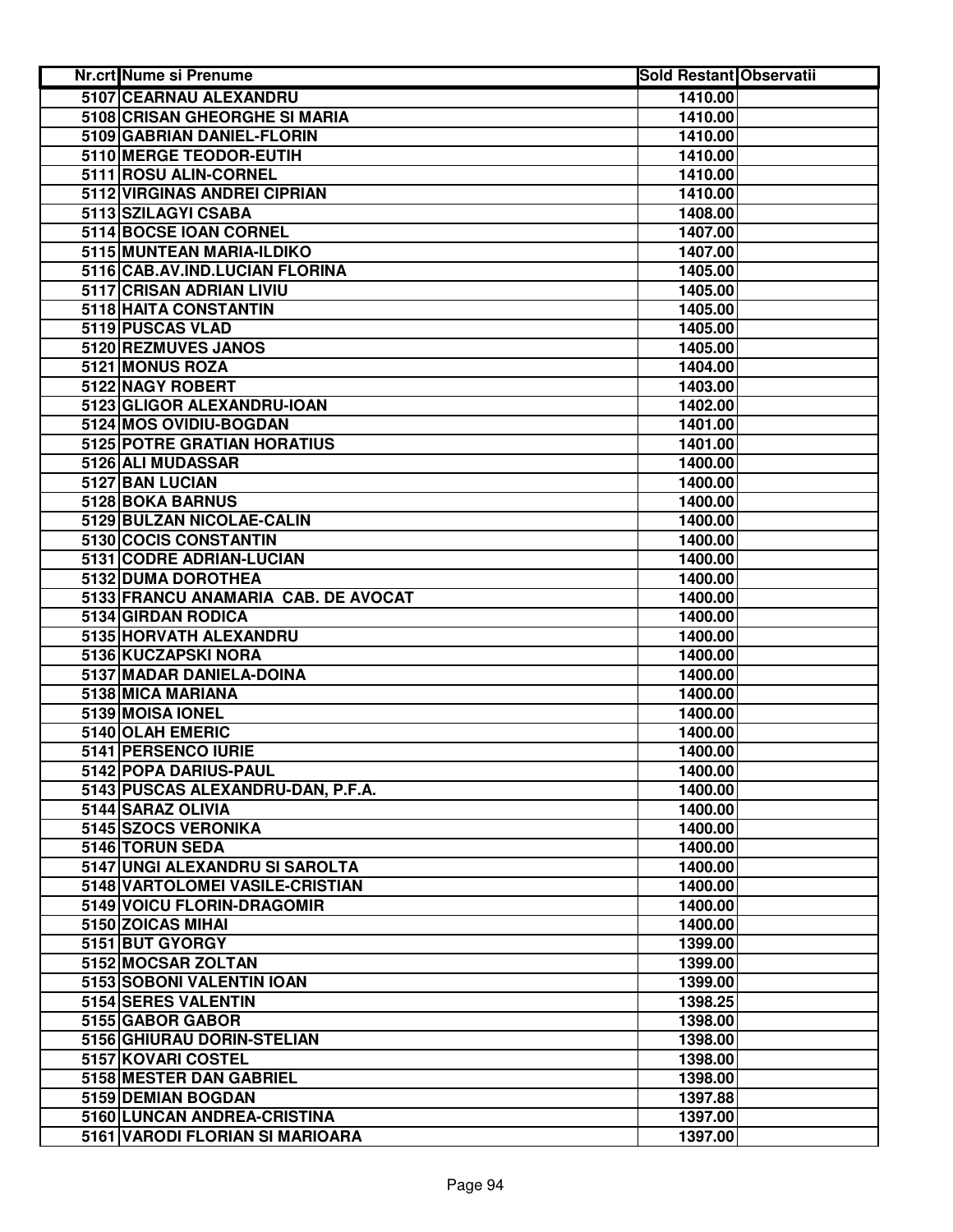| <b>Nr.crt Nume si Prenume</b>             | <b>Sold Restant Observatii</b> |  |
|-------------------------------------------|--------------------------------|--|
| 5162 MAN ANDREI-VASILE                    | 1396.93                        |  |
| 5163 FEKETE JOZSEF ANDRAS                 | 1396.00                        |  |
| 5164 LAZAR COSMIN-PAUL                    | 1396.00                        |  |
| 5165 COZMAN FLORIN                        | 1395.00                        |  |
| 5166 POPA CLAUDIA-IOANA                   | 1394.00                        |  |
| 5167 POPESCU GHEORGHE-ROBERT              | 1393.99                        |  |
| 5168 FECHETE SORIN AUREL                  | 1393.00                        |  |
| 5169 VARGA STELA                          | 1393.00                        |  |
| 5170 BARA MARIUS TRAIAN SI CORINA         | 1392.00                        |  |
| 5171 ANDOR FERENCZ                        | 1390.00                        |  |
| 5172 COLTA DIANA ELISABETA                | 1390.00                        |  |
| 5173 NAGY BELA ZOLTAN                     | 1390.00                        |  |
| 5174 NICHITA MIHAI-DAN                    | 1390.00                        |  |
| 5175 SACULTET (MILIAN) IOAN               | 1390.00                        |  |
| 5176 CUC LUCIAN-RADU SI CRISTINA NICOLETA | 1388.00                        |  |
| 5177 LACATUS MARCEL                       | 1388.00                        |  |
| 5178 BAN ADRIAN                           | 1387.00                        |  |
| 5179 GALEA LIVIU SI GABRIELA              | 1387.00                        |  |
| 5180 GULYA LASZLO GEZA SI ROZALIA         | 1387.00                        |  |
| <b>5181 GHIT IOAN</b>                     | 1386.00                        |  |
| 5182 BRINDA FLORIN-DANUT                  | 1385.00                        |  |
| 5183 COZMA IOAN-REMUS                     | 1385.00                        |  |
| 5184 DUDOMA ZSOLT                         | 1385.00                        |  |
| 5185 FLORIAN EMIL-GHEORGHE                | 1385.00                        |  |
| 5186 SZENASI ZOLTAN SI MONIKA             | 1385.00                        |  |
| 5187 GABOR STEFAN SI CATALINA             | 1383.89                        |  |
| 5188 BORDEI-KISS EVA                      | 1383.00                        |  |
| 5189 FECHETE IULIU SORIN                  | 1383.00                        |  |
| 5190 HORVATH IZABELLA-MELINDA             | 1383.00                        |  |
| 5191 MARC IOAN-VIOREL                     | 1383.00                        |  |
| 5192 MOZA GABRIELA                        | 1382.00                        |  |
| 5193 PAINA LUCIAN-IOAN                    | 1382.00                        |  |
| 5194 JUDET ROBERTO                        | 1380.00                        |  |
| 5195 KOVARI DANIEL                        | 1380.00                        |  |
| 5196 POPA HOREA-SILVIU                    | 1379.00                        |  |
| 5197 COSMA LIVIA-LAURA                    | 1378.00                        |  |
| 5198 GONDOR-OZSVATH ATENA-LILO            | 1378.00                        |  |
| 5199 SIMION MIHAELA MARIA                 | 1377.00                        |  |
| 5200 CURTEANU SIMONA-ELPIDA               | 1376.00                        |  |
| 5201 LUNCAN ZOLTAN                        | 1376.00                        |  |
| 5202 MATEI GHEORGHE                       | 1376.00                        |  |
| 5203 VARGA IOSIF                          | 1376.00                        |  |
| 5204 CRISAN ANTONIO                       | 1375.00                        |  |
| 5205 NICA IONUT-DAN                       | 1375.00                        |  |
| 5206 ORASEANU VLAD SEBASTIAN              | 1375.00                        |  |
| 5207 CUC SORIN MARIUS                     | 1374.00                        |  |
| 5208 FEHER MARIANA DANA                   | 1373.00                        |  |
| 5209 MOZA ROMELIA MARIANA                 | 1373.00                        |  |
| 5210 SFERLEA CATALIN                      | 1372.50                        |  |
| 5211 CHETAN IOAN DANIEL                   | 1372.00                        |  |
| 5212 DINCA ION SI RAMONA-DIANA            | 1372.00                        |  |
| 5213 MICLOS GHEORGHE-MARIUS               | 1371.00                        |  |
| 5214 COZI GHEORGHE ADRIAN                 | 1370.00                        |  |
| 5215 COVACI OVIDIU-CORNEL                 | 1369.00                        |  |
| 5216 VARADI IOZSEF                        | 1368.00                        |  |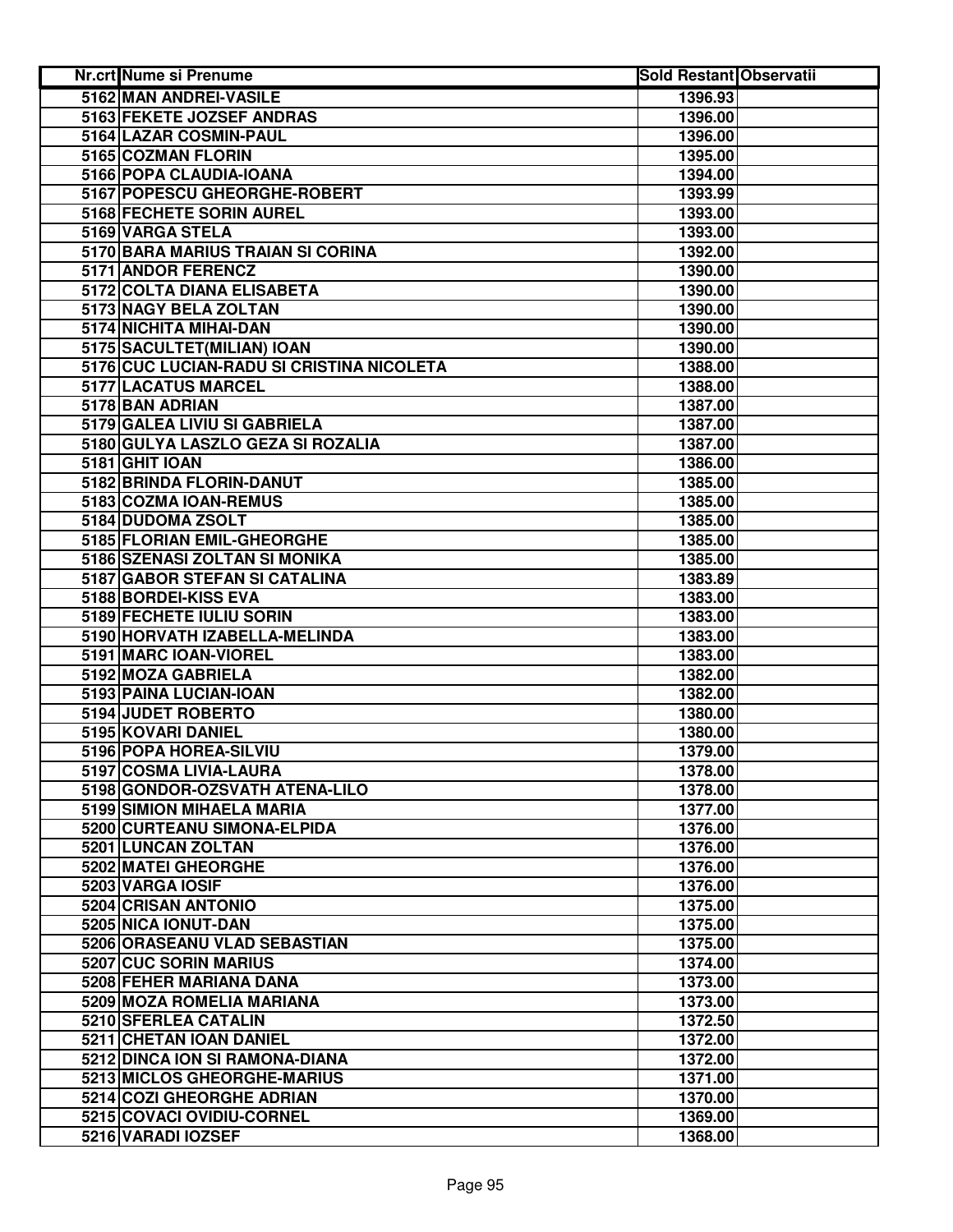| <b>Nr.crt Nume si Prenume</b>                 | <b>Sold Restant Observatii</b> |  |
|-----------------------------------------------|--------------------------------|--|
| 5217 VASLOVIC OVIDIU-RAFAEL                   | 1368.00                        |  |
| 5218 INDIG LASZLO ROBERT                      | 1367.00                        |  |
| 5219 LAKATOS MARIA-SILVIA                     | 1367.00                        |  |
| 5220 KIREI GABOR-ZOLTAN                       | 1366.00                        |  |
| 5221 LASZLO ILDIKO                            | 1366.00                        |  |
| 5222 AL JAAFAR SALAH JABER                    | 1365.00                        |  |
| 5223 COSTIN DUMITRU LIVIU                     | 1365.00                        |  |
| 5224 DUMITRU ALEXANDRU COSMIN                 | 1365.00                        |  |
| 5225 KOVACS ROLAND                            | 1365.00                        |  |
| <b>5226 MIHELE CORNEL-MARIUS</b>              | 1365.00                        |  |
| 5227 POPESCU NICULAI                          | 1365.00                        |  |
| 5228 QUESLATI MOHAMED                         | 1365.00                        |  |
| 5229 SHIBLI NEYMAR                            | 1365.00                        |  |
| 5230 VARIANINI ANDREA                         | 1365.00                        |  |
| 5231 POPOVICI DUMITRU FLORIN                  | 1364.00                        |  |
| 5232 GASPAR KLARA                             | 1363.00                        |  |
| 5233 GAL NORBERT                              | 1362.00                        |  |
| 5234 SARKA JOZSEF                             | 1362.00                        |  |
| 5235 SZENTPETERI PAL                          | 1362.00                        |  |
| 5236 CIPLEU IOAN                              | 1361.00                        |  |
| 5237 FEIER SORIN-ADRIAN                       | 1361.00                        |  |
| <b>5238 GABOR SANDA VIOLETA</b>               | 1361.00                        |  |
| 5239 BUNGAU VIOREL                            | 1360.00                        |  |
| 5240 ISZTOJKA RUDI                            | 1360.00                        |  |
| 5241 TANASESCU JAN-LIVIU SI NICOLETA-MANUELA  | 1360.00                        |  |
| 5242 GHIURAU IOAN-CORNEL                      | 1359.73                        |  |
| 5243 BORTOS HORIA                             | 1359.00                        |  |
| 5244 MARCUTIU CRINA                           | 1359.00                        |  |
| 5245 BIRI JANOS IMRE                          | 1358.00                        |  |
| 5246 BOCIA VETURIA                            | 1358.00                        |  |
| 5247 FEKETE CORINA MIHAELA                    | 1357.00                        |  |
| 5248 GABOR GETA                               | 1357.00                        |  |
| 5249 LELE IONEL                               | 1357.00                        |  |
| 5250 MOSINCAT VASILE                          | 1357.00                        |  |
| 5251 PETRIC RADU CONSTANTIN                   | 1357.00                        |  |
| 5252 TIRPE IOAN                               | 1357.00                        |  |
| 5253 TODINCA IONUT-ONORIU                     | 1357.00                        |  |
| 5254 VLADILA MARIA IOANA                      | 1357.00                        |  |
| 5255 DANEA CONSTANTIN                         | 1356.00                        |  |
| 5256 TODERAS BOGDAN-IOAN                      | 1356.00                        |  |
| 5257 LUKACS ROBERT-JOZSEF                     | 1355.00                        |  |
| 5258 MOSINCAT DUMITRU SI DANIELA              | 1355.00                        |  |
| 5259 GECZI CAROL                              | 1354.00                        |  |
| 5260 PENTEA(GRADINARU) FLORICA SI DRAGOS-ILIE | 1354.00                        |  |
| 5261 SAS GABRIELA-DORINA                      | 1354.00                        |  |
| 5262 FERCHE CALIN-FLORIN                      | 1353.00                        |  |
| 5263 GHETE MIHAELA CAMELIA                    | 1353.00                        |  |
| 5264 SUHANY SZABOLCS-TAMAS                    | 1353.00                        |  |
| 5265 BLAJ FLORICA SI ADRIAN - EUGEN           | 1352.00                        |  |
| 5266 LUCACI FLORIN CALIN                      | 1352.00                        |  |
| 5267 APETREI VIORICA                          | 1350.00                        |  |
| 5268 BERINDEI MARIA                           | 1350.00                        |  |
| 5269 FLORIAN IULIU-DEZIDERIU                  | 1350.00                        |  |
| 5270 GABOR GAVRIL                             | 1350.00                        |  |
| 5271 POP ADRIAN-CRISTIAN                      | 1350.00                        |  |
|                                               |                                |  |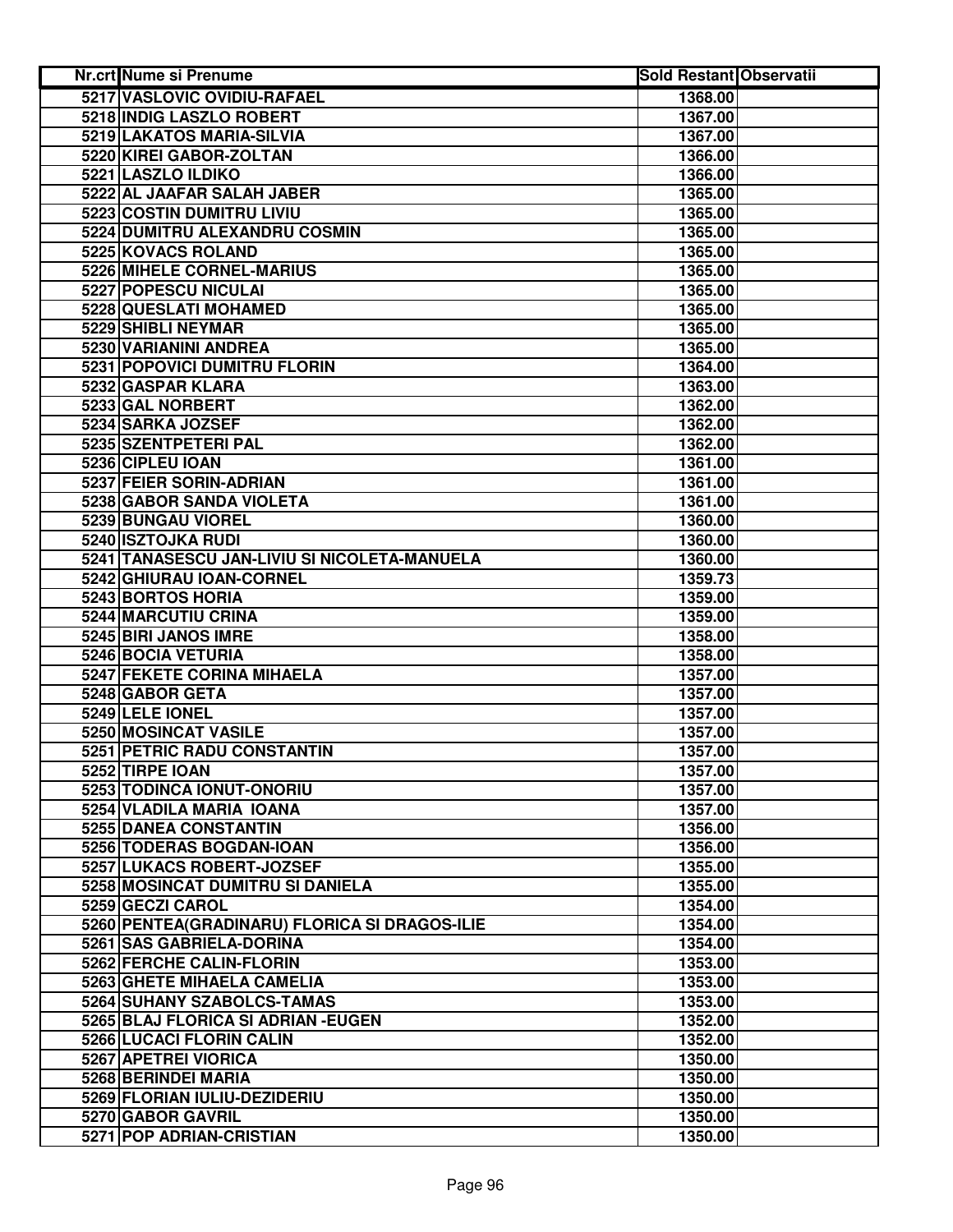| <b>Nr.crt Nume si Prenume</b>       | <b>Sold Restant Observatii</b> |  |
|-------------------------------------|--------------------------------|--|
| 5272 SISIANU OLEG                   | 1350.00                        |  |
| 5273 VERES JOZSEF                   | 1350.00                        |  |
| 5274 TINC ALIN SI LAURA             | 1349.00                        |  |
| 5275 MIERLUT FLORIAN                | 1348.00                        |  |
| 5276 HURMUZ VASILE                  | 1347.50                        |  |
| 5277 PACURAR DORIN - LIVIU          | 1347.06                        |  |
| 5278 MICLOS FLORINA-IOANA           | 1347.00                        |  |
| 5279 LUNKUI GYORGY                  | 1346.00                        |  |
| 5280 VARODI FLORIN                  | 1346.00                        |  |
| 5281 OPRIS TRAIAN-BOGDAN            | 1345.51                        |  |
| 5282 HANAS ANGELA                   | 1345.00                        |  |
| 5283 FARCUTIU ALINA-GINA            | 1344.00                        |  |
| 5284 ROMAN ADRIAN CLAUDIU SI ALINA  | 1344.00                        |  |
| 5285 SALAGEAN CRISTIAN              | 1344.00                        |  |
| 5286 TIRITEU BOGDAN IONUT           | 1344.00                        |  |
| 5287 LUPSE FLORIN-EMIL              | 1343.00                        |  |
| 5288 BONCA DAN-FLORIN               | 1341.52                        |  |
| 5289 DUCA ARON GAVRIL SI FELICIA    | 1341.00                        |  |
| 5290 LASCAU DANUT                   | 1340.00                        |  |
| 5291 POPUTE VALENTIN-TUDOR          | 1340.00                        |  |
| <b>5292 BIRTA FERENC FLORIAN</b>    | 1339.59                        |  |
| 5293 MOGYOROSI LUDOVIC              | 1339.00                        |  |
| 5294 TARAU DAFIN                    | 1338.50                        |  |
| 5295 COBZARU LUCICA SI CONSTANTIN   | 1338.00                        |  |
| 5296 GOLDEA CRISTINA-MARIOARA       | 1337.00                        |  |
| 5297 SIRBU GHEORGHE SI MARIA        | 1337.00                        |  |
| 5298 MAIER GHEORGHE                 | 1335.55                        |  |
| 5299 HAS LILIANA MONIA GABRIELA     | 1335.00                        |  |
| 5300 ILLES SILVIA SI EMERIC         | 1335.00                        |  |
| 5301 ROATIS MIHAI-ANTON             | 1335.00                        |  |
| 5302 SZABO KAROLY                   | 1335.00                        |  |
| 5303 BELCE CRISTIAN-DANIEL          | 1334.00                        |  |
| 5304 VECON GHEORGHE                 | 1334.00                        |  |
| 5305 TRIPA CORNEL IOAN              | 1333.00                        |  |
| 5306 DEAC LUMINITA ANCA             | 1332.00                        |  |
| 5307 DRAGAN MUGUREL-PETRU           | 1332.00                        |  |
| 5308 GHERDAN SERGIU-VALENTIN AVOCAT | 1332.00                        |  |
| 5309 PAUL MARIANA EMILIA            | 1332.00                        |  |
| 5310 MOLDOVAN DORIN                 | 1331.00                        |  |
| 5311 BARTA ISTVAN                   | 1330.00                        |  |
| 5312 KEREZSI LUIGI GIUSZEPPE        | 1330.00                        |  |
| 5313 MLADIN MARIUS                  | 1330.00                        |  |
| 5314 STIOP ANDREI COSMIN            | 1330.00                        |  |
| 5315 FAZEKAS MONIKA                 | 1329.00                        |  |
| 5316 MITA COSMINA - ANGELA          | 1329.00                        |  |
| 5317 SOTIUT IRINA                   | 1329.00                        |  |
| 5318 DARABANEANU MIHAI-GAVRIL       | 1328.00                        |  |
| 5319 LASLAU DUMITRU SI MARIANA      | 1328.00                        |  |
| 5320 PARANICI CONSTANTIN            | 1328.00                        |  |
| 5321 POPA MARIUS-CRISTIAN           | 1328.00                        |  |
| 5322 VESA DUMITRU                   | 1327.68                        |  |
| 5323 COMAN CONSTANTIN               | 1327.00                        |  |
| 5324 FARKAS IMRE JENO               | 1327.00                        |  |
| 5325 ITTU CALIN FLORENTIN           | 1327.00                        |  |
| 5326 FERARU COSTEL                  | 1326.00                        |  |
|                                     |                                |  |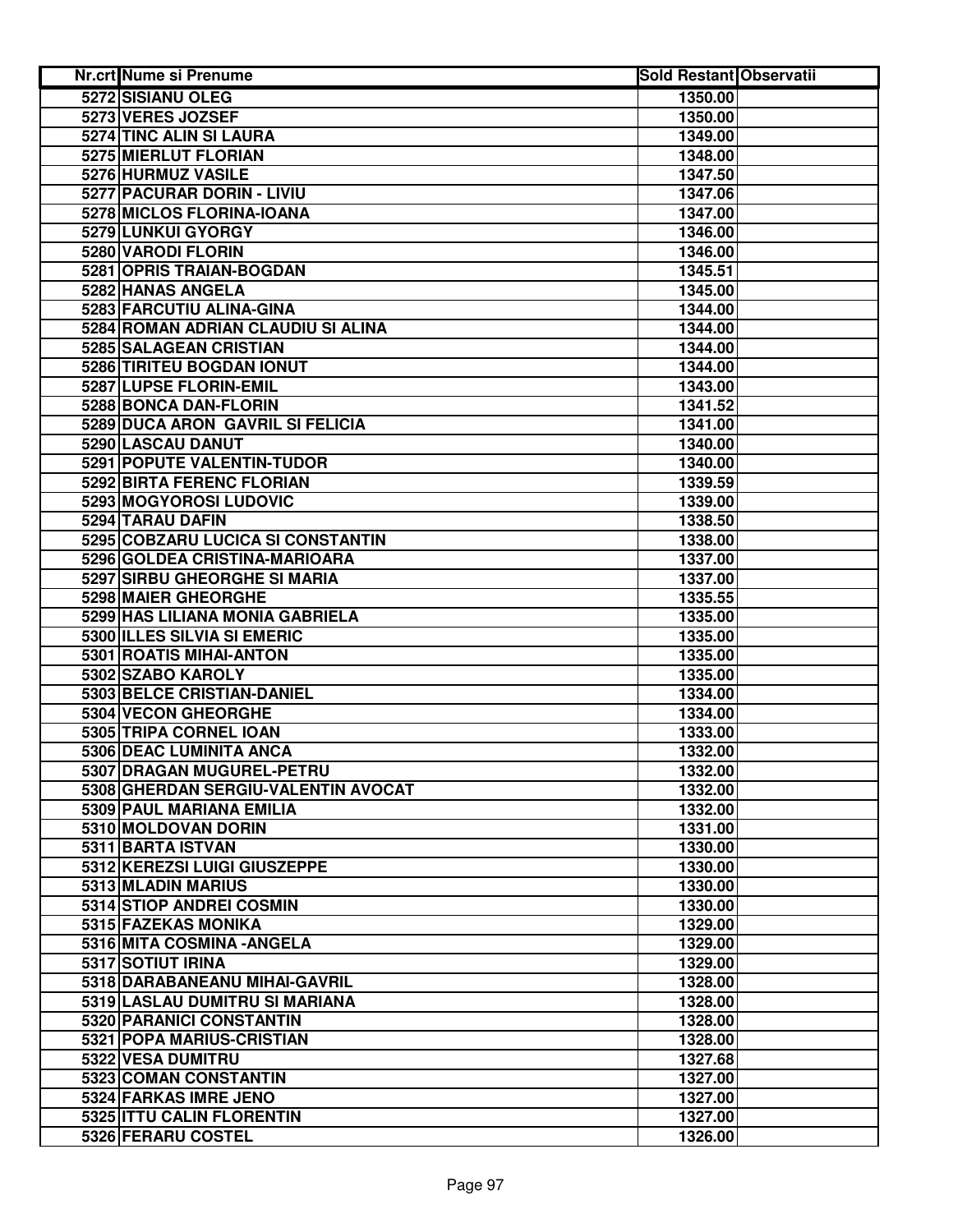| Nr.crt Nume si Prenume                                  | <b>Sold Restant Observatii</b> |  |
|---------------------------------------------------------|--------------------------------|--|
| 5327 CARTIS MARIAN LIVIU SI PANTEA ROZICA LUCICA        | 1325.00                        |  |
| 5328 CIURAR AURICA                                      | 1325.00                        |  |
| 5329 GABOR MATEI                                        | 1325.00                        |  |
| 5330 REZMUVES IOSIF                                     | 1324.00                        |  |
| 5331 JURCA GHEORGHE SI MARIANA                          | 1323.00                        |  |
| 5332 SOLAR IOANA-MIHAELA                                | 1323.00                        |  |
| 5333 PAUL SORIN-MARIUS SI MARIOARA                      | 1322.00                        |  |
| 5334 VALCEANU TUDOR-VLADIMIR                            | 1322.00                        |  |
| 5335 FEIER CHRISTIAN-DINU                               | 1321.00                        |  |
| 5336 GAVRUTA RUXANDA-CRISTINA-MIHAELA                   | 1321.00                        |  |
| 5337 SZABO IOSIF SI CORINA                              | 1321.00                        |  |
| 5338 BIRO MARIA MAGDOLNA                                | 1320.00                        |  |
| 5339 BROZBAN STELIAN-STEFAN                             | 1320.00                        |  |
| 5340 MILIAN-SACULTET ALINA-FLORENTINA                   | 1320.00                        |  |
| 5341 NECULAI BENIAMIN SI ILEANA                         | 1320.00                        |  |
| 5342 MESTER LUCIAN-MARCEL SI ELENA                      | 1319.00                        |  |
| 5343 FURTOS MARIANA                                     | 1318.00                        |  |
| 5344 GUI CIPRIAN-ANDREI                                 | 1318.00                        |  |
| 5345 CORMOS SORIN DAN                                   | 1317.00                        |  |
| 5346 MOROC ADRIAN REMUS                                 | 1317.00                        |  |
| 5347 FARAGO CRISTIAN CRACIUN SI CRISTINA                | 1316.00                        |  |
| 5348 LUCACI IOAN-MARIAN                                 | 1316.00                        |  |
| 5349 SANDOR AFRODITA OTILIA SI RAMONA                   | 1316.00                        |  |
| 5350 APOSTOL CELUS-VLADIMIR                             | 1315.00                        |  |
| 5351 ELEK BENIAMIN                                      | 1315.00                        |  |
| 5352 IZSAK NISTOR                                       | 1315.00                        |  |
| 5353 MICU MIHAI                                         | 1314.50                        |  |
| 5354 TOMELE CIPRIAN-NICOLAE                             | 1314.34                        |  |
| 5355 CAPOTA DAN-FLORIN                                  | 1314.00                        |  |
| 5356 CARTIS MARIAN DANUT                                | 1314.00                        |  |
| 5357 HOCHDORFER DAVID SI ANNABELLA-EDINA                | 1314.00                        |  |
| 5358 JUCA RAMS                                          | 1313.00                        |  |
| 5359 GABOR STEFAN-MARCEL                                | 1312.96                        |  |
| 5360 CRISTE LAVINIU-IOAN                                | 1312.00                        |  |
| 5361 DUDAS CRISTIAN                                     | 1312.00                        |  |
| 5362 JURCA CONSTANTIN - VIOREL                          | 1312.00                        |  |
| 5363 PATCAS PAUL-CRISTIAN                               | 1311.00                        |  |
| 5364 PRAK NICOLAE SI DORINA RODICA                      | 1311.00                        |  |
| 5365 TOLDAN TRAIAN                                      | 1311.00                        |  |
| 5366 AVRAM FLAVIU SERGIU                                | 1310.00                        |  |
| 5367 BUNTA FLORINELA SI MIHAI-SORIN                     | 1310.00                        |  |
| 5368 GERE FERENCZ - TIVADAR SI BEJUSCA MARINELA-EUGENIA | 1310.00                        |  |
| 5369 HARSANYI GYONGYI                                   | 1310.00                        |  |
| 5370 MISAROS SERBAN-FLAVIU                              | 1310.00                        |  |
| 5371 NOVAC-IUHASZ OLIMPIU-NICOLAE                       | 1310.00                        |  |
| 5372 VINTER PETRU                                       | 1310.00                        |  |
| 5373 GALIS DOREL                                        | 1309.00                        |  |
| 5374 LAKATOS ANETA-DANIELA                              | 1309.00                        |  |
| 5375 MARUNTEL FLORINA-MARIA - PERS.FIZ.AUTORIZATA       | 1309.00                        |  |
| 5376 CSILLAG CRISTINA-GABRIELA                          | 1307.00                        |  |
| 5377 PASCA DANIELA                                      | 1307.00                        |  |
| 5378 SUCIU DUMITRU                                      | 1306.00                        |  |
| 5379 CUC MARIUS - CIPRIAN                               | 1305.00                        |  |
| 5380 FEIER FLOARE-LUCIA                                 | 1305.00                        |  |
| 5381 KAPALAI ILEANA-EMA                                 | 1305.00                        |  |
|                                                         |                                |  |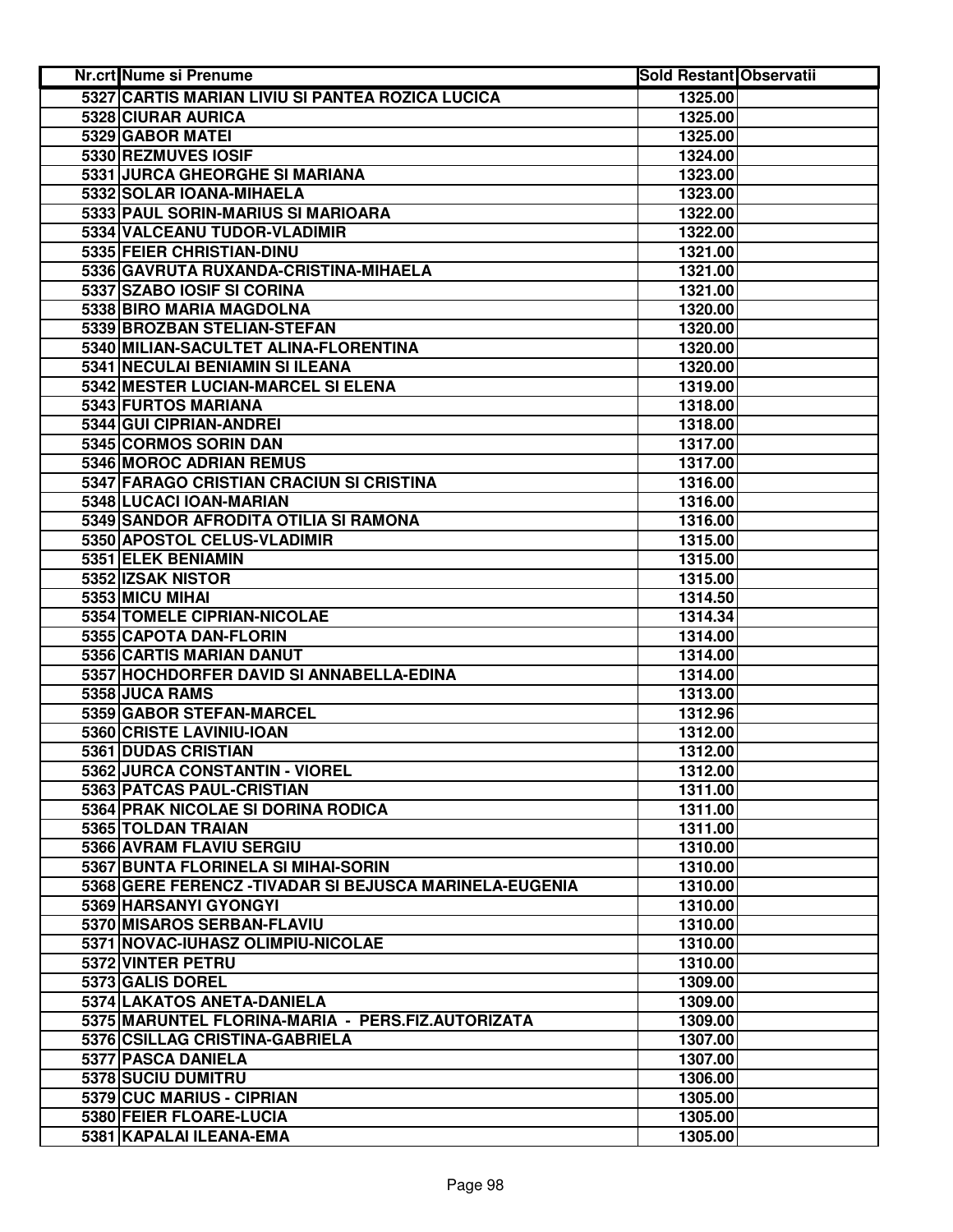| <b>Nr.crt Nume si Prenume</b>         | <b>Sold Restant Observatii</b> |  |
|---------------------------------------|--------------------------------|--|
| 5382 MUSTACCHIA SEVERINO              | 1305.00                        |  |
| 5383 SOCACIU SERGIU-GHEORGHE          | 1305.00                        |  |
| 5384 STUPARU MARIN                    | 1305.00                        |  |
| 5385 ARDELEAN REMUS-VALENTIN          | 1304.00                        |  |
| 5386 VARGA NICOLAE                    | 1304.00                        |  |
| 5387 GYOKER IULIU                     | 1303.00                        |  |
| 5388 PAUL FLORIAN VASILE              | 1303.00                        |  |
| 5389 CROITORU ROBERT                  | 1302.00                        |  |
| 5390 UVEGHES BOGDAN-DACIAN            | 1302.00                        |  |
| 5391 ZAMBO-SIPOS ALEXANDRU            | 1302.00                        |  |
| 5392 BAN IOAN-SEBASTIAN               | 1301.00                        |  |
| 5393 HAJNER ENIKO                     | 1301.00                        |  |
| 5394 ARDELEAN IONEL DUMITRU           | 1300.00                        |  |
| 5395 BOKA GHEORGHE                    | 1300.00                        |  |
| 5396 BRADEA FLORICA EUGENIA           | 1300.00                        |  |
| 5397 DEVAL JEANA                      | 1300.00                        |  |
| 5398 GABOR MARIA                      | 1300.00                        |  |
| 5399 LAKATOS AUGUSTIN                 | 1300.00                        |  |
| 5400 MARINCEAN CONSTANTIN SI LUCRETIA | 1300.00                        |  |
| 5401 ORGOVAN VIORICA                  | 1300.00                        |  |
| 5402 PAUL BLAGA CLARA-ELISABETA       | 1300.00                        |  |
| 5403 PETROI ELIZA-CRISTINA            | 1300.00                        |  |
| 5404 TOZSER GABOR                     | 1300.00                        |  |
| 5405 TRIFAN MIRCEA                    | 1300.00                        |  |
| 5406 VARGA ZOLTAN                     | 1300.00                        |  |
| 5407 VENTEL ANDRAS                    | 1300.00                        |  |
| 5408 SIRCA CRISTIAN-MARIUS            | 1299.02                        |  |
| 5409 CISMAS MARCEL ENESCU             | 1299.00                        |  |
| 5410 FABIAN FERENC SI ERZSEBET        | 1299.00                        |  |
| 5411 BLAGA SIMION SI CORINA           | 1298.00                        |  |
| 5412 PANAITESCU ADRIAN-TEODOR         | 1298.00                        |  |
| 5413 CHIPE LAURA-GABRIELA             | 1297.00                        |  |
| 5414 BUZDUG DAN                       | 1295.00                        |  |
| 5415 DARABAN CRISTIAN                 | 1295.00                        |  |
| 5416 GABOR GAVRIL                     | 1295.00                        |  |
| 5417 SALLAI ROBERT                    | 1295.00                        |  |
| 5418 TOTH ISTVAN-SANDOR               | 1295.00                        |  |
| 5419 DEM FLORIN                       | 1294.00                        |  |
| 5420 MADAR FLORIAN-CLAUDIU            | 1294.00                        |  |
| 5421 CHIRICUTA COSMIN-CRISTIAN        | 1293.00                        |  |
| 5422 ROSTAS CRENGUTA                  | 1293.00                        |  |
| 5423 BODOGAI PETRE-MIREL              | 1292.00                        |  |
| 5424 BOCSA MIRCEA-OVIDIU SI MONICA    | 1290.00                        |  |
| 5425 BOROS IANOS                      | 1290.00                        |  |
| 5426 BOTA STEFAN-DANUT                | 1290.00                        |  |
| 5427 COITA SERGIU-EUGEN               | 1290.00                        |  |
| 5428 GEREBENES GIZELLA                | 1290.00                        |  |
| 5429 KISS MIKLOS                      | 1290.00                        |  |
| 5430 VARGA ANDREI                     | 1290.00                        |  |
| 5431 COITA FLAVIU-GLAD                | 1289.00                        |  |
| 5432 LAZAR COSMIN                     | 1288.00                        |  |
| 5433 SABAU FLORIN-VALENTIN            | 1288.00                        |  |
| 5434 TOTH DANIEL ALEXANDRU            | 1288.00                        |  |
| 5435 BALAJ ADRIAN CLAUDIU             | 1287.00                        |  |
| 5436 CSOMOS IULIANA                   | 1287.00                        |  |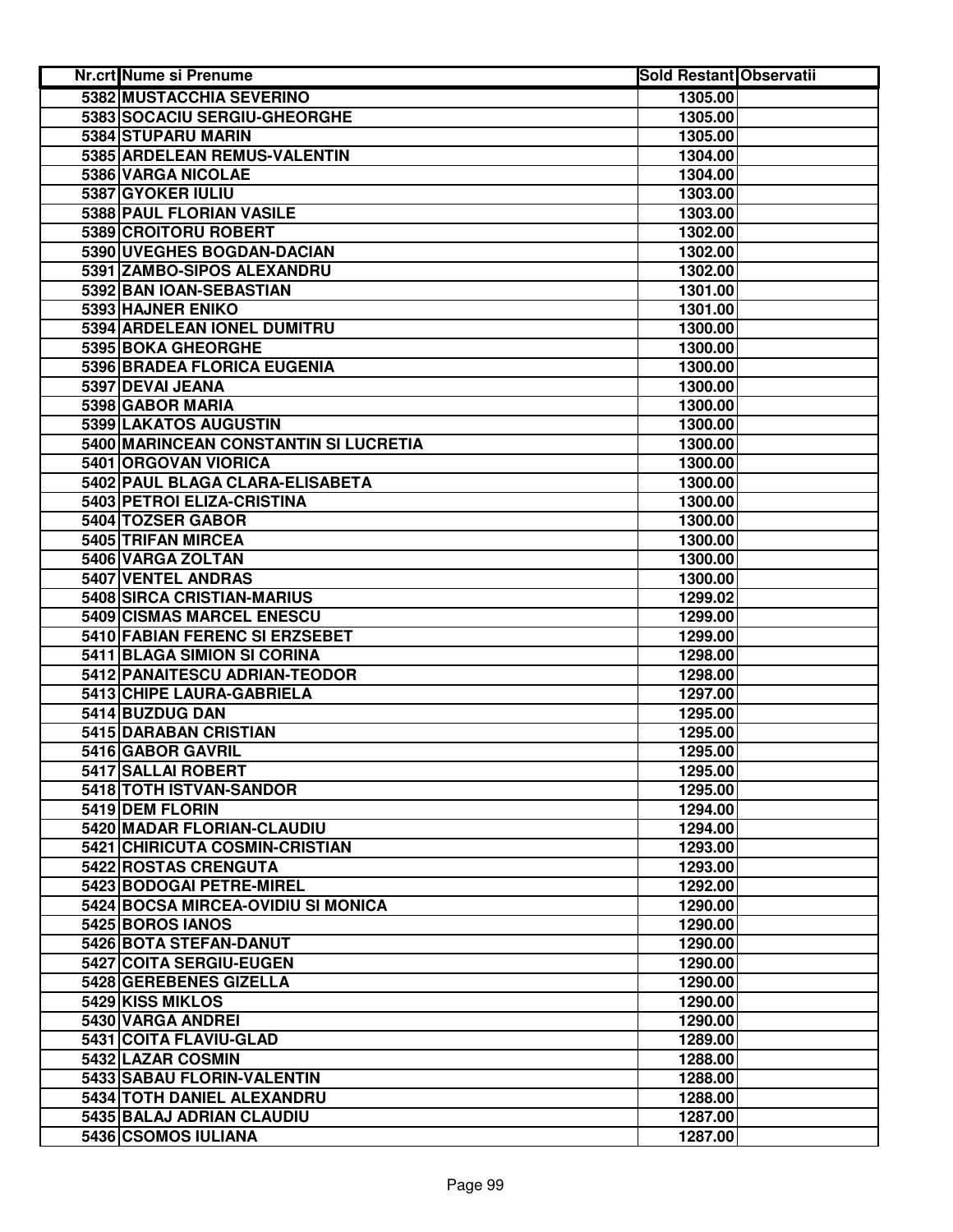| Nr.crt Nume si Prenume                        | <b>Sold Restant Observatii</b> |  |
|-----------------------------------------------|--------------------------------|--|
| 5437 SARBU DAN ROMUL                          | 1287.00                        |  |
| 5438 VARGA GIANINA VALERIA                    | 1287.00                        |  |
| 5439 GULES SERGIU-IONUT                       | 1286.00                        |  |
| 5440 VERES DUMITRU                            | 1286.00                        |  |
| 5441 BIRO ISTVAN SI IRINA                     | 1285.00                        |  |
| 5442 GABOR IANCU                              | 1285.00                        |  |
| 5443 POPSA SILVIU-DOREL                       | 1285.00                        |  |
| 5444 PURDA DANIEL SI MARIA                    | 1285.00                        |  |
| 5445 OLAR ALEXANDRU                           | 1284.00                        |  |
| 5446 SALAJEAN OVIDIU-DUMITRU                  | 1284.00                        |  |
| 5447 SEBESTYEN PETER SI RITA MAGDOLNA         | 1284.00                        |  |
| 5448 CHIRILA DORIN                            | 1283.00                        |  |
| 5449 BEREI STEFAN SI TUNDE                    | 1281.00                        |  |
| 5450 ISTRATE ANA                              | 1281.00                        |  |
| 5451 NAGY ANDREI-CRISTIAN                     | 1281.00                        |  |
| 5452 NAGY KAROLY                              | 1281.00                        |  |
| 5453 POPOVICIU AUREL                          | 1281.00                        |  |
| 5454 URSUT LAURA ADRIANA                      | 1281.00                        |  |
| 5455 AGAFITEI ROGER-FLORIN                    | 1280.00                        |  |
| 5456 LINGURAR KATALIN                         | 1280.00                        |  |
| 5457 MADA STEFAN-TUDOR                        | 1280.00                        |  |
| 5458 MANGRA FLORIN                            | 1280.00                        |  |
| 5459 SCORTEA GABRIELA-CLAUDIA                 | 1280.00                        |  |
| 5460 VARGA GHEORGHE                           | 1280.00                        |  |
| 5461 TUDUK VIORICA-MARIA                      | 1279.00                        |  |
| 5462 BIRAU IOAN SI FLOARE                     | 1277.00                        |  |
| 5463 DORSONSZKY LASZLO                        | 1277.00                        |  |
| 5464 GAVRA RODICA                             | 1276.00                        |  |
| 5465 HALMAGEAN MIRCEA MIREL                   | 1276.00                        |  |
| 5466 IGNA ADRIAN-COSTEL                       | 1276.00                        |  |
| 5467 VASADI LORAND ADLBERT                    | 1276.00                        |  |
| 5468 BORLEAN MIRCEA-FLORIN                    | 1275.00                        |  |
| 5469 FLONTA RADU                              | 1275.00                        |  |
| 5470 GEORGESCU ANA-MARIA                      | 1275.00                        |  |
| 5471 CRET MARIA-CARMEN                        | 1274.00                        |  |
| 5472 OMUT SERGIU COSMIN                       | 1274.00                        |  |
| 5473 POP RAVEICA                              | 1274.00                        |  |
| 5474 STIRBE IULIU EUGEN                       | 1273.00                        |  |
| 5475 ROSTAS PATROI SI SAVA CRIJMARITA         | 1272.00                        |  |
| 5476 FULOP ISTVAN                             | 1271.29                        |  |
| 5477 HORVATH ILDIKO-KATALIN SI GHEORGHE-CAROL | 1271.00                        |  |
| 5478 CHIRICA GABRIEL                          | 1270.00                        |  |
| 5479 FODOR PAULA-MARIANA                      | 1270.00                        |  |
| 5480 GUI ANGELA SI GUI FLORIN                 | 1270.00                        |  |
| 5481 TENT FLORIAN                             | 1270.00                        |  |
| 5482 GABOR LAJOS                              | 1269.50                        |  |
| 5483 HANGA BOGDAN-LUCIAN                      | 1269.00                        |  |
| 5484 TIRTEA IOAN GABRIEL                      | 1269.00                        |  |
| 5485 ZEMBREA CARMEN-MONICA                    | 1269.00                        |  |
| 5486 KORNYA IOAN-CSONGOR                      | 1268.95                        |  |
| 5487 OGBARSCHI CIPRIAN-IONUT                  | 1268.50                        |  |
| 5488 CABINET DE AVOCAT-NEGRU RADU             | 1268.00                        |  |
| 5489 DOGAR GEORGIANA-FELICIA SI SORIN-ADRIAN  | 1268.00                        |  |
| 5490 GHEORGHE IOAN SI ROMOLICA                | 1268.00                        |  |
| 5491 MAGDA MARIANA FLORICA                    | 1268.00                        |  |
|                                               |                                |  |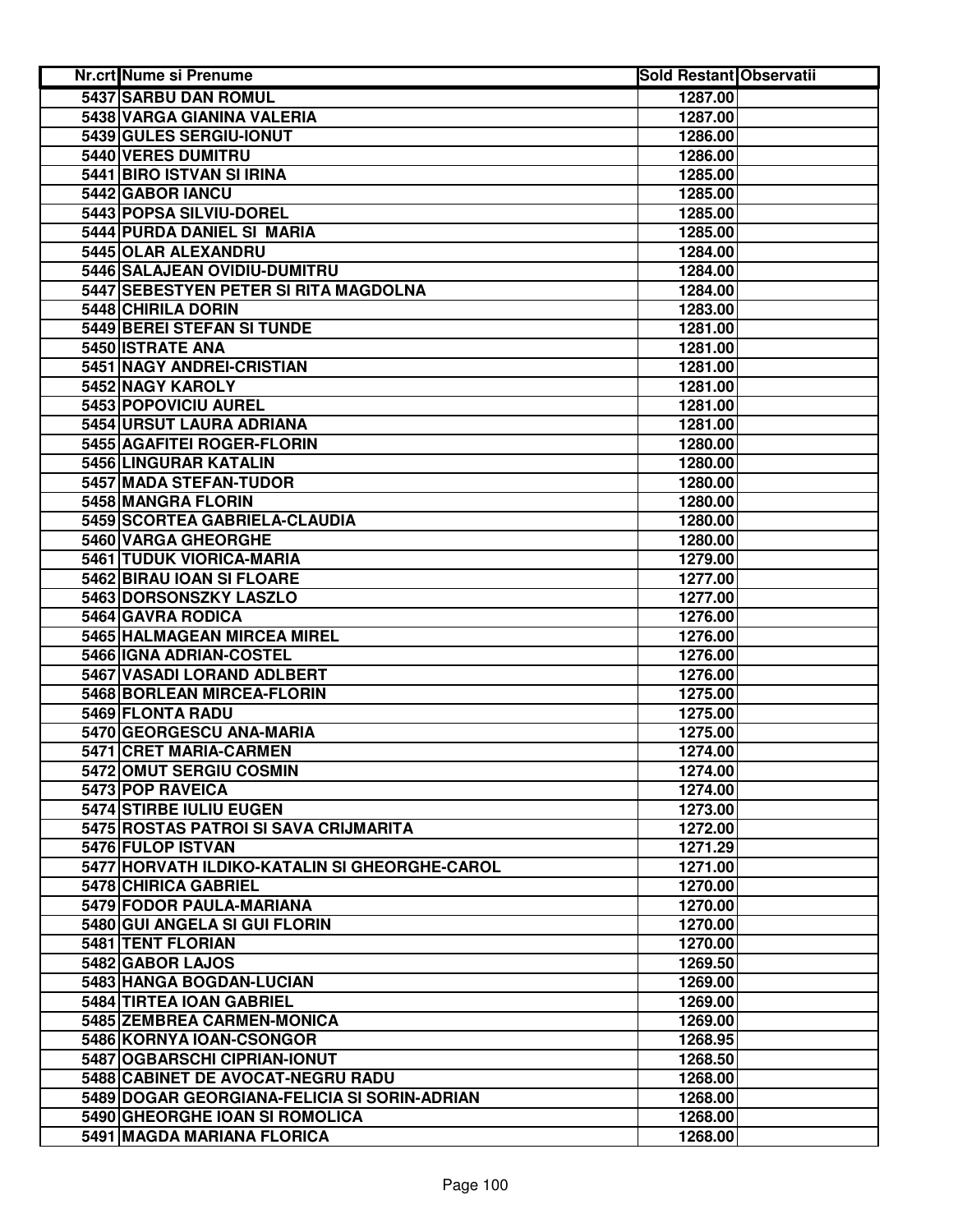| Nr.crt Nume si Prenume                       | <b>Sold Restant Observatii</b> |  |
|----------------------------------------------|--------------------------------|--|
| 5492 MOTOACA MARIAN                          | 1268.00                        |  |
| 5493 POPUS PETRU SI.FLOARE                   | 1268.00                        |  |
| 5494 RUS MARIAN SILVIU                       | 1267.50                        |  |
| 5495 CACUCI FLORIAN-CRISTIAN SI MARIOARA     | 1267.00                        |  |
| 5496 BALAJ CRISTIAN IULIAN                   | 1266.00                        |  |
| 5497 GULES MARIA-LUDMILA                     | 1266.00                        |  |
| 5498 RAD GHEORGHE                            | 1266.00                        |  |
| 5499 ANTON IOAN SANDU                        | 1265.00                        |  |
| 5500 ZAHARIE LUCICA INTR.IND.                | 1265.00                        |  |
| 5501 CHELENTES LIVIU SI MARIA                | 1262.00                        |  |
| 5502 HORGA SILVIU                            | 1261.00                        |  |
| 5503 FODOR GHEORGHE                          | 1260.00                        |  |
| 5504 DEAC IOSIF                              | 1258.00                        |  |
| 5505 HANGA GHEORGHE SI DANIELA-ADINA         | 1258.00                        |  |
| 5506 RIF SIMONA-FLORENITNA                   | 1258.00                        |  |
| 5507 CZIRJAK JOZSEF LEVENTE                  | 1257.00                        |  |
| 5508 SIME-DUMITRESCU MARGARETA-MARIA         | 1257.00                        |  |
| 5509 HAJDU TIBOR                             | 1256.41                        |  |
| 5510 CHEREGI FLORIN-MARIUS                   | 1256.00                        |  |
| 5511 ZBIRCEA IOAN GABRIEL                    | 1256.00                        |  |
| 5512 IANCU VIOREL VASILE SI FLORINA-ANGELINA | 1255.00                        |  |
| 5513 IAS IOANA-CLAUDIA SI SORIN ADRIAN       | 1255.00                        |  |
| 5514 POPA FLORIN SORIN                       | 1255.00                        |  |
| 5515 GIRBA TRAIAN-DAN                        | 1253.00                        |  |
| 5516 FURAU DAN GAVRIL                        | 1252.00                        |  |
| 5517 POP CATALIN-DANIEL                      | 1252.00                        |  |
| 5518 ALB ROMULUS                             | 1251.00                        |  |
| 5519 CEFAN ISTVAN-MIKLOS                     | 1251.00                        |  |
| 5520 MARCU OVIDIU OCTAVIAN                   | 1251.00                        |  |
| 5521 VIDICAN CORINA-MARIANA                  | 1251.00                        |  |
| 5522 ARON MARIA MAGDALENA                    | 1250.00                        |  |
| 5523 BANCIU SUPERMAN-TARZAN                  | 1250.00                        |  |
| 5524 BERKE TIBOR                             | 1250.00                        |  |
| 5525 BOCA EVA-BRIGITTA                       | 1250.00                        |  |
| 5526 BONCEA OCTAVIAN DUMITRU                 | 1250.00                        |  |
| 5527 COSTA IOAN                              | 1250.00                        |  |
| 5528 COSTEA CRISTIAN-DANUT PFA               | 1250.00                        |  |
| 5529 GABOR DUMITRU                           | 1250.00                        |  |
| 5530 GLIGAN BENIAMIN-FLORIN                  | 1250.00                        |  |
| 5531 HEYIZI VULTUR PAULA STELA               | 1250.00                        |  |
| 5532 KAJCZA DIANA                            | 1250.00                        |  |
| 5533 LUPSE SERGIU-ROBERTO                    | 1250.00                        |  |
| 5534 MAGYAI RUDOLF                           | 1250.00                        |  |
| 5535 MATEA IOAN IOSIF                        | 1250.00                        |  |
| 5536 MATYASI ROBERT                          | 1250.00                        |  |
| 5537 PATAKI FELIX-FERENCZ                    | 1250.00                        |  |
| <b>5538 POP IOAN</b>                         | 1250.00                        |  |
| 5539 SIMON EUGEN                             | 1250.00                        |  |
| 5540 SZABO MELINDA                           | 1250.00                        |  |
| 5541 VETISAN VASILE-COSMIN                   | 1250.00                        |  |
| 5542 BILA ALEXANDRU NELU                     | 1249.00                        |  |
| 5543 HODISAN OVIDIU-MIRCEA                   | 1249.00                        |  |
| 5544 PAPP IOAN                               | 1249.00                        |  |
| 5545 MORGOVAN OVIDIU-FLORIN                  | 1248.00                        |  |
| 5546 CIARNAU ANCA CRISTINA                   | 1247.14                        |  |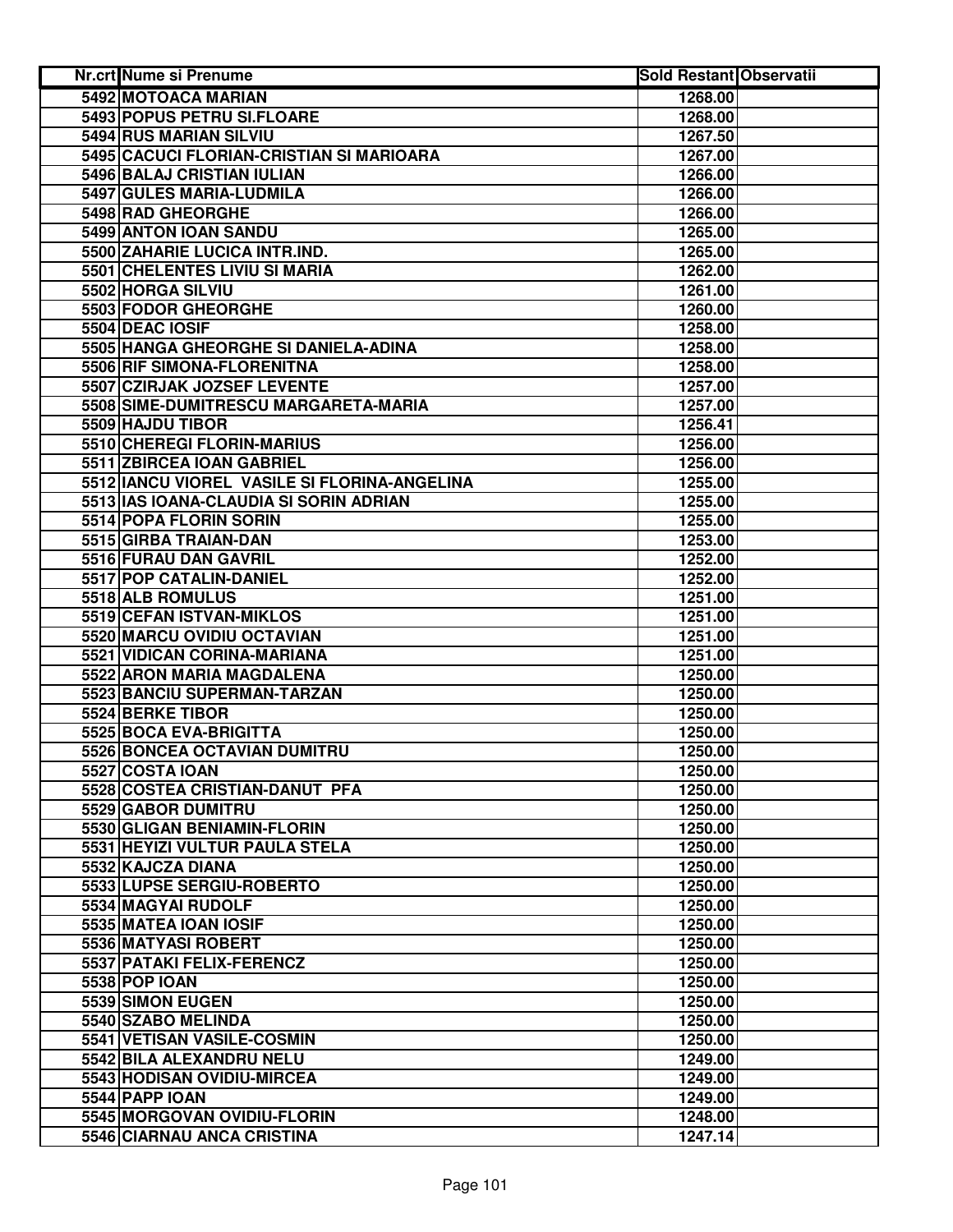| <b>Nr.crt Nume si Prenume</b>         | <b>Sold Restant Observatii</b> |  |
|---------------------------------------|--------------------------------|--|
| 5547 FARKAS TIBERIU                   | 1247.00                        |  |
| 5548 BOT MARIA-CAROLINA               | 1245.00                        |  |
| 5549 CINDEA MARIN                     | 1245.00                        |  |
| 5550 MATEI DANIEL                     | 1245.00                        |  |
| 5551 MINZ GEORGE-DACIAN               | 1245.00                        |  |
| 5552 NEGRUT-CHIPE DANIEL              | 1245.00                        |  |
| 5553 OLA NICOLAE-SORIN                | 1245.00                        |  |
| 5554 BERES ROMULUS CRISTINEL          | 1244.86                        |  |
| 5555 TOROK MARIANA IULIA              | 1244.00                        |  |
| 5556 CHIRILA RADU SI EMOKE-CECILIA    | 1243.00                        |  |
| 5557 PINTEA GABRIEL-MIHAI             | 1243.00                        |  |
| 5558 GHIURAU IOSIF-GAVRIL-TIBERIU     | 1242.00                        |  |
| 5559 TERHES ALIN-AUGUSTIN             | 1242.00                        |  |
| 5560 MLADIN AGNETA                    | 1241.00                        |  |
| 5561 NICORICI ADRIANA-ANAMARIA        | 1241.00                        |  |
| 5562 BOKA BARNA                       | 1240.00                        |  |
| 5563 CORDOVAN VIOLA-RENATA            | 1240.00                        |  |
| 5564 DEMIR RAMAZAN SI ELENA           | 1240.00                        |  |
| 5565 HERMAN SILVIU ALBERTO            | 1240.00                        |  |
| 5566 MARINCAS DANIELA-MIRELA          | 1240.00                        |  |
| 5567 MINECAN MIRELA-VALENTINA-I.I.    | 1240.00                        |  |
| 5568 MURARIU CSABA-SZILVESZTER        | 1240.00                        |  |
| 5569 POPA PAUL                        | 1240.00                        |  |
| 5570 ZAMA ROBERT-LAURENTIU            | 1240.00                        |  |
| 5571 SZOKE SZABOLCS                   | 1239.00                        |  |
| <b>5572 MAN IOAN</b>                  | 1238.00                        |  |
| 5573 ZARE STEFAN SI MARIA             | 1238.00                        |  |
| 5574 LUKACS LIVIU                     | 1237.00                        |  |
| 5575 MUNTEAN VALENTIN-TEODOR          | 1237.00                        |  |
| 5576 VARGA JANOS                      | 1237.00                        |  |
| 5577 FILIP CIPRIAN-CRISTIAN           | 1236.00                        |  |
| 5578 GHIURAU ALINA-MIHAELA            | 1235.00                        |  |
| 5579 BANCU VLAD-DANIEL                | 1234.00                        |  |
| 5580 KARSAI ATTILA                    | 1233.00                        |  |
| 5581 LUPSA LUCIAN BOGDAN              | 1233.00                        |  |
| 5582 PAP BELA ZSOLT                   | 1233.00                        |  |
| 5583 ROMAN CORNEL SI MONICA           | 1233.00                        |  |
| 5584 SEUCHE FLORIAN                   | 1233.00                        |  |
| 5585 ABRUDAN LEONARD-CALIN            | 1232.00                        |  |
| 5586 MIKLOVITS IULIU                  | 1232.00                        |  |
| 5587 MUSCU RAMONA CORINA              | 1232.00                        |  |
| 5588 OBERMAJER EVA                    | 1232.00                        |  |
| 5589 EL HAJRI M HAMED                 | 1230.00                        |  |
| 5590 KAJCZA ZSOLT FERENCZ             | 1230.00                        |  |
| 5591 LAZAR CORINA ANDREA              | 1230.00                        |  |
| 5592 MARCUS ADRIANA SI OVIDIU         | 1230.00                        |  |
| 5593 BOCUT FLORENTINA-ANA MARIA       | 1229.00                        |  |
| 5594 CORDEA TEODOR CONSTANTIN SI ANCA | 1227.00                        |  |
| 5595 CASON CRISTIAN-FLORIN            | 1225.00                        |  |
| 5596 TAU IONEL-SORIN                  | 1225.00                        |  |
| 5597 BORAC ELENA-VIERCA               | 1224.00                        |  |
| 5598 EHIK ZOLTAN KAROLY               | 1223.00                        |  |
| 5599 PINTO ANDREA                     | 1223.00                        |  |
| 5600 BABA SANDA EMA                   | 1222.00                        |  |
| 5601 MARC NICOLAE IOAN                | 1222.00                        |  |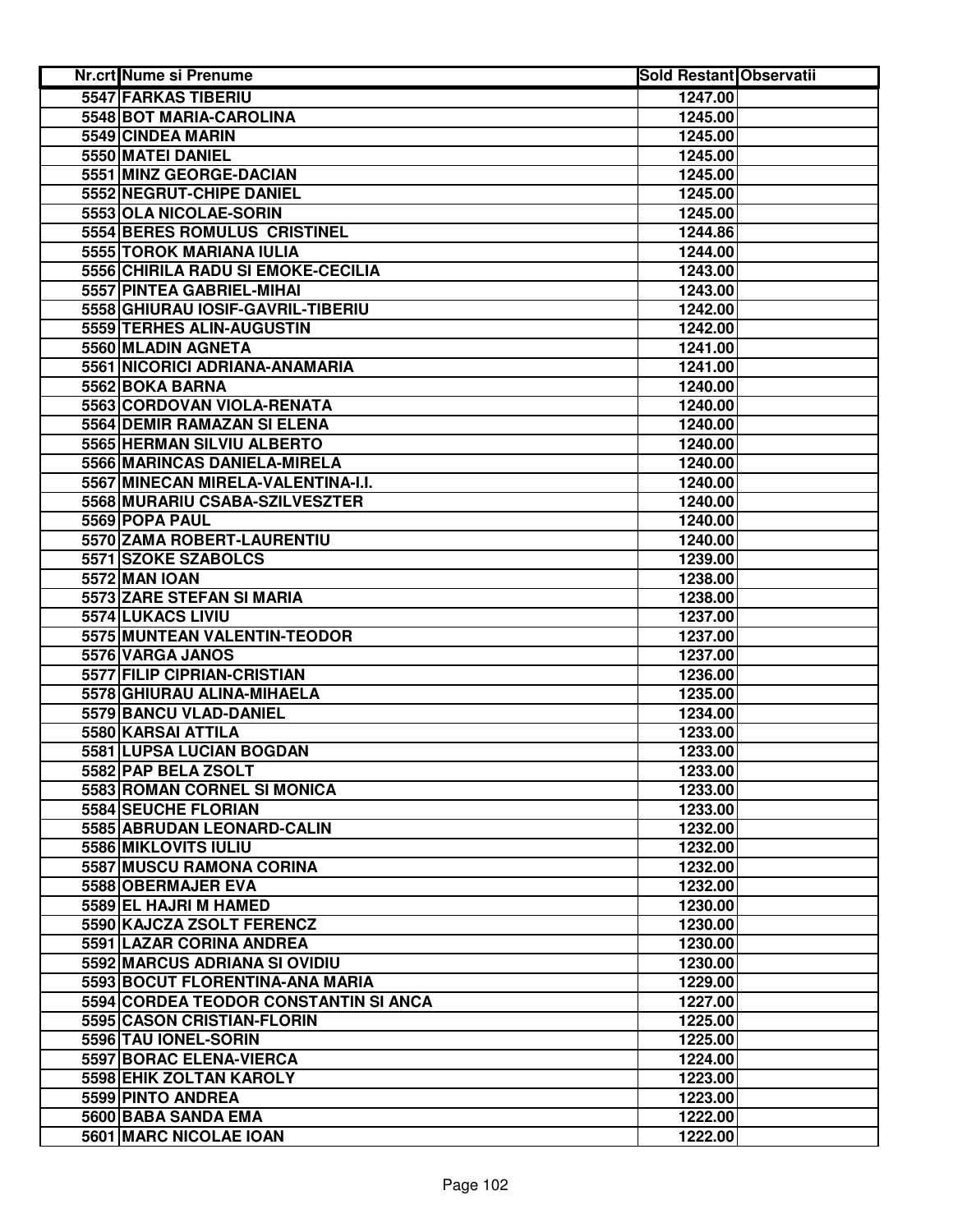| <b>Nr.crt Nume si Prenume</b>                        | <b>Sold Restant Observatii</b> |  |
|------------------------------------------------------|--------------------------------|--|
| 5602 STRENG LORENA-ALEXANDRINA                       | 1222.00                        |  |
| 5603 FOLTUT IOAN                                     | 1221.00                        |  |
| 5604 LIPTAK ZOLTAN                                   | 1220.17                        |  |
| <b>5605 BRASSO MIHALY TAMAS</b>                      | 1220.00                        |  |
| 5606 LACATUS SANDOR                                  | 1220.00                        |  |
| 5607 RACZ IOSIF-IOAN                                 | 1220.00                        |  |
| 5608 TRIPA IOAN MIRCEA                               | 1220.00                        |  |
| 5609 HURMUZ MARIANA                                  | 1219.00                        |  |
| 5610 IGNA DOINA-MARIA SI DUMITRU                     | 1219.00                        |  |
| 5611 PLES OVIDIU                                     | 1218.00                        |  |
| 5612 POP-DURINA ADRIAN-MIRCEA                        | 1217.16                        |  |
| 5613 PORTAN RAMONA                                   | 1217.00                        |  |
| 5614 HORJAN NICOLAE                                  | 1216.00                        |  |
| 5615 SZONDI GABOR                                    | 1216.00                        |  |
| 5616 VARGA EDUARD-TOMI                               | 1216.00                        |  |
| 5617 COSTIN DAN                                      | 1215.00                        |  |
| 5618 MILLE CARMEN ELENA                              | 1215.00                        |  |
| 5619 DARABAN AMALIA IONELA                           | 1213.00                        |  |
| 5620 HARANGI ZOLTAN-ZSOLT SI ERZSEBET                | 1212.00                        |  |
| 5621 HOSZU GHEORGHE                                  | 1212.00                        |  |
| 5622 SIMOC CALIN-ALEXANDRU                           | 1211.00                        |  |
| 5623 CHIORAN COSMIN-LIVIU                            | 1210.00                        |  |
| 5624 CORCHES LAVINIA-RUXANDRA                        | 1210.00                        |  |
| 5625 DICSO ATTILA                                    | 1210.00                        |  |
| 5626 GUBA SANDOR                                     | 1210.00                        |  |
| 5627 MILOTAI DAVID                                   | 1210.00                        |  |
| 5628 POP REMUS EMIL                                  | 1210.00                        |  |
| 5629 ISTOICA GAVRIL                                  | 1209.00                        |  |
| 5630 MADAR LIVIU SI DORINA                           | 1209.00                        |  |
| 5631 GABOR GETA                                      | 1208.00                        |  |
| 5632 GIULAI FLORIAN-ALIN                             | 1208.00                        |  |
| 5633 PUTICIU CAMELIA                                 | 1208.00                        |  |
| 5634 ARDELEAN MARIUS GHEORGHE                        | 1207.90                        |  |
| <b>5635 VASILE TIBERIU ANDREI</b>                    | 1206.64                        |  |
| 5636 BRADEA NADIA-DACIANA                            | 1206.00                        |  |
| 5637 GASCA NICOLAE-DANIEL                            | 1206.00                        |  |
| 5638 PAUL ELISAVETA<br>5639 CODREAN CLAUDIU-VALENTIN | 1206.00                        |  |
| 5640 CICU NICOLETA LACRIMIOARA                       | 1205.04<br>1205.00             |  |
| 5641 MARIAN DORIN SI FLORICA                         | 1205.00                        |  |
| 5642 SZODORAI IMRE                                   | 1205.00                        |  |
| 5643 MURESAN VIOLIN                                  | 1204.00                        |  |
| 5644 DUDAS ATTILA                                    | 1203.51                        |  |
| 5645 GURAU MARIA                                     | 1203.00                        |  |
| 5646 P.F.A.SIRCA MIHAELA-FLORICA                     | 1203.00                        |  |
| 5647 PADAR ORSOLYA                                   | 1203.00                        |  |
| 5648 SIMUT CIPRIAN-FLORIAN SI DANIELA                | 1203.00                        |  |
| 5649 TRIP IOAN SI SUCIU CORNELIA                     | 1202.50                        |  |
| 5650 GABOR GAVRIL                                    | 1202.00                        |  |
| 5651 JUNC CORNELIU                                   | 1202.00                        |  |
| 5652 MASTAN ANNA                                     | 1202.00                        |  |
| 5653 NAGY ANDRAS                                     | 1202.00                        |  |
| 5654 PETRICA NICOLAE FLORIAN SI MARIANA              | 1202.00                        |  |
| 5655 DUMEA VIRGIL                                    | 1201.00                        |  |
| 5656 NISTOR CORNELIA                                 | 1201.00                        |  |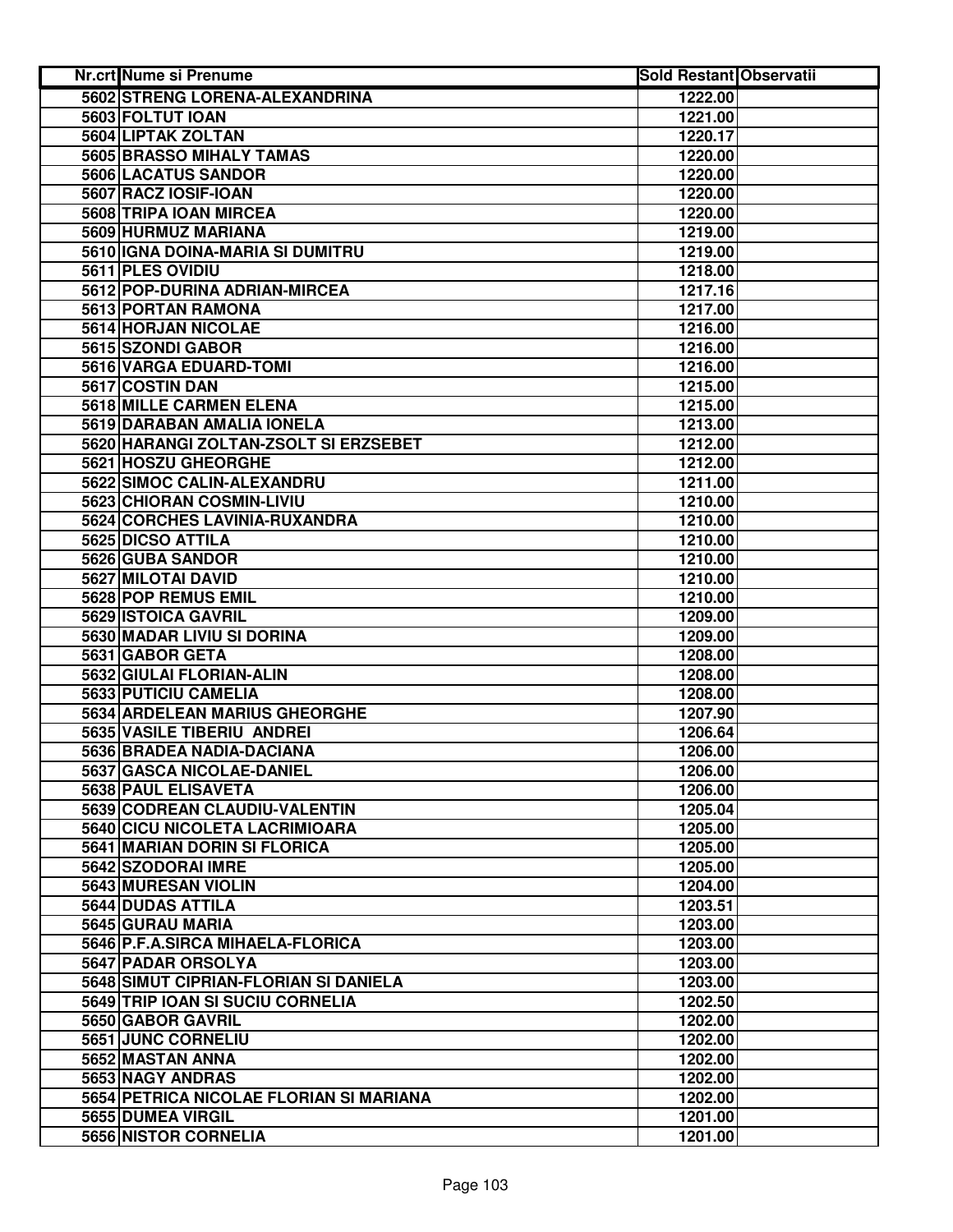| <b>Nr.crt Nume si Prenume</b>                 | <b>Sold Restant Observatii</b> |  |
|-----------------------------------------------|--------------------------------|--|
| 5657 ANDRISCA FLAVIUS-RAZVAN                  | 1200.00                        |  |
| 5658 AWAN SULTAN MUHAMMAD AITTZAZ             | 1200.00                        |  |
| 5659 BALOG LASZLO-FERENCZ                     | 1200.00                        |  |
| 5660 BERES GHIZELA                            | 1200.00                        |  |
| <b>5661 BONTA MARIUS DUMITRU</b>              | 1200.00                        |  |
| 5662 CIUNTU GHEORGHE-GABRIEL                  | 1200.00                        |  |
| 5663 DANCULEA COSTEL DORIN                    | 1200.00                        |  |
| 5664 DEJEU ALIN                               | 1200.00                        |  |
| 5665 DOMBI ANTON                              | 1200.00                        |  |
| 5666 DOMSA AUREL-MIRCEA                       | 1200.00                        |  |
| 5667 FARKAS NORBERT                           | 1200.00                        |  |
| 5668 GABOR GABOR                              | 1200.00                        |  |
| 5669 GANGOS SORIN-FLORIN                      | 1200.00                        |  |
| 5670 GAVRILA ALIN-ROBERT                      | 1200.00                        |  |
| 5671 GEORGESCU DANIEL                         | 1200.00                        |  |
| 5672 GHENDER FLORIN GABRIEL                   | 1200.00                        |  |
| 5673 HAINER ANGELA                            | 1200.00                        |  |
| 5674 HALASZ PETER-ATTILA                      | 1200.00                        |  |
| 5675 HEGEDUS LADISLAU                         | 1200.00                        |  |
| 5676 HORVATH ALEXANDRU                        | 1200.00                        |  |
| 5677 LAZUREANU MIRCEA FLORIN                  | 1200.00                        |  |
| 5678 MEER MUHAMMAD SHABBIR AHMAD              | 1200.00                        |  |
| 5679 MERAI TAMAS-ALEXANDRU                    | 1200.00                        |  |
| 5680 MOISA CALIN-LIVIU                        | 1200.00                        |  |
| 5681 NICORUT AURELIAN                         | 1200.00                        |  |
| 5682 ONYENOBI CHUKWUNYERE EMMANUEL            | 1200.00                        |  |
| 5683 OTVOS SURAJ CRISTIAN                     | 1200.00                        |  |
| 5684 PATINTARU MIHAI                          | 1200.00                        |  |
| 5685 POPOVICI IULIANA                         | 1200.00                        |  |
| 5686 RAJKLI ROMULUS-ANDREI                    | 1200.00                        |  |
| 5687 SONEA SEBASTIAN-IOAN                     | 1200.00                        |  |
| 5688 STRANGO VLADUT-NICOLAE                   | 1200.00                        |  |
| 5689 SZILAGY ZOLTAN                           | 1200.00                        |  |
| 5690 TONT MARIUS-COSMIN                       | 1200.00                        |  |
| 5691 YOUNAS MOHAMMAD                          | 1200.00                        |  |
| 5692 BULBUCA TEODOR                           | 1199.00                        |  |
| 5693 JAKOB RAMONA                             | 1199.00                        |  |
| 5694 MASCAS VIOREL ANA                        | 1199.00                        |  |
| 5695 BALOG MIHAI                              | 1198.00                        |  |
| 5696 BARTA BELA-TAMAS                         | 1198.00                        |  |
| 5697 MOISI DANIEL MIREL                       | 1198.00                        |  |
| 5698 SAAIDA IOANA-CARMEN                      | 1198.00                        |  |
| 5699 VARGA MONIKA-ALIZ                        | 1198.00                        |  |
| 5700 NICULEA ROBERT-CLAUDIU                   | 1197.00                        |  |
| 5701 BARCAN FLORIN DANIEL SI GEORGETA-FLORINA | 1196.00                        |  |
| 5702 RADULESCU IOAN SI CLAUDIA                | 1195.00                        |  |
| 5703 RETI ISTVAN                              | 1195.00                        |  |
| 5704 SALAJAN MARIUS-LIVIU                     | 1195.00                        |  |
| 5705 SIM COSMIN                               | 1195.00                        |  |
| 5706 STATE PASCARIU VALERIAN                  | 1195.00                        |  |
| 5707 BRATEANU VASILE                          | 1193.00                        |  |
| 5708 CHEREGI IOAN                             | 1193.00                        |  |
| 5709 COPIL CARMEN-SANDA SI OVIDIU             | 1193.00                        |  |
| 5710 DAL POS ROMANO                           | 1193.00                        |  |
| 5711 CILIBIU VLAD SI ANA                      | 1192.00                        |  |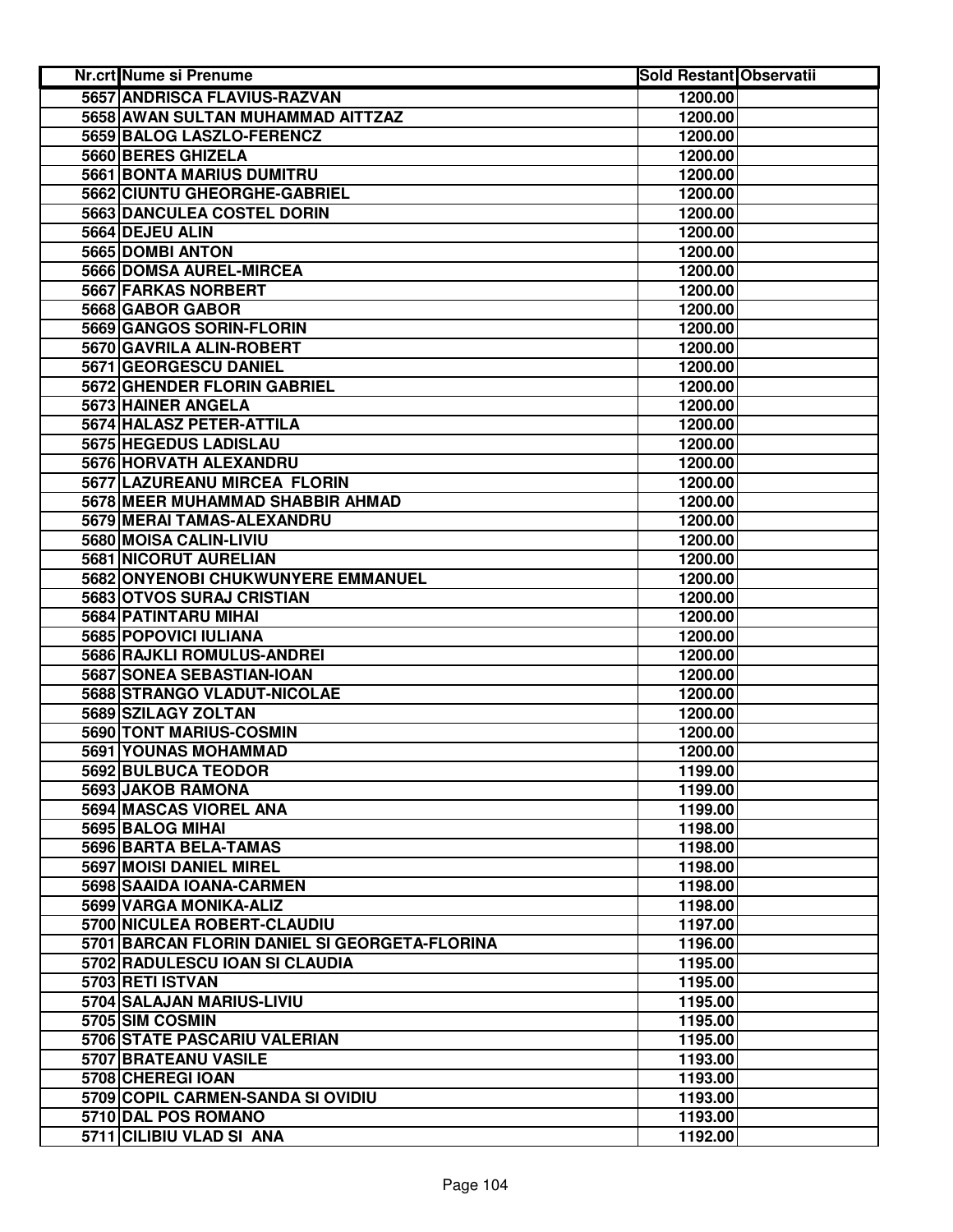| Nr.crt Nume si Prenume                           | <b>Sold Restant Observatii</b> |  |
|--------------------------------------------------|--------------------------------|--|
| 5712 HANT CSABA KALMAR                           | 1192.00                        |  |
| 5713 CIUCIU VIOLETA                              | 1191.00                        |  |
| 5714 GABOR GHITA                                 | 1190.00                        |  |
| 5715 GUBA JOSZEF                                 | 1190.00                        |  |
| 5716 MIHALI ANDREI                               | 1190.00                        |  |
| 5717 OROS ALEXANDRU                              | 1190.00                        |  |
| 5718 SAVITCHI SIDONIA-MELINDA                    | 1190.00                        |  |
| 5719 CIARNAU ETELCA-IBOLYA                       | 1189.00                        |  |
| 5720 DODA FLAVIU-SORIN SI DELIA                  | 1189.00                        |  |
| 5721 MOLDOVAN ADRIAN CALIN                       | 1189.00                        |  |
| 5722 BOTA MOISIN ANTON FLORINEL SI MONICA GILDA  | 1188.00                        |  |
| 5723 MATHE ERIKA-JOZE                            | 1188.00                        |  |
| 5724 BUGLE ALEXANDRU-SORIN                       | 1187.00                        |  |
| 5725 SZUCS ZOLTAN                                | 1187.00                        |  |
| 5726 BALAZS ERZSEBET SI IOAN                     | 1185.00                        |  |
| 5727 BOKA IOSIF SI EDINA                         | 1185.00                        |  |
| 5728 GALIS IOAN-REMUS                            | 1185.00                        |  |
| 5729 MIKLOS SUSANA                               | 1185.00                        |  |
| 5730 MUSCAS RODICA                               | 1184.26                        |  |
| 5731 POP RADU-ILIE                               | 1184.00                        |  |
| 5732 PALOS VLAD CRISTIAN                         | 1182.50                        |  |
| 5733 ANDOR PETRU DANIEL                          | 1182.00                        |  |
| 5734 MATEAS TRAIAN SORIN                         | 1181.00                        |  |
| 5735 TACIULET SORINEL                            | 1181.00                        |  |
| 5736 GABOR MINDRA                                | 1180.00                        |  |
| 5737 MIHUTIU IOAN-MIHAI                          | 1180.00                        |  |
| 5738 POPOVICI DUMITRU-EMANUEL                    | 1180.00                        |  |
| 5739 ARDELEAN ANGELA                             | 1179.00                        |  |
| 5740 CIOBAN-JUNC MARIUS-VASILE                   | 1179.00                        |  |
| 5741 IAMBOR MARIA                                | 1179.00                        |  |
| 5742 MUT MARIUS-CORNEL                           | 1179.00                        |  |
| 5743 SARKADI VIORICA-IULIANA                     | 1179.00                        |  |
| 5744 SZERZO IDA                                  | 1178.00                        |  |
| 5745 SZTUFLIAK LASZLO-SANDOR                     | 1178.00                        |  |
| 5746 TOCA PETRU SI ELISABETA                     | 1178.00                        |  |
| 5747 CAMARAN CRISTIAN-MIHAI SI VERONICA NICOLETA | 1177.00                        |  |
| 5748 DAN DUMITRU-MARCEL                          | 1177.00                        |  |
| 5749 LAPUSAN ALEXANDRU-ROMULUS                   | 1177.00                        |  |
| 5750 TIRPE FLORIN-CALIN                          | 1177.00                        |  |
| 5751 PORTAN ROLAND-LASZLO                        | 1175.00                        |  |
| 5752 VOLOSEN ALEXANDRU SI MARIA                  | 1175.00                        |  |
| 5753 DURNE DORINA SI GABRIEL                     | 1174.00                        |  |
| 5754 TOLCSVAI JANOS SI IULIANA                   | 1174.00                        |  |
| 5755 PUSKAS ROBERTO                              | 1173.00                        |  |
| 5756 SILAGHI TEODOR-MARIN                        | 1173.00                        |  |
| 5757 IOVAN SANDU DORU                            | 1172.08                        |  |
| 5758 COTE MARIN SI IULIA                         | 1172.00                        |  |
| 5759 PINTIUTA ATTILA-DORIN                       | 1172.00                        |  |
| 5760 FODOR PETRU-LADISLAU SI OLGA                | 1171.00                        |  |
| 5761 AMARITEI FLORIN-GABRIEL                     | 1170.00                        |  |
| 5762 BUDA TUDOR ADRIAN                           | 1170.00                        |  |
| 5763 BURCA LUCIAN ALIN                           | 1170.00                        |  |
| 5764 HORVATH ELVIRA                              | 1170.00                        |  |
| 5765 IONOI ALEXANDRU SERBAN                      | 1170.00                        |  |
| 5766 IVAN IONEL                                  | 1170.00                        |  |
|                                                  |                                |  |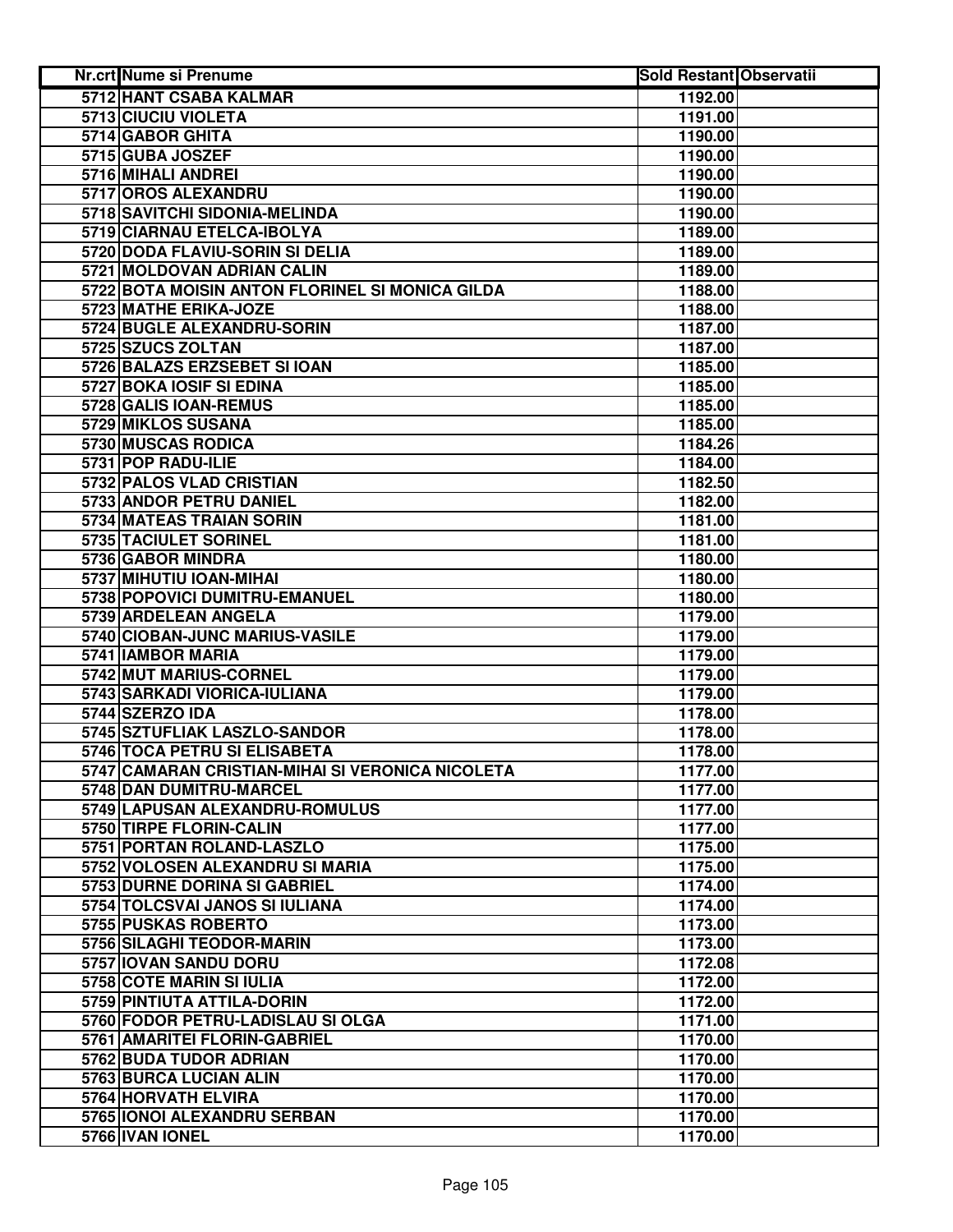| <b>Nr.crt Nume si Prenume</b>              | <b>Sold Restant Observatii</b> |
|--------------------------------------------|--------------------------------|
| 5767 ANDOR GABOR                           | 1169.00                        |
| 5768 BUGHIU MARIA                          | 1169.00                        |
| 5769 CSATI IOSIF                           | 1169.00                        |
| 5770 ROSTAS CODRUT                         | 1169.00                        |
| 5771 COLTE IOAN-DANIEL SI DANIELA          | 1168.00                        |
| 5772 LAKATOS SANDOR-EDUARD                 | 1168.00                        |
| 5773 LENCAR MARCELA                        | 1168.00                        |
| 5774 HODUT-FASIE NICOLINA                  | 1167.00                        |
| 5775 POP DACIANA MARIA CORINA              | 1167.00                        |
| 5776 ANTAL ZSENI-LENKE                     | 1166.00                        |
| 5777 BURCIA GAVRIL                         | 1166.00                        |
| 5778 SALAJAN MARIUS ADRIAN                 | 1166.00                        |
| 5779 POPA RAUL-CIPRIAN                     | 1165.03                        |
| 5780 KOVACS ADRIAN                         | 1165.00                        |
| 5781 KOSZEGI ATTILA                        | 1164.00                        |
| 5782 POPA CIPRIAN-IONUT                    | 1164.00                        |
| 5783 RAT LASZLO                            | 1164.00                        |
| 5784 LUCA VIOLETA                          | 1163.00                        |
| 5785 MOISE PAUL                            | 1162.00                        |
| 5786 OPREA TRAIAN-GRIGORE SI IOANA-LAURA   | 1162.00                        |
| 5787 FLONTA JHONNY-DANNIEL                 | 1161.25                        |
| 5788 CRET DANUT-GHEORGHE SI ADINA          | 1161.00                        |
| 5789 CERCEA STEFAN SI ADRIANA-GEORGETA     | 1160.00                        |
| 5790 MARIES CODRUT RAZVAN                  | 1160.00                        |
| 5791 RUSU MARIUS-ANDREI                    | 1160.00                        |
| 5792 RADULESCU SIMONA                      | 1159.54                        |
| 5793 BRONT GEORGETA                        | 1159.00                        |
| 5794 CIOARA SORIN GABRIEL                  | 1159.00                        |
| 5795 MEZEI TIBOR CAROL                     | 1159.00                        |
| 5796 ORBAI ANADA-LAURA SI LUCIAN-FLORIN    | 1159.00                        |
| 5797 ISZTOJKA GABOR                        | 1158.00                        |
| 5798 MAKKAI COLOMAN                        | 1158.00                        |
| 5799 PALUT MARIANA                         | 1158.00                        |
| 5800 PATCAS VIOREL                         | 1158.00                        |
| <b>5801 BAICAN PETRU-NICOLAE</b>           | 1157.00                        |
| 5802 BABAN CIPRIAN - CABINET DE AVOCAT     | 1156.00                        |
| 5803 POPA AUREL SI ANA                     | 1156.00                        |
| 5804 FURIC IOAN-CRISTIAN                   | 1155.00                        |
| 5805 MAKKOS ZOLTAN                         | 1155.00                        |
| 5806 SZABO SANDOR ROLAND                   | 1155.00                        |
| <b>5807 NEGREANU ERIC-ROLAND</b>           | 1154.00                        |
| 5808 VESZPREMI ZOLTAN LASZLO               | 1153.00                        |
| 5809 LAZAR GABRIEL-GHEORGHE                | 1152.51                        |
| 5810 FANEA IOAN SI MARIA                   | 1152.00                        |
| 5811 PALAGHIANU DANIEL-CRISTIAN SI IULIANA | 1152.00                        |
| 5812 SUPERAR MIHAI-MADALIN                 | 1152.00                        |
| 5813 GAL TUDOR CRISTIAN SI CORINA          | 1151.00                        |
| 5814 ANDREI LORIANA RAMONA                 | 1150.44                        |
| 5815 ANDOR ADRIAN                          | 1150.00                        |
| 5816 CAVASDAN SEBASTIAN PATRIK             | 1150.00                        |
| 5817 CHERESI ALEXANDRU                     | 1150.00                        |
| 5818 CONSTANTIN IOANA-MARIA                | 1150.00                        |
| 5819 CUCI IONUT-COSTEL                     | 1150.00                        |
| 5820 FAUR REMUS-IONUT                      | 1150.00                        |
| 5821 GROZA DAN-RONALD                      | 1150.00                        |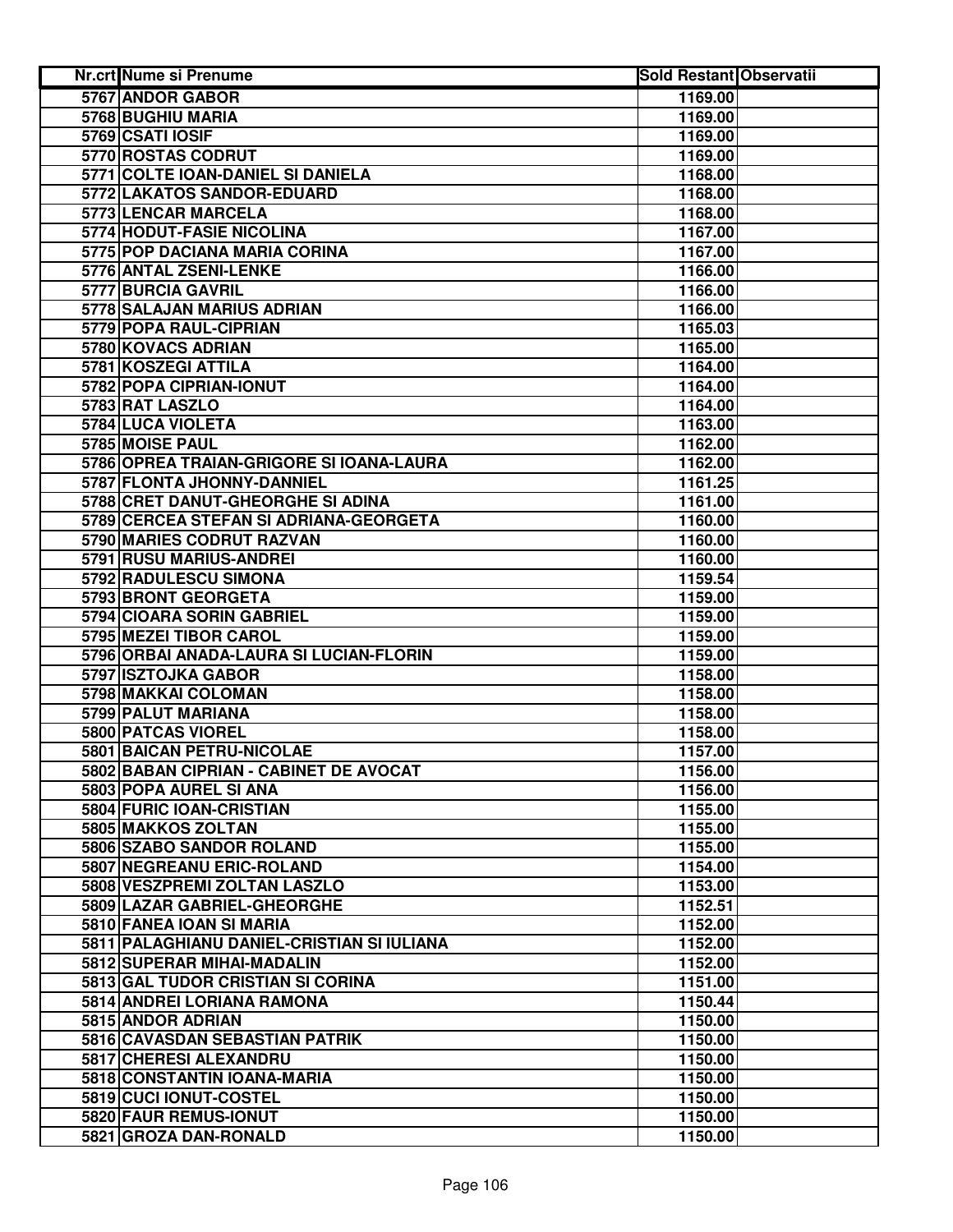| <b>Nr.crt Nume si Prenume</b>            | <b>Sold Restant Observatii</b> |  |
|------------------------------------------|--------------------------------|--|
| 5822 IGNAT MONICA-DELIA SI ADRIAN        | 1150.00                        |  |
| 5823 IONESCU CATALIN                     | 1150.00                        |  |
| 5824 KOLCSAR ROMEO-JOZSEF                | 1150.00                        |  |
| 5825 POPA LIVIU                          | 1150.00                        |  |
| 5826 ROSTAS DINU                         | 1150.00                        |  |
| 5827 SZABO DAVID                         | 1150.00                        |  |
| 5828 VARGA FLORIN                        | 1150.00                        |  |
| 5829 VARGA MARCEL - VENCZEL ELISABETA    | 1150.00                        |  |
| 5830 ZOT LIVIU-DANIEL                    | 1150.00                        |  |
| 5831 GHENT MIRCEA                        | 1149.00                        |  |
| 5832 PURICE GAVRILA                      | 1148.00                        |  |
| 5833 SZABO ZOLTAN                        | 1148.00                        |  |
| 5834 BONTA TRAIAN SI MARIANA             | 1147.00                        |  |
| 5835 SIME CORNEL NICOLAE                 | 1147.00                        |  |
| 5836 MATEAS FLORINA-CRINA                | 1146.00                        |  |
| 5837 BACIO MARIA TUNDE                   | 1145.00                        |  |
| 5838 BOKA IRINA-ALEXANDRU                | 1145.00                        |  |
| 5839 AVRAM MIRCEA                        | 1144.00                        |  |
| 5840 KOVACS SZALAKNAI LASZLO ZOLTAN      | 1144.00                        |  |
| <b>5841 TOROK ALBERT</b>                 | 1144.00                        |  |
| 5842 BOT MIHAI SI ANGELA                 | 1143.00                        |  |
| 5843 CMECIU IONEL SORIN                  | 1143.00                        |  |
| <b>5844 ROSTAS ARGENTINA</b>             | 1143.00                        |  |
| 5845 SCURT FLORIN-PETRU                  | 1143.00                        |  |
| 5846 VASILE GIGEL-BOGDAN                 | 1142.79                        |  |
| <b>5847 CORMOS RAUL</b>                  | 1142.50                        |  |
| 5848 ANANI GEORGE-CRISTIAN               | 1142.00                        |  |
| 5849 BUTILCHIN VALERIA                   | 1142.00                        |  |
| 5850 MIHUTIU MAGDALENA FLORICA SI MARTON | 1142.00                        |  |
| 5851 ZAGHDOUDI MONIKA                    | 1142.00                        |  |
| 5852 BODEA DANIEL                        | 1141.00                        |  |
| 5853 SALEH AL MAHMOUD                    | 1141.00                        |  |
| 5854 BERKI STEFAN COSTEL                 | 1140.00                        |  |
| 5855 BORHA IANCU-REMUS                   | 1140.00                        |  |
| 5856 BUHAS IOAN                          | 1140.00                        |  |
| 5857 KEREZSI JOZSEF                      | 1140.00                        |  |
| 5858 MESESAN RADU-CORNEL                 | 1140.00                        |  |
| 5859 POTOROACA LOREDANA-MARIANA          | 1140.00                        |  |
| 5860 BLAGA OVIDIU-RADU                   | 1138.00                        |  |
| 5861 BOT SAMUEL                          | 1138.00                        |  |
| 5862 DIOS KAROLY-ROBERT                  | 1138.00                        |  |
| 5863 BARTA IOAN-STEFAN                   | 1137.00                        |  |
| 5864 MOCIAR EMIL-MARIUS                  | 1136.00                        |  |
| 5865 NAGY ZOIA LENCHE LUCIA SI STEFAN    | 1136.00                        |  |
| 5866 BERES FERENCZ ZOLTAN                | 1134.00                        |  |
| 5867 MATEIU IOAN                         | 1134.00                        |  |
| 5868 NEDELCU SERBAN-VASILE               | 1134.00                        |  |
| 5869 TOKACS RUDOLF                       | 1134.00                        |  |
| 5870 NAGY FERENC SI MARGARETA            | 1132.00                        |  |
| 5871 BACANU GIANINA-ADELINE              | 1131.00                        |  |
| 5872 BIRAU RADU GHEORGHE                 | 1131.00                        |  |
| 5873 MOHAN RALUCA-ALINA                  | 1131.00                        |  |
| 5874 NAGY ROBERT-SEBASTIAN               | 1131.00                        |  |
| 5875 CURTA SERGIU-EMANUEL                | 1130.00                        |  |
| 5876 ERDELI GABRIEL ADRIAN               | 1130.00                        |  |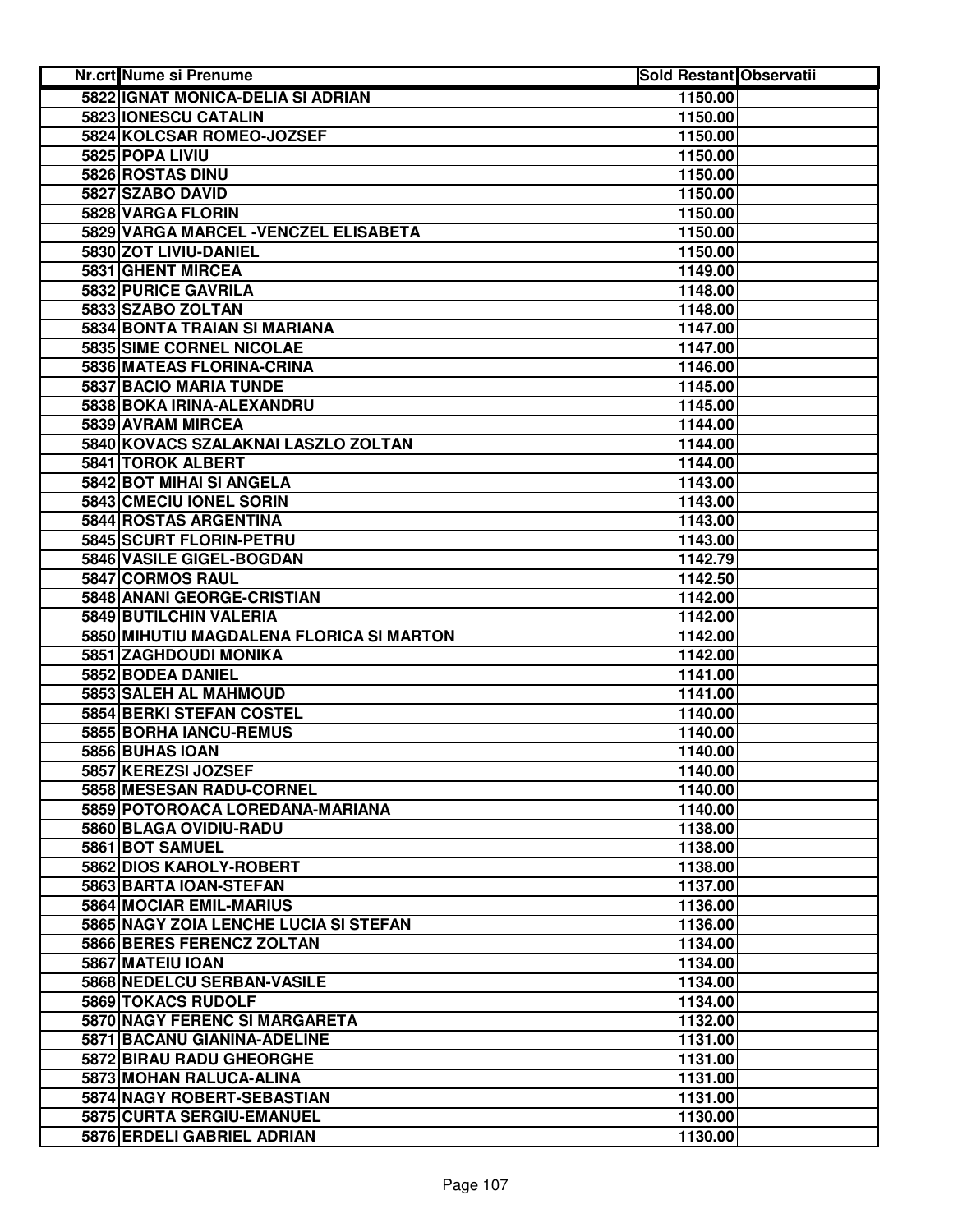| Nr.crt Nume si Prenume                                       | <b>Sold Restant Observatii</b> |  |
|--------------------------------------------------------------|--------------------------------|--|
| 5877 ISZTOICA GAVRIL                                         | 1130.00                        |  |
| <b>5878 ISZTOIKA GETA</b>                                    | 1130.00                        |  |
| 5879 KOVACS PETER                                            | 1130.00                        |  |
| <b>5880 MESAROS ALEXANDRU</b>                                | 1130.00                        |  |
| 5881 MIRICA ION                                              | 1130.00                        |  |
| 5882 PUI CSABA                                               | 1130.00                        |  |
| 5883 PURDA ADRIAN VIOREL                                     | 1130.00                        |  |
| 5884 ROSTAS GABOR                                            | 1130.00                        |  |
| 5885 SARKOZI FERENCZ-CSABA                                   | 1130.00                        |  |
| 5886 SPAHIU MIRCEA VALERIU                                   | 1130.00                        |  |
| 5887 STANCIU IULIU                                           | 1130.00                        |  |
| 5888 SZEGHALMI NORBERT KALMAN                                | 1130.00                        |  |
| 5889 TOMA DOINA-SANDA                                        | 1130.00                        |  |
| 5890 OMAR ROXANA                                             | 1129.00                        |  |
| 5891 CONOLOS IOAN SORIN                                      | 1128.00                        |  |
| 5892 BARBUR SILVESTRU-GEORGE                                 | 1127.00                        |  |
| 5893 VIDICAN MIHAI                                           | 1127.00                        |  |
| 5894 BANCSIK TIBERIU CRISTIAN                                | 1126.00                        |  |
| 5895 BOANTA ANAMARIA                                         | 1126.00                        |  |
| 5896 LOVAS CAROL                                             | 1126.00                        |  |
| <b>5897 SUTEU ECATERINA</b>                                  | 1126.00                        |  |
| 5898 GAVRILAS OVIDIU GHEORGHE                                | 1125.00                        |  |
| 5899 MONUS JOZSEF-ATTILA SI OLIVIA-DENISA                    | 1125.00                        |  |
| 5900 PLOESTEANU MIHAI CATALIN                                | 1125.00                        |  |
| 5901 POTLOG IOAN                                             | 1125.00                        |  |
| 5902 SZABO GABRIEL ROLAND                                    | 1125.00                        |  |
| 5903 TIRLA IOAN ROMEO                                        | 1125.00                        |  |
| 5904 DAVID ILEANA                                            | 1124.00                        |  |
| 5905 SECARA TEODORA-ILEANA                                   | 1124.00                        |  |
| 5906 HORA OVIDIU-DOMINIC                                     | 1123.00                        |  |
| 5907 SZILAGYI ZOLTAN                                         | 1123.00                        |  |
| 5908 BODIU CRISTIAN NICOLAE                                  | 1122.00                        |  |
| 5909 KUN LUDOVIC                                             | 1122.00                        |  |
| 5910 SUPURAN CRISTIAN-EMIL                                   | 1122.00                        |  |
| 5911 ISZTOIKA GAVRIL                                         | 1121.00                        |  |
| 5912 HORVAT ALEXANDRU SI FLOARE                              | 1120.00                        |  |
| 5913 NAGHIU GABRIELA                                         | 1120.00                        |  |
| 5914 PINZARIU LUMINITA-EMILIA                                | 1120.00                        |  |
| 5915 REZMUVES LUCIAN-MARIUS                                  | 1120.00                        |  |
| 5916 TUDUSCIUC ADRIAN                                        | 1120.00                        |  |
| 5917 OROSZ ANTHONIO-MIODORO                                  | 1119.00                        |  |
| 5918 SZILAGYI IOSIF                                          | 1119.00                        |  |
| 5919 KISS BARNA                                              | 1118.00                        |  |
| 5920 BOLDIS LUMINITA-GEORGETA                                | 1117.00                        |  |
| 5921 DUME GETA VALERIA SI NICULAIE                           | 1117.00                        |  |
| 5922 ARDELEAN MARIUS-IOAN                                    | 1116.42                        |  |
| 5923 CAB.AVOCAT SALLAK STEFAN                                | 1116.00                        |  |
| 5924 CRISAN PETRU-IONEL SI ELENA<br>5925 CUC ADRIAN-CRISTIAN | 1116.00<br>1116.00             |  |
| 5926 MORAR SIMION PETRU                                      |                                |  |
| 5927 SANDOR CHRISTIAN                                        | 1116.00<br>1115.00             |  |
| 5928 TRIP NICU-MARCEL                                        | 1115.00                        |  |
| 5929 VOICHITA RALUCA-ANDREEA                                 | 1114.37                        |  |
| 5930 ALB ADRIAN-MARIAN                                       | 1114.00                        |  |
| 5931 MATA AUREL SI RODICA                                    | 1114.00                        |  |
|                                                              |                                |  |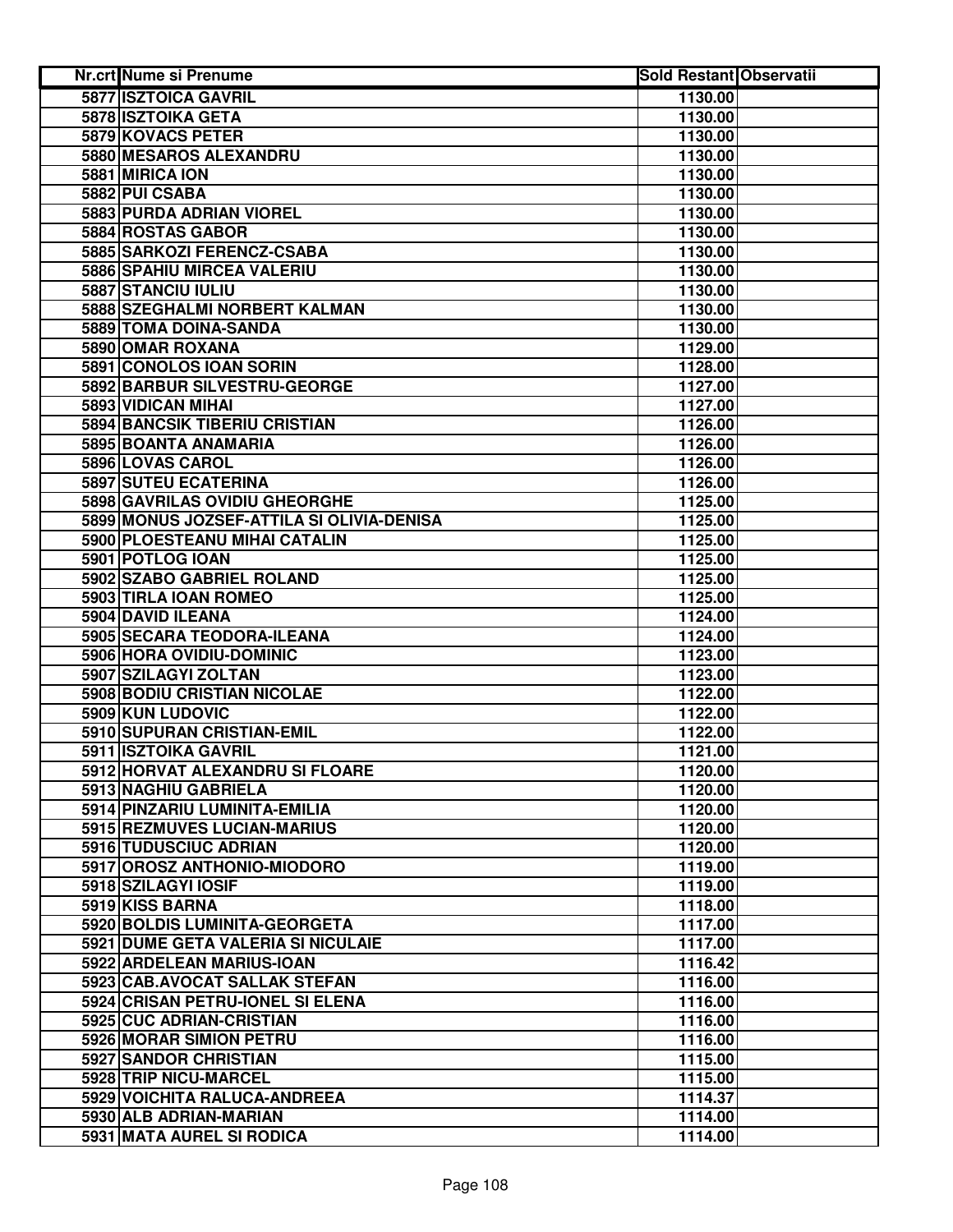| <b>Nr.crt Nume si Prenume</b>                 | <b>Sold Restant Observatii</b> |  |
|-----------------------------------------------|--------------------------------|--|
| 5932 SZOKE ANGELA                             | 1114.00                        |  |
| 5933 ILISIE RODICA-ANGELA                     | 1112.00                        |  |
| 5934 KASZIBA FRANCISC-ALEXANDRU               | 1112.00                        |  |
| 5935 TUDOR ALEXANDRA-RALUCA SI ANDREI-VLAD    | 1112.00                        |  |
| 5936 VERCHE DORU-PETRU                        | 1112.00                        |  |
| 5937 BUNGAU PETRA                             | 1111.00                        |  |
| 5938 COPIL PETRU                              | 1111.00                        |  |
| 5939 BOTOS ROBERT                             | 1110.00                        |  |
| 5940 TRIFAN MIRCEA                            | 1109.56                        |  |
| 5941 COSTE ADRIAN-VASILE                      | 1109.50                        |  |
| 5942 SAITOS-COFAR TINCUTA LACRIMIOARA         | 1109.00                        |  |
| 5943 SILAGHI GAVRIL                           | 1109.00                        |  |
| 5944 BANYAI IOSIF                             | 1108.00                        |  |
| 5945 KARACSON ILDIKO KATALIN                  | 1108.00                        |  |
| 5946 SERES IOSIF                              | 1108.00                        |  |
| 5947 BORDAS BOGDAN                            | 1107.94                        |  |
| 5948 BERCHI IOAN                              | 1107.00                        |  |
| 5949 CIOBOTARU ADRIAN-SERGIU SI LAURA-DANIELA | 1106.00                        |  |
| 5950 SFERLE MADALINA-IULIA                    | 1106.00                        |  |
| 5951 SKRIPEK ROBERT LUCIAN                    | 1106.00                        |  |
| 5952 BALAJ MARINELA                           | 1105.00                        |  |
| 5953 SILAGHI VIORICA                          | 1104.00                        |  |
| 5954 AVRAM EUGEN-DUMITRU                      | 1102.00                        |  |
| 5955 NEAGA ADRIAN CALIN                       | 1102.00                        |  |
| 5956 PURTAN TEODOR                            | 1102.00                        |  |
| 5957 TESAN ANDREI-MIHAI                       | 1102.00                        |  |
| 5958 MARLEANU IOAN FELICIAN                   | 1101.00                        |  |
| 5959 BADESCU LUCIAN-GABRIEL                   | 1100.00                        |  |
| 5960 BALOG ELENA                              | 1100.00                        |  |
| 5961 BARTA ATTILA                             | 1100.00                        |  |
| 5962 BAS PETRU                                | 1100.00                        |  |
| 5963 BENCZIK KLARA                            | 1100.00                        |  |
| 5964 BONCIDAI VALENTIN                        | 1100.00                        |  |
| 5965 CHIS PAVEL                               | 1100.00                        |  |
| 5966 FULIAS MARIN CORNEL                      | 1100.00                        |  |
| 5967 GABOR SUSANA                             | 1100.00                        |  |
| 5968 GAVRILA ADRIAN                           | 1100.00                        |  |
| 5969 HAMZA ALEXANDRU                          | 1100.00                        |  |
| 5970 HEGEDUS SANDOR-GYORGY                    | 1100.00                        |  |
| 5971 ILYES ZOLTAN CSABA                       | 1100.00                        |  |
| 5972 ISTOICA MARIA                            | 1100.00                        |  |
| 5973 KISS IULIANA                             | 1100.00                        |  |
| 5974 KISS LORANT                              | 1100.00                        |  |
| 5975 KOVACS MELINDA-ANGELA                    | 1100.00                        |  |
| 5976 LACZKO DENIS ROLAND                      | 1100.00                        |  |
| 5977 MEMETEA CORNEL-CSABA                     | 1100.00                        |  |
| 5978 MOCIAR SANDOR                            | 1100.00                        |  |
| 5979 NICOARA BENIAMIN                         | 1100.00                        |  |
| 5980 OSVAT SORIN-TEODOR                       | 1100.00                        |  |
| 5981 REIZ CSABA ANTAL                         | 1100.00                        |  |
| 5982 ROSTAS ANGELINA                          | 1100.00                        |  |
| 5983 ROSTAS SAMUEL RADU                       | 1100.00                        |  |
| 5984 SZABO FLORIN RAUL                        | 1100.00                        |  |
| 5985 SZERZO ROBERT ALEX                       | 1100.00                        |  |
| 5986 SZILAGYI ZSOLT                           | 1100.00                        |  |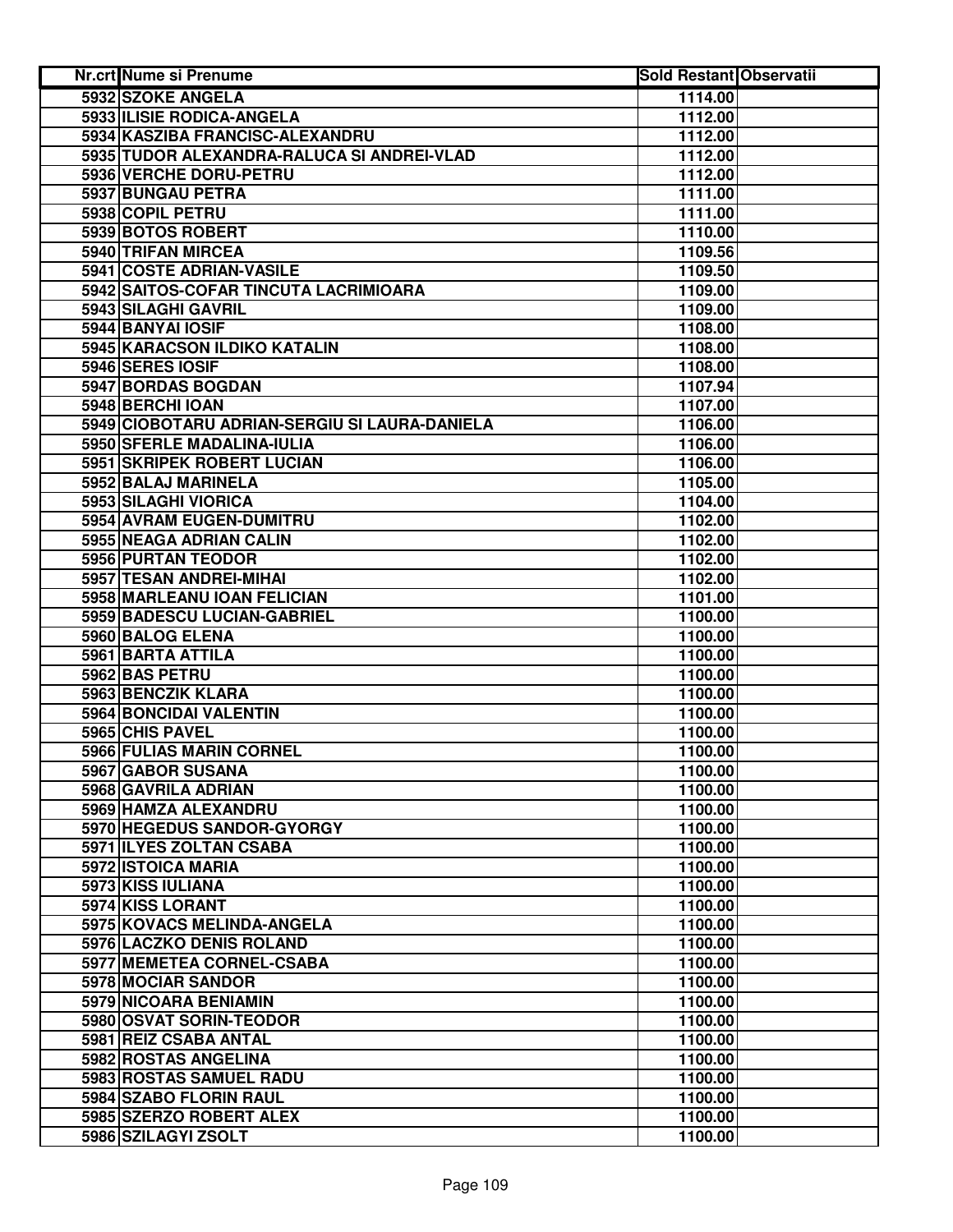| Nr.crt Nume si Prenume                         | <b>Sold Restant Observatii</b> |  |
|------------------------------------------------|--------------------------------|--|
| <b>5987 TROISTA MARIA</b>                      | 1100.00                        |  |
| 5988 UNGUR FLORIN                              | 1100.00                        |  |
| 5989 FORGACIU COSMIN FLORIN SI TEODORA-VIORICA | 1099.12                        |  |
| 5990 BOZU LORELIA                              | 1099.00                        |  |
| 5991 BUGHIU FLORENTINA MIHAELA                 | 1099.00                        |  |
| 5992 SZABO ANTON                               | 1099.00                        |  |
| 5993 BODEA DUMITRU MARIUS                      | 1098.00                        |  |
| 5994 BENEDEK GABRIELA-ADINA                    | 1097.00                        |  |
| 5995 BONACIU FLOARE                            | 1097.00                        |  |
| 5996 GORDAN MIHAI-VIOREL                       | 1097.00                        |  |
| 5997 BUZE GHEORGHE-SORIN                       | 1096.74                        |  |
| 5998 ROSCA MARIUS-DUMITRU                      | 1096.00                        |  |
| 5999 PARAU RADU - LUCIAN                       | 1095.62                        |  |
| 6000 COVACI MELINDA                            | 1095.00                        |  |
| 6001 FILIMON FLAVIA DIANA                      | 1095.00                        |  |
| 6002 LAZAR DUMITRU NICOLAE                     | 1095.00                        |  |
| 6003 STOICA RUPI                               | 1095.00                        |  |
| 6004 COZMA ANDREI-IOAN                         | 1094.51                        |  |
| 6005 MARTON FERENC-JOZSEF                      | 1094.00                        |  |
| 6006 LASLAU LIVIU                              | 1093.50                        |  |
| 6007 RAT MARCEL-NICOLAE                        | 1093.13                        |  |
| 6008 BABA IOAN                                 | 1093.00                        |  |
| 6009 GABOR ECATERINA                           | 1093.00                        |  |
| 6010 IONESCU OTILIA-MONICA                     | 1093.00                        |  |
| 6011 VANCEA IOAN SI MARIANA                    | 1093.00                        |  |
| 6012 AVRAM MARIANA                             | 1092.00                        |  |
| 6013 TIRLA GHEORGHE                            | 1092.00                        |  |
| 6014 BUNOAICA-MARCUS PAUL                      | 1091.39                        |  |
| 6015 CADAR IOAN                                | 1090.00                        |  |
| 6016 HORVATH ATTILA                            | 1090.00                        |  |
| 6017 KOVACS LASZLO-TIBOR                       | 1090.00                        |  |
| 6018 LINCAR CALIN-FLORIN                       | 1090.00                        |  |
| 6019 LINGURAR VOICHITA                         | 1090.00                        |  |
| 6020 MAGDAS ATTILA-ISTVAN                      | 1090.00                        |  |
| 6021 MAJOROS IULIU-EUGEN                       | 1090.00                        |  |
| 6022 RUSU CIPRIAN-ROBERT                       | 1090.00                        |  |
| 6023 SZOKE RICHARD ADRIAN                      | 1090.00                        |  |
| 6024 VESA ADRIAN-TRAIAN                        | 1090.00                        |  |
| 6025 BLAJ EMILIAN                              | 1089.00                        |  |
| 6026 BUDA RAZVAN NICOLAE SI CARMEN             | 1089.00                        |  |
| 6027 MARAMI MARIANA                            | 1089.00                        |  |
| 6028 MIHELE IOAN                               | 1089.00                        |  |
| 6029 MAIOR ANDRAS LAJOS                        | 1088.02                        |  |
| 6030 MARCU GHEORGHE SI MARIANA                 | 1088.00                        |  |
| 6031 MOLOCEA CLAUDIU-DUMITRU SI LOREDANA-LAURA | 1088.00                        |  |
| 6032 PENZES IOAN SI MARGARETA                  | 1088.00                        |  |
| 6033 MAGHIAR LILIANA-SILVIA                    | 1087.00                        |  |
| 6034 POPA DAN TRAIAN                           | 1087.00                        |  |
| 6035 SOLOCI IOAN SI CORNELIA DANIELA           | 1087.00                        |  |
| 6036 MARIAN GHITA-STELIAN SI FLORICA           | 1086.00                        |  |
| 6037 MILIAN OLIVIA-ADELA                       | 1086.00                        |  |
| 6038 BETEG OVIDIU-VALENTIN                     | 1085.00                        |  |
| 6039 BUDIURI MARIUS SI LUCIA                   | 1085.00                        |  |
| 6040 LUPSE DANIEL                              | 1085.00                        |  |
| 6041 PISKORAN DANIEL SI CORINA MIHAELA         | 1085.00                        |  |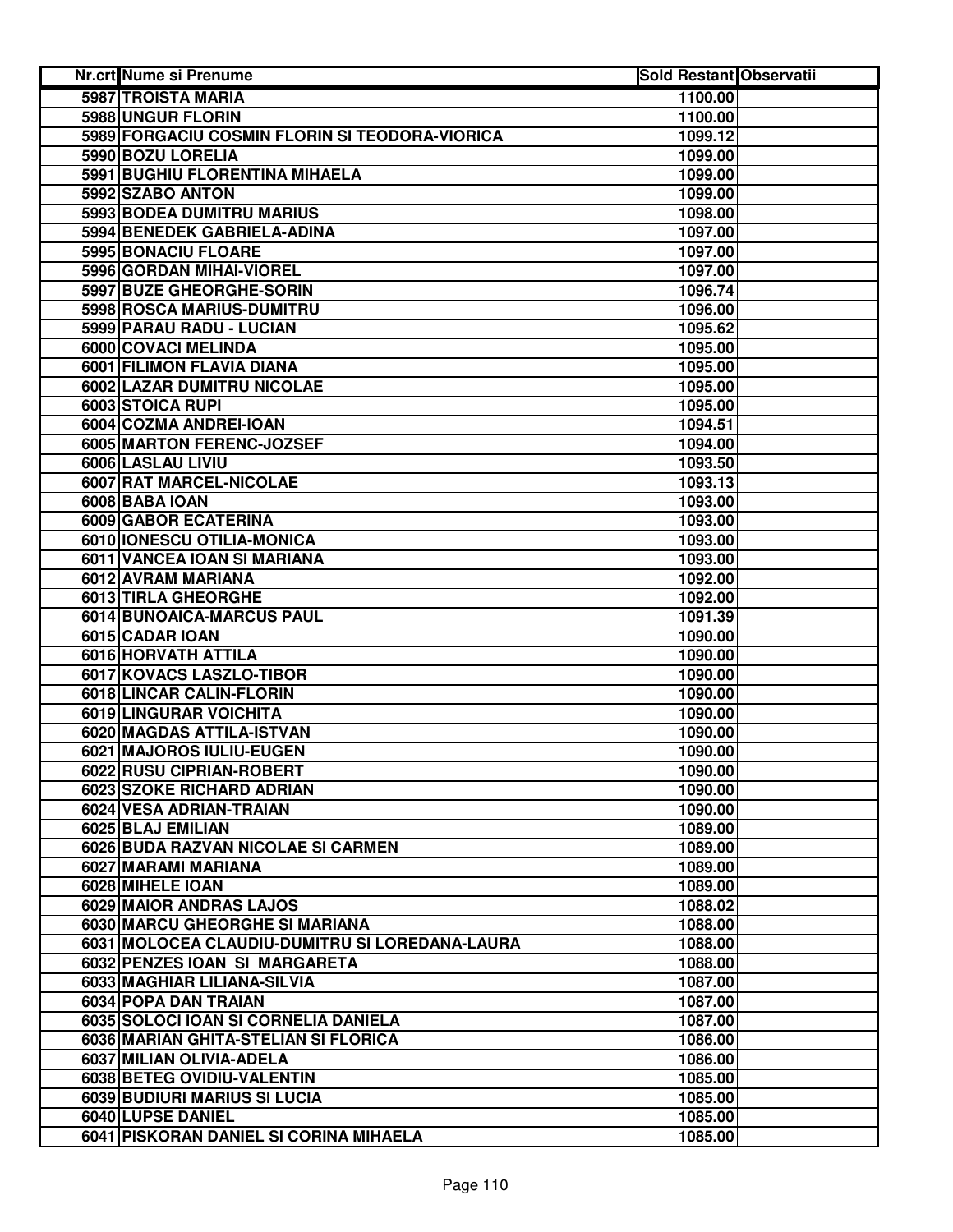| <b>Nr.crt Nume si Prenume</b>            | <b>Sold Restant Observatii</b> |  |
|------------------------------------------|--------------------------------|--|
| 6042 TIRITEU CALIN GHEORGHE              | 1085.00                        |  |
| 6043 PLESESCU IOAN                       | 1084.00                        |  |
| 6044 BARTA ILDIKO                        | 1083.00                        |  |
| 6045 CHICHINEJDI DAVID                   | 1083.00                        |  |
| 6046 DR.SARCA EUGENIA CM.I.              | 1083.00                        |  |
| 6047 IRIMIAS CLAUDIU                     | 1083.00                        |  |
| 6048 PANTIS CARMEN                       | 1083.00                        |  |
| 6049 SZABO ANA                           | 1083.00                        |  |
| 6050 VANCEA DAN                          | 1083.00                        |  |
| 6051 BARATKI ADALBERT                    | 1080.01                        |  |
| 6052 ARDELEAN SERGIU                     | 1080.00                        |  |
| 6053 BURCA BOGDAN-MARIUS                 | 1080.00                        |  |
| 6054 CHIS GRIGORE                        | 1080.00                        |  |
| 6055 DASCALU VASILE                      | 1080.00                        |  |
| 6056 GABOR OANA ROXANA                   | 1080.00                        |  |
| 6057 HEGEDUS ANITA                       | 1080.00                        |  |
| 6058 JURCHIEVICI STEFAN                  | 1080.00                        |  |
| 6059 LUPSA DAN FLORIN                    | 1080.00                        |  |
| 6060 MIKLOS CAMELIA-IOANA                | 1080.00                        |  |
| 6061 MUSAT FLORIN-MARIUS SI DIANA-DORINA | 1080.00                        |  |
| 6062 PRECUP CLAUDIU-IULIAN               | 1080.00                        |  |
| 6063 SUSANU WILIAM DAN                   | 1080.00                        |  |
| 6064 BORA IOAN-RADU                      | 1079.00                        |  |
| 6065 IAMBOR TEODOR-LUCIAN                | 1079.00                        |  |
| 6066 MEHESZ-MAGHIAR CRISTINA ANA         | 1079.00                        |  |
| 6067 REINER HELGA-LOLA                   | 1079.00                        |  |
| 6068 SUCIU PETRU                         | 1078.00                        |  |
| 6069 VASILACHE RENATA                    | 1078.00                        |  |
| 6070 DOMOCOS PETRU RADU SI LIOARA        | 1076.00                        |  |
| <b>6071 GALE CRISTIAN TUDOR</b>          | 1076.00                        |  |
| 6072 SOMLEA LIVIA                        | 1076.00                        |  |
| 6073 ANCA VLAD                           | 1075.00                        |  |
| 6074 LASZLO ZOLTAN - KRISZTIAN           | 1074.00                        |  |
| 6075 SZOKE GABRIELA DANA                 | 1074.00                        |  |
| 6076 CIUNGRADI DANIEL SI CLAUDIA-MARIA   | 1073.00                        |  |
| 6077 SABAU BIANCA                        | 1073.00                        |  |
| 6078 POP VASILE SORIN                    | 1072.00                        |  |
| 6079 TAKACS TAMAS-PAVEL SI TEREZIA       | 1072.00                        |  |
| 6080 TONCA ADRIAN-VASILE                 | 1072.00                        |  |
| 6081 BRAN FLORIAN                        | 1071.00                        |  |
| 6082 CUC NICOLETA                        | 1071.00                        |  |
| 6083 SEICA MARCELA-LILIANA SI NICOLAE    | 1071.00                        |  |
| 6084 UNGUR VIOREL-OCTAVIAN               | 1071.00                        |  |
| 6085 CORBANI RENATO                      | 1070.00                        |  |
| 6086 LASCA MIHAI-IOAN                    | 1070.00                        |  |
| 6087 ARDELEAN LILIANA MARINELA           | 1069.00                        |  |
| 6088 ELENES ALIN-IOAN SI MARIANA-DORINA  | 1069.00                        |  |
| 6089 GALIS CRISTIAN VASILE               | 1069.00                        |  |
| 6090 BELDEAN VALERIU-ANDREI              | 1068.00                        |  |
| 6091 BUDAI MARIUS                        | 1068.00                        |  |
| 6092 CRET IOANA-LAVINIA                  | 1068.00                        |  |
| 6093 ILISIE ADRIAN- NICOLAE              | 1068.00                        |  |
| 6094 POPOVICI IOAN SI MARIA              | 1068.00                        |  |
| 6095 ROMAN TEODOR-DOREL                  | 1068.00                        |  |
| 6096 ZELINA JANOS                        | 1068.00                        |  |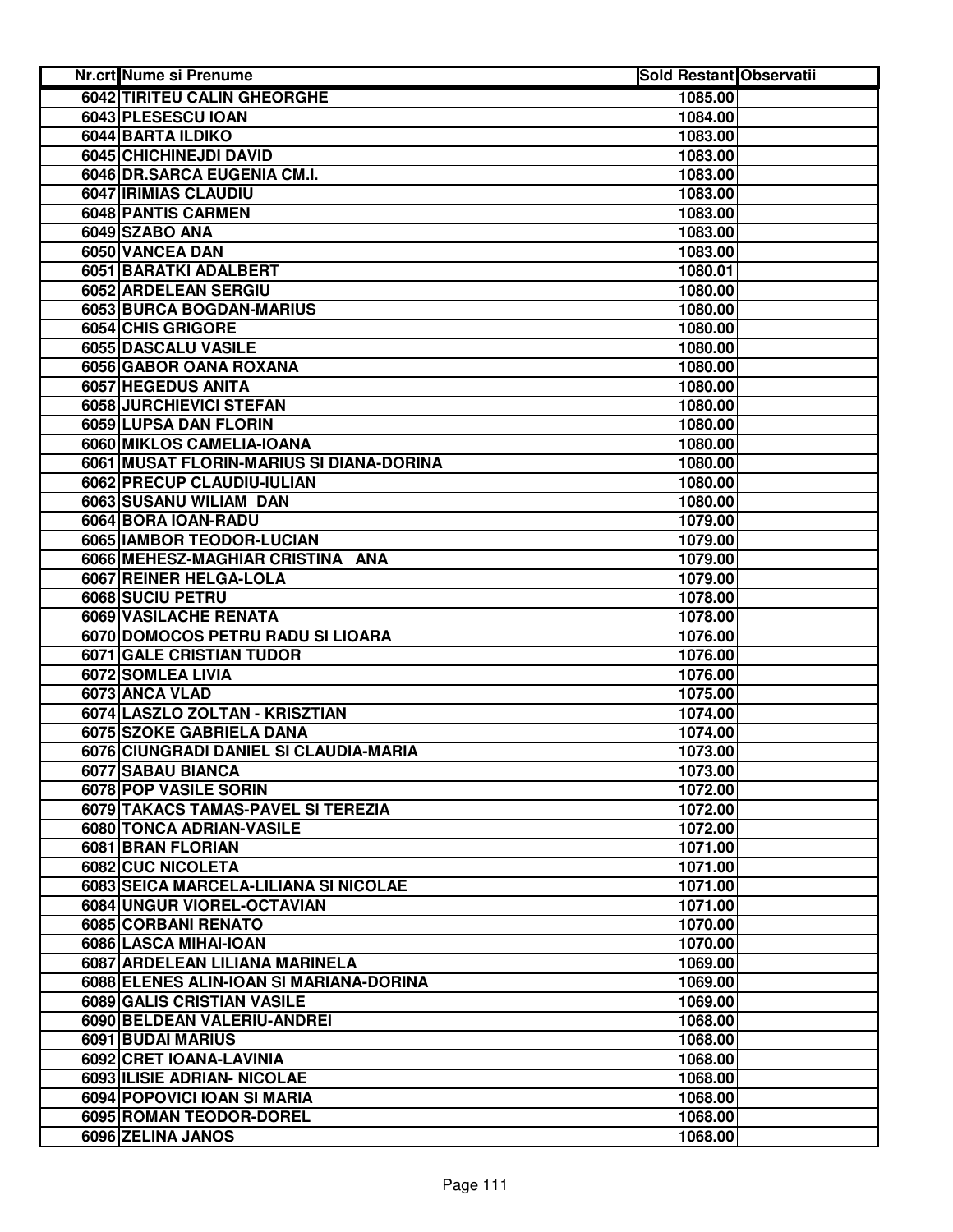| <b>Nr.crt Nume si Prenume</b>              | <b>Sold Restant Observatii</b> |  |
|--------------------------------------------|--------------------------------|--|
| 6097 AVASAN COSMIN-VASILE                  | 1067.00                        |  |
| 6098 HANZA IOAN                            | 1067.00                        |  |
| 6099 IONESCU CORNEL                        | 1067.00                        |  |
| 6100 SZALAI ELISABETA                      | 1067.00                        |  |
| 6101 BALOGH IULIANA                        | 1066.00                        |  |
| 6102 KIS SEBASTIAN-TIBERIU                 | 1066.00                        |  |
| 6103 DOVLETE STEFAN                        | 1065.00                        |  |
| 6104 GHIBA MIHAI                           | 1065.00                        |  |
| 6105 PARTI-BUGARIU TIBERIU-CALIN           | 1065.00                        |  |
| 6106 POPA DANIEL SI RODICA                 | 1065.00                        |  |
| 6107 SERBAN ALEXANDRU                      | 1065.00                        |  |
| 6108 ZOLTAN CRISTIAN SI LORENA-ELENA       | 1064.00                        |  |
| 6109 KOCSIS ALEXANDRU                      | 1063.00                        |  |
| 6110 SUCIU MIHAIL                          | 1063.00                        |  |
| 6111 TIRLA FLORICA                         | 1063.00                        |  |
| 6112 AGIURGIOAEI ANDREI-IONUT              | 1062.00                        |  |
| 6113 BAN IONEL                             | 1062.00                        |  |
| 6114 EMBER RAMONA-GABRIELA                 | 1062.00                        |  |
| 6115 FICUT GABRIELA-FLORICA                | 1062.00                        |  |
| 6116 OTVOS GAVRIL SI GHETE MARIAN          | 1062.00                        |  |
| <b>6117 PERTE IONUT CRISTIAN</b>           | 1061.50                        |  |
| <b>6118 MEDER ZSOLT ZOLTAN</b>             | 1061.00                        |  |
| 6119 SERES LUCIAN MARIN                    | 1061.00                        |  |
| 6120 CANALAS ATTILA                        | 1060.00                        |  |
| 6121 OROSZ GABOR                           | 1060.00                        |  |
| 6122 PENZES SANDA-ADINA                    | 1060.00                        |  |
| 6123 ROSTAS ARGENTINA                      | 1060.00                        |  |
| 6124 SFERLE FLORIAN-SEBASTIAN              | 1060.00                        |  |
| 6125 SUPLACAN PETRU-DANIEL                 | 1060.00                        |  |
| 6126 MATIS MARIUS-EUGEN                    | 1059.00                        |  |
| 6127 TABARA IOAN                           | 1059.00                        |  |
| 6128 LOBONTIU AUREL                        | 1058.00                        |  |
| 6129 BALA DANUT LIVIU                      | 1057.00                        |  |
| 6130 GUT IOAN-FLORIN                       | 1057.00                        |  |
| 6131 VAINA TIBOR OLIVER                    | 1057.00                        |  |
| 6132 BUCIU EMIL                            | 1056.00                        |  |
| 6133 SIRCA MIRCEA-GHITA                    | 1056.00                        |  |
| 6134 SZEKERES TIBOR-KAROLY                 | 1056.00                        |  |
| 6135 CHIRODEA PETRU                        | 1055.00                        |  |
| 6136 HODISAN IONUT COSMIN                  | 1055.00                        |  |
| 6137 BOTTO GEORGE-ALEXANDRU SI RAMONA      | 1054.00                        |  |
| 6138 LESAK SANDOR                          | 1054.00                        |  |
| 6139 PASCALAU CRISTIAN-COSTEL              | 1054.00                        |  |
| 6140 SLIEDER KRISZTIAN-ZSOLT               | 1054.00                        |  |
| 6141 PARCALAB CRISTIAN DAN SI RAMONA-SANDA | 1053.00                        |  |
| 6142 ZIMAN CIPRIAN RADU                    | 1053.00                        |  |
| 6143 BODEA CALIN-SEBASTIAN                 | 1052.00                        |  |
| 6144 MUDURA VASILE                         | 1052.00                        |  |
| 6145 PAPP IOAN-GAVRIL                      | 1052.00                        |  |
| 6146 PARCALAB GHEORGHE SI CORNELIA         | 1052.00                        |  |
| 6147 POPA LIANA CORINA                     | 1051.00                        |  |
| 6148 POPP MIHAI-AUGUSTIN                   | 1051.00                        |  |
| 6149 ANTONICA ADRIAN-ROBERT                | 1050.00                        |  |
| 6150 BALINT SORIN LIVIU                    | 1050.00                        |  |
| 6151 BESENYEI ANA-MARIA                    | 1050.00                        |  |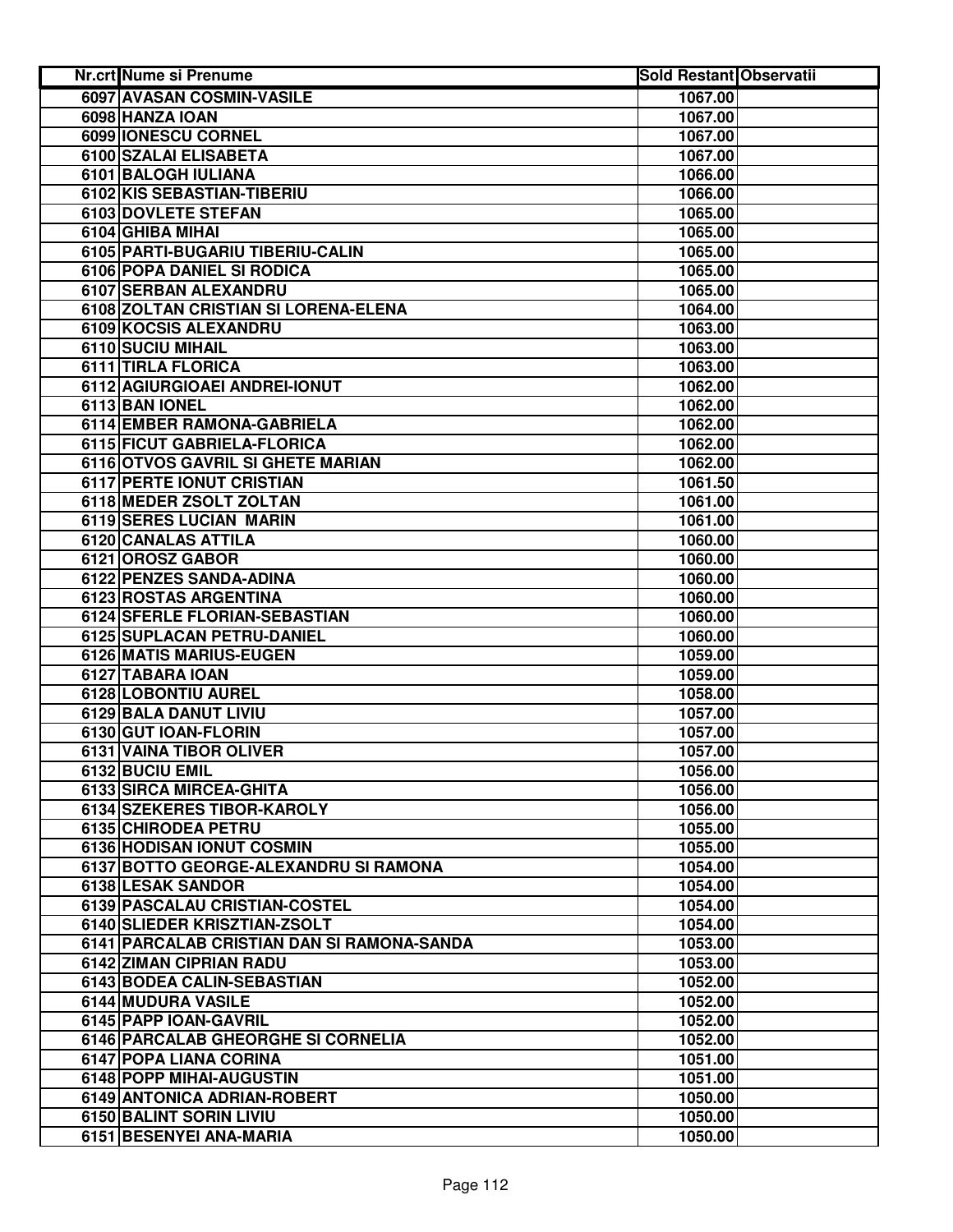| <b>Nr.crt Nume si Prenume</b>                | <b>Sold Restant Observatii</b> |  |
|----------------------------------------------|--------------------------------|--|
| <b>6152 BIMBO LAJOS SI ANGELA</b>            | 1050.00                        |  |
| 6153 BULACA FLORIN-SERGIU                    | 1050.00                        |  |
| 6154 CABA PAULA-DENISA                       | 1050.00                        |  |
| 6155 CIONTOS AURICA-ANA                      | 1050.00                        |  |
| 6156 DALEA ALEXANDRINA                       | 1050.00                        |  |
| 6157 DERCSENYI ALEXANDRU-MARIN               | 1050.00                        |  |
| 6158 FAZECAS CRISTIAN ANDREI                 | 1050.00                        |  |
| 6159 FLORESCU ADRIAN                         | 1050.00                        |  |
| 6160 GORDAN MARIUS CASIAN SI FLORICA-LIANA   | 1050.00                        |  |
| 6161 GUTI ANDREI-VIOREL                      | 1050.00                        |  |
| 6162 HAPREAN DRAGOS-ANDREI                   | 1050.00                        |  |
| 6163 HERE ADRIAN DUMITRU                     | 1050.00                        |  |
| 6164 KOVACS FLORIN-ALEXANDRU                 | 1050.00                        |  |
| 6165 MAGHIAR SEBASTIAN-AUREL                 | 1050.00                        |  |
| 6166 MEZA DACIAN-MIRCEA                      | 1050.00                        |  |
| 6167 POP MONICA-DIANA                        | 1050.00                        |  |
| 6168 POPA FELICIA                            | 1050.00                        |  |
| 6169 ROSCA NICOLAE SI FLORICA                | 1050.00                        |  |
| 6170 SPIVALIUC NICOLAE-VASILE                | 1050.00                        |  |
| 6171 TARCAU RADU DINU                        | 1050.00                        |  |
| 6172 VAIDA GEANINA MELANIA.                  | 1050.00                        |  |
| <b>6173 POPA MARIA SI GHEORGHE</b>           | 1049.00                        |  |
| 6174 FEKETE CIPRIAN MARIUS SI CORINA-MIHAELA | 1048.00                        |  |
| 6175 JUNJAN NICOLAE                          | 1047.50                        |  |
| 6176 KUKLA EDUARD-IOSIF-ATTILA               | 1047.00                        |  |
| 6177 MAN HOREA-TIBERIU                       | 1047.00                        |  |
| 6178 CIORDAS MARIUS-IOAN                     | 1046.00                        |  |
| 6179 CRACAN VADIM                            | 1046.00                        |  |
| 6180 MUNTEANU BOGDAN                         | 1046.00                        |  |
| 6181 PODILA FLORIN IOAN                      | 1046.00                        |  |
| 6182 ROSU ADRIAN-FELIX SI ADINA              | 1046.00                        |  |
| 6183 TIVADAR GABRIEL RAZVAN                  | 1046.00                        |  |
| 6184 CORAS DANIEL                            | 1045.00                        |  |
| 6185 MARINAU ADRIAN                          | 1045.00                        |  |
| 6186 ROSTAS IOAN                             | 1045.00                        |  |
| 6187 SAV OVIDIU                              | 1045.00                        |  |
| 6188 TASNADE DUMITRU                         | 1045.00                        |  |
| 6189 LUPUT DUMITRU                           | 1044.00                        |  |
| 6190 BALOGH ZOLTAN P.F.A(1730907054711)      | 1043.00                        |  |
| <b>6191 JURCA COSMIN ADRIAN</b>              | 1043.00                        |  |
| 6192 CHIRILA CRACIUN                         | 1042.00                        |  |
| 6193 VARGA ROMULUS-IULIU                     | 1042.00                        |  |
| 6194 CIOBOTEA SERGIU-ANDREI                  | 1041.50                        |  |
| 6195 BODI ISTVAN                             | 1041.00                        |  |
| 6196 PATCAS TEODOR                           | 1041.00                        |  |
| 6197 POPA IONUT-MARIUS                       | 1041.00                        |  |
| 6198 GAIDI KRISTOF-SANDOR                    | 1040.00                        |  |
| 6199 IENCIU GERARD-ADRIAN SI MIRELA MARIA    | 1040.00                        |  |
| 6200 IZSAK JANOS                             | 1040.00                        |  |
| 6201 MAGO TIBERIU                            | 1040.00                        |  |
| 6202 MATE JACINT-ZSOLT                       | 1040.00                        |  |
| 6203 NAGY SANDOR                             | 1040.00                        |  |
| 6204 ORBAI COSMIN GAVRIL                     | 1040.00                        |  |
| 6205 OSACENCO RENATE-MIHAELA                 | 1040.00                        |  |
| 6206 OTVOS RENATA-ANGELA                     | 1040.00                        |  |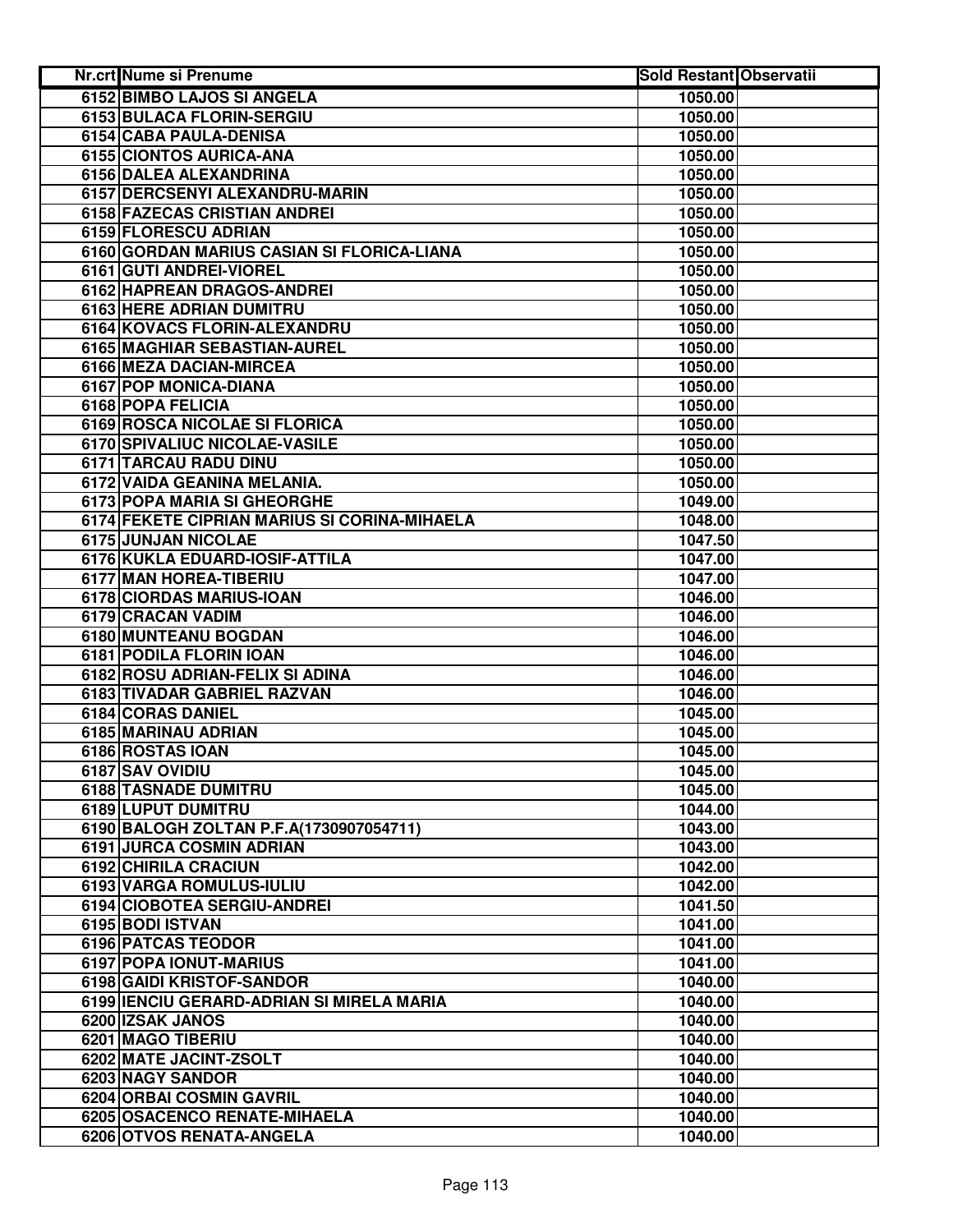| <b>Nr.crt Nume si Prenume</b>               | <b>Sold Restant Observatii</b> |  |
|---------------------------------------------|--------------------------------|--|
| 6207 PETER ANDA- CORNELIA SI CAROL          | 1040.00                        |  |
| 6208 POPA FLORIAN                           | 1040.00                        |  |
| 6209 SERAC CRISTINA                         | 1040.00                        |  |
| 6210 TROK HAJNALKA MARIA                    | 1040.00                        |  |
| 6211 BABES VICTOR-EMERIC                    | 1039.00                        |  |
| 6212 BALOG GHEORGHE                         | 1039.00                        |  |
| 6213 GUT ALIN IONUT                         | 1039.00                        |  |
| 6214 VALKO VILMOS                           | 1039.00                        |  |
| 6215 DEMIAN BOGDAN-ADRIAN                   | 1038.00                        |  |
| 6216 LUPSEA IOAN-PETRU                      | 1038.00                        |  |
| 6217 PONTOS TEREZIA                         | 1037.00                        |  |
| 6218 POP IOAN SORIN SI FLORINA-CRISTINA     | 1037.00                        |  |
| 6219 GERMAN RADU VASILE                     | 1036.00                        |  |
| 6220 TULEU VASILE-MARIUS SI CLAUDIA         | 1036.00                        |  |
| 6221 BEJUSCA HORIA SEBASTIAN                | 1035.00                        |  |
| 6222 HOVANETI VASILE                        | 1034.00                        |  |
| <b>6223 MURASAN REMUS</b>                   | 1034.00                        |  |
| 6224 TIPLEA VASILE DANIEL                   | 1033.00                        |  |
| 6225 BUZLEA IOAN SI LUMINITA                | 1032.00                        |  |
| 6226 CORCEA IZABELA-ANDREEA                 | 1032.00                        |  |
| 6227 TAU IOAN SI ANA                        | 1032.00                        |  |
| 6228 BANCSA VIORICA                         | 1031.00                        |  |
| 6229 FODOR ROBERT                           | 1031.00                        |  |
| 6230 BUDAU REMUS-PETRU                      | 1030.00                        |  |
| 6231 GAZSI FERENC                           | 1030.00                        |  |
| 6232 HEGEDUS PAMELA-LUSI                    | 1030.00                        |  |
| 6233 LAZAR ALEXANDRA GEORGIANA              | 1030.00                        |  |
| 6234 ROMOCIA FLAVIU                         | 1030.00                        |  |
| 6235 VERES LEVENTE ZOLTAN                   | 1030.00                        |  |
| 6236 PANITI EMERIC SI IREN                  | 1028.00                        |  |
| 6237 AV.MALAN SI ASOCIATII-SOC.CIVILA PROF. | 1026.00                        |  |
| 6238 AYDIN KAMRAN AZZAM                     | 1026.00                        |  |
| 6239 BONDAR OCTAVIAN-HORATIU                | 1026.00                        |  |
| 6240 CALNICEANU ADELA-GEORGETA              | 1026.00                        |  |
| 6241 CASON CONSTANTIN-IOAN                  | 1026.00                        |  |
| 6242 EMBER RODICA                           | 1026.00                        |  |
| 6243 HALASI GIZELLA                         | 1026.00                        |  |
| 6244 HANAS DECEBAL-CLAUDIU SI ANGELA        | 1026.00                        |  |
| 6245 ILEA GEORGE-IOSIF                      | 1026.00                        |  |
| 6246 LAZAU MARIA                            | 1026.00                        |  |
| 6247 LUPEA MIHAI - CABINET DE AVOCAT        | 1026.00                        |  |
| 6248 MORAR IOAN-ADRIAN                      | 1026.00                        |  |
| 6249 NEMETI ATTILA-CSABA                    | 1026.00                        |  |
| 6250 NYAKACSKA ZSOLT-ANDRAS                 | 1026.00                        |  |
| 6251 PIRCIU ANA-MARIA                       | 1026.00                        |  |
| 6252 POP VIRGIL TRAIAN                      | 1026.00                        |  |
| 6253 TIFREA MIHAELA                         | 1026.00                        |  |
| 6254 TOROK SAVETA                           | 1026.00                        |  |
| 6255 TUTURAS DANIELA                        | 1026.00                        |  |
| 6256 ZECHERIU DANIEL-CONSTANTIN             | 1026.00                        |  |
| 6257 HAITA SORIN-LIVIU                      | 1025.00                        |  |
| 6258 HAJDUCSI TIBERIU                       | 1025.00                        |  |
| 6259 IENCIU MARIUS                          | 1025.00                        |  |
| 6260 LUPON BOGDAN ALEXANDRU                 | 1025.00                        |  |
| 6261 MOGA PETRU                             | 1025.00                        |  |
|                                             |                                |  |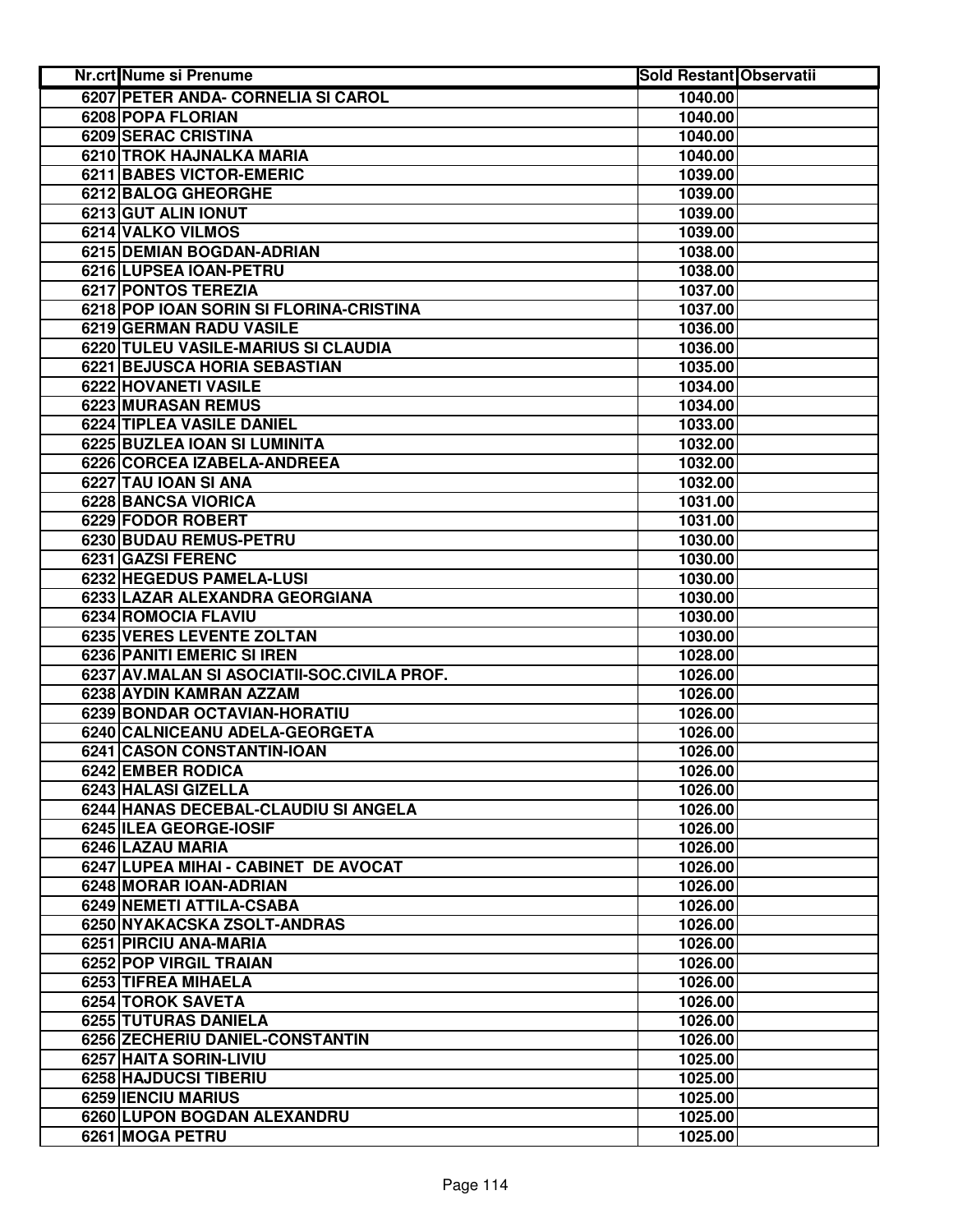| <b>Nr.crt Nume si Prenume</b>               | <b>Sold Restant Observatii</b> |  |
|---------------------------------------------|--------------------------------|--|
| 6262 PETRITA CALIN-SORIN                    | 1025.00                        |  |
| 6263 TIFREA DRAGOS SI MIHAELA               | 1025.00                        |  |
| 6264 ZAHA SIMONA RAMONA                     | 1025.00                        |  |
| 6265 BOKA ATTILA                            | 1024.00                        |  |
| 6266 SERB CALIN-IOAN                        | 1024.00                        |  |
| 6267 BODONEA MARIA SI MIRCEA                | 1023.00                        |  |
| 6268 PAP-DEAC IOAN SI ANCA                  | 1023.00                        |  |
| 6269 RADU ZSUZSANNA KATALIN EVA             | 1023.00                        |  |
| 6270 STROE-DURINA CATALIN-MIHAI SI CRISTINA | 1023.00                        |  |
| 6271 TRIFAN CRISTIAN GHEORGHE               | 1023.00                        |  |
| 6272 GHELAN ALIN IOAN                       | 1022.00                        |  |
| 6273 BACIU FILOFTEIA                        | 1021.00                        |  |
| 6274 FLORUTA MARIA-CLAUDIA                  | 1021.00                        |  |
| 6275 ILEA MARIUS-LIVIU                      | 1021.00                        |  |
| 6276 LAKATOS ANTONIO                        | 1021.00                        |  |
| 6277 LUPU RAUL-RADU                         | 1021.00                        |  |
| 6278 POPA SORIN                             | 1021.00                        |  |
| 6279 SARA MELEK                             | 1020.85                        |  |
| 6280 BUZLA SAMUEL                           | 1020.00                        |  |
| 6281 CARTIS DANUT VIOREL                    | 1020.00                        |  |
| 6282 FARKAS ISTVAN-MIHALY                   | 1020.00                        |  |
| 6283 MARINESCU RADU ADRIAN                  | 1020.00                        |  |
| <b>6284 PASCOIU SEBASTIAN TUDOR</b>         | 1020.00                        |  |
| 6285 ROSTAS CAROLINA                        | 1020.00                        |  |
| 6286 VLAD SERGIU MADALIN                    | 1020.00                        |  |
| <b>6287 DAVID SIMONA</b>                    | 1019.00                        |  |
| 6288 HAJNER EMIL                            | 1019.00                        |  |
| 6289 ABURDAN FLORICA-ANA                    | 1018.00                        |  |
| 6290 DOMOCOS IOAN                           | 1018.00                        |  |
| 6291 PURDA ANA SI DUMITRU                   | 1018.00                        |  |
| 6292 SIMANDAN OVIDIU-IOAN                   | 1018.00                        |  |
| 6293 FUSCAS MARIANA-ELENA                   | 1016.00                        |  |
| 6294 HALASZ NORBERT ALEXANDRU               | 1016.00                        |  |
| 6295 BOCHIS ADRIAN SI ERZSEBET KATALIN      | 1015.00                        |  |
| 6296 CIUPA ALEX-EUGEN                       | 1015.00                        |  |
| 6297 GHITEA ALEXANDRU-IOSIF                 | 1015.00                        |  |
| 6298 IANCIO FLORIAN                         | 1015.00                        |  |
| 6299 PANEA SIMONA-CARMEN                    | 1015.00                        |  |
| 6300 VERES FLORICA                          | 1015.00                        |  |
| 6301 MORGOVAN FLORIAN SI MARIA              | 1014.00                        |  |
| 6302 STURZ IOAN SI GEORGETA                 | 1013.00                        |  |
| 6303 ZAH-MANEA FLOAREA                      | 1013.00                        |  |
| 6304 BOGDAN ANAMARIA                        | 1012.10                        |  |
| 6305 DOMOCOS CORINA                         | 1012.00                        |  |
| 6306 GAL FELICIAN                           | 1012.00                        |  |
| 6307 SOTIUT GEANINA-SANDA                   | 1012.00                        |  |
| 6308 SUCIU RAMON-GELU SI MIHAELA            | 1012.00                        |  |
| 6309 GIUSCA CORNELIU                        | 1011.00                        |  |
| 6310 VALKAI ISTVAN-LASZLO                   | 1011.00                        |  |
| 6311 FOIA RAUL SERBAN                       | 1010.00                        |  |
| 6312 KADAS ALEXANDRU-LADISLAU               | 1010.00                        |  |
| 6313 LAZAR IOAN-EMIL                        | 1010.00                        |  |
| 6314 PETRICAS EVA                           | 1010.00                        |  |
| 6315 SERAFICEAN ALEXANDRU                   | 1010.00                        |  |
| 6316 SZUCS BORBALA-VIORICA                  | 1010.00                        |  |
|                                             |                                |  |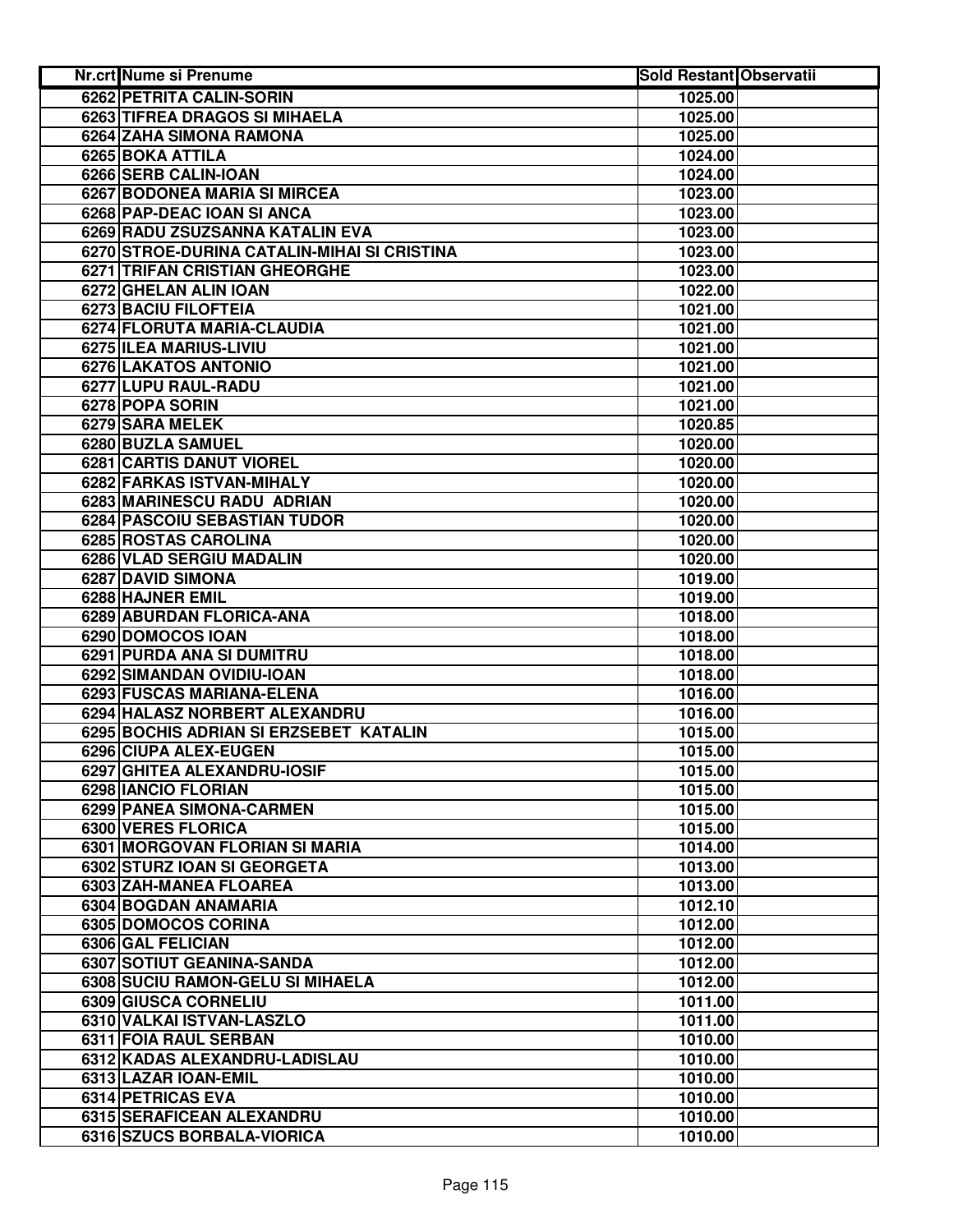| Nr.crt Nume si Prenume                           | <b>Sold Restant Observatii</b> |  |
|--------------------------------------------------|--------------------------------|--|
| 6317 TEGLAS DOREL                                | 1010.00                        |  |
| 6318 VANCEA VIORICA                              | 1010.00                        |  |
| 6319 MATEAS LIVIU SI FLORICA CRISTINA            | 1009.00                        |  |
| 6320 COSTAS ADRIAN-PETRU                         | 1008.00                        |  |
| 6321 DUDAS FLORIN-IONEL SI ANCUTA-ADRIANA        | 1008.00                        |  |
| 6322 ERDELI IONUT RAZVAN                         | 1008.00                        |  |
| 6323 ISTOICA TEREZ                               | 1008.00                        |  |
| 6324 MACOVEI VASILE                              | 1008.00                        |  |
| 6325 MIHALIUC IOAN DANIEL                        | 1008.00                        |  |
| 6326 NEMETI ROBERT-GYULA                         | 1008.00                        |  |
| 6327 PANTEA ADRIANA-ANA                          | 1008.00                        |  |
| 6328 SZABO MIRCEA                                | 1008.00                        |  |
| 6329 VANTA IOSIF-VIRGIL                          | 1008.00                        |  |
| 6330 VARGA ROMULUS                               | 1008.00                        |  |
| 6331 LACATUS FLORIAN SI ANA                      | 1006.00                        |  |
| 6332 OLAR SEBASTIAN                              | 1006.00                        |  |
| 6333 RIF-TOTH OVIDIU GABRIEL                     | 1006.00                        |  |
| 6334 GEREBENES LUDOVIC                           | 1005.52                        |  |
| 6335 CIOBANU AUREL                               | 1004.00                        |  |
| 6336 PAUL GHEORGHE                               | 1004.00                        |  |
| <b>6337 TRIFAN DANIEL-EMANUEL</b>                | 1004.00                        |  |
| 6338 LAKATOS IOAN                                | 1003.00                        |  |
| 6339 MILAS GAVRIL                                | 1003.00                        |  |
| 6340 TRIFA DOREL-VIOREL                          | 1003.00                        |  |
| 6341 CRISAN ANDREI                               | 1002.00                        |  |
| <b>6342 KOLAK HORTENZIA</b>                      | 1002.00                        |  |
| 6343 MAKLUCZ MIHALY SI EDITH-ELISABETA           | 1002.00                        |  |
| 6344 TARNOCZY ELVIRA                             | 1002.00                        |  |
| 6345 TONK IRINA-ANTAL-KAROLINA-EMIL-WILH         | 1002.00                        |  |
| 6346 BARUTA GABRIEL                              | 1001.98                        |  |
| 6347 LUCACI TEODOR                               | 1001.00                        |  |
| 6348 POP DANA-GABRIELA                           | 1001.00                        |  |
| 6349 ABRUDAN FLAVIU IONUT                        | 1000.00                        |  |
| 6350 ARON SUSANA-IULIANA                         | 1000.00                        |  |
| 6351 BABAU ADINA                                 | 1000.00                        |  |
| 6352 BAICAN IOAN ADRIAN                          | 1000.00                        |  |
| 6353 BALOG ATTILA                                | 1000.00                        |  |
| 6354 BARLEA GHEORGHE                             | 1000.00                        |  |
| 6355 BARNA PETRU-DAN                             | 1000.00                        |  |
| 6356 BATORI NORBERT ISTVAN                       | 1000.00                        |  |
| 6357 BATRIN ANA                                  | 1000.00                        |  |
| 6358 BOHACS IOSIF                                | 1000.00                        |  |
| 6359 BOROS FLORIN                                | 1000.00                        |  |
| 6360 BOT IOAN-HOREA                              | 1000.00                        |  |
| 6361 CABAU RUBEN-IOIEL                           | 1000.00                        |  |
| 6362 CABULEA VASILE-SEBASTIAN                    | 1000.00                        |  |
| 6363 CACIORA VLAD MARIUS                         | 1000.00                        |  |
| 6364 CAVASDAN IOAN-RADU                          | 1000.00                        |  |
| 6365 CHEREJA CAMELIA                             | 1000.00                        |  |
| 6366 CIOCANACHE VINICIUS<br>6367 CIOROBONTEA EDI | 1000.00<br>1000.00             |  |
| 6368 CRESCIULLO LEONARD                          | 1000.00                        |  |
|                                                  |                                |  |
| 6369 CSOMORTANYI ISTVAN-CSABA                    | 1000.00                        |  |
| 6370 CUC MANUEL-DANIEL                           | 1000.00                        |  |
| 6371 DAVID ROBERTO IONUT                         | 1000.00                        |  |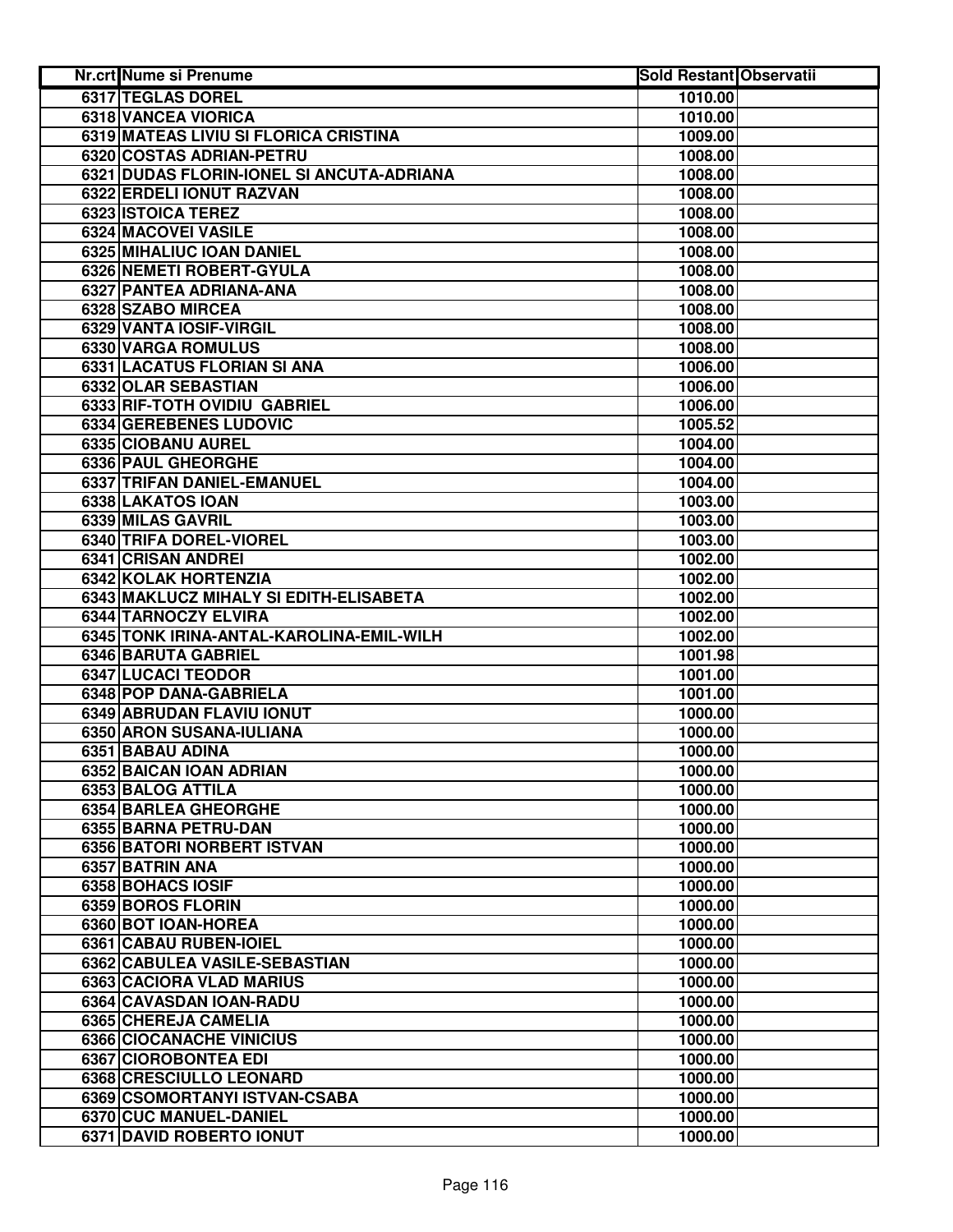| Nr.crt Nume si Prenume           | <b>Sold Restant Observatii</b> |                       |
|----------------------------------|--------------------------------|-----------------------|
| <b>6372 DEAK KRISTOF</b>         | 1000.00                        |                       |
| 6373 DEHELEANU ION               | 1000.00                        |                       |
| 6374 DUDLER ALIONA               | 1000.00                        |                       |
| 6375 DUMITRAS CRISTIAN-MARCEL    | 1000.00                        |                       |
| 6376 ELLENES IOAN                | 1000.00                        |                       |
| 6377 EPUREANU MAGDA              | 1000.00                        |                       |
| 6378 FARAGO ZOLTAN-ATTILA        | 1000.00                        |                       |
| 6379 FEHER LASZLO                | 1000.00                        |                       |
| 6380 FLORA CSABA PAL             | 1000.00                        |                       |
| 6381 FODOR STEFAN                | 1000.00                        |                       |
| 6382 GABOR BANU                  | 1000.00                        |                       |
| 6383 GABOR CATALINA              | 1000.00                        |                       |
| 6384 GABOR GABRIEL               | 1000.00                        |                       |
| 6385 GABOR GABRIEL               | 1000.00                        |                       |
| 6386 GABOR GAVRIL                | 1000.00                        |                       |
| 6387 GABOR KLARA                 | 1000.00                        |                       |
| 6388 GABOR STEFAN                | 1000.00                        |                       |
| 6389 GABOR TEREZ                 | 1000.00                        |                       |
| 6390 GABOR TEREZ                 | 1000.00                        |                       |
| 6391 GABOR ZSUZSANA              | 1000.00                        |                       |
| 6392 GAL ANDREA-IREN             | 1000.00                        |                       |
| 6393 GEREBENES MINDRA            | 1000.00                        |                       |
| 6394 GIURCUT FLORIAN             | 1000.00                        |                       |
| 6395 GIURGIUMAN DRAGOS-FABIAN    | 1000.00                        |                       |
| 6396 GYURO CSABA                 | 1000.00                        |                       |
| 6397 HARAGALY ILDIKO-ERZSEBET    | 1000.00                        |                       |
| 6398 HEVESI RAUL IOSIF           | 1000.00                        |                       |
| 6399 HIRTEA SIMONA FLORENTINA    | 1000.00                        |                       |
| 6400 HODISAN DENISA-GABRIELA     | 1000.00                        |                       |
| 6401 HORVAT KATALIN              | 1000.00                        |                       |
| 6402 HORVATH TUNDE-IRINA         | 1000.00                        |                       |
| 6403 ILISIE LUCRETIA-MARIA       | 1000.00                        |                       |
| 6404   IORDACHE MIHAI-STEFAN     | 1000.00                        |                       |
| 6405 ISTRATE IONEL               | 1000.00                        |                       |
| 6406 ISZTOICA MARIA              | 1000.00                        |                       |
| 6407 ISZTOIKA GEZA               |                                | 1000.00 PROCES PE ROL |
| 6408 ISZTOIKA ROZALIA            | 1000.00                        |                       |
| 6409 ISZTOJKA IOAN               | 1000.00                        |                       |
| 6410 IZSAK OLGA                  | 1000.00                        |                       |
| 6411 JUHASZ MARIA                | 1000.00                        |                       |
| 6412 JUNC MARCELA                | 1000.00                        |                       |
| 6413 KAJCZA ERZSEBET             | 1000.00                        |                       |
| 6414 KOVACS ALEXANDRU-MIHAI I.I. | 1000.00                        |                       |
| 6415 KOVACS IMRE-MARIUS          | 1000.00                        |                       |
| 6416 LAKATOS FLORICA             | 1000.00                        |                       |
| 6417 LAKATOS TIBOR-JANOS         | 1000.00                        |                       |
| 6418 LAKATOS ZOLTAN              | 1000.00                        |                       |
| 6419 LASZLO ANNAMARIA            | 1000.00                        |                       |
| 6420 LESAK JANOS - ROBERT        | 1000.00                        |                       |
| 6421 LINGURAR CORINA             | 1000.00                        |                       |
| 6422 LUCAN ANA                   | 1000.00                        |                       |
| 6423 LUNGU DIANA                 | 1000.00                        |                       |
| 6424 MAGHIAR DANA VIOLETA        | 1000.00                        |                       |
| 6425 MALAN PAUL - OVIDIU         | 1000.00                        |                       |
| 6426 MARC IONELA                 | 1000.00                        |                       |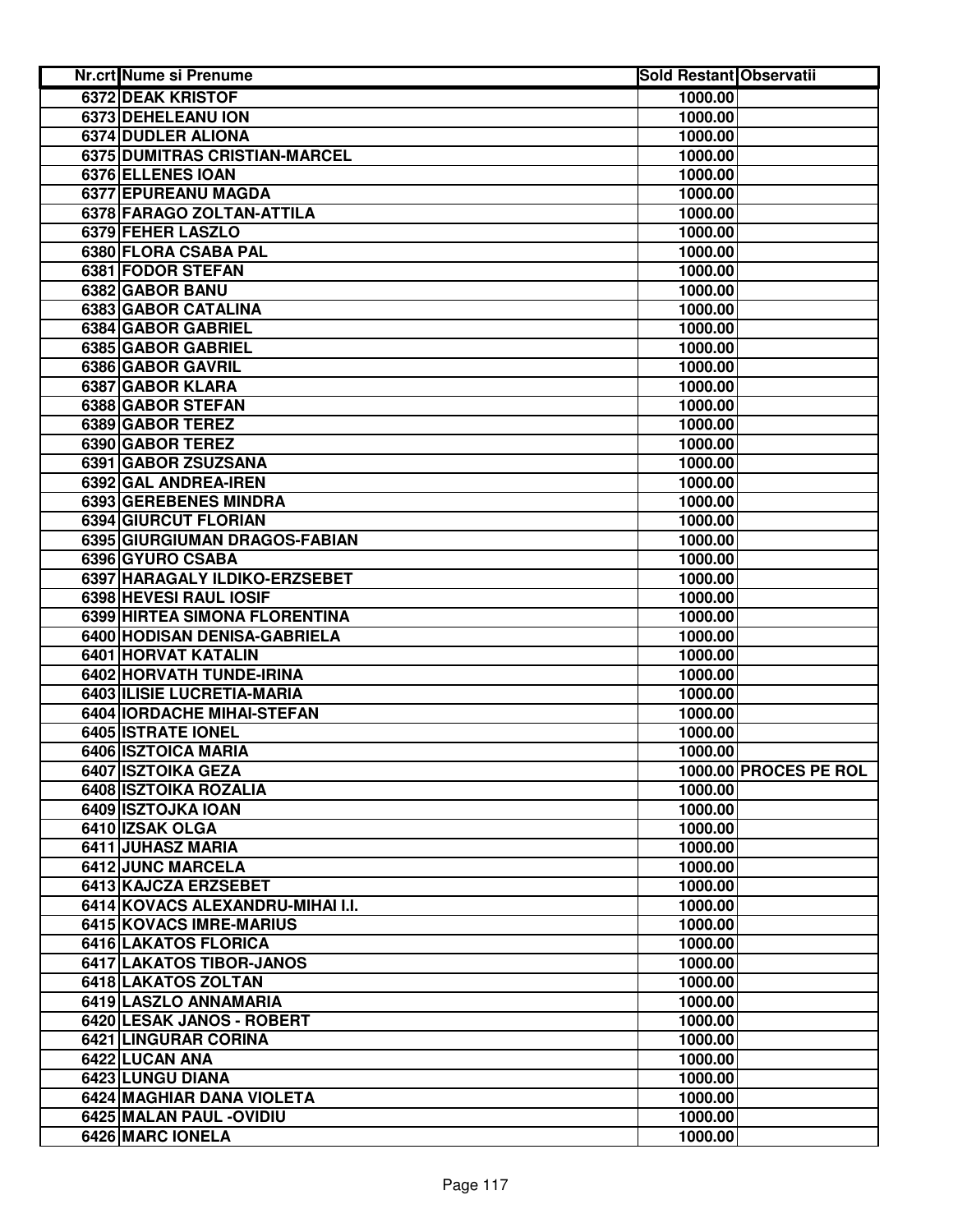| Nr.crt Nume si Prenume           | <b>Sold Restant Observatii</b> |                       |
|----------------------------------|--------------------------------|-----------------------|
| <b>6427 MARC MIHAI</b>           | 1000.00                        |                       |
| 6428 MARIAN SEBASTIAN DORIN      | 1000.00                        |                       |
| 6429 MARITAN CORNELIA            | 1000.00                        |                       |
| 6430 MATEI MADALIN-COSMIN        | 1000.00                        |                       |
| 6431 MERCEA NICOLAE              | 1000.00                        |                       |
| 6432 MERR IOAN PAUL CMI          |                                | 1000.00 PROCES PE ROL |
| 6433 MIERLUT IOAN                | 1000.00                        |                       |
| 6434 MOHAMED ZEESHAN ZAMEER      | 1000.00                        |                       |
| 6435 MONECIU-MIHUT AURICA        | 1000.00                        |                       |
| 6436 MUNOZ JIMENEZ JESUS         | 1000.00                        |                       |
| 6437 MUSCAS MAGDALENA SI ROZALIA | 1000.00                        |                       |
| 6438 MUT RAZVAN                  | 1000.00                        |                       |
| 6439 NAGHI NICOLAE SILVIU        | 1000.00                        |                       |
| 6440 NAGY ATTILA                 | 1000.00                        |                       |
| 6441 NAGY ROBERT                 | 1000.00                        |                       |
| 6442 NAGY ROZALIA                | 1000.00                        |                       |
| 6443 NEMETH ANDRAS               | 1000.00                        |                       |
| 6444 NYISZTOR JANOS              | 1000.00                        |                       |
| 6445 OLAH ERZSEBET               | 1000.00                        |                       |
| 6446 OLAH STEFAN                 | 1000.00                        |                       |
| 6447 OTVOS MARIUS-SANDOR         | 1000.00                        |                       |
| <b>6448 PAINA DANIEL</b>         | 1000.00                        |                       |
| 6449 PASCALAU ALIN-DAVID         | 1000.00                        |                       |
| <b>6450 PAUL NICOLAIE</b>        | 1000.00                        |                       |
| 6451 PLES ADRIANA-GABRIELA       | 1000.00                        |                       |
| 6452 POP DUMITRU                 | 1000.00                        |                       |
| 6453 POP FLORENTINA              | 1000.00                        |                       |
| 6454 POP ZENOVIA                 | 1000.00                        |                       |
| 6455 PRAGE ADRIAN GHEORGHE       | 1000.00                        |                       |
| 6456 PUIU GHEORGHE-TUDOR         | 1000.00                        |                       |
| 6457 RAT MARIANA                 | 1000.00                        |                       |
| 6458 RESTEA DANUT                | 1000.00                        |                       |
| 6459 ROSTAS ANNAMARIA            | 1000.00                        |                       |
| 6460 ROSTAS EVA                  | 1000.00                        |                       |
| 6461 ROSTAS TERCA                | 1000.00                        |                       |
| 6462 ROSTAS VIJAN                | 1000.00                        |                       |
| 6463 SAHI MARTON                 | 1000.00                        |                       |
| 6464 STANESCU ADRIANA            | 1000.00                        |                       |
| 6465 STOICA SORIN-STELIAN        | 1000.00                        |                       |
| 6466 SUVEG GRATIANA-CRISTINA     | 1000.00                        |                       |
| 6467 SZABO IDA-ILONA             | 1000.00                        |                       |
| 6468 SZABO MONIKA                | 1000.00                        |                       |
| 6469 SZABO SANDOR                | 1000.00                        |                       |
| 6470 SZENTGYORGY LASZLO          | 1000.00                        |                       |
| 6471 SZILAGHI MARGARETA          | 1000.00                        |                       |
| 6472 SZILAGYI IULIU LEVENTE      | 1000.00                        |                       |
| 6473 SZOKAI EVA-ILONA            | 1000.00                        |                       |
| 6474 SZORADI TIBOR               | 1000.00                        |                       |
| 6475 SZTOIKA STEFAN CSABA        | 1000.00                        |                       |
| 6476 SZTOLARIK TIMEEA            | 1000.00                        |                       |
| 6477 SZTUCHLAK ILDIKO SARA       | 1000.00                        |                       |
| 6478 TANASIEV ALEXANDRU          | 1000.00                        |                       |
| 6479 TEGLAS MARIUS-FLORIN        | 1000.00                        |                       |
| 6480 TELEA GHEORGHE              | 1000.00                        |                       |
| 6481 TIMAR RAZVAN-SERGIU-ION     | 1000.00                        |                       |
|                                  |                                |                       |